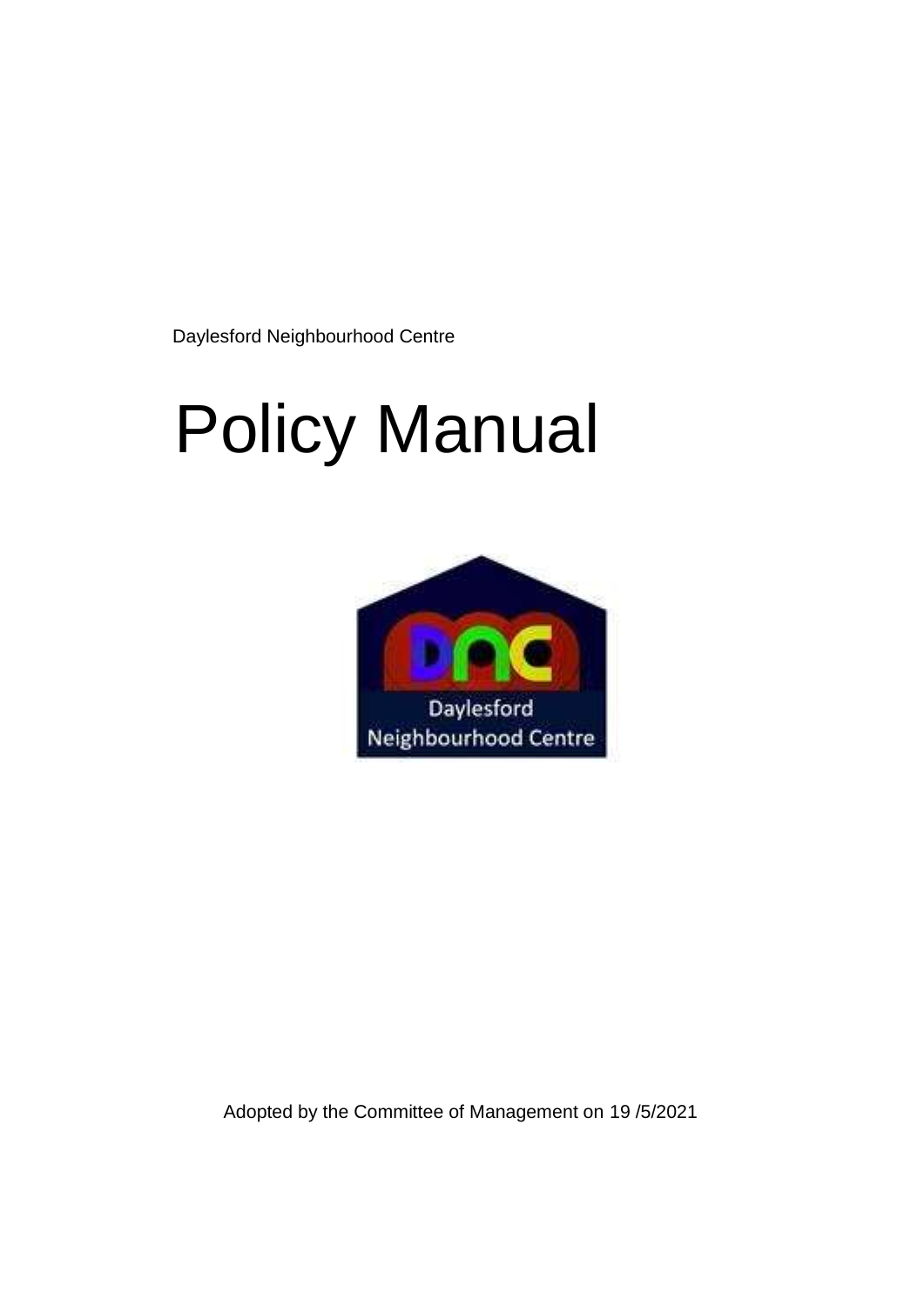This manual is an adaptation of a project of the Joint Committee of Management of the Ballarat Neighbourhood Centre, Wendouree Neighbourhood Centre, and Ballarat East Neighbourhood House.

Prepared by Dudley McArdle.

Contact [manager@dncentre.org.au f](mailto:manager@dncentre.org.au)or all enquiries relating to this manual.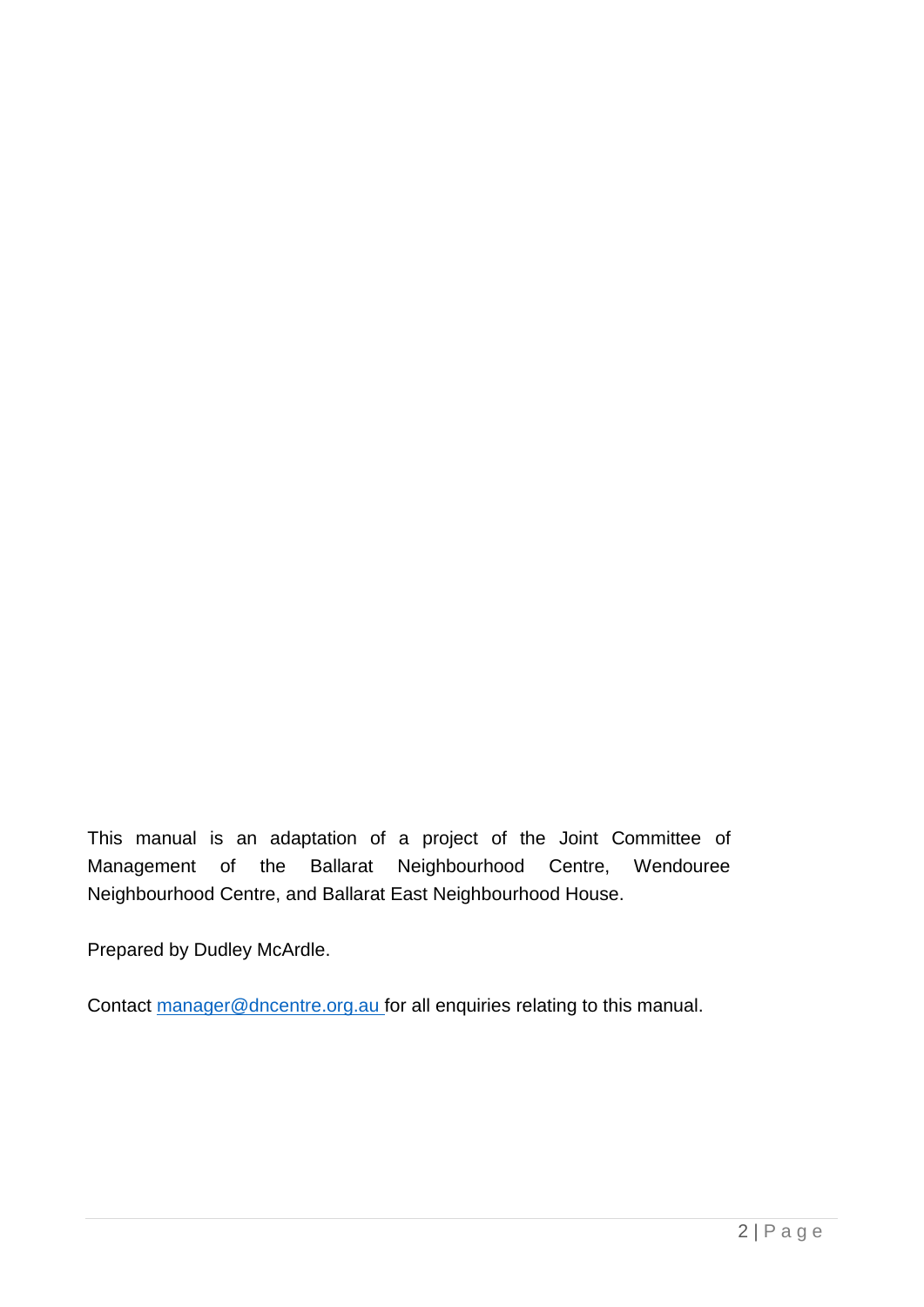#### **Message from the Chair**

Early in 2021, the Committee of Management approved a complete review and rewrite of the Policy Manual. Version 1 is the first stage of this project.

The next stage will include:

- the correction of minor formatting issues associated with using different Word versions in creating the manual;
- a review and update of all documents, templates and forms associated with the procedures of this manual;
- your feedback and suggestions for improving the manual; and
- an update of policies related to the new Child Safe regulations enacted in early 2020.

Please keep this in mind, as you read the Policy Manual, and provide any feedback to the Manager.

**Thanks** Gina Lyons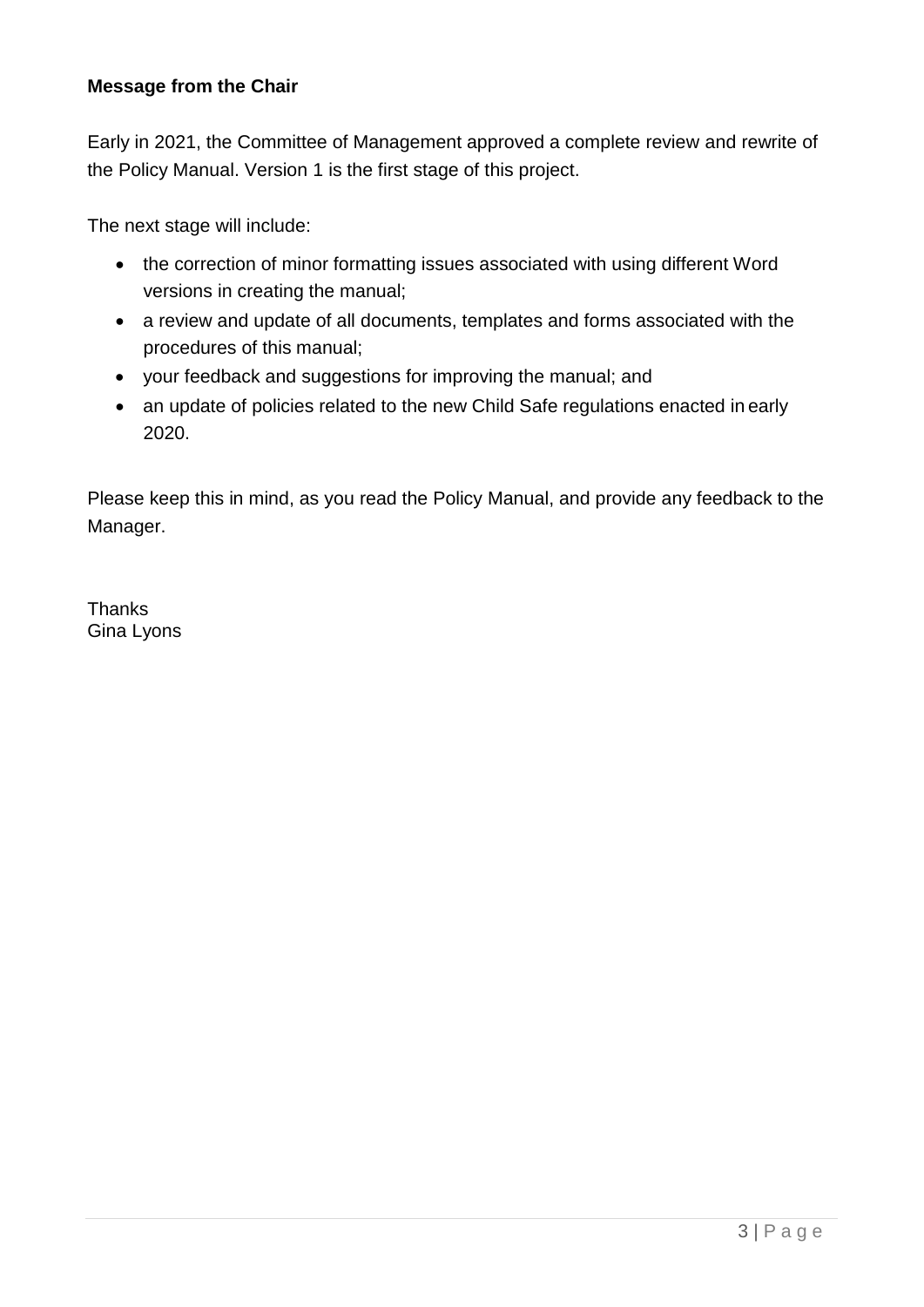### Contents

### Table of Contents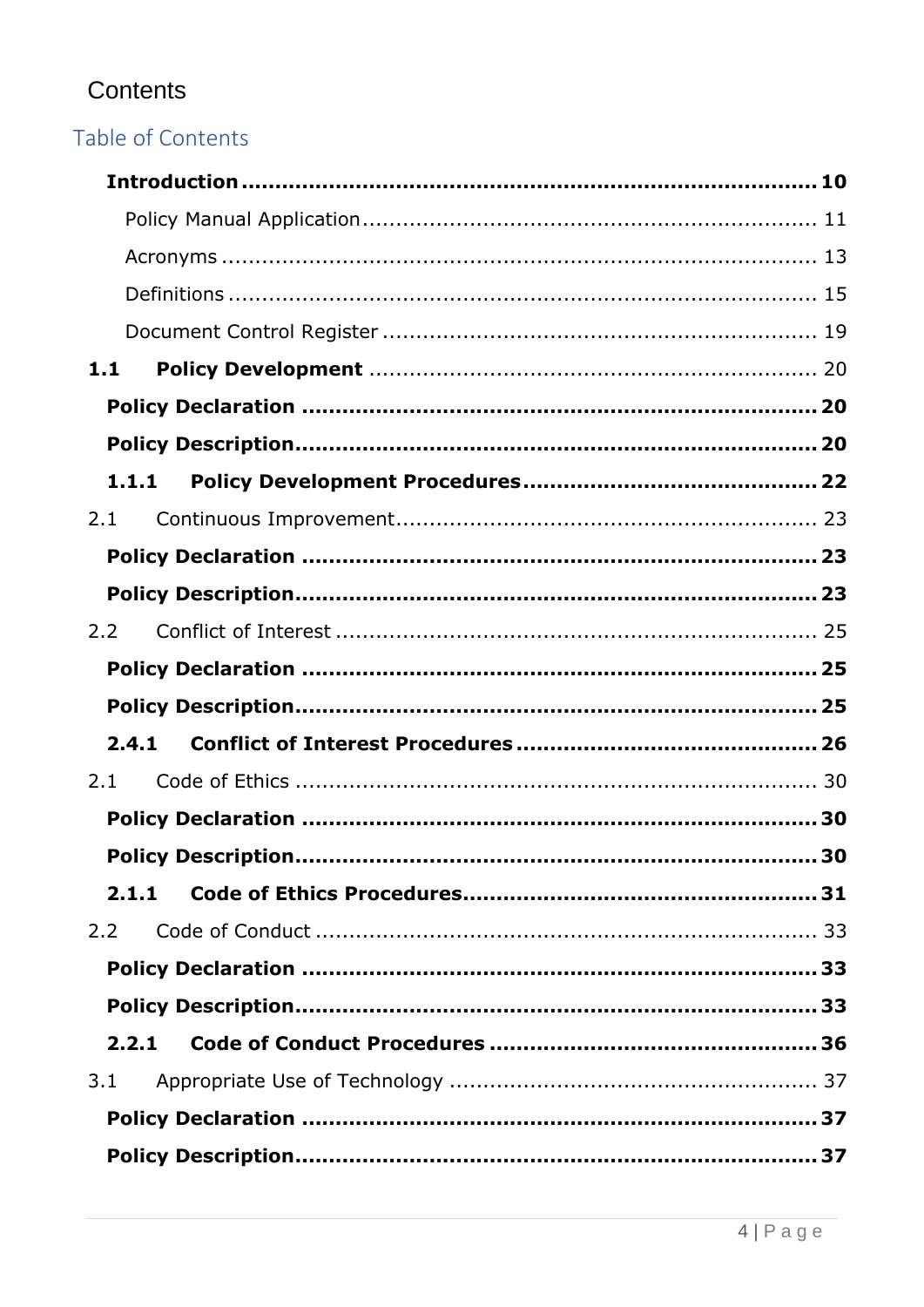|              |       | 3.1.1 Appropriate Use of Technology Procedures 38 |    |
|--------------|-------|---------------------------------------------------|----|
|              | 3.2   |                                                   |    |
|              |       |                                                   |    |
|              |       |                                                   |    |
|              | 3.2.1 |                                                   |    |
|              | 3.3   |                                                   |    |
|              |       |                                                   |    |
|              |       |                                                   |    |
|              |       |                                                   |    |
| $\mathbf{3}$ |       |                                                   |    |
|              |       |                                                   |    |
|              |       |                                                   |    |
|              |       |                                                   |    |
|              | 3.4   |                                                   |    |
|              |       |                                                   |    |
|              |       |                                                   |    |
|              | 3.4.2 |                                                   |    |
|              | 3.1   |                                                   |    |
|              |       | <b>Policy Declaration </b>                        | 57 |
|              |       |                                                   |    |
|              | 3.1.2 |                                                   |    |
|              |       |                                                   |    |
|              |       |                                                   |    |
|              | 3.1.3 |                                                   |    |
|              | 3.2   |                                                   |    |
|              |       |                                                   |    |
|              |       |                                                   |    |
|              | 3.2.2 |                                                   |    |
|              | 3.1   |                                                   |    |
|              |       |                                                   |    |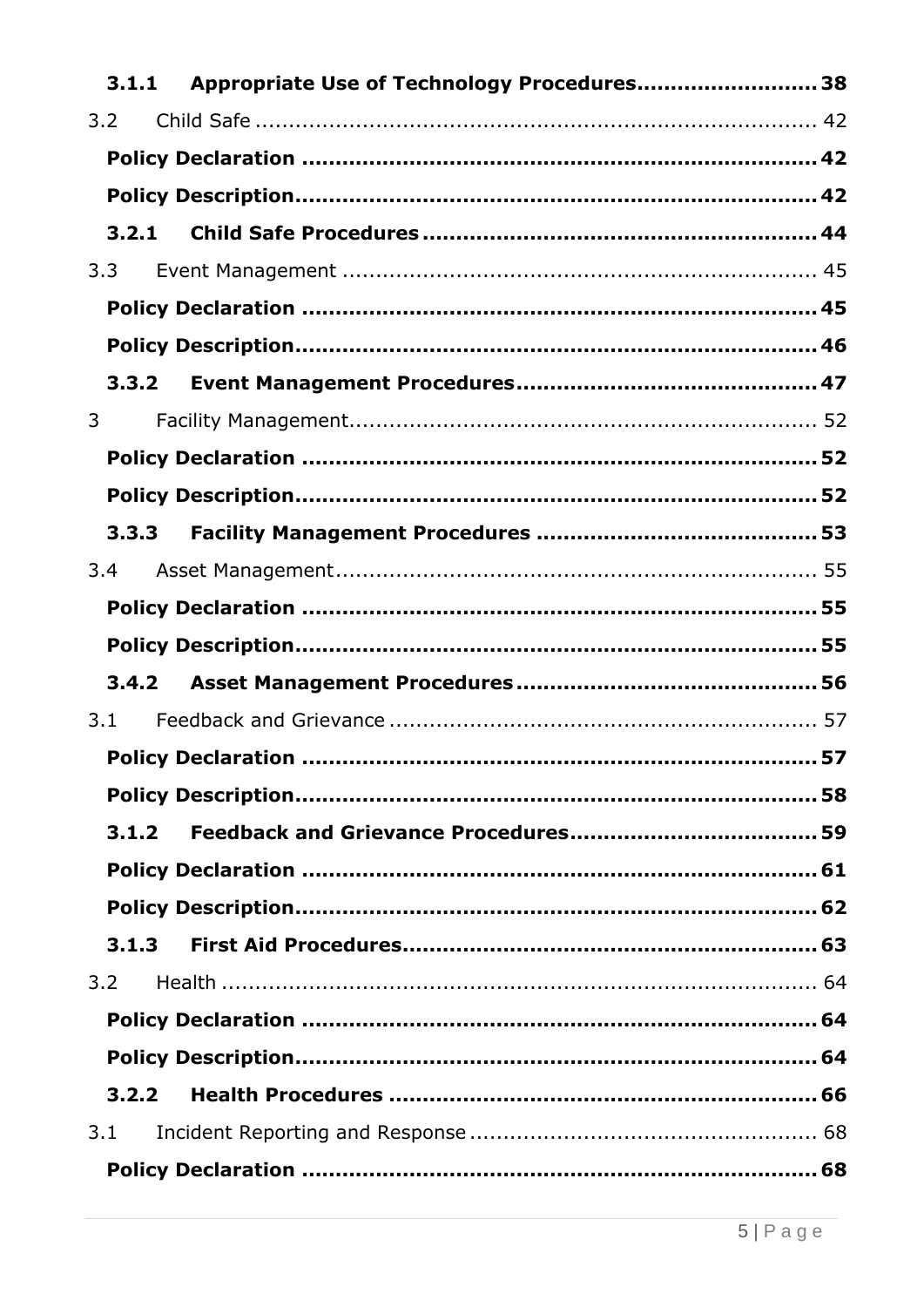| Incident Reporting and Response Procedures 71<br>3.1.2 |  |
|--------------------------------------------------------|--|
| 3.2                                                    |  |
|                                                        |  |
|                                                        |  |
| 3.2.1                                                  |  |
| 3.3                                                    |  |
|                                                        |  |
|                                                        |  |
|                                                        |  |
| 3.4                                                    |  |
|                                                        |  |
|                                                        |  |
| Marketing and Communications Procedures  83<br>3.4.2   |  |
| 3.5                                                    |  |
|                                                        |  |
|                                                        |  |
| 3.5.1                                                  |  |
|                                                        |  |
|                                                        |  |
|                                                        |  |
| 3.6.1                                                  |  |
| 3.7                                                    |  |
|                                                        |  |
|                                                        |  |
|                                                        |  |
| 3.7.1                                                  |  |
| 4.1                                                    |  |
|                                                        |  |
|                                                        |  |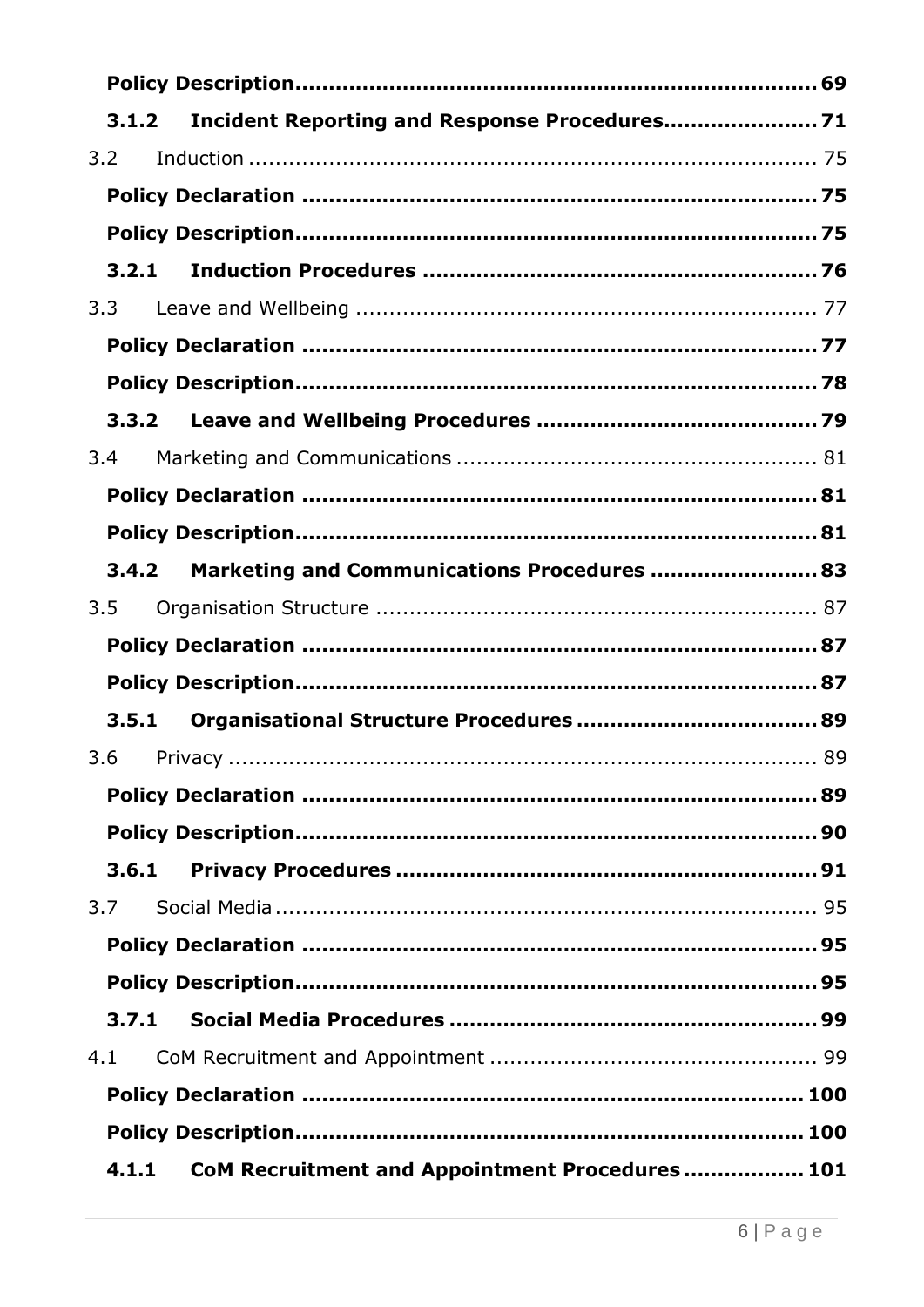| 4.2 |                                                               |     |
|-----|---------------------------------------------------------------|-----|
|     |                                                               |     |
|     |                                                               |     |
|     | 4.2.1                                                         |     |
|     |                                                               |     |
| 4.3 |                                                               |     |
|     |                                                               |     |
|     |                                                               |     |
|     | Strategy, Business and Risk Procedures  111<br>4.3.1          |     |
| 5.1 |                                                               |     |
|     |                                                               |     |
|     |                                                               |     |
|     | Flexible Working Arrangement Procedures 116<br>5.1.1          |     |
| 5.2 |                                                               |     |
|     |                                                               |     |
|     |                                                               |     |
|     |                                                               |     |
|     | Overtime and Time Off In Lieu (TOIL) Procedures  119<br>5.2.1 |     |
| 5.3 |                                                               |     |
|     |                                                               | 119 |
|     |                                                               |     |
|     | Performance Management Procedures 121<br>5.3.1                |     |
| 5.4 |                                                               |     |
|     |                                                               |     |
|     |                                                               |     |
|     | Professional Development Procedures 126<br>5.4.1              |     |
| 5.5 |                                                               |     |
|     |                                                               |     |
|     |                                                               |     |
|     | Recruitment and Appointment of Staff Procedures 130<br>5.5.1  |     |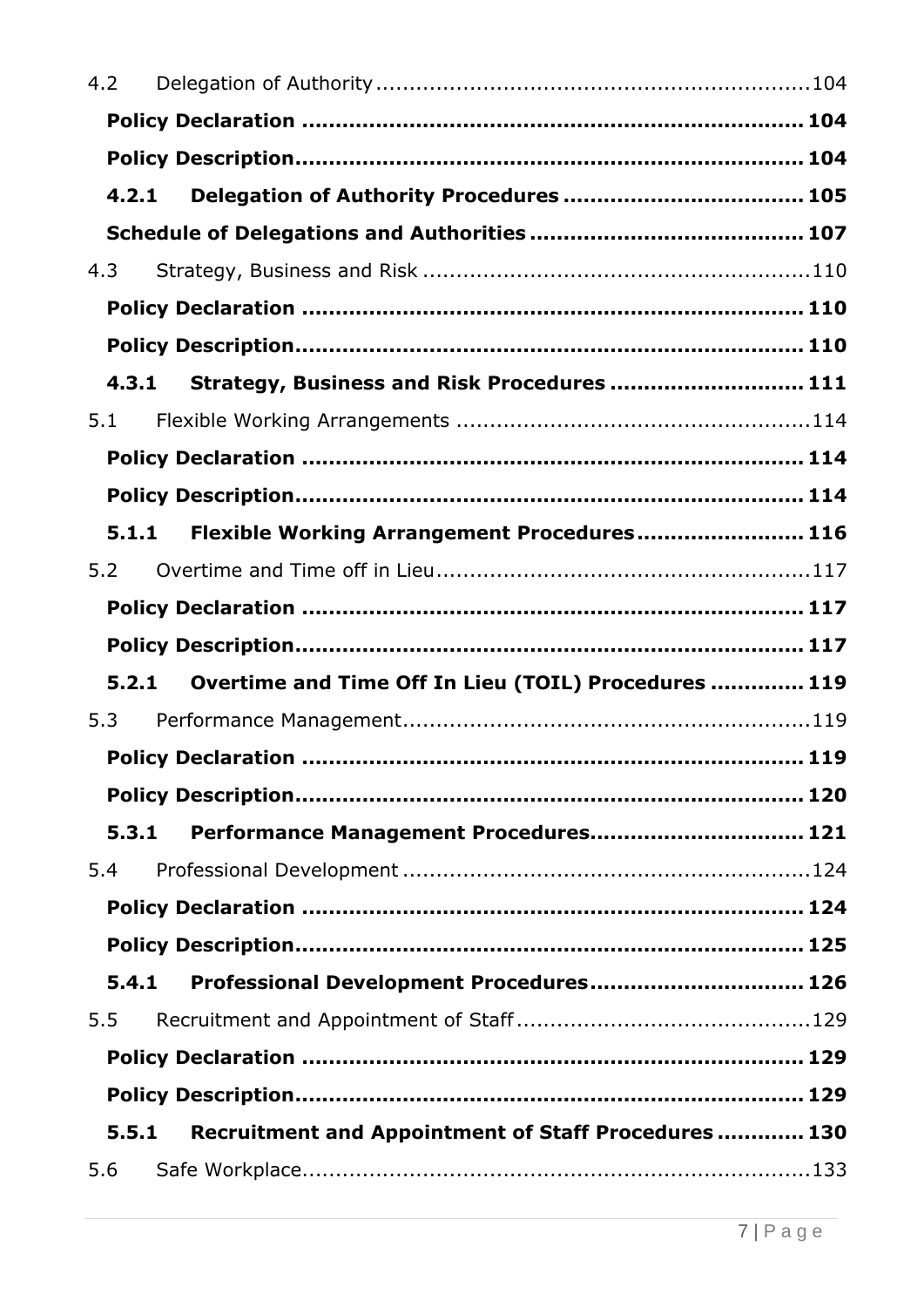| 5.6.1   |                                                          |  |
|---------|----------------------------------------------------------|--|
| 5.7     |                                                          |  |
|         |                                                          |  |
|         |                                                          |  |
| 5.7.1   |                                                          |  |
| 5.8     |                                                          |  |
|         |                                                          |  |
|         |                                                          |  |
|         |                                                          |  |
| 6.1     |                                                          |  |
|         |                                                          |  |
|         |                                                          |  |
| 6.1.1.  |                                                          |  |
|         |                                                          |  |
| 6.1.2.  |                                                          |  |
| 6.2     |                                                          |  |
|         |                                                          |  |
|         |                                                          |  |
| 6.2.1   | <b>Budget Development and Management Procedures  158</b> |  |
| 6.3     |                                                          |  |
|         |                                                          |  |
|         |                                                          |  |
| 6.3.1   |                                                          |  |
| 6.3.1.1 |                                                          |  |
| 6.3.1.2 |                                                          |  |
| 6.3.1.3 | Accounts Receivable and Payable Procedures 168           |  |
| 6.3.1.4 |                                                          |  |
| 6.3.1.5 |                                                          |  |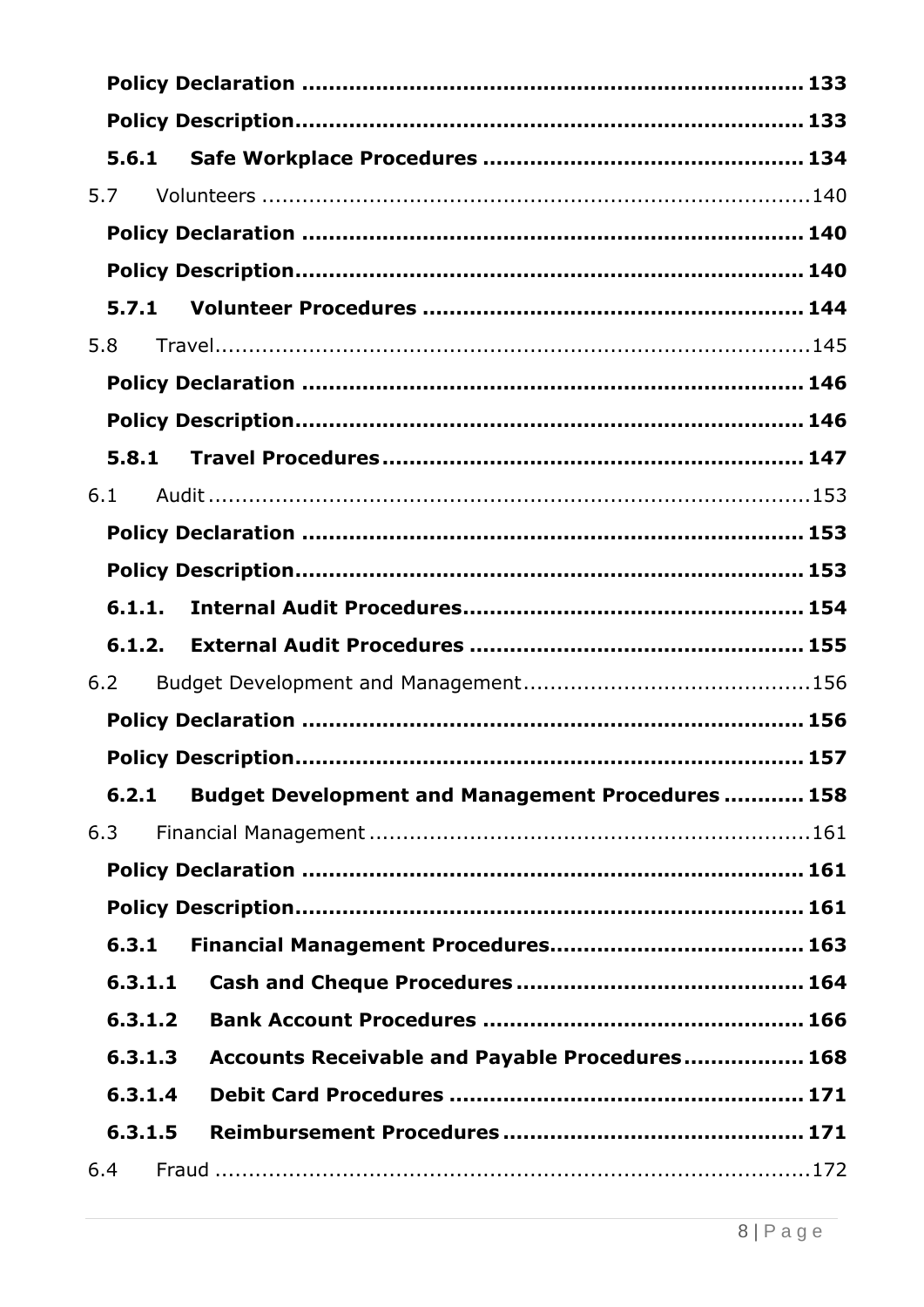| 6.4.1                                               |  |
|-----------------------------------------------------|--|
| 6.5                                                 |  |
|                                                     |  |
|                                                     |  |
| 6.5.1                                               |  |
|                                                     |  |
| 6.6                                                 |  |
|                                                     |  |
|                                                     |  |
| 6.6.1                                               |  |
| 6.7                                                 |  |
|                                                     |  |
|                                                     |  |
| Purchasing and Procurement Procedures  187<br>6.7.1 |  |
|                                                     |  |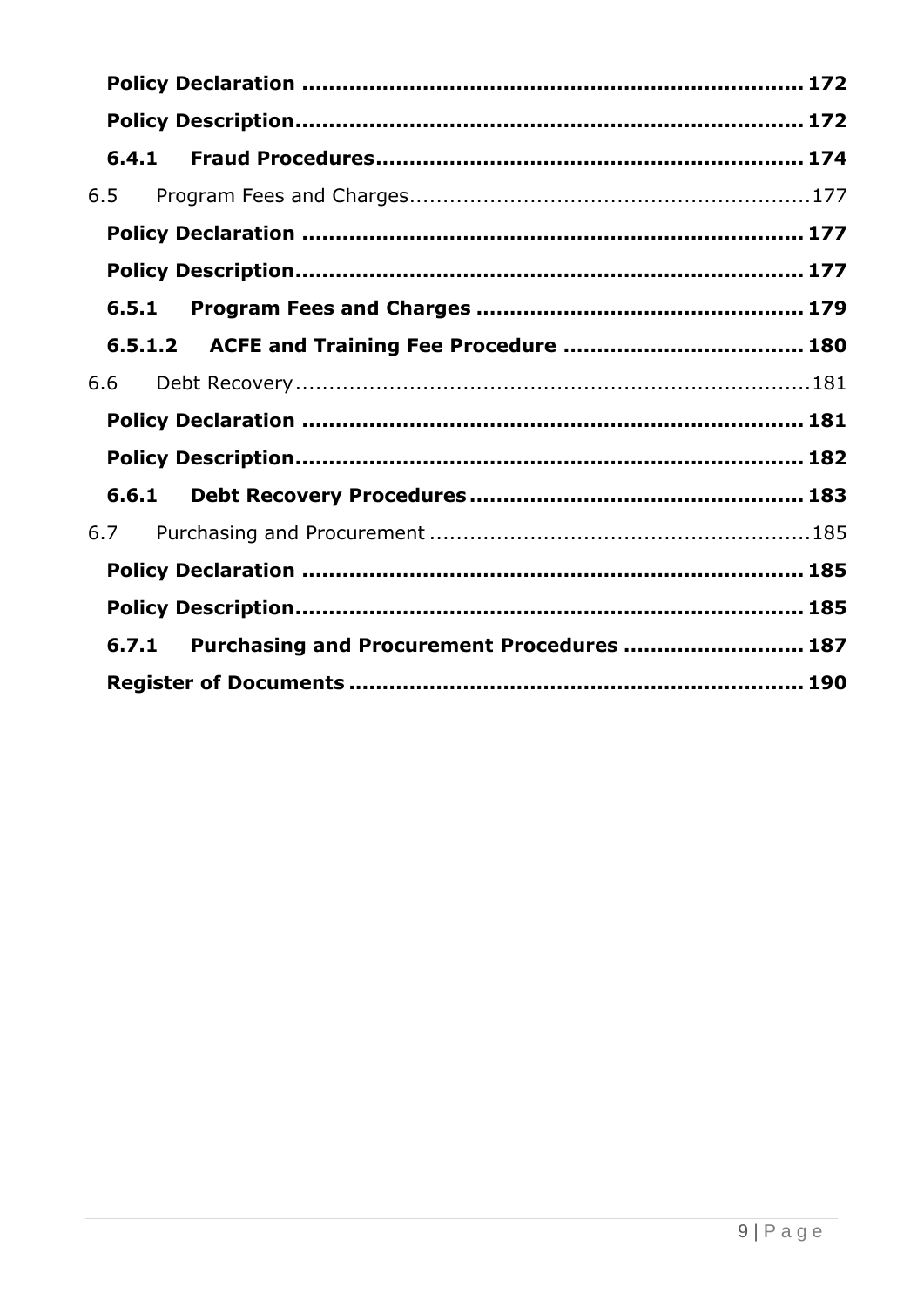### <span id="page-9-0"></span>Introduction

#### **About this Manual:**

Policies are the responsibility of the Committee of Management (CoM) who have ownership of this Policy Manual.

This manual is designed to provide staff, CoM members, and Daylesford Neighbourhood Centre Inc. (DNC) users with an understanding of the philosophies and general operations of the Daylesford Neighbourhood Centre Inc.

All staff, CoM Members, and DNC users are provided with access to this manual and will be asked to participate in a brief induction program relevant to their involvement with DNC. Any feedback or further questions should be directed to the Manager.

DNC draws on the insight and knowledge of our community to create an organisation which is responsive and flexible. In addition, we draw on standards and concepts from around the world to govern our practice and philosophy.

Every policy, procedure, and code of our organisation is built on a foundation created by:

- World Health Organisation Social Determinants of Health.
- Victorian Charter for Human Rights.
- Neighbourhood House Coordination Program Guidelines.
- Neighbourhood Victoria (NHV) Community Development Practice Model and Sector Principles.
- Learn Local Committee of Management (CoM) Workbook.
- DNC Rules of Association adopted May 8, 2019.
- Collective Agreements, Industry Awards and National Employment Standards.
- Department of Family Fairness and Housing Service Agreement Information Kit.
- Australian Child Safe Standards.
- Funding Guidelines and Agreements.
- National Principles for Child Safe Organisations.

Our organisational development and integrity stems from these foundational commitments, and this policy manual defines the culture, behaviour, and standards we, as a community and as an organisation, hold ourselves to.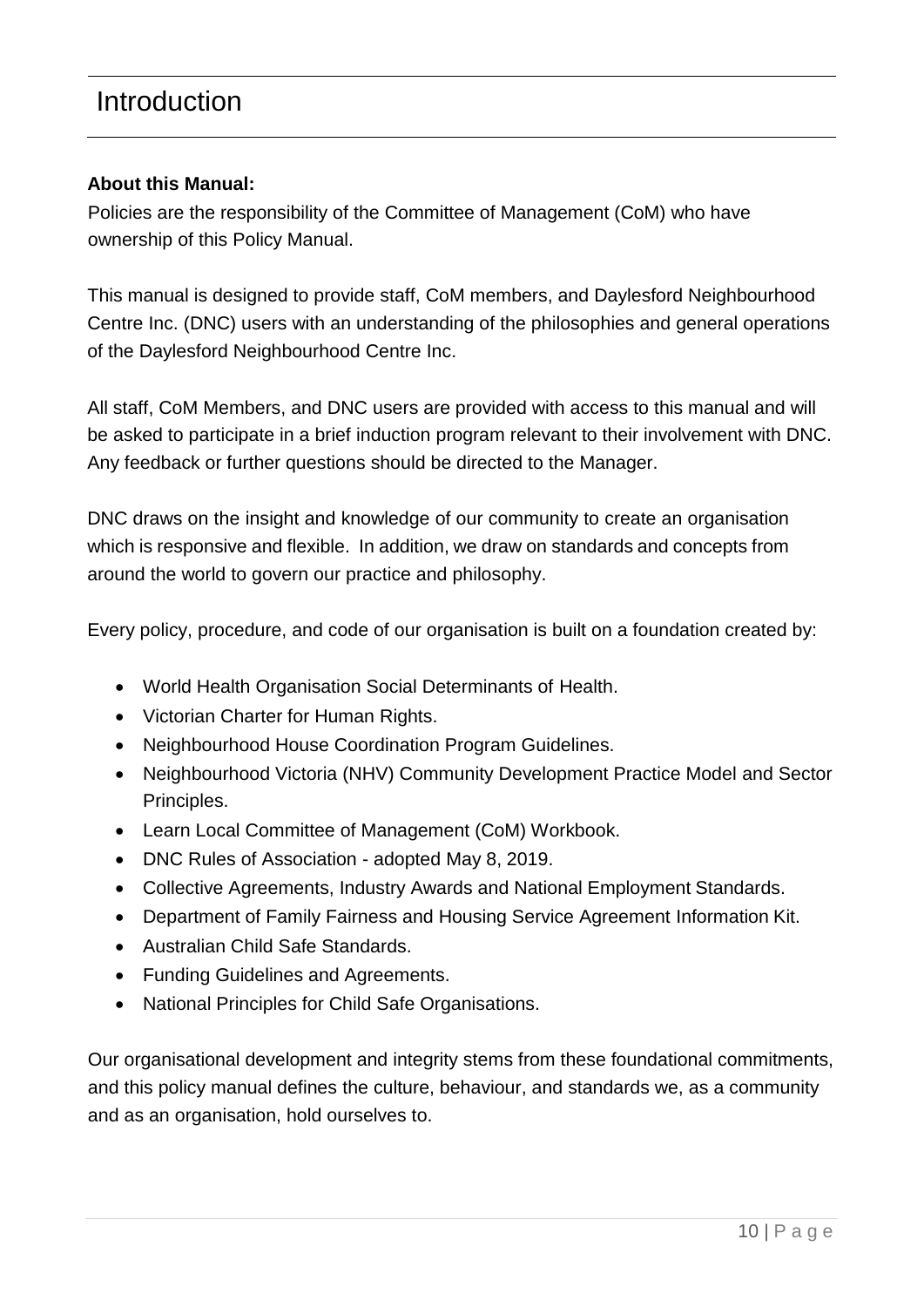### **Our Purpose:**

Neighbourhood houses are collaborative endeavours, built on the passion and commitment of many. Daylesford Neighbourhood Centre exists to increase the social and economic participation of people in our community, especially those experiencing disadvantage.

We take a person-centred approach to:

- EQUITY: creating opportunities with fairness and consideration of each individual's needs.
- EMPOWERMENT: Enhancing individuals' capacity to have control of their own lives.
- INCLUSION: Embracing diversity in a respectful, safe, and welcoming environment.
- COLLABORATION: Working together to achieve common goals.

### <span id="page-10-0"></span>Policy Manual Application

This manual requires the following compliance responsibilities:

- CoM members are responsible for this manual and they must activate a phased review of this manual every two years.
- Staff must read and indicate a clear understanding of their responsibilities under this manual.
- CoM members must ensure all staff are briefed on the terms of this manual and this is documented with a signed acknowledgement.
- The Manager is responsible for the updating and implementation of this manual.

While this Policy Manual is available to everyone to access, the following table lists policies relevant to specific roles within DNC.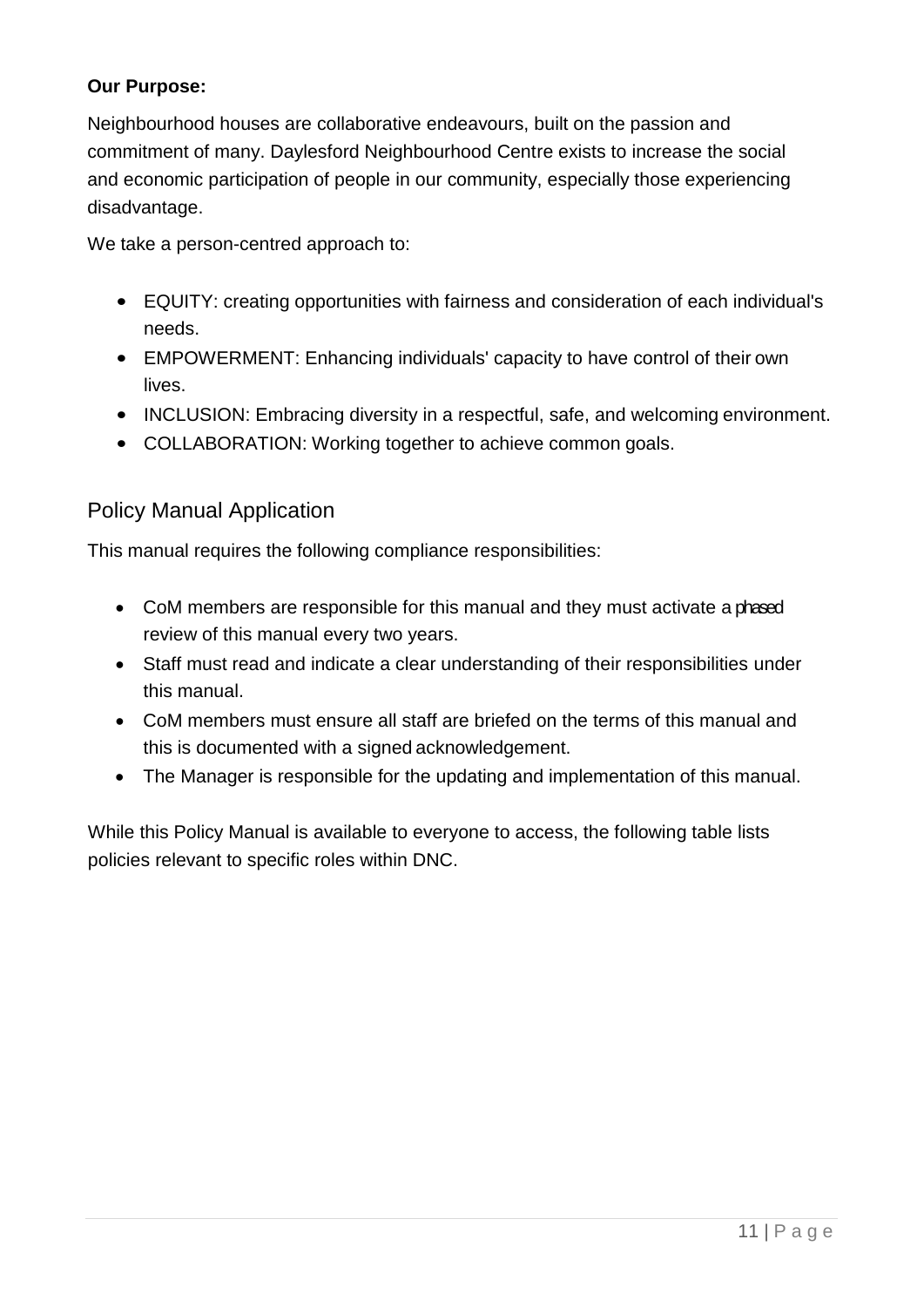| All DNC staff, CoM     | <b>Introduction, Acronyms, Definitions</b>                          |                           |            |                                |
|------------------------|---------------------------------------------------------------------|---------------------------|------------|--------------------------------|
| members and            | <b>Section 2</b>                                                    |                           |            |                                |
| <b>Users must read</b> | Policies - 3.1, 3.2, 3.4, 3.53.6, 3.8, 3.10, 3.13, 3.14, 3.15, 5.6, |                           |            |                                |
| these manual           |                                                                     | 5.9, 6.3.1.5, 6.4         |            |                                |
| sections and           | Specific Policies listed below as they apply to your role           |                           |            |                                |
| policies               |                                                                     | <b>Documents Register</b> |            |                                |
|                        |                                                                     | $Start -$                 | $Start -$  |                                |
|                        | <b>CoM</b>                                                          | excluding                 | including  |                                |
| <b>Policy</b>          | Only                                                                | <b>Volunteers</b>         | volunteers | <b>Specific Staff policies</b> |
| Section 1              |                                                                     |                           |            | Plus Staff who write DNC       |
| Section 4              |                                                                     |                           |            | policies (section 1)           |
| Section 6              |                                                                     |                           |            |                                |
| 3.3                    |                                                                     |                           |            | <b>DNC</b> events staff        |
| 3.7                    |                                                                     |                           |            | Staff who administer First     |
|                        |                                                                     |                           |            | Aid                            |
| 3.9                    |                                                                     |                           |            | Staff responsible for          |
|                        |                                                                     |                           |            | <b>Incident Reporting</b>      |
| 3.11, 5.1, 5.2, 5.5    |                                                                     |                           |            | Paid Employees only            |
| 3.12                   |                                                                     |                           |            | Staff involved in Marketing    |
| 5.3, 5.4, 5.8          |                                                                     |                           |            | Staff only Policies not for    |
|                        |                                                                     |                           |            | <b>DNC Users</b>               |
| 5.7                    |                                                                     |                           |            | Staff who work with or         |
|                        |                                                                     |                           |            | manage volunteers              |
| Section 6              |                                                                     |                           |            | Staff involved in Finance      |
| 6.7                    |                                                                     |                           |            | Staff purchasing for DNC       |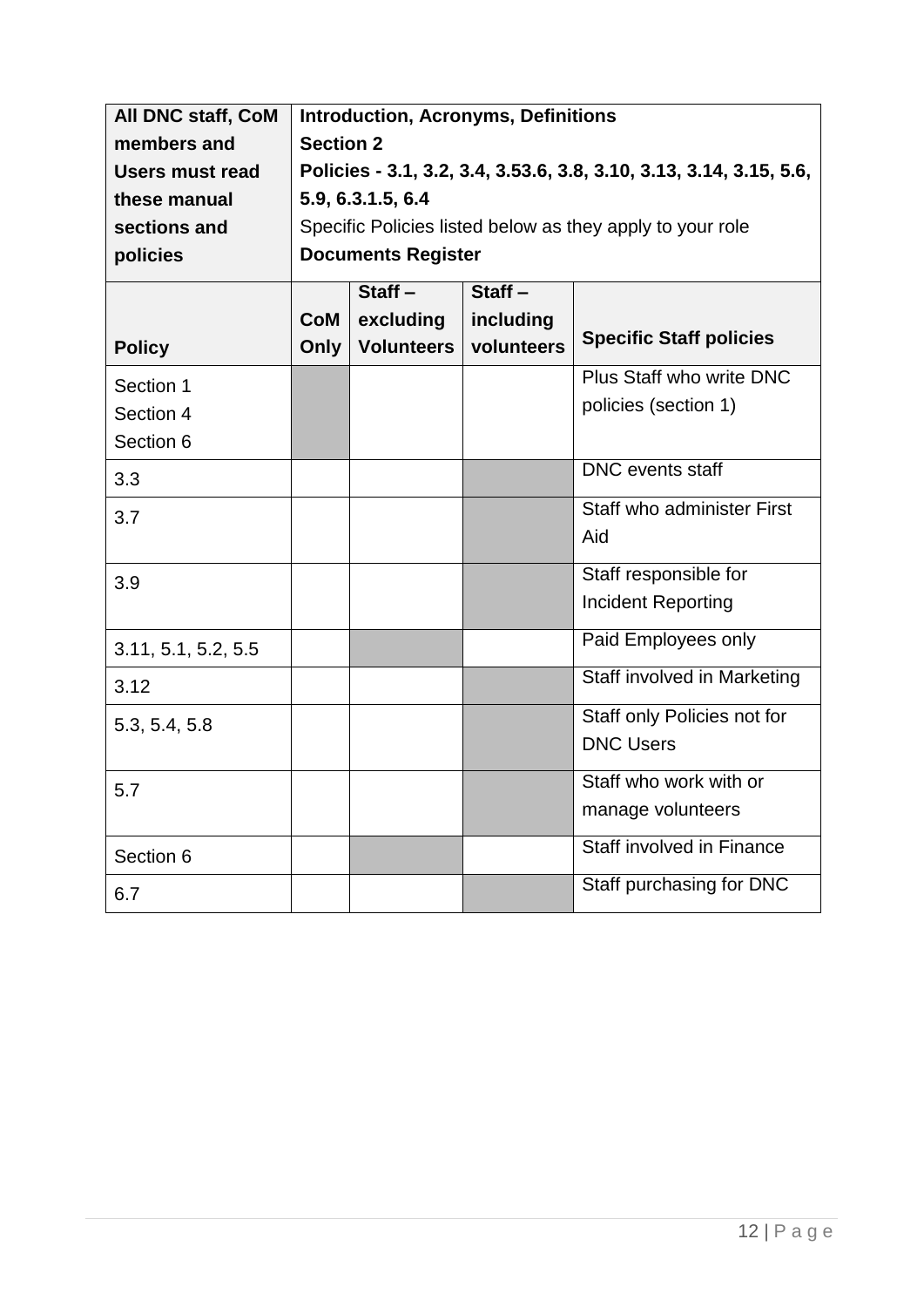<span id="page-12-0"></span>

| <b>ABN</b>       | Australian Business Number                                                                                                   |
|------------------|------------------------------------------------------------------------------------------------------------------------------|
| <b>ACFE</b>      | Adult, Community and Further Education                                                                                       |
| <b>ACNC</b>      | <b>Australian Charities and Not-For-Profit Commission</b>                                                                    |
| <b>AGM</b>       | The Annual General Meeting is a mandatory yearly gathering of the<br>Committee of Management and members of the organisation |
| <b>ANZ</b>       | <b>ANZ Bank</b>                                                                                                              |
| <b>APP</b>       | <b>Australian Privacy Principles</b>                                                                                         |
| <b>ATO</b>       | <b>Australian Taxation Office</b>                                                                                            |
| <b>DNC</b>       | Daylesford Neighbourhood Centre Inc.                                                                                         |
| <b>DNC Rules</b> | Daylesford Neighbourhood Centre Inc. Rules of Association -<br>adopted 16 April 2018                                         |
| CAV              | <b>Consumer Affairs Victoria</b>                                                                                             |
| <b>CBA</b>       | <b>Commonwealth Bank</b>                                                                                                     |
| <b>CCV</b>       | Card Verification Value is the 3- or 4-digit number on your credit<br>and debit cards                                        |
| <b>CHANH</b>     | Central Highlands Association of Neighbourhood Houses                                                                        |
| CoM              | <b>Committee of Management</b>                                                                                               |
| Cth              | <b>Commonwealth Government of Australia</b>                                                                                  |
| <b>DET</b>       | Department of Education and Training                                                                                         |
| <b>DFFH</b>      | Department of Health and Human Services (Victorian Government)                                                               |
| EFT              | <b>Electronic Funds Transfer</b>                                                                                             |
| <b>EFTPOS</b>    | Electronic Funds Transfer at Point of Sale                                                                                   |
| <b>FAC</b>       | <b>Funded Agency Channel</b>                                                                                                 |
| IT               | Information Technology                                                                                                       |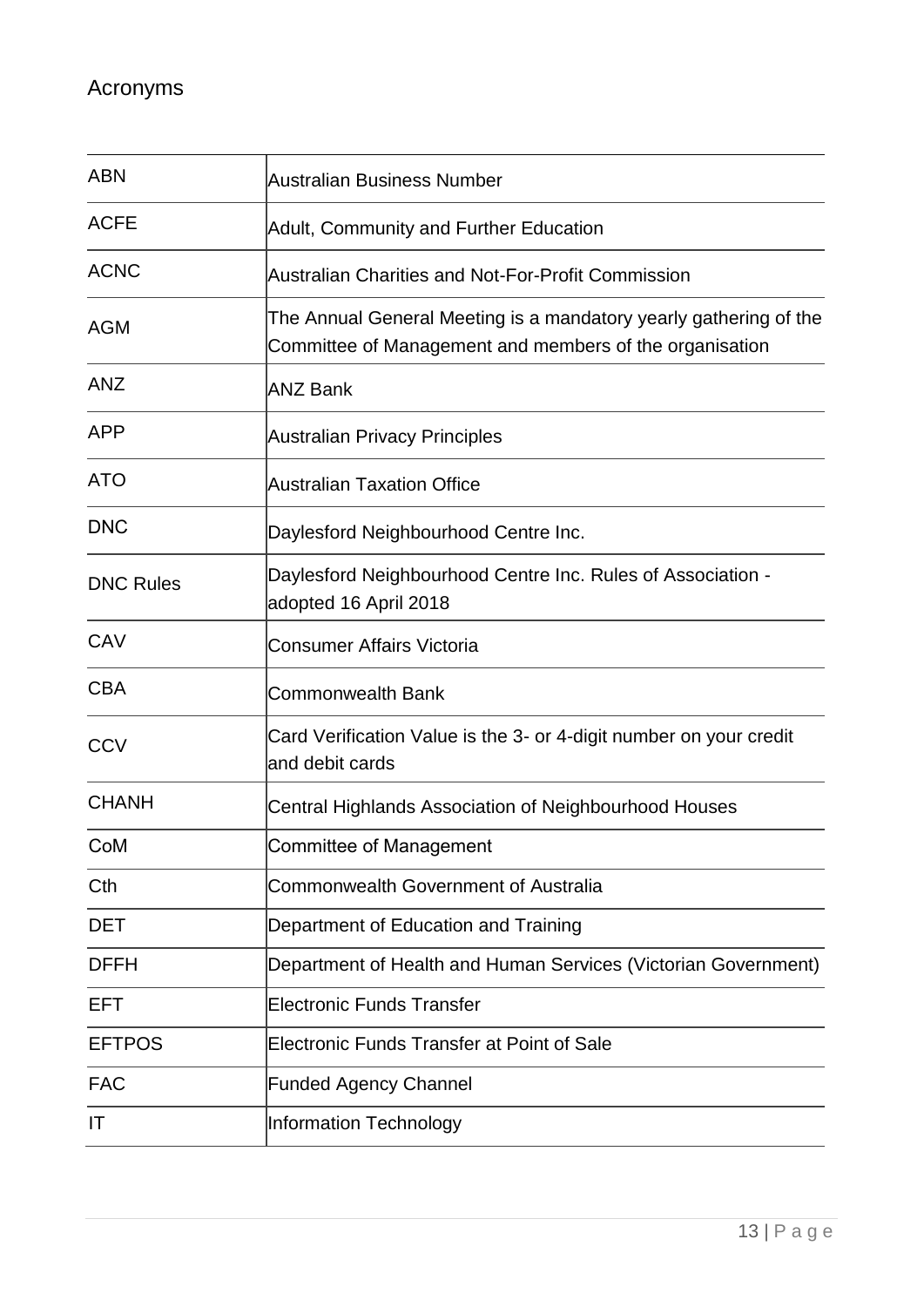| <b>MOU</b>   | A Memorandum of Understanding is a formal agreement between<br>two or more parties.                                                                                                                                      |
|--------------|--------------------------------------------------------------------------------------------------------------------------------------------------------------------------------------------------------------------------|
| <b>NHACE</b> | Neighbourhood Houses and Adult Community Education                                                                                                                                                                       |
| <b>NHCP</b>  | Neighbourhood House Coordination Program                                                                                                                                                                                 |
| <b>NHV</b>   | Neighbourhood House Victoria                                                                                                                                                                                             |
| OH&S         | Occupational, Health and Safety                                                                                                                                                                                          |
| <b>PD</b>    | Position Description is a document outlining a role in terms of<br>objectives, responsibilities and outcomes, capabilities and<br>behaviours, and knowledge and experience required to<br>successfully perform the role. |
| <b>SAMS</b>  | Service Agreement Management System                                                                                                                                                                                      |
| <b>TOIL</b>  | Time Off In Lieu                                                                                                                                                                                                         |
| <b>WWCC</b>  | Working with Children Check                                                                                                                                                                                              |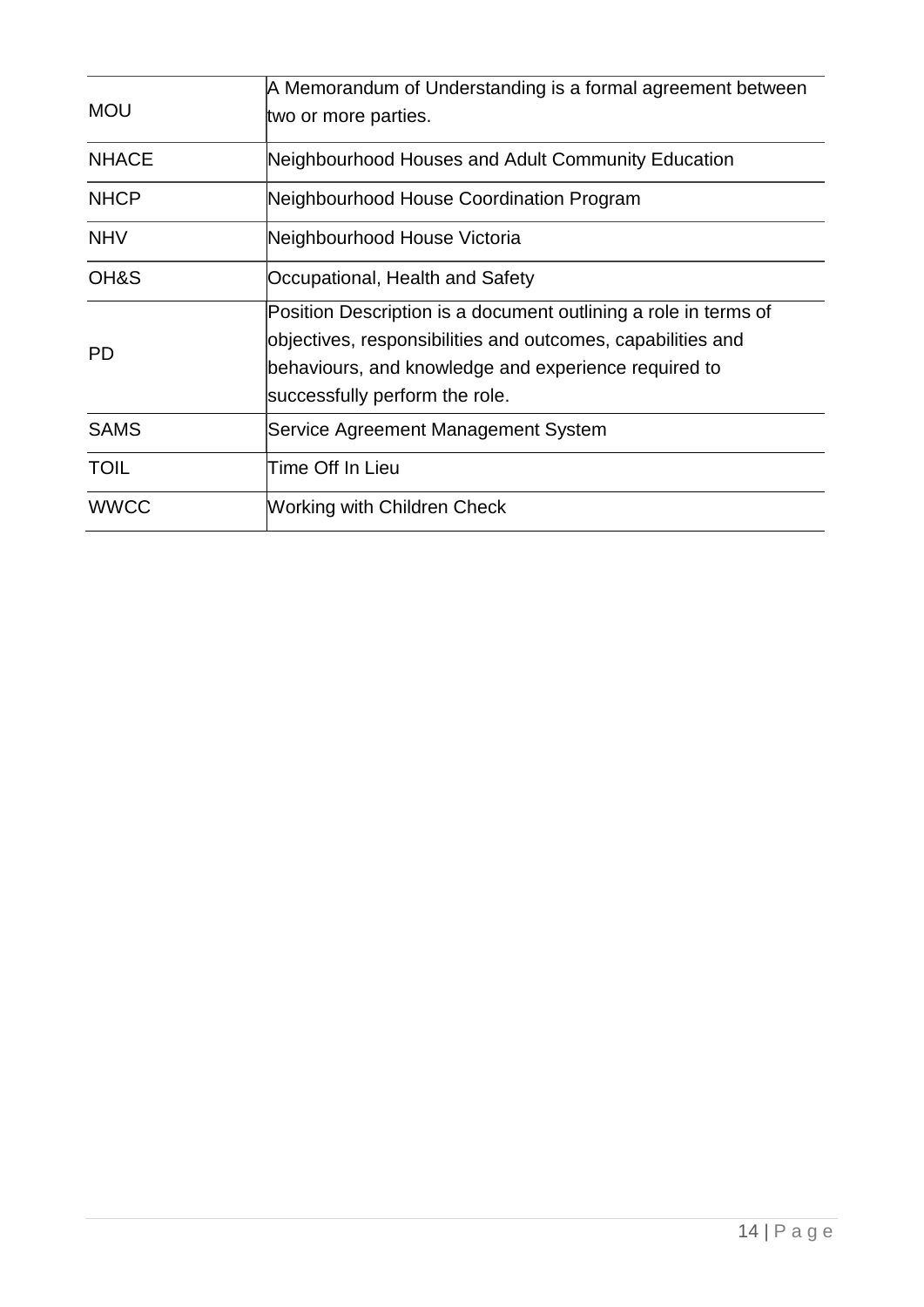### <span id="page-14-0"></span>**Definitions**

| Access                      | Ensuring fair and equal access for all people to those services that<br>are important for their quality of life.                                                                                                                                                          |
|-----------------------------|---------------------------------------------------------------------------------------------------------------------------------------------------------------------------------------------------------------------------------------------------------------------------|
| Act                         | Association Incorporation Reform Act 2012.                                                                                                                                                                                                                                |
| Asset                       | An asset is a resource with economic value that DNC owns or<br>controls with the expectation that it will provide a future benefit.<br>Assets are reported on the balance sheet and are bought or<br>created to increase a firm's value or benefit the firm's operations. |
| Assurance                   | Assurance is the process of analysing and used in the assessment<br>of accounting entries and financial records.                                                                                                                                                          |
| Audit                       | The audit is the process of evaluating the accounting entries<br>present in the financial statement of the company. Audit checks the<br>accuracy of the financial reports.                                                                                                |
| Award                       | The legal document which sets out the terms and conditions of<br>employment for a specific industry or job.                                                                                                                                                               |
| <b>DNC</b> users            | All people who attend DNC activities and programs, and who use<br>DNC facilities including students, clients, and visitors.                                                                                                                                               |
| Card holder                 | A DNC employee or Committee member who has been issued with<br>a DNC debit card.                                                                                                                                                                                          |
| <b>Card Receipt</b>         | A receipt showing the amount paid by card, to the payee, the date<br>of payment and the card account number. Note: this is not<br>necessarily a Tax Invoice.                                                                                                              |
| Charge                      | Charge to impose or ask as a price or fee for the provision of goods<br>or services.                                                                                                                                                                                      |
| Child                       | A person who is under 12 years of age.                                                                                                                                                                                                                                    |
| <b>Collective Agreement</b> | An enterprise agreement negotiated by the parties through<br>collective bargaining in good faith, primarily at the enterprise level.                                                                                                                                      |
| Complaint                   | Expression of dissatisfaction made to or about an organisation,<br>related to its products, services, staff, or the handling of a<br>complaint.                                                                                                                           |
| Compliment                  | A compliment is an expression of praise, encouragement, or<br>gratitude about a service that is funded, regulated, or provided. It<br>may be about an individual staff member, a team, or a service.                                                                      |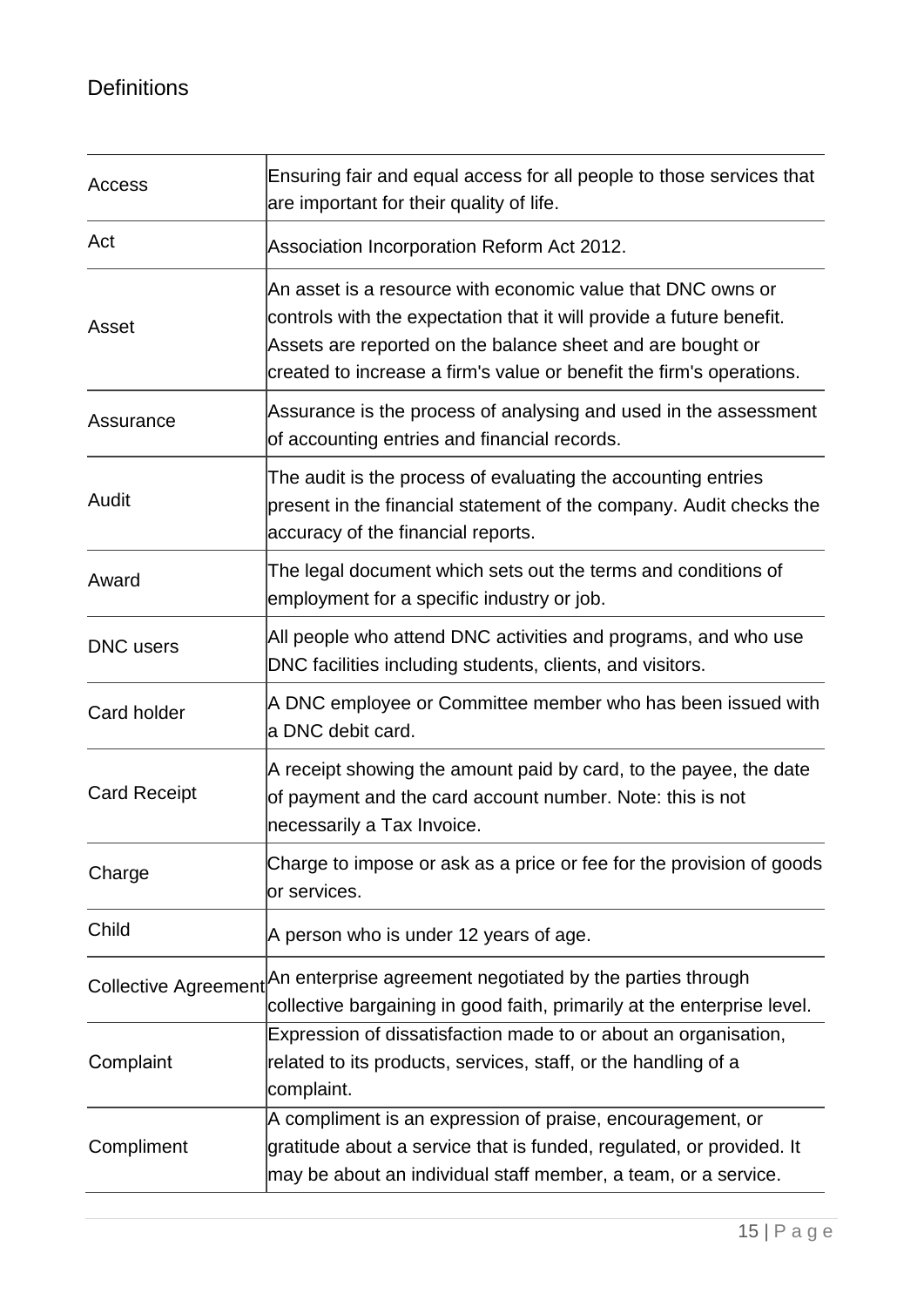| Conduct                                    | The manner in which a person behaves, especially in a particular<br>place or situation.                                                                                                                                                     |
|--------------------------------------------|---------------------------------------------------------------------------------------------------------------------------------------------------------------------------------------------------------------------------------------------|
| Contractor                                 | A person contracted to provide a specific service to DNC including<br>facilities maintenance, IT services, cleaning, and financial services.<br>It does not include people who deliver services, programs, or<br>projects on behalf of DNC. |
| Credit                                     | The ability of a customer to obtain goods or services before<br>payment, based on the trust that payment will be made in the<br>future.                                                                                                     |
| <b>Credit Note</b>                         | A receipt given by a shop to a customer who has returned goods,<br>which can be offset against future purchases.                                                                                                                            |
| Debt                                       | A sum of money paid for the provision of goods or services which<br>lowed or due.                                                                                                                                                           |
| Debtor                                     | A person, or organisation which owes money to DNC.                                                                                                                                                                                          |
| Defalcation                                | The taking or illegal use of money by someone who has<br>responsibility for it.                                                                                                                                                             |
| <b>Delegated Authority</b>                 | Delegation is the downward transfer of formal authority from one<br>person to another. Superiors delegate authority to subordinates to<br>facilitate the accomplishment of the assigned work.                                               |
| Equality                                   | Equality is the state or quality of being equal. It involves treating<br>every individual in the same manner, irrespective of their<br>differences.                                                                                         |
| Equity                                     | Equity is the quality of being fair and impartial. It involves treating<br>lindividuals in accordance to their needs.                                                                                                                       |
| <b>Ethics</b>                              | Moral principles that govern a person's or organisation's behaviour<br>or activities.                                                                                                                                                       |
| Expenditure<br><b>Delegation Authority</b> | A staff member with the appropriate delegated expenditure limit                                                                                                                                                                             |
| Feedback                                   | Provision of information about reactions to a product, a person's<br>performance of a task, etc. which is used as a basis for<br>improvement.                                                                                               |
| Fee For Service                            | A fee charged for the provision of a specific service.                                                                                                                                                                                      |
| Fees                                       | All fees, fines, and charges payable as specified in the Schedule of<br>Fees.                                                                                                                                                               |
| Financial<br><b>Irregularities</b>         | A departure from standard procedure. Irregularities are not illegal,<br>but may be (depending on the circumstances) for example conflict<br>of interest, bribery, etc,                                                                      |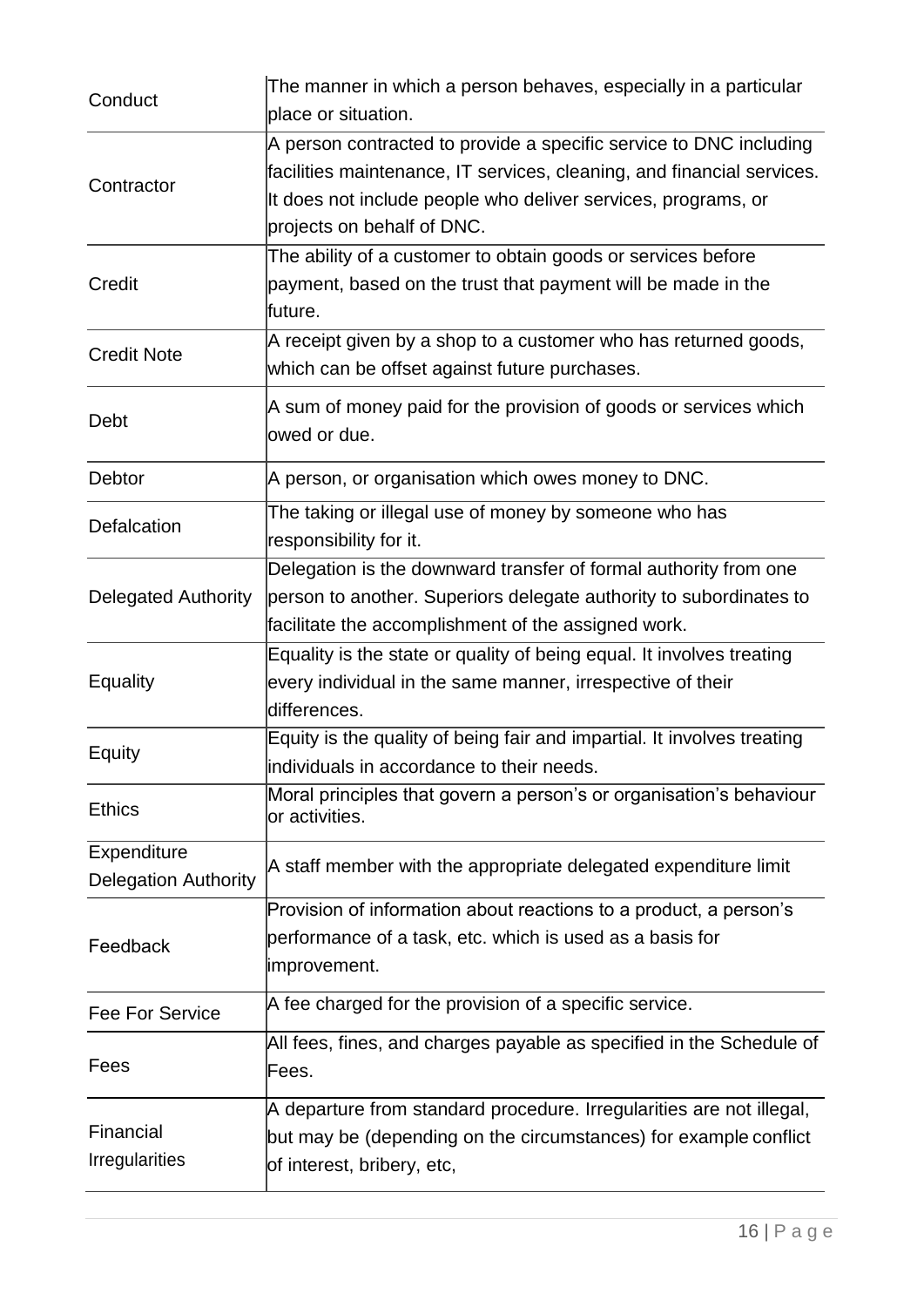|                                | An agreement, or communication, carried out between a buyer and<br>Financial Transaction a seller to exchange goods or services for payment.                                                                                               |
|--------------------------------|--------------------------------------------------------------------------------------------------------------------------------------------------------------------------------------------------------------------------------------------|
| <b>First Aid</b>               | Help given to a sick or injured person until full medical treatment is<br>available.                                                                                                                                                       |
| <b>General Ledger</b>          | The main accounting record of a company or organisation.                                                                                                                                                                                   |
| Grievance                      | Formal complaint made where people think they have been subject<br>to unfair treatment and a response or resolution is explicitly or<br>implicitly expected or legally required.                                                           |
| <b>Infectious Diseases</b>     | Are caused by pathogenic microorganisms, such as bacteria,<br>viruses, parasites or fungi; the diseases can be spread, directly or<br>indirectly, from one person to another.                                                              |
|                                | The legislative requirement for selected groups of people to report<br>Mandatory Reporting suspected cases of child abuse and neglect to government<br>authorities.                                                                        |
| Misappropriation               | To appropriate wrongfully or unlawfully (as by theft or<br>embezzlement).                                                                                                                                                                  |
| Neighbourhood<br><b>Houses</b> | Community development-based organisations funded by DFFH<br>under the NHCP.                                                                                                                                                                |
| Payment / receipt<br>methods   | DNC accepts and uses cash, cheques, EFTPOS, Credit Card,<br>Debit Cards, and online banking.                                                                                                                                               |
| Participation                  | Maximising the opportunities for people to participate in the<br>circumstances which affect their lives.                                                                                                                                   |
| <b>Personal Information</b>    | Any information or an opinion about a person from which their<br>identity is apparent or can reasonably be ascertained.                                                                                                                    |
| Policy                         | A statement which mandates decision-making or places constraints<br>on activity and contains instructions to ensure compliance with<br>appropriate standards governing the subject matter.                                                 |
|                                | Policy and Procedure A comprehensive index of DNC policies located in hard copy in the                                                                                                                                                     |
| Manual                         | office and available in soft copy.                                                                                                                                                                                                         |
| Procedural                     | Labelled procedures, guidelines, provisions etc, and not titled                                                                                                                                                                            |
| requirements                   | Policy.                                                                                                                                                                                                                                    |
| Procurement                    | The process of setting up arrangements for the supply of goods or<br>services to DNC. These arrangements may include preferred<br>supplier lists, catalogues of approved items or contracts for supply<br>of agreed goods and/or services. |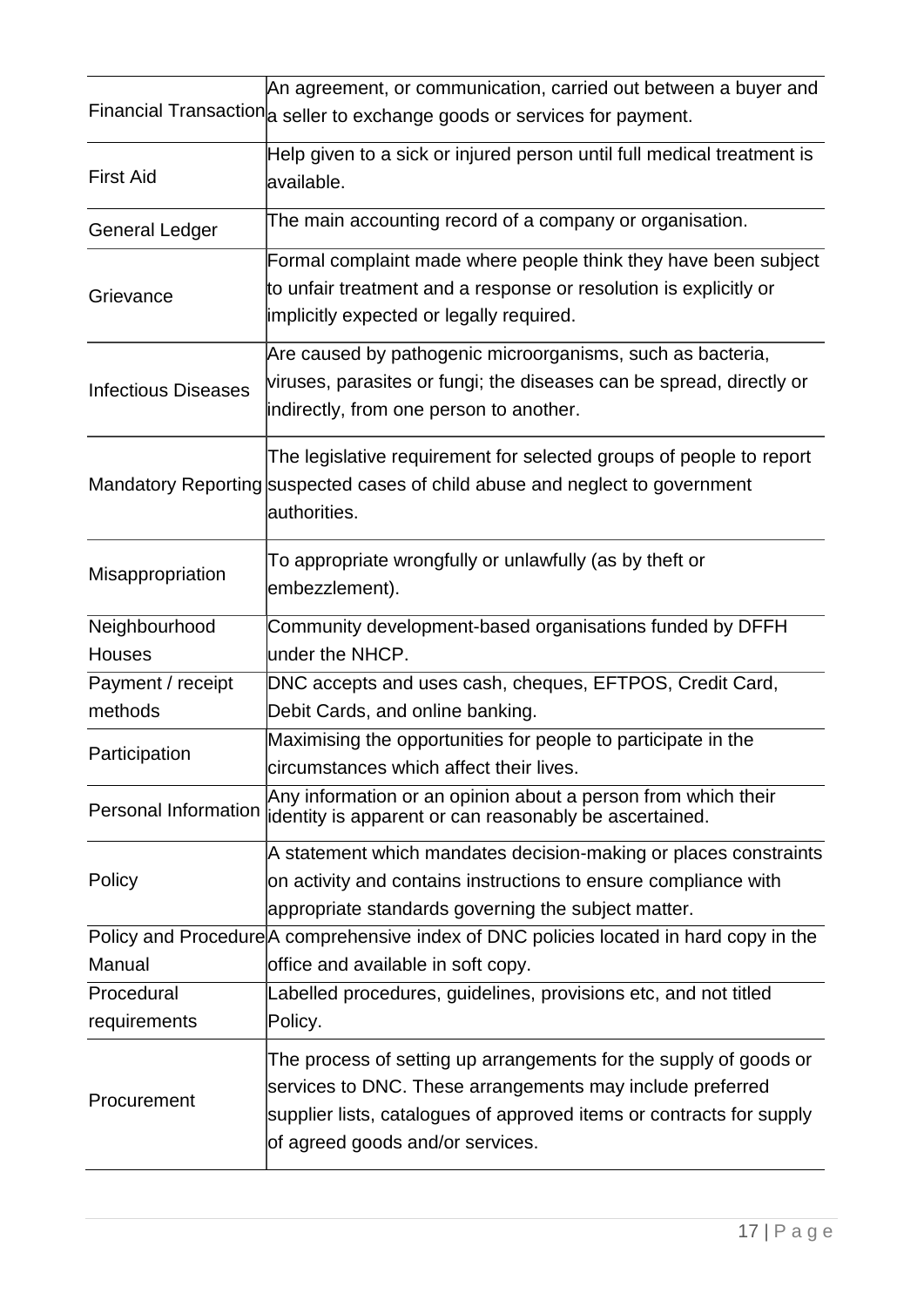| <b>Purchase Order</b> | A commercial document and first official offer issued by a buyer to<br>a seller indicating types, quantities, and agreed prices for products<br>or services. It is used to control the purchasing of products and<br>services from external suppliers.                                     |  |  |
|-----------------------|--------------------------------------------------------------------------------------------------------------------------------------------------------------------------------------------------------------------------------------------------------------------------------------------|--|--|
| Purchasing            | An operational procurement and refers to day to day tasks<br>associated with acquiring items off preferred supplier lists,<br>catalogues, contract or other arrangements that have been put in<br>place for DNC.                                                                           |  |  |
| Quote                 | A quotation giving the estimated cost for a particular job or service.                                                                                                                                                                                                                     |  |  |
| Refund                | Refund means re-crediting a payment made to DNC.                                                                                                                                                                                                                                           |  |  |
| Requestor             | A staff member authorised to create purchase orders.                                                                                                                                                                                                                                       |  |  |
| <b>Resources</b>      | Human, financial, physical, and knowledge factors that provide<br>DNC the means to perform its business processes.                                                                                                                                                                         |  |  |
| Social media          | Websites and applications that enable users to create and share<br>content or to participate in social networking.                                                                                                                                                                         |  |  |
| <b>Staff</b>          | Any person who is:<br>employed as full-time, part-time, casual or sessional by DNC<br>a volunteer, including placement students<br>an apprentice or trainee<br>a fixed term contractor who delivers DNC services,<br>programs or projects including trainers, tutors, and project<br>staff |  |  |
|                       | It does not include people who are contracted to provide a specific<br>service to DNC including facilities maintenance, IT services,<br>cleaning, or financial services.                                                                                                                   |  |  |
| <b>Student</b>        | A learner who is undertaking study or training at DNC.                                                                                                                                                                                                                                     |  |  |
| Supplier              | A person or organisation that provides something needed such as a<br>product or service to DNC.                                                                                                                                                                                            |  |  |
| Technology            | Methods, systems, and devices which are the result of scientific<br>knowledge being used for practical purposes, e.g.,<br>computers, training materials, phones, and social media.                                                                                                         |  |  |
| Volunteer             | A person who willingly offers to undertake a task or perform a<br>service without pay. Placement students are treated as volunteers<br>for the purposes of this policy manual.                                                                                                             |  |  |
| Youth                 | A person aged between 12 and 24 years of age.                                                                                                                                                                                                                                              |  |  |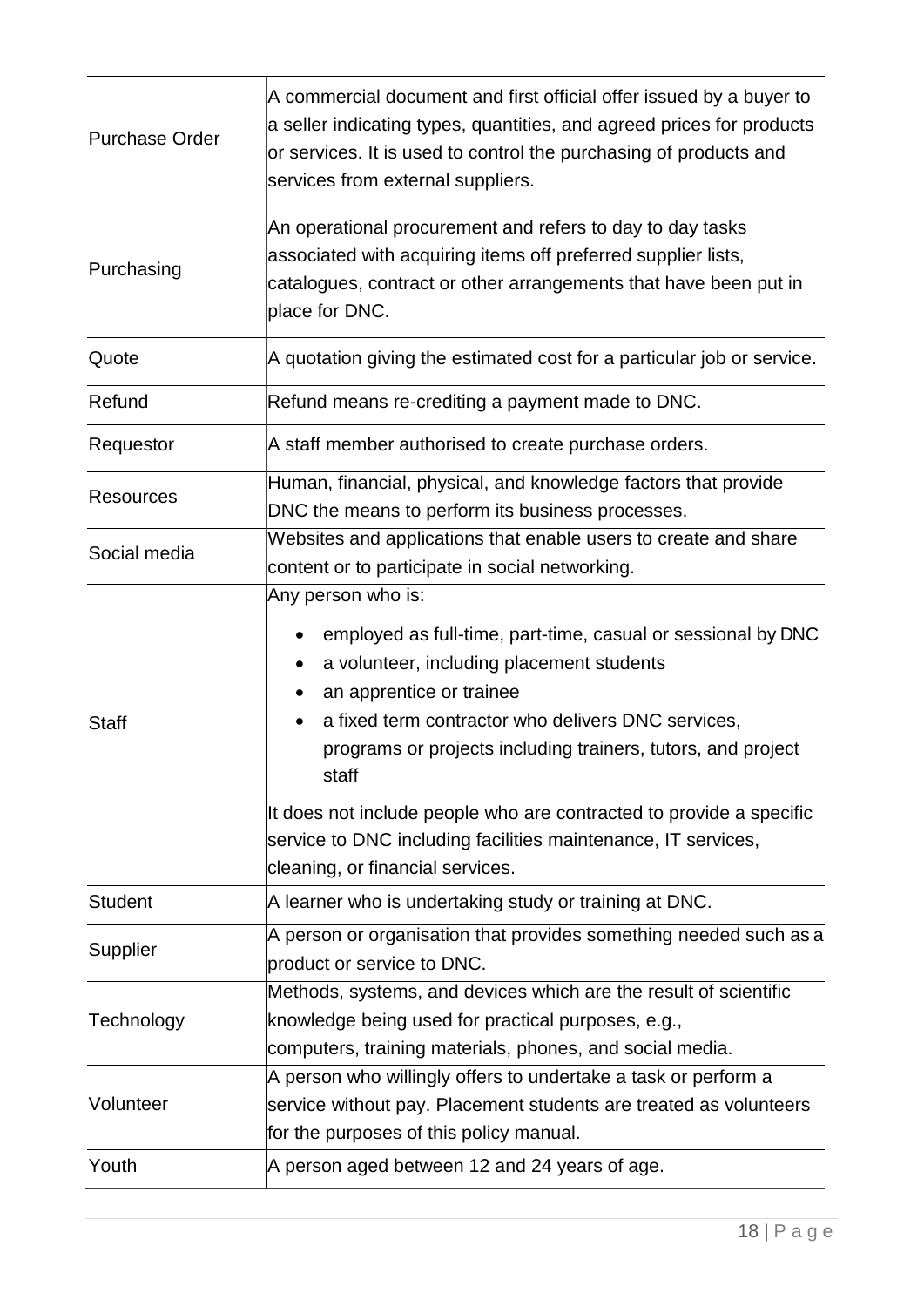# <span id="page-18-0"></span>Document Control Register

| Doc     | Name                     | Version        | <b>Date Ratified</b> | <b>Review Date</b> |
|---------|--------------------------|----------------|----------------------|--------------------|
| Number  |                          |                |                      |                    |
| $V$ 1.0 | <b>DNC Policy Manual</b> | $\overline{1}$ |                      |                    |
|         |                          |                |                      |                    |
|         |                          |                |                      |                    |
|         |                          |                |                      |                    |
|         |                          |                |                      |                    |
|         |                          |                |                      |                    |
|         |                          |                |                      |                    |
|         |                          |                |                      |                    |
|         |                          |                |                      |                    |
|         |                          |                |                      |                    |
|         |                          |                |                      |                    |
|         |                          |                |                      |                    |
|         |                          |                |                      |                    |
|         |                          |                |                      |                    |
|         |                          |                |                      |                    |
|         |                          |                |                      |                    |
|         |                          |                |                      |                    |
|         |                          |                |                      |                    |
|         |                          |                |                      |                    |
|         |                          |                |                      |                    |
|         |                          |                |                      |                    |
|         |                          |                |                      |                    |
|         |                          |                |                      |                    |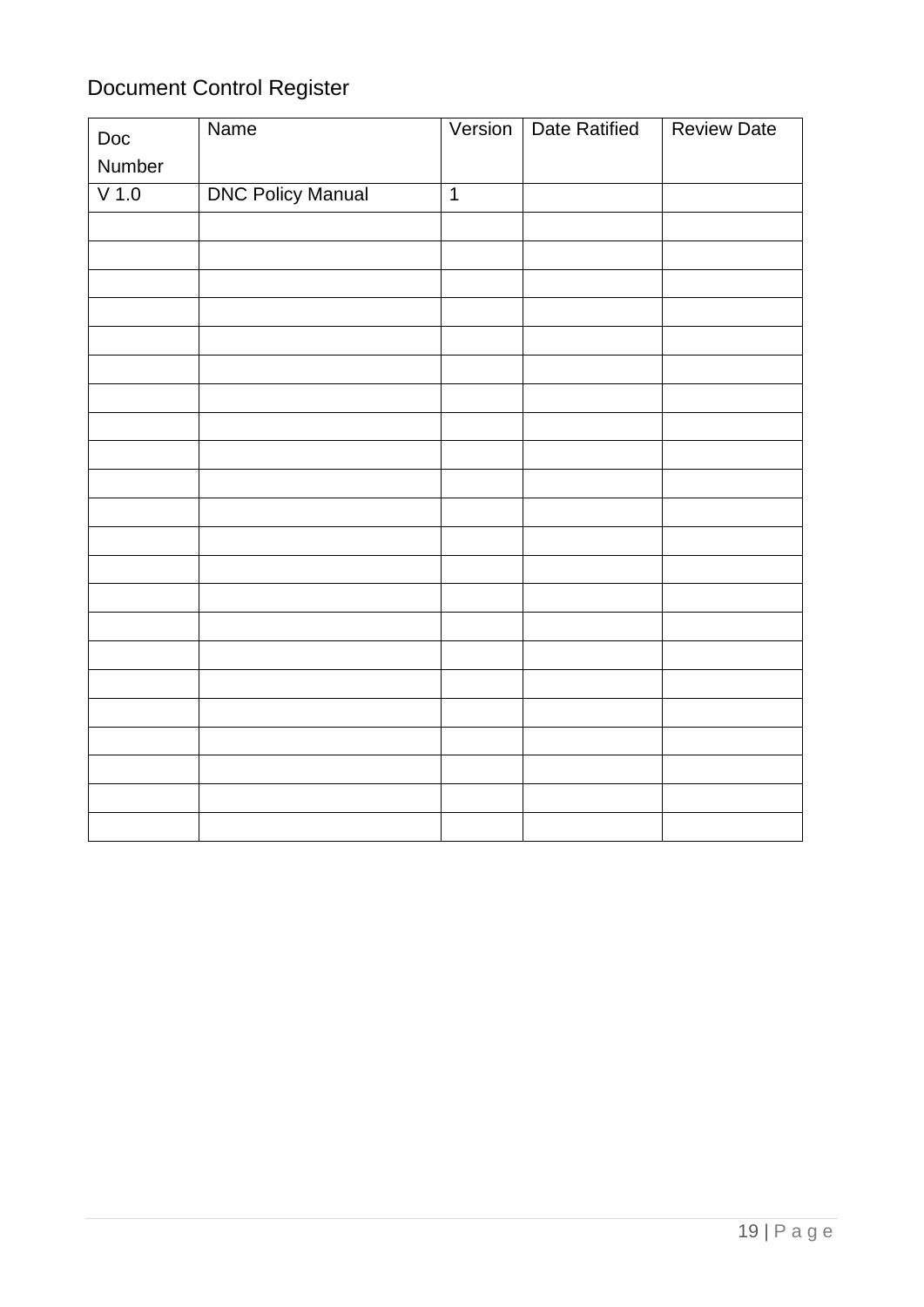# Section 1: Policy and Procedure Development

#### **Relevant standard, legislation, or controls**

- Refer to the Introduction for a full list of foundation principles and standards.
- DNC Document Register.
- Association Incorporation Reform Act 2012.

# <span id="page-19-0"></span>**1.1Policy Development**

| <b>VERSION NUMBER</b> |                        |  |
|-----------------------|------------------------|--|
| <b>DATE RATIFIED</b>  | <b>DATE FOR REVIEW</b> |  |

### <span id="page-19-1"></span>**Policy Declaration**

DNC maintains an up-to-date, comprehensive Policy and Procedure Manual to guide the practice of the staff and CoM members. The purpose of this policy is to describe the process for policy and procedure development and management.

# <span id="page-19-2"></span>**Policy Description**

#### **Application:**

This policy applies to the development of all DNC policies and procedures. It applies to all DNC staff and CoM members involved in policy development, approval and review.

#### **Background:**

Maintaining a consistent approach to the development, implementation and review of policies is identified as a key action for effective governance and organisational management.

Ensuring key governance and operational procedures are documented and maintained is essential for effective organisational management and succession, as well as transferability between other neighbourhood houses.

#### **Objectives:**

All policies are written, presented, approved and implemented in the standard format as defined by the DNC Policy Template. All policies are maintained by a document control mechanism, found at the beginning of each policy, including:

• Policy Title.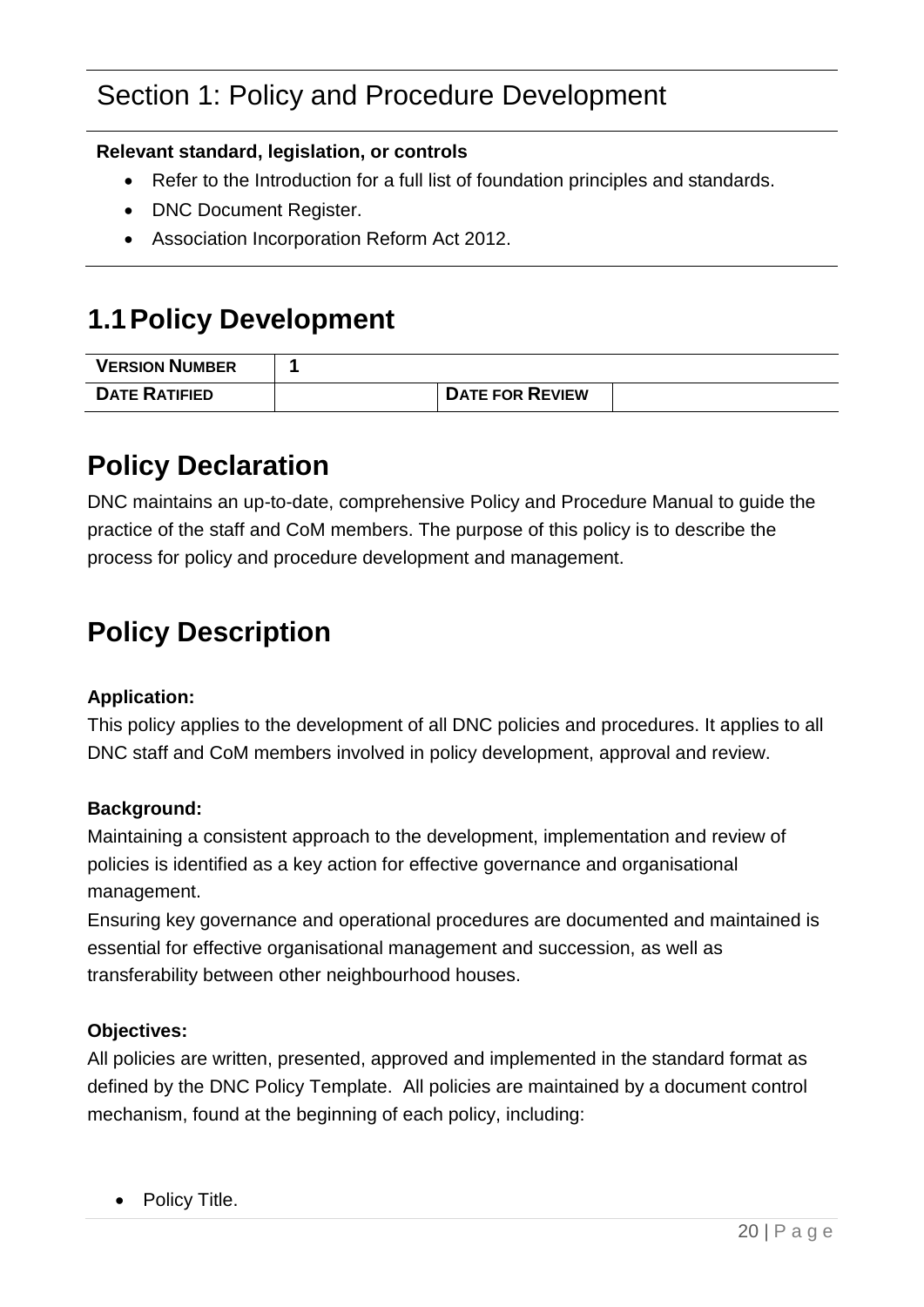- Document Number, defined by:
	- Section number eg. 1.
	- Policy number eg. 1.1.
- Version Number.
- Date Ratified.
- Date for Review.

Document Control for all policies is summarised in the Document Control Register at the beginning of the Policy and Procedure Manual.

Key procedures related to Policy are included below the Policy and are denoted by the relative Document Number eg. 1.1.1

Templates, forms or links are provided in the Register of Document section at the end of the Policy Manual. These are denoted by the relative Document Number eg. 1.1.1.1

New policies are reviewed within 12 months of adoption, then every year at least 2 sections of the manual will be reviewed. Policies will be updated as new practice or legislation emerge.

The most recent approved version of a policy can be easily located in hard and soft copy.

DNC policies are inclusive and accessible, incorporating:

- 12-point Sans Serif fonts.
- Left Aligned.
- Line spacing 1.3.
- Avoidance of italics, underlining, and uppercase words.
- Avoidance of strong colour contrast between text and background, including watermarks.
- Use of plain English, short sentences, and minimisation of jargon.

Policy amendments can only be authorised by the CoM. Governance procedure implementation, changes, or exceptions are authorised by the Chair. Operational procedure implementation, changes or exceptions are authorised by the Manager.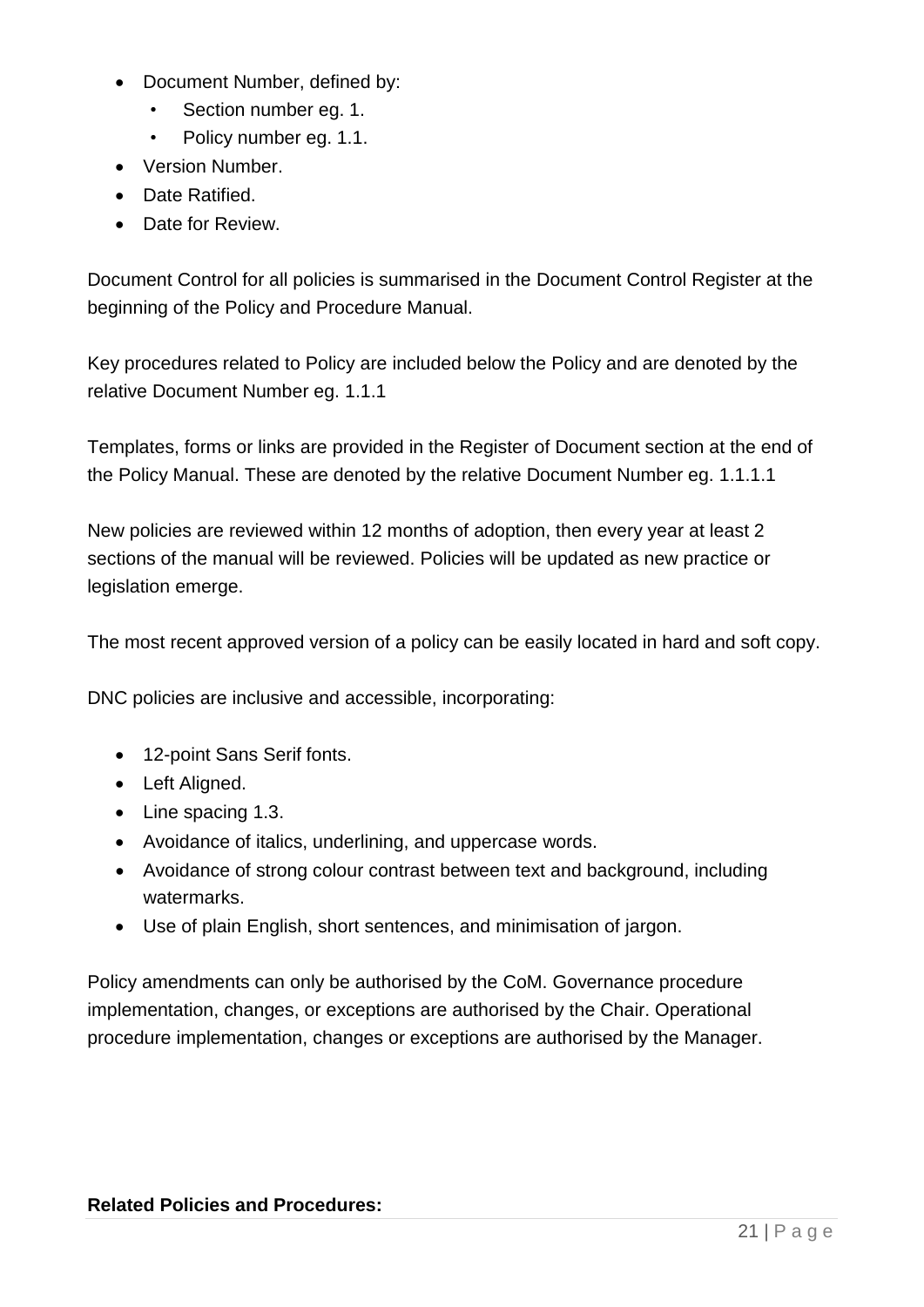- Policy and Procedure Manual.
- All policies.
- All procedures.
- All supporting documentation.

# <span id="page-21-0"></span>1.1.1 Policy Development Procedures

Policies and key procedures are available in the Policy and Procedure Manual which can be consulted in the Reception Office

### **Policy Development process (Governance):**

- DNC Manager and/or CoM prepare draft policy.
- Draft is distributed to the CoM for consideration prior to the next Committee meeting.
- Draft policy is discussed at the COM meeting and either approved or sent back for alterations and presented at the next Committee meeting.
- Once a policy is approved it is effective from that date and supersedes all previous policies.
- Approval of a policy must be included in the minutes of the CoM meeting.
- When a policy is approved it is updated in the DNC Policy and Procedure Manual, and a hardcopy replaced in the office.
- Once a policy is available electronically staff and members are advised of its availability and it is included in all future inductions for staff, committee members, and volunteers.

### **Procedure Development process (Operational):**

- DNC Manager is responsible for ensuring procedure is accurately documented and maintained.
- Procedures reflecting policy implementation are maintained in the DNC Policy and Procedure Manual.
- Where procedural changes are being developed the Manager is responsible to confer with other adjacent Neighbourhood Houses to ensure best practice and consistency between organisations.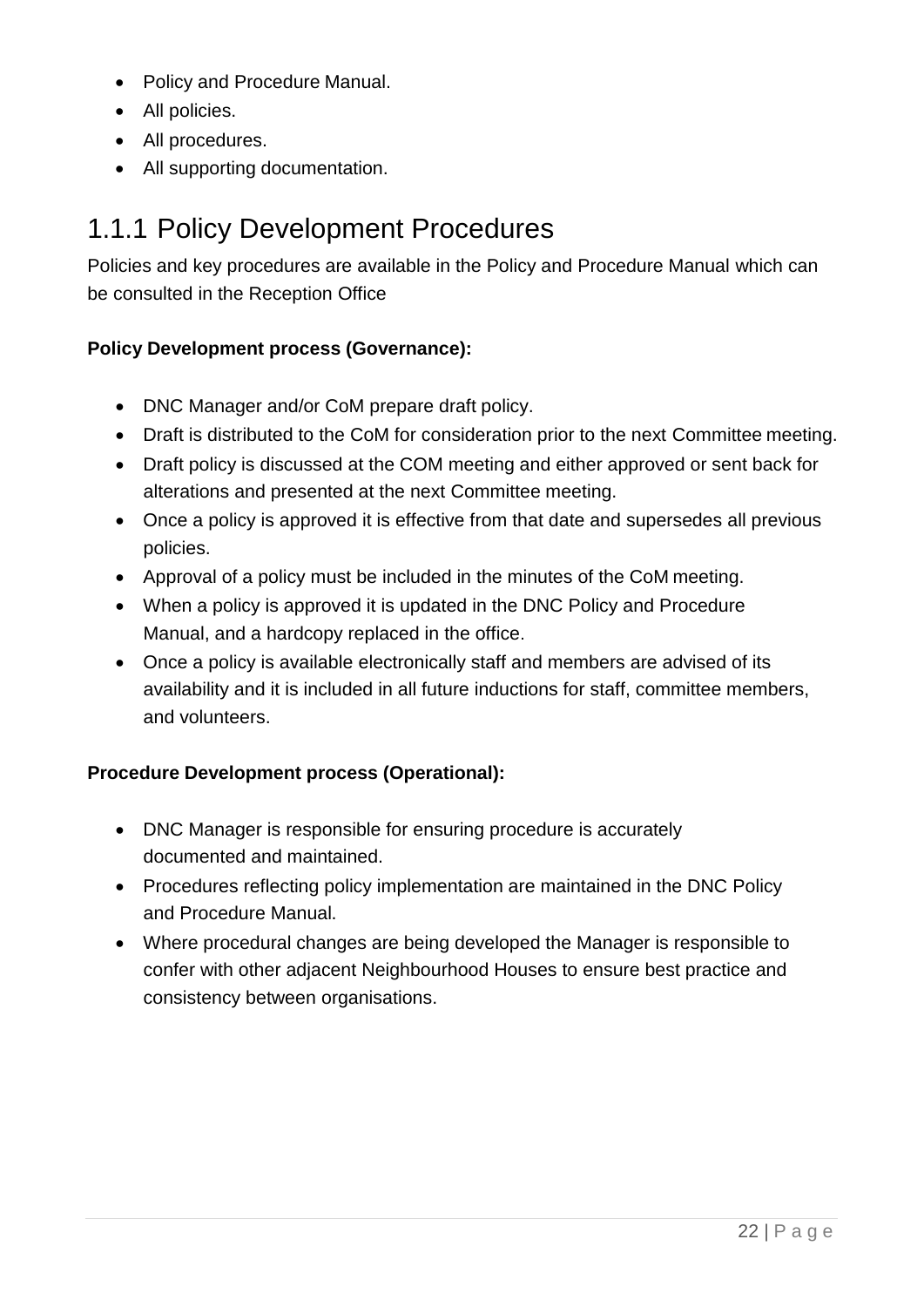# <span id="page-22-0"></span>**2.1 Continuous Improvement**

| <b>VERSION NUMBER</b> |                        |  |
|-----------------------|------------------------|--|
| <b>DATE RATIFIED</b>  | <b>DATE FOR REVIEW</b> |  |

## <span id="page-22-1"></span>Policy Declaration

DNC is committed to continuous improvement in all aspects of our organisation, from service delivery to governance. This policy guides CoM members and staff in the design and delivery of our services to the community and ensures DNC maintains high standards, improves systems and processes, adapts to changing needs, and demonstrates organisational improvement.

# <span id="page-22-2"></span>Policy Description

#### **Application:**

This policy applies to all DNC staff, CoM members, and DNC users.

#### **Background:**

Continuous improvement requires a deliberate and sustained effort and a learning culture. It is a results-driven cycle, with a focus not only on strengthening service delivery but also on individual outcomes.

#### **Objectives:**

DNC is committed to innovation, high quality, continuous improvement, best practice, and effectiveness in the provision of support for our community through:

- Ensuring all services, processes and procedures undertaken by staff aim to be the best they can be.
- The annual review of services and programs to maintain quality and effectiveness.
- The encouragement of staff, community members, and DNC users to provide feedback to improve service delivery through our Feedback and Grievance Policy and Process.
- Documentation of planning, resource allocation, risk management, and reporting as an integrated approach supporting DNC's purpose and mission.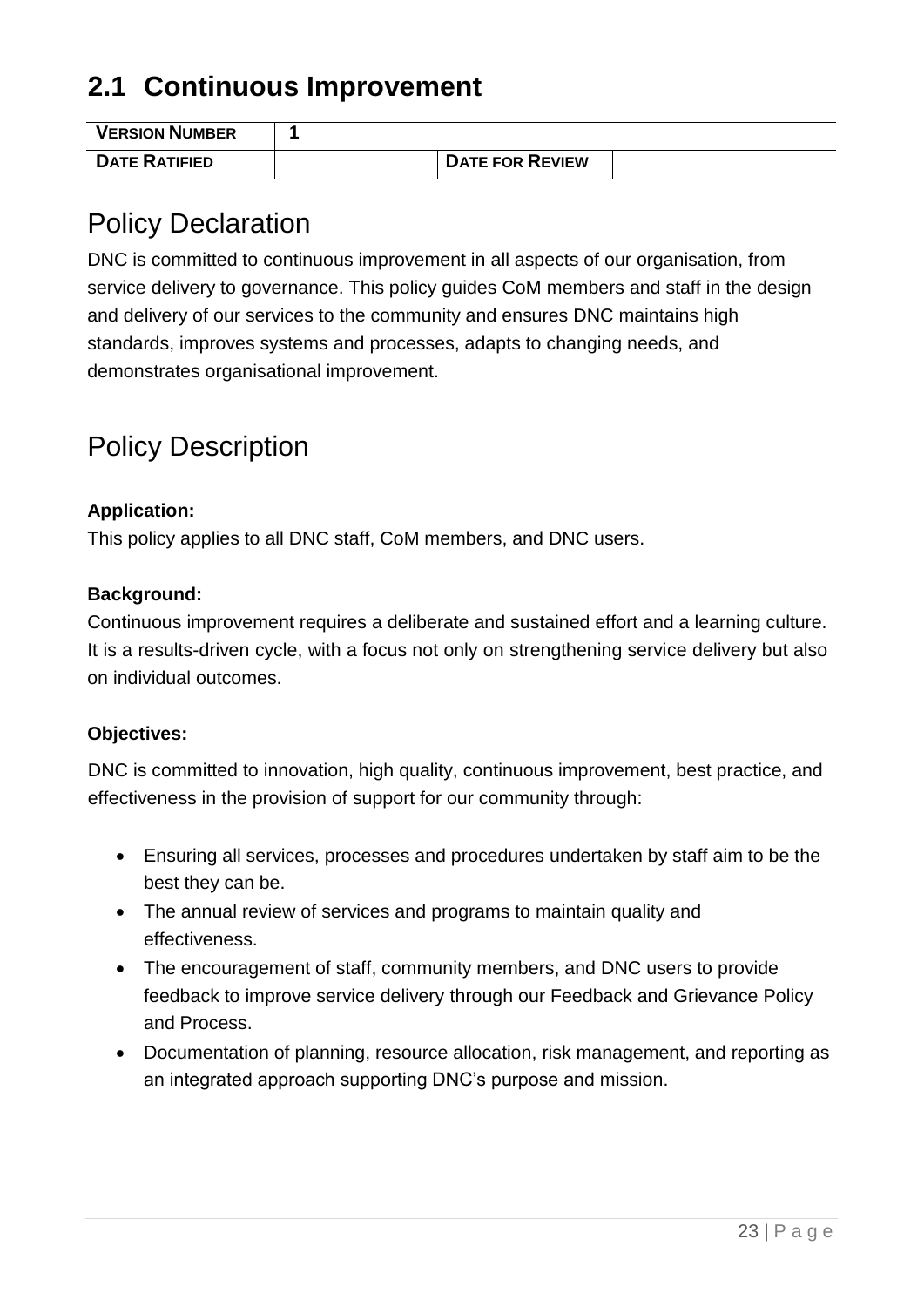#### **Related Policies and Procedures:**

- Code of Conduct Policy.
- Code of Ethics Policy.
- CoM Charter.
- Feedback and Grievance Policy.
- Strategy, Business and Risk Policy.
- Current Strategic Plan.
- Current Business Plan.
- Risk Register.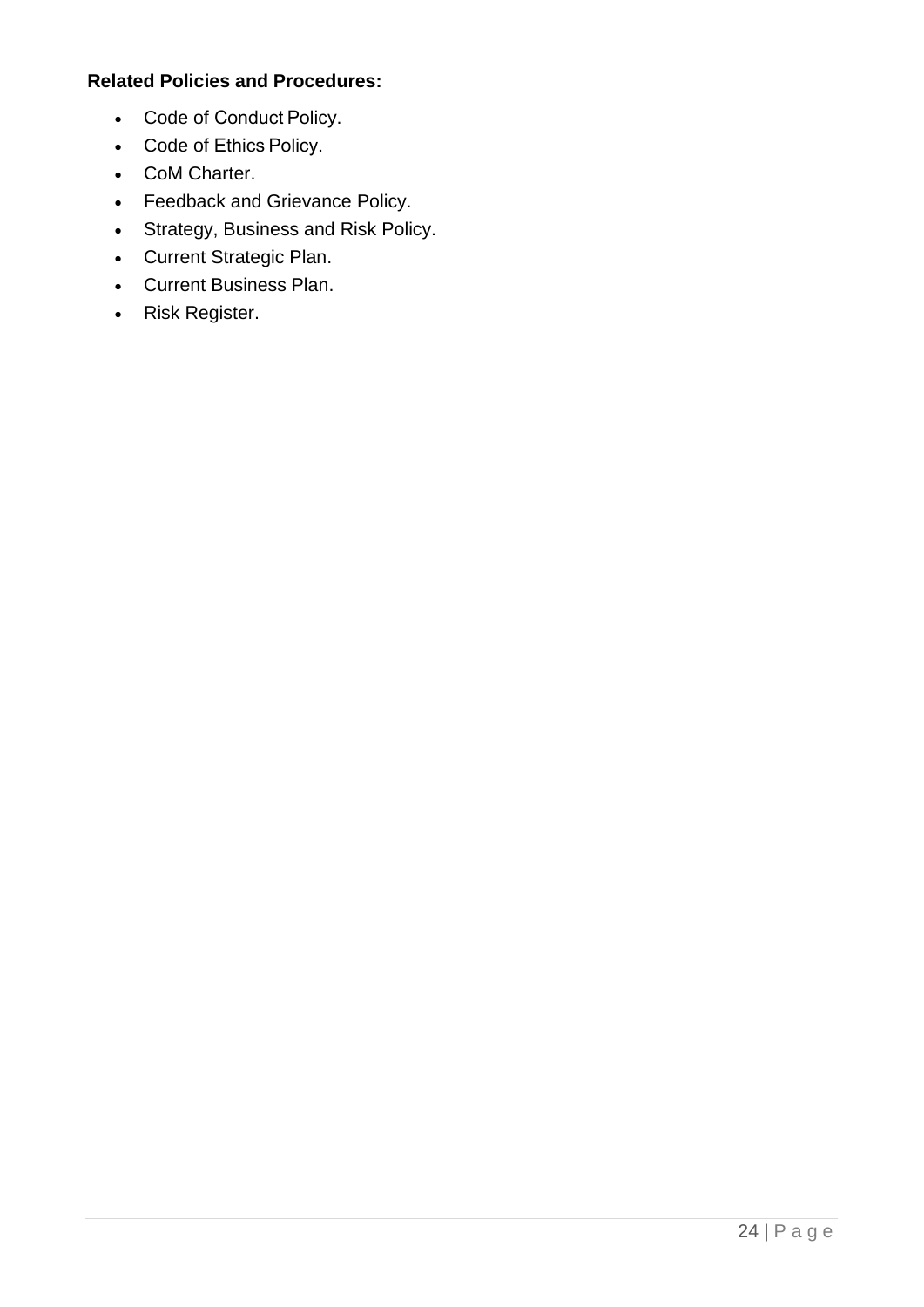# <span id="page-24-0"></span>**2.2 Conflict of Interest**

| <b>VERSION NUMBER</b> |                        |  |
|-----------------------|------------------------|--|
| <b>DATE RATIFIED</b>  | <b>DATE FOR REVIEW</b> |  |

## <span id="page-24-1"></span>Policy Declaration

DNC is committed to transparency and ethical behaviour at all levels of our organisation. This includes avoiding situations in which committee members, executives, or staff might feel compromised by conflict of interest. This policy requires that all staff, volunteers and CoM members:

- act impartially and without prejudice.
- declare any potential or actual conflict of interest.
- do not accept gifts or benefits that may influence a decision.

# <span id="page-24-2"></span>Policy Description

#### **Application:**

This policy applies to all staff and CoM members to understand DNC conflict of interest processes.

#### **Background:**

Conflict of interest, both real and perceived, arises when people in positions of authority within DNC stand to make a personal, professional, or financial gain from our organisation. Such arrangements have the potential to undermine the integrity of our neighbourhood house, its decision making, and its reputation in the community. However, there are circumstances where conflict of interest cannot be avoided and hence must be appropriately managed.

#### **Objectives:**

To ensure our members and our community can rely on the integrity of our decisions our staff and CoM members are required to declare all conflicts of interest, or perceptions of conflicts of interest which could impact them or our organisation.

'Conflict of Interest' is defined as applying:

1. in accordance with the statute, where a person stands to gain financially from any business dealings, programs, or services of the organisation, other than where:

a. the person falls into the class of people benefited by the organisation and the financial gain is of a nature common to other beneficiaries, or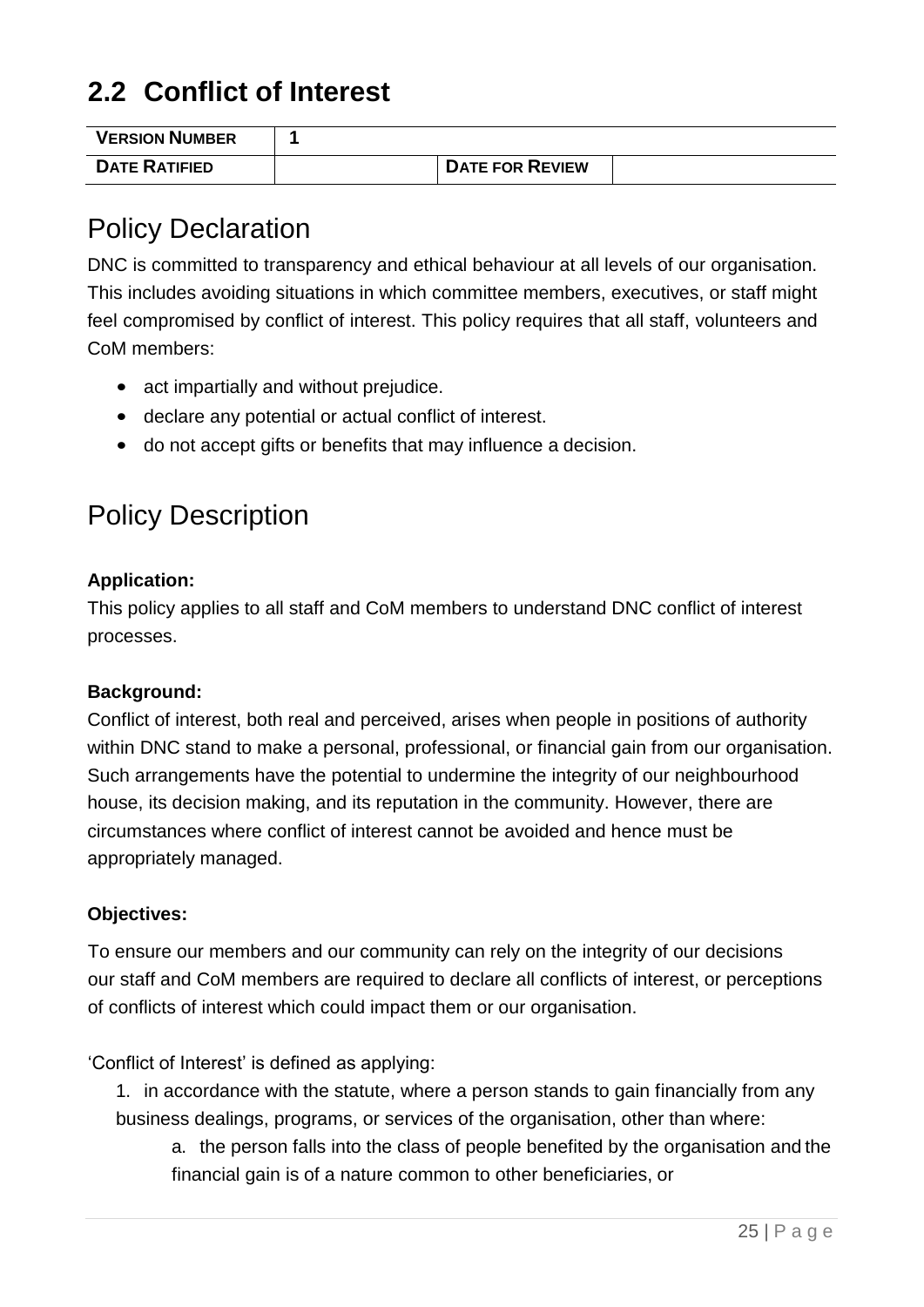b. The person is an employee of the organisation, and the financial gain is of a nature common to other employees.

2. under the bylaws of the organisation:

a. where the immediate family or business connections of a staff or CoM member stands to gain financially from any business dealings, programs or services of the organisation.

b. where the person is an employee of the organisation.

c. where a CoM member or the ex-officio member of the CoM has a role on the governing body of another organisation, where the activities of that other body maybe in direct conflict or competition with the activities of the DNC.

Examples of Conflict of Interest include situations in which:

- close personal friends or family members are involved, such as decisions about employment, discipline or dismissal, service allocation or awarding of contracts.
- an individual or their close friends or family members may make a financial gain or gain some other form of advantage.
- an individual is involved with another organisation or offers services that are in a competitive relationship with our organisation and therefore may have access to commercially sensitive information, plans, or financial information.
- an individual is bound by prior agreements or allegiances to other individuals or agencies that require them to act in the interests of that person or agency or to take a particular position on an issue.

#### **Related Policies and Procedures:**

- Code of Conduct Policy.
- Code of Ethics Policy.
- CoM Charter.
- Rules of Association.

### <span id="page-25-0"></span>2.4.1 Conflict of Interest Procedures

We recognise conflict of interest situations are likely to occur and these should not impact on an individual's participation in our organisation.

#### **Committee of Management Conflict of Interest Declaration**

Conflicts of interest will be declared and recorded annually, with an ongoing emphasis on updating records where any new information comes to light: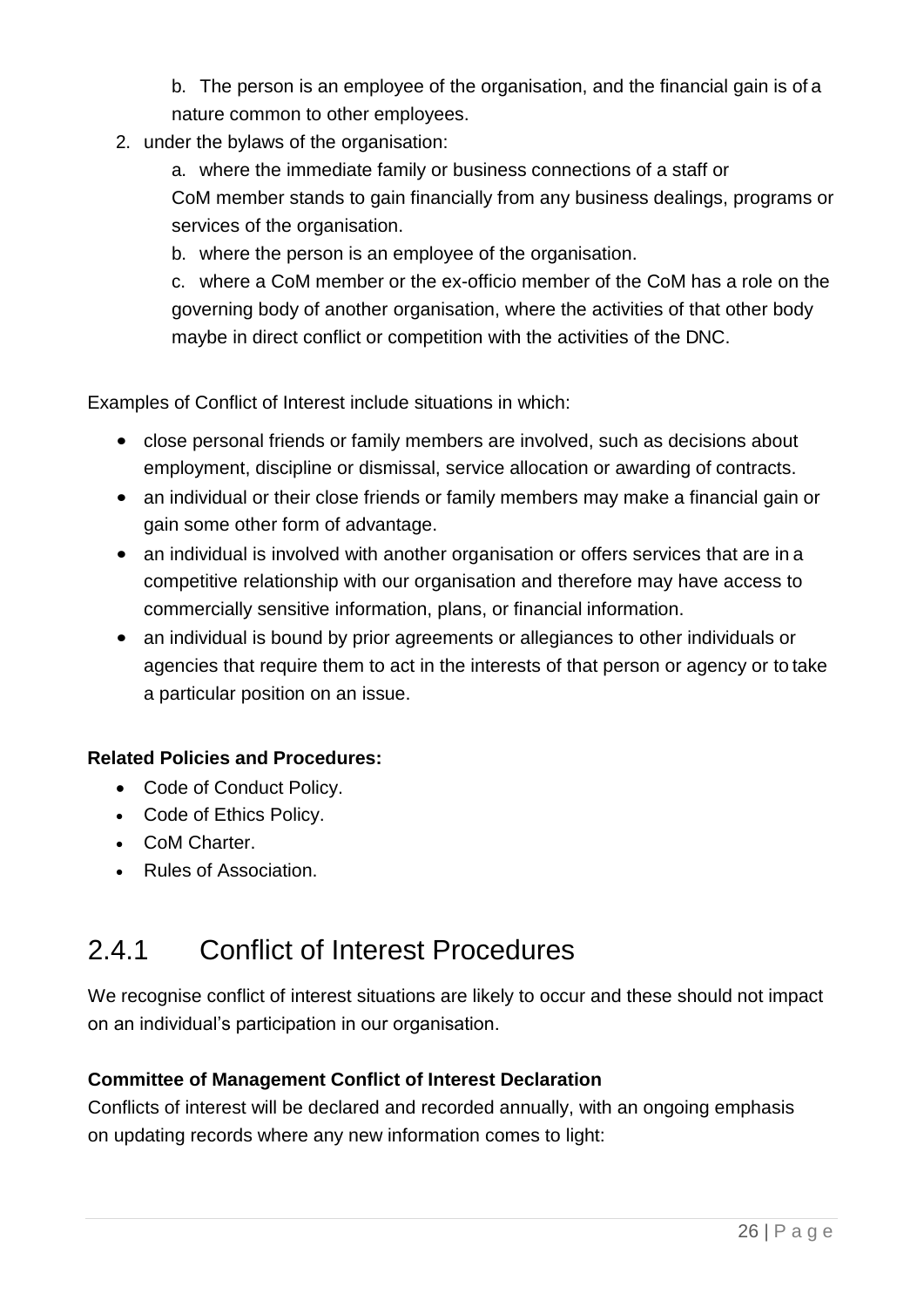- On appointment, all CoM members will complete and submit a Conflict-of-Interest Register Form 2.4.1.1 and verbally declare any potential conflicts of interest which could foreseeably impact their role within our organisation.
- CoM members are also required to identify and declare any conflicts of interest (or perception of) which arise within committee business at each meeting, whether they have been previously disclosed or not.
- The CoM will maintain a Register of Conflicts of Interest 2.4.1.2 reported via the Register Form 2.4.1.1 and where conflict of interest is declared in the course of CoM business. This will be maintained by the Manager.
- If a person alleges another person has a Conflict of Interest, whether existing or potential, the CoM will act in the best interest of the organisation and may elect to implement conflict of interest management procedures as appropriate.
- Where there is any doubt whether there is a conflict, the member and committee should err on the side of caution and declare the interest.

Where conflicts of interest are identified the COM will implement the following steps:

- Decide if the member has a real or perceived conflict of interest.
- Decide what, if any role the member should have in the decision or activities involved, including whether the member will vote, where relevant. The member should not be included in this discussion and may be asked to leave the room during the discussion to avoid influencing the decision.
- Document the declaration and decisions by the committee in the minutes of the meeting.

### **Staff Conflict of Interest Declarations**

A register of conflicts of interest will be kept and all staff and volunteers (if applicable) will be asked to declare:

- potential or actual conflicts of interest that exist when a person joins the organisation.
- conflicts of interest that arise during their involvement with the organisation.

The register will be maintained by the Manager and reviewed as required by the CoM. All potential and actual conflicts will be recorded in the register, showing:

- the name of individual.
- their position or role in the organisation.
- the nature of the interest they hold.
- the date of record.
- any incidents that arise where the interest comes into conflict with the interests of the organisation, the date of the incident and a summary of how it was managed.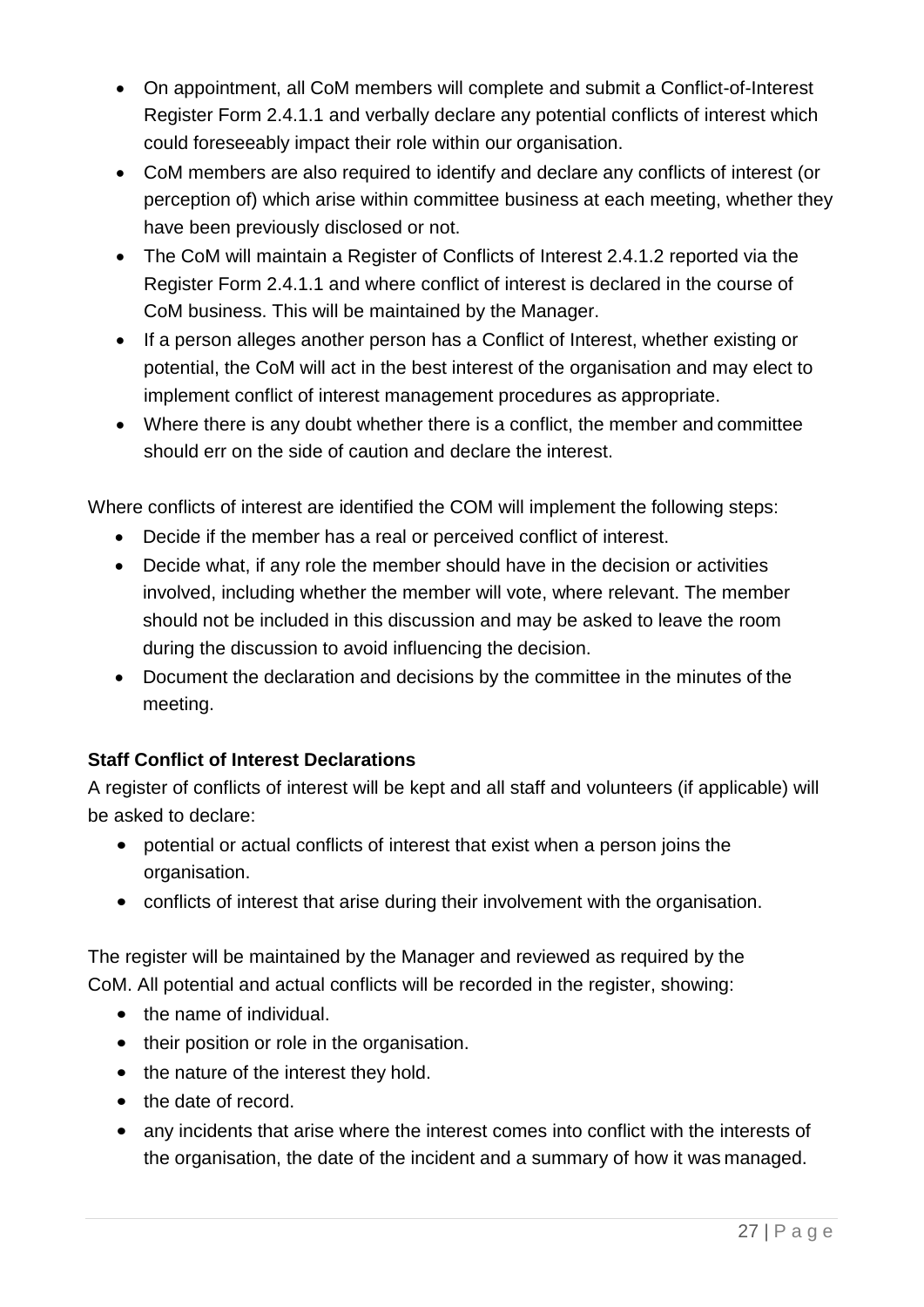Staff conflicts of interest will be managed as follows:

- The conflict will be assessed by the Manager, or the CoM in the case of the Manager.
- If a conflict of interest exists or there is a perception that a conflict exists, the staff member may be asked to:
	- o contribute to the discussion but abstain from voting or taking part in a decision on the matter.
	- o observe but not take part in the discussion or decision-making.
	- o leave the meeting during discussion and decision on the matter.

### **Staff involvement in external activities**

DNC encourages and supports staff becoming involved in community activities and volunteer work in their personal lives. However, it is possible they may undertake volunteer or professional roles outside the organisation which give rise to a conflict of interest, or a perception of conflict.

As a result, DNC expects all staff members to declare their involvement in external activities related to the work of DNC when they are employed. The Manager is to discuss and plan with the staff member how any potential conflicts of interest can be managed. Staff members taking on other (new) work outside DNC must inform the Manager where such new employment may conflict with duties as a DNC employee or where such new employment may occur while the employee is expected to be performing DNC employment duties.

### **Gifts**

Gifts can range from small items including pens, hats, t-shirts, mugs, calendars, bags, key chains, to items of greater value, for example gift vouchers, travel, and electronic equipment.

DNC recognises the potential for conflict of interest for gifts given by a supplier, DNC user or because of a DNC purchase and encourages staff and CoM members not to accept these gifts.

Gifts received as a direct result of a DNC purchase remain the property of DNC and do not belong to the person who purchased them.

If a staff or CoM member receives a gift:

- If feasible, the gift should be returned.
- If not feasible to return the gift, the Register of Gifts 2.4.1.3 must be updated and the Manager advised of the gift.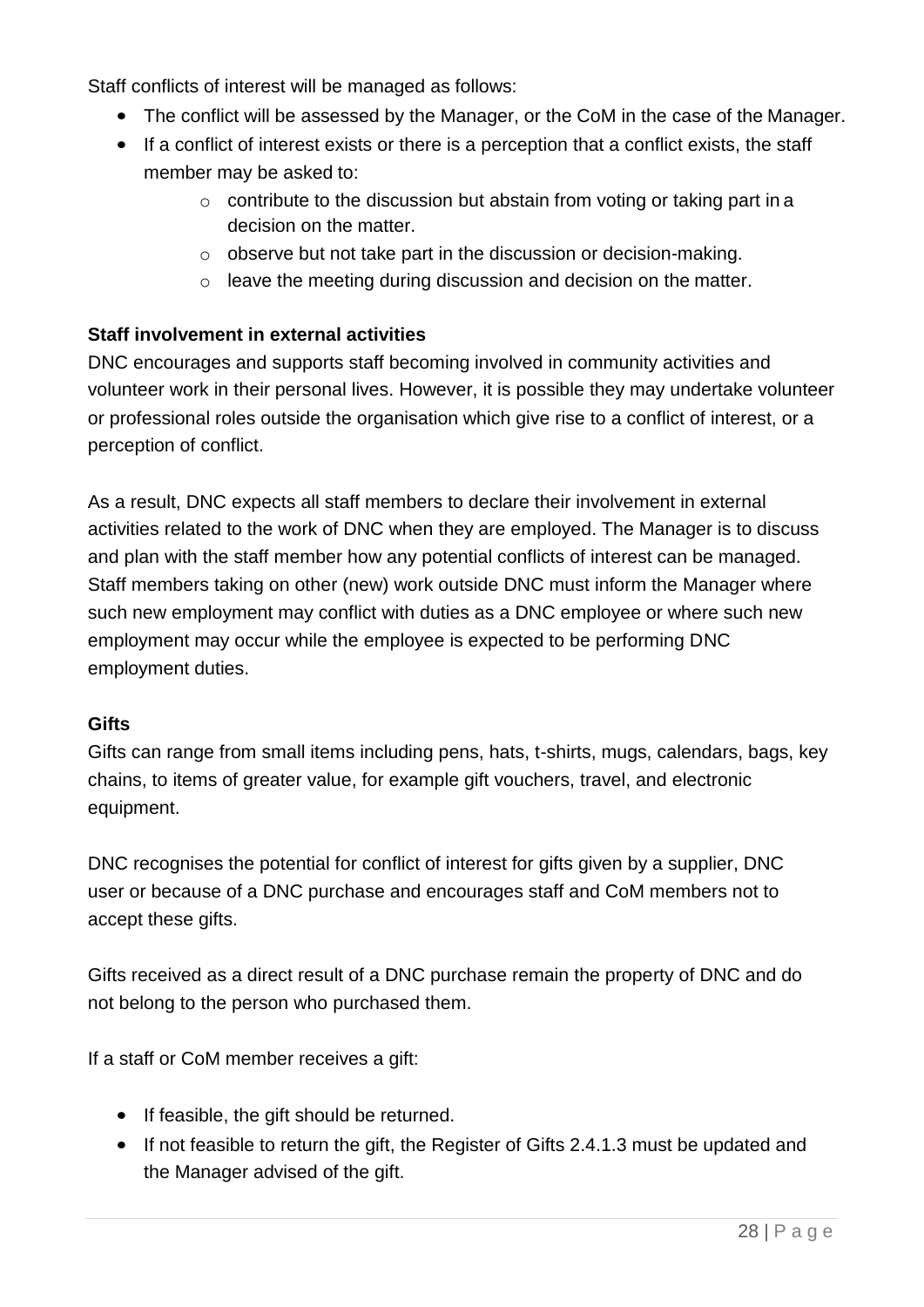- The Manager, and the CoM will make a decision as to whether the gift recipient can keep the gift or if it belongs to DNC.
- Plants or flowers may be displayed in the lobby, or at another central location where all employees may enjoy their presence.

Gift policy exemptions occur where:

- Gifts such as t-shirts, pens, hats, cards, food, beverages etc are received by staff and CoM members as members of the public at events such as conferences, training events, seminars, and trade shows which are offered equally to all members of the public attending the event.
- Food, beverages, and moderately priced meals or tickets to local events or work meetings that are supplied by and also attended by current customers, partners, and vendors or suppliers in the interest of building positive business relationships.
- Personal loyalty points are accrued as a direct result of a DNC purchase where there is transparency around the decision-making process to use the supplier for the purchase, for example points accrued at a supermarket when purchasing food supplies.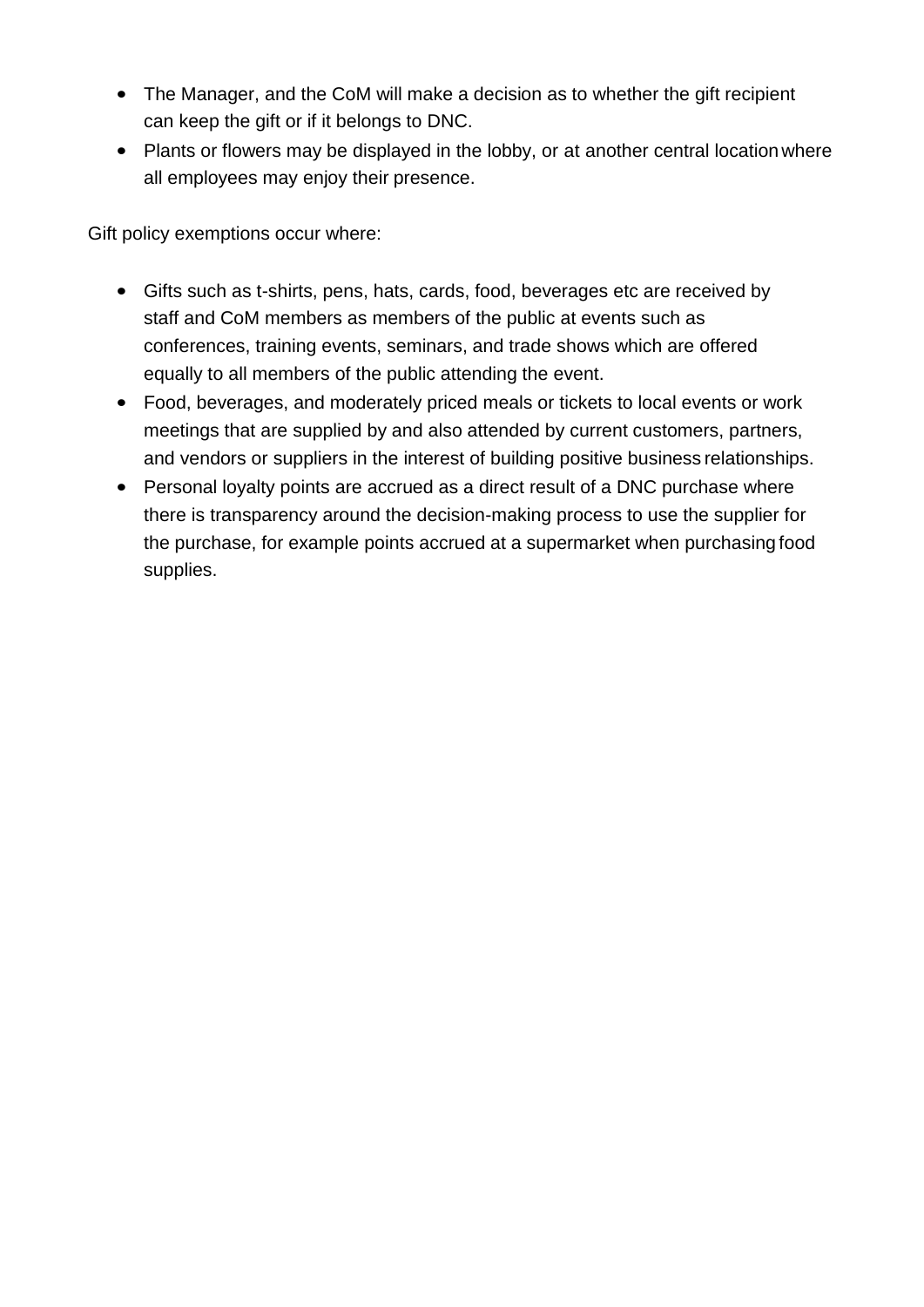# Culture Policies

#### **Relevant standard, legislation or controls**

- Refer to the Introduction for a full list foundation principles and standards.
- DNC Document Register.
- Associations Incorporation Reform Act 2012.
- Disability Discrimination Act 1992.
- Human Rights and Equal Opportunity Commission (HREOC) Act 1986.
- Racial Discrimination Act 1975.
- Racial Hatred Act 1995.
- Sex Discrimination Act 1984.
- Privacy Act 1988 (Cth).

# <span id="page-29-0"></span>**2.1 Code of Ethics**

| <b>VERSION NUMBER</b> |                        |  |
|-----------------------|------------------------|--|
| <b>DATE RATIFIED</b>  | <b>DATE FOR REVIEW</b> |  |

# <span id="page-29-1"></span>Policy Declaration

DNC Committee of Management (CoM) members are dedicated to an ethical framework which governs the decisions, direction, and policy of our organisation. DNC is committed to protecting staff, partners, suppliers, and the organisation from illegal or damaging actions by individuals, either knowingly or unknowingly. This policy will guide business behaviour to ensure ethical conduct, will clearly identify the DNC ethical principles and establish a culture of openness, trust, and to emphasise the staff and consumers' expectation to be treated with fair business practices. Effective ethics is a team effort involving the participation and support of every DNC staff member.

# <span id="page-29-2"></span>Policy Description

### **Application:**

This code applies to all DNC staff, CoM members, users and third parties involved in any activity representing DNC, who are required to notify DNC when other interests and/or commitments conflict with the best interests of DNC. DNC will not tolerate any wrongdoing or impropriety at any time. DNC will take the appropriate measures to act quickly in correcting the issue if the ethical code is broken, including termination of employment.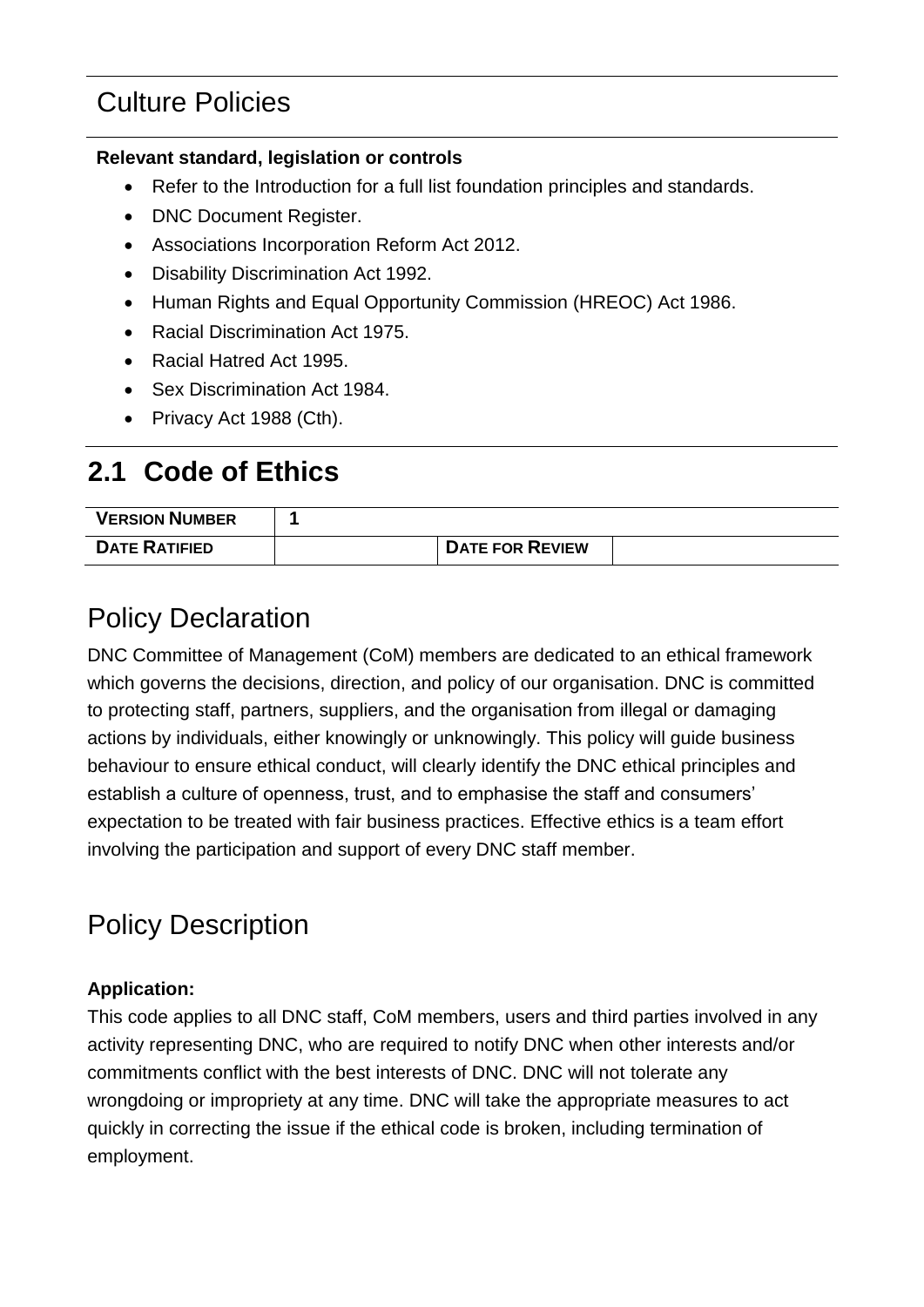### **Background:**

DNC is a not-for-profit organisation founded on the ethical principles of practice from a range of social theories. Our staff and CoM members have a right and responsibility to understand and explore these theories in order to deliver best practice on behalf of our organisation.

### **Objectives:**

DNC will promote a trustworthy and honest atmosphere to reinforce the vision of ethics within the organisation. Our ethical principles are based on:

- a respect for basic human rights.
- a respect for the individual and the right to self-determination.
- a respect for different cultures and religions in society.
- a commitment to empowerment and participatory democracy.
- a commitment to collaborative working relationships and collective action.
- an acknowledgement that all relationships and activities with young people are based on their consent (whenever possible).

Unethical Behaviour is not tolerated. At DNC we will:

- avoid the intent and appearance of unethical or compromising practice in relationships, actions, and communications.
- not tolerate harassment or discrimination.
- not tolerate unauthorised use of DNC trade secrets & marketing, operational, personnel, financial, & technical information integral to the success of DNC.
- not permit impropriety at any time and we will act ethically and responsibly in accordance with laws.
- not use DNC assets or business relationships for personal use or gain.

### **Related Policies and Procedures:**

- Code of Conduct Policy.
- All current and future policies, strategies, and procedures.

# <span id="page-30-0"></span>2.1.1 Code of Ethics Procedures

DNC will incorporate use of our Code of Ethics in our organisational activities and display and maintain information related to our Code of Ethics, and other relevant policies, in key locations within our facilities.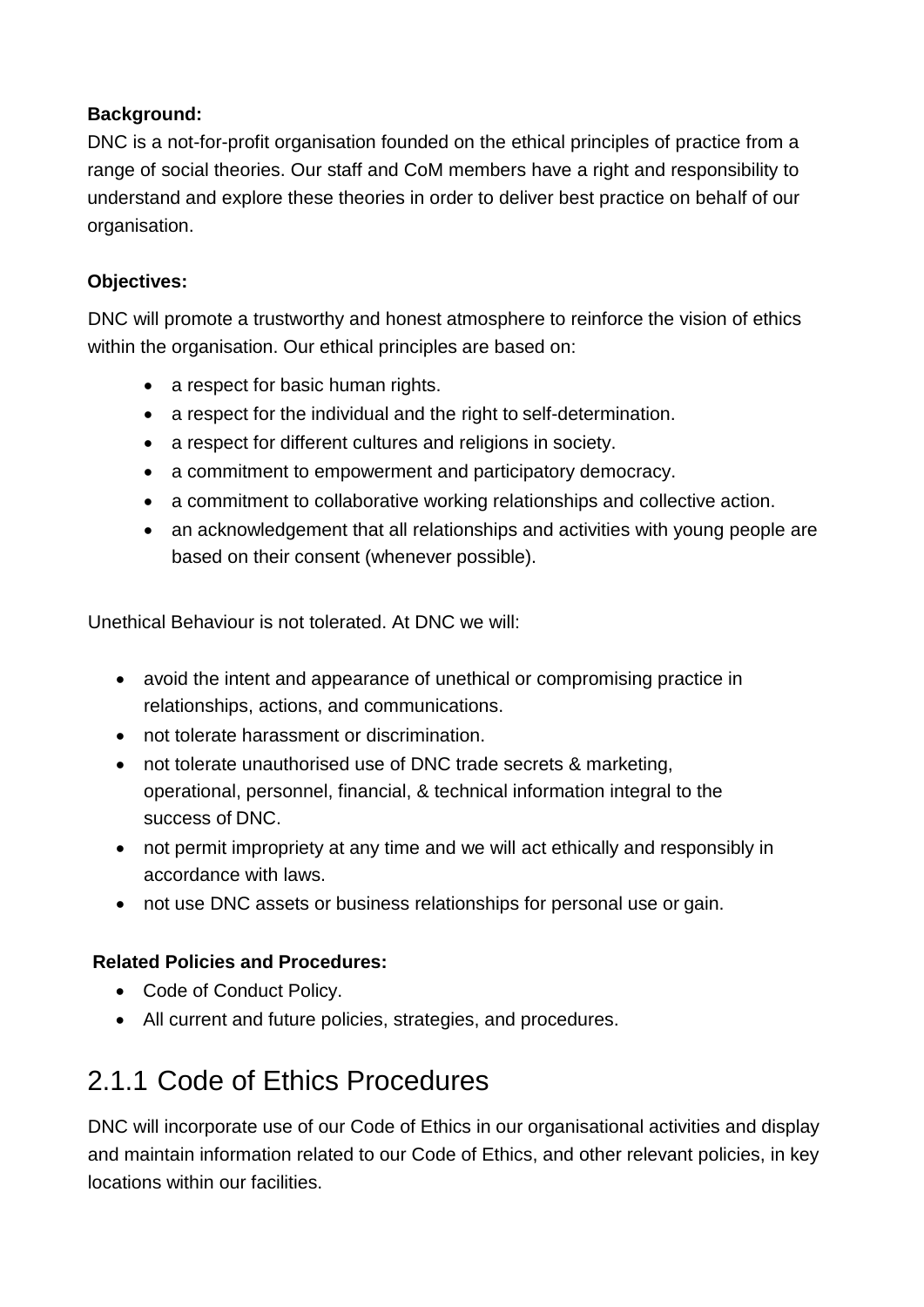DNC requires staff and CoM members to read and sign the Code of Ethics as part of the Induction Process. A copy of the signed document is provided to the individual and maintained in their staff / committee file.

### **CoM and Manager Commitment to Ethics**

Committee members and the Manager must set a prime example, disclosing any conflicts of interest and acting in any business practice with honesty and integrity as a top priority. The Manager must have an open-door policy and welcome suggestions and concerns from staff to allow them to feel comfortable discussing any issues which will alert the Manager to concerns within the workforce.

### **Staff Commitment to Ethics**

Every staff member must:

- understand the meaning of our ethical principles and how our ethical principles act as a guide to how we should treat clients and one another.
- apply effort and intelligence in maintaining ethics value.
- disclose any conflict of interests regarding their position within DNC.

DNC staff will treat everyone fairly, have mutual respect, promote a team environment, and avoid the intent and appearance of unethical or compromising practices. DNC staff will ensure people have access to the planning, decision-making, programs, and services of the DNC on a non-discriminatory basis.

Staff should consider the following questions when assessing their own behaviour:

- Is the behaviour legal?
- Does the behaviour comply with all appropriate policies?
- Does the behaviour reflect values and culture?
- Could the behaviour adversely affect DNC stakeholders?
- Would you feel personally concerned if the behaviour appeared in a news headline?
- Could the behaviour adversely affect DNC if all employees did it?

### **Maintaining Ethical Practices**

DNC will reinforce the importance of the integrity message and the tone will start at the top. Every CoM member and the Manager need to consistently maintain an ethical stance and support ethical behaviour. DNC staff should encourage open dialogue, get honest feedback, and treat everyone with fairness, honesty, and objectivity.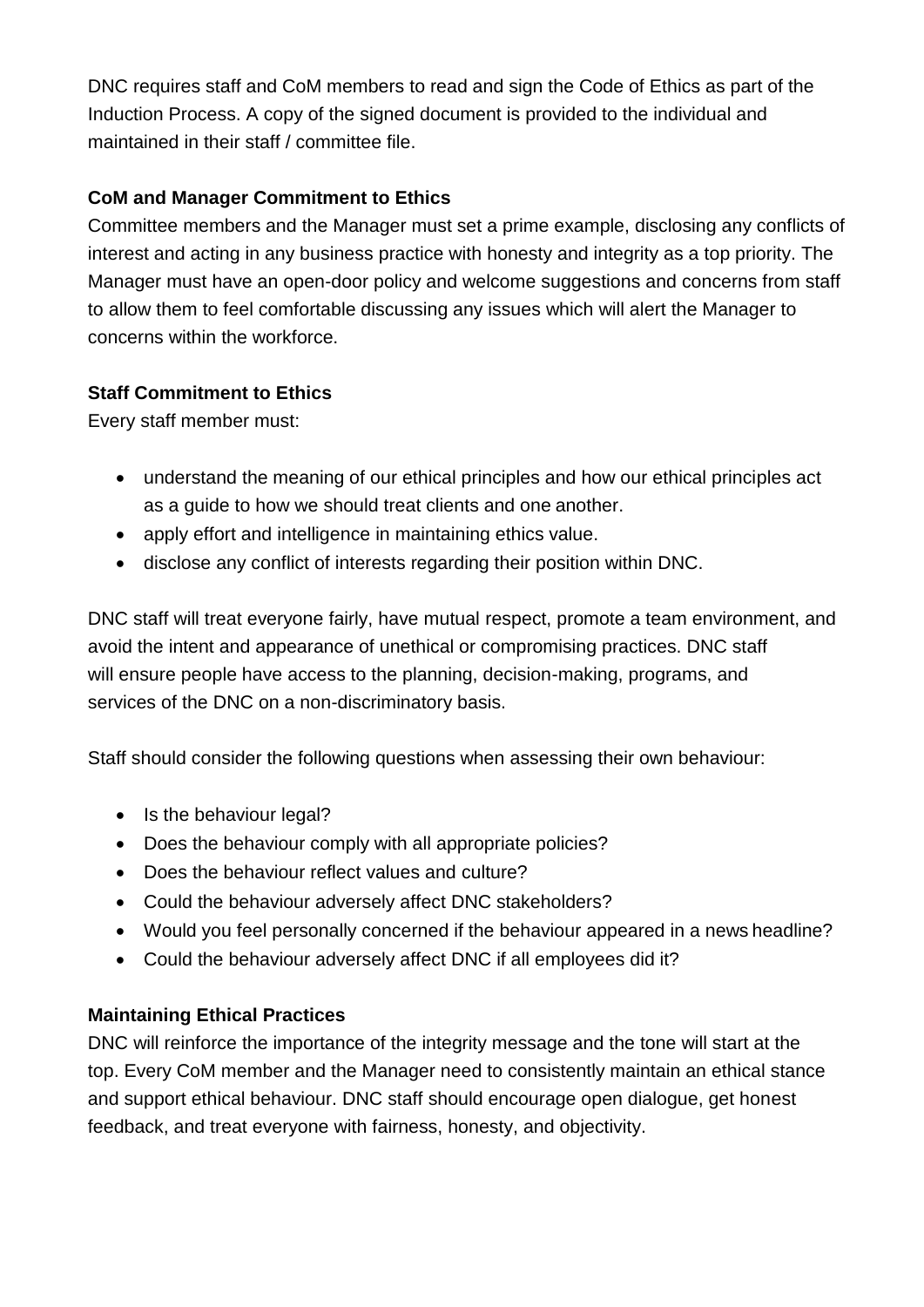For DNC clients and users DNC will conduct our business in a manner which reflects our commitment to an individual's basic human rights and the social justice principles of equity, access, and participation. We will:

- work to promote equity, access, participation and the rights of people within the community.
- establish an understanding of what disadvantage is, why people are disadvantaged, and who is disadvantaged in the local community.
- recognise the barriers people face and work to reduce these barriers for individuals and our local communities.
- foster inclusion and provide advocacy for those sectors of the community facing disadvantage, impeded access to education, and under-representation.
- be responsible for supporting the safety, participation, wellbeing, and empowerment of children in our organisation.
- encourage children to express their ideas and opinions and participate in relevant activities - especially in activities and issues which are important to them.
- establish an understanding of what disadvantage is, why people are disadvantaged, and who is affected in the local community.
- recognise and respond to specific issues of language, culture, age, gender, sexual identity, disability, financial disadvantage, and social and/or geographic isolation.
- plan and undertake special measures to ensure the inclusion of disadvantaged groups within their community.

# <span id="page-32-0"></span>**2.2 Code of Conduct**

| <b>VERSION NUMBER</b> |                        |  |
|-----------------------|------------------------|--|
| <b>DATE RATIFIED</b>  | <b>DATE FOR REVIEW</b> |  |

### <span id="page-32-1"></span>Policy Declaration

DNC staff and CoM members uphold our behavioural standards and the DNC Values, acting in a professional manner when representing DNC in the community.

# <span id="page-32-2"></span>Policy Description

### **Application:**

This code applies to all DNC policies and operations. It applies to all DNC staff and CoM members involved in any activity on behalf of DNC.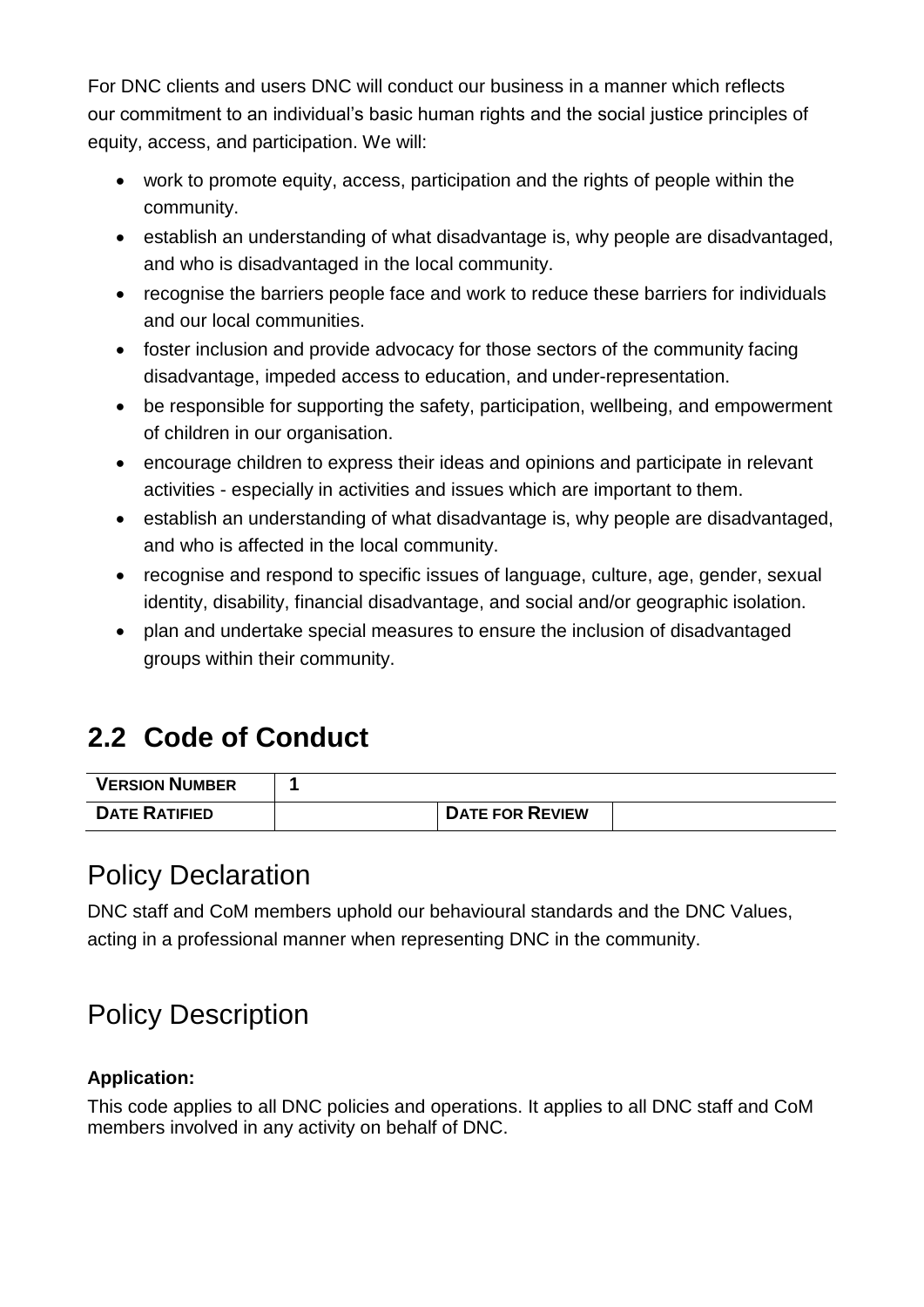### **Background:**

DNC has a legal and moral responsibility to operate in the best interests of the community it serves. All people representing our organisation through governance, operations or participation are bound to demonstrate the agreed behavioural framework and to act in a professional manner at all times.

### **Objectives:**

DNC Code of Conduct incorporates our commitment to:

- Professional Conduct.
- Respect and dignity.
- Child safety conduct.

In our professional conduct, we:

- 1. Publicly and privately support the organisation and each other, acknowledging the strengths and areas of improvement of others and acting with courtesy and respect.
- 2. Act honestly and in good faith at all times in the interests of the organisational objectives, ensuring that all stakeholders, particularly those who are recipients of services, are treated fairly according to their rights.
- 3. Perform duties to the best of our abilities, considering skills, experience, qualifications, and position, and act in a safe, responsible, and effective manner.
- 4. Be punctual and reliable in attendance and duty.
- 5. Comply with the prescribed terms and conditions of our employment/engagement.
- 6. Notify the organisation of any inability to attend duty as early as possible so as not to inconvenience others or delay the work of the organisation.
- 7. Carry out our duties in a lawful manner and ensure the organisation carries out its business in accordance with the law, and recognise both legal and moral duties of our role.
- 8. Respect and safeguard the property of the organisation, the public, and colleagues while observing safe work practices to protect ourselves and others.
- 9. Maintain confidentiality regarding any information gained through our work, and not divulge personal information or contact details of staff, CoM, or service users.
- 10.Ensure that all transactions, agreements, and records that flow from relationships with DNC's stakeholders will be accurately and openly recorded in the organisation's books and records, and no entries will be made which obscure the true nature of a transaction.
- 11.Ensure that personal and financial interests do not conflict with the duty to the organisation.
- 12. Undertake no personal or business activities for personal gain while at the organisation or while conducting business of the organisation.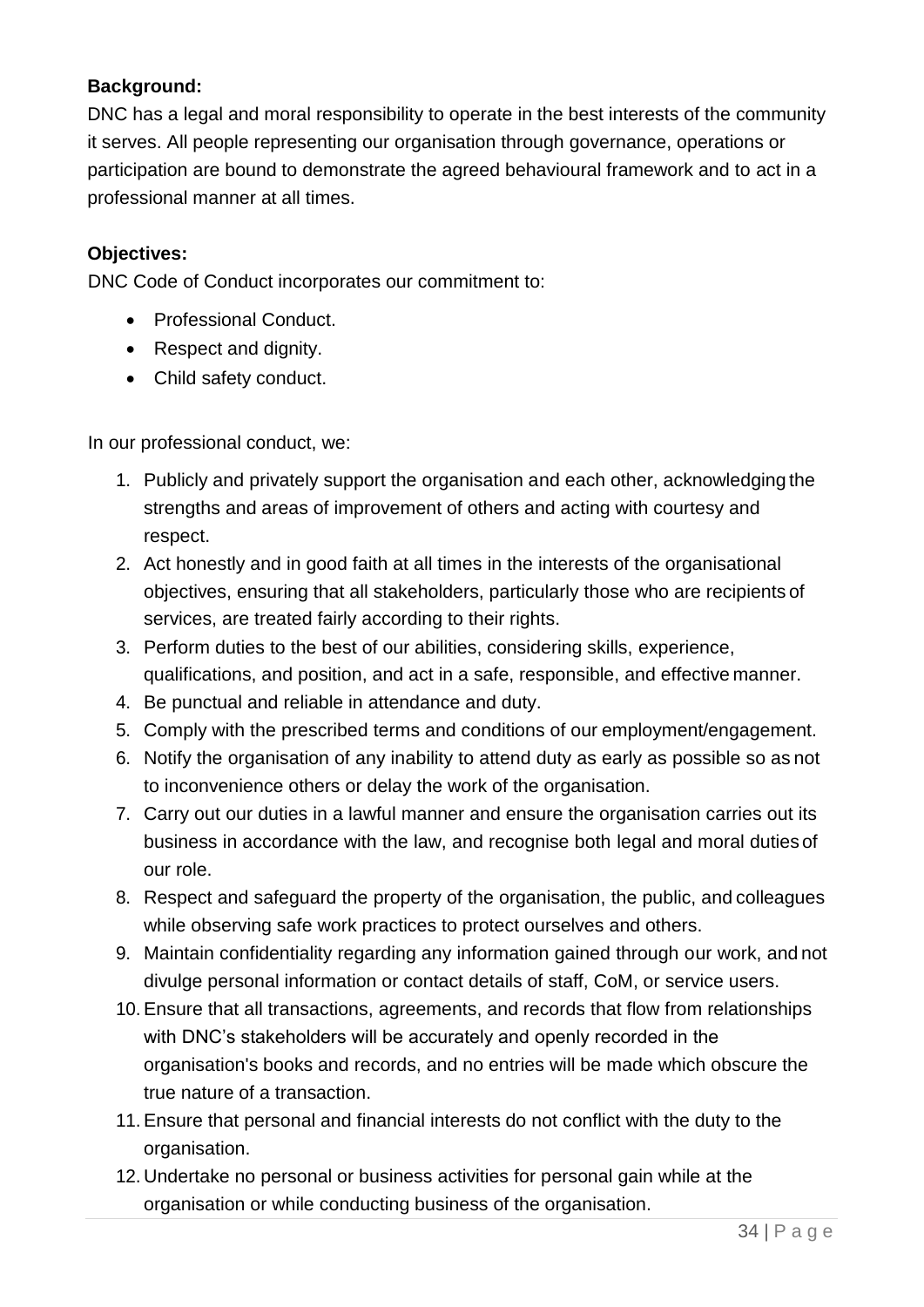- 13. Work within the organisation's policies and Code of Ethics.
- 14. Discuss issues where appropriate with other staff and CoM members to determine whether a contemplated action is ethical.
- 15.Act in a manner which promotes and reflects an open and accountable culture within our organisation.
- 16. Communicate our commitment to professional conduct in key locations in our organisation, including media, online platforms, and facilities.
- 17.Acknowledge the principles and values underlying our approach to professional boundaries in relationships with DNC users. It is the responsibility of all staff therefore to behave, both at work and outside, in ways which uphold their own credibility, safety, and DNC reputations.

In our respect and dignity conduct, we:

- 1. Treat everybody in our organisation with respect, reflecting on the way they want to be treated to ensure they know they are welcome.
- 2. Value people for who they are, their interests, abilities and needs, finding a place for every individual to flourish and grow in our organisation.
- 3. Honour diversity within our organisation, showing interest and open mindedness towards people for their individual backgrounds and beliefs.
- 4. Avoid using language which might isolate or diminish individuals based on their age, culture, socio-economic status, education, physical or mental health, gender, sexual orientation, or other personal factors.
- 5. Are open to and accepting that others have different experiences, skills, attributes and views on life and work.
- 6. Recognise that the lived experience of others is different from our own and we cannot assume to know the challenges they may face.
- 7. Communicate our commitment to dignity and respect in key locations in our organisation, including media, online platforms, and facilities.

In our child safety conduct we:

- 1. Take all reasonable steps to protect children and children's right to safety, in our organisation and in our community, avoiding:
	- 1.1. Developing 'special' relationships with children constituting favouritism (i.e. by giving specific children gifts).
	- 1.2. Unnecessary physical contact (i.e. by massaging).
	- 1.3.Putting children at risk of abuse (i.e. by locking doors).
	- 1.4. Doing personal things which the child could do for themselves, (i.e. changing clothes).
	- 1.5. Using inappropriate language or discussing topics of an adult nature.
	- 1.6. Initiating contact with children or their families outside of DNC, including through online platforms.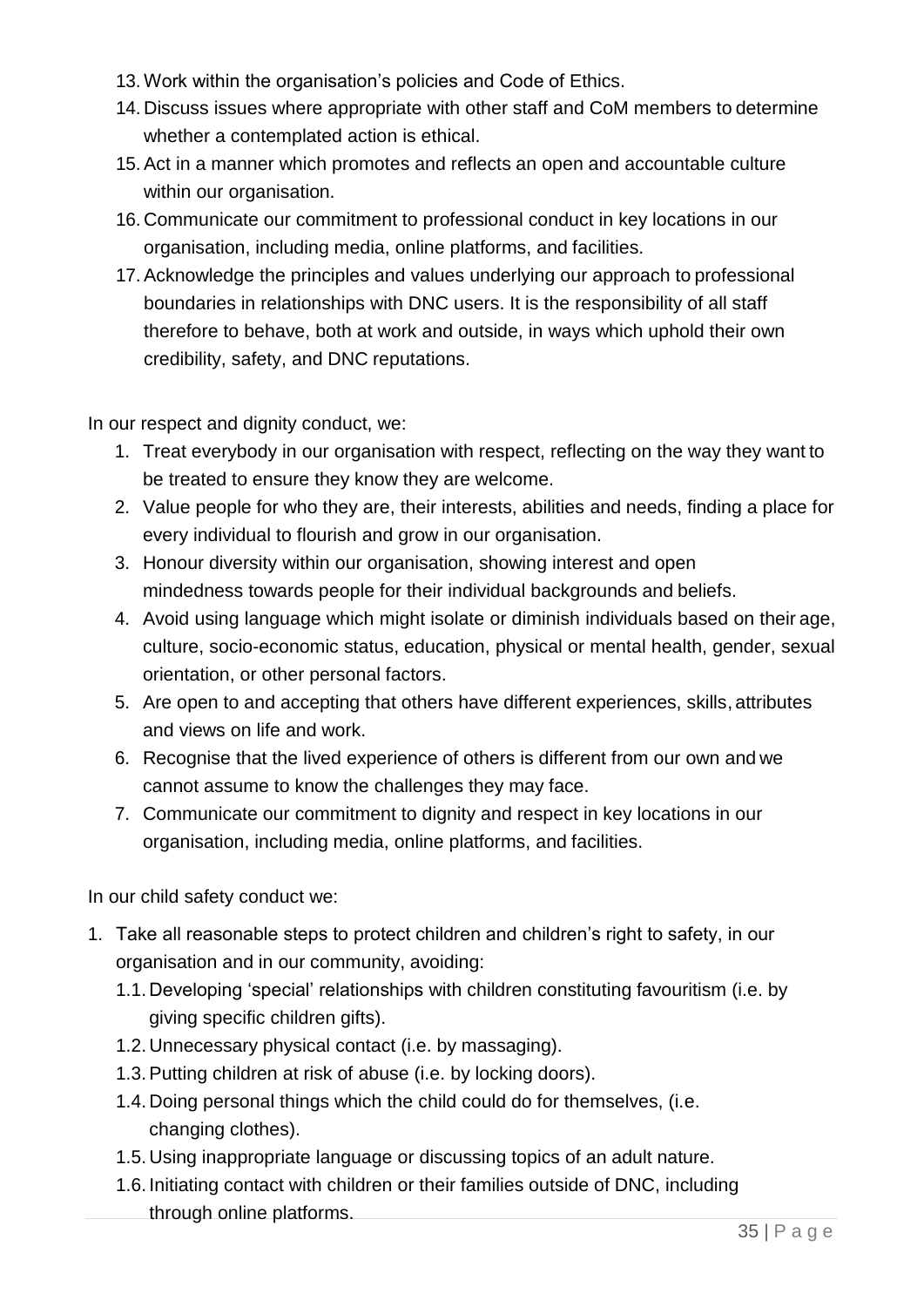1.7. Ignoring or disregarding suspected or disclosed child abuse.

- 2. Listen and respond to the views and concerns of children, particularly if they are telling you that they or another child has been abused and/or are worried about their safety or the safety of another.
- 3. Ensure as far as practicable that adults are not left alone with a child.
- 4. Report any child safety concerns or allegations of child abuse to the Manager, acting to ensure children are removed from potential harm.
- 5. Communicate our commitment to children's safety and inclusion in key locations in our organisation, including media, online platforms, and facilities.

#### **Related Policies and Procedures:**

- Code of Conduct Policy.
- Privacy Policy.
- Induction Policy.
- Conflict of Interest Policy.
- Feedback and Grievance Policy.
- Child Safe Policy.
- Performance Management Policy.
- Safe Workplace Policy.

# <span id="page-35-0"></span>2.2.1 Code of Conduct Procedures

To manifest the DNC Code of Conduct in real and meaningful actions, we:

- 1. Require staff and CoM members to read and sign the Code of Conduct as part of the Induction Process. A copy of the signed document is provided to the individual, and a copy is maintained in their staff file.
- 2. Display and maintain information related to our Code of Conduct, and other relevant policies, in key locations within our facilities.
- 3. Incorporate use of our Code of Conduct in our Performance Management Procedures and other organisational activities.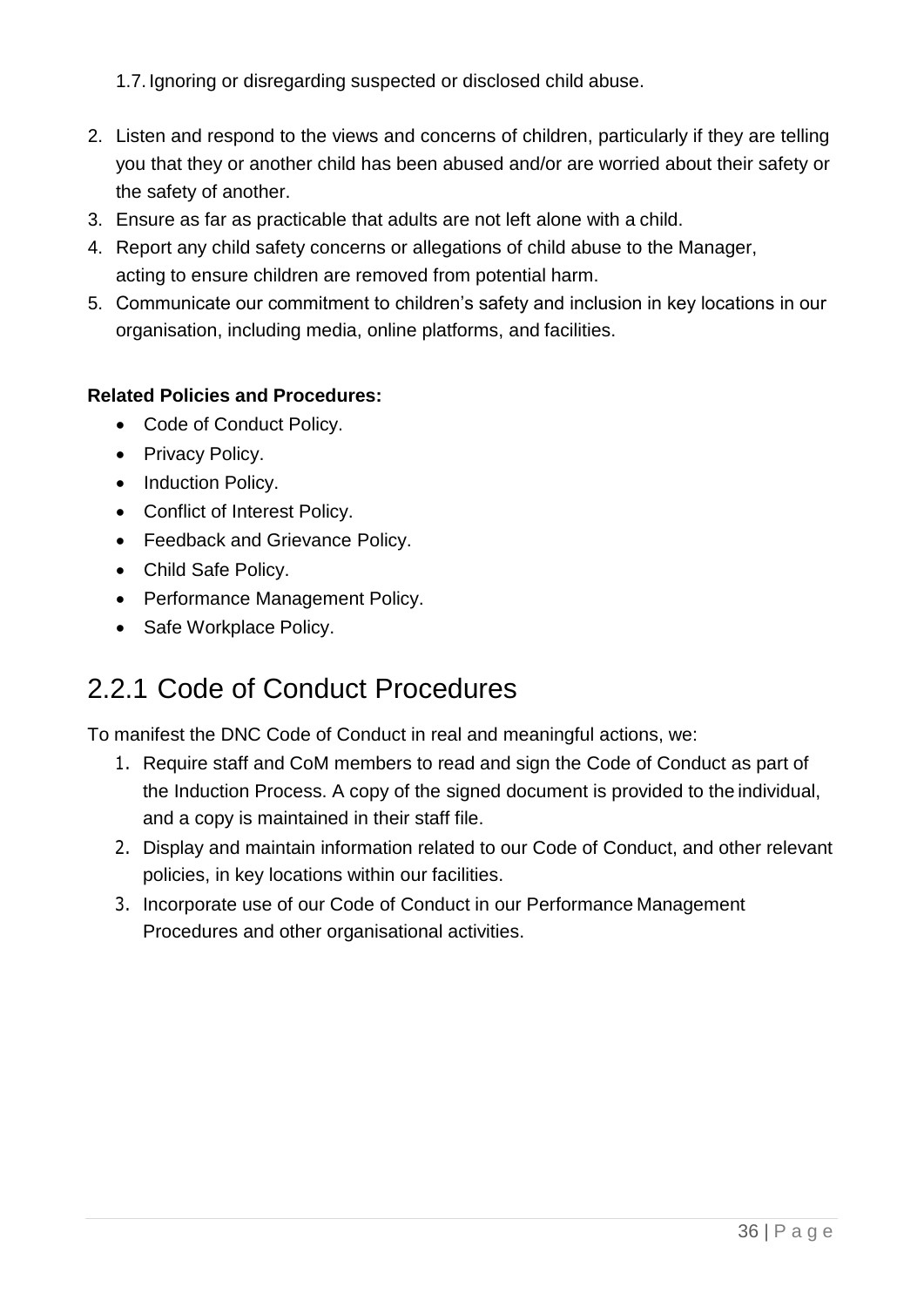# Section 3: Whole of Organisation Policies

#### **Relevant standard, legislation or controls**

- Refer to the Introduction for a full list of foundation principles and standards.
- DNC Document Register.
- Association Incorporation Reform Act 2012.
- Occupational Health and Safety (OHS) Act 2004.
- Learn Local Committee Capability Framework.
- Privacy Act 1988 (Cth).

# **3.1 Appropriate Use of Technology**

| <b>VERSION NUMBER</b> |                        |  |
|-----------------------|------------------------|--|
| <b>DATE RATIFIED</b>  | <b>DATE FOR REVIEW</b> |  |

## Policy Declaration

DNC acknowledges technology plays an integral part in our organisation and in the lives of our staff, CoM members, and users of DNC facilities. DNC supports the use of technology to enable people to increase efficiency, connect with others, and achieve in their work and lives, and commits where possible to maintains up-to date access.

# Policy Description

#### **Application:**

This policy applies to all DNC staff, CoM members, and users of DNC and supports them to engage in technology use in a safe and appropriate manner.

#### **Background:**

The swift and ongoing evolution of technology and people's engagement with it is a defining characteristic of the era. Flexibility to engage and adapt to emerging technologies will enable our organisation and our community to increase connectivity and opportunities. However, inherent risks must be recognised and planned for to protect both our organisation and individuals.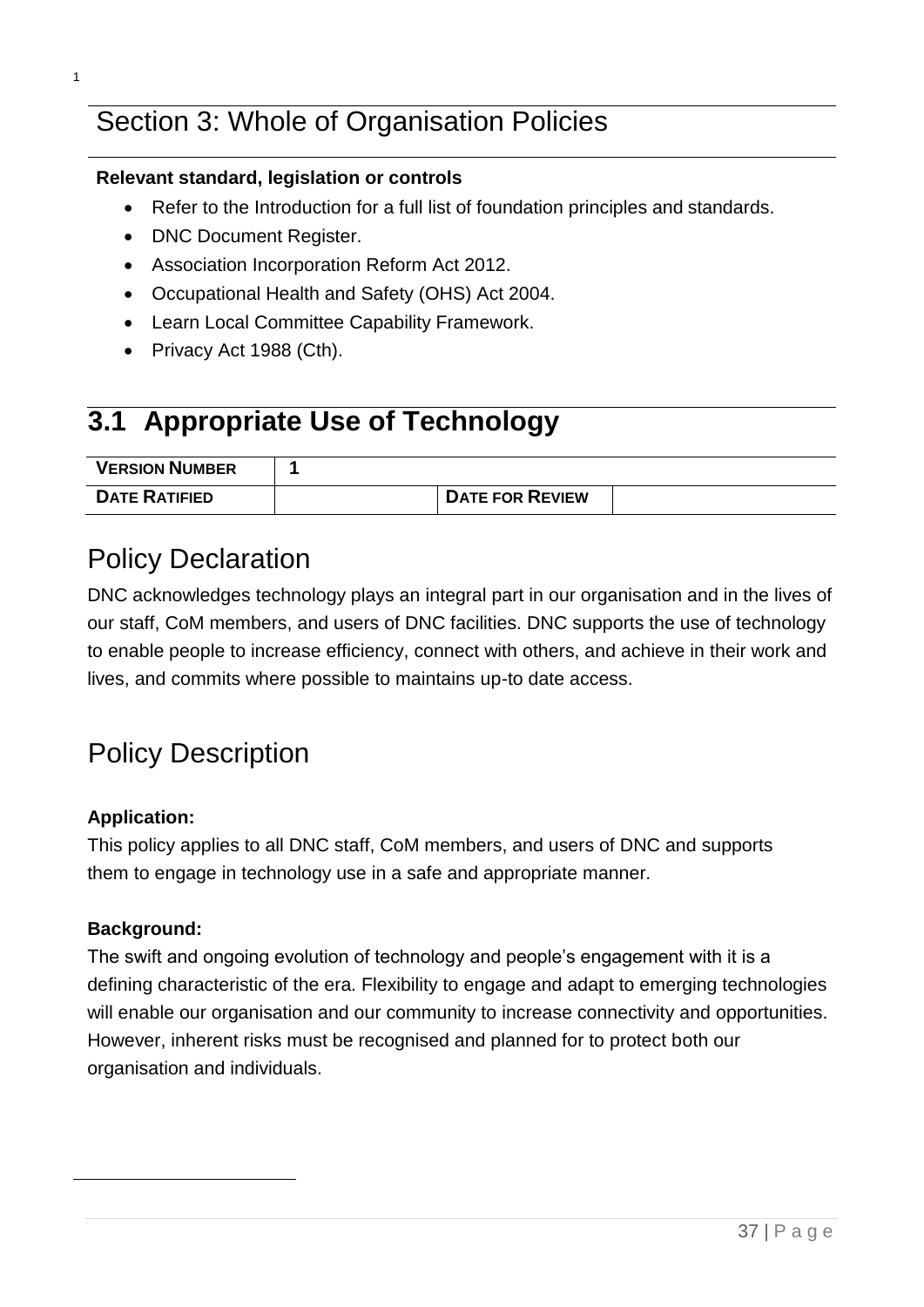#### **Objectives:**

DNC expects a minimum standard use of technology for any individual accessing DNC technology in its facilities. This includes adherence to Code of Conduct and Code of Ethics when:

- Accessing the internet via DNC devices.
- Using personal devices, such as phones or tablets.
- Employing methods, systems, and community and sector knowledge.
- Maintaining the integrity of our IP.

### **Related Policies and Procedures:**

- Code of Conduct Policy.
- Privacy Policy.
- Induction Policy.
- Conflict of Interest Policy.
- Feedback and Grievance Policy.
- Child Safe Policy.
- Performance Management Policy.
- Safe Workplace Policy.

# 3.1.1 Appropriate Use of Technology Procedures

## **Information Technology (IT)**

DNC maintains computer labs with computers and laptops a multifunction printer, and individual computers for staff and volunteers. Other equipment includes phones, mobile phones, cameras, projectors, and iPads.

The Manager is responsible for all IT, particularly through management of the Kaine Mathrick Tech (KMT) Service Agreement. Responsibilities are outlined at Annex E of that document.

DNC technology procedures are applied as:

- Standard procedures relevant to any person using DNC technology.
- Staff specific procedures relevant to any staff person using DNC technology.

## **Standard Use of Technology**

Any person using technology at DNC is required to follow these guidelines, which will be displayed in all computer use areas:

1. Adherence to Code of Conduct and Code of Ethics. DNC Code Policies define our expected behaviours and attitudes in both the physical and virtual use of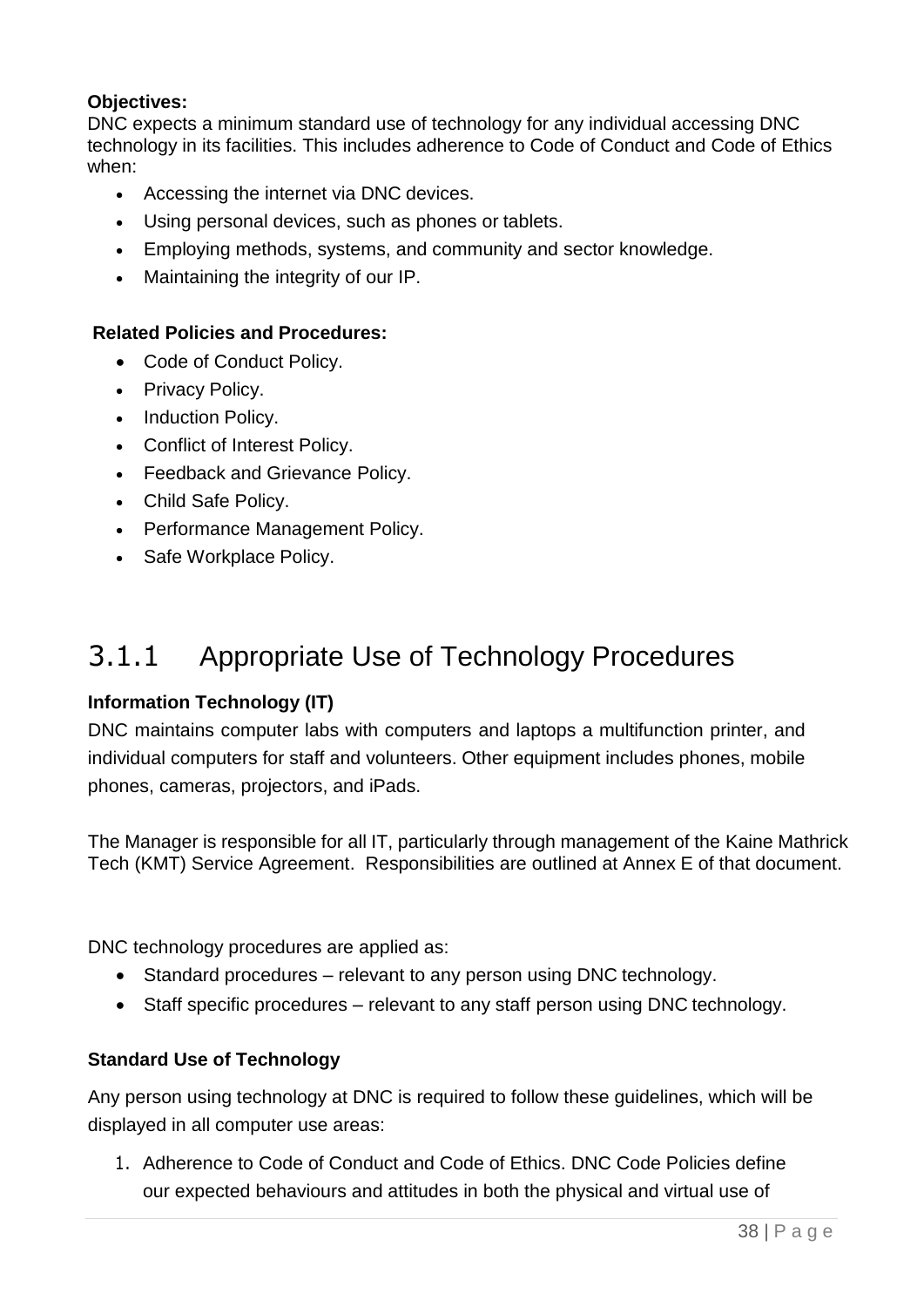technology. This includes:

- Respect the rights of others, regardless of culture, gender, sexual preference, disability, etc. Harassing, insulting, defaming or attacking others through any digital communication amounts to cyber-bullying and is not acceptable.
- Acting honestly and in good faith
- 2. Acceptable use of computers, phones, and other hardware:
	- Ensure care and protection for computers and other technological equipment.
	- Do not deliberately damage or deface computers and other technology equipment.
	- Only use accounts assigned to you.
	- Do not share your personal passwords with anyone else.
	- Do not view, use, or copy passwords, data, or networks without authorisation.
	- Do not install software without authorisation from the Manager or external IT consultant.
	- Do not destroy or damage data, networks, or other resources.
	- Respect and protect the intellectual property of others.

Report any of the above issues or policy breaches to the Manager immediately.

- 3. Accessing the internet via DNC devices:
	- Access only appropriate sites. Inappropriate sites include, but are not limited to sites that are illegal, pornographic or contain inappropriate or obscene sexual material, advocate hate/violence, contain discriminatory material or other inappropriate games or software.
	- Do not infringe or violate copyright laws (including copying and transmitting documents, software, music, games and/or video files) without license or permission.
	- Do not access, download, send or display offensive, abusive, racist, pornographic, sexist, obscene language, or excessively violent material in any electronic communication.
	- Do not send emails that contain information which is abusive, impolite, offensive, defamatory, inaccurate, or illegal.
	- Do not contact children, other than direct relatives or children within your guardianship.
	- Must not incur any additional expenses for DNC, including online shopping.
	- When using the internet be alert to possible scams, spam, malware, and other viruses which could negatively impact DNC software or hardware.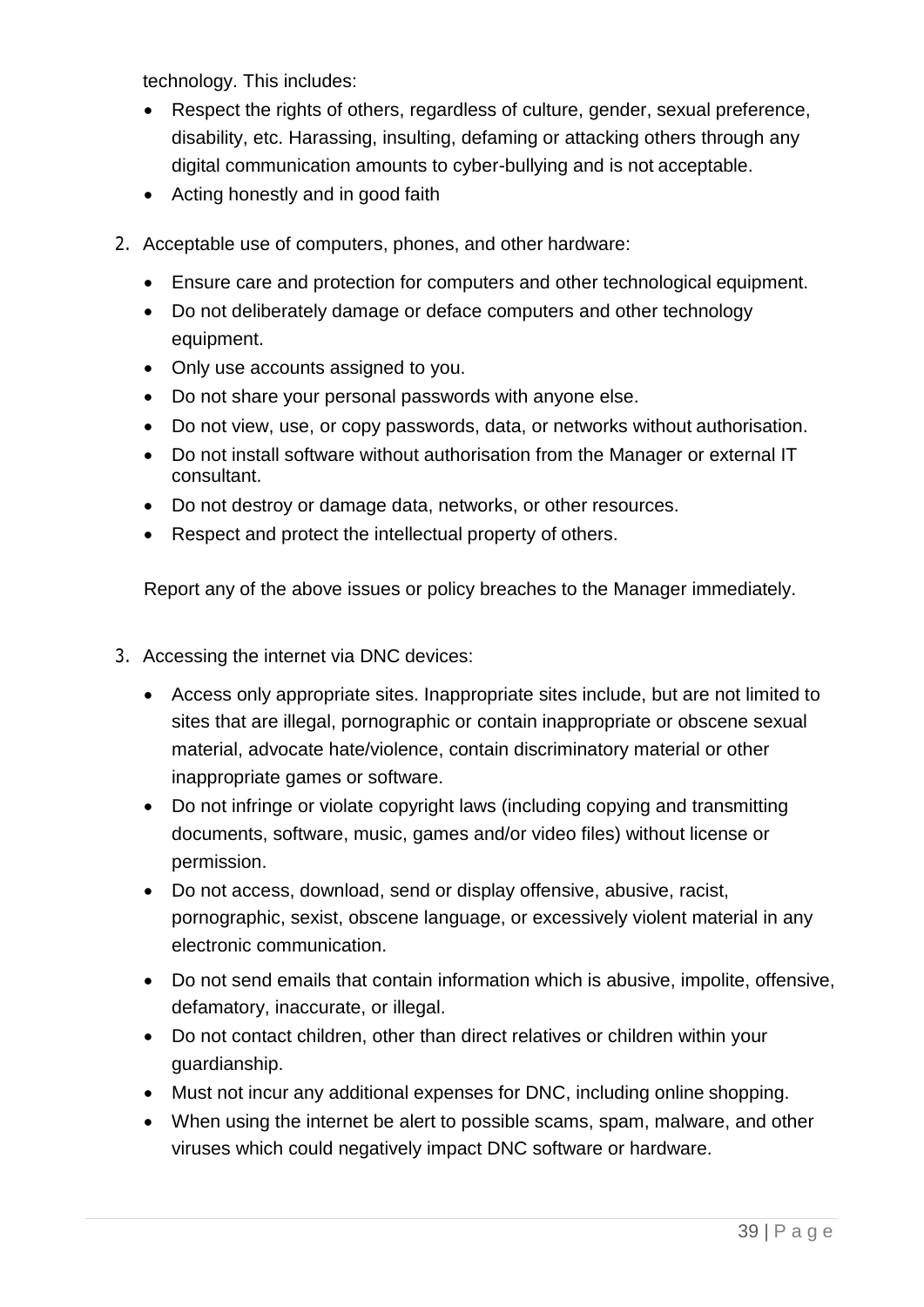4. Use of personal devices, such as phones or tablets.

Personal devices are welcome at DNC but should be used mindfully and in the interests of other people. As much as possible individuals should:

- Avoid disturbing others with personal phone calls, instead move away from classes or people engaged in activities.
- Avoid disturbing others with loud music or games, instead use headphones.

Individuals must not use personal devices to:

- Record confidential information belonging to DNC or other people.
- Record or photograph other people without their consent.
- Download or upload inappropriate, illegal, or obscene material whilst at DNC or when using DNC internet connections.
- 5. Accidental loss of Data

In the case of accidental loss of data, the Manager is to be contacted immediately. The Manager will ask the IT contractor to restore lost data from previous backups.

## **Employee specific use of technology**

Staff are encouraged to access technology to increase operational efficiency and effectiveness. Use of any new technologies at DNC must be discussed and approved by the Manager.

Personal use of technology in the workplace (whether on DNC or personal devices) is permitted but limited to avoid decrease in productivity. Personal use should:

- Be infrequent and brief.
- Not interfere with individual workplace duties or colleagues.
- Not interfere with operations of DNC.
- Not decrease DNC network performance or electronic storage.

It is recognised that there may be times when staff may need to use technology for extended personal use. An example of this may be when accessing online materials related to study. If a staff member needs to use DNC technology for an extended period of time, they should discuss this situation with their manager in advance.

Online shopping for work purposes is acceptable, as this promotes efficient and effective time and resources. Online shopping for personal purposes is not permitted without the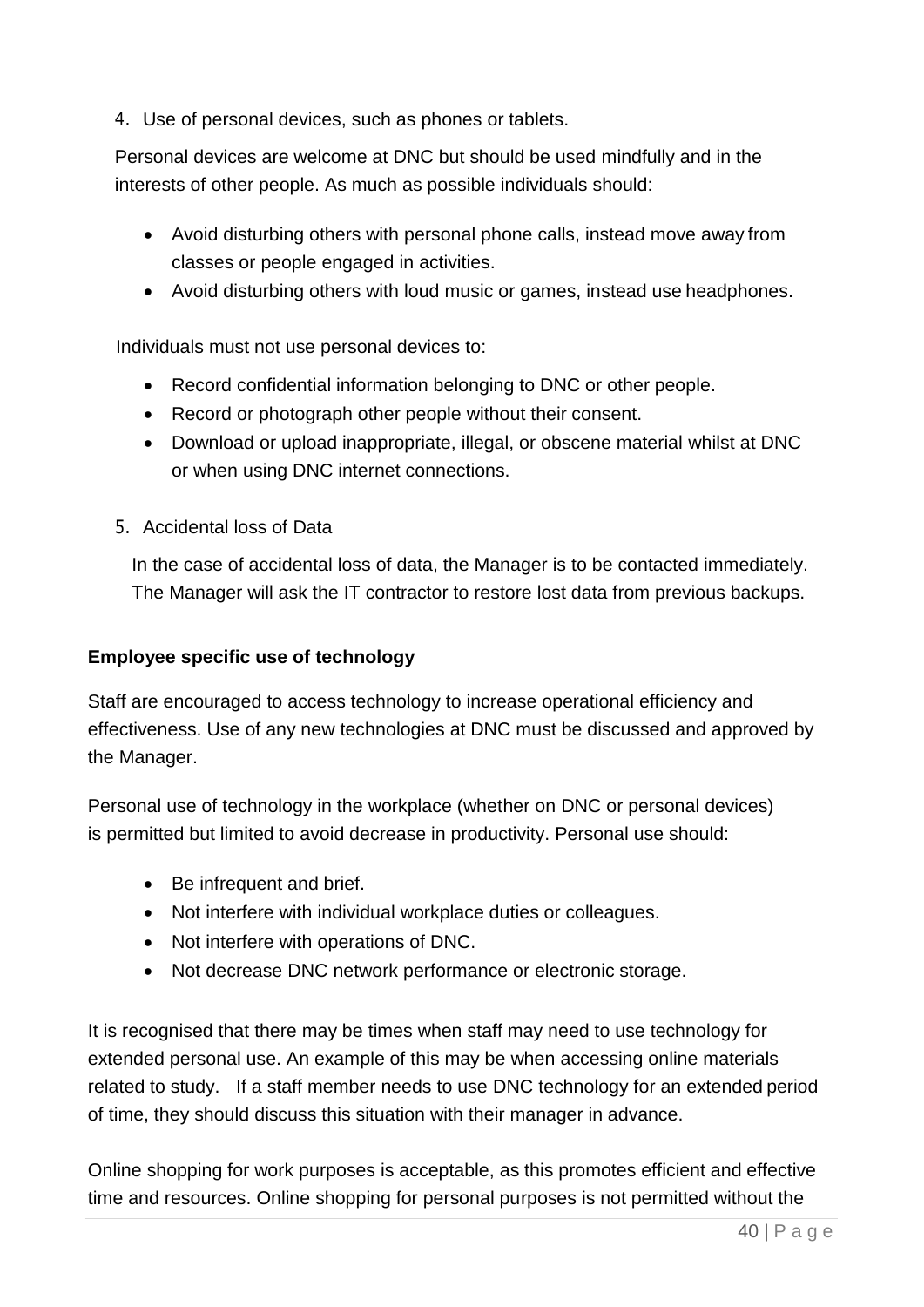Manager's permission.

For information regarding use of social media refer to the Social Media Policy.

For the benefit of both staff and DNC electronic security, staff are not permitted to access DNC emails or files from personal devices without written approval from the Manager.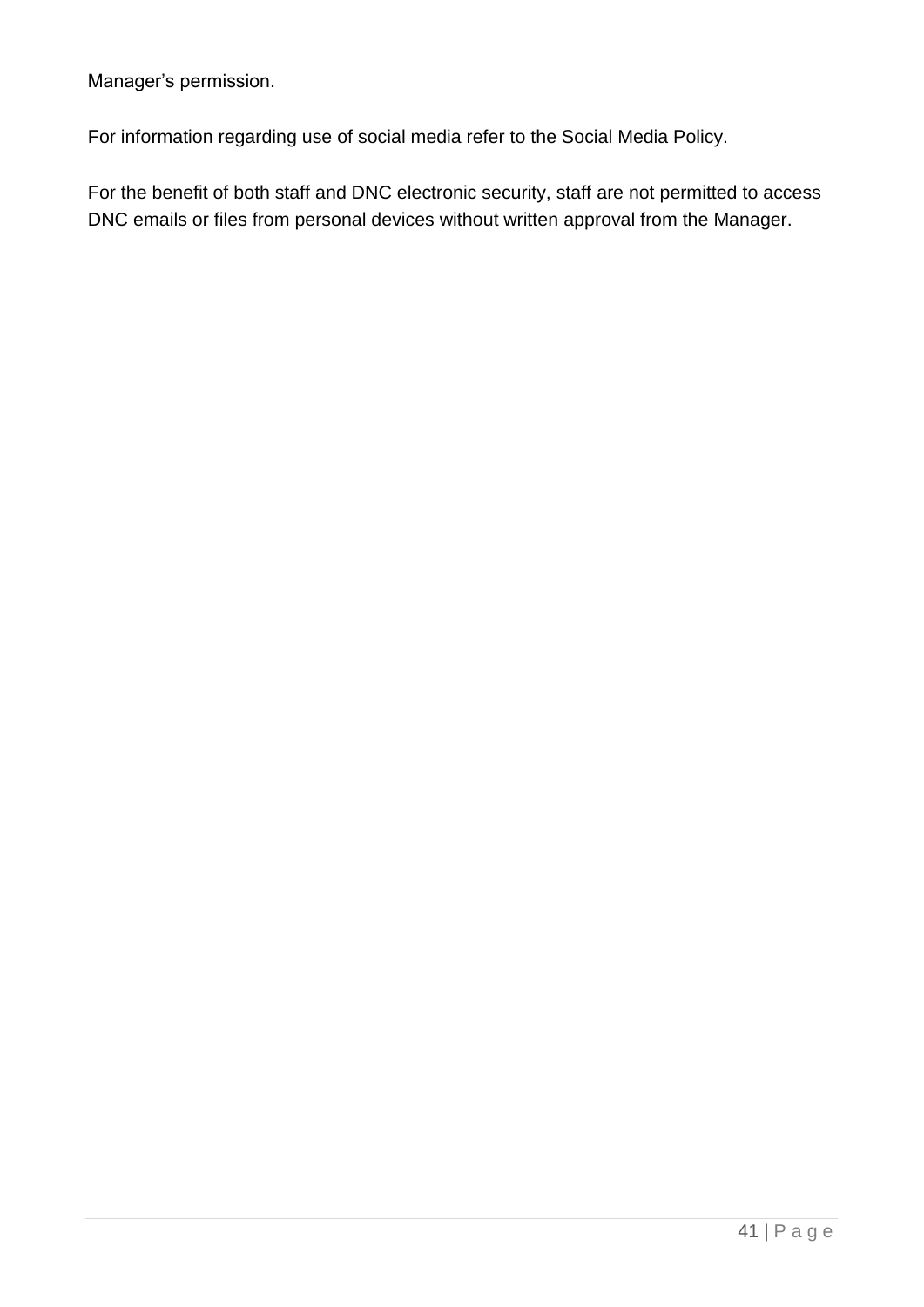# **3.2 Child Safe**

| <b>VERSION NUMBER</b> |                        |  |
|-----------------------|------------------------|--|
| <b>DATE RATIFIED</b>  | <b>DATE FOR REVIEW</b> |  |

# Policy Declaration

DNC is committed to empowering children as vital and active members of our community and our organisation. We involve them when making decisions about matters which affect them. We are committed to children's safety and our legal and moral obligations to act in their best interest. This policy identifies the importance of children and their safety in our organisation, and guides our staff, CoM Members and DNC users on how to behave with children in our organisation.

# Policy Description

### **Application:**

This policy applies to staff, CoM Members, and all DNC users.

#### **Background:**

Embedding a culture of empowering children and upholding child safety within our organisation is integral to our ability to meet the needs of and serve our community. Organisational leadership is essential to instilling a child safe culture.

## **Objectives:**

DNC recognises that children are vital members of our community and have a fundamental right to be safe, happy, and empowered. Children are valued participants in our organisation who bringing insight and innovation.

DNC is committed to the following strategies to protect children in our organisation:

- Recognition of the valuable contribution children make and our responsibilities towards them in our Code of Conduct.
- Clear statements about our commitment to child safety in key locations in our organisation, including in our media, recruitment materials, and in our facilities.
- DNC provides information and processes which enable staff and community members to recognise and respond to child abuse. We have zero tolerancetowards child abuse and will respond to all allegations and safety concerns seriously.
- We Include risk to children in our risk mitigation strategies.
- We conduct regular reviews of our child safety and inclusion strategies to ensure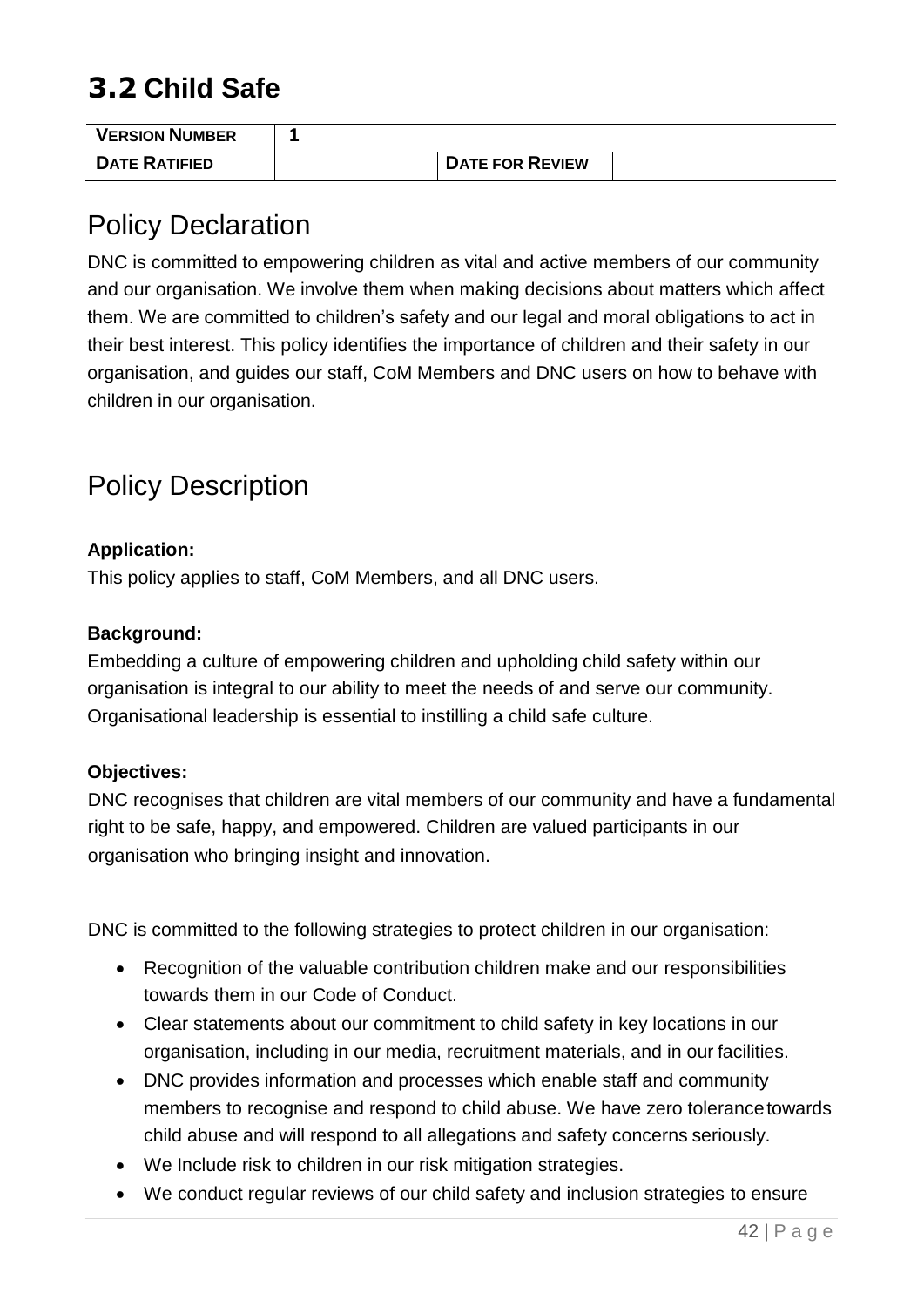DNC continuously improves in our practice of involving, supporting, and protecting children in our community and our organisation.

- We support safety for all children, and are committed to the cultural safety of aboriginal children, the cultural safety of children from culturally and/or linguistically diverse backgrounds, and to providing a safe environment for children with disabilities,
- Children aged 12 and under must be accompanied by a responsible adult (e.g., parent guardian or teacher), unless appropriate risk management strategies have been documented and implemented.

#### **Legislative responsibilities**

Our organisation takes our legal responsibilities seriously, including:

- **Failure to disclose:** Reporting child sexual abuse is a community-wide responsibility. All adults in Victoria who have a reasonable belief that an adult has committed a sexual offence against a child under 16 have an obligation to report that information to the police.
- **Failure to protect:** People of authority in our organisation will commit an offence if they know of a substantial risk of child sexual abuse and have the power or responsibility to reduce or remove the risk, but negligently fail to do so.

If an adult has a **reasonable belief** that an incident has occurred, then they must report the incident to the Manager. Factors contributing to reasonable belief may be:

- a child states they or someone they know has been abused (noting that sometimes the child may in fact be referring to themselves).
- behaviour consistent with that of an abuse victim is observed.
- someone else has raised a suspicion of abuse but is unwilling to report it.
- observing suspicious behaviour.

#### **Related Policies and Procedures:**

- Code of Conduct Policy.
- Code of Ethics Policy.
- Recruitment and Appointment of Staff Policy.
- Induction Policy.
- Appropriate Use of Technology Policy.
- Feedback and Grievance Policy.
- Incident Reporting and Response Policy.
- Safe Workplace Policy.
- Strategy, Business, and Risk Policy.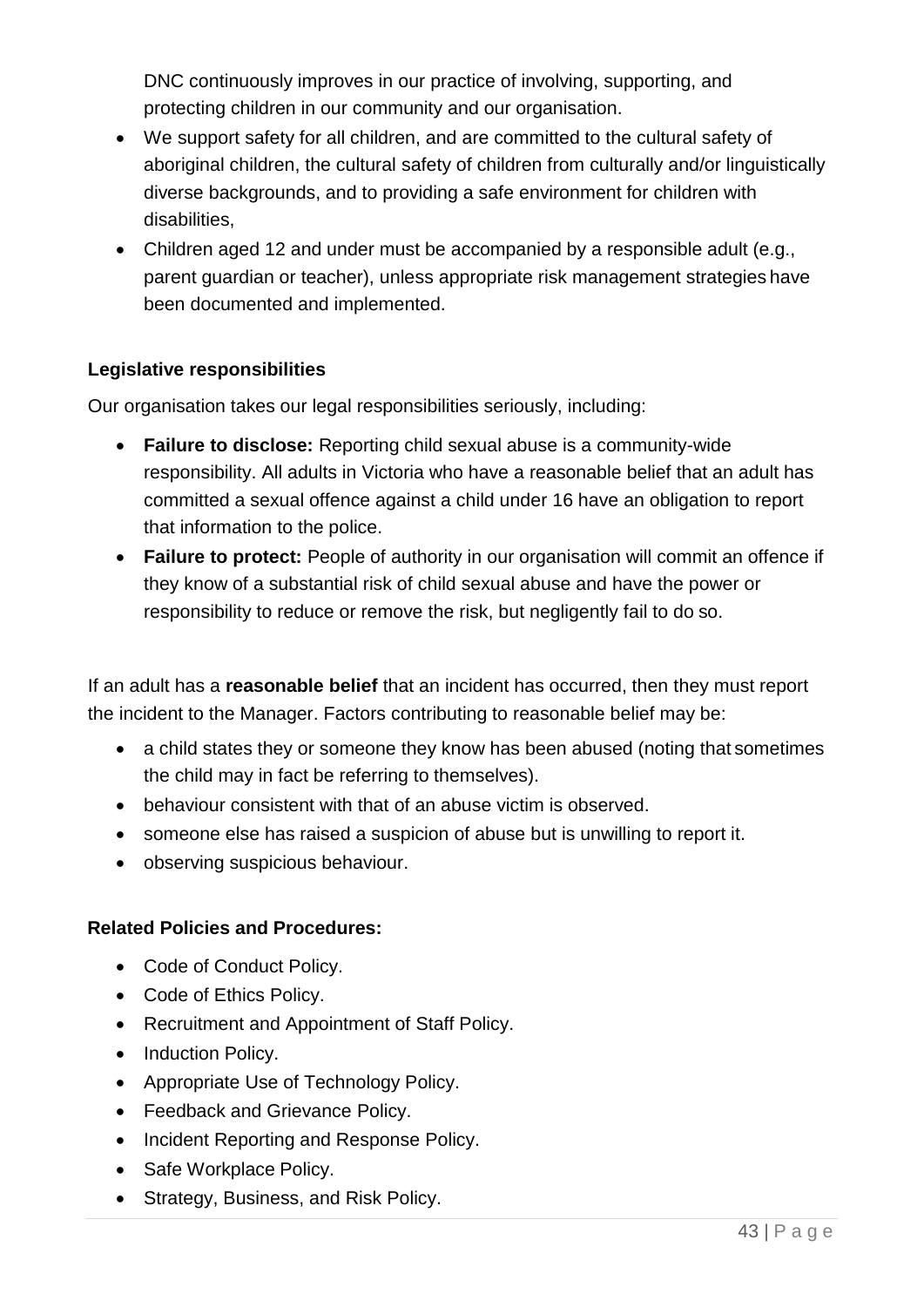# 3.2.1 Child Safe Procedures

### **Disclosure**

If a child discloses an incident of abuse to you:

- Try and separate them from the other children discreetly and listen to them carefully.
- Let the child use their own words to explain what has occurred.
- Reassure the child that you take what they are saying seriously, and it is not their fault and that they are doing the right thing.
- Explain to them that this information may need to be shared others, such as with their parent/carer, specific people in your organisation, or the police.
- Do not make promises to the child such as promising not to tell anyone about the incident, except that you will do your best to keep them safe.
- Do not leave the child in a distressed state. If they seem at ease in your company, stay with them.
- Provide them with an incident report form to complete, or complete it together, if you think the child can do this.
- As soon as possible after the disclosure, record the information using the child's words and report the disclosure to your manager or police or child protection.
- Ensure the disclosure is recorded accurately, and that the record is stored securely

If a parent/carer says their child has been abused in your organisation or raises a concern:

- Explain that your organisation has processes to ensure all abuse allegations are taken very seriously and you will need to take any concerns to the Manager for action.
- Ask about the wellbeing of the child.
- Allow the parent/carer to talk through the incident in their own words.
- Advise the parent/carer that you will take notes during the discussion to capture all details.
- Explain to them the information may need to be repeated to authorities or others, such as the organisation's management or the police or child protection.
- Do not make promises at this early stage, except that you will do your best to keep the child safe.
- Provide them with an incident report form to complete or complete it together.
- Ask them what action they would like to take and advise them of what the immediate next steps will be.
- Ensure the report is recorded accurately, and that the record is stored securely.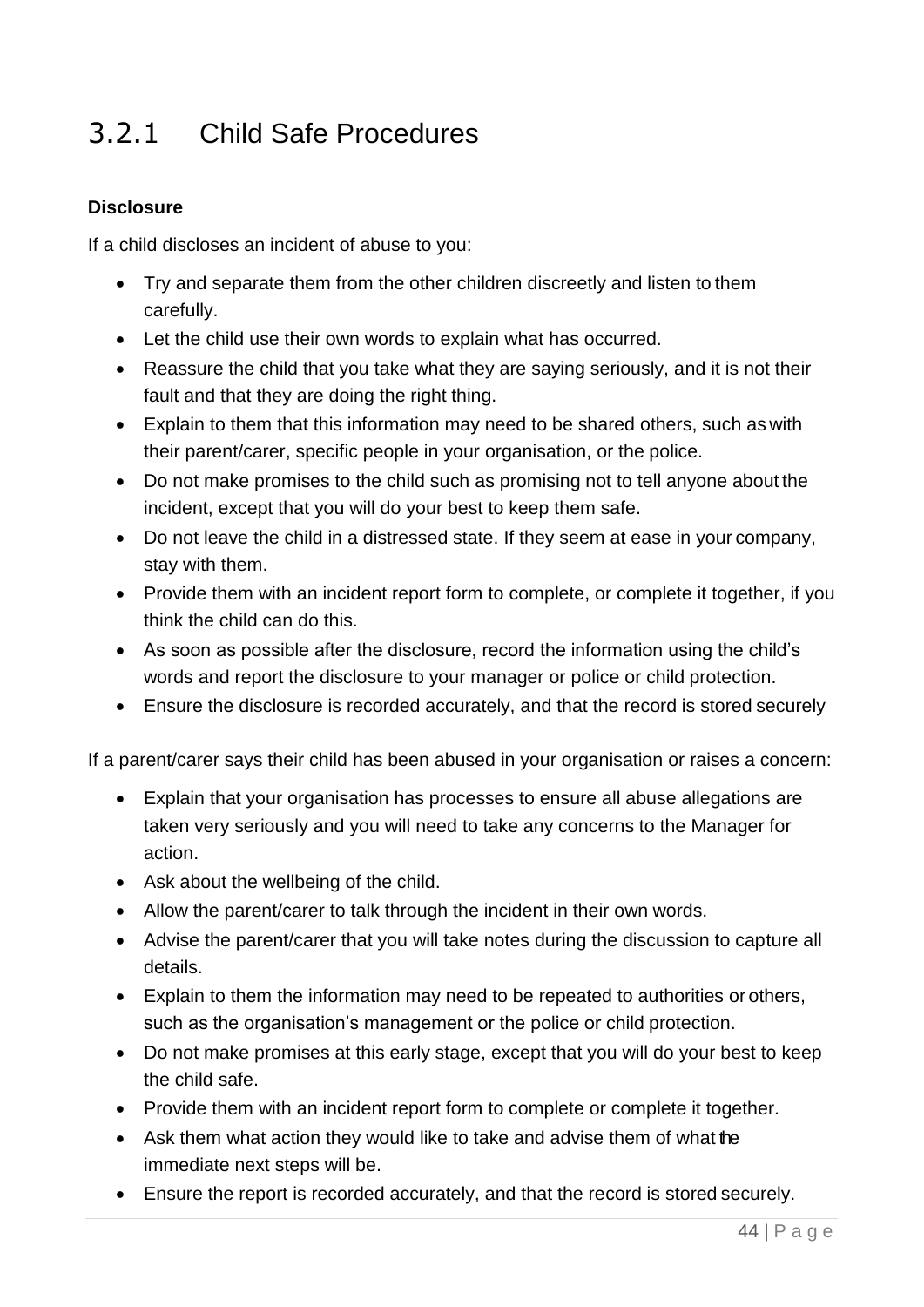### **Child protection**

If you witness criminal activity contact 000.

In the event that any person is concerned that the health and wellbeing of a child is threatened staff will report the situation to a DNC staff member, who must report it to the Manager.

The Manager will respond to concerns of child abuse in a manner which:

- Protects the rights of the child.
- Protects the safety of staff.
- Protects the role and reputation of our organisation in our community.

DNC's commitment to inclusion and engagement of children is reflected in:

- Code of Ethics.
- Strategy Business and Risk Policy.
- Continuous Improvement Policy.

DNC's commitment to child safety is reflected in:

- Code of Conduct.
- Recruitment and Appointment of Staff Policy.
- Induction Policy.
- Appropriate Use of Technology Policy.
- Feedback and Grievance policy.
- Incident Reporting and Response Policy.
- Safe Workplace Policy.

The Manager will utilise DNC Incident Response and/or Disciplinary procedures as appropriate to the situation. Inappropriate behaviour towards children may result in a warning, termination of employment, or exclusion from our organisation.

# **3.3 Event Management**

| <b>VERSION NUMBER</b> |                        |  |
|-----------------------|------------------------|--|
| <b>DATE RATIFIED</b>  | <b>DATE FOR REVIEW</b> |  |

## Policy Declaration

Events are an essential part of building great communities. DNC is committed to participating in and delivering events which reflect our purpose and values, and which are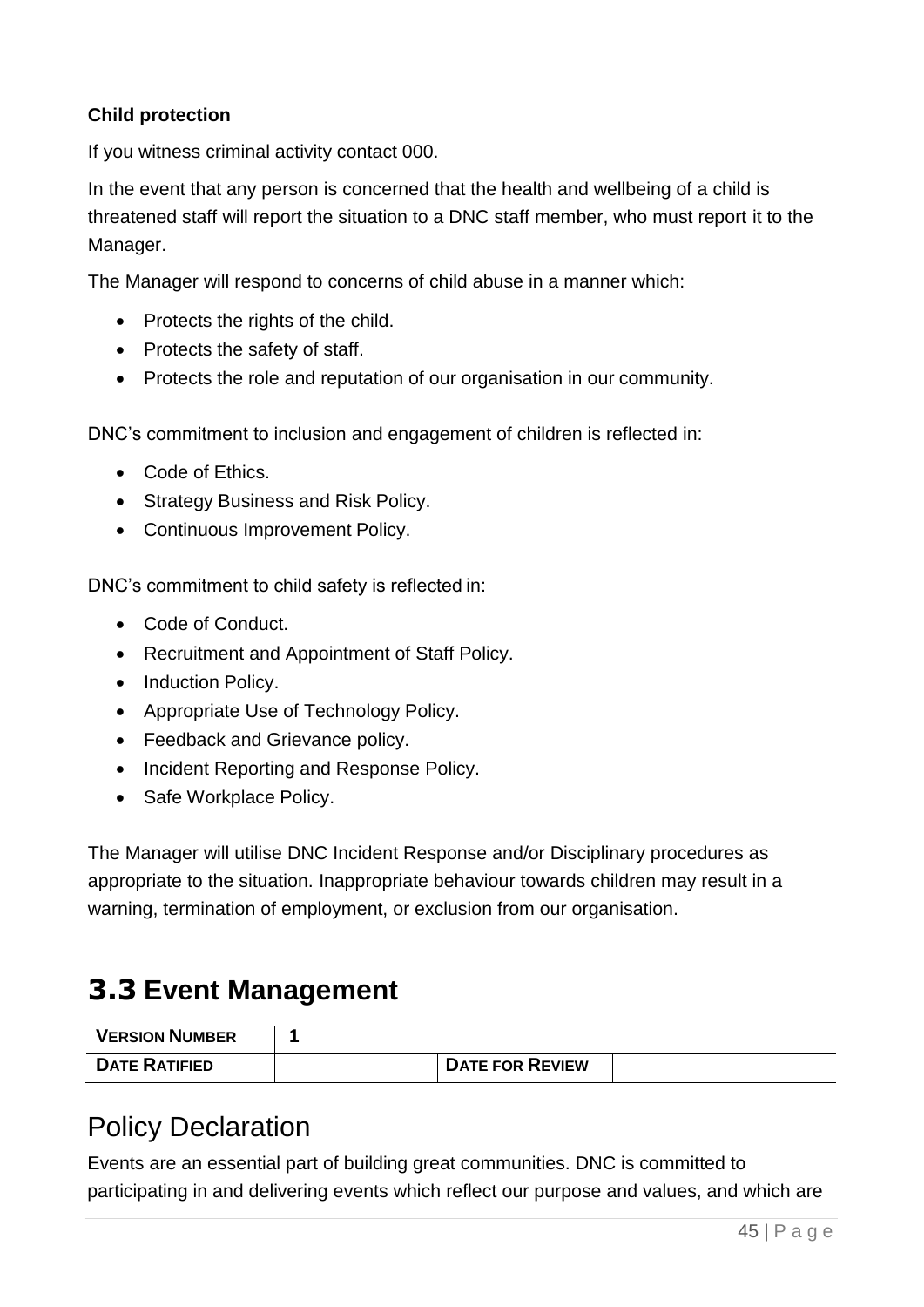managed for the safety and wellbeing of participants. This policy guides DNC in the selection and management of events which:

- DNC develops and implements.
- DNC is a participant in.

# Policy Description

## **Application:**

This policy applies to all DNC staff engaged in event management and support. For the purposes of this policy DNC workshops, information sessions, meetings, and courses are not considered events.

### **Background:**

Any organised activity which brings people together for a common purpose or interest (such as a celebration, workshop or art experience) can be considered an event. In providing or participating in events DNC has a responsibility to ensure the event is appropriate and safe.

### **Objectives:**

Great events build community connections, enhance pride of place and enrich people's lives. In supporting, delivering and participating in events in our community DNC plays an active role in facilitating great communities, and contributes to the public perception of our organisation.

The decision to support, coordinate or participate in an event should be based on the following:

- Alignment to DNC's goals, purpose, mission, and values.
- Sufficient time for preparation and planning.
- Availability of appropriate budget and/or in-kind resources.
- Appropriate attention to risk management and safety for participants.

As a rule, the steps for managing a DNC event are:

- 1. Identify and evaluate the event opportunity.
- 2. Develop an event plan outlining requirements, parameters, and measures of success.
- 3. Identify event risk and safety and develop appropriate risk mitigation plans as required.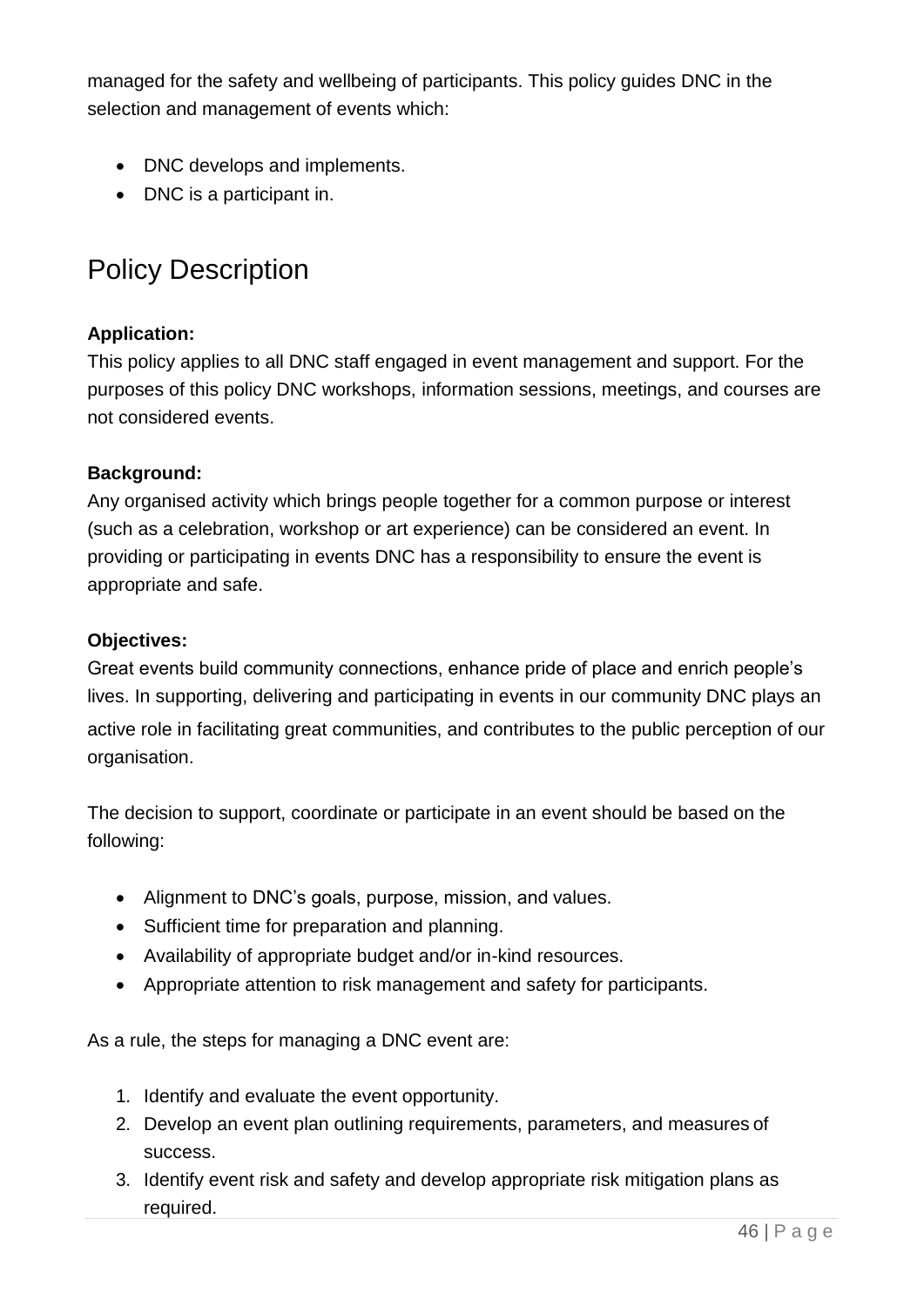- 4. Identify budget and resource requirements, seeking funding if required.
- 5. Coordinate and deliver the event.
- 6. Evaluate event, report, and acquit funding as necessary.

#### **Related Policies and Procedures:**

- Recruitment and Appointment of Staff Policy.
- Volunteer Policy.
- Marketing and Communications Policy.
- First Aid Policy.
- Incident Reporting and Response Policy.
- Child Safe Policy.
- Continuous Improvement Policy.

# 3.3.2 Event Management Procedures

### **STRATEGIC ALIGNMENT**

Alignment to the DNC goals, purpose, mission, and values provides an indication of the sort of role that DNC should have in creating, supporting, or participating in an event. Where DNC is considering leading the coordination of an event, the event should strongly reflect one or more of the current goals as well as organisational purpose, mission, and values.

Where DNC is considering supporting or participating in an event coordinated by another group or organisation consideration of DNC purpose, mission, and values should provide an indication of the role DNC might play.

#### **SUFFICIENT PLANNING**

Planning required for an event will depend on a range of factors, according to the nature of the event and the target audience. Sufficient planning time should be allowed to ensure details are in place and the event is communicated in a timely manner to allow guests to plan to be there.

Planning arrangements must be documented on the Event Checklist 3.3.1.1

Planning details may include factors such as:

- Venue hire or booking arrangements.
- Catering and refreshments ensure participants at all events have access to a supply of drinking water.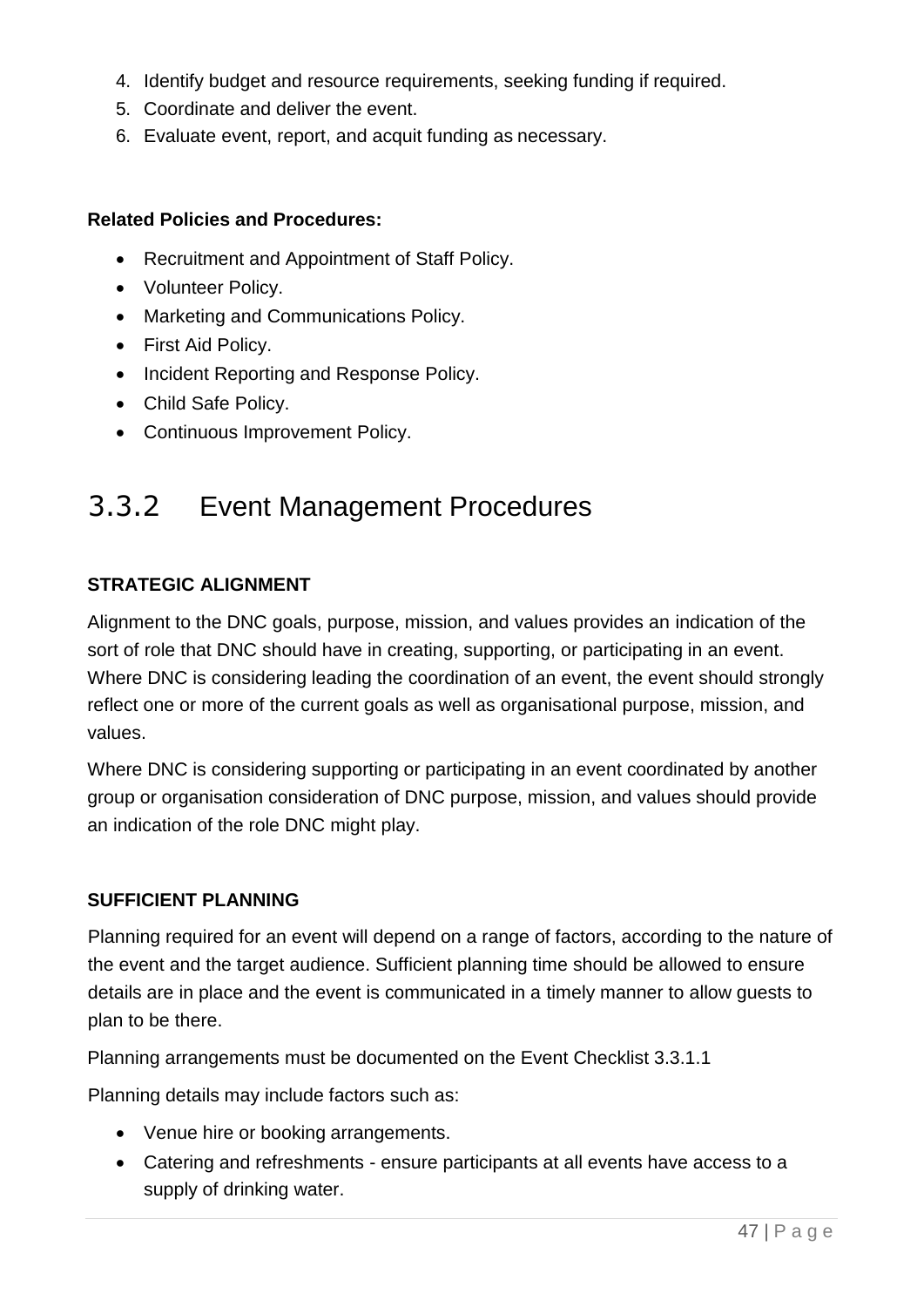- Guest speakers consider community-interest groups, public leaders, celebrities.
- Permits including road closures, food or drink, or use of public space. Check with local government.
- Promotional activities workshops, children's activities, information sessions etc.
- Itinerary/running order for the day of the event.
- Planned activities and suppliers.
- General purchasing and/or internal and external sourcing of equipment and supplies.
- Risk assessment and mitigation.
- Post-event clean-up and pack-down.
- Staffing/volunteer checklist.

## **RISK MANAGEMENT AND MITIGATION**

Attention to risk is essential for any event. Risk assessment should be planned in advance and consider aspects such as:

- Nature of event and guests, e.g., Youth music events, historical unveilings and children's celebrations will all require different risk management approaches.
- Role of partners in event delivery.
- Equipment used, management of water and electricity.
- Site details, environment and extreme weather impacts.
- Staff and volunteers are appropriately screened, trained and protected.

Once identified, risk mitigation factors might include:

- Implementation of partnerships, working agreements or MOUs with any partner organisations.
- Provision of first aid kits and trained staff, as per First Aid Policy.
- Provision of security or police presence.
- Signage and information.
- Use of contractors to manage equipment, tag and testing update or provision of training in equipment management.
- Fencing or barriers to manage access to certain areas.
- Provision of shelter, water, sunscreen.
- Cancellation factors and plan.

#### **Off-site Event Safety**

All DNC event staff should have a Police Check. Any children's event staff should have a Working with Children (WWC) Check.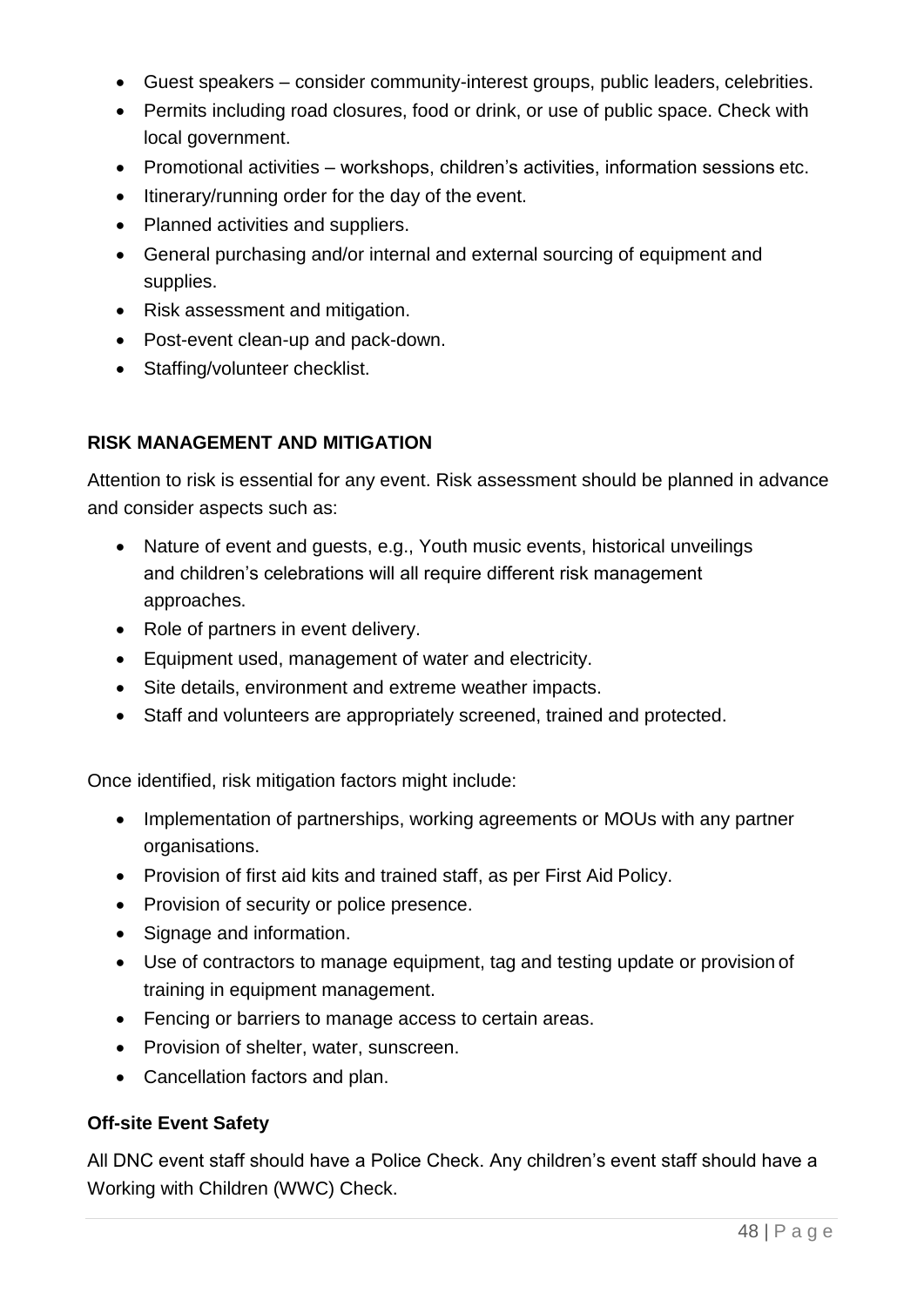The Event Coordinator is responsible for ensuring an evacuation map and plan is included within the risk management documents for the event and that all participating staff and volunteers are aware of the procedures outlined within these documents.

The Event Coordinator is responsible to ensure the First Aid Policy, Feedback and Grievance Policy, the Incident Reporting and Response Policy, and supporting documentation is available at the event and that staff are briefed on these documents in advance of the event.

## **Environmental Impacts**

Any decisions made regarding cancellations of an outdoor event due to severe weather conditions are to be made 48 hours in advance where possible, or as soon as the extreme weather forecast or warning is released (whichever occurs first). Extreme conditions include the following:

- Bushfires Days declared as a CODE RED fire day, or a bushfire occurring in close proximity of the planned event where there is an increased chance of risk.
- Heavy Rains/Floods Heavy rains or Flood warnings forecast in the vicinity of the planned event.
- Strong Winds Strong Wind warnings in the area the event is being held where the expected wind/gusts exceed 60kph and potentially increase risk factors.
- Extreme Temperatures Temperatures above 40 degrees or below 5 degrees Celsius.

Leading up to the day of the event, the event coordinator is to manage all emergency warning and weather apps in case of adverse weather conditions or emergencies preventing the safe operating of the planned event.

On the day of the event, the event coordinator is to monitor the emergency warning and weather apps in case conditions change, becoming unsuitable or unsafe for the event to continue.

Events may be cancelled or rescheduled at the discretion of the event coordinator, and will depend on the type and location of event being held, and financial constraints associated with rescheduling the planned event.

## **BUDGET AND SPONSORSHIP**

The event budget should be identified and allocated before coordination commences. The budget should take into account expenses such as:

- Venue hire or permits.
- Performance or activity fees (e.g. musicians, petting zoo, etc).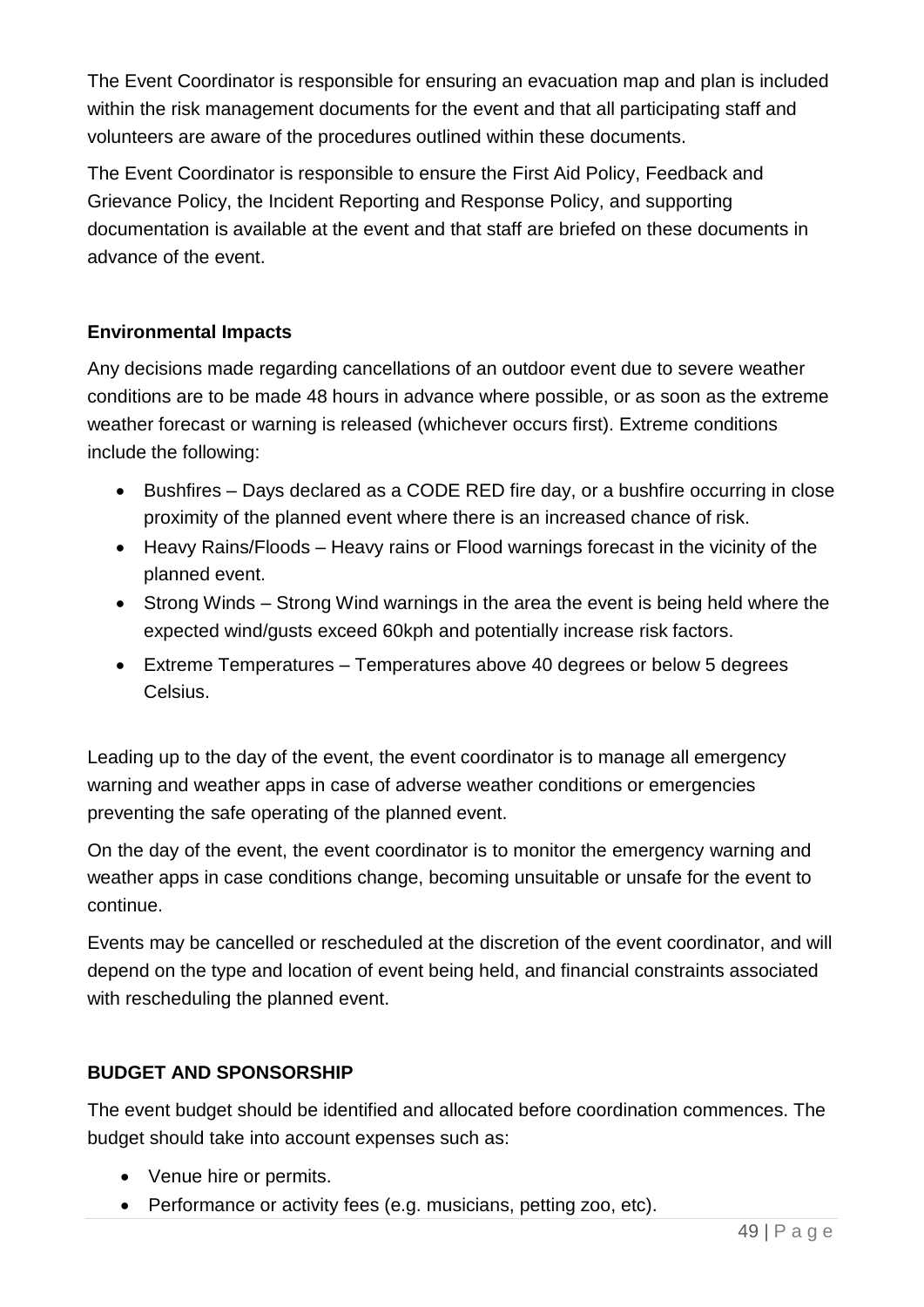- Catering.
- Audio-visual equipment purchase or hire.
- Promotion and advertising costs.

If a participant or entry fee is planned, this should be calculated and factored into the budget with moderate expectations to avoid incurring a loss.

Where funding or sponsorship contributes to the budget of an event the event manager is responsible to ensure that:

- The purpose of the funding and the event align.
- The funding requirements and conditions are met, such as acknowledgement of the funder in promotions and speeches.
- The funding is acquitted, or the sponsor appropriately thanked in a timely manner after the conclusion of the event.

### **COORDINATION AND DELIVERY OF EVENT**

Event organisation will vary according to the nature of the event. As a rule, the following roles and responsibilities apply:

#### **DNC Manager**

Oversight and compliance accountability, including:

- Approve budgets for events
- Be aware of and contribute to events as relevant
- Support planning and implementation of event activities
- Sign off on all external funding and performance agreements
- Ensure management of events is in line with DNC's goals, purpose, mission and values
- Financial administration (e.g. payment of invoices) of events.

#### **Event Coordinator**

Manage event planning and administration including:

- Event promotion and marketing
- Identification, preparation and submission of permits and relevant paperwork
- Arranging venue and speaker/s (if required) for the event
- Facilitation of event organising committee as relevant
- Managing event budget and expenditure
- Coordinating resources and equipment as needed
- Planning and conducting an evaluation
- Delegate tasks to other staff or volunteers as required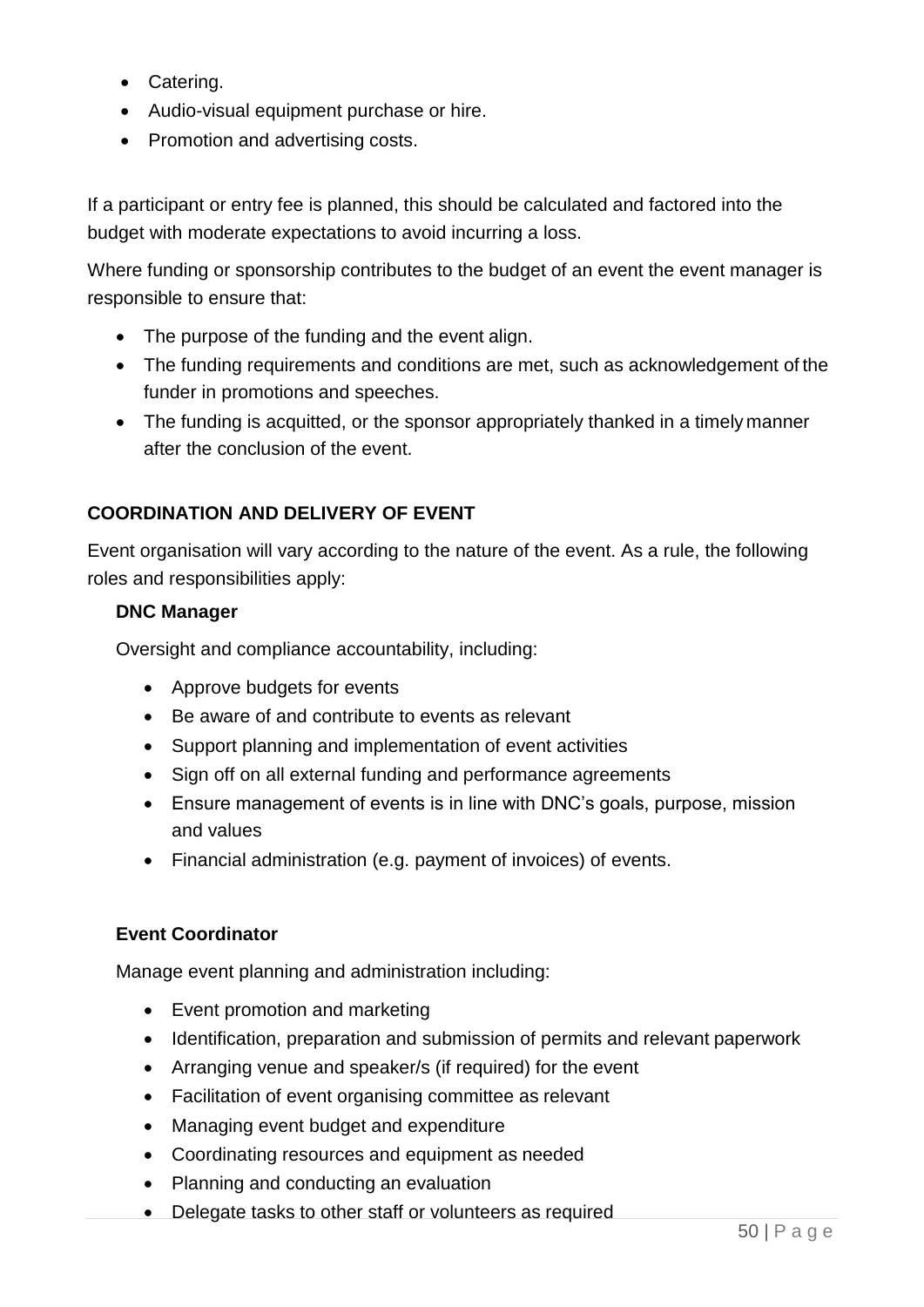• Remain on-site at all times while the event is taking place and until all staff, volunteers and partner organisations have departed

### **Other DNC Staff**

Undertake specific tasks as requested by the Manager or Event Coordinator to contribute to the planning, implementation and evaluation of events. Tasks could include, but are not limited to:

- Event promotion
- Procuring and preparing event materials
- Consulting with community members
- Undertaking risk management processes
- Gathering and analysing collected data

#### **EVALUATION**

DNC conducts evaluations of all events as a matter of good practice and continuous improvement to service delivery. This is also frequently a requirement of funding agreements. As such, event evaluation should be considered as part of the planning process.

The specific evaluation process used may vary according to the nature of the event, or the requirements of funding agreements.

Event feedback should be collated into a short report for distribution to management, funding bodies and other stakeholders as required (report format and distribution may vary according to event type and specific funding agreements).

The Event Evaluation Template 3.3.1.2 is to be completed in full to ensure all evaluation requirements are met.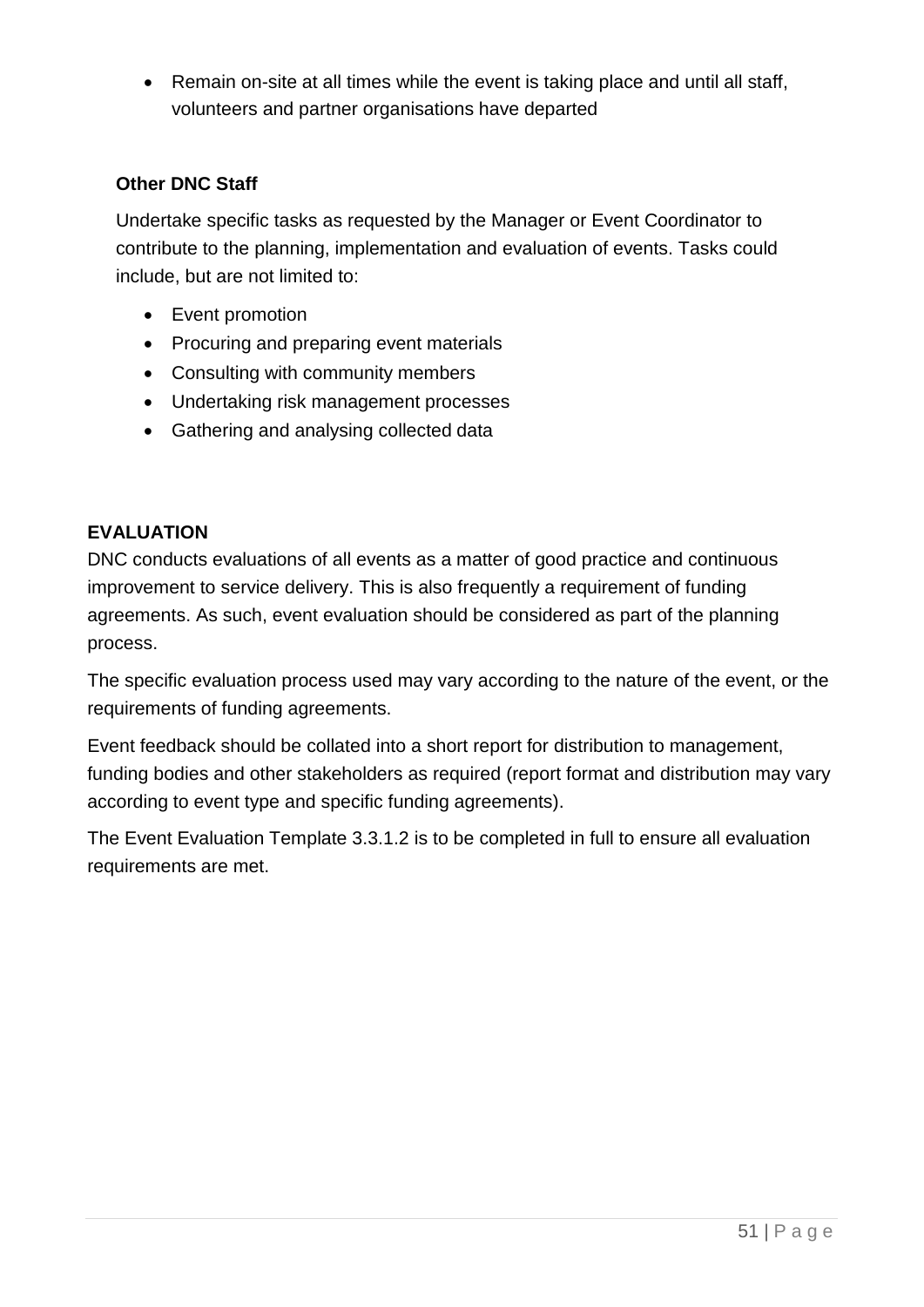# **3 Facility Management**

| <b>VERSION NUMBER</b> |                        |  |
|-----------------------|------------------------|--|
| <b>DATE RATIFIED</b>  | <b>DATE FOR REVIEW</b> |  |

## Policy Declaration

DNC facilities exist to support our community, and as such our organisation is responsible to ensure they are appropriately managed for safe use. This policy defines the arrangements by which DNC occupies and manages our facility.

# Policy Description

### **Application:**

This policy applies to all DNC staff, members of CoM, and all DNC users.

#### **Background:**

As a community-based organisation located in a heritage precinct, the CoM has some responsibility for the leasing arrangements of our building and the management of our facilities to ensure they are maintained and available for use in an accessible and equitable manner.

#### **Objectives:**

#### **Lease of facility**

DNC is party to a lease for the use of the DNC buildings which is reviewed as per lease agreement or as required. As part of the review process, the Manager will consider:

- Growth of the organisation.
- Usage of existing spaces.
- Any changes needed to better suit the needs of the organisation.
- Opportunities for expansion.
- Ongoing suitability of the facility to continue to meet the needs of the organisation.
- Cost of lease and obligations.

The Manager is responsible to present recommendations to the CoM for discussion with Working Heritage Victoria such as:

- Maintenance.
- Management of gardens and outdoor spaces.
- Utilities and telecommunications.
- Operational costs.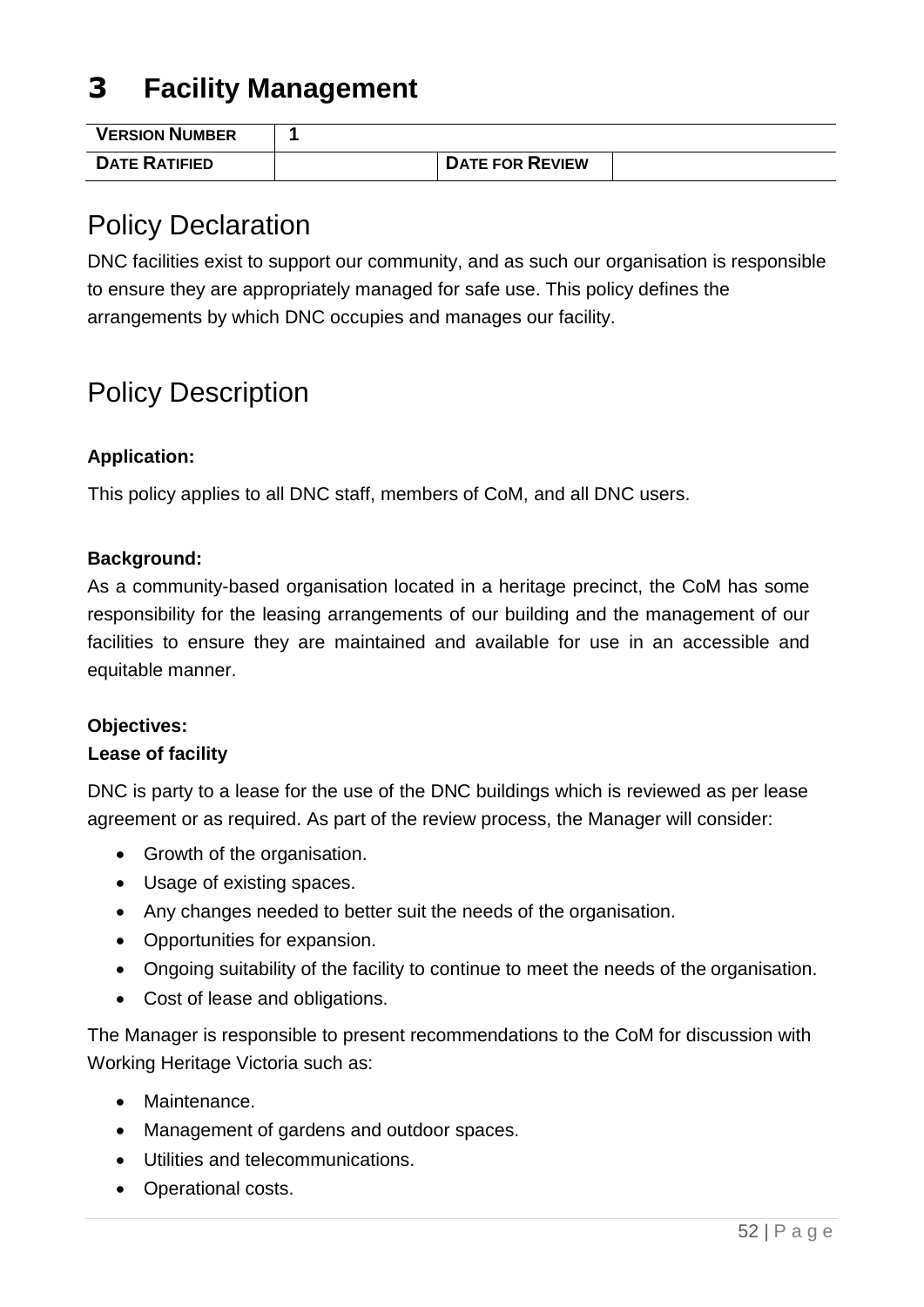- Shared access spaces.
- Relationship to landlord policies or requirements, eg, responsibilities in an evacuation scenario.

Any changes to the lease arrangements are required to be presented to the CoM prior to signing of lease by authorised signatories.

The above considerations would also apply to the management agreement DNC has with Hepburn Shire Council for the ARC.

#### **Related Policies and Procedures:**

- Current Strategic Plan
- Current Business Plan
- Current Budget
- Financial Management Policy
- Delegation of Authority Policy

# 3.3.3 Facility Management Procedures

DNC values and benefits from the various social, recreational, cultural and leisure activities which enrich our local community.

To hire a DNC space for a meeting, program or event:

- Potential users will be asked to provide a written/online request for the use of the DNC's premises/equipment.
- The proposed use of the facilities/equipment must be consistent with the objectives of DNC.
- The applicant must specify the purpose of the hire, the proposed times, facilities/ equipment required and the approximate number of participates attending.
- DNC reserves the right to refuse applications that do not comply with DNC's requirements.

The Manager will assess the risk of the proposed use, taking into account:

- The age of the participants.
- The nature of the proposed activity.
- The quality of supervision.
- The facilities/equipment to be used.
- The group's ability to provide evidence of satisfactory use of other facilities.
- Whether the activity involves consumption of alcohol.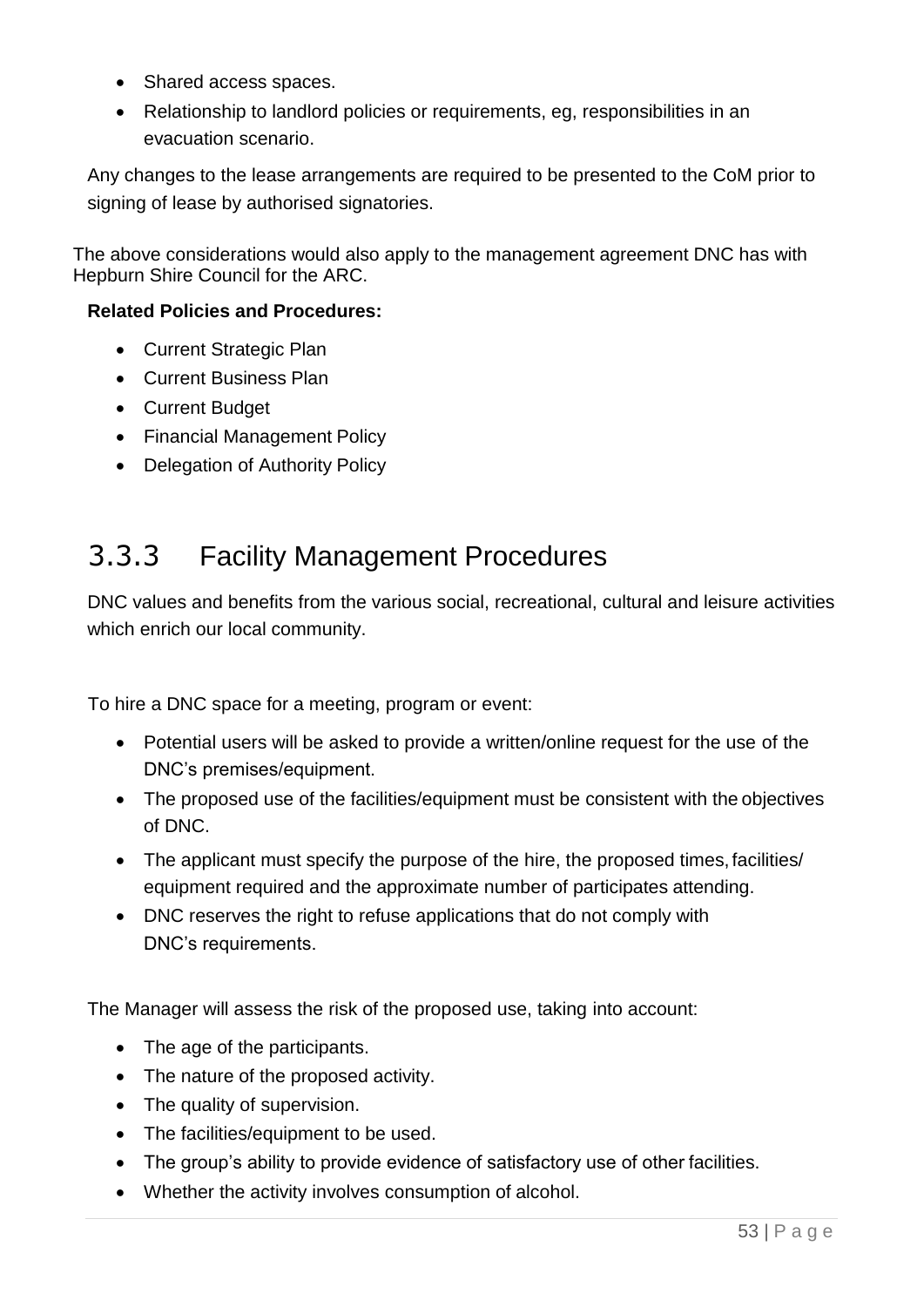- The level of skill required to operate any equipment involved.
- Any special circumstances related to the particular users.

The Manager shall then institute procedures to ensure:

- That the user has undertaken to provide for the avoiding of all foreseeable risks
- Adequate insurance cover is in place.

Groups will be assessed and required to complete a Facilities Hire Agreement 3.4.1.1 and charged a Usage Fee. The Facilities Hire Agreement 3.4.1.1 and Usage Fee includes facilities, equipment, supplies and materials and, where applicable, responsibility for damage to the facility other than general wear and tear.

A security bond may also be levied. DNC reserves the right to set a security bond that matches the nature of proposed activity. If the activities are considered to be of a higher risk level to the property or security of the DNC then a higher bond will be charged.

Any damage or accidents occurring during use must be immediately reported to the Manager, who shall make an appropriate record of all incidents. The bond is refundable after the Hire Agreement ends, less any charges for cleaning and damage.

Conduct by those attending or participating in and program or activity of the applicants should be consistent with the purpose and values of DNC.

Any breaches of the Hire Agreement may result in the suspension of a group's right to reserve facilities.

Suspension of a group's agreement should be issued in writing within a reasonable time for the group to source alternative accommodation.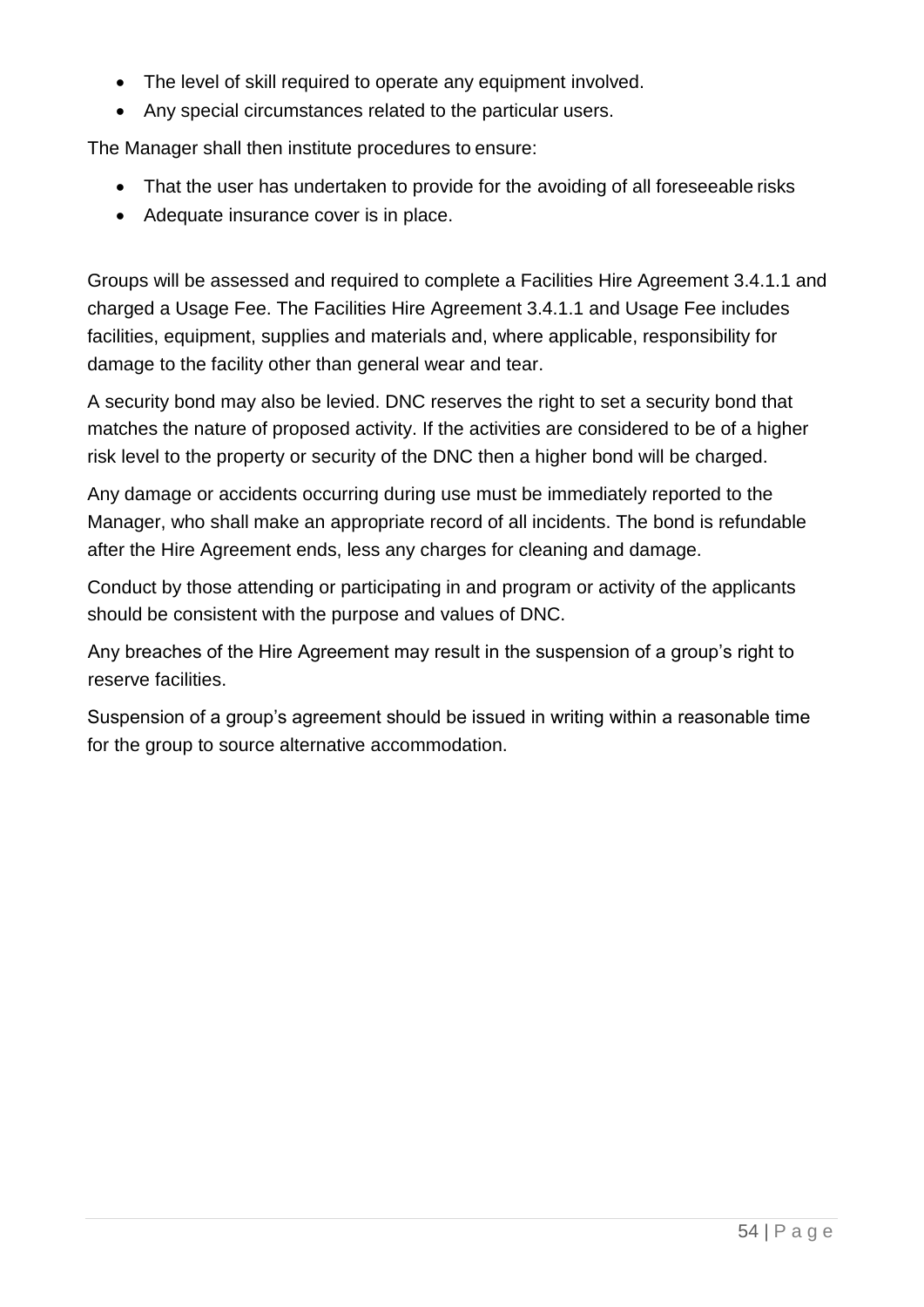# **3.4 Asset Management**

| <b>VERSION NUMBER</b> |                        |  |
|-----------------------|------------------------|--|
| <b>DATE RATIFIED</b>  | <b>DATE FOR REVIEW</b> |  |

## Policy Declaration

DNC assets exist to support our community, and as such our organisation is responsible to ensure they are appropriately acquired and maintained in a manner for safe use. This policy defines the arrangements by which DNC purchases and manages our assets on behalf of the community.

# Policy Description

### **Application:**

This policy applies to all DNC staff, members of the CoM, and all DNC users.

#### **Background:**

DNC is responsible for the acquisition and management of equipment and technology to ensure they are maintained and available for use in an accessible and equitable manner.

#### **Objectives:**

Assets enable DNC to achieve its operational goals and serve its users effectively.

#### **Asset Acquisition**

DNC is responsible to ensure assets acquired by the organisation are done so in the best interest of the community, in terms of need, alignment with DNC purpose and goals and value for money.

#### **Asset Management**

DNC is responsible to ensure assets will be utilised to their fullest potential to maximise usage and economic performance. To achieve this DNC monitors, audits, and reviews the assets held to ensure that they can continue to meet the goals and objectives set in the business and strategic plan.

Assets shall be disposed of at the Manager's discretion and as per the Delegation of Authority. Disposed assets must be documented and removed from the asset register.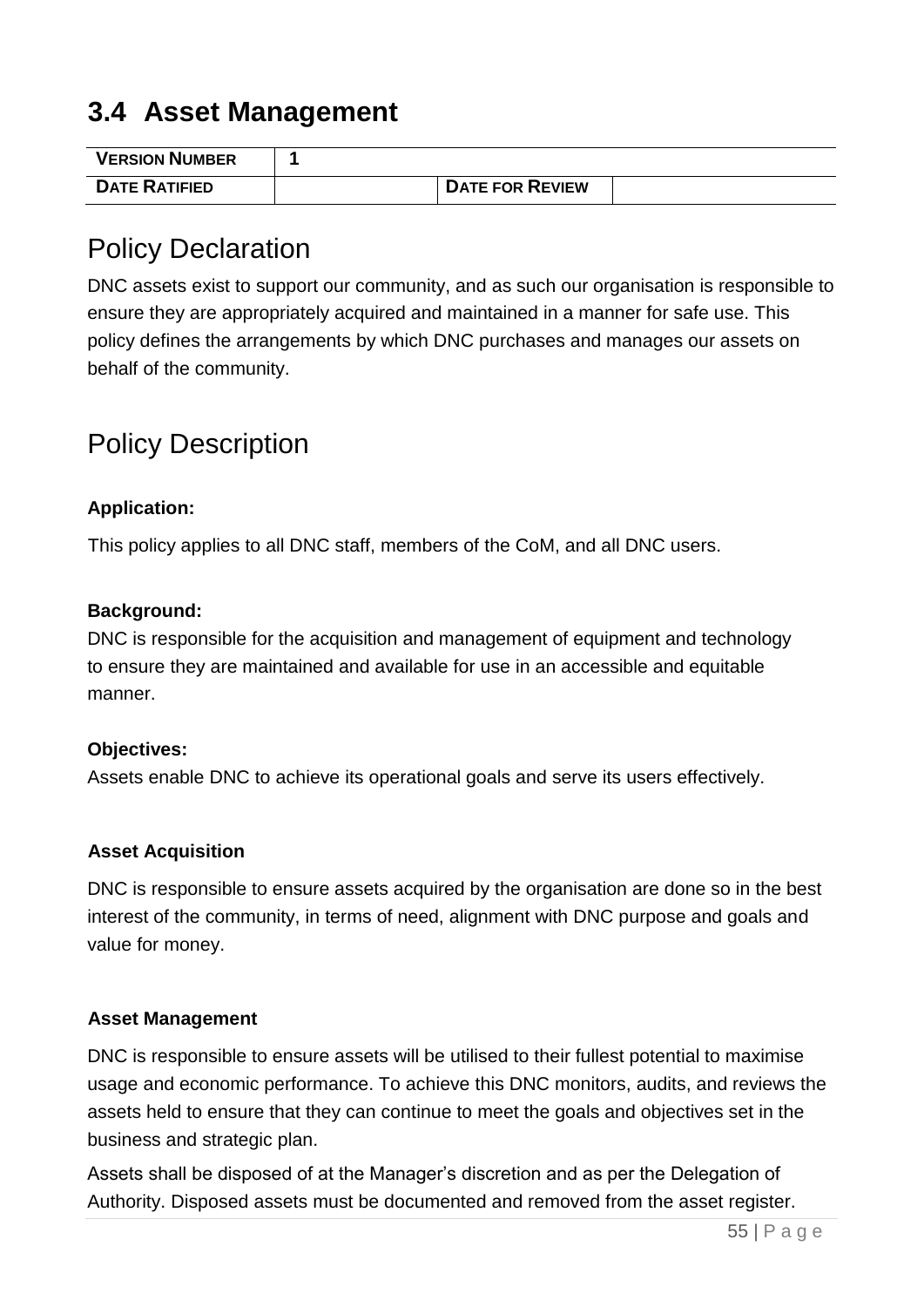### **Asset Hire**

DNC provides some assets for hire by the local community and ensures they are fit for purpose and that appropriate training is provided on the use of the asset hired.

#### **Related Policies and Procedures:**

- Current Strategic Plan.
- Current Business Plan.
- Current Budget.
- Financial Management Policy.
- Delegation of Authority Policy.

# 3.4.2 Asset Management Procedures

#### **Asset Acquisition**

Any asset purchased on behalf of DNC must be handled in accordance with the Financial Management Policy.

All assets purchased must be approved by the Manager on the Purchase an Asset 3.5.1.1 form 3.5.1.1. Once purchased assets are to be recorded in the DNC Asset Register.

As per the Delegation of Authority Policy, the Manager is empowered to authorise the acquisition of assets where:

- Budget resourcing has been allocated
- Grant funding has been provided for the purchase.
- The amount of the purchase is within the Manager's financial delegation.

If the asset to be purchased is more than the Manager's financial delegation, the Manager must seek CoM approval for the purchase. Relevant quote(s) should be presented to the CoM along with information regarding the new asset acquisition, including:

- What asset is to be purchased and how this aligns to DNC goals.
- Proposed budget for acquisition, with external supporting evidence of best value.
- Date for completion or purchase of asset.

An asset surplus to requirements, unserviceable, obsolete, transferred, retired, or lost can be disposed of and released from the asset register.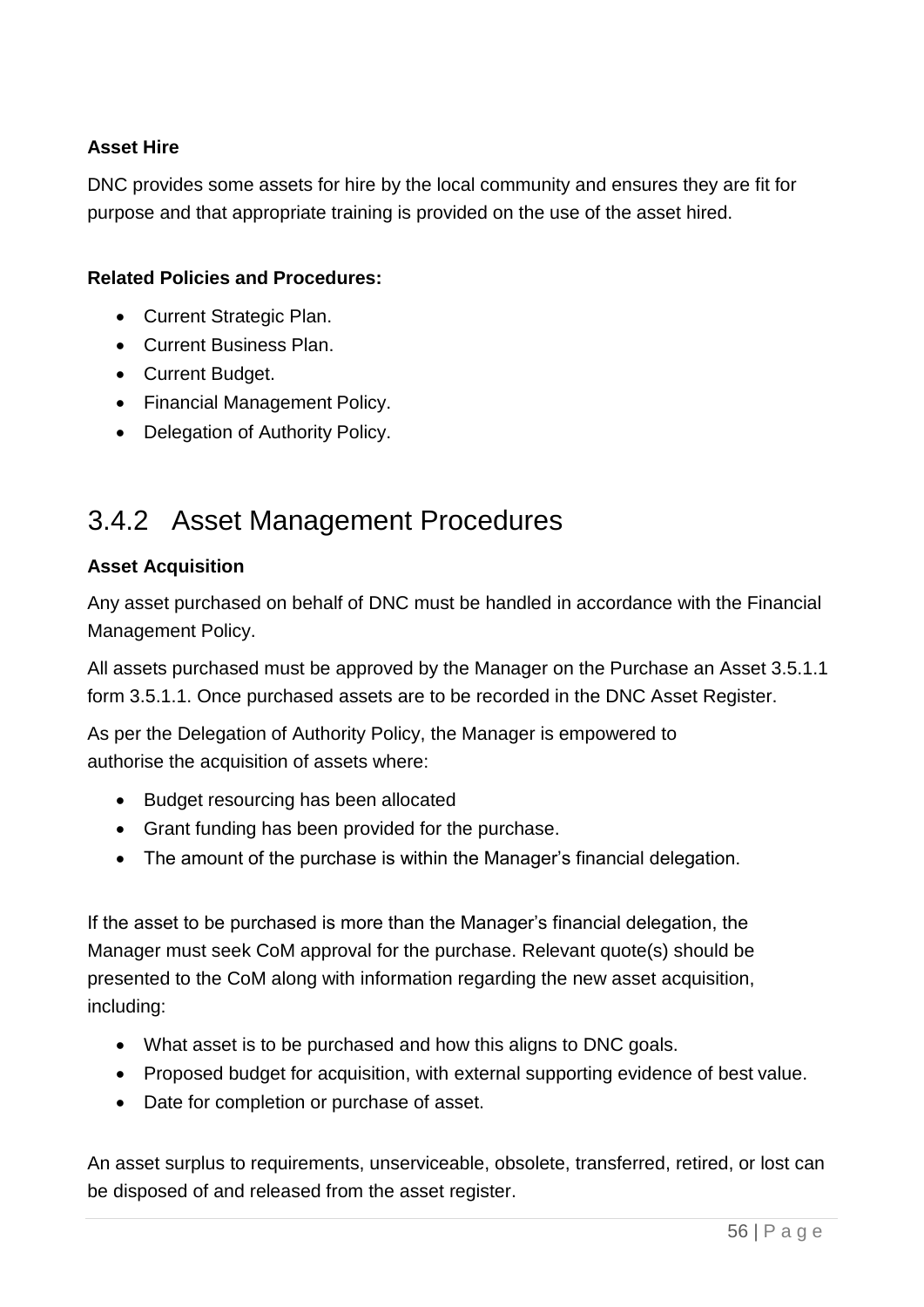The Manager should recommend to the CoM a course of action for the disposal of the asset and complete the Change of Asset Status form 3.5.1.2 to dispose of assets.

If the asset is to be sold, then the proceeds of the sale must be recorded in the asset register along with the release date and release type.

#### **Asset Management**

An Asset Register is a requirement of the NHCP Funding Agreement and is maintained and reviewed yearly to ensure accuracy. The Asset Register includes:

- Details of the asset (type, serial number etc).
- Date asset was purchased.
- Cost of the asset.
- Supplier name and address.
- Where asset is kept.
- Warranty dates and details.
- Date asset was disposed of and amount obtained.

DNC assets are internally audited yearly to ensure no fraud has occurred. The asset position of DNC shall be presented annually to the CoM. This is the responsibility of the Treasurer.

All assets will be insured to the value of their replacement against fire, theft, burglary and accidental damage. The Manager will be responsible for keeping the organisation's contents insurance current, and in conjunction with the Treasurer, for reviewing the cover at each renewal to ensure:

- The value of the coverage is sufficient for replacement of all assets at their replacement value.
- All portable items such as laptops are covered for theft, loss or damage when being used away from the DNC facilities.

# **3.1 Feedback and Grievance**

| <b>VERSION NUMBER</b> |                        |  |
|-----------------------|------------------------|--|
| <b>DATE RATIFIED</b>  | <b>DATE FOR REVIEW</b> |  |

# Policy Declaration

DNC embraces feedback in all its forms as valuable and beneficial, as it provides insight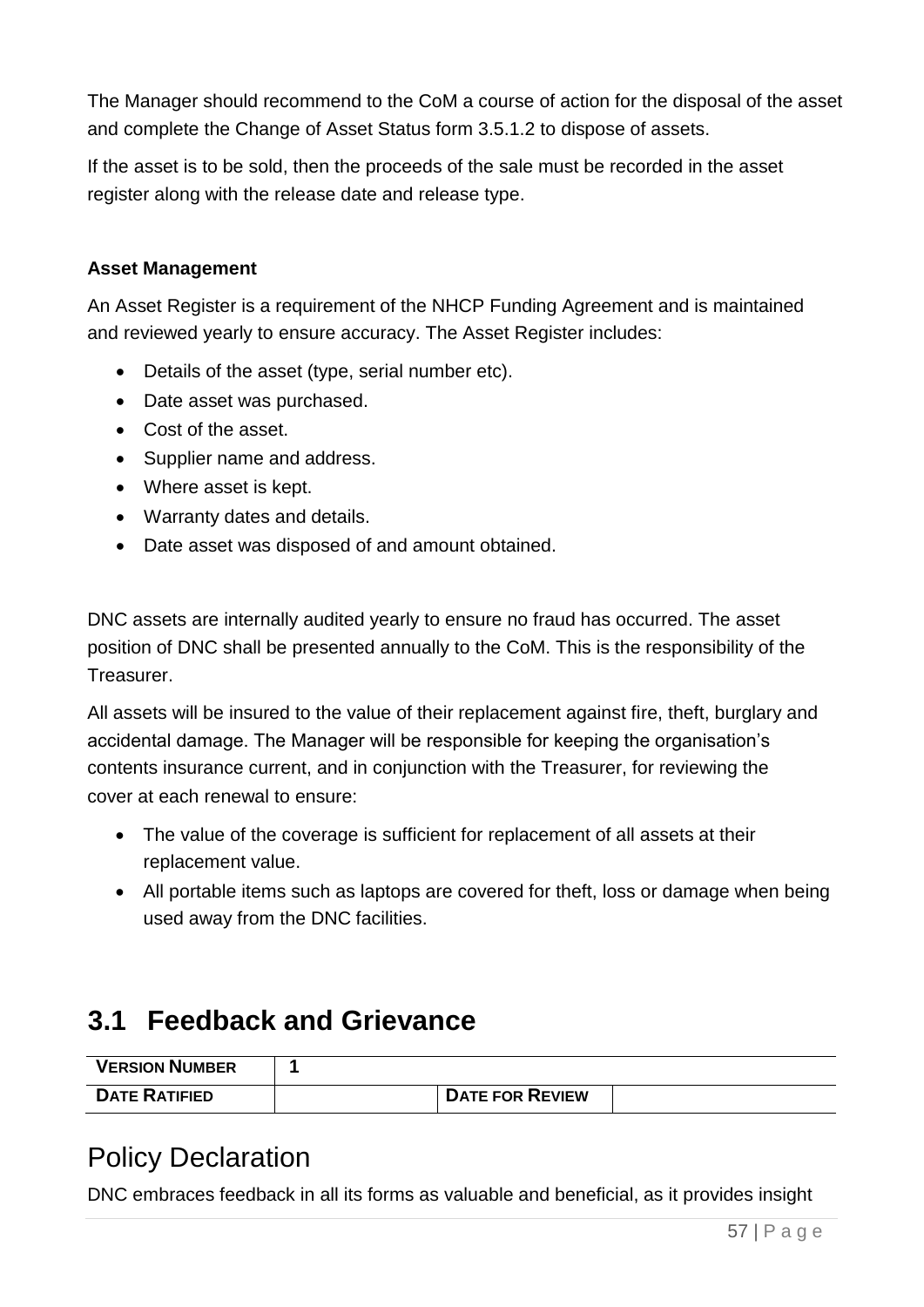and understanding to guide our organisation's growth and development and an opportunity for improvement. Where feedback is provided as a formal complaint DNC acts fairly to investigate and resolve the issue as soon as practical. This policy defines DNC's acceptance, use, and response to various forms of feedback received by our organisation and is based on the principles of: visibility and accessibility, responsiveness, assessment, feedback, improvement focus and service excellence.

# Policy Description

## **Application:**

This policy supports any person making feedback to DNC and is applied to staff and CoM.

#### **Background:**

In accordance to our Continuous Improvement Policy, feedback, including both compliments and complaints, focuses attention to areas where we need it, either to celebrate and encourage, or to increase effectiveness and efficiency of our organisation to communicate and deliver our core business of supporting our community.

#### **Objectives:**

Our approach to feedback management supports:

- people understanding their rights and responsibilities.
- an organisational culture that is focused on effective, person-centred complaints resolution and utilising feedback for continuous improvement.

To achieve this DNC employs the following strategies: 

- The management process will be visible and accessible to individuals with DNC users provided information on how and where to provide feedback.
- Recording and responding to all forms of feedback, verbal and written, positive and negative.
- Utilising positive feedback to boost staff morale and community reputation through sharing good news stories in our meetings, and through our media.
- Recording positive feedback to support future programs and funding applications.
- Allocating resources to respond to, address, or utilise feedback where required.
- Utilising information provided in complaints to reduce the potential for future complaints.
- Respecting the privacy of the person providing the feedback.
- Respecting the privacy of the person against whom any allegations have been made.
- Utilising the Grievance Management Process to resolving complaints at the earliest opportunity in a way that values and respects the person's feedback.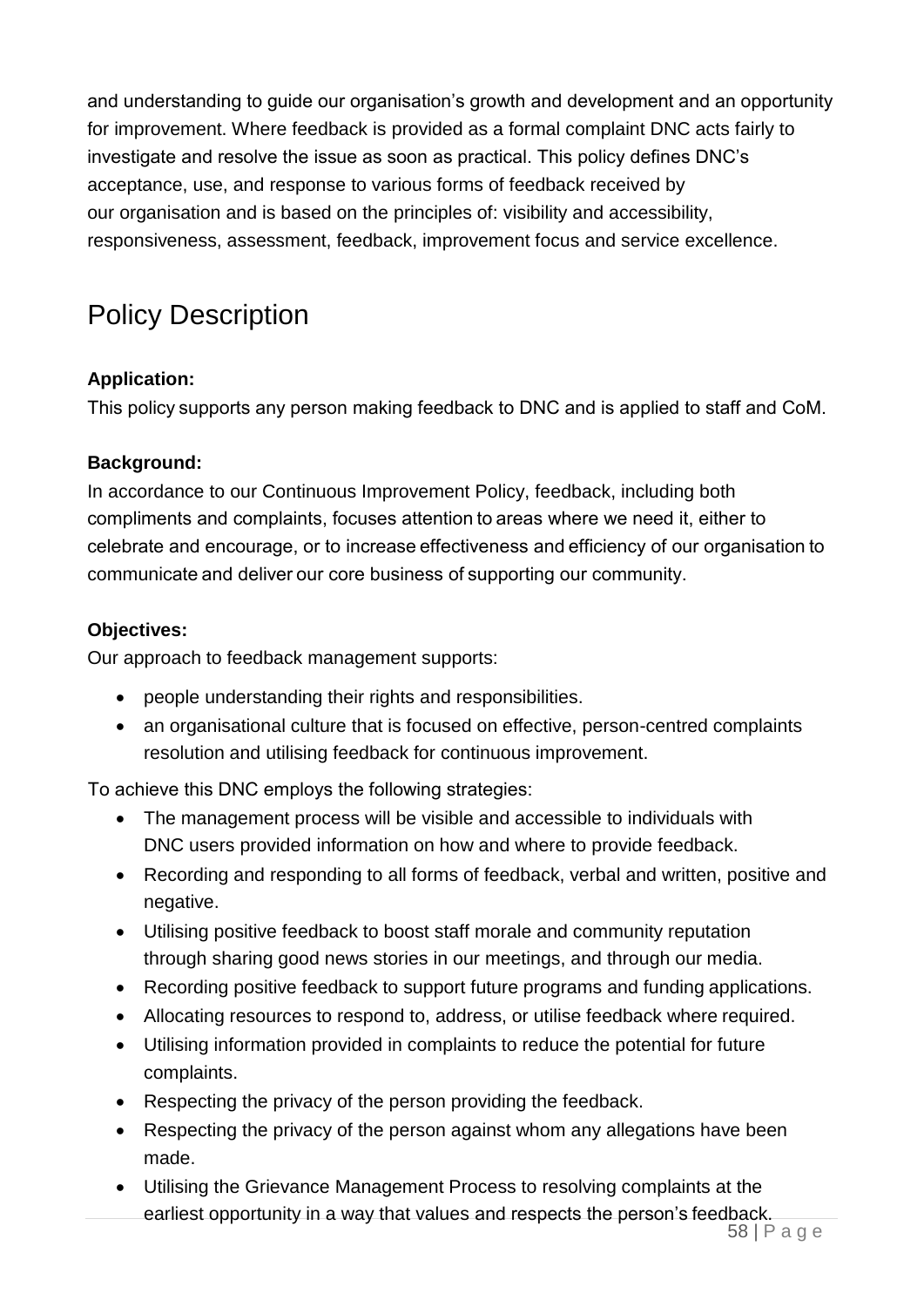#### **Related Policies and Procedures:**

- Code of Conduct  Policy.
- Code of Ethics Policy.
- CoM Charter.
- Continuous Improvement Policy.
- Privacy Policy.
- Incident Reporting and Response Policy.
- Feedback Register.
- Feedback Form.

# 3.1.2 Feedback and Grievance Procedures

#### **Feedback**

DNC records and responds to feedback, verbal and written, positive and negative to the best of our abilities. The feedback management process can be simplified into five steps:

- 1. Receive information about the person(s) or situation, documenting as appropriate.
- 2. Record in Feedback Register 3.6.1.1, gathering evidence to ascertain the facts prior to progressing if necessary.
- 3. Respond to the person who provided the feedback, thanking them for their contribution and outlining the process for resolution (if required).
- 4. Apply an appropriate response, i.e., direct communication regarding positive feedback, or seek resolution via management for negative feedback.
- 5. Communicate result to person who provided the feedback.

#### **Compliments**

Compliments can be made verbally or in writing in the DNC Feedback Form 3.6.1.2 and should be recorded in the Feedback Register. Compliments will be progressed to the relevant employee or members, as well as the CoM.

Compliments may also be featured on our social media, in our brochures or in other communication forms. In accordance with our Media and Communications Policy, the name of the person providing the feedback will only be included on any communications platform if they provide permission to do so.

Compliments will also be accessed for program development, grant writing and other business activities, as appropriate.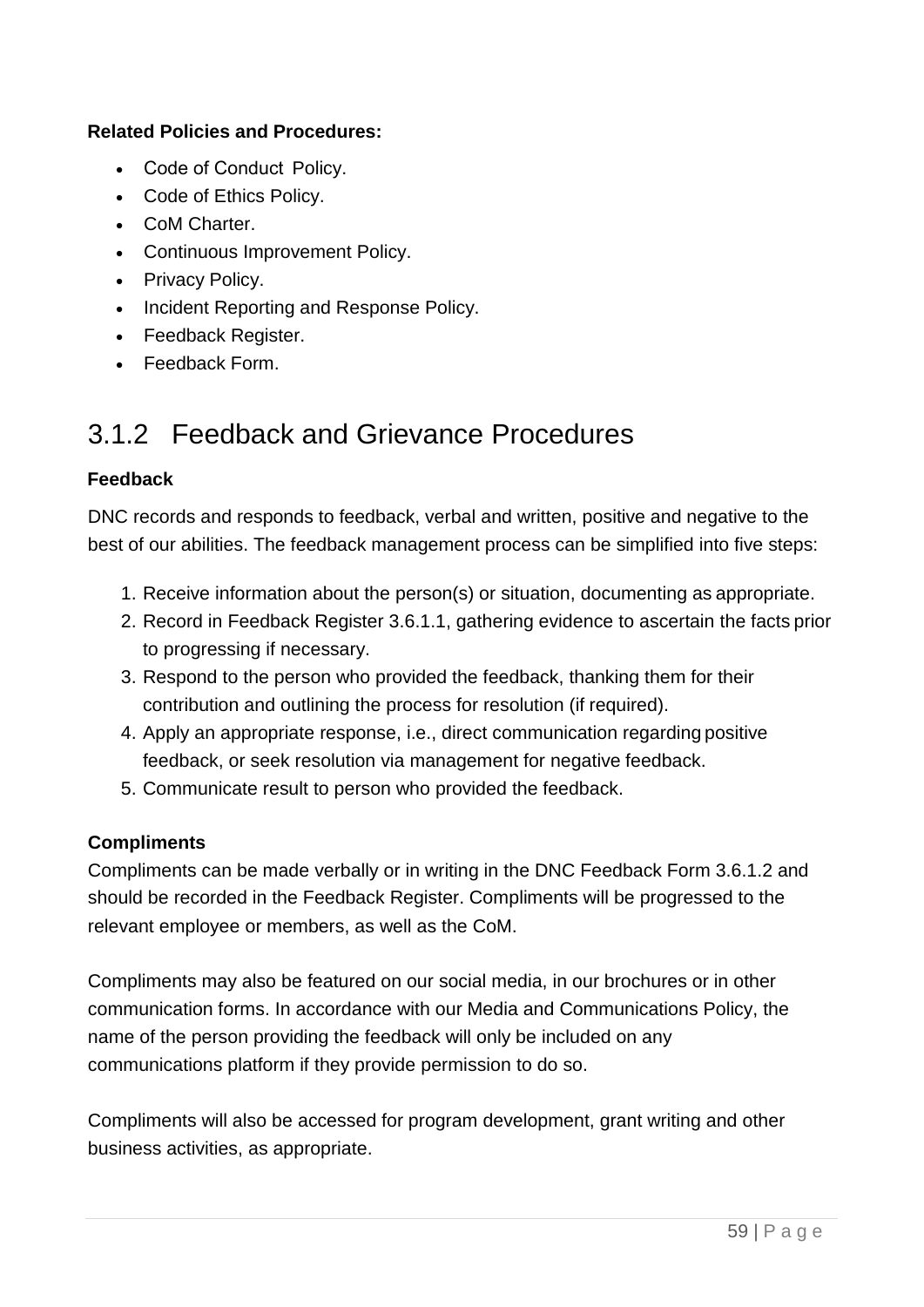### **Informal Complaints**

Informal complaints can be made verbally to any DNC staff or CoM member. Where an informal complaint is made the person receiving the complaint will advise the complainant of the formal process. Informal complaints should be recorded in the Feedback Register, and reviewed by the Manager who will decide on whether follow up is appropriate.

#### **Formal Complaints and Grievance**

Formal Complaints must be made by completing a DNC Feedback Form or on the Incident Report Form. 

All parties involved in the Formal Complaint process must respect the confidentiality of all individuals involved in the situation. Breach of Confidentiality during or following complaint resolution is fair cause for complaint.   

The party receiving a Formal Complaint on behalf of DNC will ensure the complainant is aware of the Feedback and Grievance Policy and Privacy Policy, copies will be provided as required. The person receiving the complaint will discuss whether there is a need for a course of action with the complainant and act accordingly.  

Formal Complaints can be submitted to either: 

- DNC Manager; or
- CoM Chair.

Copies of Formal Complaints will be forwarded to the person(s) who is the subject of the complaint, as well as to the Chair.  Any individual involved in resolving a complaint has the right to bring a support person or advocate to meetings. Formal complaints will be assessed according to the following criteria: 

**Level 1:** Complaints involving misunderstandings, communication breakdowns or which can be resolved quickly to the satisfaction of the individual. The individuals involved in the situation must meet with and attempt to resolve the grievance within 14 days of the complaint being made, or in extenuating circumstances, as soon as practicable. If it cannot be resolved at this point, the process will move to Level 2. 

**Level 2:** Complaints involving conflict between an employee and a Level 1 complaint, which have not been satisfactorily resolved. In the first instance the individuals must meet and attempt to resolve the grievance within 14 days of the complaint being made or in extenuating circumstances, as soon as practicable. If this is not satisfactory then a second meeting will be arranged with the Manager or CoM Chair within 14 days of the initial meeting. If resolution cannot be made at this meeting, then the process will move to Level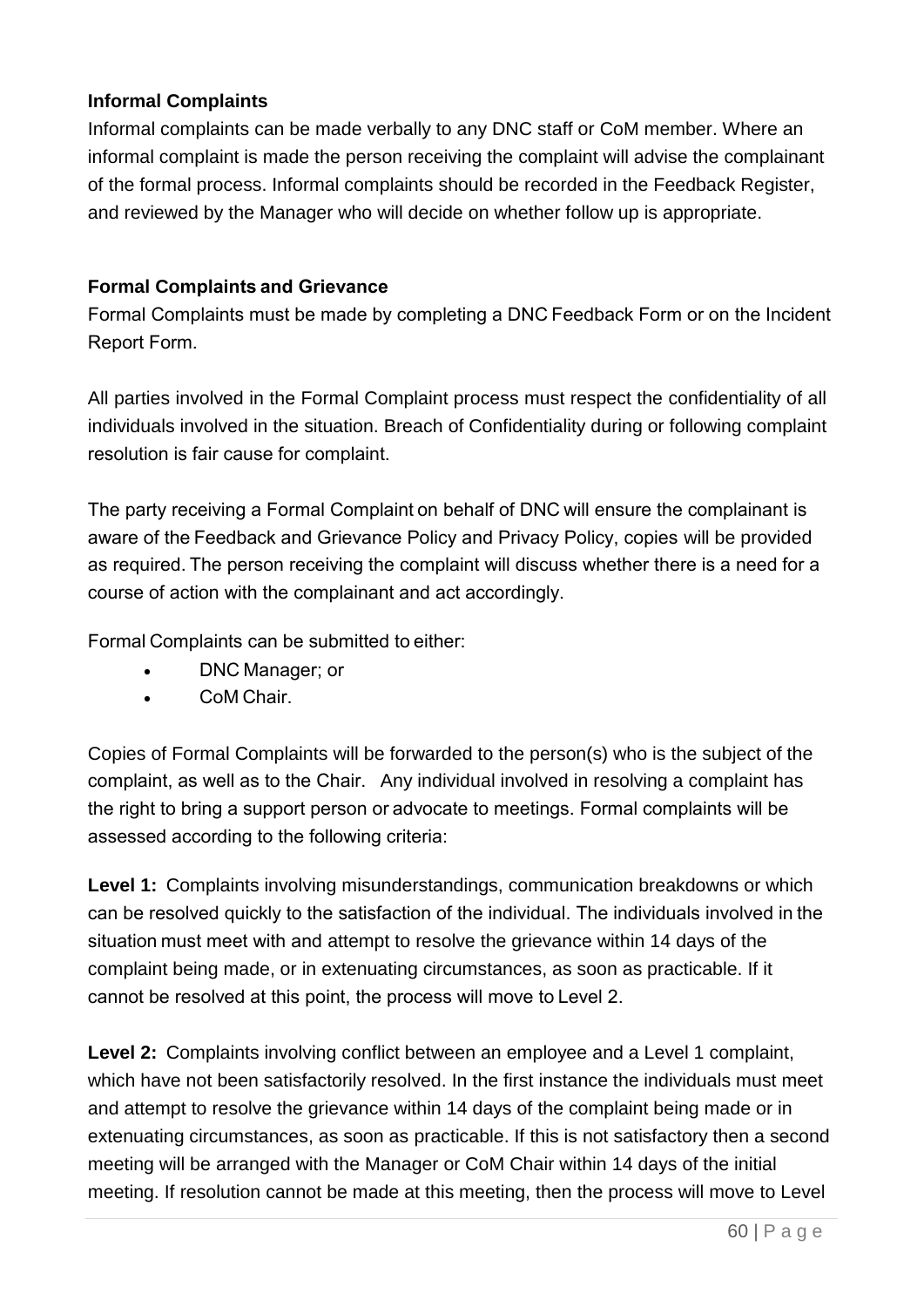**Level 3**:  Complaints involving serious allegations of harassment, unprofessional conduct, abuse, mistreatment, or infringement of rights. These allegations will be dealt with as a matter of urgency. In this instance a meeting will be held between the individuals involved and/or their advocate, the Manager or CoM Chair (as appropriate) and an independent mediator.  

Complaints at Level 3 will be addressed within 24 hours or in extenuating circumstances, as soon as practicable, and in the instance of a serious complaint about a worker or CoM person, that person shall not have contact with the individual making the complaint. 

A suitably qualified mediator will be appointed by the CoM Chair, or, if there is a disagreement between the parties as to the appointed mediator, a mediator may be a person appointed or employed by the Dispute Settlement Centre or Victorian Department of Justice.

The mediator must:

- give all parties every opportunity to be heard.
- allow due consideration by all parties of any written submission.
- ensure that natural justice is accorded to the parties to the dispute throughout the process.
- ensure all parties maintain confidentiality regarding the complaint and its resolution

Participants in the meeting between these parties will make every effort to achieve a mutually satisfactory decision regarding the grievance. If an agreement cannot be reached the parties may seek to resolve the dispute in accordance with the relevant law.  

Once the complaint has been resolved or a process to handle the complaint legally has been established the parties involved must sign the DNC Complaint Form which outlines the outcome. 

# **First Aid**

| <b>VERSION NUMBER</b> |                        |  |
|-----------------------|------------------------|--|
| <b>DATE RATIFIED</b>  | <b>DATE FOR REVIEW</b> |  |

# Policy Declaration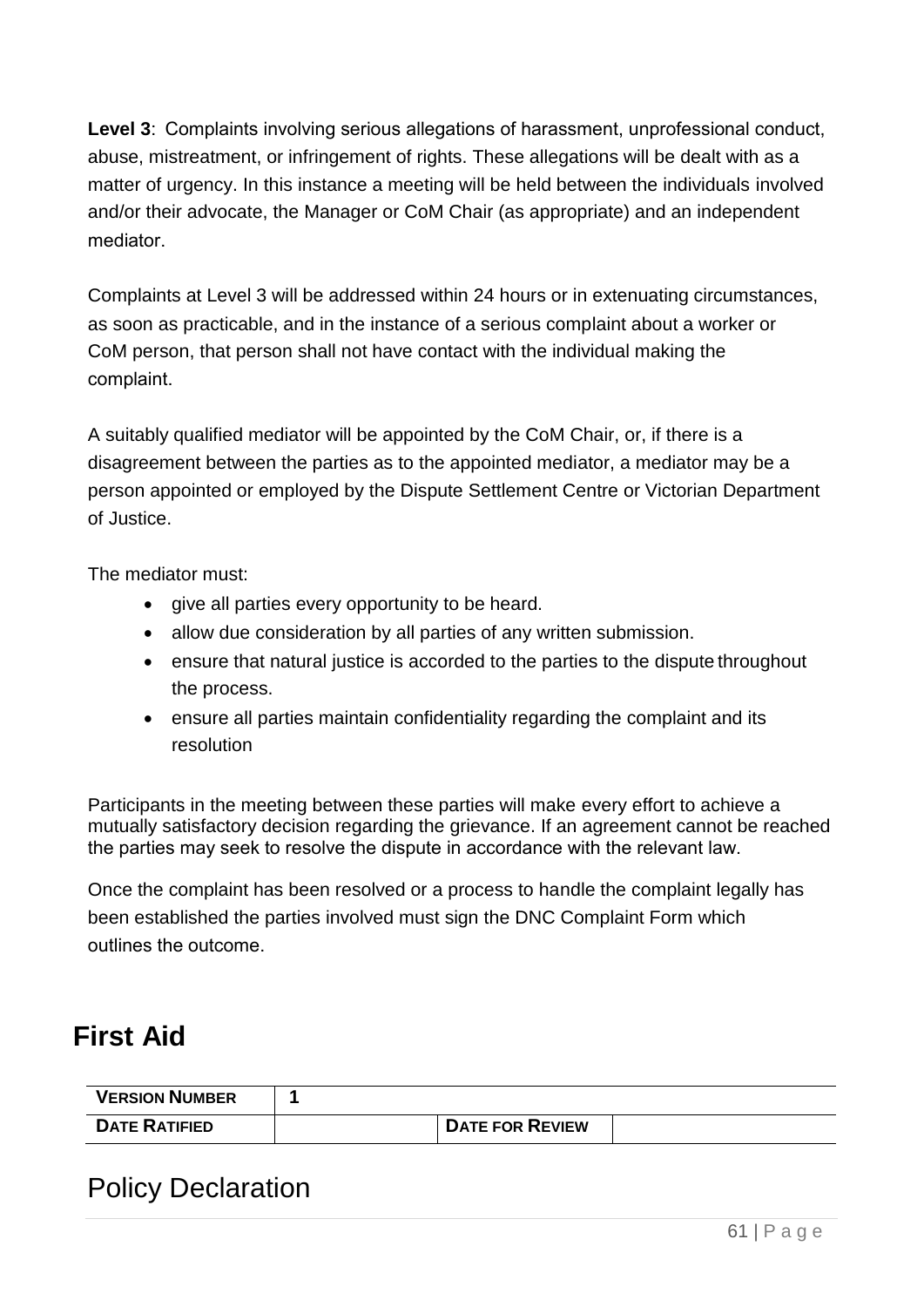DNC provides an effective first aid response to help maintain a safe and healthy environment for any person engaged in our organisation. This policy supports our organisation to meet our duty of care to staff and users as well as meet work health and safety regulations.

# Policy Description

#### **Application:**

This policy applies to all DNC staff and members of the CoM.

#### **Background:**

First Aid is the initial care provided to a sick or injured person. First Aid is usually given by someone 'on the spot' and is an essential service provided to any persons who are injured at DNC or associated off-site activities. A person administering First Aid is often not a qualified health care professional and is not expected to perform the duties of one. People administering First Aid provide immediate assistance until a qualified health care professional arrives and takes control of the situation or the person recovers.

#### **Objectives:**

DNC provides an effective First Aid response to help maintain a safe and healthy working and learning environment for staff, contractors, DNC users and community members engaged in DNC activities.

To achieve this we:

- Allocate appropriate resources, including first aid equipment, to provide effective first aid responses which reduce, whenever possible, the severity of an injury/illness.
- Apply risk management principles to identify any gaps in first aid provisions and to maintain at least one First Aid Officer.
- Train and roster First Aid Officers to respond promptly to those people who are injured or require first aid.
- Ensure that staff, contractors, DNC users and community members engaged in DNC activities are aware of how and where to obtain first aid assistance.
- Complete Incident Reports for any Incidents requiring First Aid.
- Review Incidents and first aid responses, so that corrective actions can be applied to continuously improve first aid responses and to reduce the risk of injury.

#### **Related Policies and Procedures:**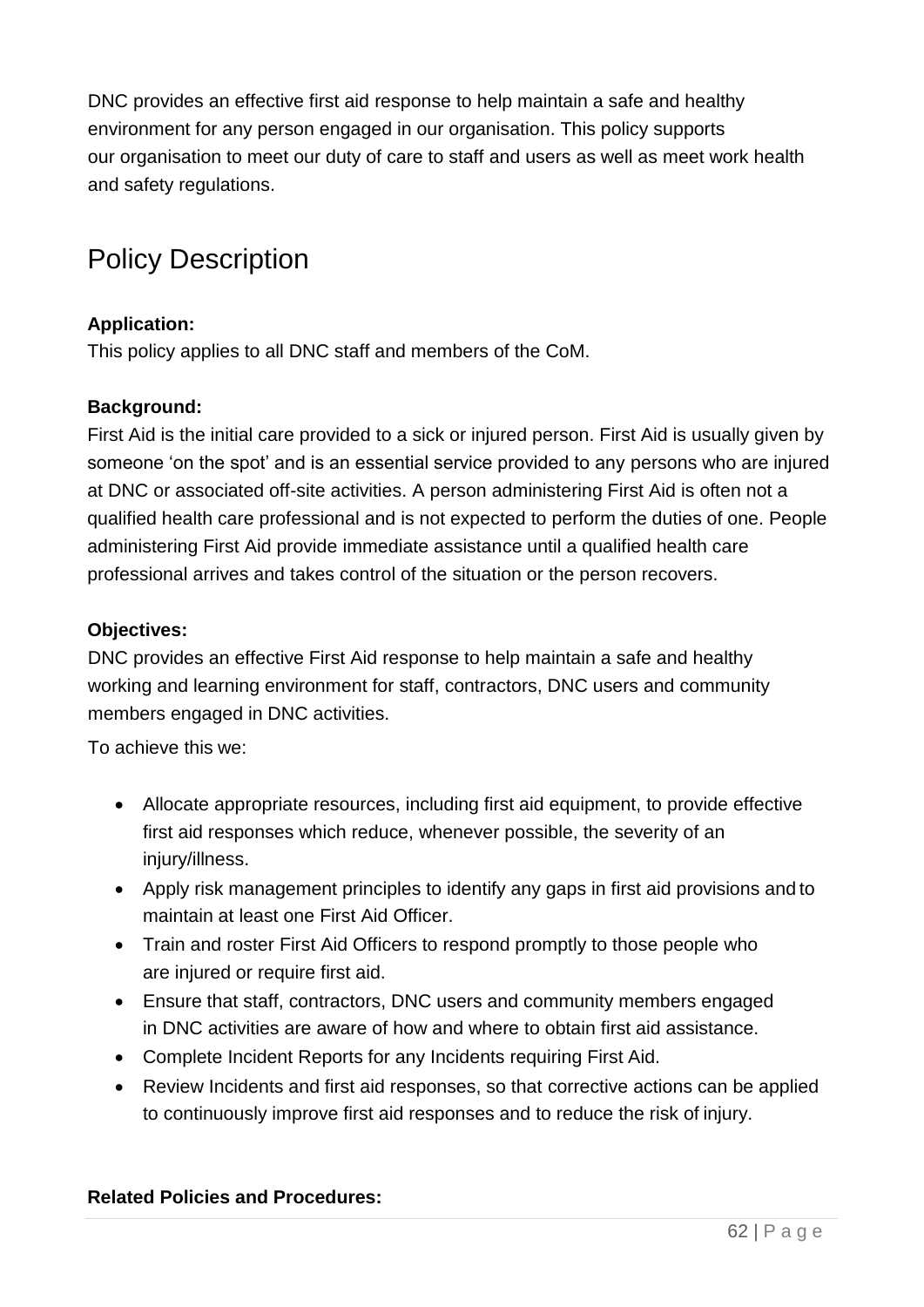- Code of Conduct Policy.
- Privacy Policy.
- Incident Reporting and Response Policy.
- Safe Workplace Policy.

# 3.1.3 First Aid Procedures

It is the responsibility of the Manager to ensure that:

- Adequate and appropriate First Aid facilities are provided at DNC or at any DNC off site programs or events.
- All staff are offered First Aid training, with a First Aid qualified staff person on site at all times during business hours or at any off-site event.
- First Aid training is offered to all interested staff.
- First Aid Kits are maintained and kept in a clearly identifiable container, which is prominently displayed.
- First Aid Kits are inspected and updated monthly.
- First Aid Kits include Incident Report Forms 3.81.1, to be completed when any First Aid is administered, including the following information:
	- o Name and contact number of the injured person.
	- o Date and time of injury.
	- o Nature of injury/illness.
	- o Treatment provided.
	- o Supplies used.
	- o Name of First Aider who attended.

Staff are responsible for ensuring their First Aid Qualification is kept up to date, though DNC will cover the costs of maintaining training.

## **Providing First Aid**

A person providing assistance should:

- Assess the situation quickly and check for danger.
- Identify the nature of the injury or illness as far as possible.
- Arrange for emergency services to attend if deemed necessary.
- Manage the casualty appropriately and promptly.
- Stay with the casualty until able to hand over to a health care professional.
- Give further help if necessary or as directed.

First Aid providers should always operate in a manner that ensures their own safety, as well as that of others. This includes awareness of infection control, including: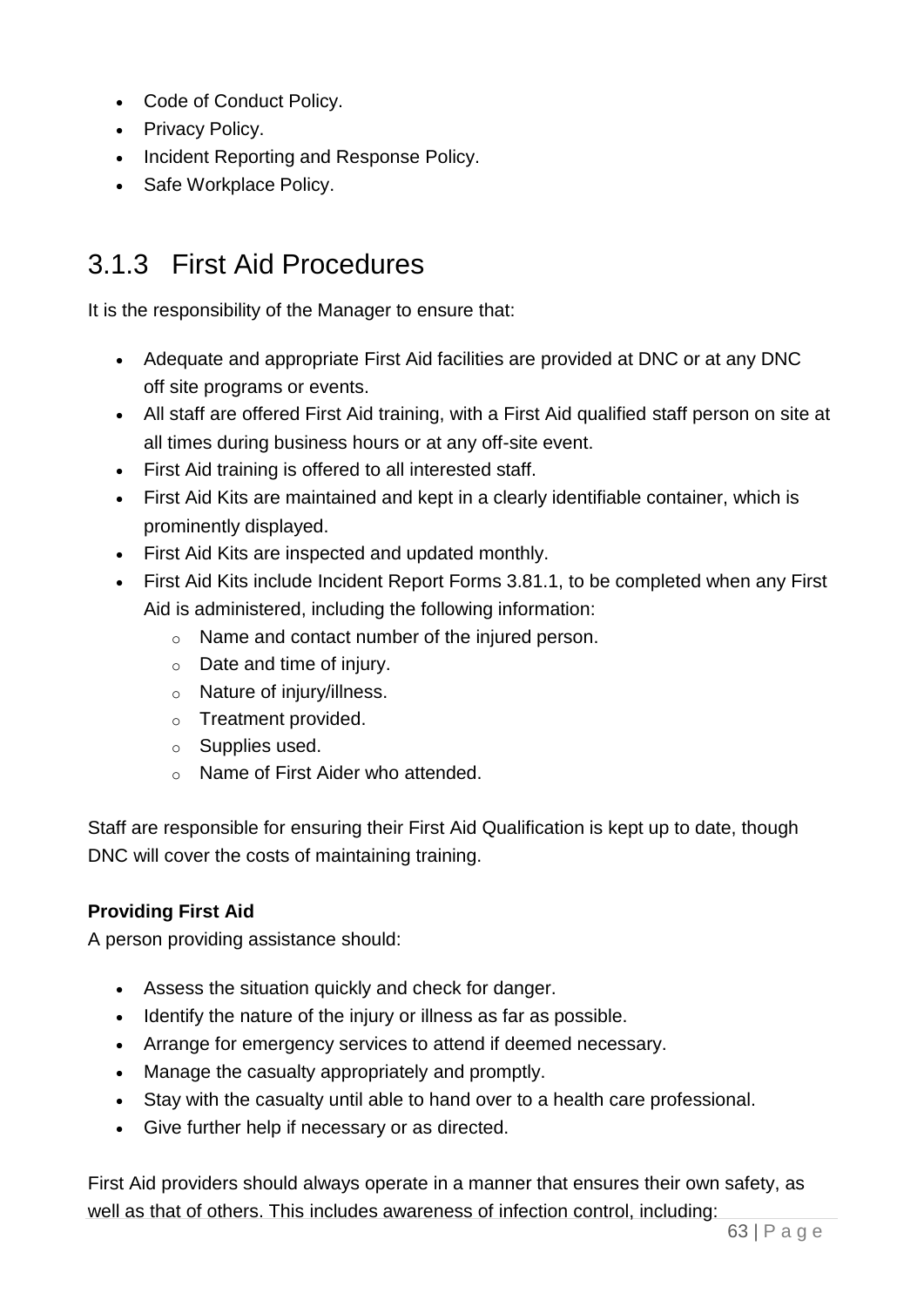- Washing hands with soap or applying alcohol-based disinfectant before and after first aid administration.
- Use of disposable gloves when administering First Aid, and use of other protective devices where appropriate, such as eye protection or masks.
- Prompt reporting and medical response if provider sustains a sharps injury.
- Appropriate disposal of any used first aid materials or equipment in secure containers.

First Aid Officers are NOT to administer or dispense any medicines, including insulin injection devices (Auto Pens), paracetamol or other headache preparations.

Qualified First Aid providers are indemnified by DNC in respect of any legal actions taken against them, provided that their first aid assistance or lack of assistance is not proven to be the result of wilful negligence.

## **First Aid Kit Contents**

First Aid Kits are to be stocked with an appropriate amount of equipment and dressing. First Aid Kit contents must be documented in a First Aid Kit List 3.7.1.1 and monitored by a delegated staff member on a monthly basis.

# **3.2 Health**

| <b>VERSION NUMBER</b> |                        |  |
|-----------------------|------------------------|--|
| <b>DATE RATIFIED</b>  | <b>DATE FOR REVIEW</b> |  |

# Policy Declaration

DNC recognises that supporting health and wellness leads to healthier and happier people in our organisation including staff, students and Centre users. Safeguarding health is an important part of our organisational identity and DNC is committed to providing and promoting active living and healthy eating across our community. This policy supports our culture, day to day practices, increased access to health initiatives and the creation of an environment that supports and encourages healthy choices every day.

# Policy Description

## **Application:**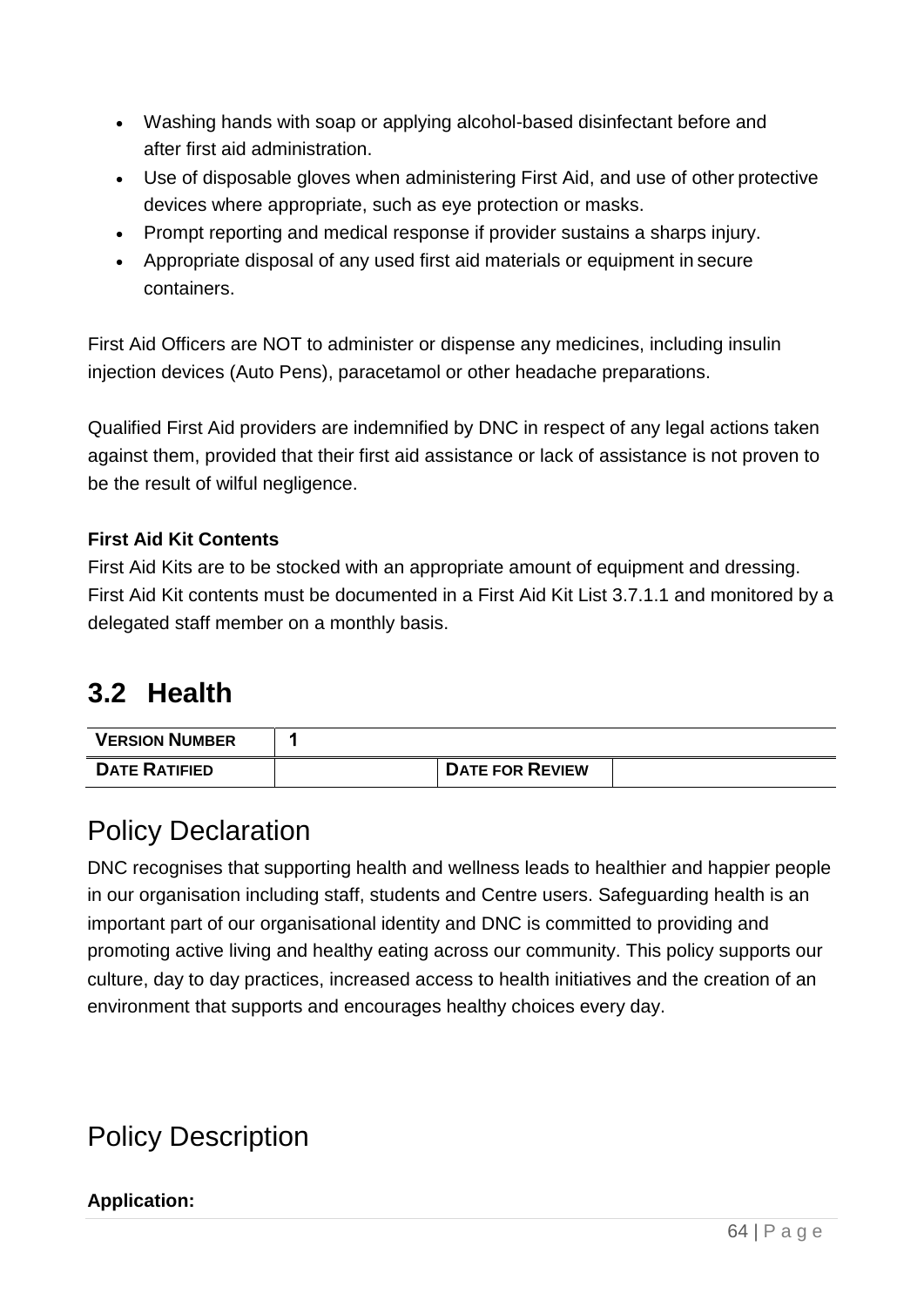This policy applies to all DNC staff, members of CoM and DNC users.

## **Background:**

Our staff and our users benefit from supported health and wellness initiatives within our organisation. The most effective health and wellness initiatives share common characteristics: active engagement of management and staff, commitment to tailored, equitable and appropriately resourced actions and a long-term focus on achieving health across our community.

Increased education and access to health information can improve health outcomes for individuals, particularly when the environment, culture, and practices make healthy options the easy choice.

## **Objectives:**

Well planned initiatives that are tailored to the needs of the workplace don't need to be expensive or resource intensive and can:

- Improve culture and participation.
- Build loyalty and commitment amongst staff and users.
- Reduce staff absenteeism and increase productivity.
- Reduce injury and accelerate return to work.
- Enhance recruitment and retention to staff positions, committee roles, and our community programs.

When applying this policy, DNC will follow these principles:

- Recognise that health is more than just the absence of illness and injury.
- Supportive and engaging work has benefits for individuals, families and the wider community, beyond chronic disease risk reduction.
- Recognise that culture and environment contribute significantly to an individual's ability to make healthy lifestyle choices, including emotional wellbeing.
- Leaders are committed to providing a safe, healthy and supportive environment for our staff in which to work and for our users with a place to attend.
- Leaders are well positioned and will act as advocates and role models of workplace health and wellbeing.
- Commit to providing a supportive culture where healthy lifestyle choices are valued and encouraged.
- Recognise the voluntary nature of participation within health and wellbeingrelated activities.
- Commit to providing employees with access to safe and appropriate health and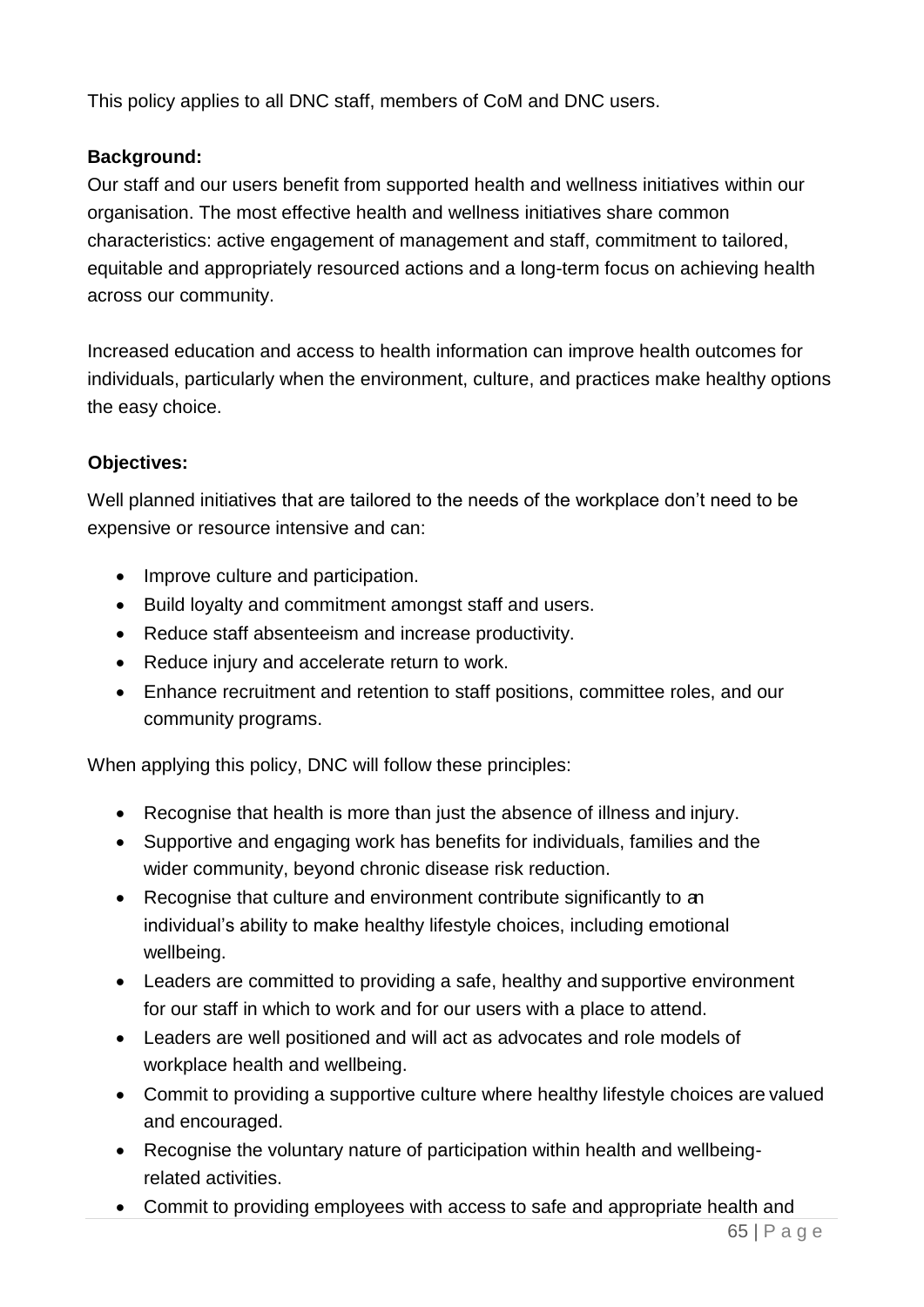wellbeing information, activities and services, following recommended good practice, quality service provision, and legislation.

The following objectives have been established to contribute to good health:

- To support opportunities and programs which increase active living choices available in our community.
- To provide access to healthy food choices through foods offered in our organisation and an environment that supports consumption of healthy foods brought from home.
- To promote a smoke-free environment and support staff seeking to quit.
- To promote and provide an organisation that encourages responsibility towards alcohol consumption.
- To support staff and users to participate in regular physical activity and reduce sedentary practices through promotion, education, and access to physical activity and movement opportunities.
- To support staff to avoid illness through encouraging preventative immunisations and by supporting sick staff to staff at home.
- Encouraging physical care in the workplace through regular breaks, safe lifting practices and ergonomic management.
- To support and promote employee wellbeing through appropriate work practices, a positive culture, and strong leadership.

## **Related Policies and Procedures:**

- Incident Reporting and Response Policy.
- Safe Workplace Policy.
- First Aid Policy.
- Event Management Policy.

# 3.2.2 Health Procedures

- **Healthy Eating –** persons attending DNC are supported to bring food prepared at home for meals or snacks. Where DNC provides food for staff and DNC users the following policies apply:
	- o Fresh is best.
	- o Avoid frying foods.
	- o Provide low sugar options.
	- o Avoid overly-processed food.
- **Smoking**  is not permitted on site. Any staff member quitting use of tobacco will receive the support of the organisation.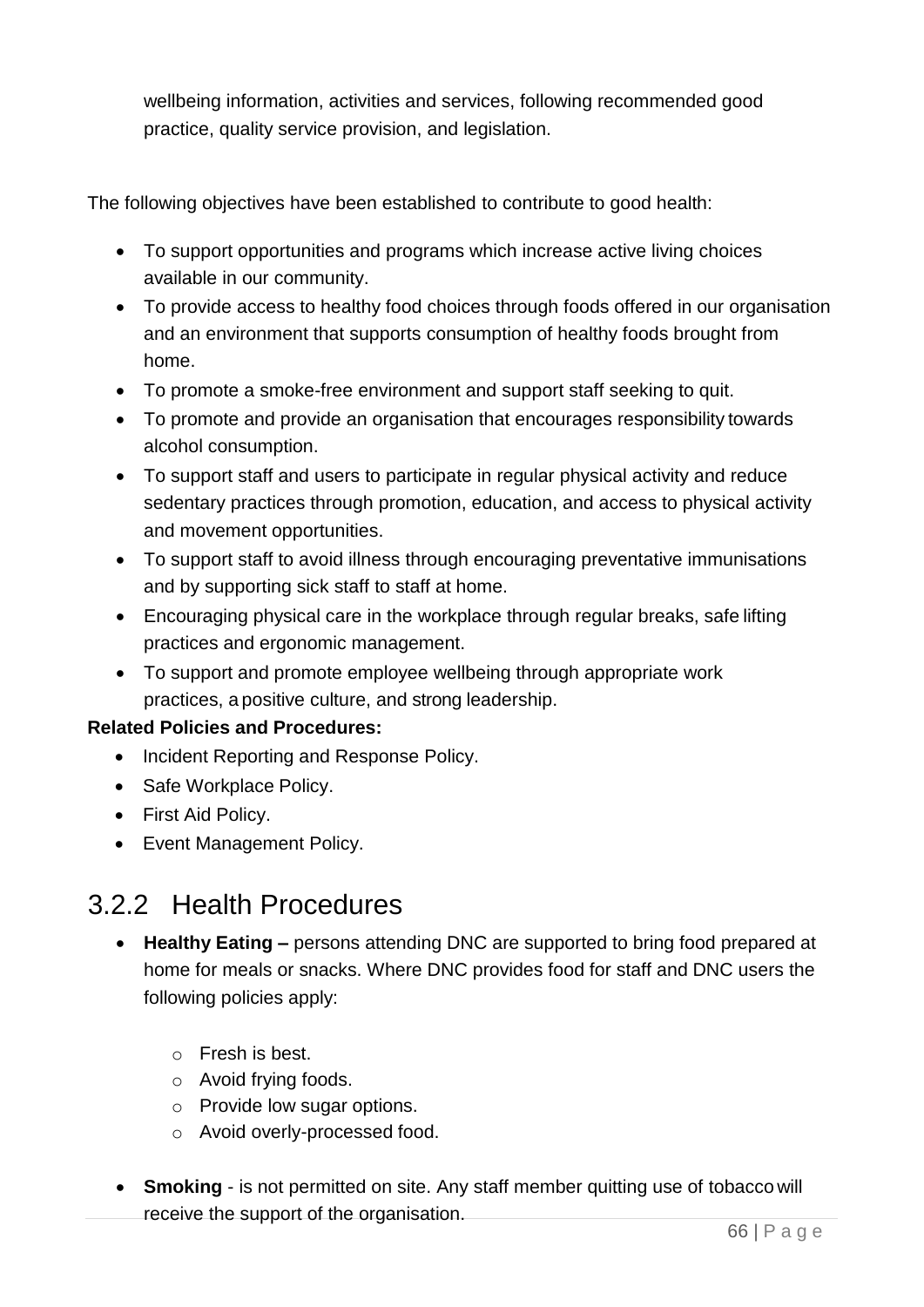- **Immunisations**  DNC staff are encouraged to access free immunisations via the health service, including:
	- o Adult Diphtheria and Tetanus required as a booster at age 50.
	- o Measles Mumps Rubella required for those born between 1966 and 1983 who never had a second measles vaccine.
	- $\circ$  Hepatitis B recommended for general population, especially for first aiders.
	- $\circ$  Annual Influenza vaccination recommended in May each year.
	- o Coronavirus vaccination.
- **Communicable illnesses**  Staff who are suffering from an acute infectious illness should not attend work and should stay away from work for the legislated periods of time, as detailed in their Collective Agreement or other documented medical advice. Staff are entitled to confidentiality regarding any illness.
- **Taking breaks**  Staff are encouraged to take regular breaks:
	- o Block out times where short breaks can be taken 5 minutes around 10am and 3pm can make a big difference to your day.
	- o If working at a desk make a habit of getting up every 20-30 minutes go to the printer, get some water, use the toilet or stretch.
	- o When you have the opportunity, go outside. A few minutes of fresh air will freshen you up, and a short walk will get the blood pumping and stimulate your brain activity.
- **Ergonomics**  Desk-based staff are encouraged to access an ergonomic assessment. These may be offered by the Manager if identified as a need, but staff can also request one if they feel there is a need.
- **Manual Handling**  Staff should employ proper processes for lifting. They should seek assistance if manual handling is required, and plan ahead when activities or deliveries require heavy lifting.
- **Hand Washing**  Washing of hands with soap and water and/or hand sanitiser is one of the best and simplest precautions. Hand washing /sanitising should occur:
	- o Before preparing food.
	- o After going to the toilet.
	- o Before (if possible) and after giving first aid.
	- o After contact with any body fluids.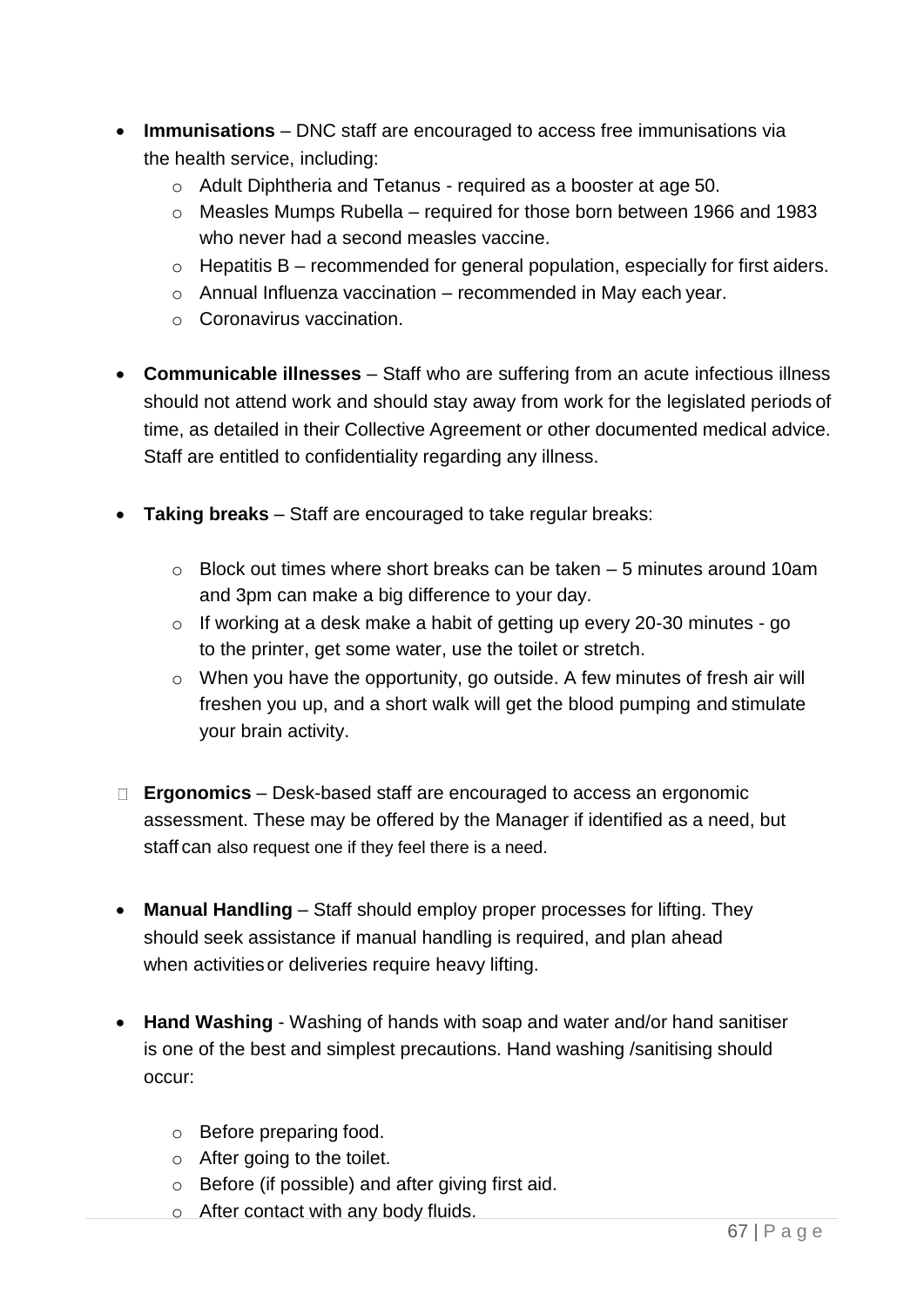- o Hand washing is not necessary after social contact.
- **Food handling**  Food production at DNC is done in line with food handling guidelines and under the supervision of suitably qualified staff or tutors.
- **Prevention of Needle-stick Injuries**  It is possible that people may encounter needles at our premises. If a needle Is discovered on the property its presence should be brought immediately to the attention of the Manager, who will organise for its disposal. Needles should NEVER be:
	- o Recapped by staff when found
	- o Broken or bent by hand
	- o Removed from disposable syringes after use.

Needles and syringes should be disposed of in an approved sharp safe container. If approved sharp safe containers are not available, a puncture resistant container with wide opening, such as a fruit juice container, would be the next best option.

- **Sunsmart**  Sun protection is required when outdoors particularly between September and April each year. During this period outdoor activities and events should be scheduled to minimise sun exposure- especially between the hours of 11am and 3pm. Water and shade should be provided and all staff must wear sun protective clothing, wide brimmed hats and apply sunscreen 20 minutes prior to sun exposure, re- applying every two hours.
- **Extreme Conditions -** Outdoor events or activities should be cancelled when high risk conditions are forecast.

# **3.1 Incident Reporting and Response**

| <b>VERSION NUMBER</b> |                        |  |
|-----------------------|------------------------|--|
| <b>DATE RATIFIED</b>  | <b>DATE FOR REVIEW</b> |  |

# Policy Declaration

DNC is equipped to identify, plan for and respond to incidents which impact the wellbeing of individuals or our organisation. The purpose of this policy is to ensure DNC utilises a consistent and coordinated approach to incident management which meets our legal requirements, as well as allows the organisation to learn from mistakes and near misses.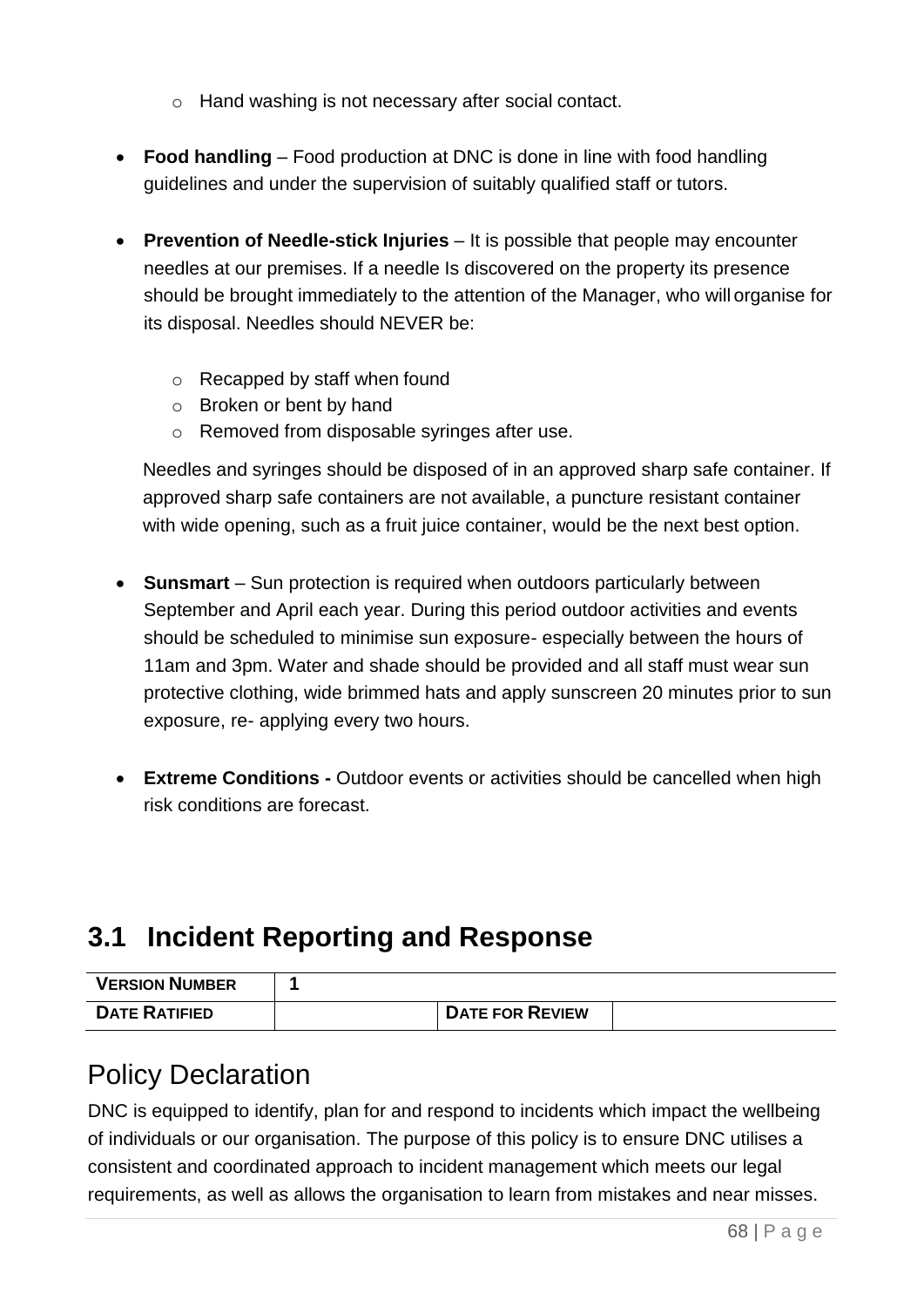# Policy Description

#### **Application:**

This policy applies to all DNC staff and members of DNC CoM.

#### **Background:**

DNC implements strategies to avoid or mitigate the impact of incidents through safety awareness, education and training, as well as through regularly reviewed policies and procedures, including:

- Code of Conduct.
- Staff Selection and Appointment.
- Induction.
- Appropriate Use of Technology.
- Conflict of Interest.
- Continuous Improvement.
- Fraud.
- First Aid.
- Safe Workplace.
- Budget Development and Management.
- Financial Authority.
- Financial Management.
- Purchasing and Debit / Credit Card Use.
- Delegation of Authority.

Incidents must be recognised, responded to and documented in order for our organisation to strengthen and grow.

#### **Objectives:**

Broadly, incidents are events which could result in a breach of organisational policy and/or impact the health and wellbeing of an individual or the organisation to the degree that a response is required. Incident categories include:

| Category     | <b>Symptoms</b>                                                   |
|--------------|-------------------------------------------------------------------|
| Unacceptable | Abusive, violent or intimidating actions or language used by a    |
| behaviour    | community member, staff, user, or CoM member in the organisation. |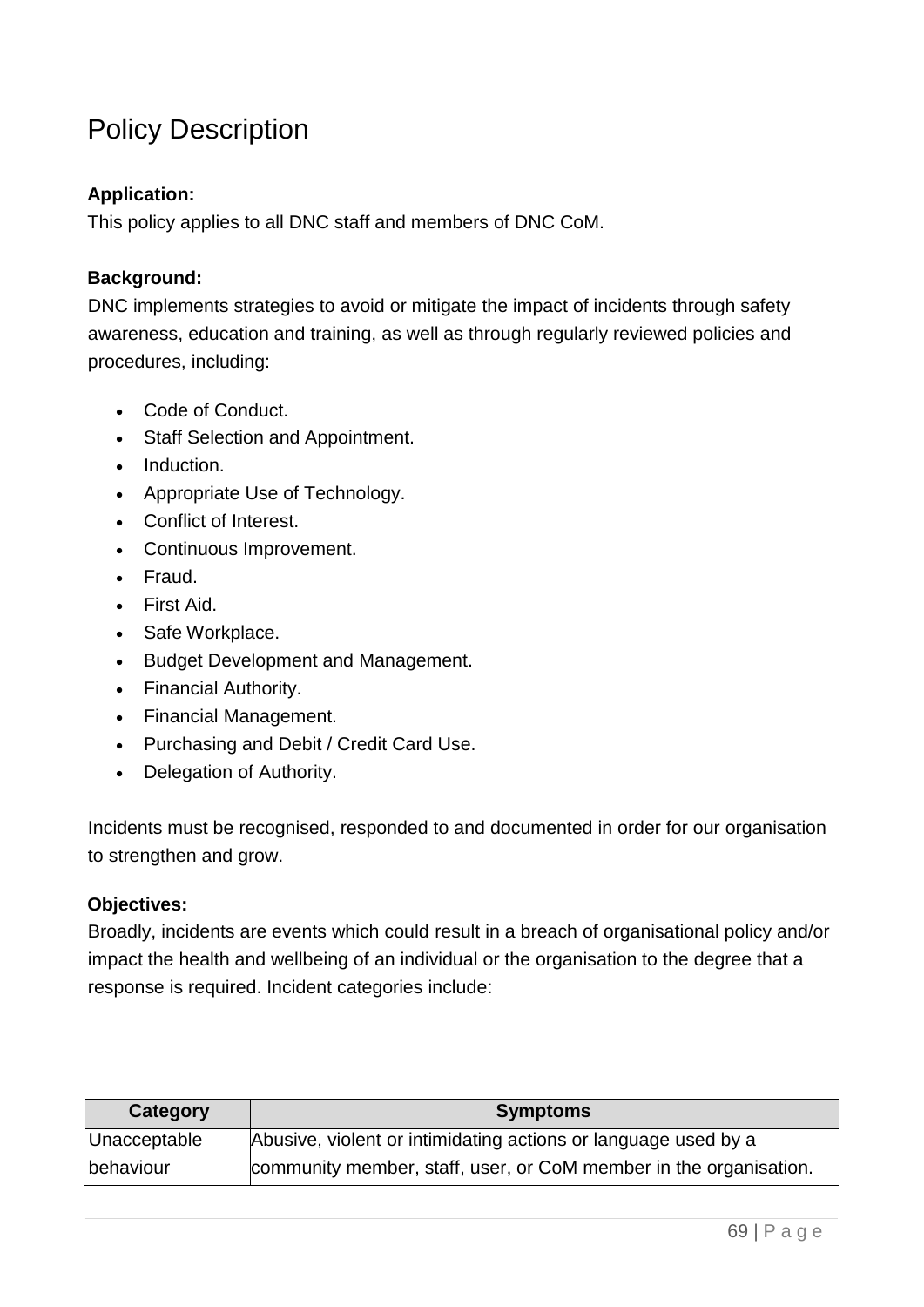| <b>IT Systems</b>        | IT incident likely to have an ongoing impact on the organisation such      |
|--------------------------|----------------------------------------------------------------------------|
| <b>Security Event</b>    | as privacy breach or cyber security event.                                 |
| <b>Personal Security</b> | Serious injury/illness, assault, sexual assault, theft, suicide, attempted |
| Event                    | suicide, homicide, lost/missing student, epidemic, serious student or      |
|                          | staff misconduct, or drug or alcohol abuse when impacting on               |
|                          | academic performance or conduct.                                           |
| Legislative              | Statutory or regulatory, e.g., discrimination and harassment,              |
| compliance               | ethics, integrity, OHS, financial.                                         |
| breach:                  |                                                                            |
| Physical /               | Vandalism, building fire, explosion, bomb threat, arson, traffic accident, |
| infrastructure           | accidental property damage.                                                |
| security event:          |                                                                            |
| Natural disaster:        | Flood, cyclone, storm, high winds, bushfire, earthquake, or any natural    |
|                          | disaster that may cause major damage to property, threaten personal        |
|                          | safety, or cause inability for the majority of staff to attend to normal   |
|                          | operations.                                                                |
| Environmental:           | Chemical, biological, radiological, hazardous material.                    |

DNC recognises that understanding the origins and elements of incidents is essential and therefore the following principles guide incident management response:

- **Openness about failures**  incidents are reported, and the incident acknowledged without fear of inappropriate blame.
- **Emphasis on learning**  DNC focuses on learning from mistakes and employs a culture of continuous improvement.
- **Appropriate action** DNC will take action to remedy problems, prioritising and resourcing actions where greatest improvements are possible.
- **Accountability**  individuals understand they may be held accountable for their actions.
- **Just culture**  individuals are treated fairly.
- Cooperation, collaboration and communication teamwork is recognised as the best defence. DNC fosters a culture of trust and mutual respect.

Effective management of incidents and issues requires their prompt communication to the Manager. All staff are responsible for commencing or participating in Incident Reporting and response as their training and abilities allow.

## **Critical Incidents**

A Critical Incident is a crisis, which has a stressful impact, overwhelming the usually effective coping skills of an individual or group. Critical incidents are usually outside the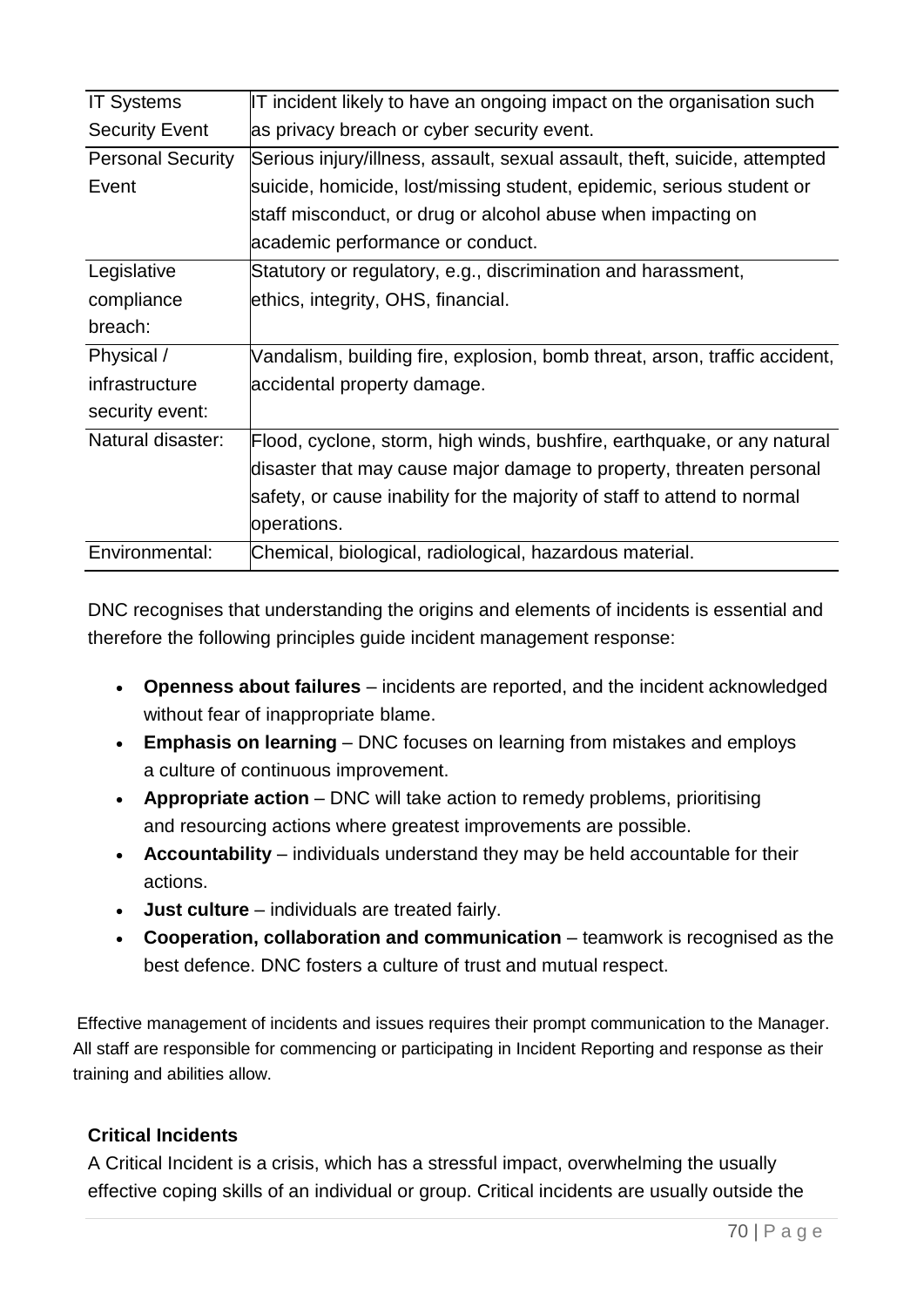range of ordinary experiences and may have a strong impact on the individual or group. DNC recognises that if not responded to effectively, critical incidents may lead to Post Traumatic Stress Disorder, and is committed to swift and effective response to support individuals impacted by these events.

Critical Incidents are required to be reported to DFFH under the NHCP Guideline via the Critical Incident Reporting Form 3.9.1. These are defined as:

- **Category 1**  Incidents which are the most serious such as death or severe trauma - and occur at the service or during service delivery.
	- $\circ$  Recommended report within 1 working day.
- **Category 2**  Incidents which involve events that threaten the health, safety and or wellbeing of users or staff.
	- $\circ$  Recommended report within 2 working days.

## **Related Policies and Procedures:**

- Code of Conduct Policy.
- Code of Ethics Policy.
- CoM Charter.
- Staff Selection and Appointment Policy.
- Induction Policy.
- Appropriate Use of Technology Policy.
- Conflict of Interest Policy.
- Continuous Improvement Policy.
- Fraud Policy.
- First Aid Policy.
- Safe Workplace Policy.
- Budget Development and Management Policy.
- Financial Management Policy.
- Delegation of Authority Policy.

# 3.1.2 Incident Reporting and Response Procedures

An incident may be managed during the normal course of DNC business, may not require completion of the Incident Report 3.9.1.1 and may be managed by the Manager and staff using normal processes and procedures.

Where an incident involves staff or CoM Members, the Manager, or if the Manager is involved, the Chair will decide whether individuals should leave DNC for the remainder of the day, or if their emergency contact person will be called to provide support. In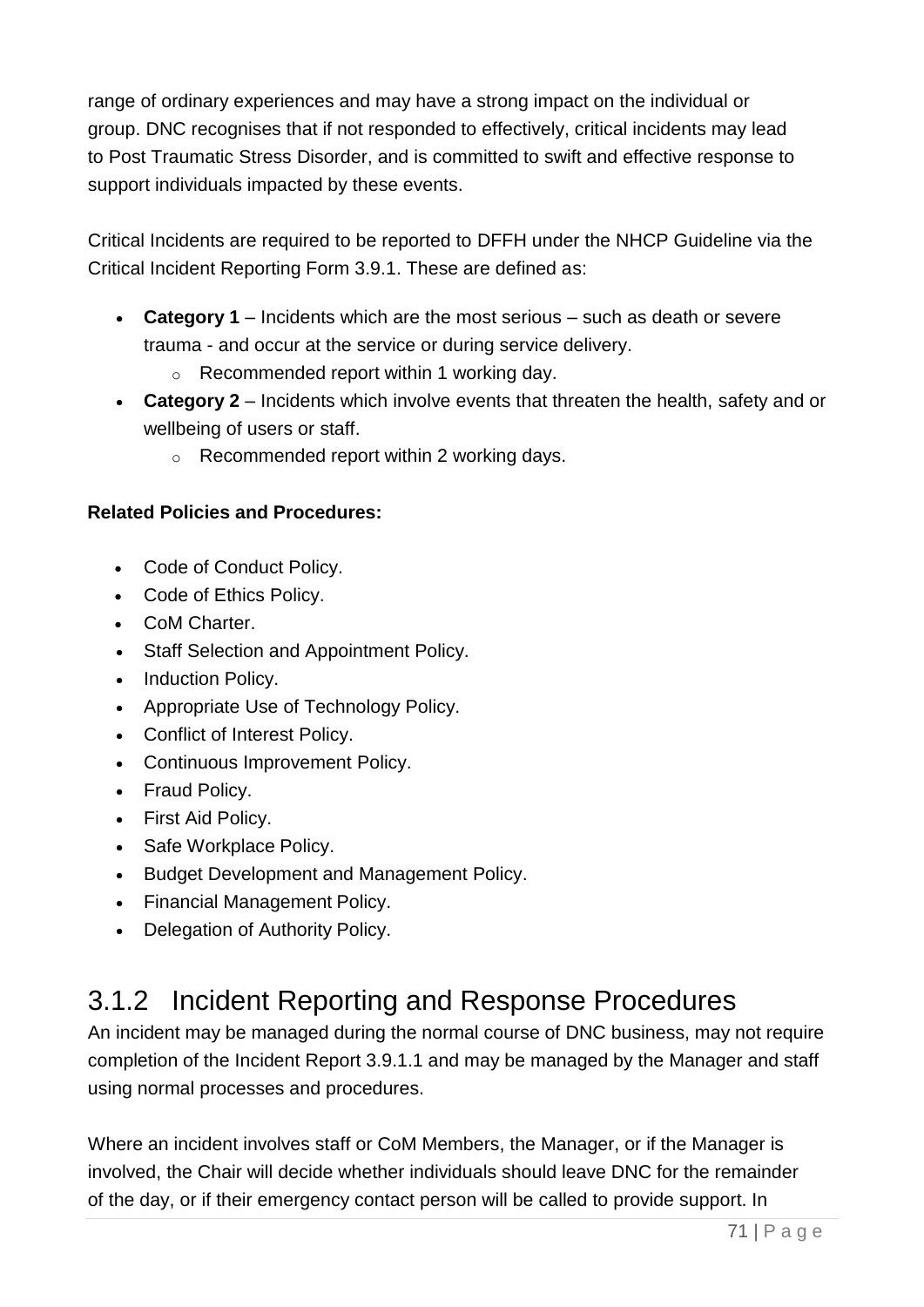some situations, incidents involving staff may require implementation of disciplinary action, as per the Performance Management Policy. Extreme incidents may involve immediately implementing dismissal processes for staff members or removal of CoM members from the CoM.

An Incident Report 3.9.1.1 must be completed for any incident that demonstrates or highlights gaps and/or areas for improvement in planning, procedures, communication strategies or is a serious breach of policy. The Incident Report incorporates feedback gathered from those present at the incident and other people impacted by the incident.

The Occupational Health and Safety Act 2004 (OHS Act) mandates reporting by employers to WorkSafe immediately after becoming aware of a workplace safety incident. Failure to report an incident (including death, breaks, and immediate hospitalisation) to WorkSafe is an offence and may result in prosecution. A detailed list of mandatory reporting incidents is located on the WorkSafe website <https://www.worksafe.vic.gov.au/> .

Incident Reports and the DNC response will be documented and recorded in the DNC Incident Register 3.9.1.2. The Incident Register will be reviewed by the CoM annually.

## **Critical Incident Response**

1. Immediate Response.

Staff and Manager should take required action, without putting themselves in danger, to:

- minimise the immediate effects of an incident.
- follow safety procedures to make the area safe.
- arrange any necessary first aid treatment either by taking injured persons to first aid facilities or arranging trained first aiders to attend.
- call police, ambulance and/or medical assistance where required.

The area must be preserved, ensuring that possible evidence is not destroyed prior to the investigation.

The Manager is required to notify the Chairperson of a Critical Incident as soon as practicably possible.

The Manager or Chairperson is required to notify DFFH regional office and commence Critical Incident Reporting as soon as practicably possible.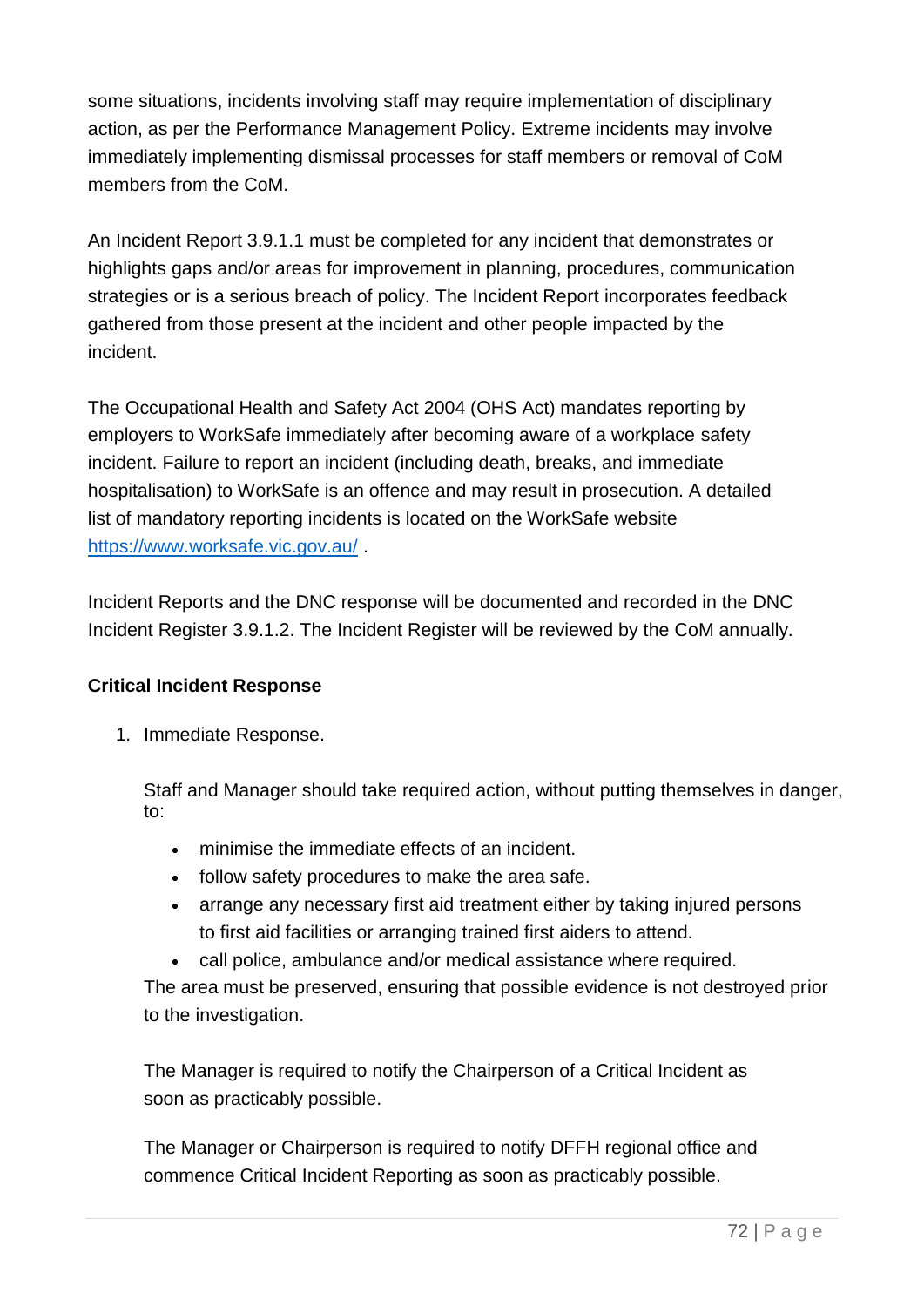### 2. Supporting impacted people

The Manager, or if the Manager is involved and affected by the incident, the Chairperson, is responsible for coordinating support strategies following a critical incident. Strategies include:

- Convene a meeting for those involved as soon as possible.
- Summarize the incident and clarify uncertainties.
- Invite questions and discuss issues of concern.
- Show care and support.
- Draw up a plan of action, taking into account the needs of the workers.
- Make short-term arrangements for work responsibilities.
- Offer information on defusing and debriefing.
- 3. Defusing the event.

Defusing is designed to bring the experience of the incident to a conclusion and provide immediate personal support and should be provided by an unaffected member of staff who has the appropriate skills to deliver it. In the event that nobody meets these requirements an external facilitator is to be engaged.

The aim is to stabilise the responses of those involved in the incident and allow an opportunity for them to express immediate concerns. This step should take place within 12 hours of the incident. Strategies include:

- Review the event.
- Clarify workers' questions and concerns.
- Encourage workers to talk about what happened.
- Identify current needs.
- Offer workers advice, information, and handouts on referrals and support agencies.
- Arrange debriefing and follow-up sessions if required.
- 4. Debriefing.

Debriefing is not counselling; it is a structured voluntary discussion aimed at putting an abnormal event into perspective. It offers workers clarity about the critical incident they have experienced and assists them to establish a process for recovery.

The debriefing should be carried out as soon as possible after the event. All those directly involved in a critical incident should be strongly urged to attend. The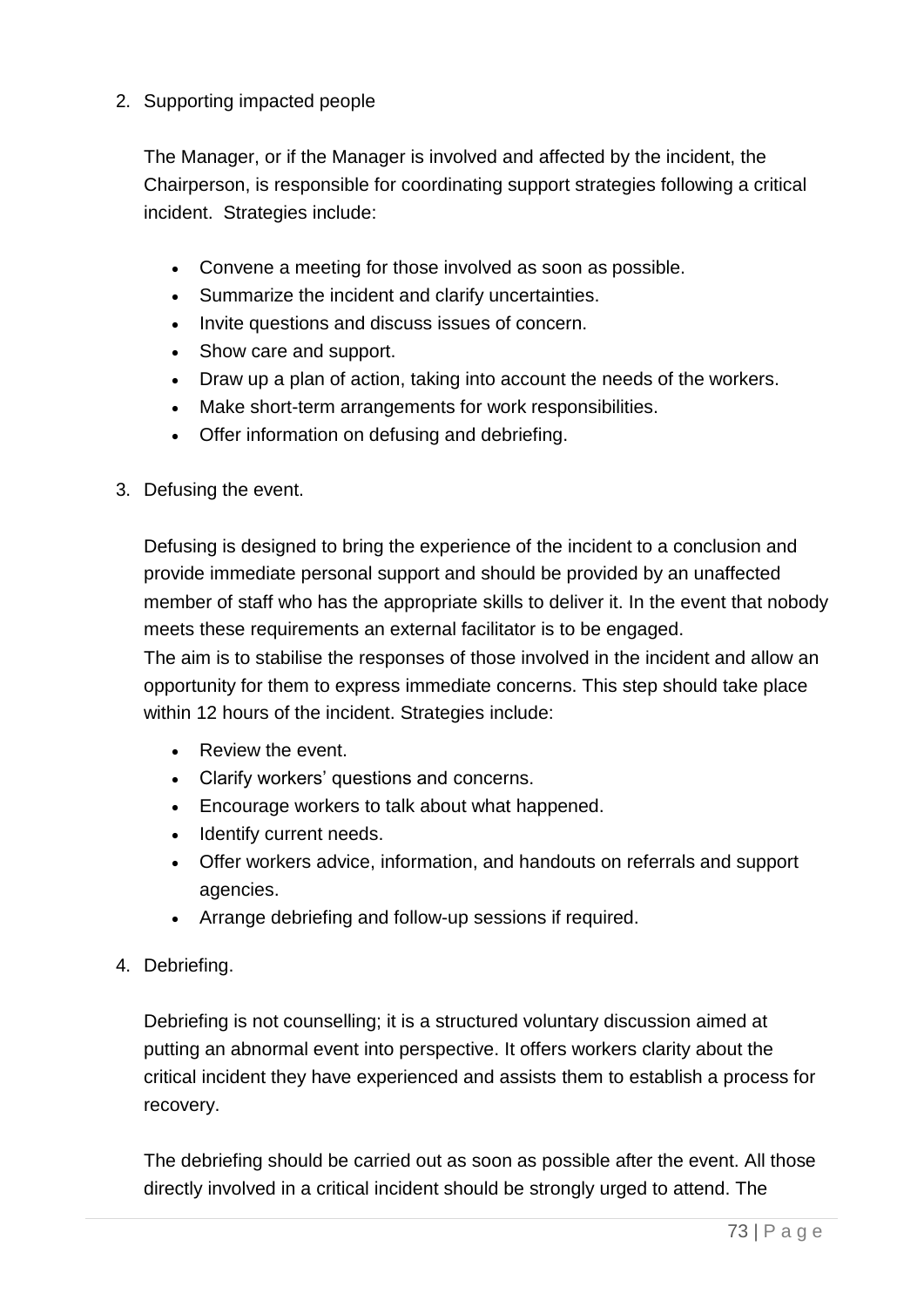location should be comfortable, safe and central. The setting should ensure confidentiality.

Trained de-briefers and support staff should conduct debriefing sessions where possible to help staff to explore and understand a range of issues, including:

- The sequence of events.
- The causes and consequences.
- Each person's experience.
- Any memories triggered by the incident.
- Normal psychological reactions to critical incidents.
- Methods to manage emotional responses resulting from a critical incident.
- An awareness of any legal issues.
- Evaluation of the debriefing session.
- 5. Ongoing monitoring and support.

With appropriate and responsive critical incident processes, the people affected will be able to integrate the information and in time recover without symptoms. The Manager and staff need to be alert to each other and watch for signs that may be exhibited by staff immediately after an event, or over a period of days or weeks.

Some signs include:

- avoidance of reminders of the incident or inability to stop talking about it.
- increased arousal, restlessness, fatigue, flashbacks, inappropriate emotions, loss of interest in work.
- values may change, avoid people, become pessimistic or bitter.
- preoccupation with incident, even saying 'it's part of the job' while denying the effects.

Where critical incident stress is observed the person affected will be supported to seek Employee Assistance Counselling.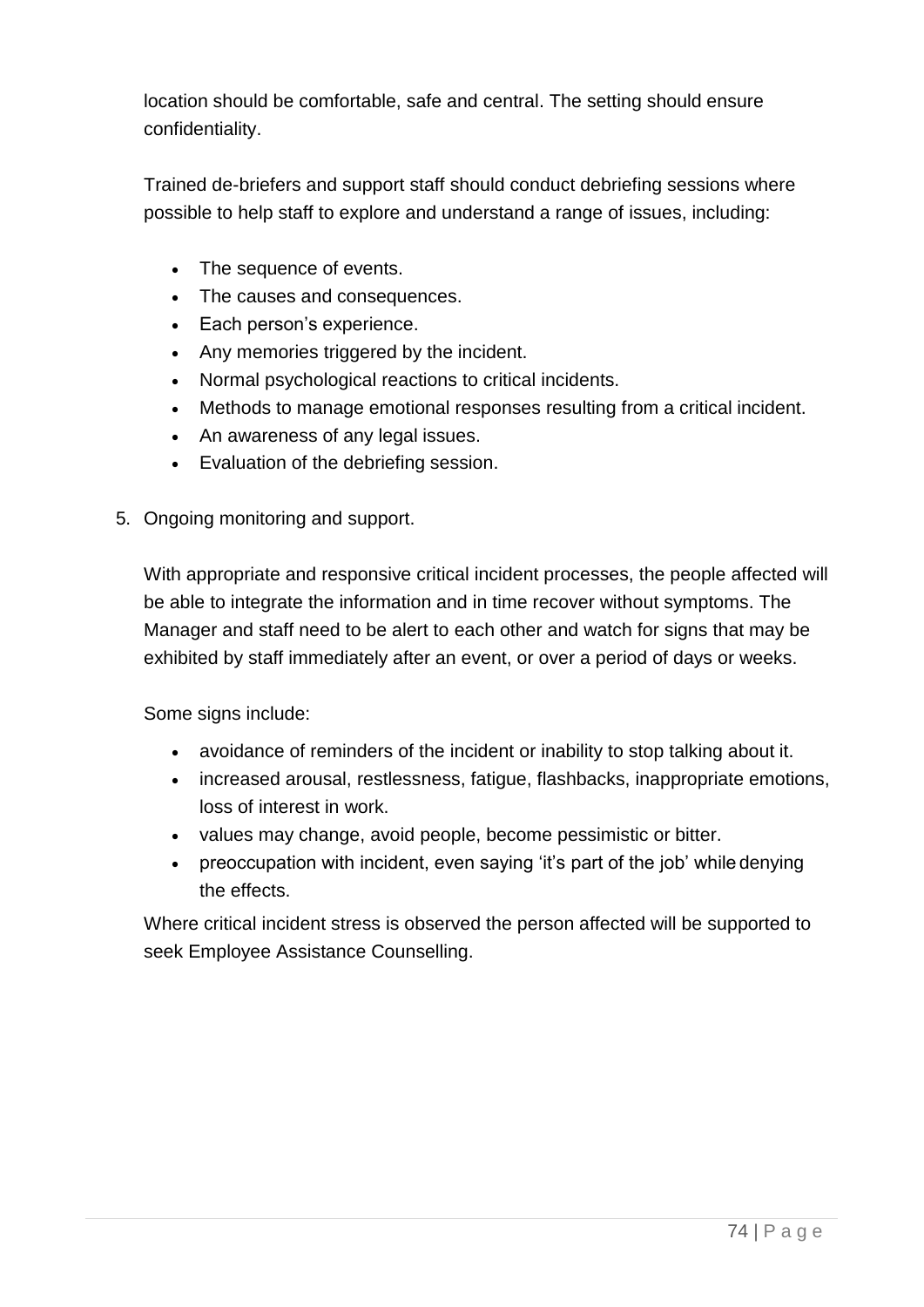# **3.2 Induction**

| <b>VERSION NUMBER</b> |                        |  |
|-----------------------|------------------------|--|
| <b>DATE RATIFIED</b>  | <b>DATE FOR REVIEW</b> |  |

# Policy Declaration

DNC acknowledges the efficient operation of our organisation relies on preparing and supporting individuals to achieve in the roles they perform. Whether a CoM member, volunteer, or staff member, we ensure people are provided with the training and information necessary to enable them to contribute safely and effectively to the operation of our organisation. This policy supports our staff and CoM members to be provided with accurate information and appropriate guidance to succeed in their roles.

# Policy Description

### **Application:**

This policy applies to all DNC staff and members of DNC CoM.

### **Background:**

Induction and orientation are vital to ensure our people feel a part of our organisation – our culture, values, purpose, projects, and the ways we work to keep each other safe and well in the workplace.

### **Objectives:**

DNC prepares staff and CoM Members by providing role-appropriate Organisation Induction and Workplace Orientation. We will ensure all new staff members, CoM members, and volunteers are systematically introduced to their roles, co-workers, and the organisation, and are provided with the information required to perform the duties of their new role.

This will be achieved by:

- welcoming new staff and familiarising them with DNC, including an introduction to our values, strategic priorities, significant policies and procedures, facilities, health and safety information, and other DNC activities and services available to them.
- providing information to enable new staff to perform their job responsibilities.

### **Related Policies and Procedures:**

- Code of Conduct Policy.
- Code of Ethics Policy.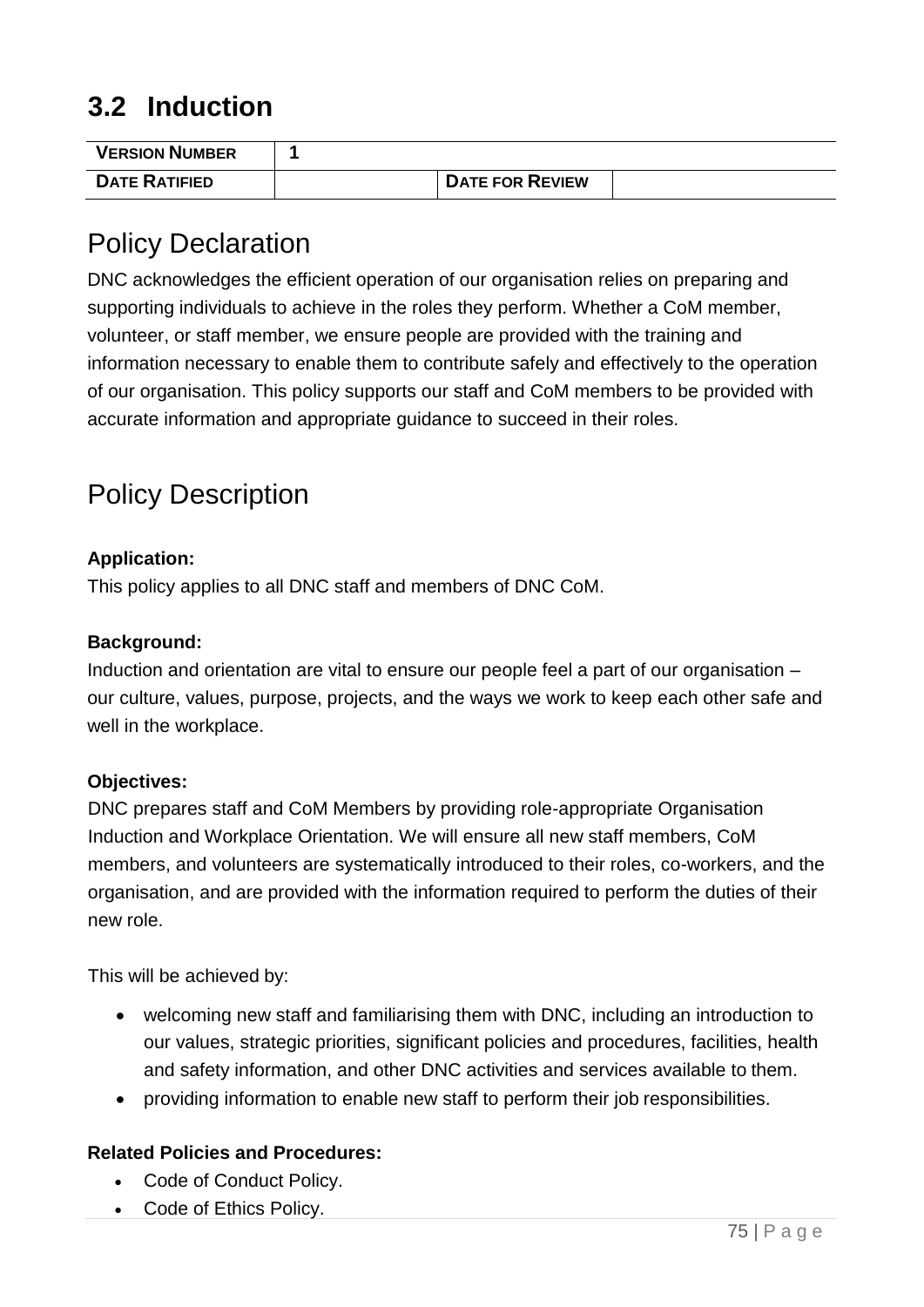- CoM Charter.
- All Policies.
- Rules of Association.
- Current Business Plan.
- Current Budget.
- Financial Reports.
- Insurance Policy.
- Annual Committee Calendar.
- CHANH Tips for Good Governance.

# 3.2.1 Induction Procedures

The Manager will be responsible for designing and ensuring delivery of formal induction and orientation to DNC staff and will liaise with the Chair to develop induction for CoM members.

## **Staff Induction**

The Manager will ensure all new staff have:

- their orientation during the first week of employment, preferably on the first day.
- completed OHS inductions in the first week of employment.
- completed an organisation Induction within 1 month of commencing work at the DNC.

The Manager will ensure existing staff commencing in a new role at DNC will have the appropriate induction to enable them to perform their new role.

### **CoM Induction**

The Chair will ensure an orientation occurs as soon as possible after new CoM members are elected at the AGM or are co-opted during the year.

### **Volunteer Induction**

We recognise commitment builds over time, and our indication processes must be responsive to volunteer interests and engagement in our organisation. Volunteer induction and orientation will be scaled to their anticipated contribution and term of involvement. For instance:

- 1 day-4 weeks volunteers role specific orientation and general housekeeping information, provision of Volunteer Information Sheet 3.10.1.1 on key rights and responsibilities within the organisation and Code of Conduct sign off.
- 1 month-3 month volunteers (including community-based orders, student placement or mutual obligation roles) – role-specific induction, provision of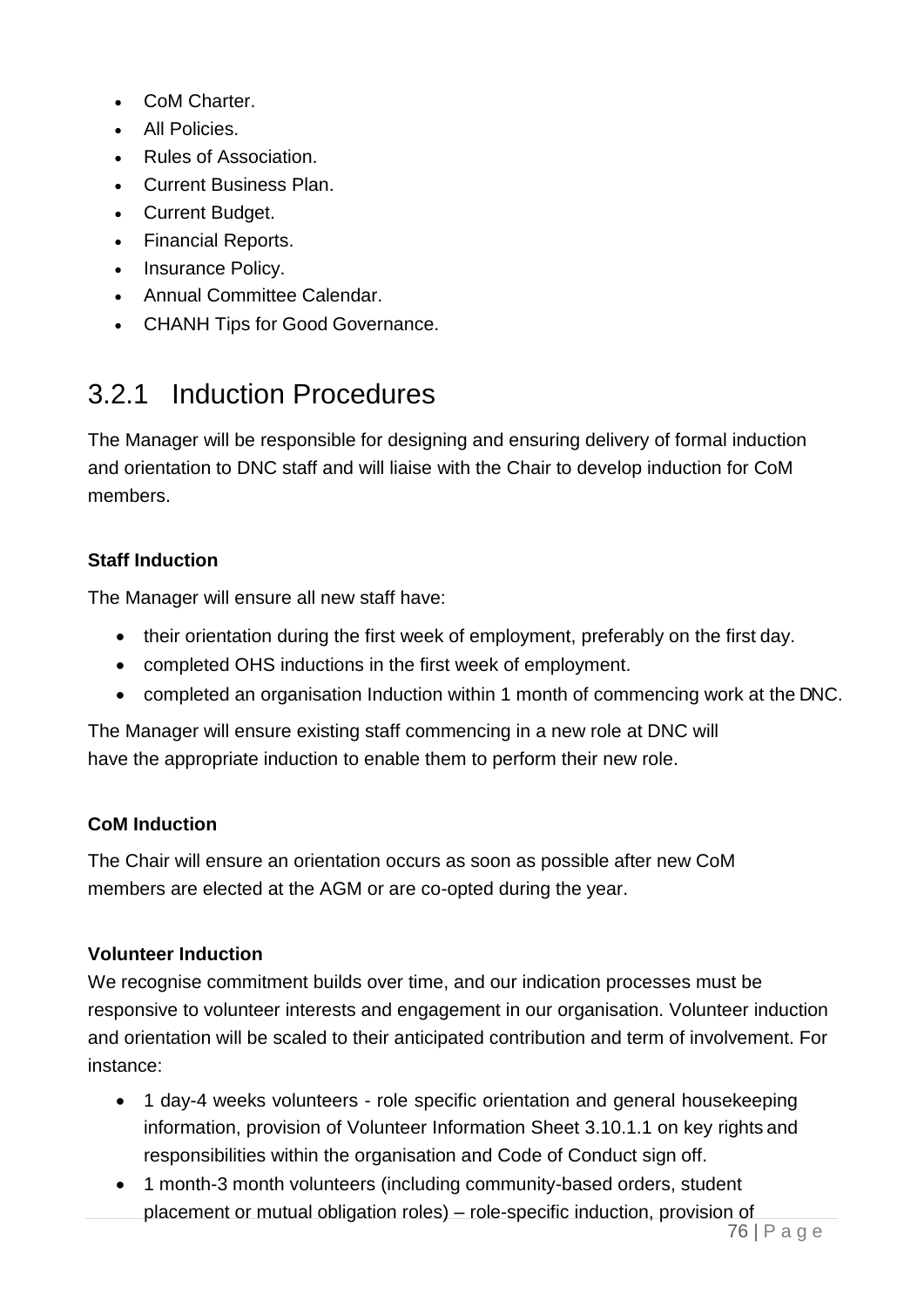Volunteer Information Sheet 3.10.1.1, Code of Conduct Sign Off, Code of Ethics Sign Off, and provision of key workplace policies.

• 3+ month volunteers – full induction.

We understand volunteers can be deterred by too much paperwork and strive to find the right balance between an engaging and enjoyable organisation and one that provides a safe and protective environment for all.

## **Induction and Orientation**

Whilst the orientation process will be different for everyone, it is expected the Manager will

- introduce people to their colleagues and other DNC Users.
- allocate a workspace (if applicable).
- give access and passwords to the relevant DNC systems (if applicable).
- give a tour of DNC amenities and facilities e.g., lunchroom, bathrooms etc.
- discuss expectations (dress codes, use of technology, behaviour, etc).
- explain the Emergency Procedures, First Aid and Incident Reporting and Response processes.
- discuss training and professional development opportunities (if applicable).
- advise of any specific work and break times.
- provide an Induction Kit consisting of:
	- o DNC background, purpose, values, organisational structure
	- o DNC Policies and Procedures
	- $\circ$  Specific contracts, terms and conditions relevant to the role, including payroll procedures and payroll details, expense reimbursement, etc
	- o Specific role-related information
	- o Induction checklist 3.10.1.2

# **3.3 Leave and Wellbeing**

| <b>VERSION NUMBER</b> |                        |  |
|-----------------------|------------------------|--|
| <b>DATE RATIFIED</b>  | <b>DATE FOR REVIEW</b> |  |

# Policy Declaration

DNC is committed to the wellbeing of our staff to support the delivery of our goals and values, encouraging and enabling a balanced approach to work and life. Our staff are encouraged to make use of the leave entitlements available to them through their award or collective agreement, including taking breaks away from the workplace to maintain their physical and mental health. This policy outlines DNC's commitment to staff in utilising leave arrangements to maintain a balanced approach to work, family and personal needs, as well as the duties of staff to ensure leave is used appropriately and responsibly.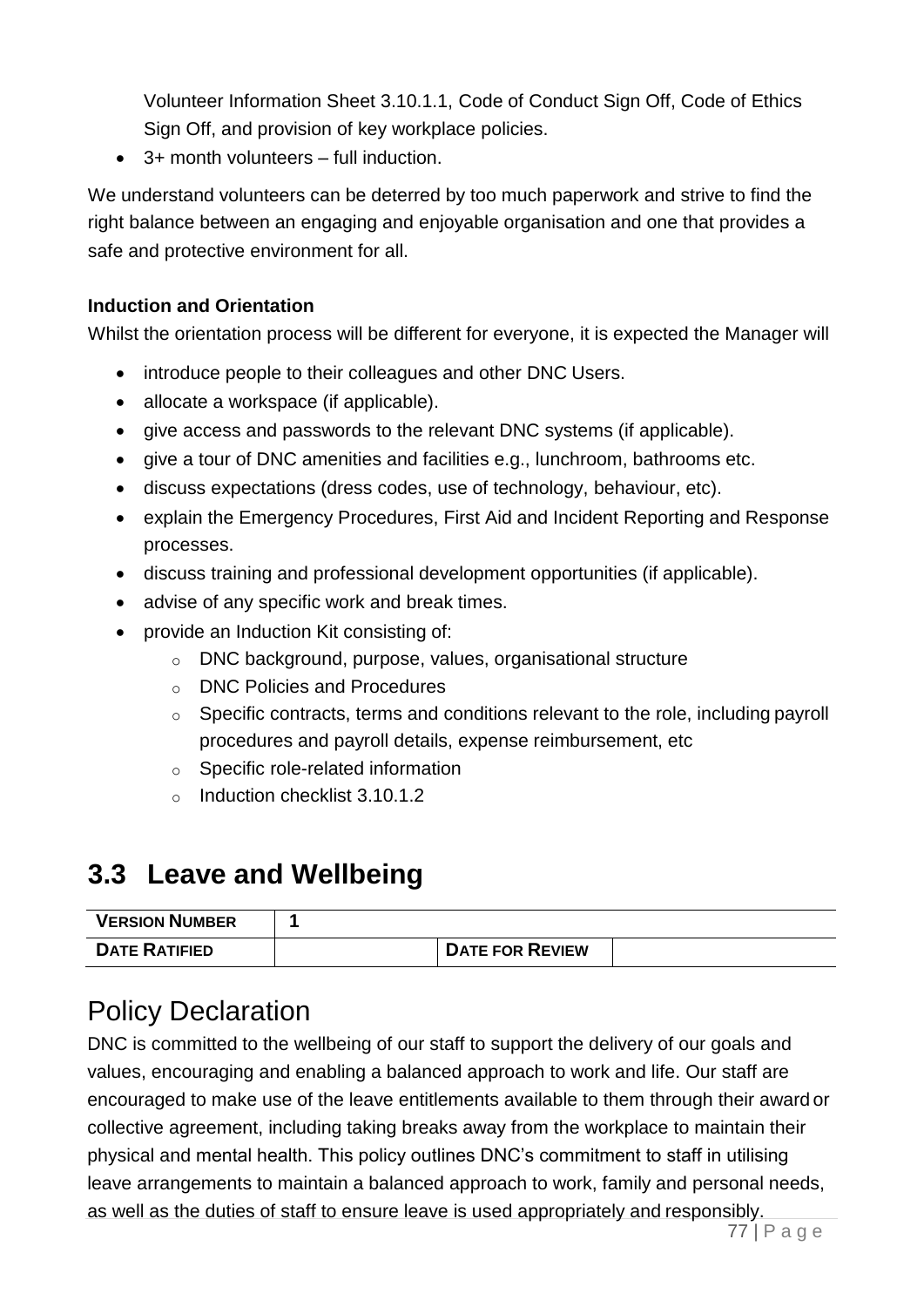# Policy Description

### **Application:**

This policy applies to employees on part time or full-time contracts, and to casual employees as required. It does not apply to volunteers.

### **Background:**

Everybody is entitled to a workplace which is supportive, positive, and which promotes a healthy lifestyle. DNC employees are appointed under the Neighbourhood Houses and Adult Community Education Centres Collective Agreement. DNC supports staff to access and utilise leave entitlements to enable a balanced and healthy lifestyle.

### **Objectives:**

All DNC employees are provided information regarding the employee conditions, including leave entitlements, outlined in the collective agreement as part of their contract at the time of appointment to their role. These may include, but are not limited to:

- Annual Leave.
- TOIL.
- Personal Leave, which may encompass Sick Leave, Carer's Leave, Compassionate Leave.
- Long Service Leave.
- Maternity Leave.
- Paternity/ Co-Parent Leave.
- Adoption Leave.
- Court Appearance Leave.
- Ceremonial Leave (unpaid).
- Cultural Leave (unpaid).
- Family Violence Leave.
- Training and Professional Development Leave.

Staff are strongly encouraged to familiarise themselves with their entitlements as defined by the collective agreement and discuss any queries or clarifications with the Manager.

Holidays, whether spent at home or elsewhere, are times to switch off and rejuvenate. Staff should not conduct work-related activities during their leave time.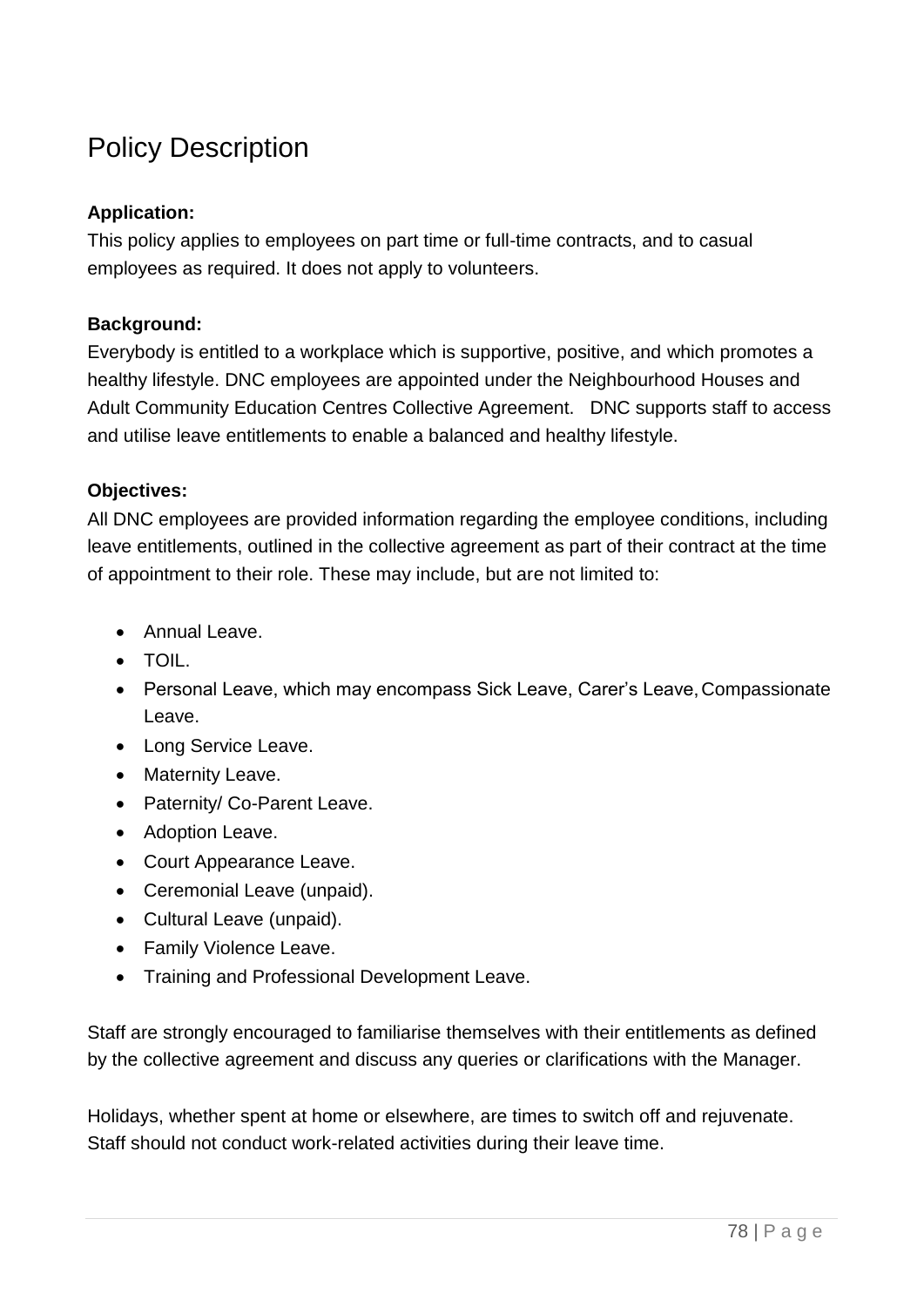### **Related Policies and Procedures:**

- Code of Conduct Policy.
- Code of Ethics Policy.
- Recruitment and Appointment of Staff Policy.
- Overtime and Time off in Lieu Policy.
- Flexible Working Arrangements Policy.

# 3.3.2 Leave and Wellbeing Procedures

In regard to DNC Leave arrangements, unless legislation or collective agreement supersedes the DNC Leave and Wellbeing Policy, the following apply:

- Before applying for leave, employees should discuss the timing of the leave request with the Manager, or in the case of the Manager, the Chair. Leave may be denied if the operational implications of the leave timing will impact the ability of DNC to deliver work requirements.
- All leave applications must be submitted to the Manager, or in the case of the Manager, the Chair, on the Leave Application Form 3.11.1.1 in a timely manner, unless exceptional circumstances occur. No leave is finalised until it has been approved by the Manager and the employee is notified in writing.
- Where exceptional circumstances exist, the employee must make every effort to notify the Manager of the situation by other methods (email, phone call, text message) and complete the relevant paperwork as soon as possible.
- Only apply for the leave accrued. The amount of accrued leave each person has available can be found on their payslip. Leave will not be granted in arrears.
- Accrued annual leave must not be in excess of six weeks for full time employees, pro-rata for part-time employees. If an employee accrues more than six weeks annual leave, they may be requested by the Manager, or in the case of the Manager, the Chair, to negotiate a reduction by taking annual leave or paying out to reduce the accrued leave.
- TOIL can be accrued to a maximum of two weeks.
- As a general rule, annual leave will not be paid out, unless in exceptional circumstances at the mutual agreement of the Manager and the employee, or in the case of the Manager, the Chair.
- Staff must allocate annual leave (or the equivalent TOIL) to the shutdown period between Christmas and New Year, with consideration to public holidays and any special leave arrangements defined by the collective agreement.
- Annual Leave Loading, where it applies, will be paid out to staff upon termination of their role with DNC.
- Some leave applications may be requested to provide evidence to support the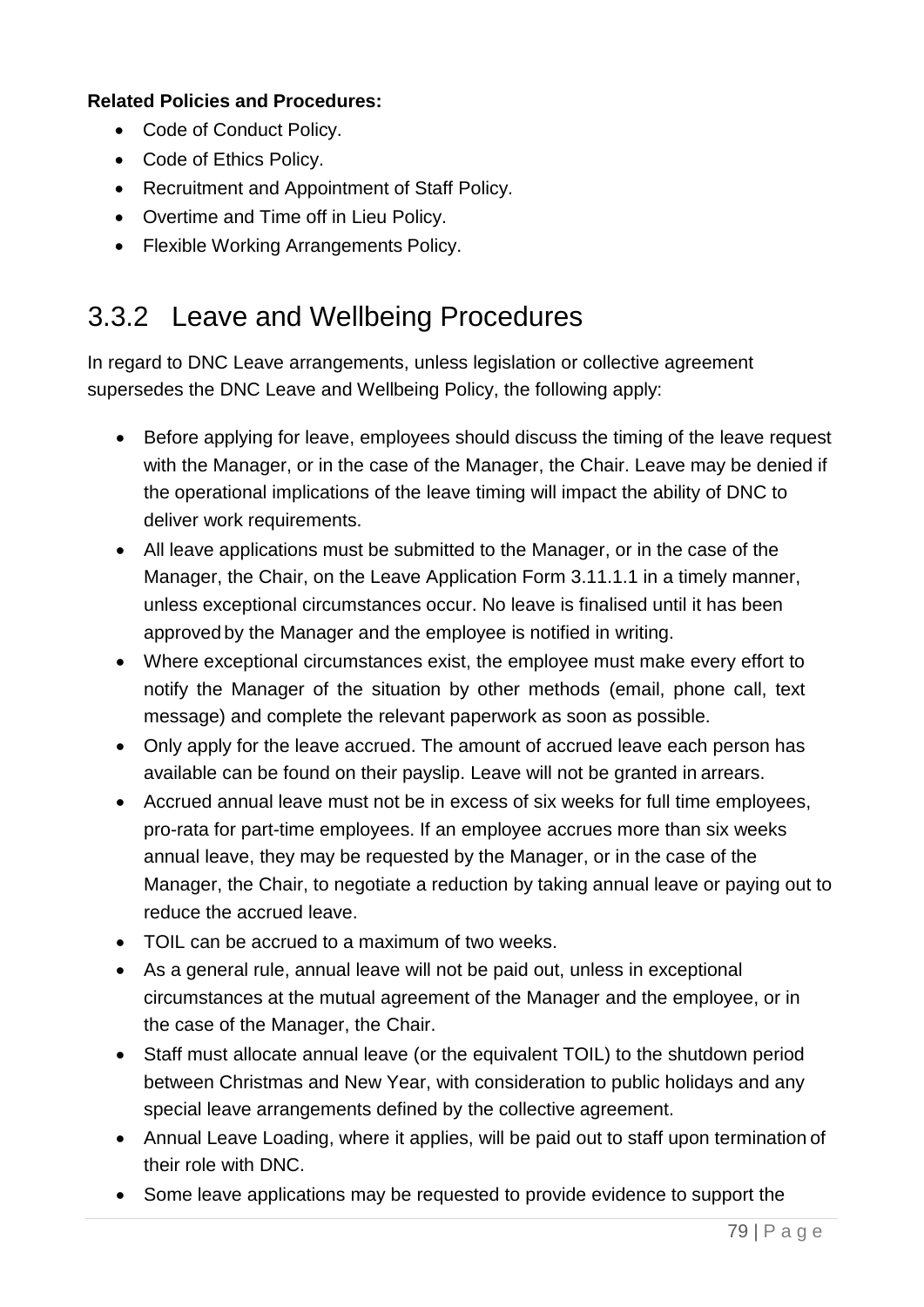application, in accordance with the award or agreement and at the discretion of the Manager.

- Purchased Leave, where it is available, should be negotiated with the Manager and documented in an annual agreement via Purchased Leave Form 3.11.1.2
- Public Holidays are provided as defined by the award or collective agreement and legislative public holiday arrangements. Some public holidays which fall when the Centre is open can be negotiated with the Manager to take alternative days in lieu.
- Long Service Leave will be paid out according to the entitlement, unlessotherwise negotiated by the employee. Other Long Service Leave payment arrangements could be:
	- o Half pay rate, doubling the length of leave entitlement.
	- o Double pay rate, halving the length of leave entitlement.
- Leave Without Pay applications may be made by any employee at DNC. The Manager, or in the case of the Manager, the Chair, will fairly consider any Leave Without Pay application in the best interest of the employee and the organisation. Consideration of Leave Without Pay Applications will include:
	- o Amount of time requested.
	- o Timing of leave requested.
	- o Nature or purpose of the leave.
	- o DNC's ability to deliver outcomes related to the employee's role forthe period of the leave request.
	- o Ability to backfill the employee's role during their absence.
- DNC is committed to supporting individuals experiencing situations of violence or abuse in their personal life constituting family violence that may affect their attendance or performance at work. DNC condemns all forms of violence including family violence.

DNC recognises that if you are experiencing family violence, you may require support and we are therefore committed to providing support for you, through adjusted hours, implementing the Flexible Working Arrangements Policy, ability to attend appointments and access to support services.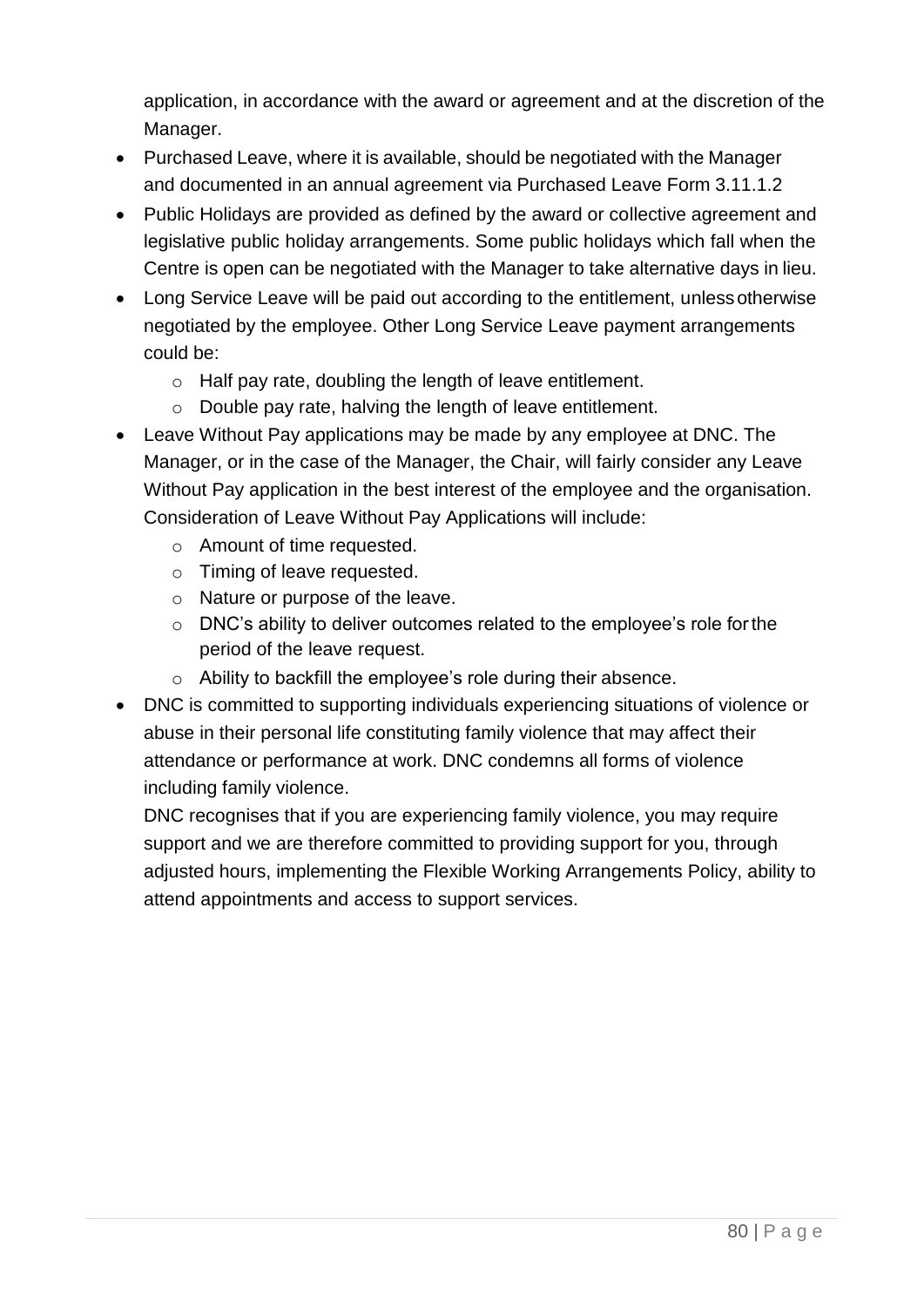# **3.4 Marketing and Communications**

| <b>VERSION NUMBER</b> |                        |  |
|-----------------------|------------------------|--|
| <b>DATE RATIFIED</b>  | <b>DATE FOR REVIEW</b> |  |

# Policy Declaration

DNC is committed to communicating and enhancing our image in the community through clear and consistent marketing that is strongly connected to our organisation's purpose, branding, and strategic priorities. The purpose of this policy is to ensure marketing and communications opportunities are efficient and effective, improving the visibility of DNC in the community by ensuring all information follows the DNC branding and design guidelines and avoiding miscommunication.

# Policy Description

### **Application:**

This policy applies to all DNC staff engaged in marketing or communication activities on behalf on DNC, and any public documentation produced by DNC.

### **Background:**

Our brand and our messaging identify our organisation in the community. Whether through advertising, media relations, brochures, and other printed publications, webpages, direct mail, or other means, the consistent application of strategies to promote and protect the DNC brand is of vital importance to the organisation.

### **Objectives:**

Successful marketing strategies and communications efforts ensure consistent and coordinated strategies. For DNC to communicate clear messaging it is essential that the marketing and communications activities reflect the organisation's purpose, vision, and values and are developed and delivered in line with the DNC branding and design styles.

The MANAGER will be responsible for the production and distribution of brand and design style guidelines and updates as appropriate. Staff will operate under this direction with regard to editorial style, brand guidelines, and organisational marketing messages.

All DNC external communications activities should be coordinated with and approved by the MANAGER or as delegated. These activities include, but are not limited to:

- Publications including print and electronic publications.
- Merchandise.
- Logos.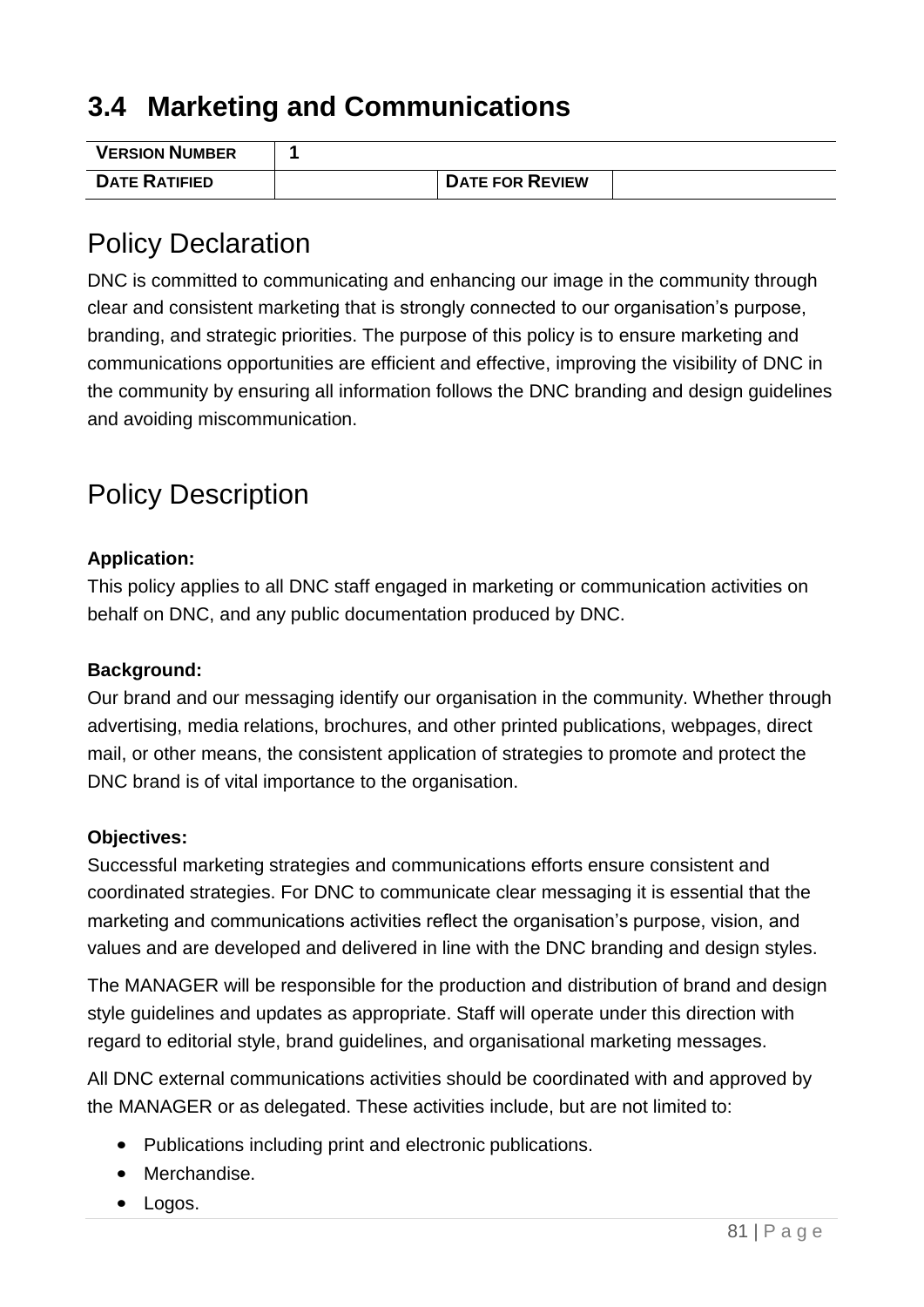- Advertising.
- Media Relations including distribution of press releases.
- Films.
- DNC webpage.
- Signage.
- Event management.
- Sponsorship.
- Social media.
- Market research.

When developing marketing materials, the Manager will take into consideration:

- whether to use electronic or hard copy materials.
- the cost, sustainability and environmental impact of the material.
- how to maximise the impact for the target audience.

### **Partners and Sponsors**

DNC has a range of partners and sponsors who require their branding to be used on marketing materials. The Manager will ensure DNC:

- adheres to external branding requirements and style guides for these organisations.
- gains relevant approval for the use of logos, templates etc.
- maximises the benefits of promoting these partnerships and sponsors in DNC marketing activities.

### **Copyright**

DNC is required by copyright legislation and ethical considerations to recognise and protect intellectual property – both its own and the rights of others. All staff are required to observe applicable copyright laws and regulations in the production of DNC materials.

### **Media Spokesperson**

The Manager or the Chair are the spokespersons for DNC depending on the issue. No member is to speak as a representative of the organisation without prior consent of the Chair.

### **Related Policies and Procedures:**

• Code of Conduct Policy.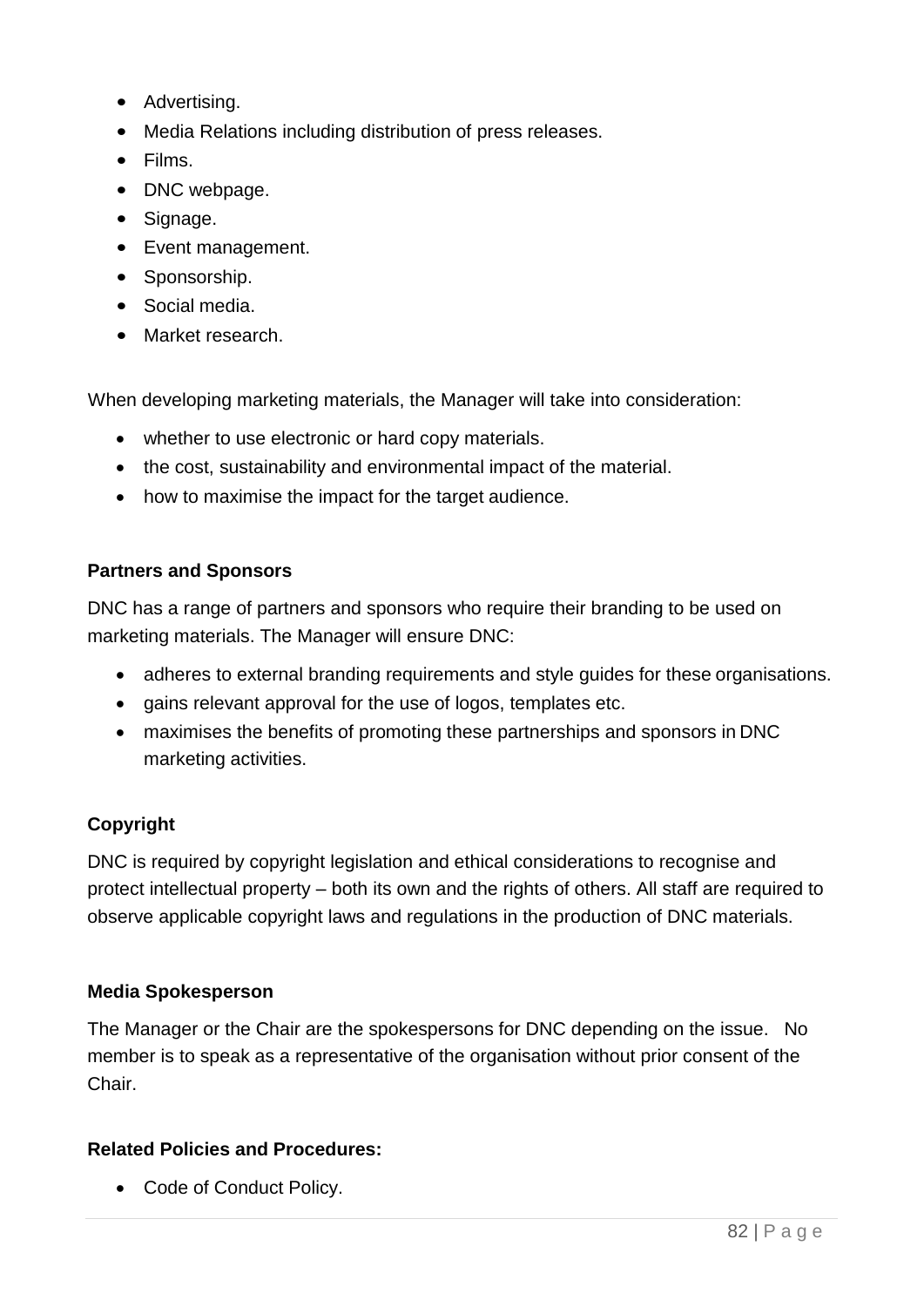- Code of Ethics Policy.
- CoM Charter.
- Induction Policy.
- Social Media Policy.
- Privacy Policy.

# 3.4.2 Marketing and Communications Procedures

### **Use of Style Guide**

The DNC Style Guide 3.12.1.1 provides guidelines for the way materials and documents should be presented to communicate and identify our brand in the community and with our stakeholders. The DNC Style Guide ensures that staff can create material for DNC which is clear, cohesive, and reflects the DNC style and ensures brand consistency.

The DNC Style Guide 3.12.1.1 is developed and maintained in reference to:

- Neighbourhood Houses Victoria Style Guide.
- Learn Local Style Guide.
- Standards for Communications Accessibility.

### **Use of Logo**

The name and logos of DNC may only be used for authorised purposes, which include:

- Any internal or external publication or signage.
- DNC website and social media pages.
- Merchandise.
- Films and still images.

The DNC logo, along with its accepted variations, is the primary graphic mark for DNC. It is designed to promote the visual identity of our organisation and connects us with the other neighbourhood houses in our community.

The DNC logo is applied to all print and electronic materials representing the organisation. The DNC logo may not be modified through changing typefaces, proportions, or other design alterations. Use of the logo on publications not belonging to DNC must be authorised in writing by the Manager.

### **Social Media**

As per the Social Media Policy, DNC encourages and supports the use of social media for engagement opportunities with our community, and promotion of its events, services, and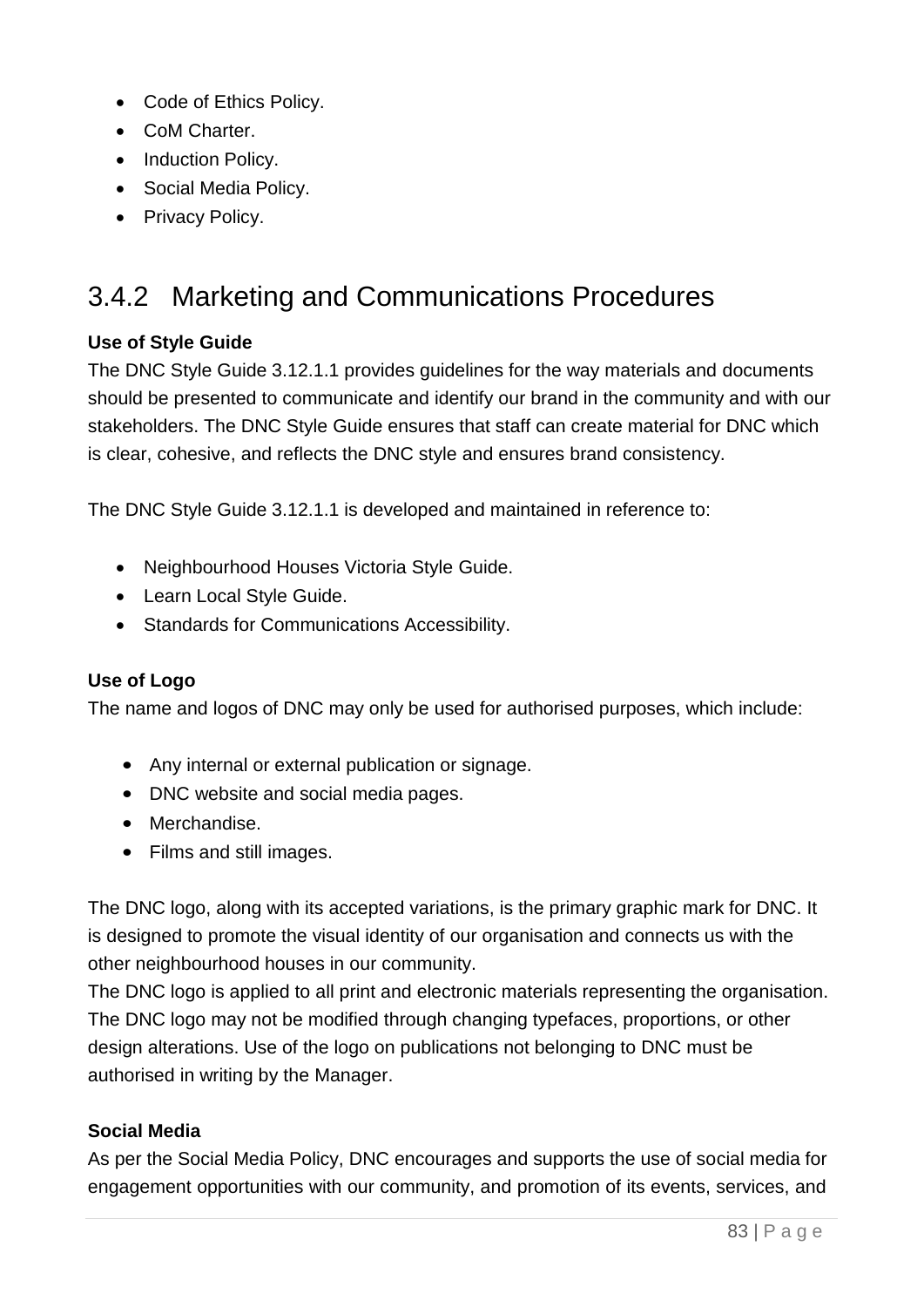#### programs.

The purpose of using these communication channels is to support DNC's purpose and to promote programs and events of interest to the community. Additionally, social media can add value by communicating relevant and engaging content that strengthens the organisation's brand.

The Manager must be consulted prior to creating any form of social media account involving DNC. DNC encourages staff and student representatives to use social media with the due exercise of discretion, thoughtfulness, and respect for the organisation and the social media community, and in accordance with the Code of Conduct Policy, Privacy Policy, and any other relevant DNC Policies.

Confidential or proprietary information should never be shared publicly on social media channels.

General Guidelines:

- Be inclusive, responsive, respectful, and friendly.
- Look for collaboration or cross-promotion opportunities.
- Encourage communication with the audience don't just broadcast.

DNC's social media accounts may choose to share related social media content generated by other organisations, clubs, and societies which supports the purpose, activities, and values of our organisation.

### **Film Production**

Films produced for external audiences must be approved by the Manager prior to publishing. Films must be produced in accordance with the Code of Conduct Policy, the Privacy Policy, Brand Guidelines, and any other relevant DNC Policies.

Any request by an outside production company to film at DNC should be referred to the Manager.

### **Website Management**

The DNC website must maintain site-wide consistency with regard to navigation structure, location of the DNC logo, footer, and contact information.

The DNC website adheres to the highest level of quality, reflecting DNC's image and purpose, and abides by established standards and DNC policies and guidelines.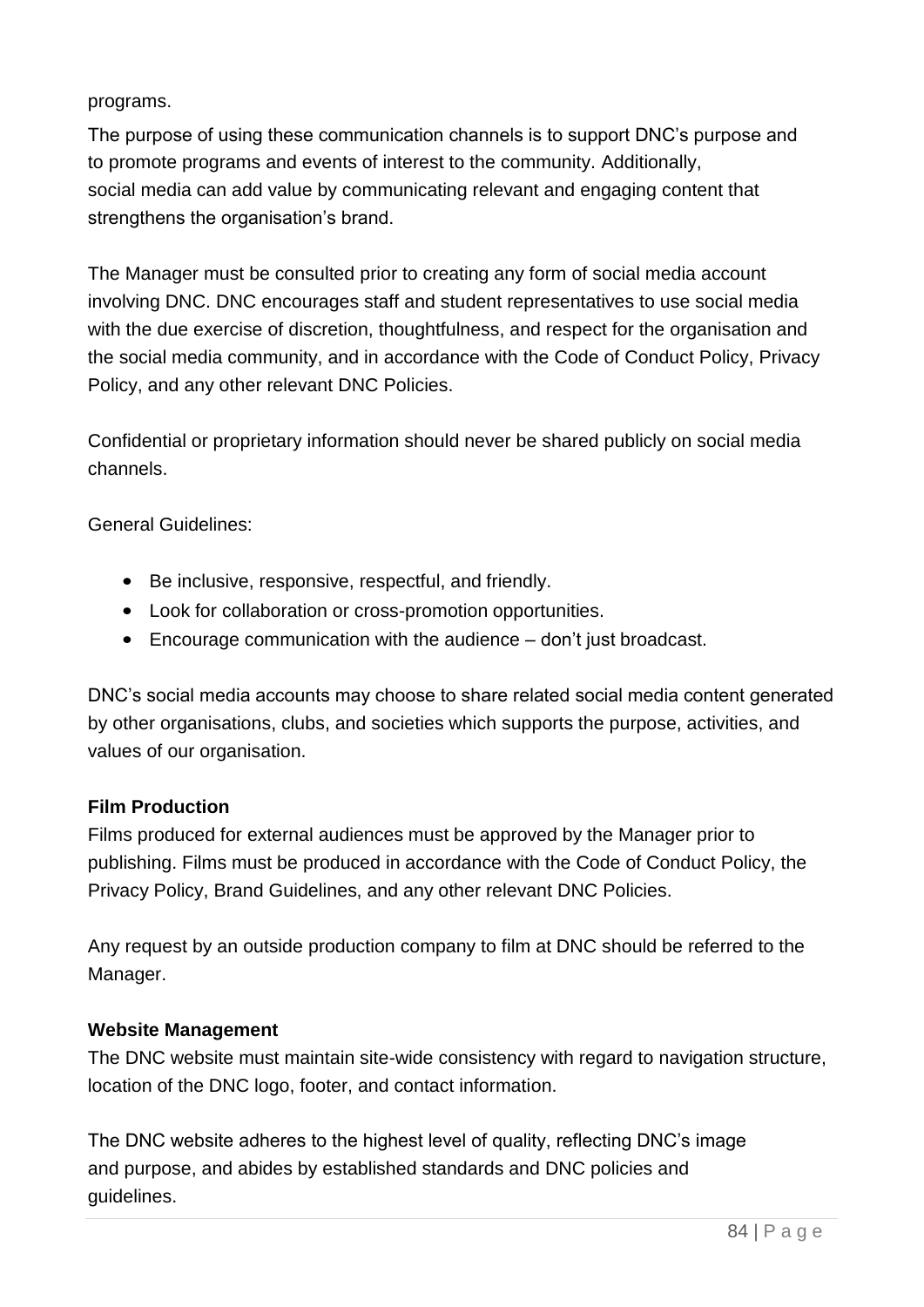### **Photo and Recording Permission**

DNC recognises that using images and recordings of people from our community builds a sense of connection and inclusion with our community. Therefore, DNC's policy is to use photographs and audio or visual recordings of staff or DNC users for publicity purposes in print or online media.

Any person (or parent or guardian of a person under the age of 18) not willing to have their image used for these purposes is able to opt-out by removing themselves from the vicinity where photos or recording is taking place, or by advising the photographer, filmmaker or DNC staff that they do not wish to be included. Failure to do so will be interpreted as consent and the images or recordings maybe published by DNC.

To ensure DNC users are aware of this policy DNC:

- Displays signage in the entrance way and prominent positions in every room regarding the photo and recording policy.
- Notifies DNC users when photographers and/film makers are in the vicinity for publicity purposes.
- Requires photographers or filmmakers to be aware of the opt-out policy and offer it where appropriate.
- In relation to children, is especially vigilant that parents and guardians are aware of and comfortable with any images or recordings being taken.
- Uses Consent Forms for any major marketing and communications campaigns.

### **Newsletters and Direct Marketing**

Use good judgment when writing content. Where possible, link newsletter stories back to the website. All text should be spell-checked and punctuated correctly using the DNC brand and design style guide.

Where data is collected, such as through online surveys, it must be managed in accordance with the DNC Privacy Policy.

### **Advertising**

All advertising (including for recruitment of personnel) placed on behalf of DNC in any publication or electronic medium and paid for from DNC funds must be approved by the Manager.

Any sponsors who collaborate with DNC events must sign a contract particularising what they will provide, and what DNC will offer in return (e.g., a logo on all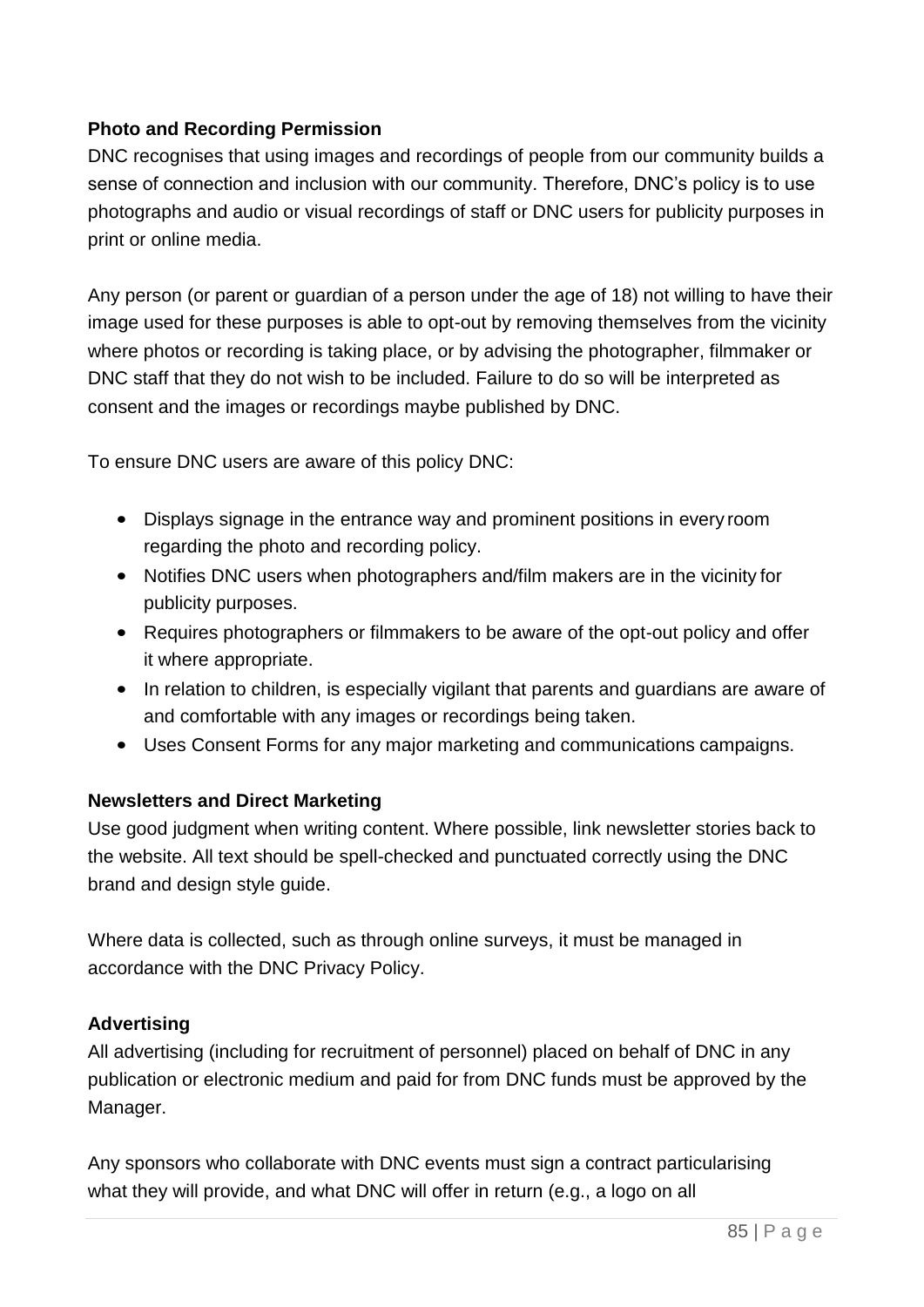promotional material for the event or having the DNC user on-site during the event).

The event project manager will be responsible for ensuring all documentation is completed and submitted to the Manager for sign off.

### **Publications**

Any person producing a publication on behalf of DNC will:

- Design and lay-out publications ensuring brand and design style guides are adhered to.
- Ensure marketing messages are consistent with organisational objectives.
- Target messages appropriately for the intended audience.
- Use the DNC logo in a clear and consistent manner.
- Gain written permission from the copyright owner for inclusion of any information subject to copyright.

Any person producing a publication for DNC is responsible to ensure all details including copy are correct on promotional material. The publication must be reviewed and approved by the Manager prior to publication.

DNC publications and promotional posters can be distributed in brochure stands and poster displays around the community. A list of all locations where DNC publications are distributed is maintained by the Manager.

### **Emergencies**

In the event of an emergency the safety and welfare of staff, volunteers and DNC users will always be of the utmost importance. If possible, the Manager will attend the site of the emergency as soon as possible to assist with media enquiries. Any other staff person should avoid speaking to the media without permission from the Manager or the Chair.

It is not appropriate to comment on the possible cause of the emergency or the extent of the damage or injury. Comments should be limited to an expression of concern about the safety of others, an indication of what is being done to keep others safe, and what is being done to support others e.g., provision of counselling. It is also inappropriate to comment on matters currently under police investigation, likely to be part of a police investigation or subject to legal proceedings.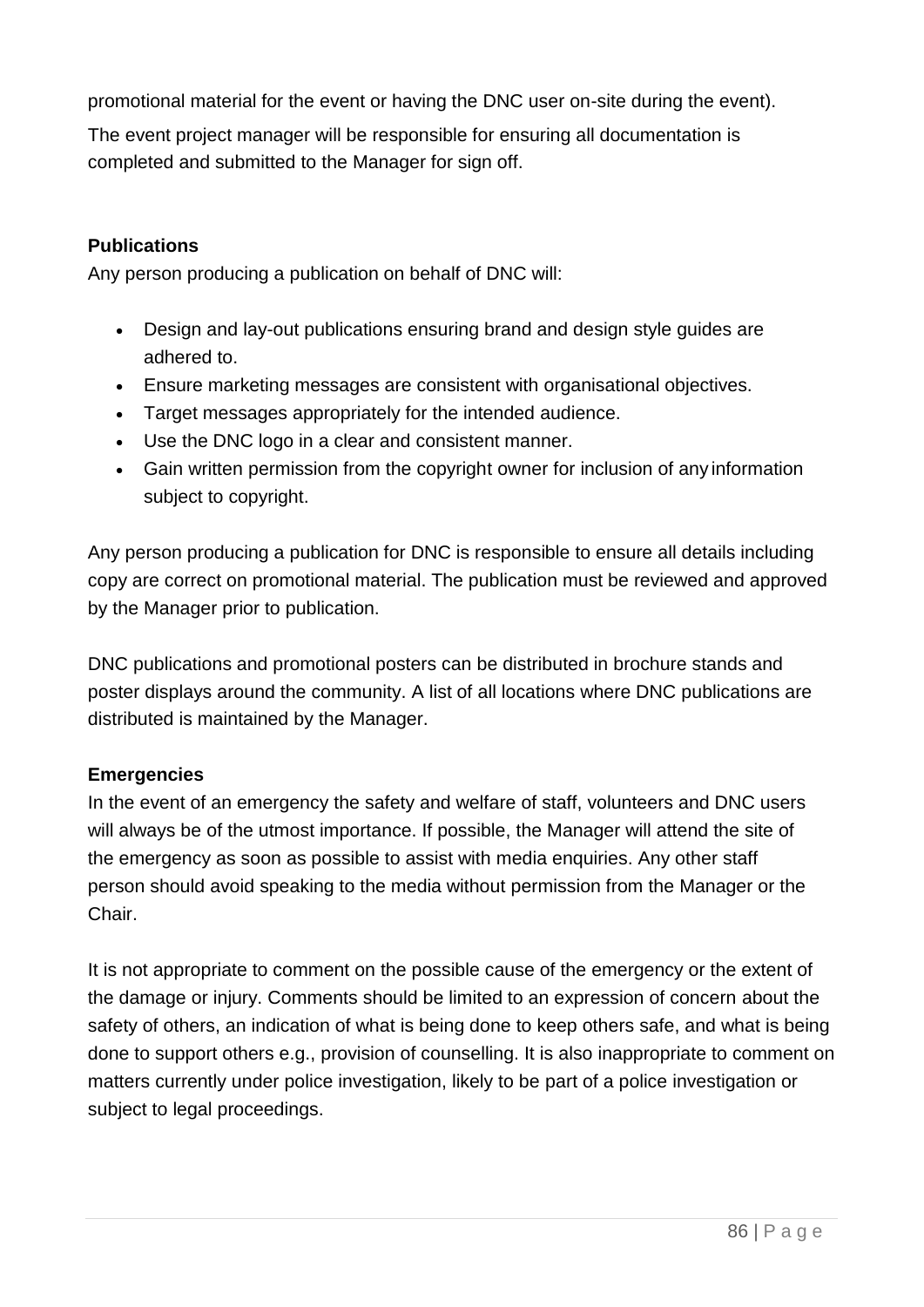# **3.5 Organisation Structure**

| <b>VERSION NUMBER</b> |                        |  |
|-----------------------|------------------------|--|
| <b>DATE RATIFIED</b>  | <b>DATE FOR REVIEW</b> |  |

# Policy Declaration

DNC clearly articulates the relationships between the various roles which form the structure of our organisation, to ensure all parties can understand and identify the part they play. This policy supports our staff and CoM members to understand the organisational structure of DNC.

# Policy Description

### **Application:**

This policy applies to all DNC staff and members of DNC CoM.

#### **Background:**

Individuals within our organisation and the relationships between them play a vital role in the delivery of our services and the sustainability of DNC into the future. Articulation of DNC's structure serves to identify the roles and relationships all individuals should be aware of.

### **Objectives:**

### **Committee of Management**

DNC is an incorporated association, ABN91 523 232 008. It is governed by an elected Committee of Management. This skills-based CoM is a representative and collective body which must abide by the following policy requirements:

- Each Committee member should become familiar with the DNC Rules (as soon as practical).
- CoM members and former CoM members must exercise their powers and discharge their duties in accordance with the DNC CoM Charter.

### **Composition of Committee**

- Chair.
- Secretary.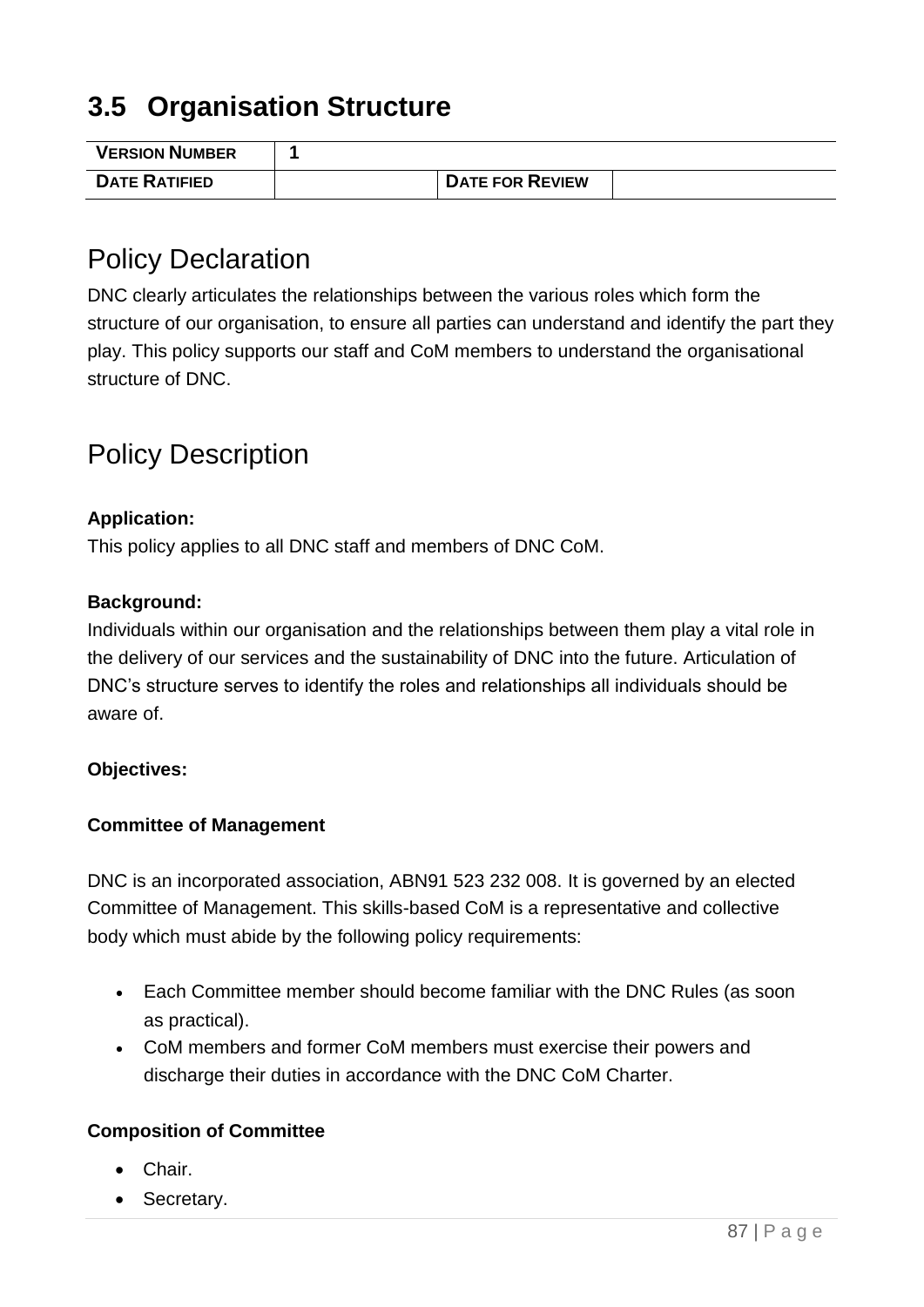- Treasurer.
- General Members.

### **Strategic Responsibilities**

The CoM is required to collectively set the strategic direction, mission, vision, values, and operational plan to meet the centres' needs. This should be done in consideration of legislative requirements and contractual obligations for the organisation.

### **Compliance Responsibilities:**

The CoM must ensure that DNC is compliant with:

- NHCP Guidelines.
- DFFH Service Agreement Information Kit.
- Learn Local Committee of Management Capability Framework.
- Consumer Affairs Victoria.
- Australian Tax Office.
- Australian Charities National Commission.
- Occupational Health and Safety Act 2004.

### **Employment Responsibilities:**

The CoM is responsible to:

- Manage the recruitment and employment of the Manager.
- Provide employment support to the Manager in accordance with the Performance Management Policy.
- Oversee the correct management of DNC staff by the Manager, in accordance with DNC People Policies (Policy and Procedure Manual Section 5).
- Avoid any direct or indirect management of DNC staff. All feedback and management relating to DNC staff occurs via the MANAGER, unless authorised by the CoM in exceptional circumstances.

### **Manager**

It shall be the responsibility of the MANAGER to address key management and operational issues within the direction and the policies endorsed by the CoM, including:

- Developing and implementing organisational strategies and making recommendations to the CoM on significant strategic initiatives
- Managing staff, including determining terms of appointment, evaluating performance, and developing and maintaining succession plans for staff
- Developing the annual budget and managing day-to-day operations within the budget.
- Maintaining an effective risk management framework.
- Keeping the CoM and regulators informed about any developments with a material impact on the organisation's performance.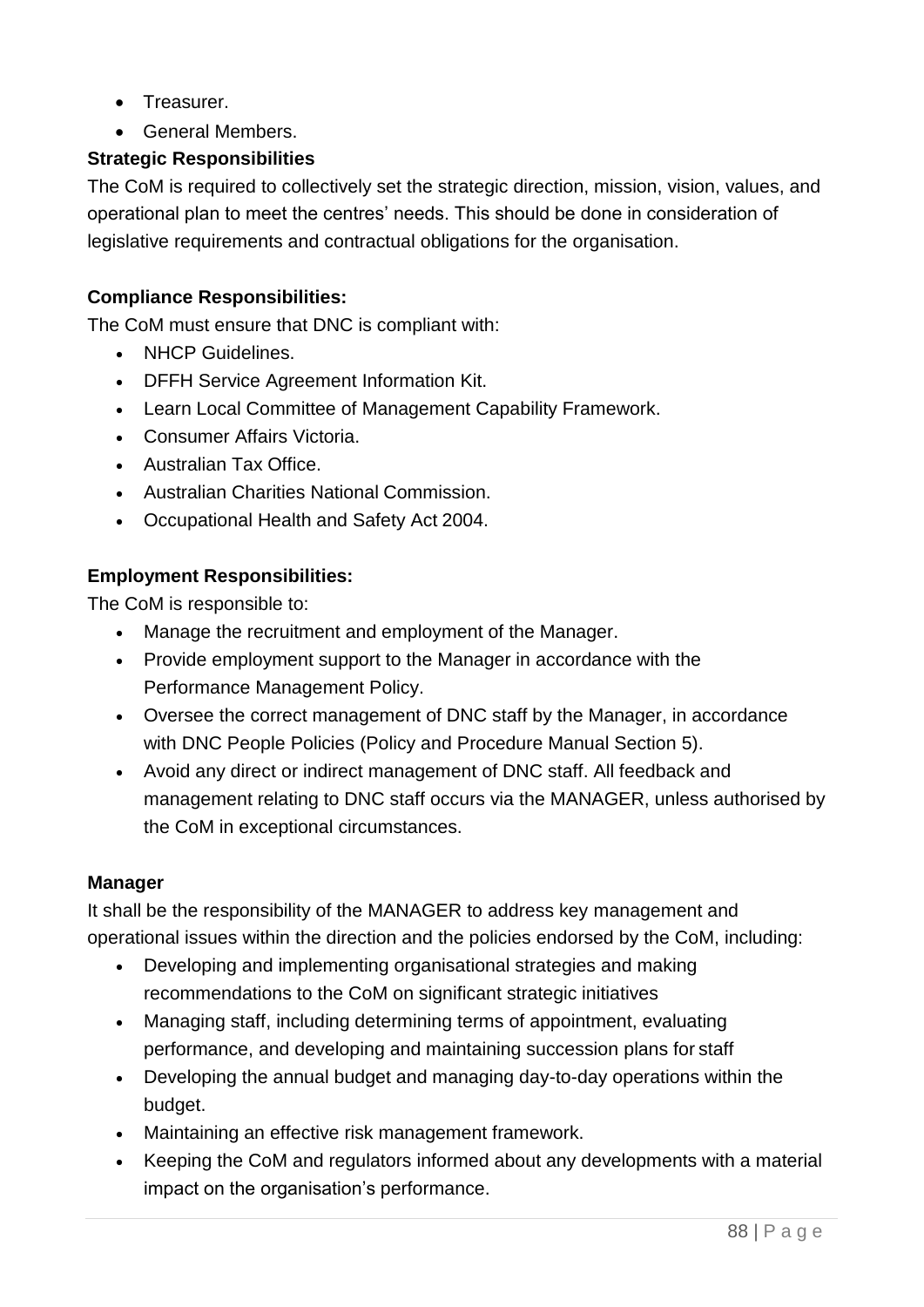- Managing day-to-day operations in accordance with Code of Conduct, Code of Ethics and DNC Policies.
- Develop leads as required to meet and deliver contracts or specific programs within the organisational budget and resources available. New positions or significant changes to positions must be approved by the CoM.
- Oversee volunteer recruitment and management.

### **Related Policies and Procedures:**

- Code of Conduct Policy.
- Privacy Policy.
- Induction Policy.
- Conflict of Interest Policy.
- Feedback and Grievance Policy.
- Child Safe Policy.
- Performance Management Policy.
- Safe Work Policy.

# 3.5.1 Organisational Structure Procedures

- 1. A copy of DNC's Organisational Structure Policy will be provided to all staff and CoM members on commencement, in accordance with the Induction Policy.
- 2. Any new roles in development will be created and allocated in reference to the DNC Structure as part of the Recruitment and Appointment of Staff Policy and within the organisation budget framework.
- 3. The addition of programs or initiatives which extend the organisational structure beyond the current organisational delegations are subject to approval by the CoM, in accordance with the Funding Submission Development, Sign-off and Management Policy.

# **3.6 Privacy**

| <b>VERSION NUMBER</b> |                        |  |
|-----------------------|------------------------|--|
| <b>DATE RATIFIED</b>  | <b>DATE FOR REVIEW</b> |  |

# Policy Declaration

DNC is committed to protecting and upholding the right to privacy of DNC users, staff, CoM members, and representatives of agencies we deal with. In particular DNC is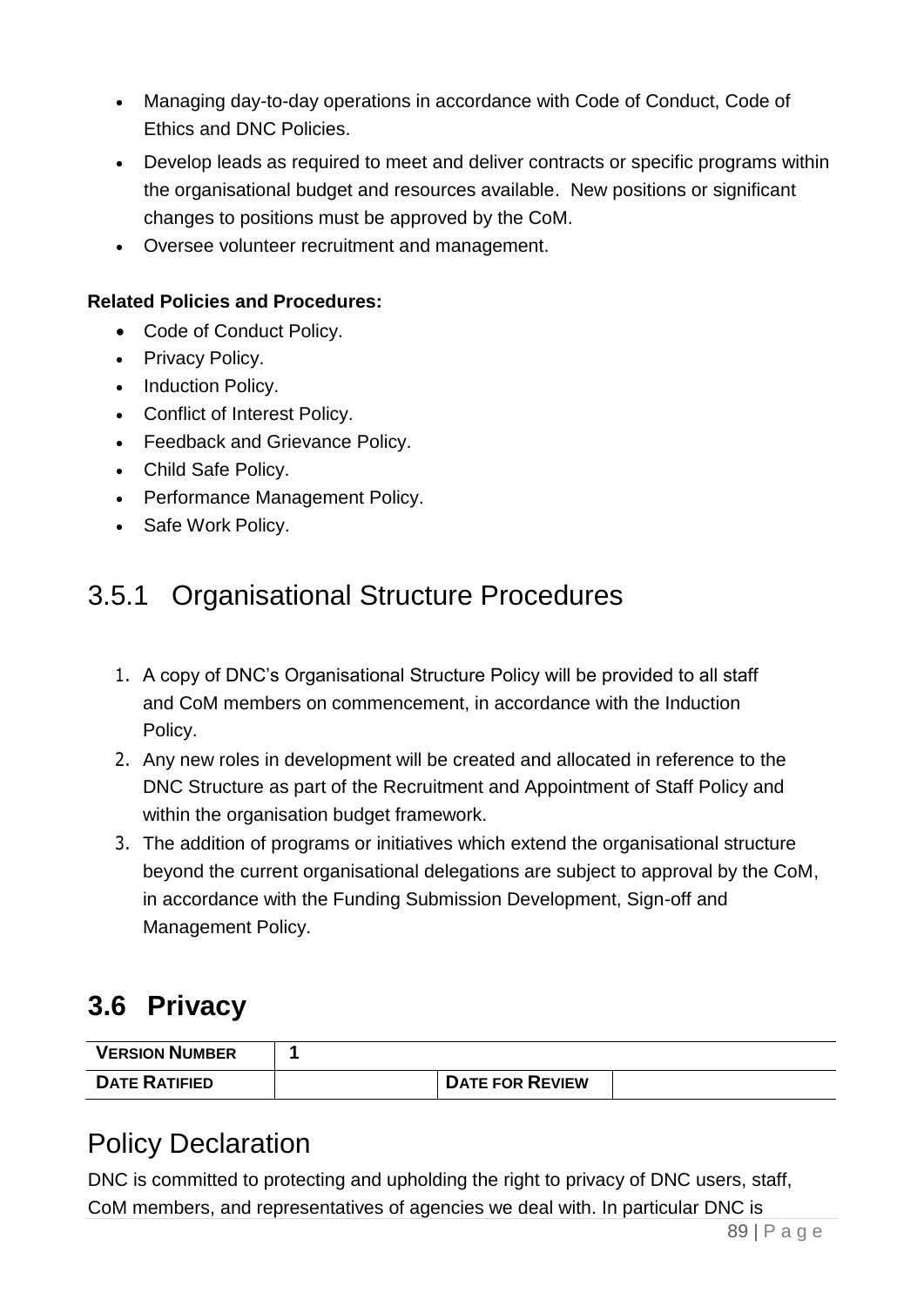committed to protecting and upholding the rights of our users and staff to privacy in the way we collect, store, and use information about them, their needs, and the services we provide to them.

This policy requires staff and CoM members to be consistent and careful in the way they manage what is written and said about individuals and how they decide who can see or hear this information.

# Policy Description

## **Application:**

This policy applies to

- all records-whether hard copy or electronic-containing personal information about individuals, and to interviews or discussions of a sensitive, personal nature.
- the whole DNC website and services provided, and documentation completed via the website. By accessing the DNC website, you are agreeing that your usage is subject to this Policy.

### **Background:**

DNC will follow the guidelines of the Australian Privacy Principles (APP) as set out in the Privacy Act 1988 (Cth) (amended by the Privacy Amendment (Enhancing Privacy Protection) Act 2012).

To comply with our obligations under the APP, we have a Privacy Policy which sets out how we manage privacy in our organisation. For more information please contact the Manager about the policy.

### **Objectives:**

DNC will ensure:

- It meets its legal and ethical obligations as an employer and service-providerin relation to protecting the privacy of DNC users and organisational personnel.
- DNC users are provided with information about their rights regarding privacy.
- DNC user and organisational personnel are provided with privacy when they are being interviewed or discussing matters of a personal or sensitive nature.
- All staff, CoM members and volunteers understand what is required in meeting these obligations.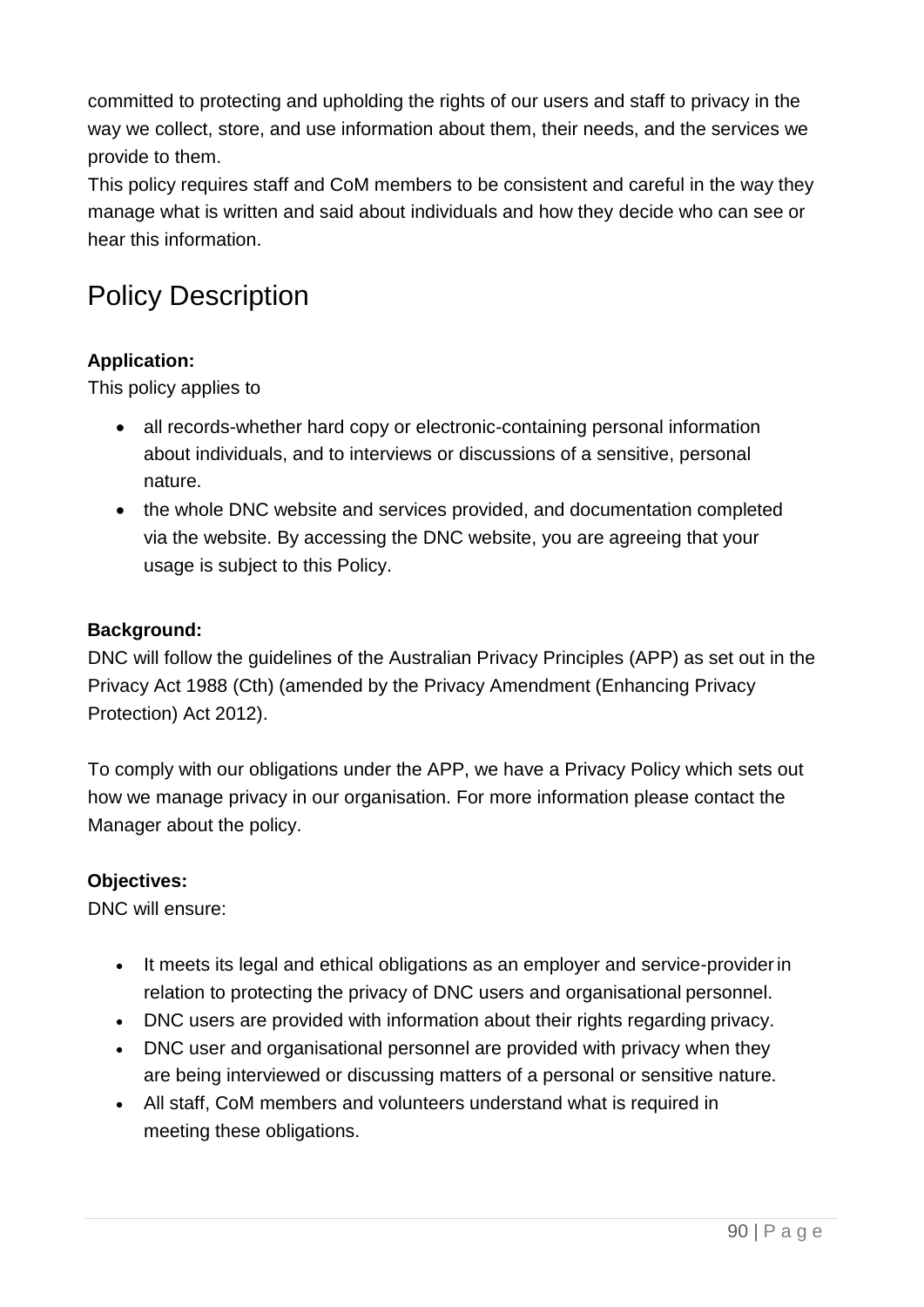This policy conforms to the federal *Privacy Act (1988)* and the National Privacy Principles which govern the collection, use and storage of personal information.

(Note: The Federal Privacy Act does not apply to organisations with an annual turnover under \$3m, but many funding contracts require that funded organisations comply with the Privacy Principles).

### **Related Policies and Procedures:**

- Code of Conduct Policy.
- Code of Ethics Policy.
- Social Media Policy.
- Recruitment and Appointment of Staff Policy.
- Feedback and Grievance Policy.
- Incident Reporting and Response Policy.

# 3.6.1 Privacy Procedures

### **Dealing with Personal Information**

In dealing with personal information, DNC staff will:

- ensure privacy for DNC users, staff, volunteers, and CoM members when they are being interviewed or discussing matters of a personal or sensitive nature.
- only collect and store personal information that is necessary for the functioning of the organisation and its activities.
- use fair and lawful ways to collect personal information.
- collect personal information only by consent from an individual.
- ensure people know what sort of personal information is held, for what purposes it is held, and how it was collected, used, disclosed, and who will have access to it.
- ensure personal information collected or disclosed is accurate, complete, and up-todate, and will provide access to any individual to review information or to correct wrong information about themselves.
- take reasonable steps to protect all personal information from misuse and loss and from unauthorised access, modification, or disclosure.
- destroy or permanently de-identify personal information no longer needed and/or after legal requirements for retaining documents have expired.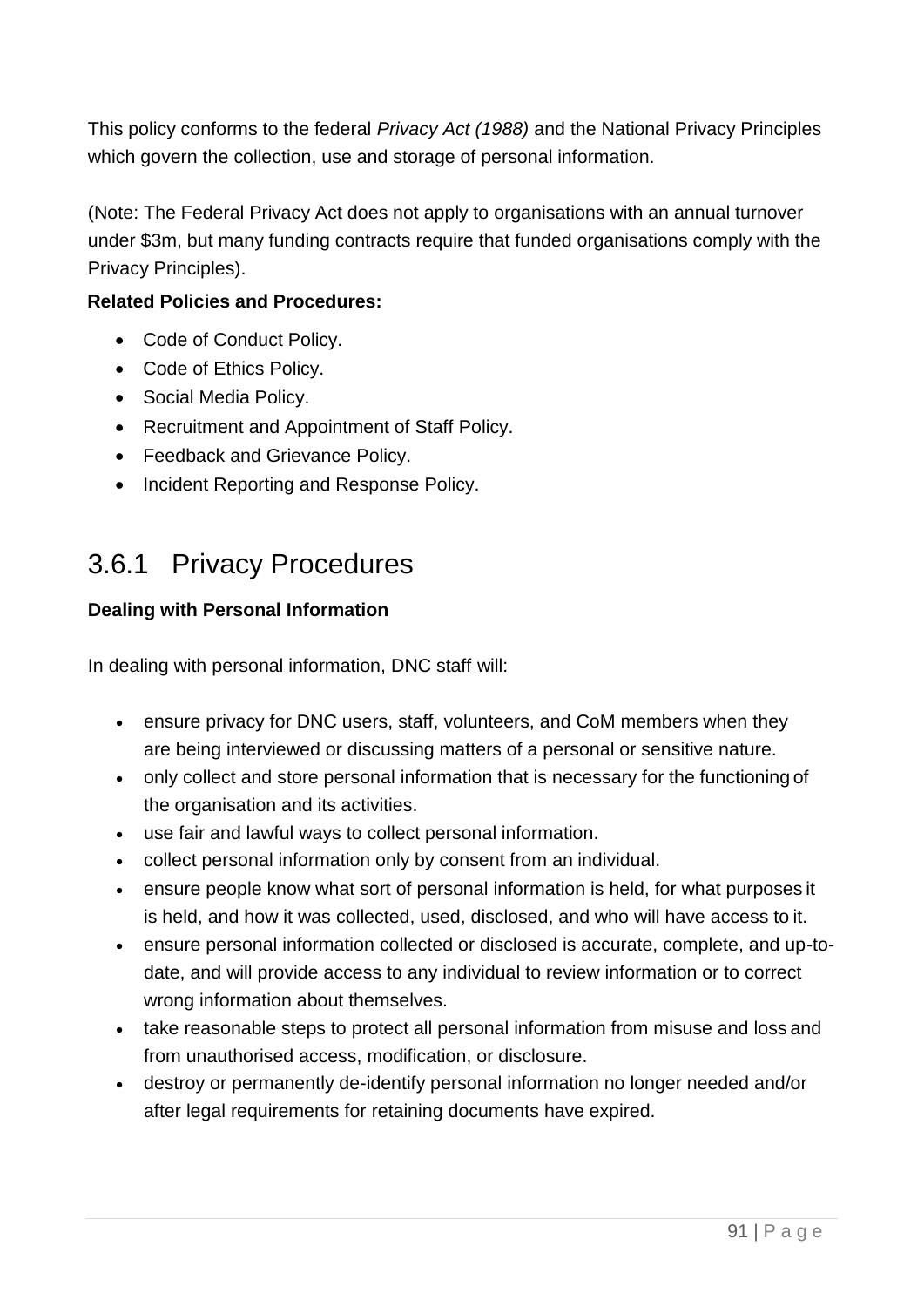### **Responsibilities for Managing Privacy**

All staff are responsible for the management of personal information to which they have access, and in the conduct of research, consultation, or advocacy work.

The Manager is responsible for content in DNC publications, communications and website, and must ensure the following:

- Appropriate consent is obtained for the inclusion of any personal information about any individual including DNC personnel.
- Information being provided by other agencies or external individuals conforms to privacy principles.
- That the website contains a privacy statement that makes clear the conditions of any collection of personal information from the public through their visit to the website.

The Manager is responsible for safeguarding personal information relating to DNC staff, CoM members, volunteers, contractors, and DNC members.

### **Privacy Information for DNC Users**

Prior to the initial interview, DNC users will be told by administration staff what information is being collected, how their privacy will be protected, and their rights in relation to this information.

### **Privacy for Interviews and Personal Discussions**

To ensure privacy for DNC users or staff when discussing sensitive or personal matters, the organisation will:

- conduct all DNC user interviews in the specified interview rooms.
- make phone calls relating to DNC users in the privacy of their offices.
- provide private rooms for all outreach DNC user interviews.
- respect DNC users' privacy when attending outreach locations.

### **Participants in Research Projects**

People being invited to participate in a research project must be:

- given a choice about participating.
- given the right to withdraw at any time.
- informed about the purpose of the research project, the information to be collected, and how information they provide will be used.
- given copies of any subsequent publications.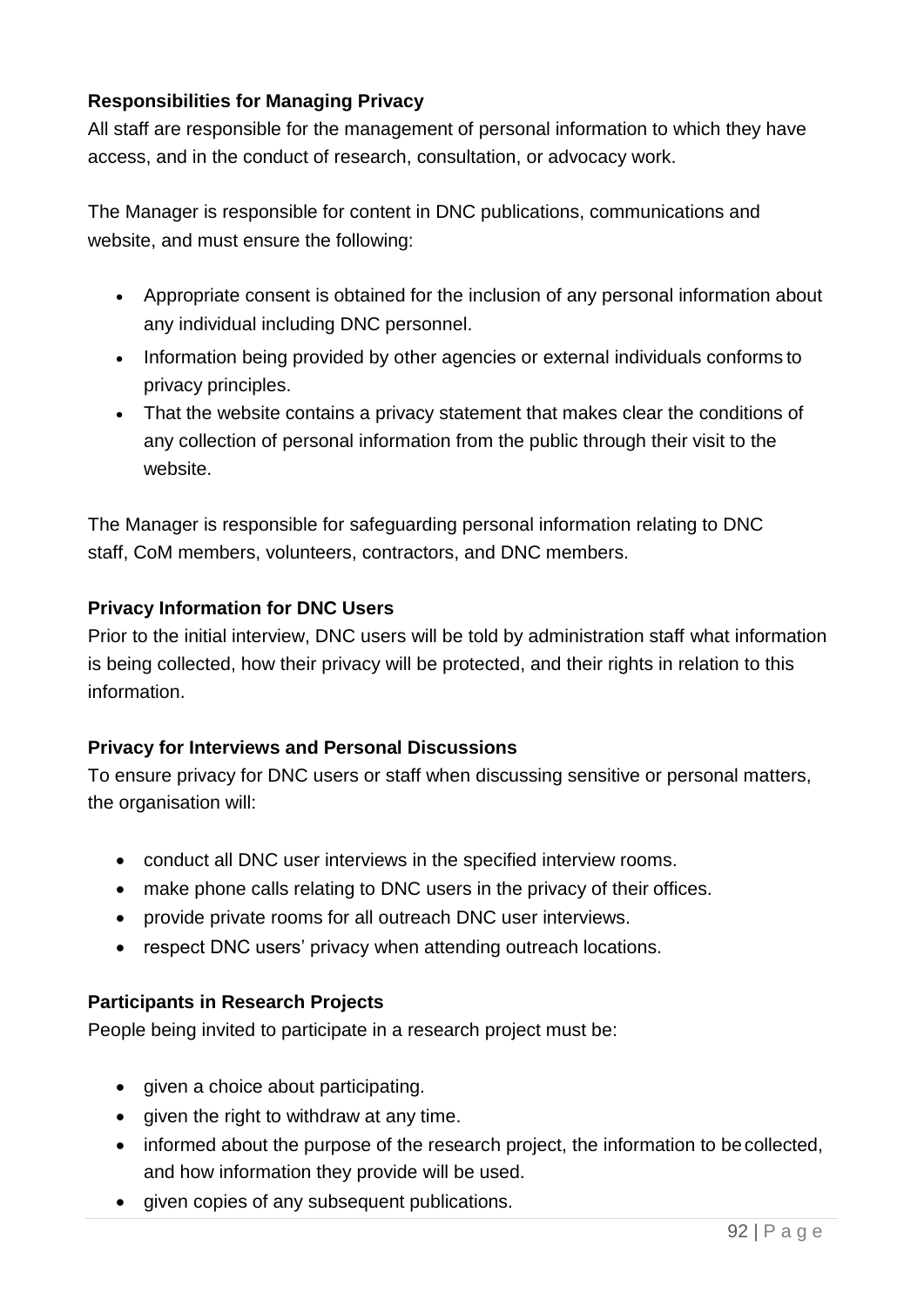The collection of personal information will be limited to that which is required for the conduct of the project. Individual participants will not be identified.

Organisational participants in research projects will generally be identified in DNC research, unless the nature of a particular project requires anonymity, or an organisation specifically requests it.

#### **DNC ONLINE**

DNC has a website and DNC-identified spaces on blogs and social networking sites such as Instagram, Twitter, Facebook and YouTube. The DNC website refers to this privacy policy and conditions-of-use statement, both of which are linked from the footer of every page on the website.

The website provides online services requiring users to provide personal information. Personal details are maintained on secure servers. Sometimes DNC also invites people to submit comments, photos, or stories via forms on the website. Although users are encouraged not to identify people, the stories may include some personal information. Whenever DNC collects such content, individuals are informed about the purposes for which their content will be used (for example, publication on the website).

#### **Cookies**

The DNC website uses 'cookies'. A cookie is a small data structure sent from a web server to the internet browser and saved on your hard drive as a text file. The information is made up of a string of letters and numbers which uniquely identifies your computer and any username or password you may have already registered on the DNC website. The information collected is used to authenticate or identify whether you are registered on the DNC website, without requiring you to re-enter details each time you log on to the website.

Most web browsers are set to accept cookies. If you do not wish to receive cookies, you can disable this function or delete existing cookies in your web browser, although doing so may restrict access to or use of some of the pages on the DNC website.

Cookies are not used to collect and store your personal information. Cookies store information such as your server address, your top-level domain name, the date and the time of your visit to a website, the pages you accessed and downloaded, the address of the last website you visited and the type of browser you are using. If you choose to personalise the DNC website, the cookies will also enable the DNC website to remember your preferred settings for your subsequent visits.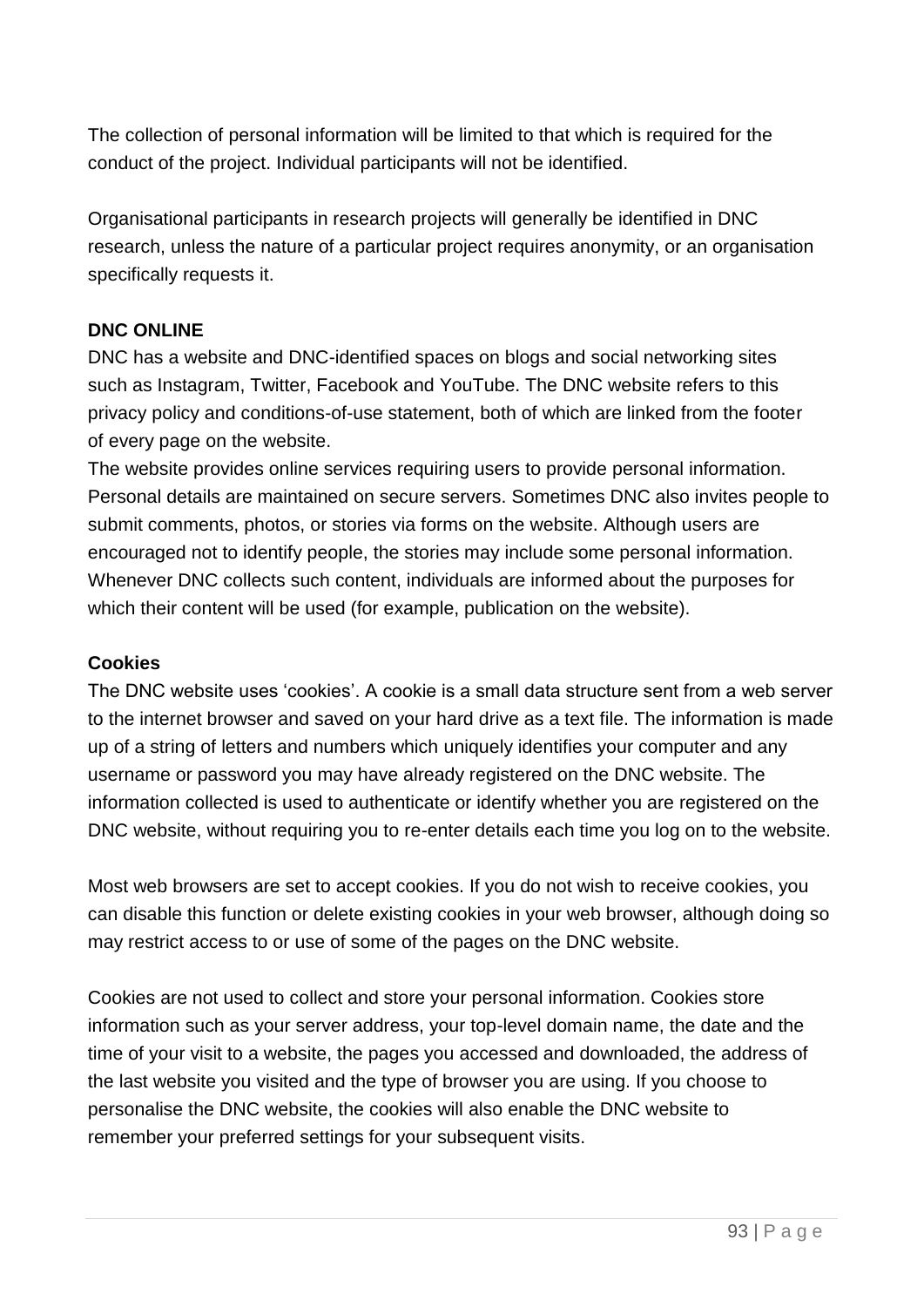DNC uses this information for monitoring website use to facilitate website management, development and planning.

### **Online Forms**

If you provide personal details during your visit to the DNC website, then DNC staff only use and disclose your personal information for the purpose for which it was collected. Any other type of use and disclosure will require your consent or be in accordance with prescribed exemptions under privacy laws.

For example, if you complete an online form requesting services, unless you give consent to your personal details being used for other purposes, then those details will only be used

for the purpose of requesting that service, for a secondary related purpose, or for another that falls within one of the exemptions of use and disclosure in the privacy legislation.

### **Security of Transactions on the DNC Website**

DNC recognises there are risks associated with transmitting information across the Internet and has implemented procedures to maximise security where transactions are undertaken on the website. In these areas, information such as your credit card details are not stored on our Internet server.

### **Google Analytics**

Our website uses Google Analytics, a service which transmits website traffic data to Google servers in the United States. Google Analytics does not identify individual users or associate your IP address with any other data held by Google. We use reports provided by Google Analytics to help us understand website traffic and webpage usage. By using the DNC website, you consent to the processing of data about you by Google in the manner described in [Google's Privacy Policy](http://www.google.com/policies/privacy/) and for the purposes set out above. You can opt out of Google Analytics if you disable or refuse the cookie, disable JavaScript, or [use the opt-out service provided by Google.](https://tools.google.com/dlpage/gaoptout)

### **Linking to Other Sites**

This Privacy Policy does not extend beyond the DNC website. When linking to other sites you should familiarise yourself with their website privacy statements.

### **THE PRIVACY CONTACT OFFICER**

The Privacy Contact Officer will be the Manager. The Manager will be responsible for:

- ensuring all staff are familiar with the Privacy Policy and administrative procedures for handling personal information.
- ensuring DNC users and other relevant individuals are provided with information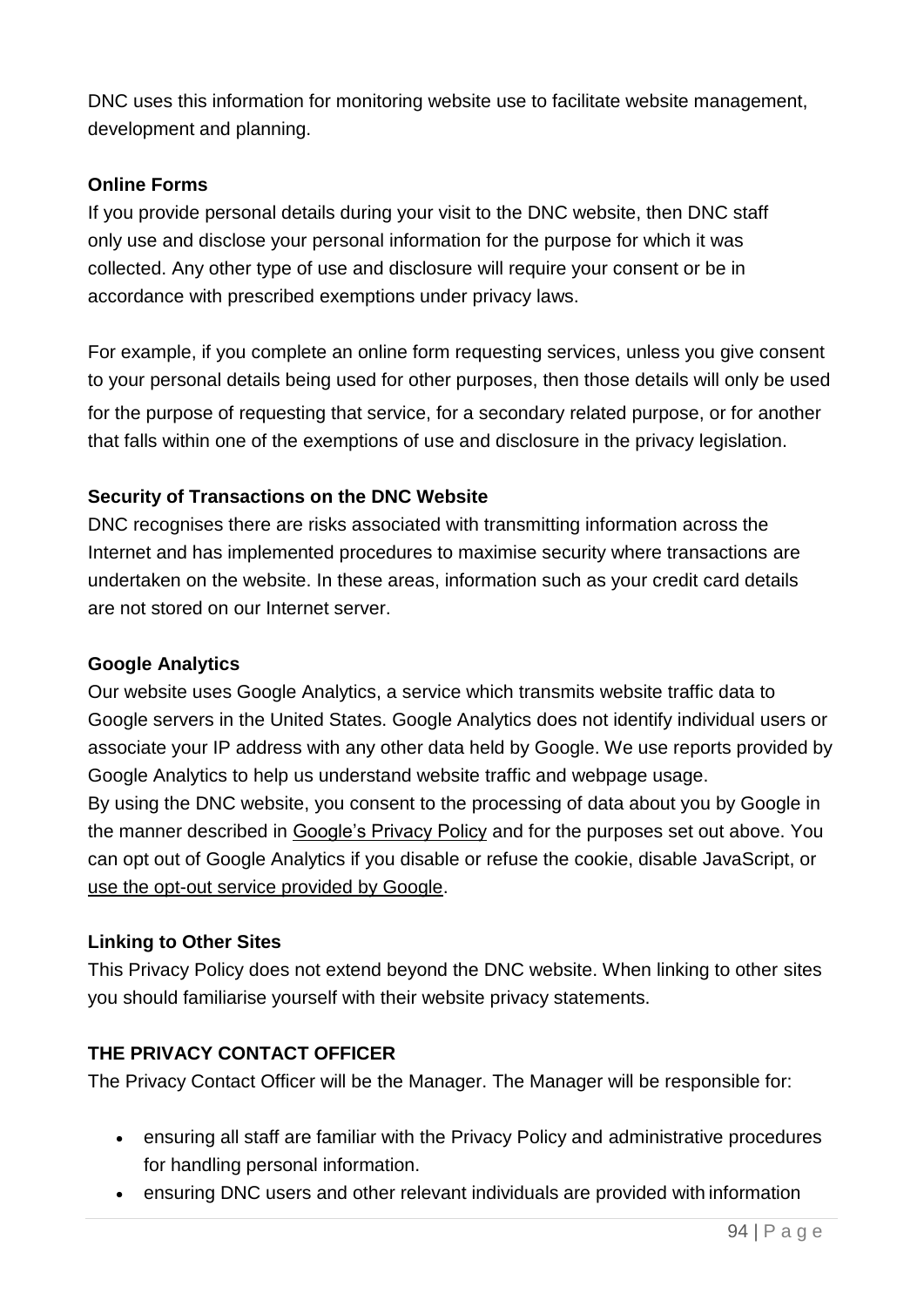about their rights regarding privacy.

• handling any queries or complaint about a privacy issue.

### **How to gain access to your personal information**

DNC will provide you with access to personal information acquired or presented about you on the DNC website for the purpose of verification and correction.

If you wish to enquire about the use of your personal information, contact us at:

[admin@dncentre.org.au](mailto:admin@dncentre.org.au)

Or

Manager,

13 Camp Street

Daylesford VIC 3046

# **3.7 Social Media**

| <b>VERSION NUMBER</b> |                        |  |
|-----------------------|------------------------|--|
| <b>DATE RATIFIED</b>  | <b>DATE FOR REVIEW</b> |  |

# Policy Declaration

DNC recognises social media is a rapidly growing and widely used phenomenon, with the capacity to enhance and enrich our community engagement and impact. However, there are inherent risks which must be identified and avoided, for our organisation and for individual staff when communicating via social media for either professional or personal use.

This policy is designed to assist DNC gain the benefits from utilising social media and to help DNC's staff, CoM members, and DNC itself to consider appropriate and measured engagement with social media. It is also to ensure compliance with confidentiality, governance, legal, privacy, and regulatory parameters pertaining to DNC use of social media.

# Policy Description

# **Application:**

This policy covers all forms of social media, social networking, and blogging. There are numerous social networking sites, the more mainstream ones include Facebook, YouTube, Instagram, LinkedIn, Wikipedia, and blogging sites. As technology changes, there may be other forms of sharing social media and social networking, and this policy will cover any form of sharing information by any medium or by any internet site, website, blog, video clip,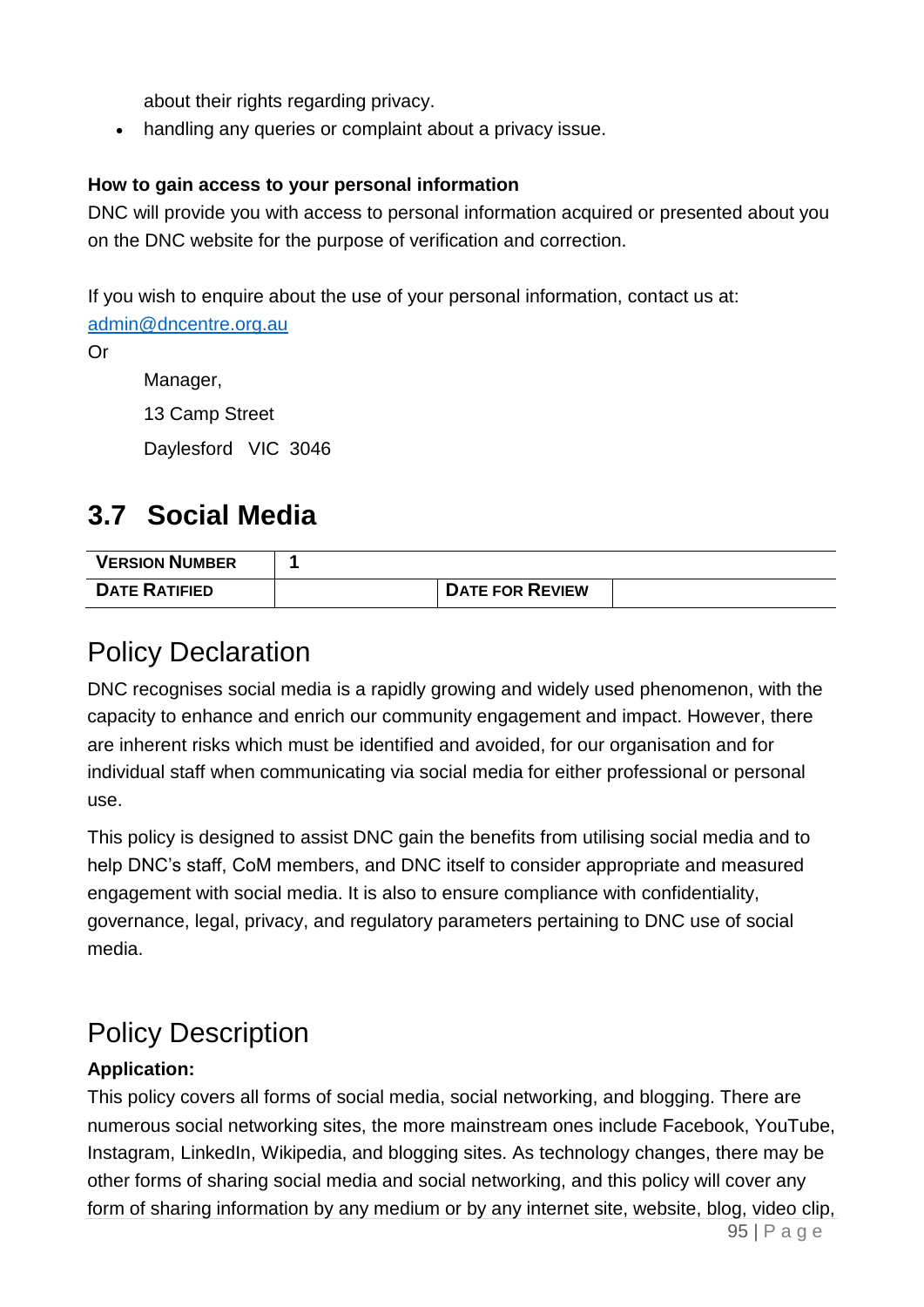social media site, text message, sites such as Facebook, YouTube, Instagram, LinkedIn, or Wikipedia or any similar way, or by any other medium even if not known or devised when this policy was promulgated. In essence, if you are using any form of electronic technology to transmit information (including words, sounds or images) to other persons, that usage will be treated as "social media" and covered by this Policy.

### **Background:**

Whilst DNC accepts and values the role social media plays in society to provide new opportunities for proactive two-way communication, it is necessary for guidelines to be developed to ensure DNC staff and CoM members communicate in a manner which does not pose a risk to the operations, reputation or culture of our organisation, or a risk to the health, safety, or reputation of other DNC staff or users.

### **Objectives:**

### **Social Media Conduct**

DNC recognises social media is built around the concept of a 'conversation' and anything posted to a social media site is deemed to be in the public domain. Whether using private or professional social media accounts staff are advised of the following:

- The DNC Code of Conduct, Code of Ethics and Safe Workplace Policies apply on social media platforms - any social media content related to DNC should be positive and welcoming. Bullying, harassing, offensive comments, or disparaging remarks about staff, CoM members, professional peers, other organisations, or centre users will not be tolerated.
- The DNC Privacy Policy applies on social media platforms, personal details should never be disclosed on social media without the permission of the person concerned.
- The DNC Marketing and Communications Policy applies to social media platforms. Photographs, films or other recordings made at DNC are able to be shared on social media, however, caution is advised in relation to the use of images of children. If a person requests their image be removed from social media the request must be fulfilled as soon as possible.
- The internet is not an anonymous tool. Staff must be advised anything written either from employees' home or work computers can be traced back to the individual, which has the potential to reflect on and damage DNC's reputation.
- DNC leaves it to the discretion of individual employees in deciding whether to interact with DNC users, colleagues and other people connected to DNC via social networking sites. However, it is understood if staff do make those connections they do so on a personal basis and not as a representative of DNC, and the above restrictions will apply.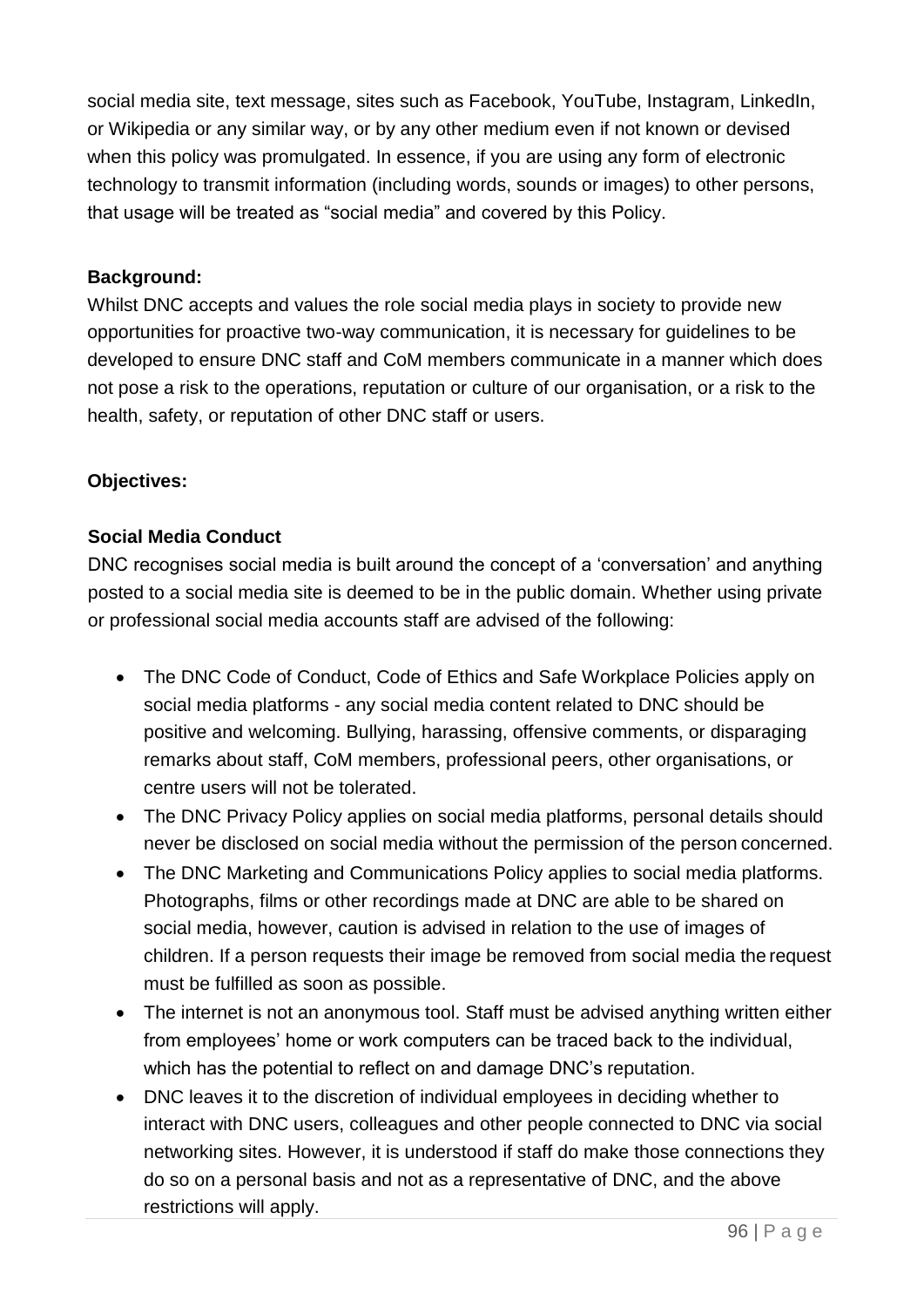• No disparaging remarks or opinions are to be made or expressed about DNC or its products, services or its business methods.

### **Social Media Perception**

How information is perceived by other social media uses can have a significant impact on the reputation of our organisation. When providing information via social media platforms:

- Consider if information could be misinterpreted. Be clear and concise and avoid discussing multiple topics.
- Avoid debate or online arguments. Briefly clarify information where needed but do not engage in lengthy conversations online.
- Consider if a personal opinion which contravenes the DNC values, strategies, policies or procedures may be taken to represent those of the organisation.

### **Use of social media during business hours**

Social Media usage for work purposes is encouraged, as this stimulates productivity, motivates and promotes innovation. However:

- Social Media for personal usage by staff is permitted but should be limited to be infrequent and brief. If their work role involves a high degree of computer-based work staff are encouraged to take screen breaks to support their health and wellbeing.
- Staff must recognise social media is a public platform and any references to DNC on professional and personal social media platforms must comply with DNC Code of Conduct and Code of Ethics. It is recommended staff:
	- o consider professional online etiquette and manage any social media in a manner which is supportive of DNC.
	- o discuss inappropriate social media behaviour or concerns with their manager to ensure safe and comfortably boundaries are in place.
	- o be aware negative or defamatory social media activity may lead to disciplinary actions, including, in the extreme circumstance, dismissal.

### **Use of Social Media Outside of Work**

Staff must be aware if they use social media outside of the workplace they are required to act in DNC's best interests and not undermine DNCs interests or reputation. Inappropriate behaviour or communications can impact upon the organisation and relationships within the workplace and with our community:

- In general, employees should not identify themselves as DNC staff members in their personal social media accounts (Facebook, etc,).
- DNC can monitor the content of any person's public social media content. "Public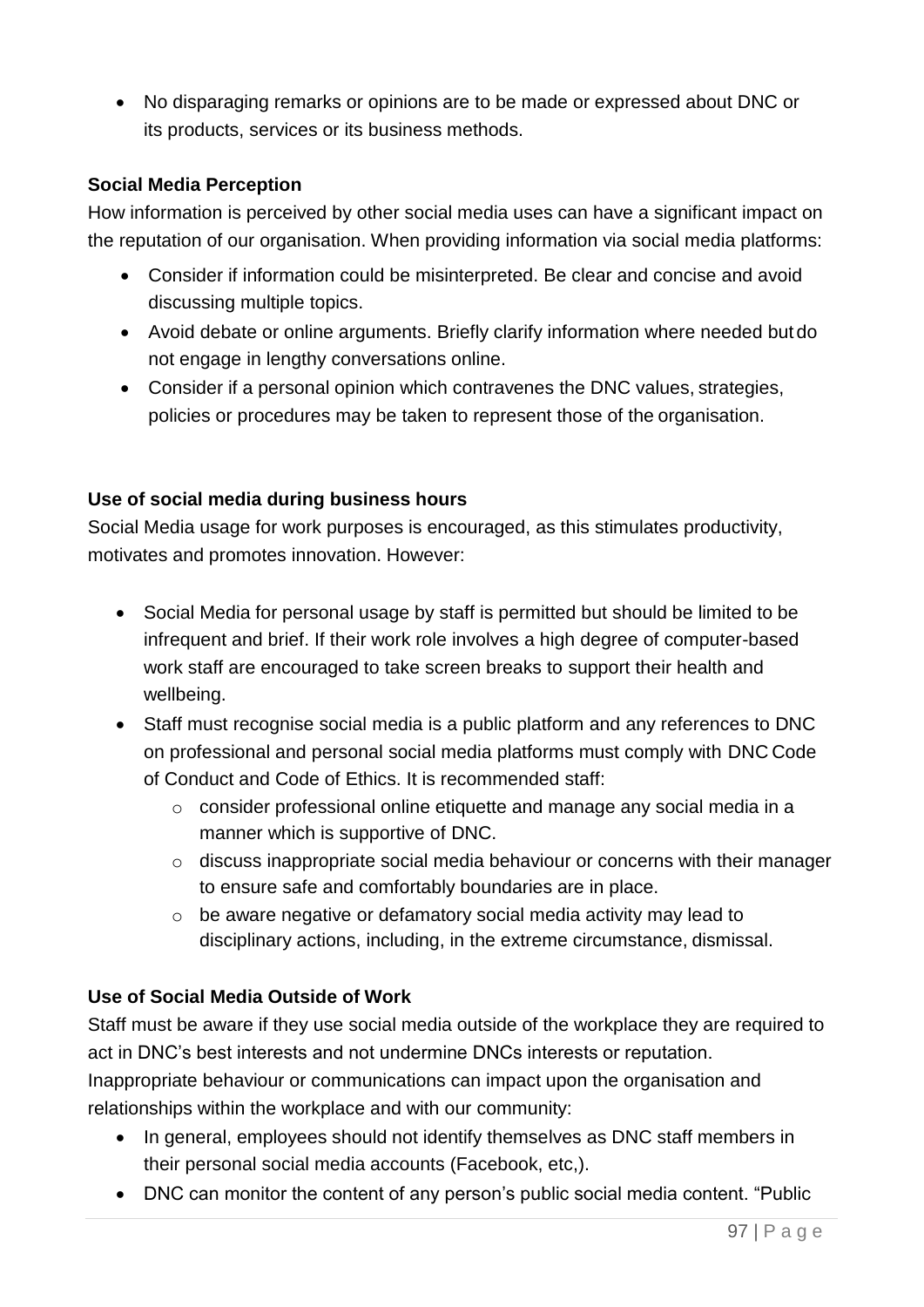social media content" means any social media content that can be accessed by the public generally, and includes tweets, Facebook wall posts and messages sent to groups via LinkedIn.

- DNC Staff and CoM Members shall not publicly post inappropriate content on a social media forum. Inappropriate content includes, but is not limited to, content that:
	- o bullies, harasses or discriminates against any DNC staff member, CoM member or centre user.
	- o damages DNC reputation or interests.
	- o is illegal.

Breach of this Policy or any other DNC Policy on social media platforms may be subject to disciplinary action and possible termination.

# **Feedback on DNC social media platforms**

Regardless of whether it is positive or negative, feedback on DNC social media platforms should be monitored and responded to in accordance with the Feedback and Grievance Policy. The Manager will determine how comments made on the DNC social media platforms will be responded to, ensuring consistency and respect.

### **Public Dissatisfaction on Social Media**

There will be instances where a member of the public uses social media to make comments about matters relating to DNC outside of the DNC social media platforms. Whether the comments are founded or unfounded they should be reported to the Manager. The Manager will evaluate the validity of the comments and whether a response is warranted. Where the comments are found invalid it is recommended that a 'no oxygen' approach is taken – avoid making a response and therefore adding fuel to the fire.

If the comments are valid and warrant a response the Manager should attempt to resolve the issue through private channels and avoid public discussion on social media.

Under no circumstances should any staff person or CoM Member discuss negative feedback regarding DNC on social media, unless delegated by the Manager.

### **Related Policies and Procedures:**

- Code of Conduct Policy.
- Code of Ethics Policy.
- CoM Charter.
- Induction Policy.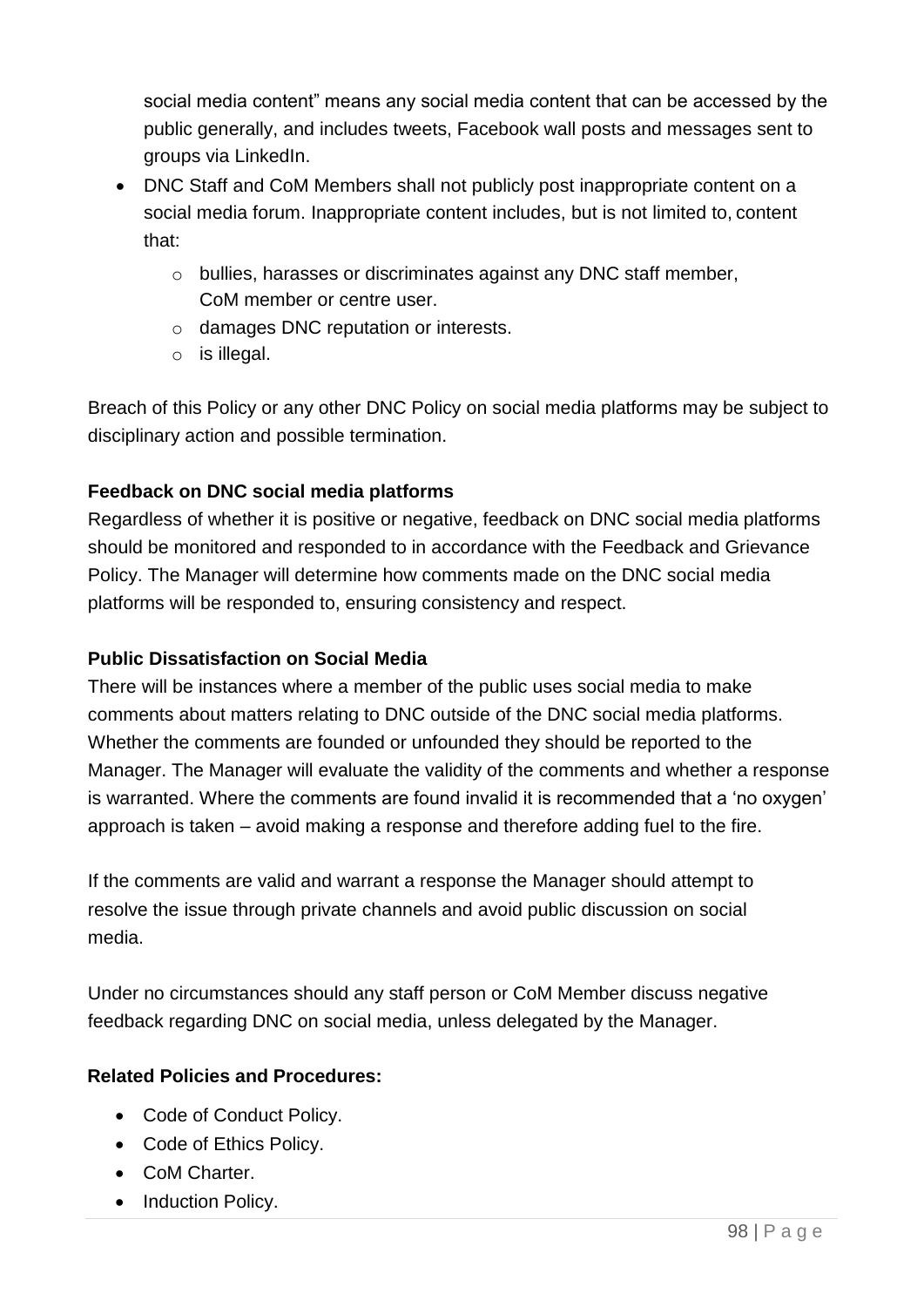- Privacy Policy.
- Safe Workplace Policy.
- Marketing and Communications Policy.
- Feedback and Grievance Policy.

# 3.7.1 Social Media Procedures

- All staff and CoM members will be provided a copy of this policy at Induction, as per the Induction Policy.
- DNC social media accounts can only be established with written authorisation from the Manager.
- The Manager may delegate management of a DNC social media account to an appropriate staff person.
- Where possible, staff who manage a DNC social media site should use an identifiable work email address and or phone number. This may include a general DNC email address.
- Staff managing DNC social media sites need to be aware signing up to using a social media site may require them to agree to an "End User Licence Agreement', which may give consent to the site's owner to use DNC material uploaded without DNC consent. Some terms may also attempt to assign intellectual property material to the site.

Any staff or CoM member concerned about comments or conduct on social media which relates to DNC in anyway should take a screen shot of the issue and report their concerns to the Manager.

# **Section 4: Committee Policies**

#### **Relevant standard, legislation or controls**

- Refer to the Introduction for a full list of foundation principles and standards.
- DNC Document Register.
- Association Incorporation Reform Act 2012.
- Privacy Act 1988 (Cth).

# **4.1 CoM Recruitment and Appointment**

| <b>VERSION NUMBER</b> |                        |  |
|-----------------------|------------------------|--|
| <b>DATE RATIFIED</b>  | <b>DATE FOR REVIEW</b> |  |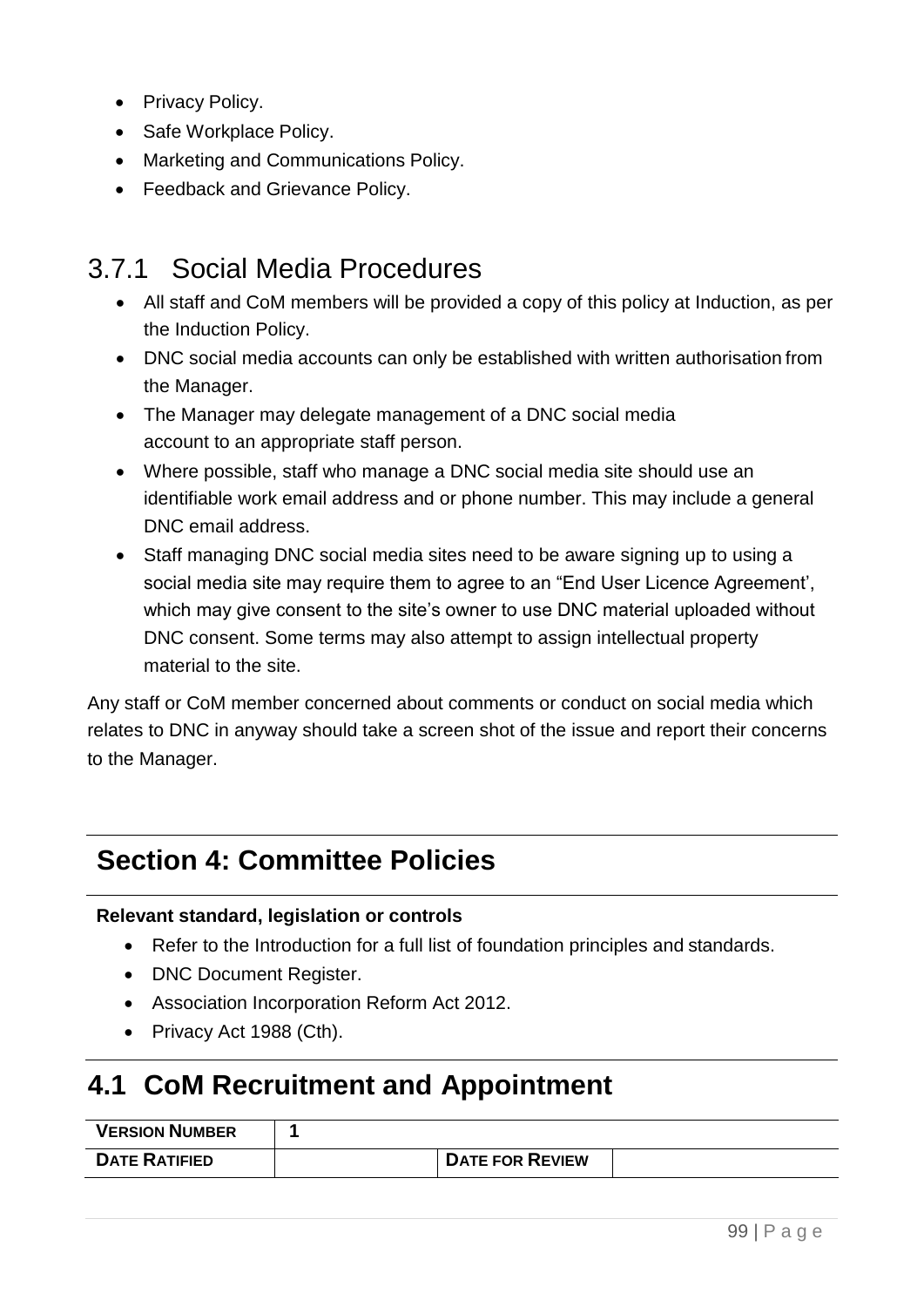# Policy Declaration

Strong strategies to support recruitment of skilled and passionate community members to the DNC CoM are an important component of meeting the ongoing sustainability needs of the CoM and our organisation. The purpose of this policy is to outline strategies used for recruitment and appointment of new members for the DNC CoM.

# Policy Description

## **Application:**

This policy applies to the DNC CoM. The CoM will undertake the following recruitment procedures at least two months prior to the DNC AGM.

### **Background:**

A strong focus on Committee success and a proactive approach to managing our Committee and our Committee recruitment can alleviate much of the pressure and stress caused by the transition of Committee members.

### **Objectives:**

The best recruitment situation creates a skills-based list of potential candidates ready to step into leadership roles in our organisation. DNC is committed to enabling people to lead through our membership base, keeping them informed of key committee activities and including them in in-house celebrations and successes. It is the responsibility of all members to be advocates for DNC and the great work we do in our community, to keep linking people in, joining the member group and making plans to become part of our committee.

Each year DNC will lay the groundwork of an effective and responsive recruitment strategy by:

- Thinking about the direction DNC is heading and what major projects or activities are in store over the next few years.
- Documenting the qualities and skills needed to help lead the community organisation towards its aims.
- Identifying the skills/expertise gaps in CoM membership.
- Deciding whether the CoM could better reflect the diversity of its stakeholders.
- Developing a succession plan for CoM candidates.
- Encouraging potential candidates to become involved with our organisation.

Potential recruits will be required to complete an Application for Nomination to CoM Form. The Chair will contact prospective candidates to ascertain the following information:

- Why they are interested in DNC?
- How much time they can contribute to DNC?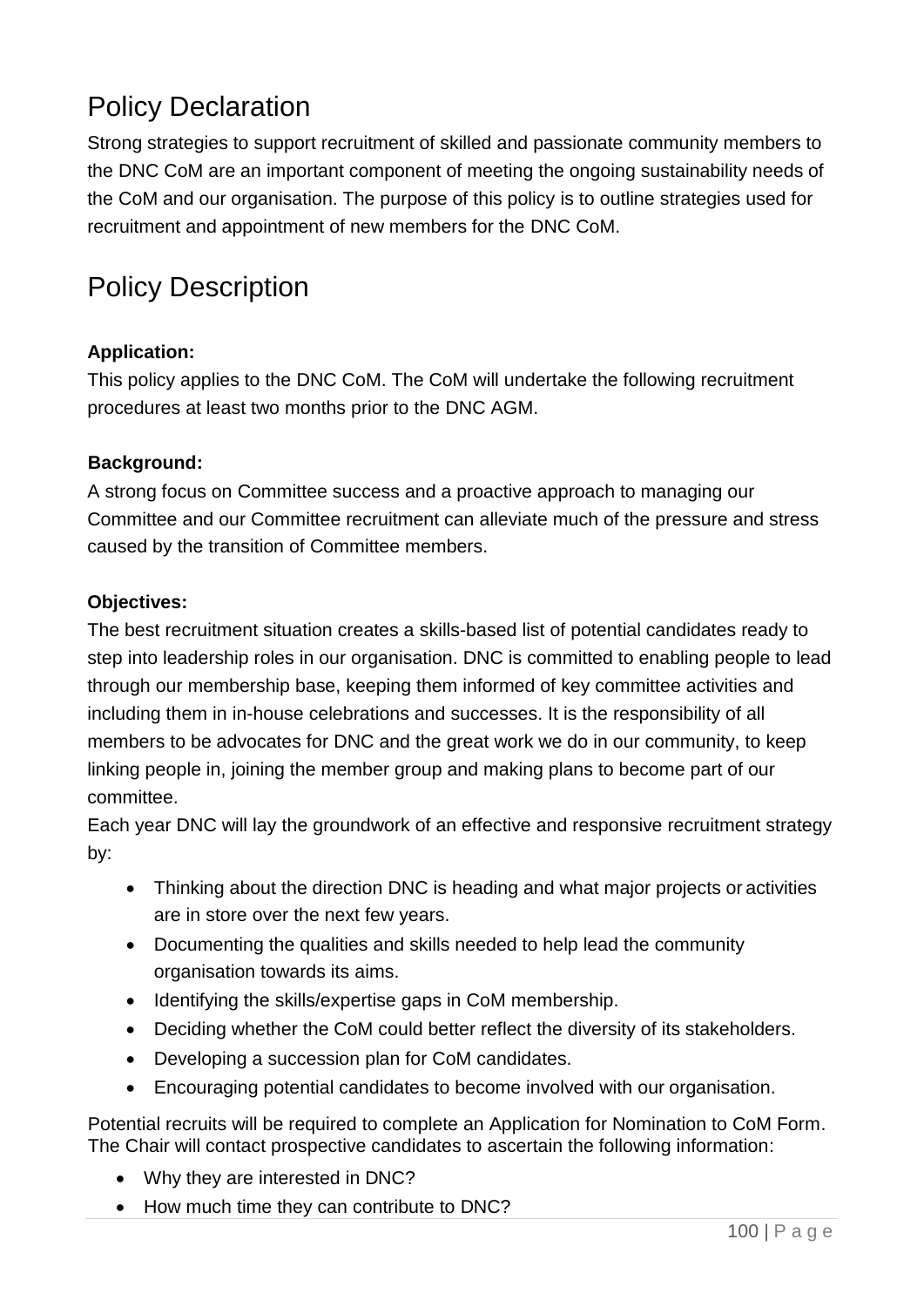- What skills and experience can they offer?
- What support will they need to become a CoM member?
- What do they want from their CoM service?
- Can they envisage any conflicts of interest that may arise?
- Do they have any previous experience serving on a CoM or in other leadership positions?

The Chair will brief them on current priorities, monthly COM meeting etc. Appointments to the CoM are made each year at the AGM, in accordance with the DNC Rules. Once a CoM Member has been appointed, their success will be supported through implementation of our Induction Policy and the Conflict of Interest Policy.

### **Related Policies and Procedures:**

- Code of Conduct Policy.
- Code of Ethics Policy.
- CoM Charter.
- Rules of Association.
- Conflict of Interest Policy.
- Induction Policy.

# 4.1.1 CoM Recruitment and Appointment Procedures

### **Annual Recruitment Procedure**

In the months prior to the DNC AGM the CoM will undertake the following actions to support the recruitment of successful committee members:

- 1. Review committee needs and skills gaps:
	- a. How many people will be standing down from the committee and how many vacancies will this create?
	- b. Conduct analysis of existing and potential members against the strategic plan:
		- What are the key objectives for DNC over the next one to three years?
		- What skills are needed to assist the staff/volunteers/organisation to achieve these objectives?
		- What skills do current committee members offer in these areas?
		- What skills will depart with the retiring committee member/s?
		- Where are the skill and demographic gaps?
- 2. Review CoM practicalities and demographics:
	- a. Is the CoM the right size? There is no recommendation for committee size,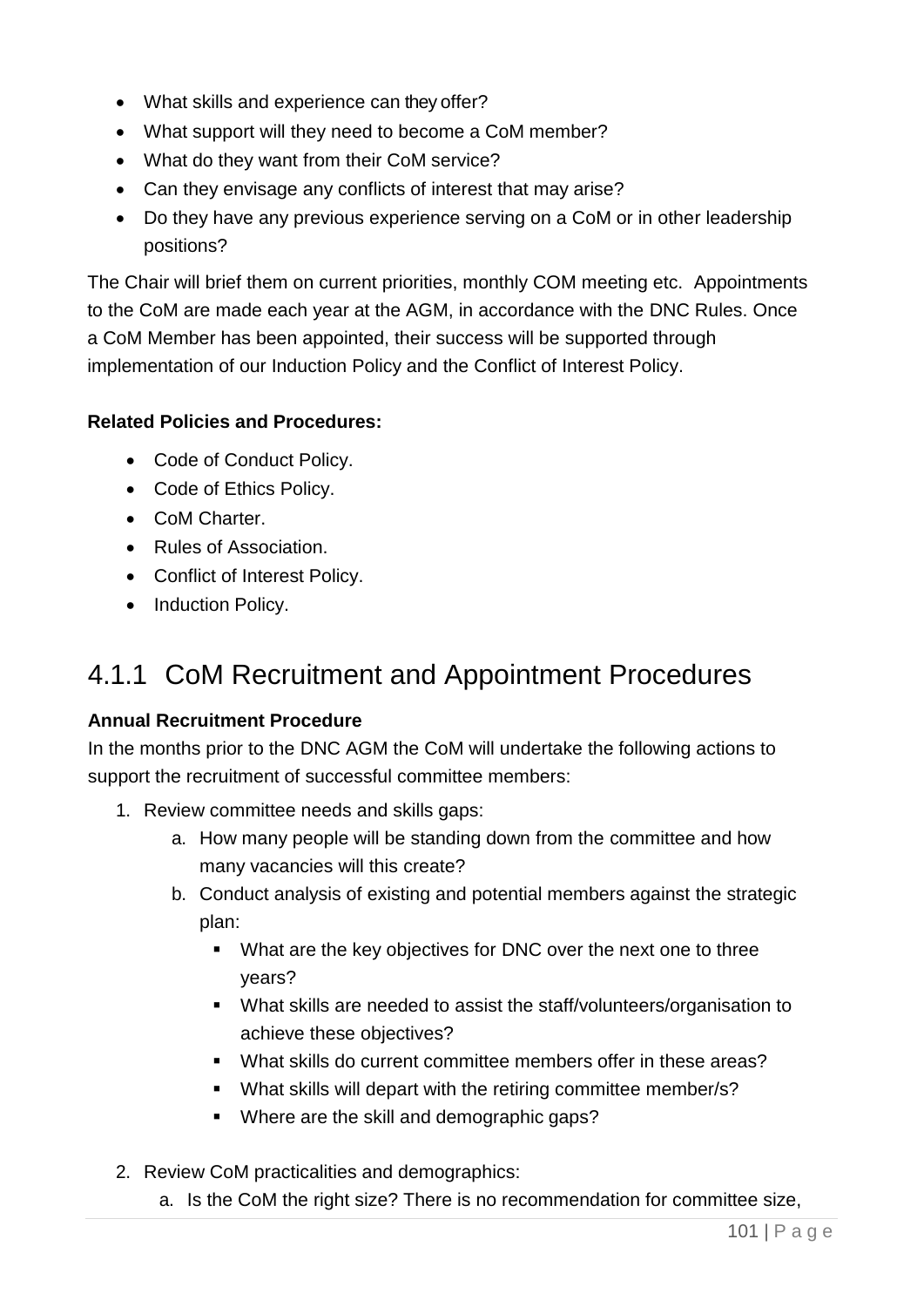although typically commitment level is higher in smaller groups, although overload and burn out should also be avoided.

- b. How balanced is the CoM? The CoM needs to comprise a good range skills and interests to cover the different aspects of the organisation.
- c. How representative is the CoM? DNC will, when able, recruit committee members who represent a diverse range of the community, including service users. This may, from time to time, include members of other organisations whose mission statement is compatible with our own.
- d. Desirable personal traits of CoM members? These include the following:
	- i. An ability to work co-operatively: Diversity of viewpoints is actively encouraged in the CoM, but it is also important to know how to work cooperatively and reach consensus on key issues.
	- ii. A personal commitment to the organisation's mission: It is essential that DNC CoM members are committed to the organisation's mission and are prepared to work to achieve objectives.
	- iii. A positive outlook: Members of DNC's CoM offer their services on a voluntary basis and while it is important to take the roles and responsibility of the committee seriously, it should also be enjoyable.
	- iv. Focus on diversity: The members should be from diverse backgrounds, demonstrate understanding of diversity and have appropriate skills and expertise suitable for decision making.
- 3. Preparation of information for potential candidates. This could include:
	- a. What are Neighbourhood Centres?
	- b. Our current strategic goals.
	- c. Our current main projects.
	- d. Recent successes.
	- e. How much time is expected of them each month?
	- f. Length of term for committee members.
	- g. The financial position of the organisation.
	- h. Information on Director's insurance.
	- i. How many people are on, and could be on, the committee?
- 4. Create a list of potential candidates. Using the existing knowledge of our community, make a long list of community members who could potentially meet our needs. Discuss the list as a whole committee and filter it down to a short list. Sources include:
	- a. Friends/colleagues/associates of existing, retiring or past committee members, committee members, or volunteers.
	- b. People from organisations which have donated funds community bank, Lions Club, Rotary, Arts Group, etc.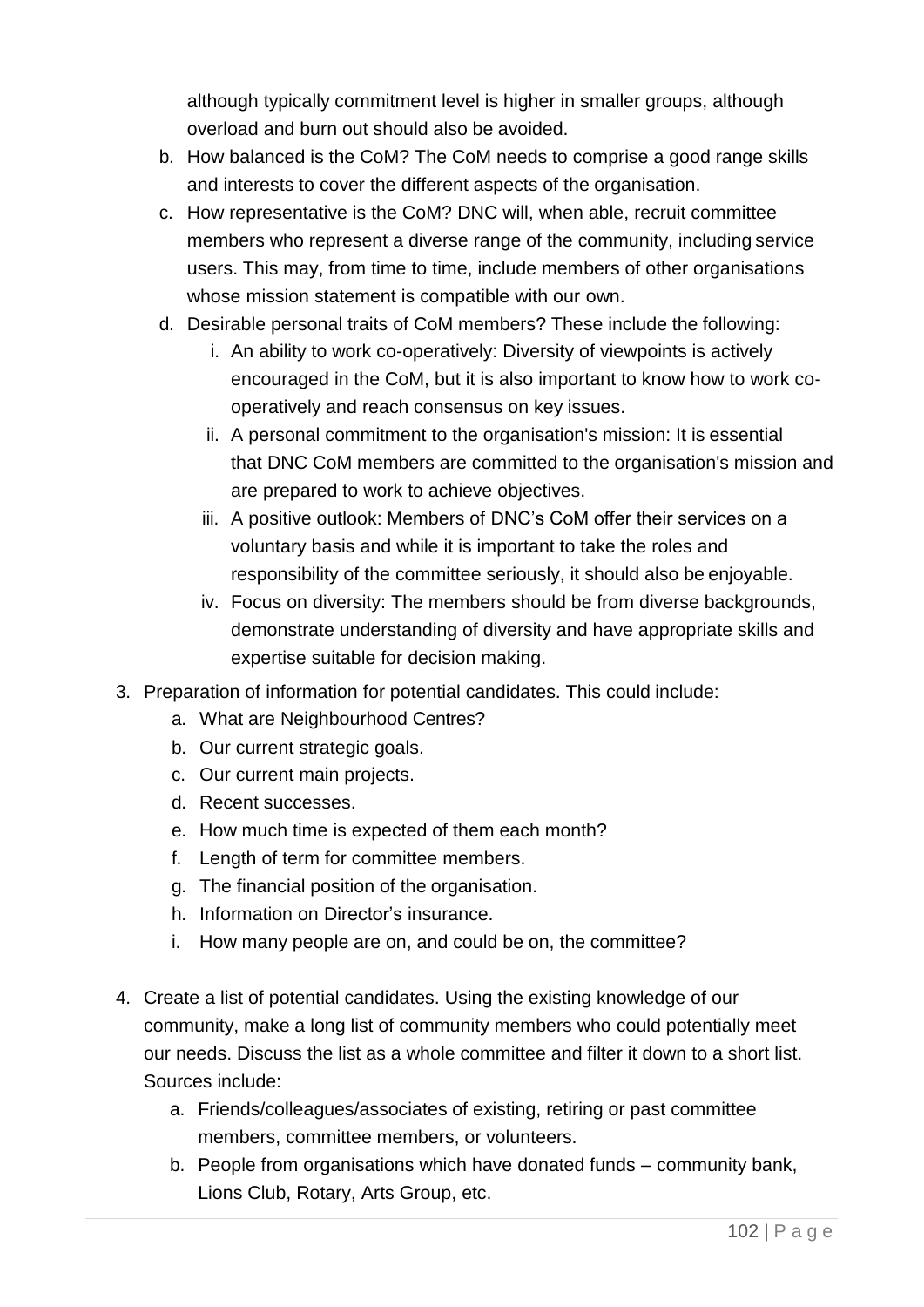- c. People who use the house.
- d. Community leaders, including young leaders.
- e. Indigenous elders.
- f. Staff or associates of local education providers.
- g. Members of multicultural organisations.
- h. Key partners, such as council, health services or counselling.
- i. Community members already active in committees.
- j. Business associations consider tradies, pharmacists or supermarket managers.
- k. Advertising partners especially any sponsors.
- l. Recruitment agencies volunteer or work placement agencies.
- m. Professionals with in-demand skills, including accountants, lawyers, marketers, event managers, etc.
- n. Advertising in local media and online may also provide potential candidates.
- 5. Select a representative to make initial contact with the short list, it may be the chair, a subcommittee or people who already have connections with individuals. Initial contact should be an opening conversation to assess their interest as well as appropriateness as a committee member.
- 6. Depending on the results of the initial contact the potential candidate may be invited to nominate via the Application for Nomination to CoM Form 4.1.1.1 and completion of the CoM Skills Audit Form 4.1.1.2.

If the potential candidate declines, they may be invited to recommend other possible candidates and to participate in our organisation in another way - perhaps on a subcommittee, running a program or by presenting on a topic to the committee, to increase their involvement and interest in DNC as possible future committee members.

### **Casual Appointment Procedure**

Where a vacancy exists on the CoM, it is possible to fill this vacancy outside of the annual recruitment drive if a suitable candidate expresses interest. In this situation the candidate should complete the Application for Nomination to CoM Form 4.2.1.1 and Skills Audit Form 4.2.1.2 and submit to the CoM for the review. Provided this candidate is suitable, the CoM must vote to accept the candidate to the vacancy as a casual appointment until the following AGM where the candidate's application can be formally appointed.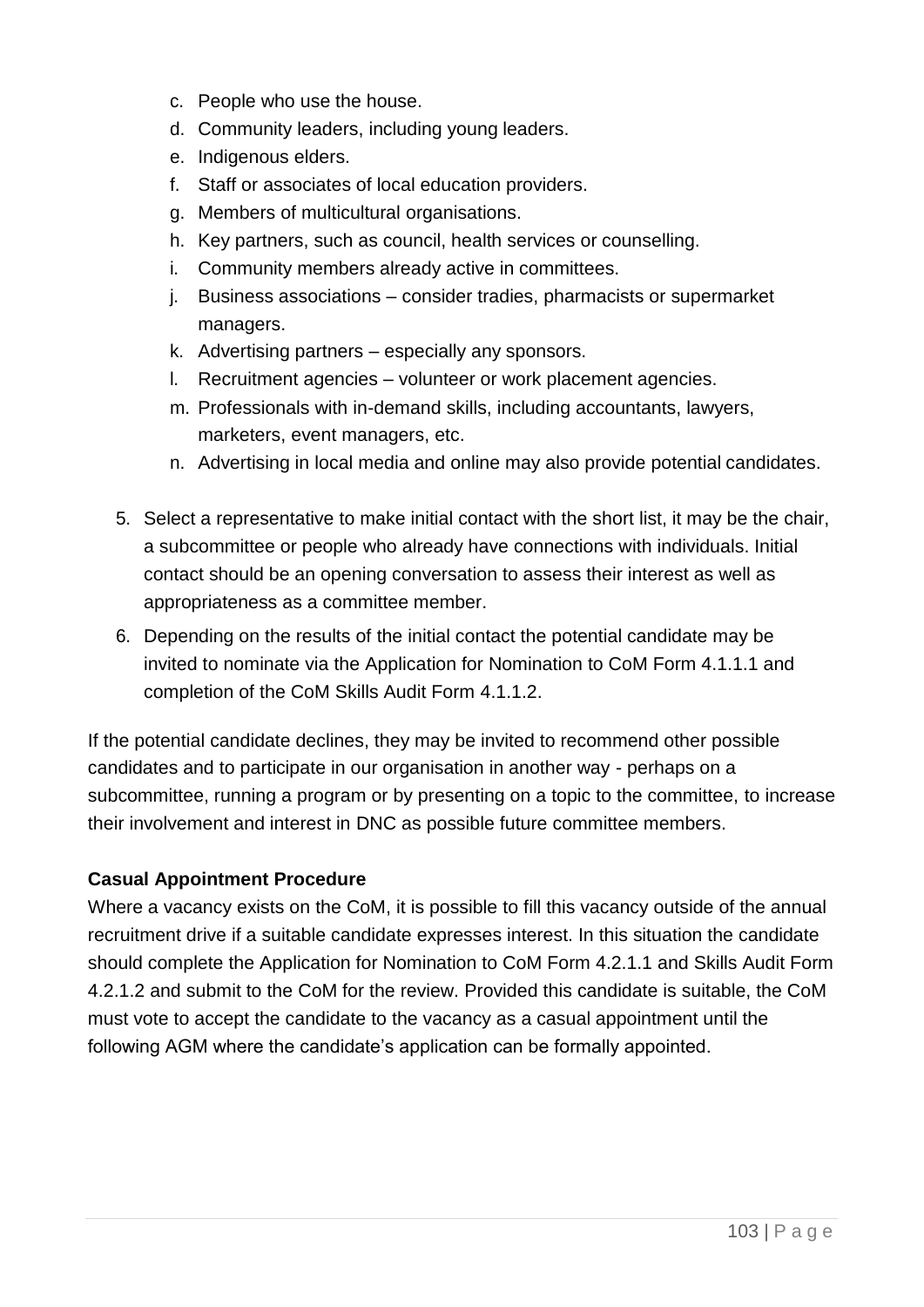# **4.2 Delegation of Authority**

| <b>VERSION NUMBER</b> |                        |  |
|-----------------------|------------------------|--|
| <b>DATE RATIFIED</b>  | <b>DATE FOR REVIEW</b> |  |

# Policy Declaration

Delegations represent the different acts of authorised designated or assigned actions to different CoM, Manager or staff positions and roles. DNC clearly defines delegations of authority by the CoM and Manager for the efficient delivery of organisational planning and activities. The purpose of this policy is to communicate clear guidelines for delegated authorities for the efficient operation of DNC.

# Policy Description

### **Application:**

This policy applies to CoM and staff members nominated by the CoM or Manager to exercise the delegated authority. Staff can only exercise delegations within their area of responsibility.

#### **Background:**

Maintaining clear and documented delegation of authority is essential for establishing appropriate boundaries for CoM members and staff for the protection of individuals and our organisation. Documented organisational authority ensures all staff and CoM Members know what decisions they can make and where they must seek approval for actions they wish to take. This safeguards the organisation from decisions being made by unauthorised individuals and ensures appropriate accountability for decisions.

### **Objectives:**

In accordance with DNC Rules, delegations of authority are intended to achieve:

- Efficiency and effectiveness of DNC processes.
- Appropriate officers are provided with the level of authority necessary to discharge their responsibilities.
- Delegated authority is exercised by the most appropriate and best-informed individuals within the organisation.
- Effective internal controls.

Unless otherwise specified in the delegation of authority, a decision to delegate authority may only be made by the CoM.

Delegations are attached to the position occupied, not to the occupant of the position. The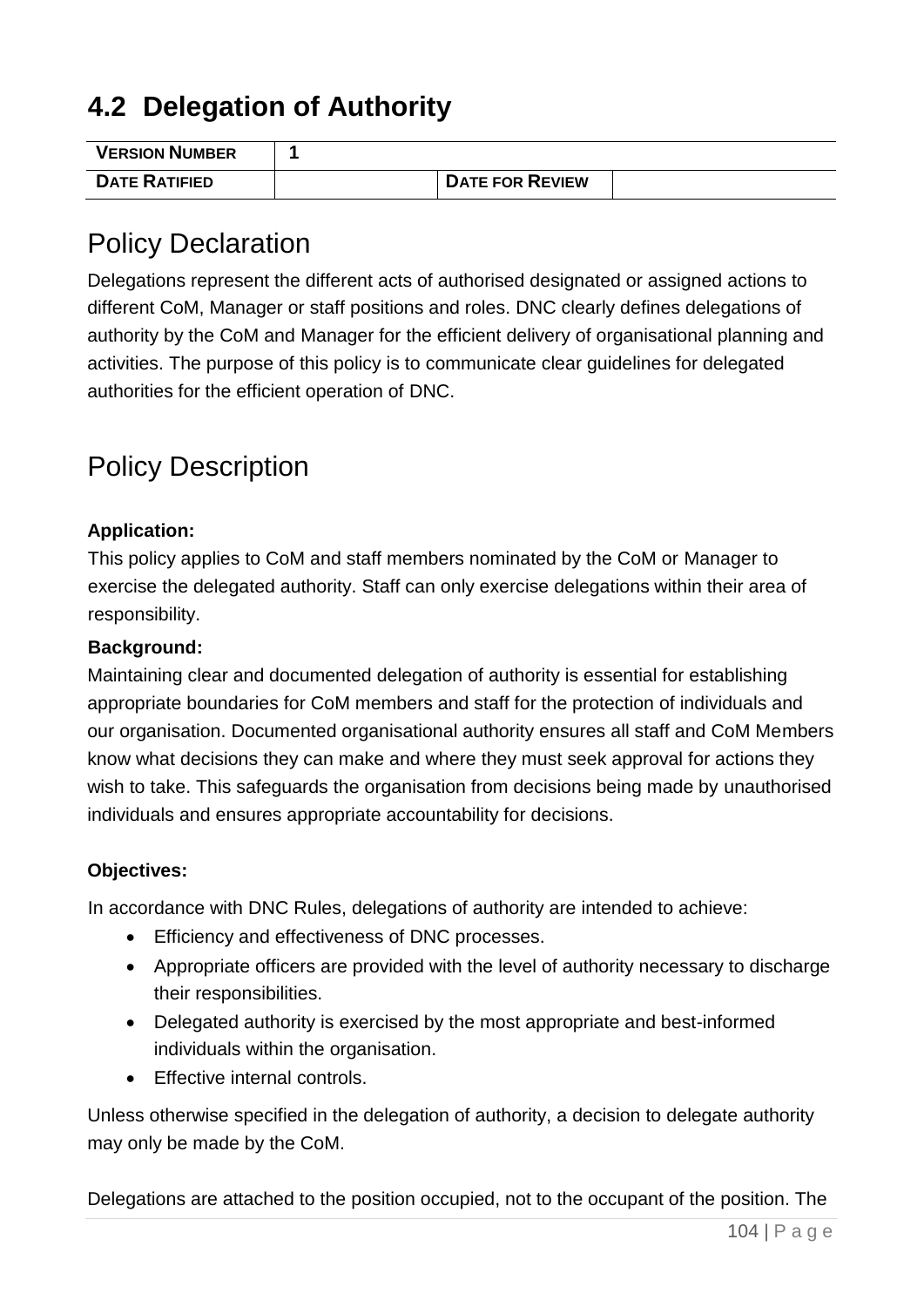responsibilities of a position appear in their position description. Delegations shall align with DNC Position Descriptions and Awards and Agreements.

There are two key types of delegation:

- **Activity delegations** give a person authority to take or approve actions, other than expenditure of funds, on behalf of DNC.
- **Financial delegations** give authority to approve expenditure up to a specified limit.

### **Related Policies and Procedures:**

- Code of Conduct Policy.
- Code of Ethics Policy.
- CoM Charter.
- Rules of Association.
- Policy Development Policy.
- Conflict of Interest Policy.
- Induction Policy.
- Marketing and Communications Policy.
- Strategy, Business and Risk Policy.
- Organisation Structure Policy.
- Recruitment and Appointment of Staff Policy.
- CoM Recruitment and Appointment Policy.
- Feedback and Grievances Policy.

# 4.2.1 Delegation of Authority Procedures

### **Establishing delegations of authority**

In broad terms, the following delegations of authority apply. The CoM is responsible for approving items such as:

- The Strategic Plan.
- The Annual Budget.
- Manager appointment.
- Contracts and agreements involving legal obligations.
- Funding compliance.
- Staff work conditions and remuneration rates as documented in an Enterprise Agreement or similar document.
- Opening or closing of bank accounts.
- Signatories to the accounts.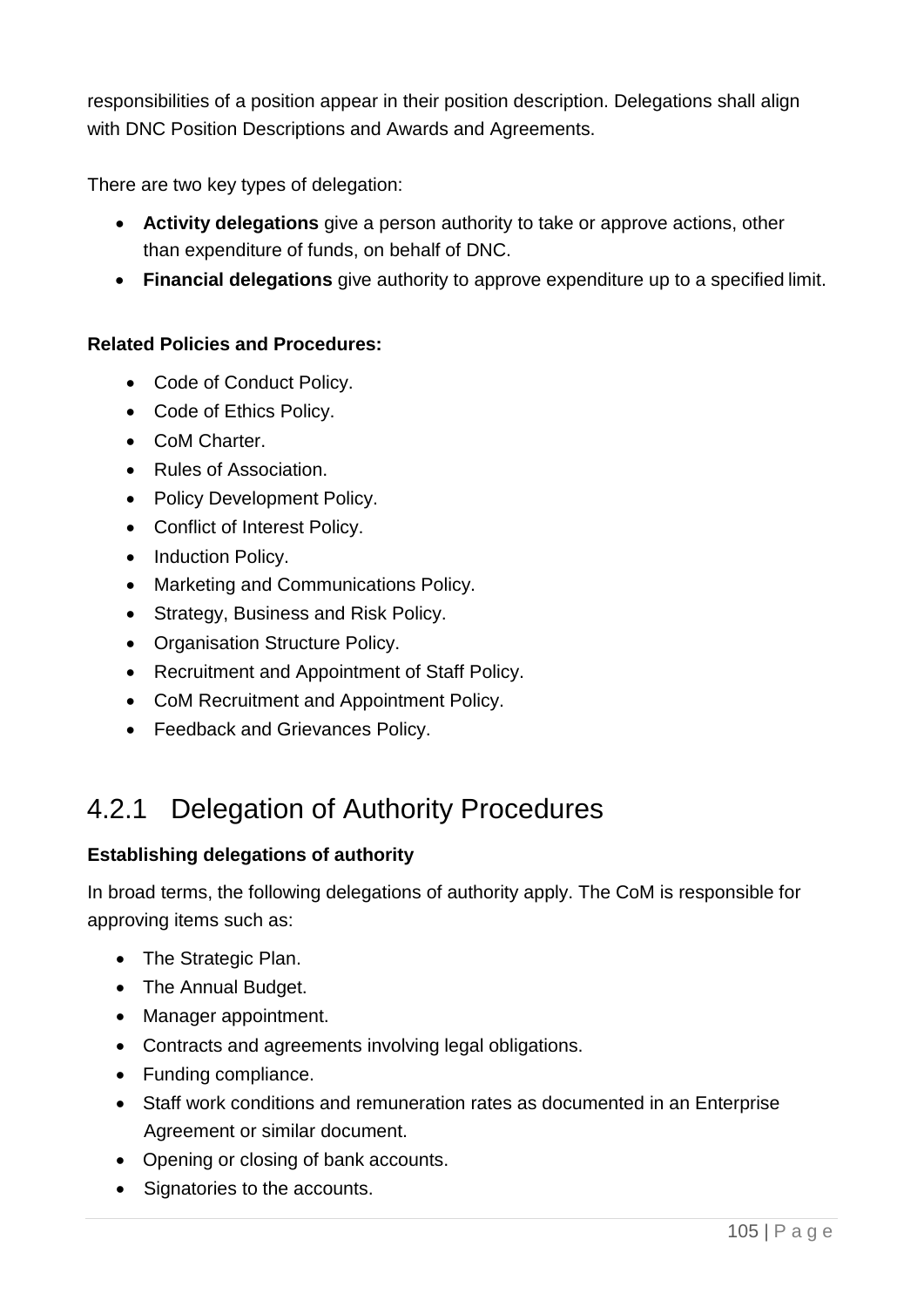Delegations to members of the CoM, sub-committee, staff, or nominated representative shall be made by resolution of the CoM and recorded in the minutes. Terms of reference need to be clearly stipulated for any sub-committee members:

- Delegations to staff may be made at the discretion of the Manager, within appropriate areas of responsibility.
- A delegation cannot be exercised where the officer holding the delegation has a conflict of interest or where the delegation will result, either directly or indirectly in any tangible benefit to the delegate. In such cases a transfer of the function to another appropriate position must be arranged with the CoM.

## **Retained Authority**

Except in so far as documented in other DNC policies, the CoM retains all financial and other accountabilities. Where such retention is not in accordance with applicable legislation, that legislation will prevail.

In addition:

- A subcommittee may be delegated specific decision-making authority over work they are directing.
- The Manager is usually responsible for approving expenditure within specified limits, staff activity within the agreed organisational plan, staff leave and other entitlements, staff work plans, and client service decisions.
- The signatories to accounts will approve any expenditure above the delegation of the Manager.
- The Manager will have a financial delegation within budget and will approve directly or by delegation all other items as per the Chart of Delegations 4.2.1.1.

### **Ensuring compliance with delegations of authority**

The delegations of authority are documented in the Chart of Delegations 4.2.1.1.

The CoM will monitor compliance with delegations through reports from the Manager. To support compliance, the information on delegated authority should be easy to access when needed and referenced as part of recording major decisions.

### **Reviewing and adjusting delegations**

Delegations of authority will be reviewed and adjusted as the CoM decides in response to specific changes in external requirements, other organisational policies or the scope of services and activities.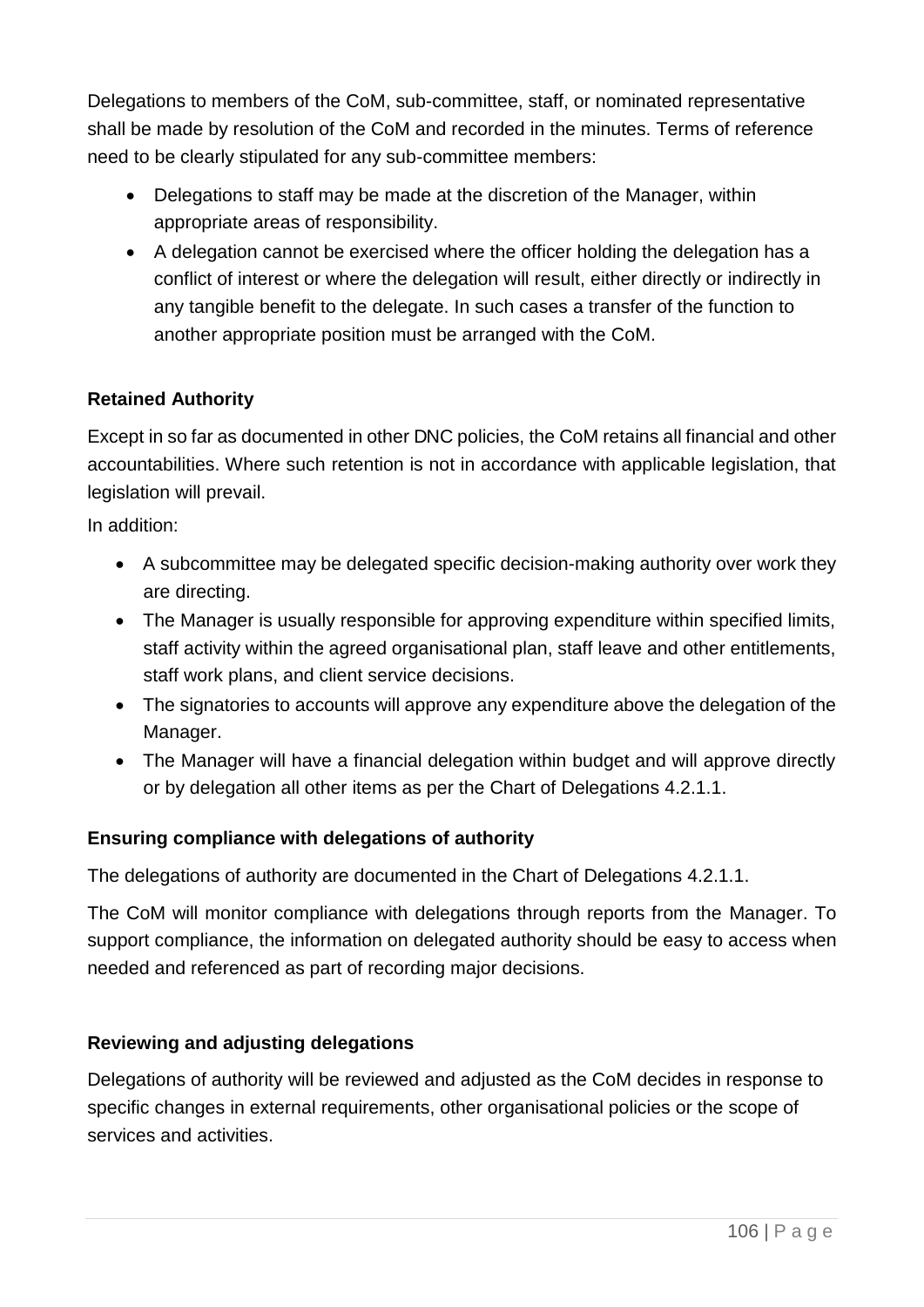# Schedule of Delegations and Authorities

| <b>Delegated authorities</b>                                                                                                | Delegated to                                | <b>Relevant Process</b>                                                        |
|-----------------------------------------------------------------------------------------------------------------------------|---------------------------------------------|--------------------------------------------------------------------------------|
| <b>Budgets</b>                                                                                                              |                                             |                                                                                |
| Annual budget approval                                                                                                      | Not to be delegated-<br>Committee to ratify | To be ratified by CoM                                                          |
| Approve expenditure of up to 25% in<br>excess of an individual budget item                                                  | Committee                                   | To be recorded in<br>Committee minutes                                         |
| <b>Expenditure</b>                                                                                                          |                                             |                                                                                |
| Commit to expenditure within approved<br>budget                                                                             | Manager                                     | Invoices/commitments etc<br>signed or authorized by<br>Manager                 |
| Approve payments up to \$500                                                                                                | Manager                                     | Manager to counter-<br>sign/record approval                                    |
| Approve travel disbursements for the<br>Manager, within guidelines and in line with<br>NH&LC Agreement                      | CoM Chair                                   | Chair to approve claim<br>prior to payment                                     |
| Approve travel disbursements for staff, other<br>than the Manager, within guidelines and in<br>line<br>with NH&LC Agreement | Manager                                     | Manager to approve claim<br>prior to payment                                   |
| Approve other expenditure for the<br>Manager, within guidelines and in line with<br>NH&LC<br>Agreement                      | Chair                                       | Chair to approve claim<br>prior to payment                                     |
| Approve other expenditure for staff, other<br>than the Manager, within guidelines and in<br>line with NH&LC Agreement       | Manager                                     | Manager to approve claim<br>prior to payment                                   |
| <b>Asset Management</b>                                                                                                     |                                             |                                                                                |
| Loan assets and equipment                                                                                                   | Manager                                     | Manager to record loans on<br>register                                         |
| Dispose of assets                                                                                                           | Not to be delegated-<br>Committee to ratify | To be ratified at CoM<br>meeting and recorded on<br>assets register            |
| <b>Financial Reporting</b>                                                                                                  |                                             |                                                                                |
| Submit financial statement for external audit<br><b>Staff</b>                                                               | Treasurer                                   | To be noted at CoM meeting                                                     |
| <b>Establish new positions</b>                                                                                              | Not to be delegated-<br>Committee to ratify | To be ratified at CoM meeting                                                  |
| Approve filling of vacant permanent positions<br>& establish selection committee                                            | Not to be delegated-<br>Committee to ratify | To be ratified at CoM meeting                                                  |
| Approve incremental progression in line with<br>NH&LC Agreement & performance review<br>process for Manager                 | Not to be delegated-<br>Committee to ratify | To be ratified at CoM meeting<br>and approve new pay scale<br>prior to payment |

| <b>Delegated authorities</b>                                                                                                 | Delegated to | <b>Relevant Process</b>                              |
|------------------------------------------------------------------------------------------------------------------------------|--------------|------------------------------------------------------|
| Approve incremental progression in line with<br>Award & performance review process for<br>permanent staff other than Manager | Manager      | Manager to approve new pay<br>scale prior to payment |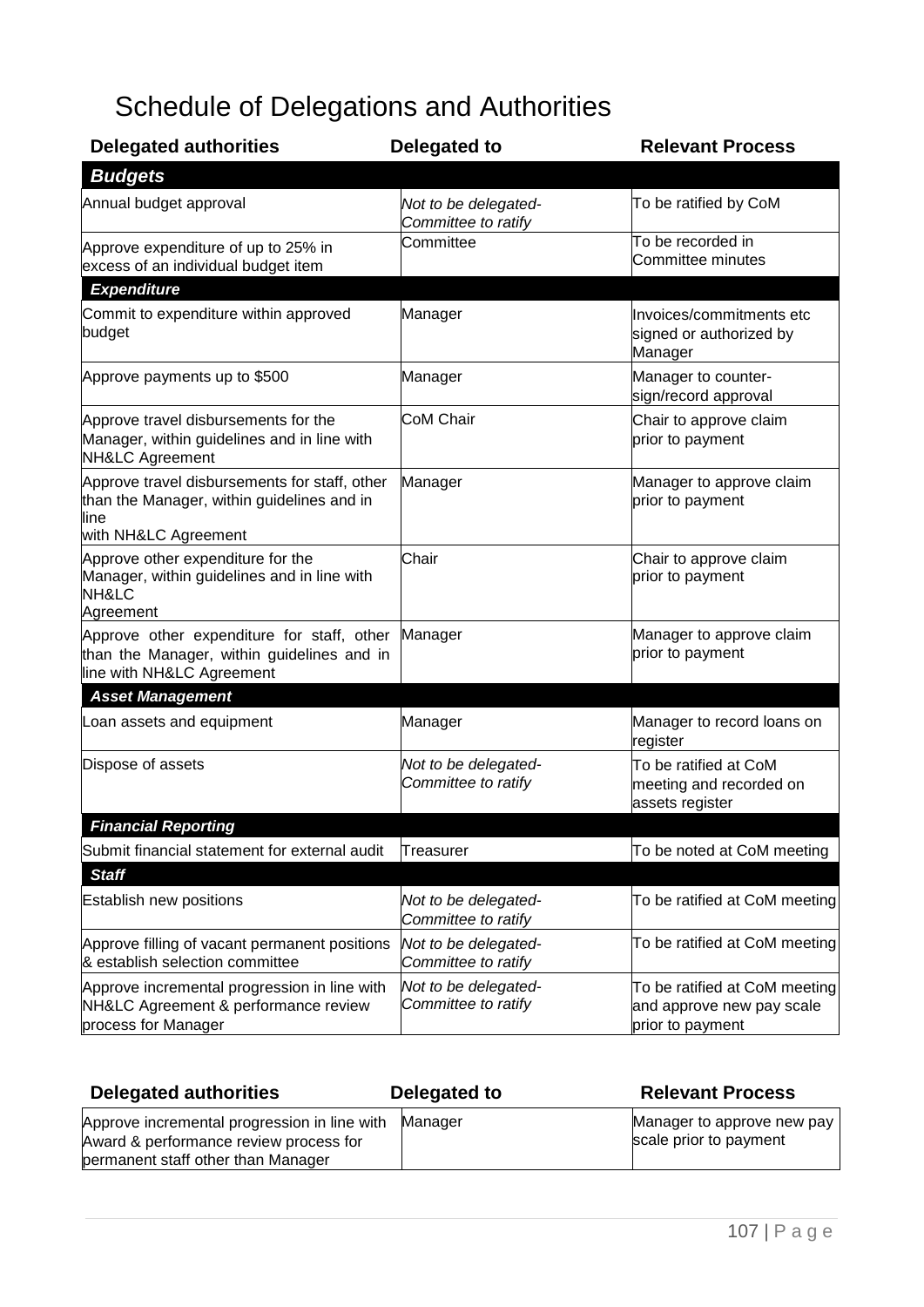| Approve employment of sessional<br>teaching staff and casual employees<br>within approved budgets                                                                                                       | Manager                                     | Manager to ensure<br>appropriate contracts prior<br>to payment and that all<br>timesheets are<br>countersigned                                                                             |
|---------------------------------------------------------------------------------------------------------------------------------------------------------------------------------------------------------|---------------------------------------------|--------------------------------------------------------------------------------------------------------------------------------------------------------------------------------------------|
| Dismissal or suspension of any staff                                                                                                                                                                    | Not to be delegated-<br>Committee to ratify | To be ratified at CoM meeting                                                                                                                                                              |
| Approve recreation leave, overtime & time<br>off in lieu:                                                                                                                                               |                                             |                                                                                                                                                                                            |
| Manager                                                                                                                                                                                                 | Committee of Management                     | Committee member(s) to<br>approve taking of leave or<br>overtime or TOIL claim,<br>and ensure in line with<br>NH&LC Agreement, prior<br>to taking and to<br>countersign before<br>payment. |
| Other staff                                                                                                                                                                                             | Manager                                     |                                                                                                                                                                                            |
|                                                                                                                                                                                                         |                                             | Manager to approve taking<br>of leave or overtime or TOIL<br>claim, and ensure in line<br>with NH&LC Agreement,<br>prior to<br>taking and to countersign<br>before payment.                |
| Approve sick and other leave (eg Carer's                                                                                                                                                                |                                             |                                                                                                                                                                                            |
| and Compassionate Leave) in line with<br>NH&LC Agreement certificate requirements<br>(for sick leave needed after 3 days either in<br>one instance or after 3 single days across<br>one calendar year): |                                             |                                                                                                                                                                                            |
| Manager                                                                                                                                                                                                 | Chair                                       | Chair to approve any<br>payments and ensure<br>appropriate certificates<br>received                                                                                                        |
| Other staff                                                                                                                                                                                             | Manager                                     | Manager to approve<br>any payments and<br>ensure appropriate<br>certificates<br>received                                                                                                   |
| Approve relief/ backfill arrangements for staff<br>leave periods within budget                                                                                                                          | Manager                                     | Manager to ensure<br>appropriate contracts and<br>to approve any payments<br>prior<br>to payment                                                                                           |
| <b>Student fees</b>                                                                                                                                                                                     |                                             |                                                                                                                                                                                            |
| Defer, waive or refund student fees                                                                                                                                                                     | Manager                                     | Manager to report to CoM                                                                                                                                                                   |
| Prepare and enter into contracts and funding agreements                                                                                                                                                 |                                             |                                                                                                                                                                                            |
| Prepare and submit funding applications<br>and tenders                                                                                                                                                  | Manager                                     | Manager to report to CoM                                                                                                                                                                   |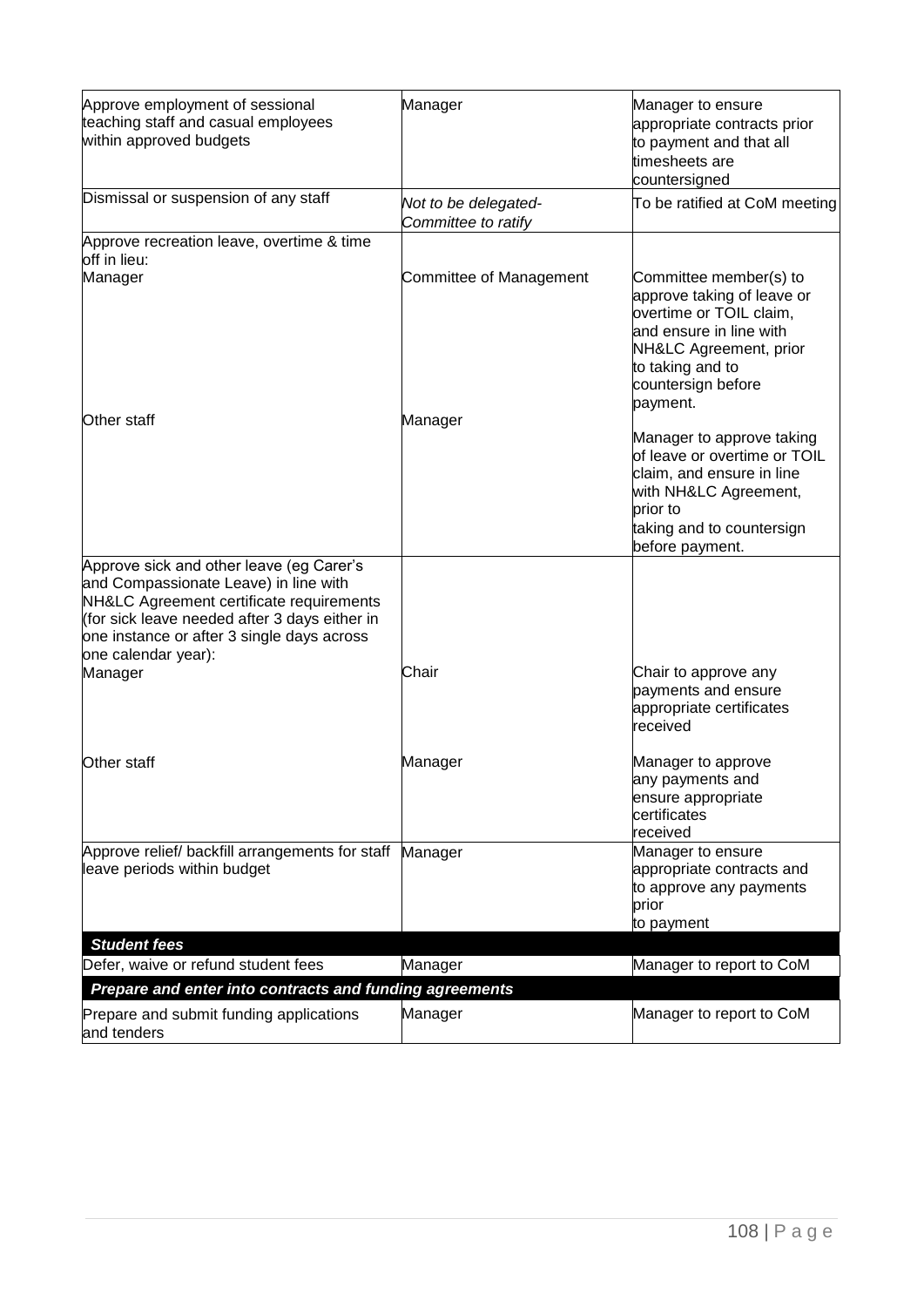| <b>Delegated authorities</b>                                                                                                                               | Delegated to                                                                                                                     | <b>Relevant Process</b>                                                                                                                                        |  |
|------------------------------------------------------------------------------------------------------------------------------------------------------------|----------------------------------------------------------------------------------------------------------------------------------|----------------------------------------------------------------------------------------------------------------------------------------------------------------|--|
| Sign contract, funding agreement or<br>addendum where these have either:                                                                                   |                                                                                                                                  |                                                                                                                                                                |  |
| 1. been previously approved by COM;<br>or                                                                                                                  | Manager with counter-signing<br>by member of CoM If required<br>by agreement or DNC Rules                                        | To be noted at CoM meeting                                                                                                                                     |  |
| clearly relate to core business and<br>2.<br>strategies set out in the DNC<br>Strategic Plan; or                                                           | CoM                                                                                                                              | To be approved at CoM<br>meeting and to be counter-<br>signed by member of CoM If<br>required by agreement or<br><b>DNC Rules</b>                              |  |
| Where the circumstances clearly<br>3.<br>relate to core business and<br>strategies and the contract or<br>agreement must be signed before<br>the next COM. | CoM                                                                                                                              | To be approved by CoM<br>and endorsed at next CoM<br>meeting, and to be counter-<br>signed by member of CoM If<br>required by agreement or<br><b>DNC Rules</b> |  |
| Receiving funds, making payments, transferring funds and financial<br>record keeping                                                                       |                                                                                                                                  |                                                                                                                                                                |  |
| Collect and receive money                                                                                                                                  | All staff and administration<br>volunteers                                                                                       | All monies to be receipted                                                                                                                                     |  |
| Approve payments                                                                                                                                           | Manager plus authorised<br>COM cheque signatory                                                                                  | Electronic funds transfer to<br>be authorised by two (2)<br>CoM members or Manager<br>and one (1) CoM member                                                   |  |
|                                                                                                                                                            |                                                                                                                                  | Cheques to be authorized<br>by 2 CoM members or<br>Manager and one (1) CoM<br>member.                                                                          |  |
| Approve transfer of funds between DNC<br>accounts                                                                                                          | Treasurer                                                                                                                        | Transfer of funds to be<br>authorized by the Treasurer<br>plus authorized two (2)<br>COM<br>members or Manager and<br>one (1) CoM member.                      |  |
| Enter into investments to amounts endorsed<br>by COM                                                                                                       | Treasurer                                                                                                                        | Transfer of funds to be<br>authorized by the Treasurer<br>plus authorised COM<br>member                                                                        |  |
| Keep correct accounts and books and<br>full details of receipts and expenditure                                                                            | <b>External Accountants</b>                                                                                                      | Accountants to report to<br>Manager and CoM                                                                                                                    |  |
| Monitor income, payments and<br>financial position and report to COM<br>on financial<br>position                                                           | <b>External Accountants</b>                                                                                                      | <b>External Accountants to</b><br>report to CoM                                                                                                                |  |
| <b>Activities and Courses</b>                                                                                                                              |                                                                                                                                  |                                                                                                                                                                |  |
| Approve and authorise Centre activities and<br>courses in accordance with DNC guidelines                                                                   | Manager to ensure activities<br>and courses approved are in<br>accordance with DNC<br>guidelines,<br>approvals and registrations | Manager to report new<br>activities to CoM                                                                                                                     |  |
| <b>Determining Student Eligibility</b><br>Completes and approves each Evidence of                                                                          | Manager or delegate to ensure                                                                                                    |                                                                                                                                                                |  |
|                                                                                                                                                            | all                                                                                                                              |                                                                                                                                                                |  |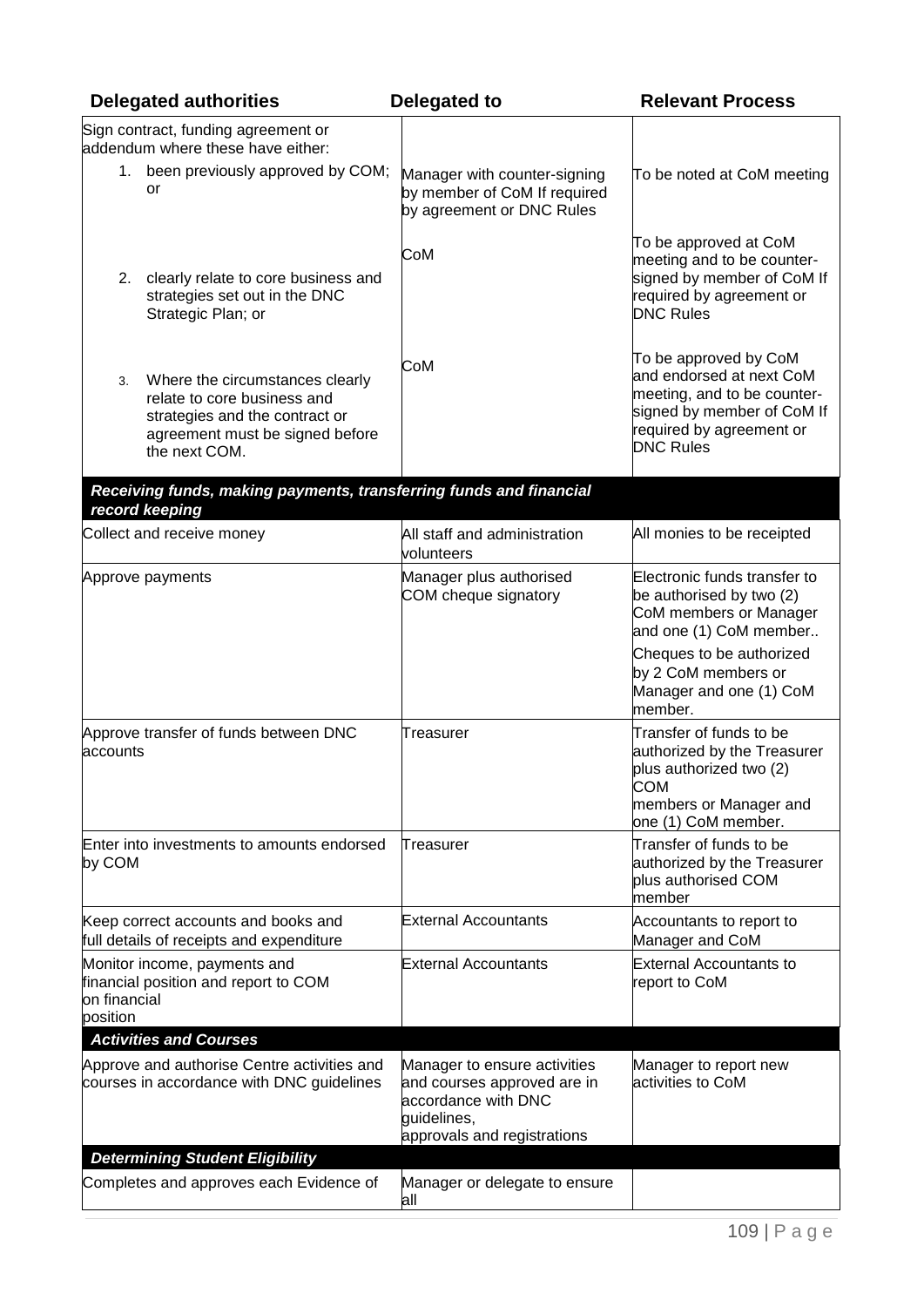| <b>Delegated authorities</b>              | Delegated to                                                                                         | <b>Relevant Process</b> |
|-------------------------------------------|------------------------------------------------------------------------------------------------------|-------------------------|
| Eligibility and Student Declaration form. | documentation<br>completed<br>and approved for student<br>eligibility according to VTG<br>guidelines |                         |

# **4.3 Strategy, Business and Risk**

| <b>VERSION NUMBER</b> |                        |  |
|-----------------------|------------------------|--|
| <b>DATE RATIFIED</b>  | <b>DATE FOR REVIEW</b> |  |

### Policy Declaration

DNC prepares for a sustainable and community responsive future through the development of our Strategic Plan, the translation of our Strategic Plan into our Business Plan, and the protection of our Strategic Plan through our Risk Plan. This policy provides guidance in developing, implementing, monitoring, reviewing and protection of DNC's strategic direction.

### Policy Description

### **Application:**

This policy applies to the CoM and Manager. The Strategic Plan applies to our entire organisation.

### **Background:**

Our Strategic Plan enables DNC to adapt itself as the environment changes, providing a clear focus for our staff and members to work towards our shared goals. Our strategic planning process is stimulated by the Neighbourhood House Community Development Practice Model:

- **Involving** the community and encouraging participation and inclusion, and valuing diversity and difference at all levels of neighbourhood house operation.
- **Identifying** community needs and aspirations.
- **Determining** appropriate community programs, activities, and services in response to those needs, ensuring that diversity and difference are valued.
- **Partnering** with community organisations, businesses, government and philanthropic organisations to secure appropriate funding and support.
- **Delivering** quality programs, activities and services.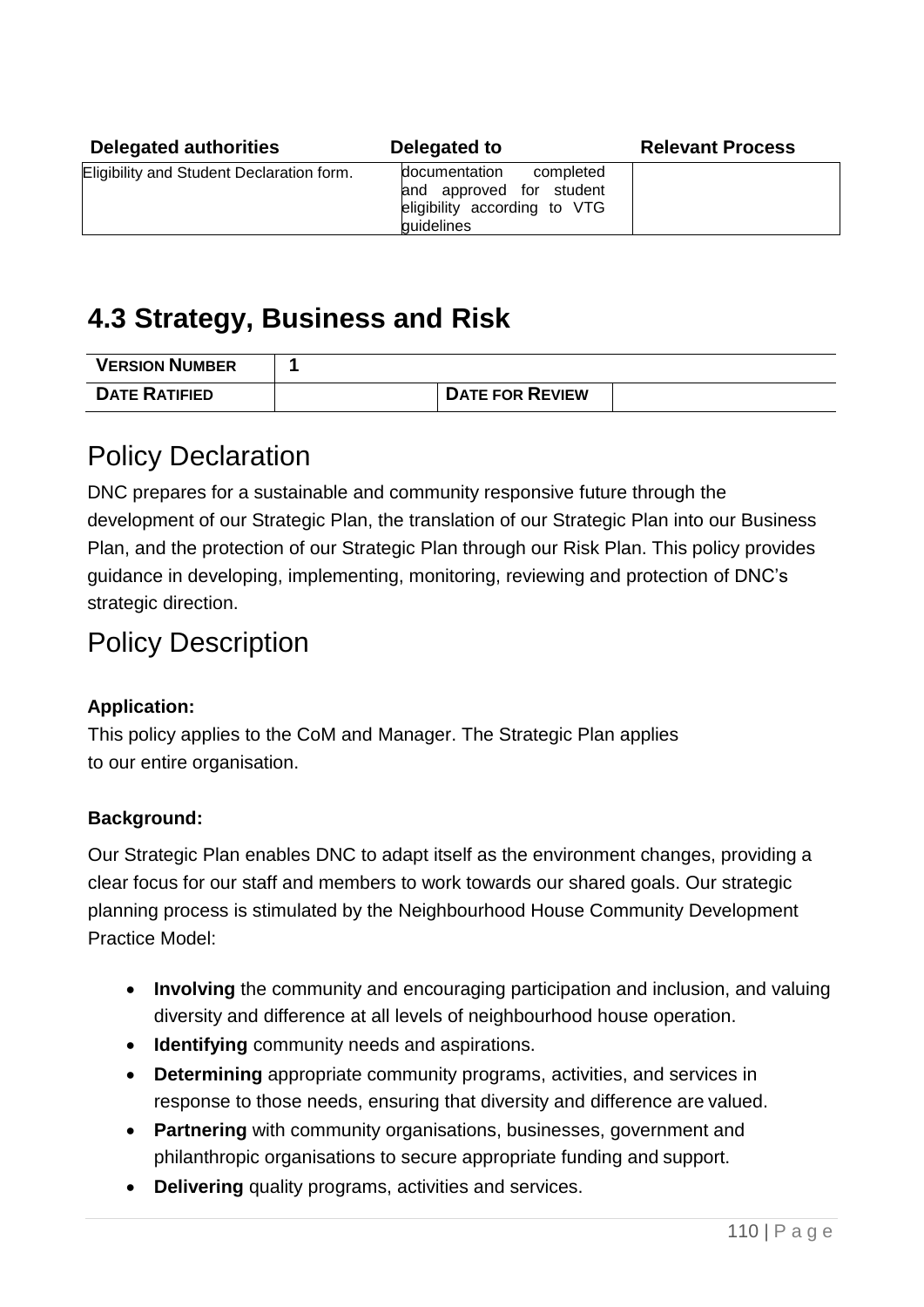• **Evaluating** the effectiveness of all aspects of neighbourhood house operations, including programs, practice, and governance.

Our Business Plan defines the annual work plan for our organisation to achieve our Strategic Plan.

Our Risk Plan identifies the threats which could prevent the delivery of or Strategic Plan and documents our management approaches to avoid or reduce the impact of these risks.

### **Objectives:**

DNC develops and adopts a Strategic Plan on a multi-year cycle. The CoM reviews the DNC Strategic Plan annually to ensure it remains relevant and appropriate to our organisational context.

The DNC Business Plan is developed annually.

The DNC Risk Plan is a live internal document which is reviewed by the Manager and CoM annually and updated on a regular basis.

### **Related Policies and Procedures:**

- Code of Conduct Policy.
- Code of Ethics Policy.
- CoM Charter.
- Rules of Association.
- Conflict of Interest Policy.
- Induction Policy.

# 4.3.1 Strategy, Business and Risk Procedures

### **Strategic Plan**

The DNC Strategic Plan is a public document, which includes:

- Our Purpose.
- Our Mission.
- Our Values.
- Description of our organisation and current services.
- Description of our community.
- Several key strategic goals for the multi-year cycle.
- Several measurable objectives for each of the key strategic goals.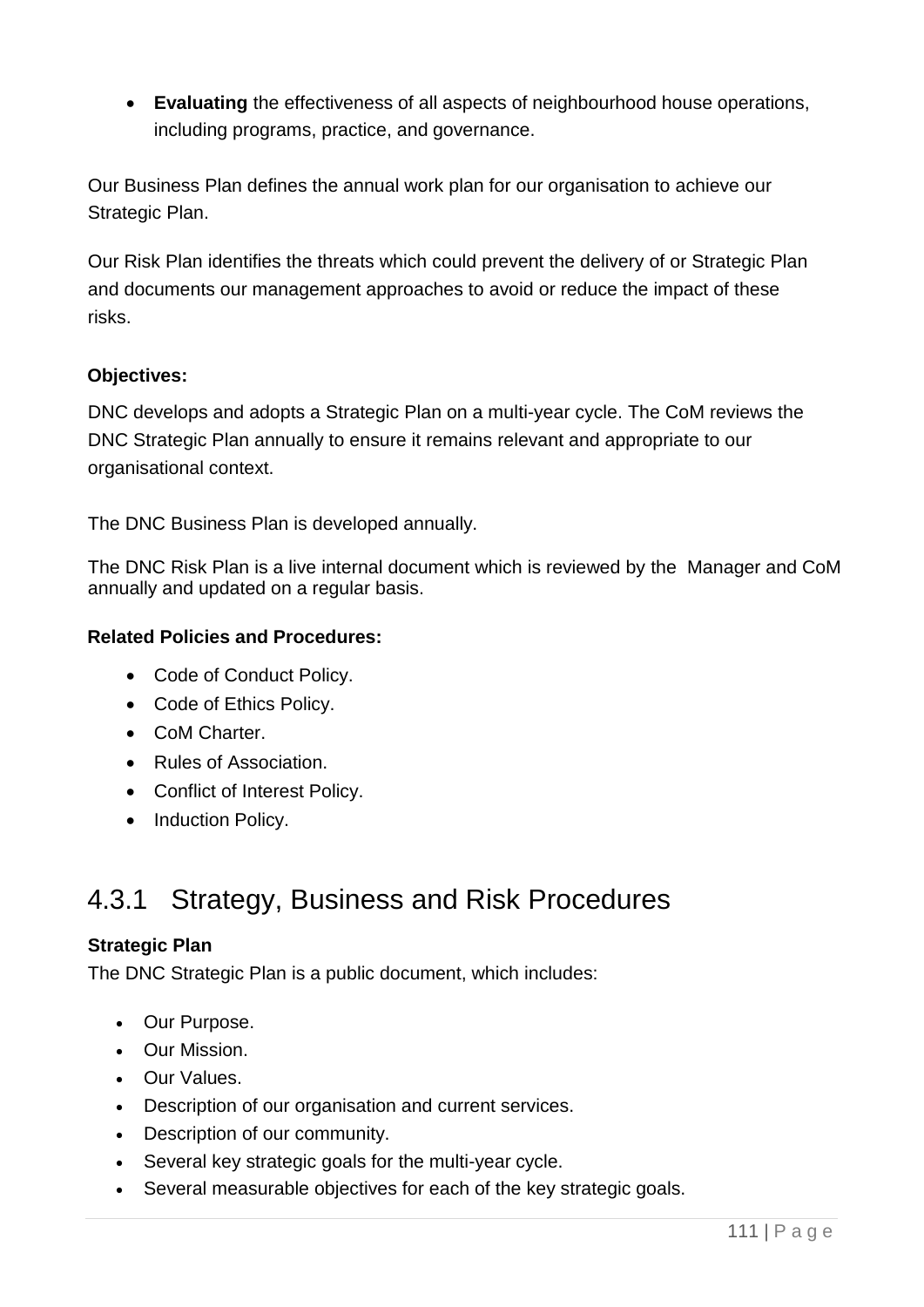The DNC Strategic Plan is developed in reference to:

- Previous Strategic Goals and Achievements.
- Needs analysis, resource planning, and service evaluation.
- Input from staff, partners, and other relevant stakeholders.
- DNC led community consultation and engagement initiative results.
- NHCP Guidelines.
- Hepburn Shire Municipal Health and Well Being Plan.
- Central Highlands Regional Partnership Regional Priorities.
- Changes in funding, legislative or regulatory obligations.
- Other relevant guiding documents.

The DNC Strategic Plan is developed and adopted by the CoM, in consultation with the Manager, staff, and other stakeholders. An external contractor may be employed to assist the CoM to develop the Strategic Plan, or with a specific component of the plan.

### **Business Plan**

The DNC Business Plan is an internal document which supports the implementation of the strategic goals by operationalising the objectives for each goal. The Business Plan:

- Identifies activities to be completed in the coming year to progress the allocated strategic objectives and meet routine operational needs.
- Allocates strategic objectives to teams or roles within the organisation.
- Defines timeframes for delivery.
- Defines resource requirements (available or required) to meet strategic objectives and routine operational needs.
- Includes opportunity for staff input and feedback on development and review of the Business Plan.

The DNC Business Plan is developed by the Manager in consultation with the staff and is endorsed by the CoM.

The DNC Business Plan is monitored by the Manager and is the basis for reporting by the Manager at CoM Meetings. The Manager is empowered to adjust the Business Plan as required.

### **Risk Plan**

The DNC Risk Plan maintains a register of potential internal and external threats which could impact the delivery of the DNC Strategic and Business Plans, including: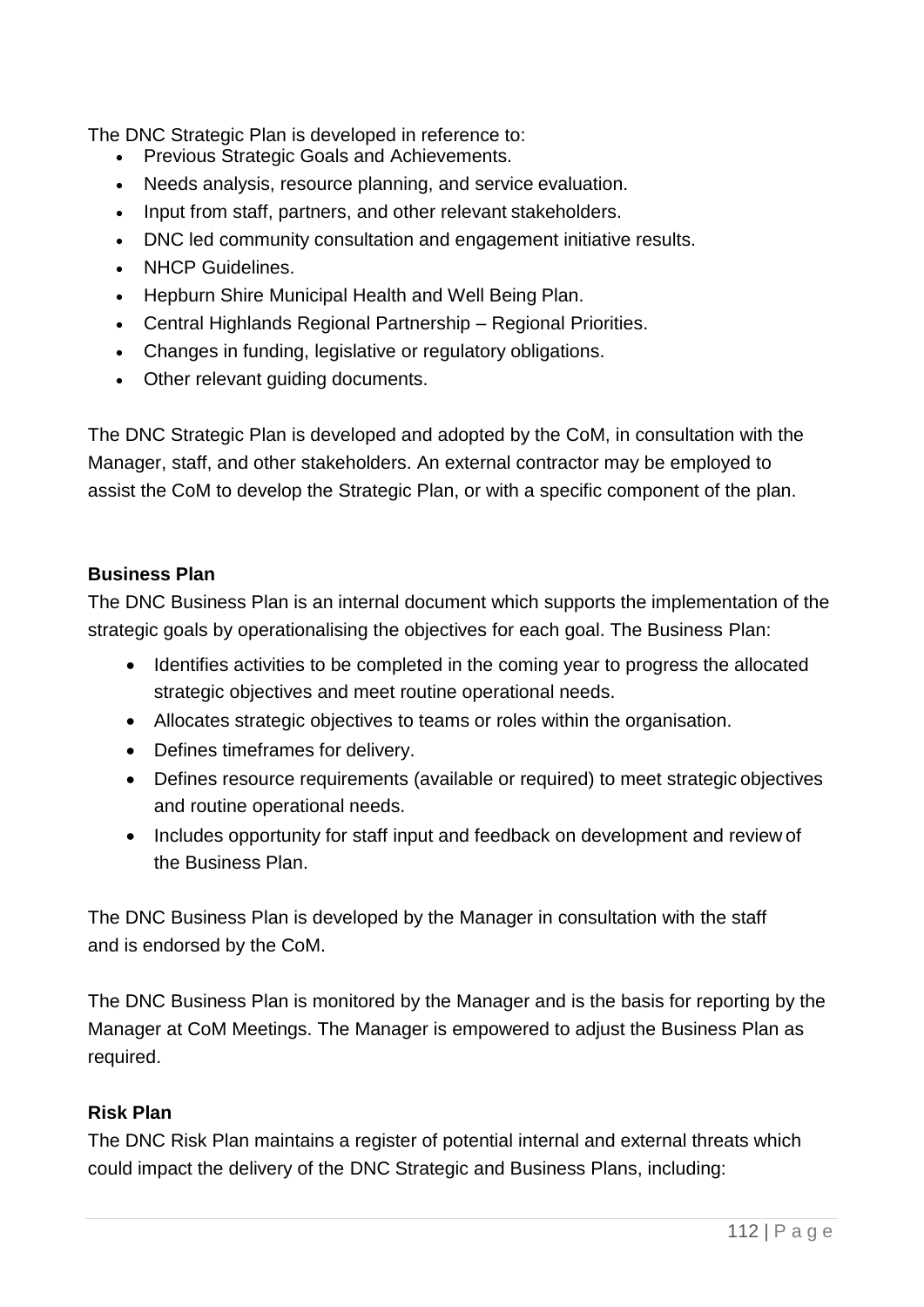- Description of Risk (events, causes, impacts).
- Related Objectives (business, strategic, project).
- Controls (existing mechanisms to prevent, detect and manage the risk).
- Control Effectiveness Rating (effective, satisfactory, unsatisfactory).
- Level of Consequence in case event occurs.
- Level of Likelihood of the event.
- Risk Rating.
- Risk Owner.
- Risk Treatment Options (accept, avoid, share, reduce likelihood, reduce consequence).
- Risk Treatment Plan.

The Risk Plan is the responsibility of the CoM and is maintained by the Manager.

The Risk Plan should be discussed in conjunction with the Business Plan at CoM Meetings.

### Section 5: People Policies

### **Relevant standards, legislation or controls**

- Refer to the Introduction for a full list foundation principles and standards.
- DNC Document Register.
- Association Incorporation Reform Act 2012.
- Fair Work Act 2009 (Cth).
- Fair Work Regulations 2009 (Cth).
- National Employment Standards.
- Neighbourhood Houses & Adult Community Education Centres Collective Agreement 2017.
- Labour Market Assistance Industry Award 2010.
- Carer Recognition Act 2010.
- Privacy Act 1988 (Cth).
- Long Service Benefits Portability Act 2019 (Act).
- Australian Health Management Plan for Pandemic Influenza (AHMPPI).
- Biosecurity Act 2015 (Commonwealth)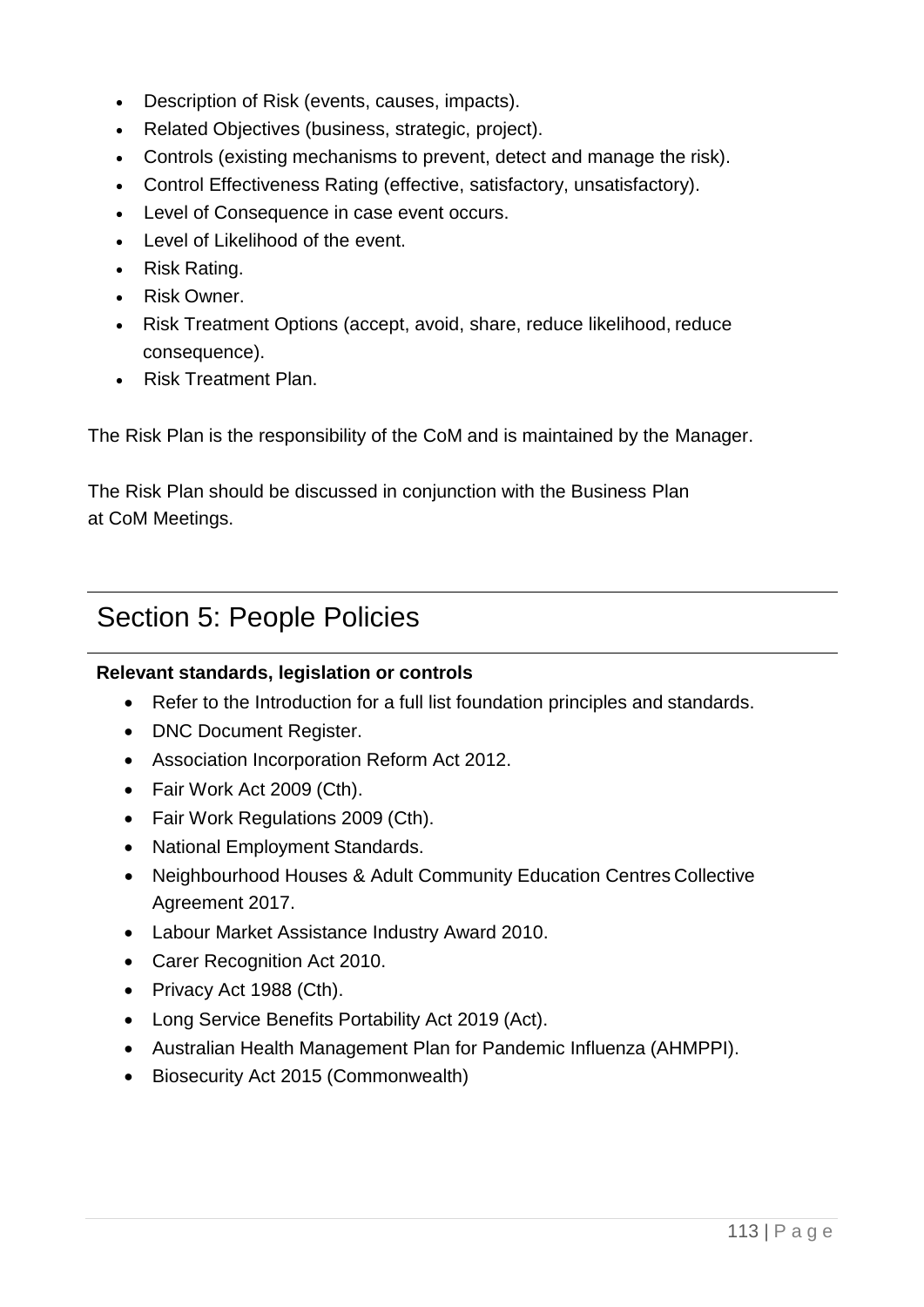# **5.1 Flexible Working Arrangements**

| <b>VERSION NUMBER</b> |                        |  |
|-----------------------|------------------------|--|
| <b>DATE RATIFIED</b>  | <b>DATE FOR REVIEW</b> |  |

### Policy Declaration

DNC recognises that greater flexibility for employees enables employees to provide a higher level of support to our organisation when it is most needed. Defined by the National Employment Standards (NES), Flexible Working Arrangements are valuable guidelines to support the best working relationship between DNC and its employees.

This policy gives effect to industrial obligations regarding Flexible Working Arrangements according to the appropriate awards which support the employment of staff at DNC. Staff may consider the following options for a flexible working agreement request:

- Job share
- Reduced hours
- Flexible hours
- Working from home
- Special leave
- Leave without pay
- Other arrangements to be specified

# Policy Description

### **Application:**

This policy makes provision for several options which are available for staff who wish to make flexible working arrangements to assist in accommodating an appropriate balance between work and personal life outside work. In particular, this policy is intended to assist the organisation to implement the requirements of the National Employment Standard regarding requests for flexible working arrangements for staff with at least 12 months' service who:

- are a parent or guardian of a child who is school age or younger.
- are a carer.
- have a disability.
- are 55 or older.
- are experiencing family or domestic violence.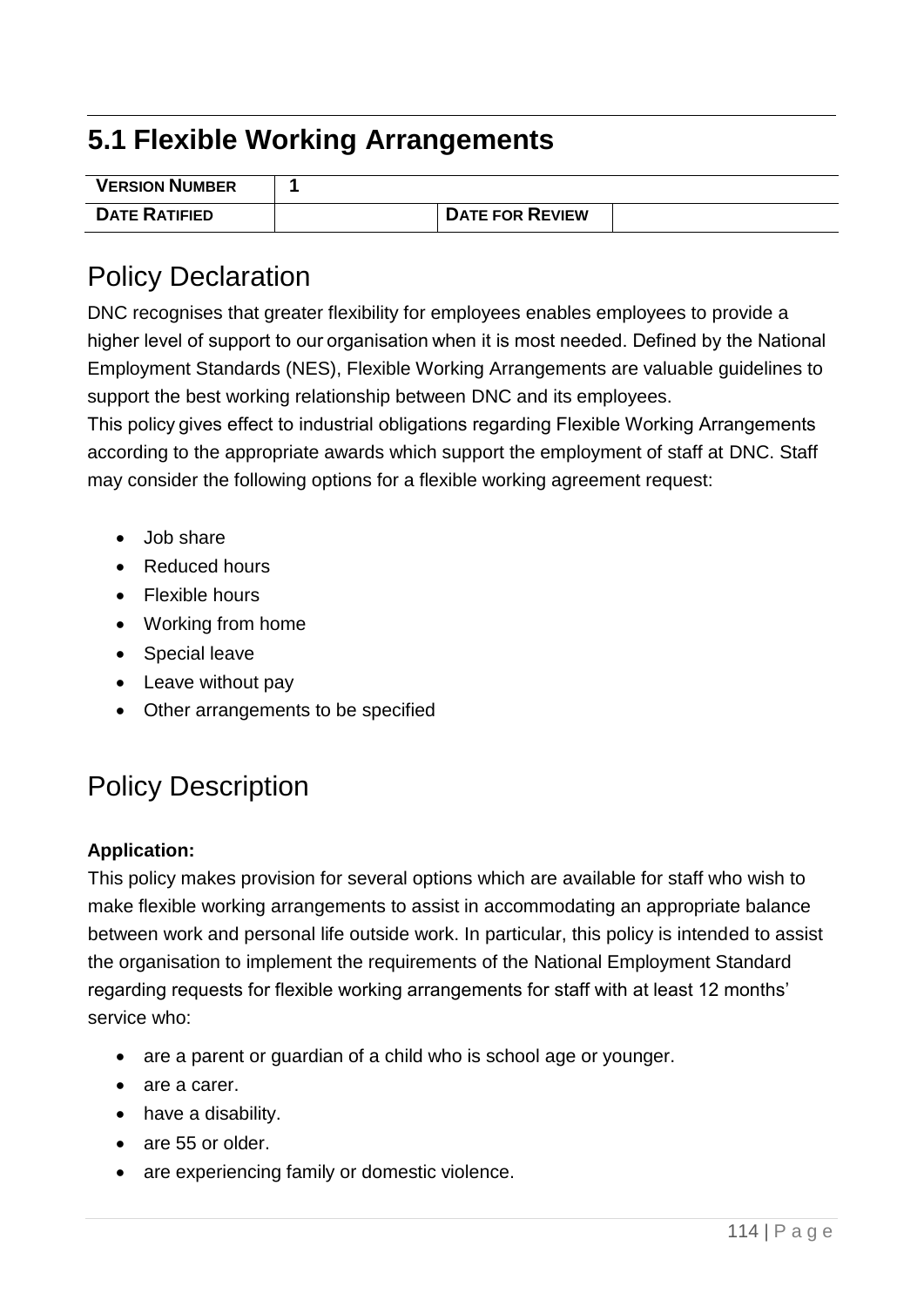• are caring for or supporting an immediate family or household member who requires care or support because of family or domestic violence.

### **Background:**

Under the NES, Staff may request from their employer flexible working arrangements due to a change in their circumstances. A flexible working arrangement is designed to ensure that staff can achieve work/life balance. Casual staff have limited access to Flexible Working Arrangements under the NES.

### **Objectives:**

Prior to making application for or responding to a request for Flexible Working Hours DNC employees and managers will read the information available on the Australian FairWork Ombudsman website to ensure management of Flexible Working Arrangements are completed in accordance with the most recent rules. The NES will prevail in the event of any inconsistency.

Staff may elect, with the agreement of their manager, to work additional hours as flexible hours. Time Off In Lieu (TOIL) accrued at the initiative of the employee as flexible hours is not Overtime. If not taken, such TOIL will be paid out on termination at ordinary hours' rates.

All Flexible Working Arrangements will be clearly articulated in a written agreement and kept on file with the employee's other employment documentation.

Flexible Working Arrangements are not required where staff work Overtime with the approval of or at the request of their manager. In this instance refer to the Overtime and Time Off in Lieu Policy. Flexible extra hours may only be worked within the ordinary span of hours prescribed by the relevant Award/Collective Agreement (for example, 6am to 8pm Mon to Fri). Flexible extra hours may only be worked to a maximum of 10 hours in a day.

Flexible Working Arrangements are available subject to operational requirements. As a consequence there may be some positions in the organisation where flexible working arrangements will not be available to staff.

### **Related Policies and Procedures:**

- Code of Conduct Policy.
- Code of Ethics Policy.
- CoM Charter.
- Rules of Association.
- Continuous Improvement Policy.
- Induction Policy.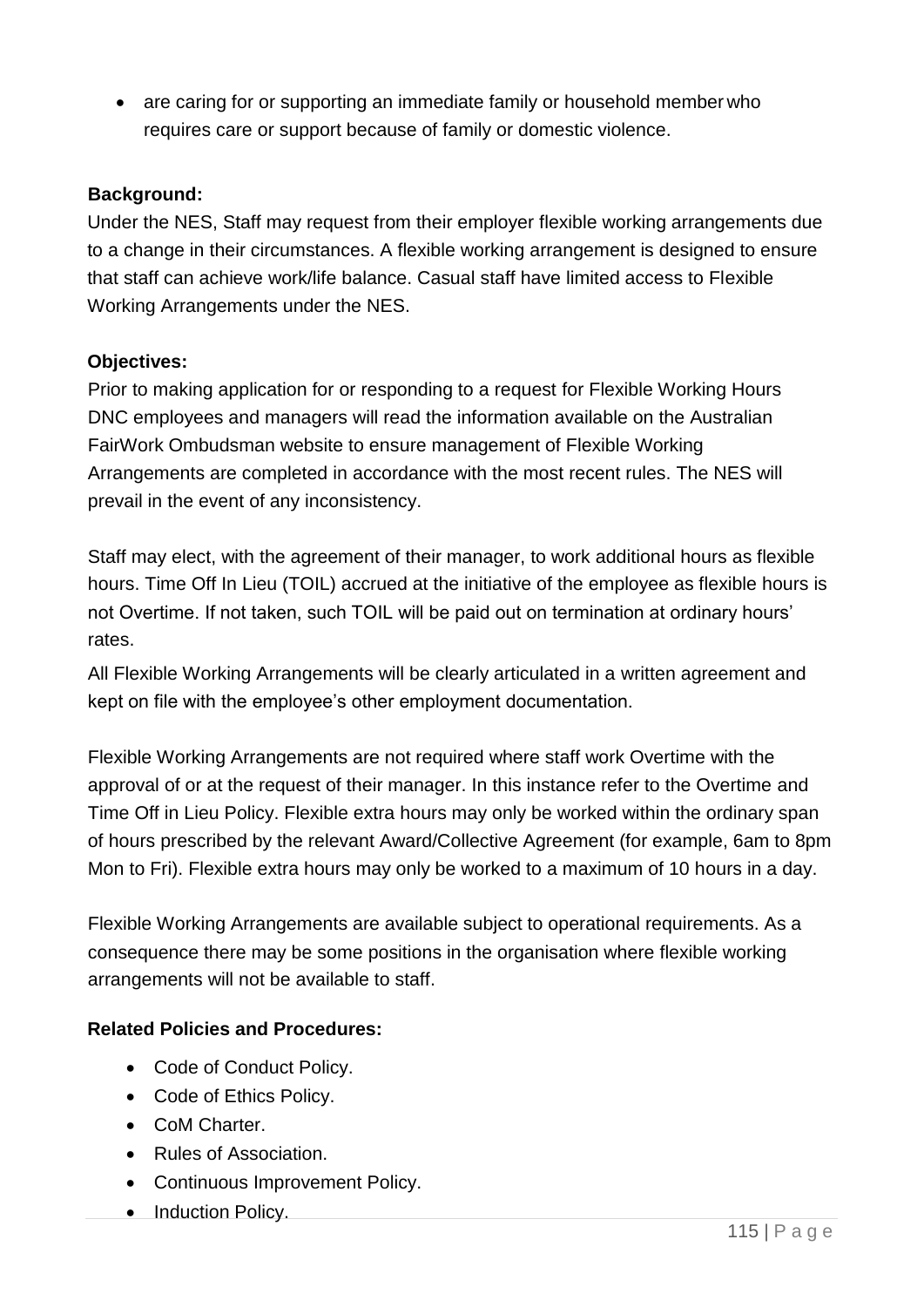- Recruitment and Appointment of Staff Policy.
- Overtime and Time off in Lieu Policy.

# 5.1.1 Flexible Working Arrangement Procedures

This information must align with the information in relevant Award/Collective Agreements. The Award/Collective Agreement will prevail in the instance of any inconsistency.

A staff member making a request for flexible arrangements will provide a written proposal using the Flexible Working Agreement Request Template 5.1.1.1 to the Manager.

When requesting any of the above flexible arrangements, the Manager will seriously consider the request, and subject to operational requirements will not unreasonably withhold agreement. It is recognised that agreeing to such requests may require some reasonable accommodation and changes to usual arrangements to be made by the employer.

Consideration of a request may lead to some negotiation and modification of the staff member's original proposal.

In general, requests for flexible arrangements may only be refused on grounds of operational requirements where it can be demonstrated that the proposal will lead to significant adverse consequences for the organisation such as:

- the burden of additional costs.
- detrimental effect on the ability to meet customer demand.
- inability to reorganise work among existing staff.
- detrimental impact on quality.
- detrimental impact on performance.
- insufficiency of work during the periods the staff member proposes to work.
- planned structural changes.

Before responding in writing to a request for Flexible Working Arrangements the Manager will meet the staff member to explore any alternative arrangements that may work better, or if it is appropriate to trial the arrangement first.

DNC will respond to a written request using the Flexible Working Agreement Response Template 5.1.1.2 within 21 days, in accordance with the National Employment Standards.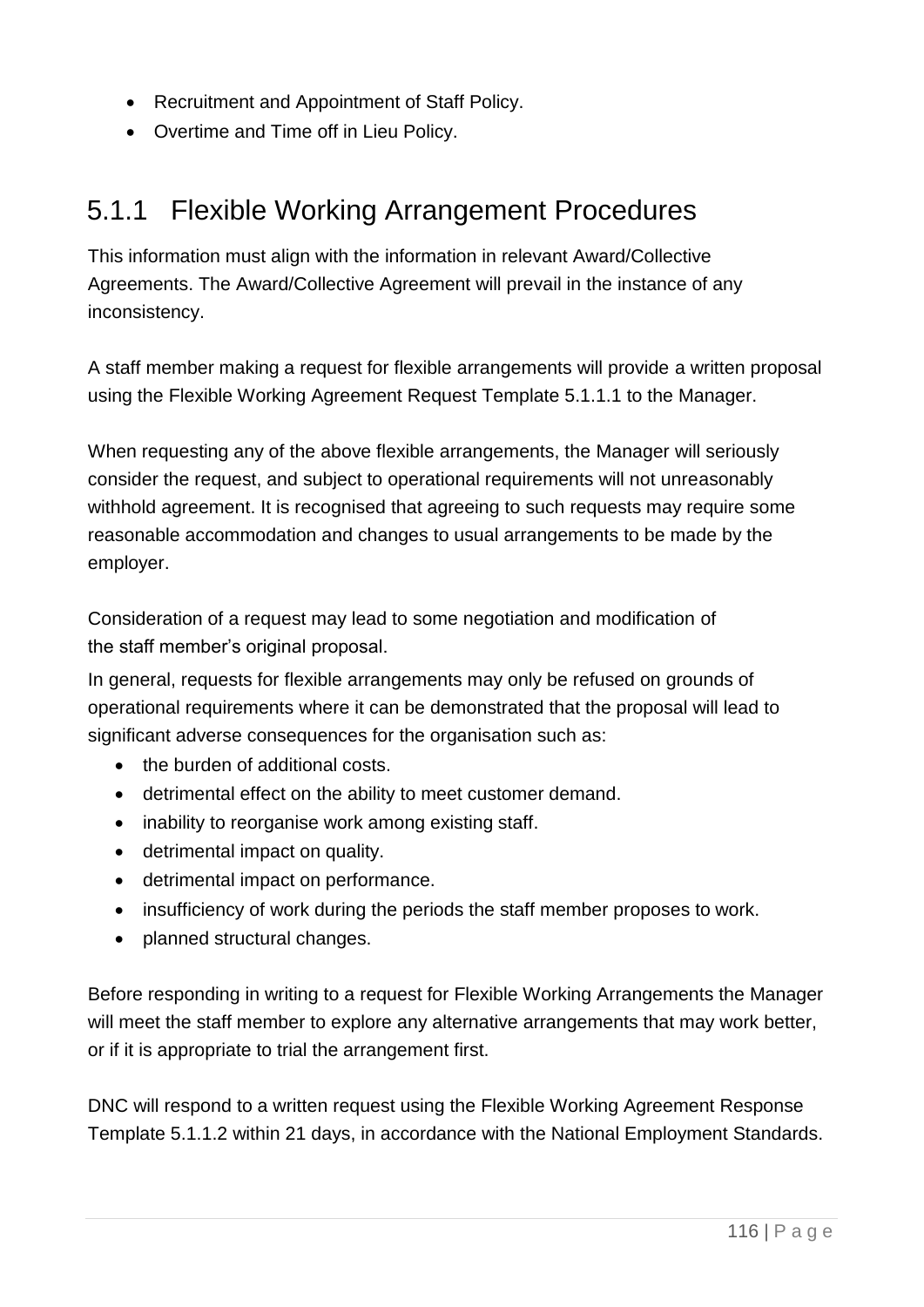Unless otherwise mutually agreed, the maximum amount of TOIL for flexible hours accrued must not exceed the equivalent of two (2) working weeks. Once a staff member's accrued TOIL exceeds this limit, their manager may discuss with the staff member when the TOIL will be taken. If no agreement is able to be reached about when the staff member will use the accrued TOIL in excess of 50% of the TOIL hours, the staff member's manager may direct that it be taken at a time of the manager's choosing, or in exceptional circumstances may authorise that it be paid out. TOIL for flexible hours which is paid out will be at the ordinary time rate.

Where Flexible Working Arrangements are used, it is expected that staff will generally use TOIL rather than paid leave to cover minor absences such as appointments, and to help manage peaks and troughs in workloads.

# **5.2 Overtime and Time off in Lieu**

| <b>VERSION NUMBER</b> |                        |  |
|-----------------------|------------------------|--|
| <b>DATE RATIFIED</b>  | <b>DATE FOR REVIEW</b> |  |

### Policy Declaration

DNC recognises that greater flexibility for employees enables employees to provide a higher level of support to our organisation when it is most needed. The policy seeks to clearly distinguish between arrangements for overtime and flexible working arrangements to:

- Ensure all staff are treated consistently and managers and staff are aware of the procedures for time of in lieu.
- Give effect to industrial obligations regarding TOIL for overtime.

# Policy Description

### **Application:**

This policy affects all DNC staff. The policy sets the general parameters for managing TOIL and should be read in conjunction with any relevant Award or Collective Agreement. The Award/Collective Agreement will prevail to the extent of any inconsistency. Furthermore, the specific rostered hours set for each staff member will normally be set out in their contract of employment.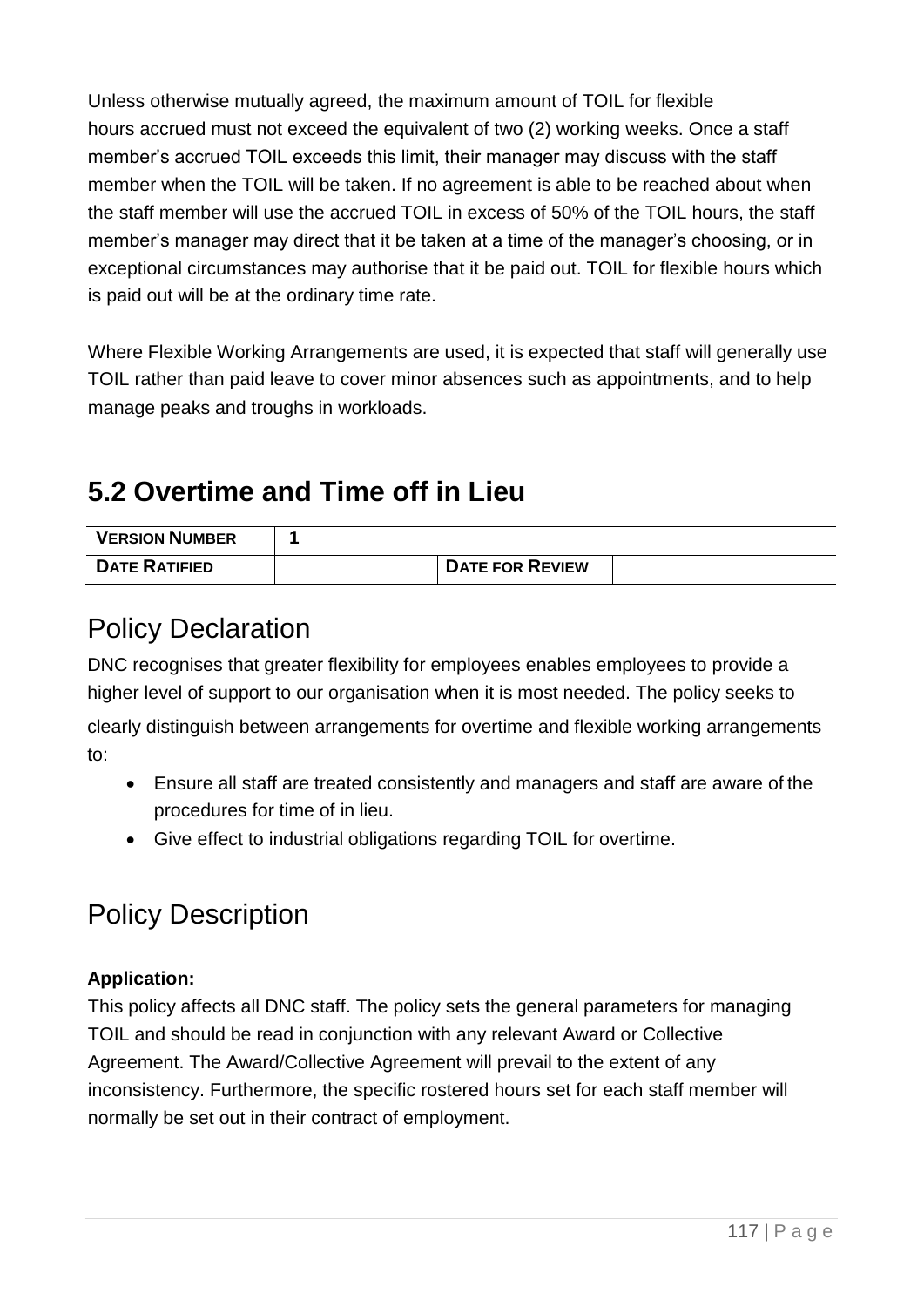### **Background:**

From time-to-time staff may be required to work outside their rostered hours to accommodate a personal issue, pressing work issue, or attend meetings or training. The CoM recognises that in some circumstances Time Off In Lieu (TOIL) can provide a flexible way to balance both the needs of the Centre and the personal needs of individual staff. TOIL needs to be managed in a way which is industrially fair and beneficial to staff, and which is also operationally and financially sustainable for the Centre. This arrangement is designed to ensure that staff are not working excessive hours and to ensure work/life balance.

It is not expected that TOIL will be a standard or regular occurrence.

### **Objectives:**

Employees who work hours additional to their normal hours of employment may be entitled to TOIL under their relevant Award or Agreement, where the additional hours are overtime which has been approved in advance.

Employees may also work some additional hours as part of a flexible working arrangement, with the agreement of their manager, and accrue TOIL on a flexible basis subject to the Flexible Working Arrangement Policy.

Staff who work additional hours to their normal hours of employment may be entitled to TOIL provisions under the Agreement, where the additional hours are overtime which has been approved in advance.

An important objective of this policy is to ensure that staff do not carry an excessive amount of TOIL for greater than 12 months. The organisation reserves the right to review and amend this policy if TOIL accruals across the organisation regularly exceed the limits set by this policy.

Records of TOIL hours, indicating whether for overtime or for flexible hours, are kept on the staff member's timesheet.

### **Related Policies and Procedures:**

- Code of Conduct Policy.
- Code of Ethics Policy.
- CoM Charter.
- Rules of Association.
- Induction Policy.
- Flexible Working Arrangements Policy.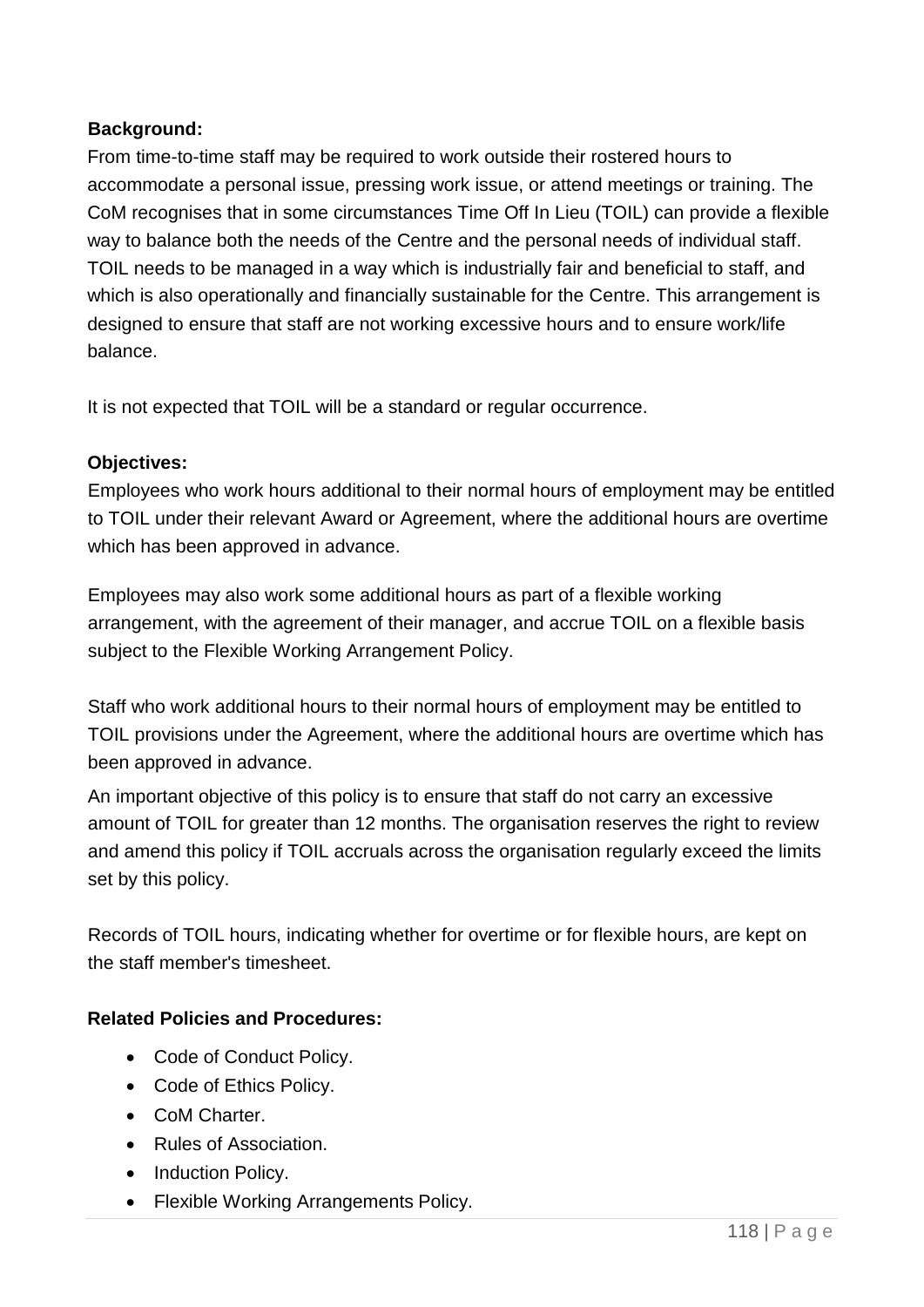# 5.2.1 Overtime and Time Off In Lieu (TOIL) Procedures

This information must align with the information in relevant awards/agreements. The Award will prevail in the instance of any inconsistency.

- Overtime may only be worked with the prior approval of the relevant manager. It is intended that overtime will only rarely be required to be worked.
- A staff member who is required to work overtime may be granted TOIL for overtime subject to agreement between the staff member and their manager. This should be determined before any overtime is approved.
- Approved TOIL for overtime accrues as detailed in the relevant award or collective agreement
- TOIL can be accrued and taken only with the prior approval of the Manager.
- If individuals choose to stay late to complete work, then that is their own choice and cannot be taken as TOIL.
- TOIL should be calculated in 15-minute intervals and can be claimed where the additional time worked exceeds 30 minutes, in the first instance.
- TOIL must be recorded on the staff timesheet and signed by an employee's supervisor or Management at the time it is accrued or taken.
- TOIL can only be accrued and taken in accordance with this policy.
- TOIL leave must be taken at a time approved by the staff member's direct manager.
- TOIL should be redeemed as soon as possible after it has been accrued, and all TOIL must be taken within 12 months of being accrued.

### **5.3 Performance Management**

| <b>VERSION NUMBER</b> |                        |  |
|-----------------------|------------------------|--|
| <b>DATE RATIFIED</b>  | <b>DATE FOR REVIEW</b> |  |

# Policy Declaration

DNC's performance management approach is designed to provide a vital link between the DNC Business Plan, its vision and guiding principles, and individual staff members. Our performance management approach supports great workplace culture and staff wellbeing by enabling clear communication, troubleshooting and goal setting to enable our staff and our organisation to achieve success. This policy ensures that performance management of staff is clearly defined and is applied consistently across the organisation.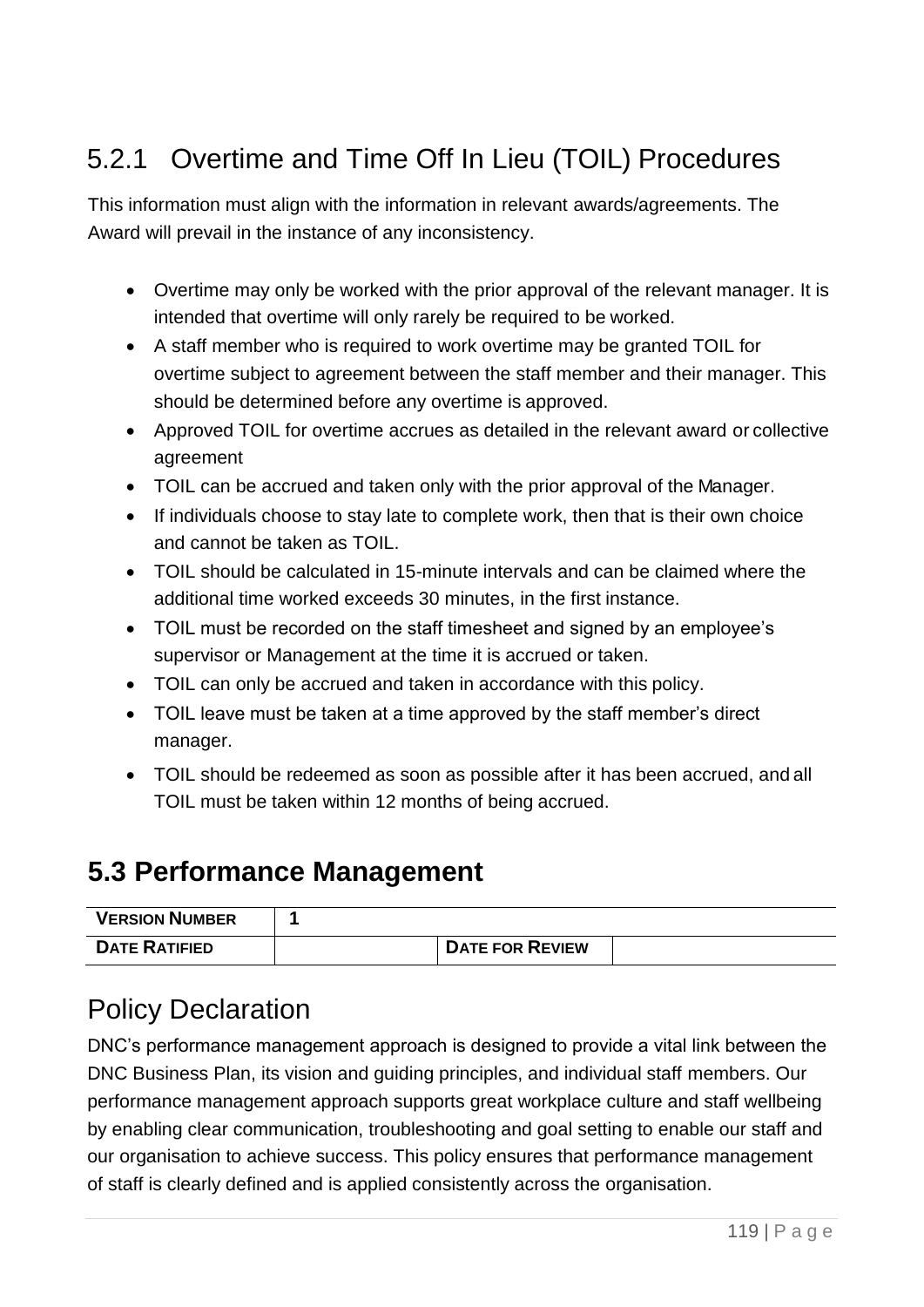# Policy Description

### **Application:**

This policy applies to all DNC staff and any persons involved in conducting performance management activities at DNC. Volunteers who do not have an ongoing position (e.g. once-off event volunteers) may request to participate in a performance review in order to obtain feedback and experience regarding their position and performance.

### **Background:**

DNC staff are our most vital resource. We strive to maintain our positive work culture, which reflects our Code of Ethics and Code of Conduct. We ensure our organisational goals are linked to the individual performance of our objectives of our staff, facilitating the flow of strategy into action.

### **Objectives:**

In line with our Continuous Improvement Policy, DNC is committed to the growth and development of our organisation. We believe our staff are our most important asset, and that investing in their professional development and workplace understanding is a direct investment in our community.

Performance management is part of the day-to-day responsibilities of the Chair, the Manager and team leaders - encouragement, positive feedback and attention to detail is essential in supporting people to succeed.

DNC is also committed to an annual Performance Review Cycle, where deeper exchange of information, ideas and opportunities is enabled via the Manager. For this to occur, the Manager is responsible to ensure:

- All staff are provided with a copy of the Performance Management Policy at staff induction, and staff are annually familiarised with the procedures for performance review, performance counselling and disciplinary action.
- During the first month of a staff person's commencement in a role their manager will work with the staff person to develop a Goal Performance Plan (GPP) 5.3.1.1, which will outline the staff person's goals and objectives and individual development priorities for a 12-month period, in line with their Position Description and the DNC Business Plan. Consideration should also be given to the individual's long-term career objectives. The GPP will be updated during the Financial Year Period.
- Annual Performance Review with each staff member will be completed within an established eight-week performance review period during each financial year using the Performance Review Template 5.3.1.2. Progress reviews may be conducted on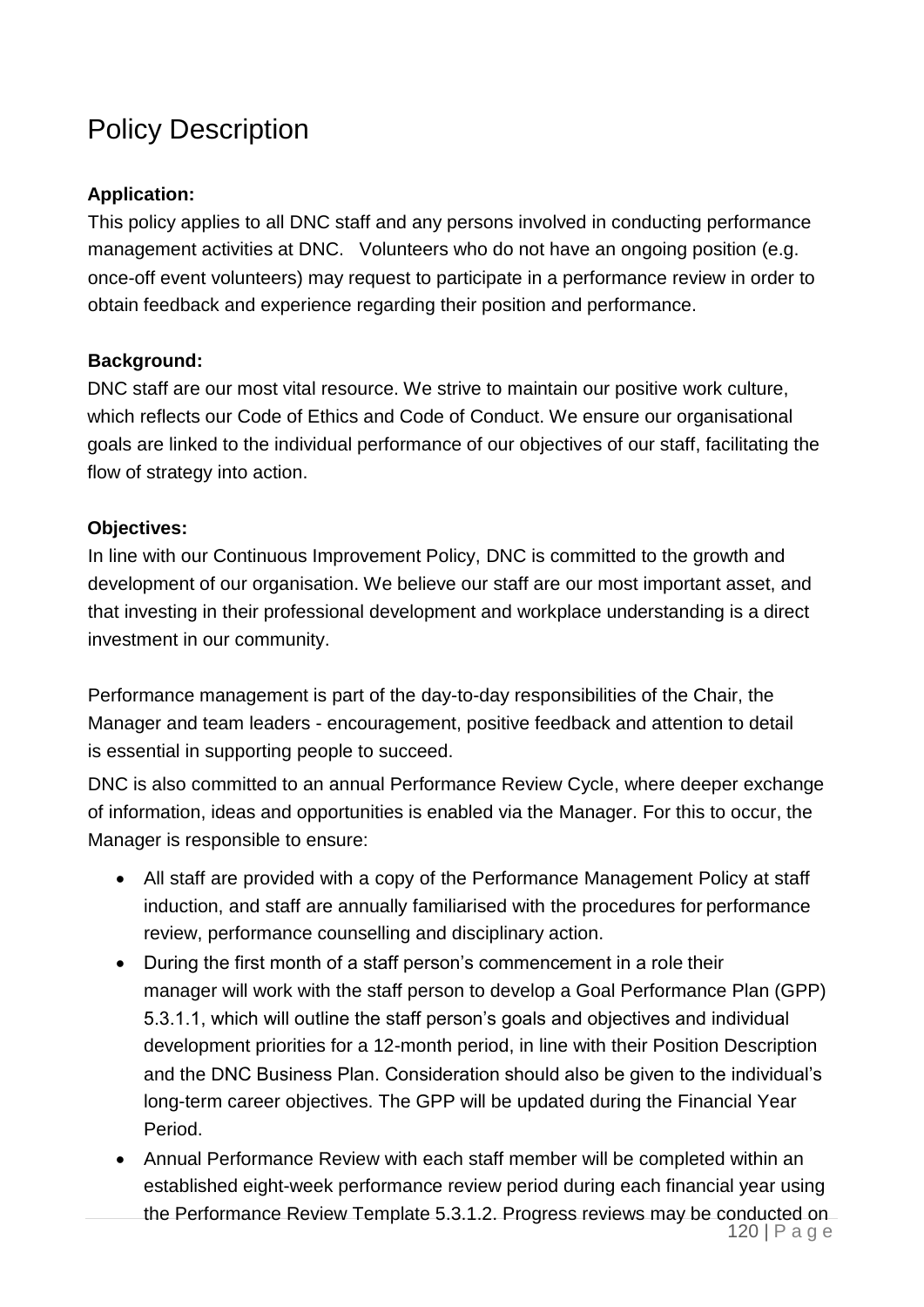an informal basis more frequently throughout the financial year.

• Periodic assessment and discussion of performance will be carried out throughout the course of the review period between the Manager and staff on an "as needed" basis.

The CoM is responsible to ensure a similar process is negotiated and implemented for the Manager.

Satisfactory completion of the annual performance review will determine the ability of employees to move up a level within the pay schedule appropriate to their award. Where employees have achieved satisfactory performance, they are eligible to be back-paid the difference in wage to the anniversary of their commencement date.

Unsatisfactory performance at performance review may result in the following:

- Provision of professional development.
- Performance counselling.
- Agreement to address performance within a specified period.

If the staff person enters into an agreement to address performance and meets the requirements of the agreement with the agreed timeframe, they are eligible to move up a level within their pay schedule. If the staff person does not enter into an agreement or does not meet the conditions of the agreement, then they are not eligible to move up a

level within their pay schedule.

### **Related Policies and Procedures:**

- Code of Conduct Policy.
- Code of Ethics Policy.
- CoM Charter.
- Rules of Association.
- Continuous Improvement Policy.
- Induction Policy.
- Recruitment and Appointment of Staff Policy.

### 5.3.1 Performance Management Procedures

### **Performance Review**

Performance reviews are intended to be a constructive process to support two-way communication about the achievement of an individual's goals. Performance reviews should be seen as: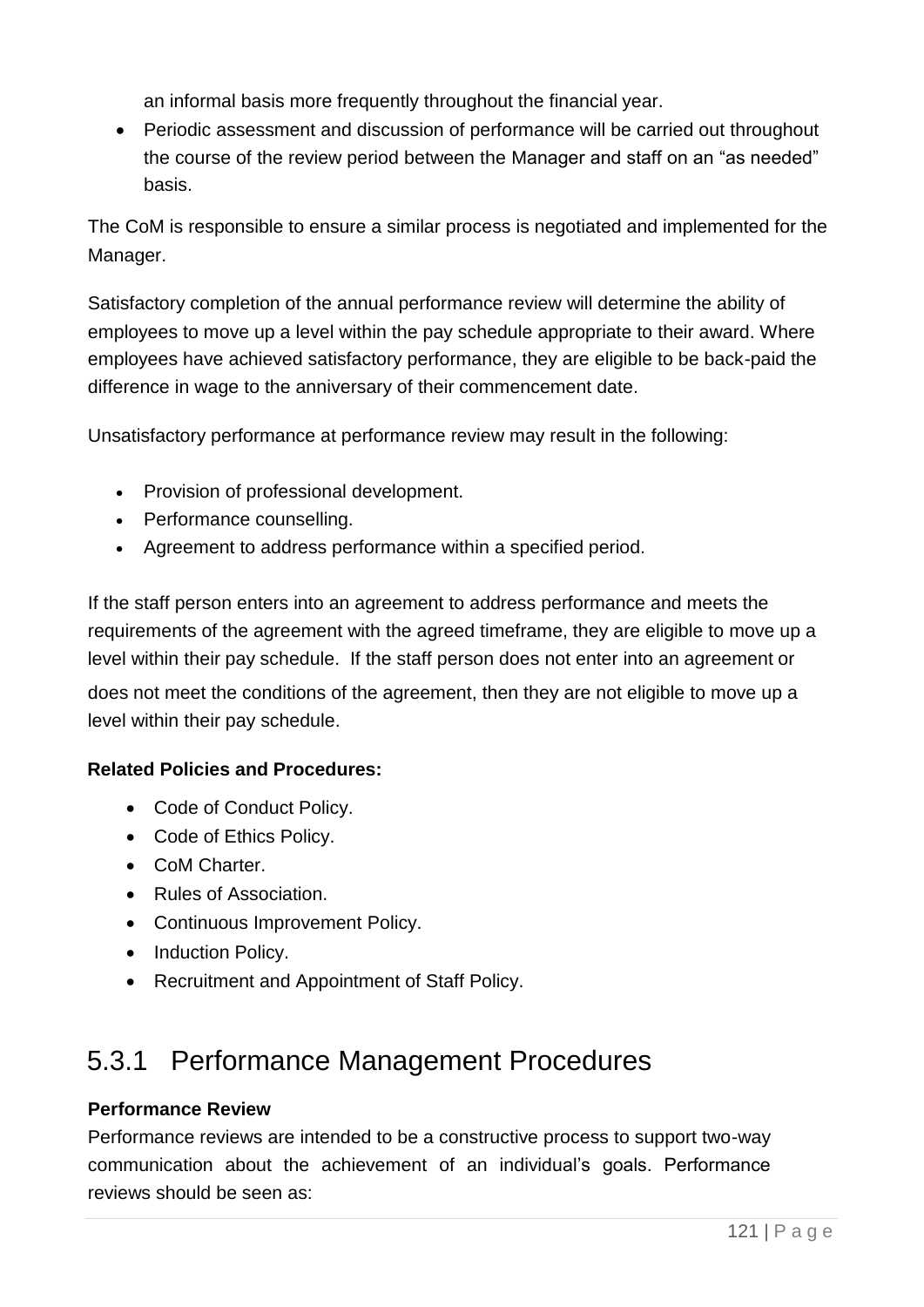- an opportunity to recognise and celebrate the contribution of the staff member to the organisation.
- an opportunity to identify and address risks caused by under-resourcing, misaligned expectations, or skill gaps.
- Providing a healthy and supportive work environment

The information and documentation from a performance review is confidential

DNC performance reviews are:

- A consistent, clear, and fair process for all staff.
- Scheduled ahead of time to allow consideration and contribution by the individual staff member.
- To focus on results and outcomes, with a strong link between the staff person's goals, their position description, and the DNC Business Plan.
- To confirm the goals and targets for the next 6-12 months, including training and development.
- To include a review of the staff person's position description and its accuracy, and update if necessary.
- To provide an opportunity for the staff person to provide feedback to the Manager regarding the support they need to be effective in the workplace

#### **Process:**

- 1. Criteria for review are agreed upon using the staff person's position description and areas of responsibility, as well as any all-of-staff criteria identified by the Manager. Usually these are established at the end of the performance review for the next period.
- 2. Measurements for review should also be identified and defined simple is best, e.g.: Exceeds Expectations, Highly satisfactory, Satisfactory, Needs some improvement.
- 3. Recognition of significant actions, duties or contribution the staff person has undertaken outside the previously identified GPP is included in the review discussion.
- 4. Concerns and difficulties should also be identified, as well as suggestions for training or possible improvements.
- 5. Staff persons use criteria to review and appraise their own work.
- 6. The Manager completes a review of the staff person's performance using the Performance Review Template 5.3.1.2
- 7. Staff person and Manager meet to discuss the results of the separate reviews. Discussion should unpack differences in assessment and identify successes as well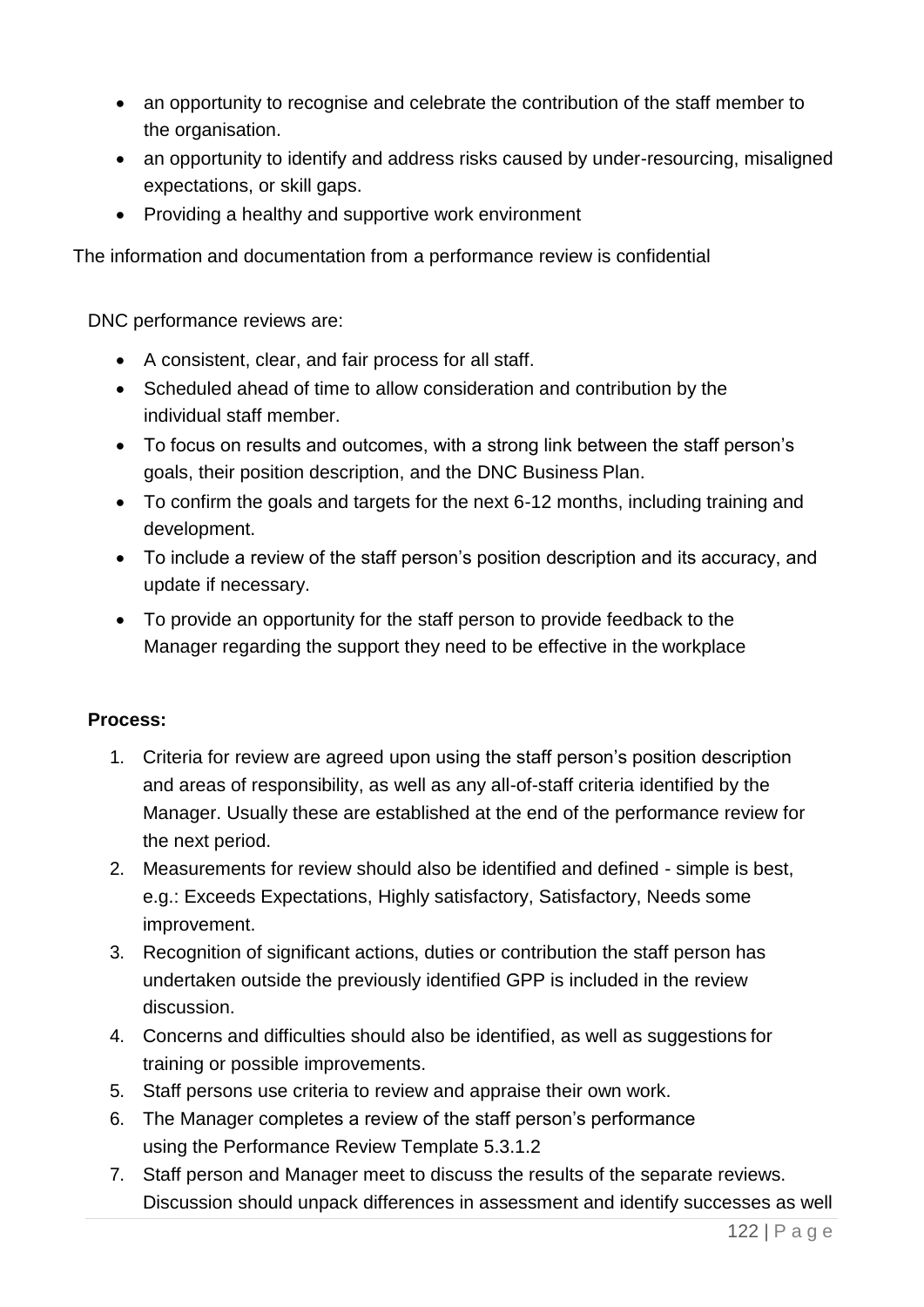as challenges. The results of the discussion will form the basis of the Goal Performance Plan 5.3.1.1 and appraisal criteria for the next 6-12 months.

### **Performance Counselling**

The purpose of performance counselling is to ensure that when a staff person is not achieving acceptable standards of performance and/or conduct, prompt resolution of the issue is achieved.

The Manager is required to ensure staff perform competently and behave in a manner that complements the mission and values of DNC Code of Conduct and Code of Ethics.

Performance counselling is initiated in instances when performance and/or conduct have been identified as lacking. It is the first step in correcting performance- and conduct- related problems when they begin to cause concern, and ensuring staff have every opportunity to succeed.

The Manager is required to engage in performance counselling with a staff person to:

- Find the cause of the conduct or performance problem.
- Work with the staff person to develop an action plan for improving the identified poor performance and/or conduct.
- Gain the staff person's commitment to the plan whereby the performance and/or conduct is improved.

Upon completion of the performance counselling session(s), the Manager must:

- Document the performance counselling session in writing with both parties signing a copy of the record to reflect a true and accurate reflection of the outcomes achieved in the session. In instances where the staff person refuses to sign a copy of the record, the reason for the refusal must be documented.
- Follow-up the counselling session with an agreed date to review the staff person's progress.
- Place a copy of the performance counselling documentation on the staff person's file.
- Remove the documentation after a period of 12 months, providing that the performance issue has been successfully resolved.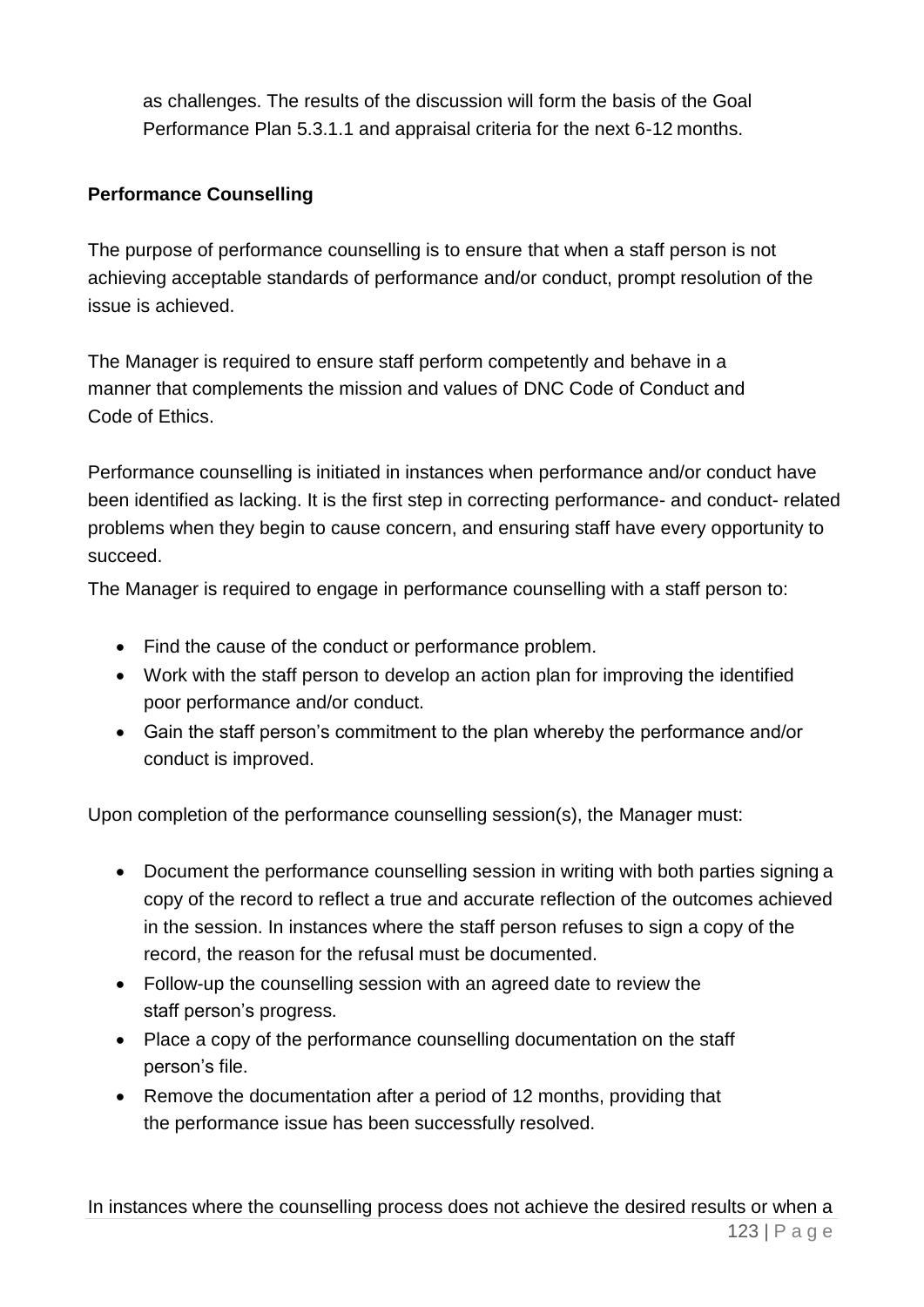staff person has clearly breached acceptable standards of DNC, disciplinary action is initiated.

### **Formal Disciplinary Action**

If it becomes clear that staff performance counselling has failed to correct a performance and/or conduct related issue, or where a staff person has clearly breached their obligations there is a requirement to undertake formal disciplinary processes.

When disciplinary procedures are employed, managers must:

- Treat every case on its own merits.
- Seek advice and assistance from a relevant authority e.g. Jobs Australia or an independent consultant.
- Notify the CoM Chairperson of the commencement of formal disciplinary action and the reasons why.

To be certain that a fair and impartial process has been followed when disciplining a staff person, the following guidelines must be adhered to.

- The staff person must be given the opportunity to discuss and respond to performance issues.
- The staff person will be given appropriate support to resolve such performance problems in accordance with DNC and legislative requirements in a prompt manner
- If a staff person's performance does not improve to the required standards or the issue is not successfully resolved then it is possible the outcome may be termination of employment.

Employee performance counselling and/or disciplinary action must take place prior to any decision regarding termination unless a serious breach of DNC policies occurs.

### **5.4 Professional Development**

| <b>VERSION NUMBER</b> |                        |  |
|-----------------------|------------------------|--|
| <b>DATE RATIFIED</b>  | <b>DATE FOR REVIEW</b> |  |

### Policy Declaration

DNC is committed to providing a supportive and rewarding environment for staff and CoM, and recognises that the professionalism, capacity, and commitment of our staff are linked to the ongoing development of their skills and competencies. This policy supports our staff and CoM in their professional and career development and provides guidelines to ensure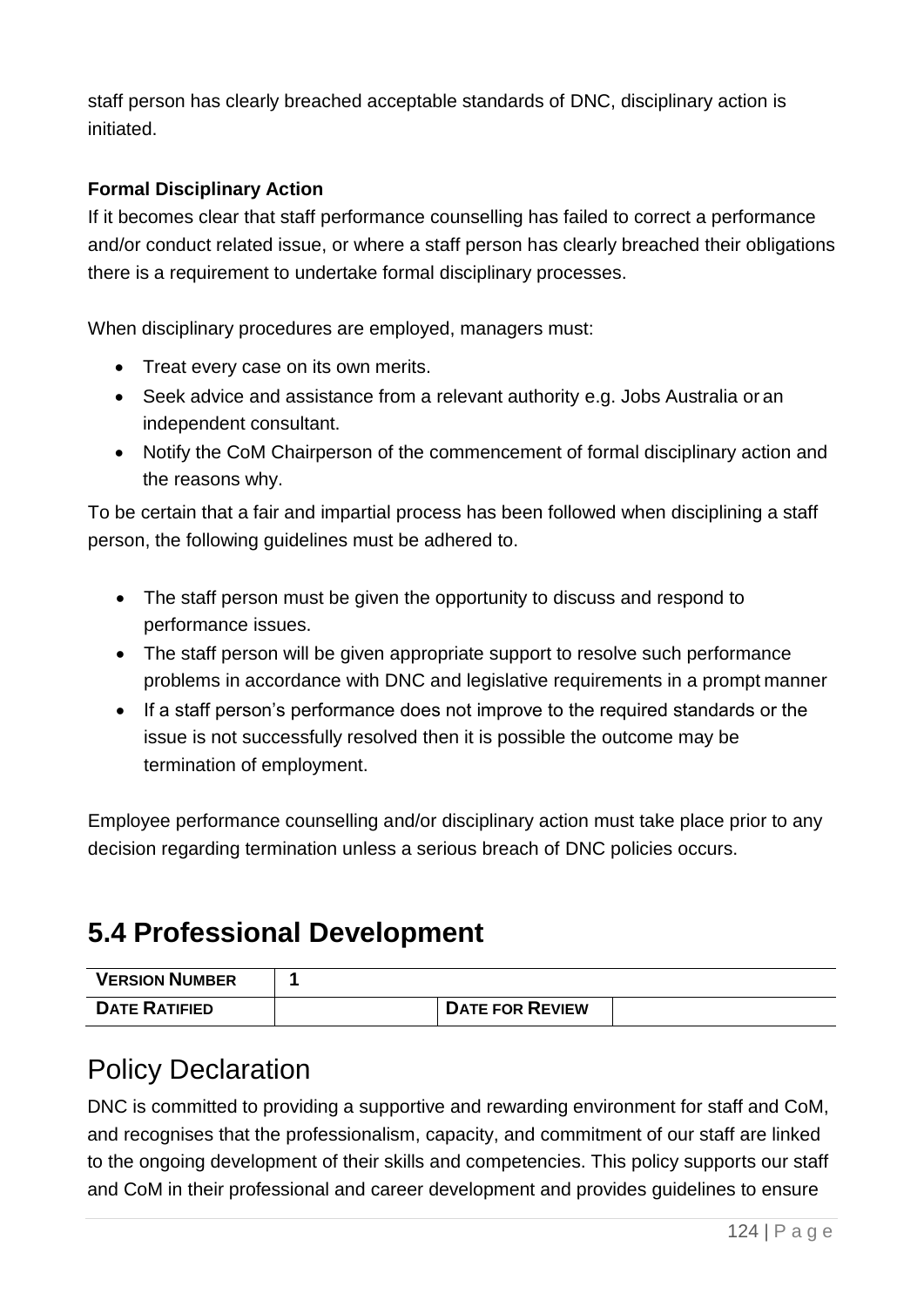fairness and equity in the application of this principle.

# Policy Description

### **Application:**

This policy applies to all DNC staff and members of the CoM.

Volunteers who do not have an ongoing position (e.g. once-off event volunteers) may request to participate in a professional development opportunity provided by DNC in order to obtain experience.  

### **Background:**

DNC recognises that professional development is vital to workplace wellbeing, productivity, reward, and recognition - whether you are an employee, volunteer or committee member.

Professional development is critical to the achievement of the organisation's mission and continuous improvement in the quality of its programs and services.

### **Objectives:**

All DNC staff and CoM Members receive professional development when they join our organisation. As per our Induction Policy, all DNC staff and CoM members must receive:

- Orientation to DNC
- Induction in DNC goals, policies, and procedures.

Other professional development opportunities are encouraged to extend and enhance individual capabilities and capacity, potentially including:

- On-the-job training.
- Internal and external courses.
- Support for other educational studies.
- Attendance at conferences and seminars.
- Coaching and mentoring programs.
- Networking opportunities.

Staff are encouraged as part of the DNC performance review process to take an active role in their own ongoing professional and career development and to apply their learning to its most effective use.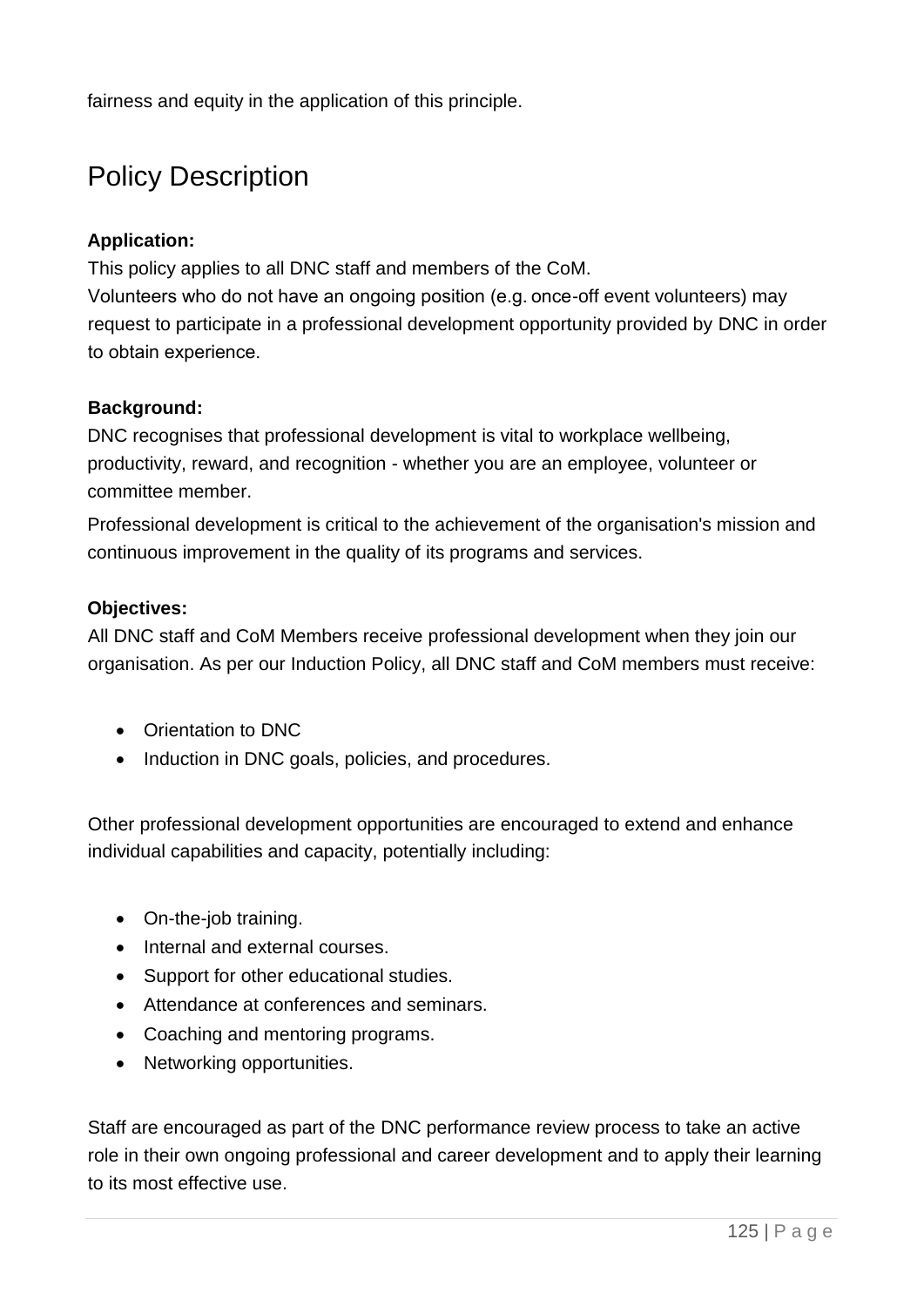To achieve this the CoM is responsible to authorise an appropriate expenditure budget to facilitate appropriate professional development opportunities for staff.

The Manager is responsible to administer the annual professional development budget in a manner which is fair and equitable, in the best interests of the organisation and responsive to needs of individual members. Not all professional development will require budget, and other resources may need to be reallocated as is feasible. All professional development should be documented in the staff person's Goal Performance Plan and Annual Performance Review, as per the Performance Management Policy.

### **Related Policies and Procedures:**

- Code of Conduct Policy.
- Code of Ethics Policy.
- Continuous Improvement Policy.
- Induction Policy.
- Performance Management Policy.

### 5.4.1 Professional Development Procedures

### **All Staff Professional Development**

Professional development initiatives may be identified by the Manager and included in the annual professional development calendar, and where required, budget. Broadly, professional development initiatives might include:

- Training related to workplace health and safety.
- Sector orientation.
- Skill specific workshops, e.g. community development, volunteer management, etc.

Planning of professional development initiatives must ensure that staff will not be impacted in their Goal Performance Plan delivery.

### **Individual Staff Profession Development**

This policy and other relevant information regarding professional development will be included in the staff induction procedure.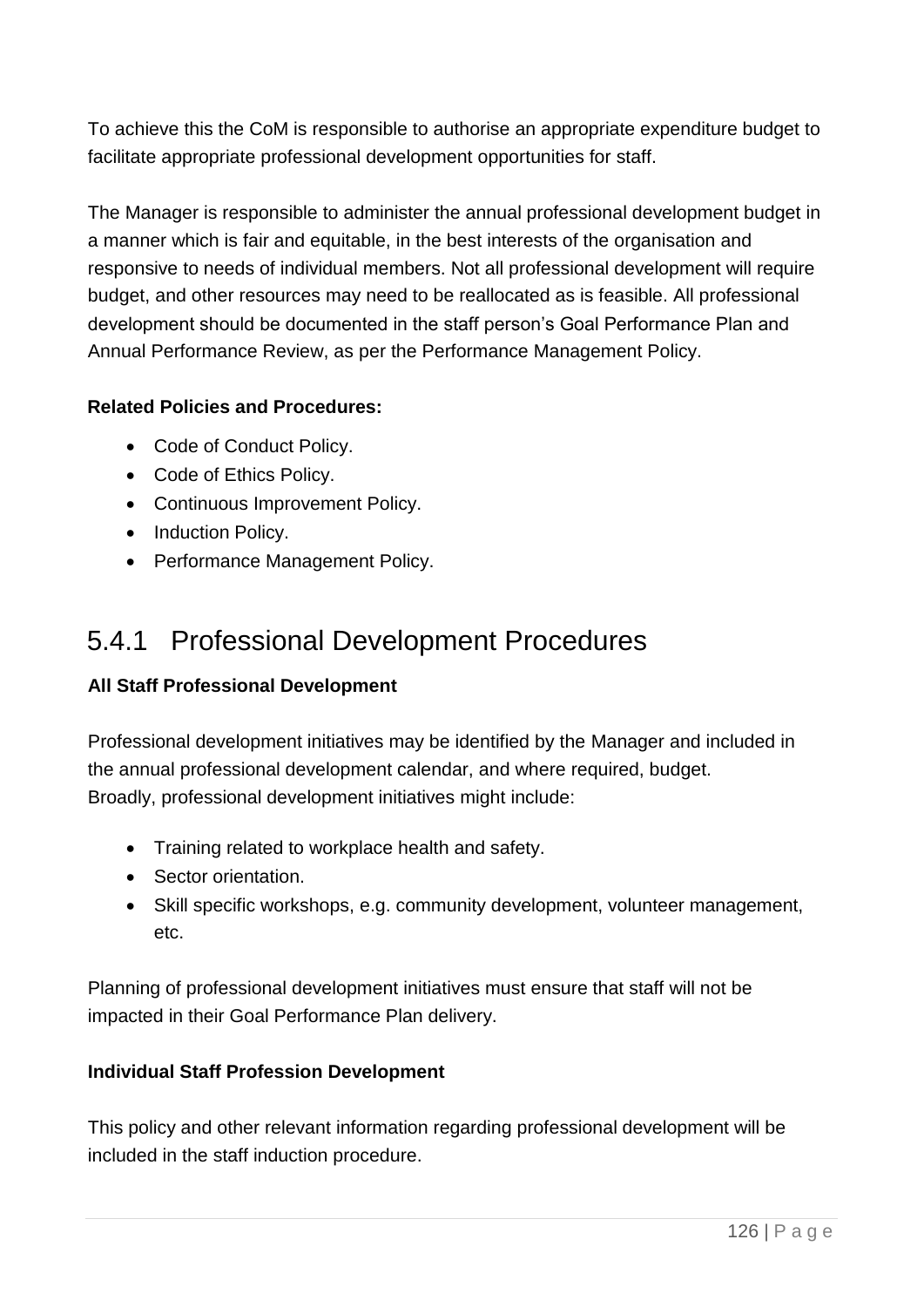The budget for professional development will be allocated as part of the annual budget process and approved by the CoM.

The CoM is responsible for approving professional development opportunities for the Manager. The Manager is responsible for approving professional development opportunities for staff.

### **Process**

After the budget has been established the Manager is responsible to ensure:

- Staff are advised of the opportunities and constraints related to professional development for the forthcoming year.
- Staff are provided with a copy of the Professional Development Policy and familiarised with the procedures for applying for professional development.

An application for staff to complete professional development is required to be submitted for approval in writing to the Manager. The application should outline:

- Overview of the professional development program, including content, cost, time requirements, etc.
- How the program relates to the individual's goal performance plan, or other identified benefit to DNC.
- Whether position backfilling will be required and is available.

The Manager will consider all applications for feasibility, considering:

- Budget.
- Overall DNC training needs and priorities.
- Impact on the organisation.
- Equity in provision of professional development between employees.
- Whether changes to the individual's conditions of employment (hours of work, leave, use of equipment, etc) are required, and if so, are these achievable.

Where a professional development application is rejected by the Manager a recommendation should be offered to the staff person on how else they might achieve their goal.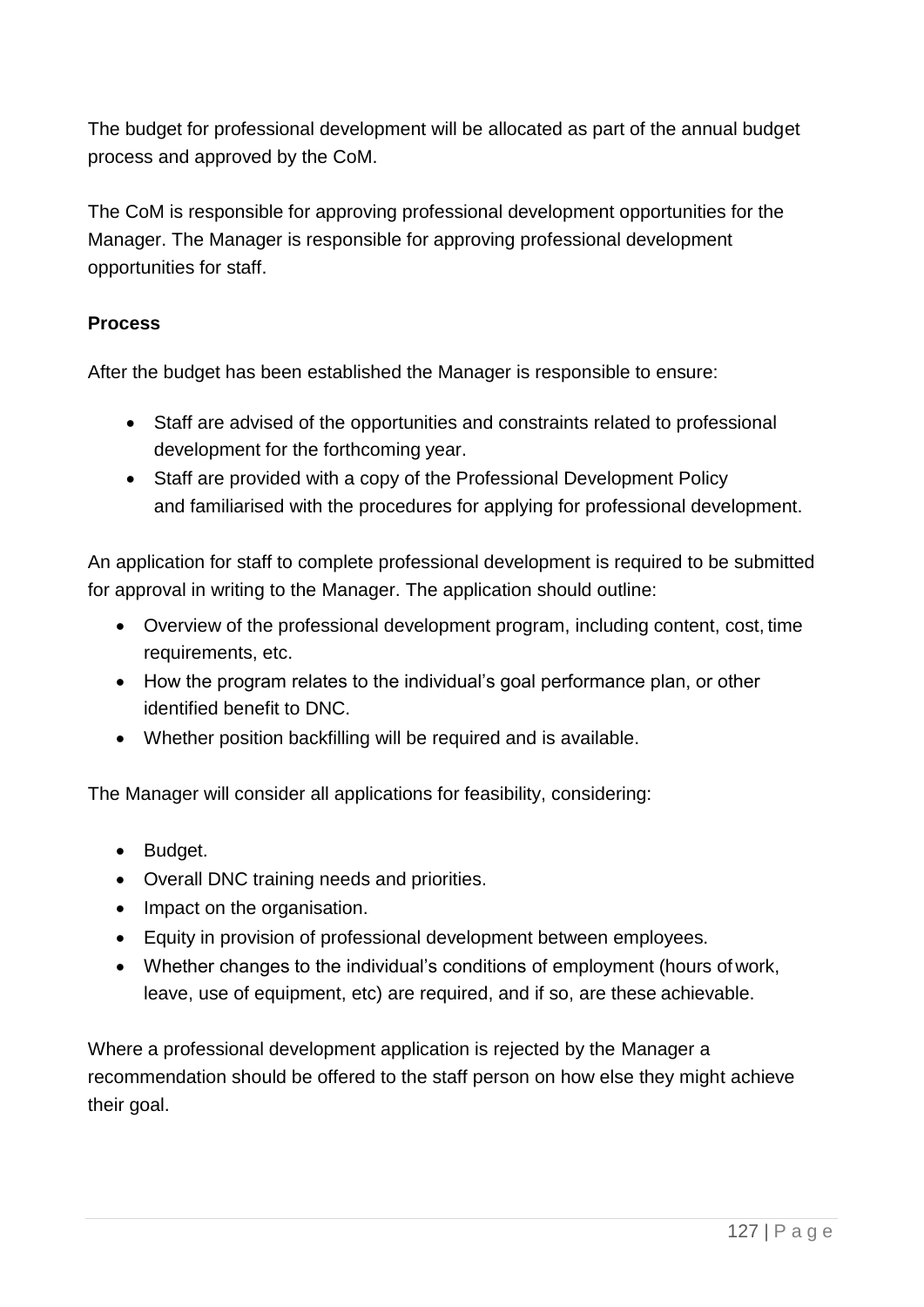Records of professional development will be maintained in the individual's personnel file.

The above procedure should be followed by the CoM in relation to the Manager.

### **CoM Professional Development**

This policy and other relevant information regarding professional development will be included in the CoM induction procedure.

CoM members interested in pursuing professional development related to their governance role should discuss the opportunity with the Chair and Manager.

The Chair, Manager and CoM member will review the opportunities to complete the professional development requested according to resources available, such as internal mentoring, pro-bono training or workshops by partners, coaching or training via Central Highlands Association of Neighbourhood Houses or Neighbourhood Houses Victoria, conferences or other training events.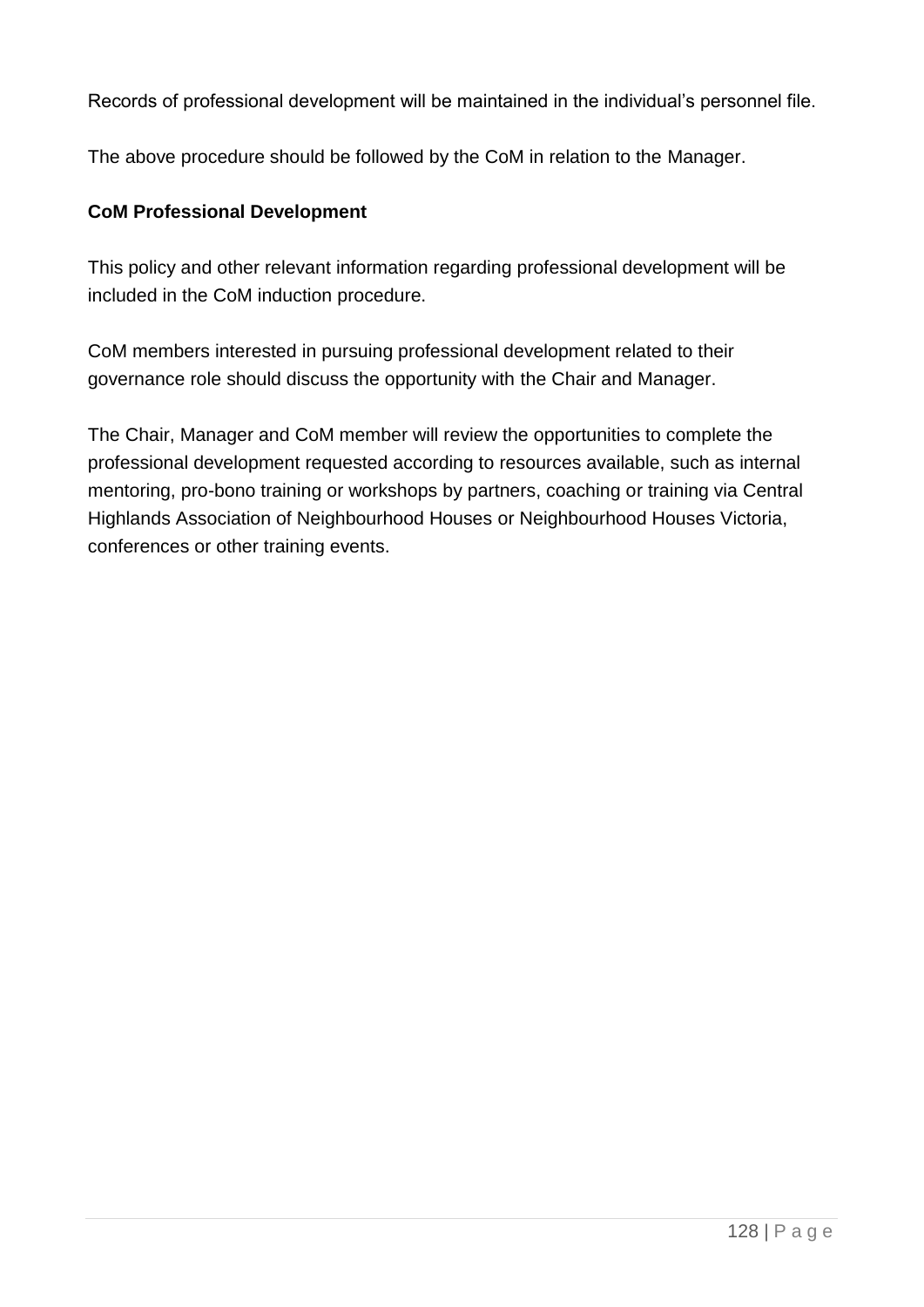### **5.5 Recruitment and Appointment of Staff**

| <b>VERSION NUMBER</b> |                        |  |
|-----------------------|------------------------|--|
| <b>DATE RATIFIED</b>  | <b>DATE FOR REVIEW</b> |  |

### Policy Declaration

DNC is committed to best-practice recruitment strategies to attract the best person for a role in our organisation. As a workplace committed to inclusion and diversity our recruitment policy and procedures are efficient, logical, relevant, and succinct. This policy defines the organisational requirements to achieve fair, transparent and effective recruitment practices, which reflect a commitment to diversity and inclusion in our workplace.

# Policy Description

### **Application:**

This policy applies to the recruitment of all staff, including employees and volunteers, within DNC.

### **Background:**

DNC is a community organisation, promoting and creating opportunities where people can participate, learn, and connect. It is fundamental for our organisation to demonstrate strong commitment to inclusive recruitment practices to strengthen and grow our organisation.

### **Objectives:**

DNC will ensure it attracts the best available people to ensure an inclusive and diverse workforce by:

- Maintaining clear and succinct, up-to-date Position Descriptions (PDs) which identify and prioritise the most important tasks and capabilities required to perform the role. All PDs include requirement for a Police Check and Working with Children Check (WWCC).
- All position descriptions including a clear commitment to child safety and an awareness of our social and legislative responsibilities to uphold child safety.
- Succession planning identifying timeframes, techniques and people who should be involved in making the appointment.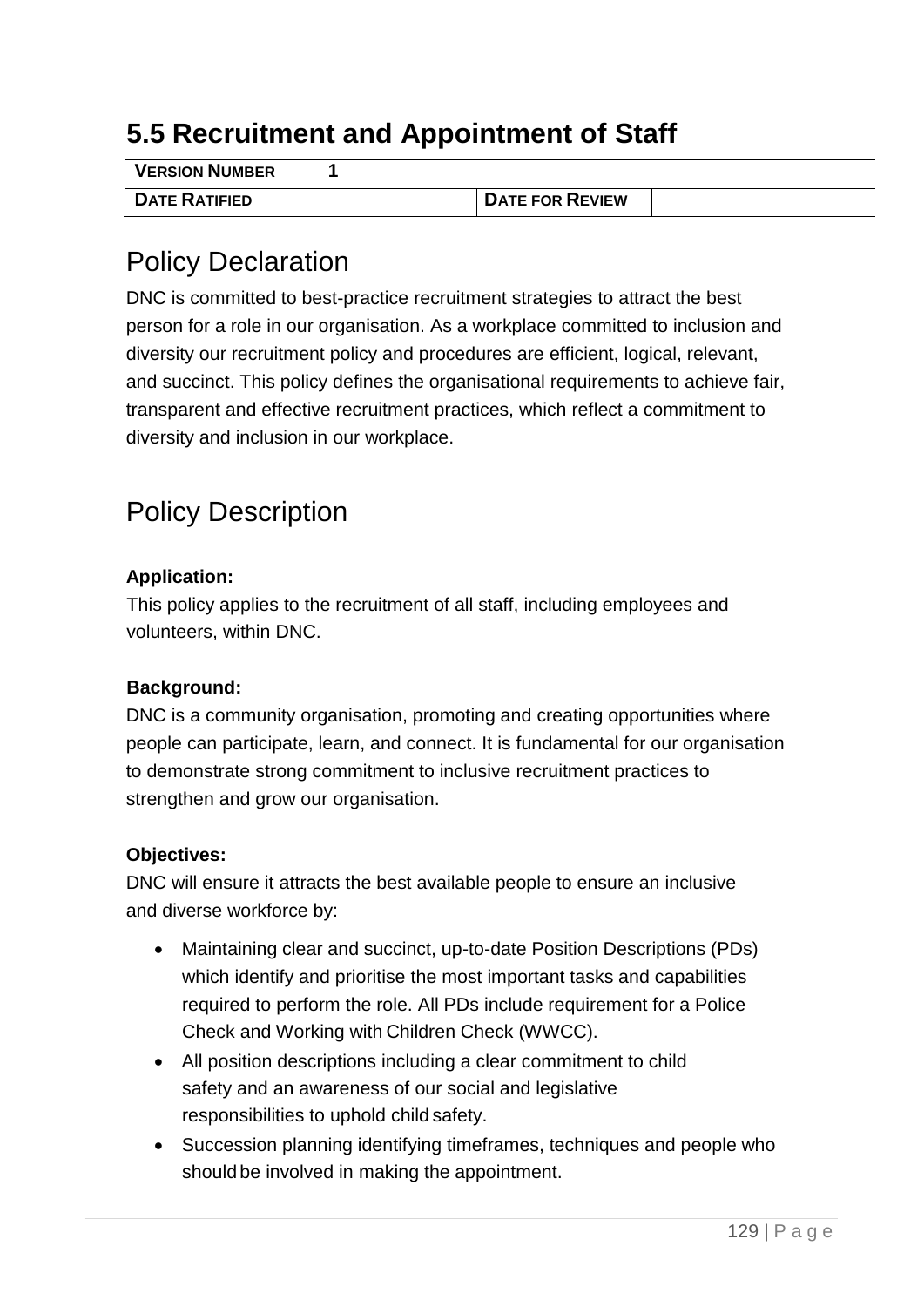• Vacant positions are either advertised in a timely and appropriate manner, or where specific skill requirements are identified, individuals may be invited to apply. All

vacant position information must accurately reflect the nature of the position and the values of our organisation, and applicant screening requirements.

- Any potential bias being removed from the application process by avoiding requesting information not relevant to the applicant's competency to undertake the role.
- Ensuring that an appropriate staff selection framework is developed for all positions to ensure that objective means of selection are applied to all vacancies. Assessment will include the applicant's suitability to specific and objective key selection criteria which reliably measure and assess their ability to successfully perform the requirements of the position.
- Screening and vetting of applicants to ensure applicants are a good fit for our organisation and can be entrusted with the duties of the position, as well as pass Police Check and Working with Children Check requirements.
- Maintaining confidentiality and the privacy of each applicant at all times.

The CoM is responsible for appointing the Manager. The Manager is responsible for all other appointments within the organisation. All recruitment and selection procedures and decisions will reflect DNC's commitment to providing equal opportunity by assessing all potential candidates according to their skills, knowledge, qualifications, and capabilities.

### **Related Policies and Procedures:**

- Code of Conduct Policy.
- Code of Ethics Policy.
- Induction Policy.
- Privacy Policy.

### 5.5.1 Recruitment and Appointment of Staff **Procedures**

### **Succession Planning:**

• Planning for vacant positions by the Manager, or in the case of the Manager position, the Chairperson, determines an appropriate selection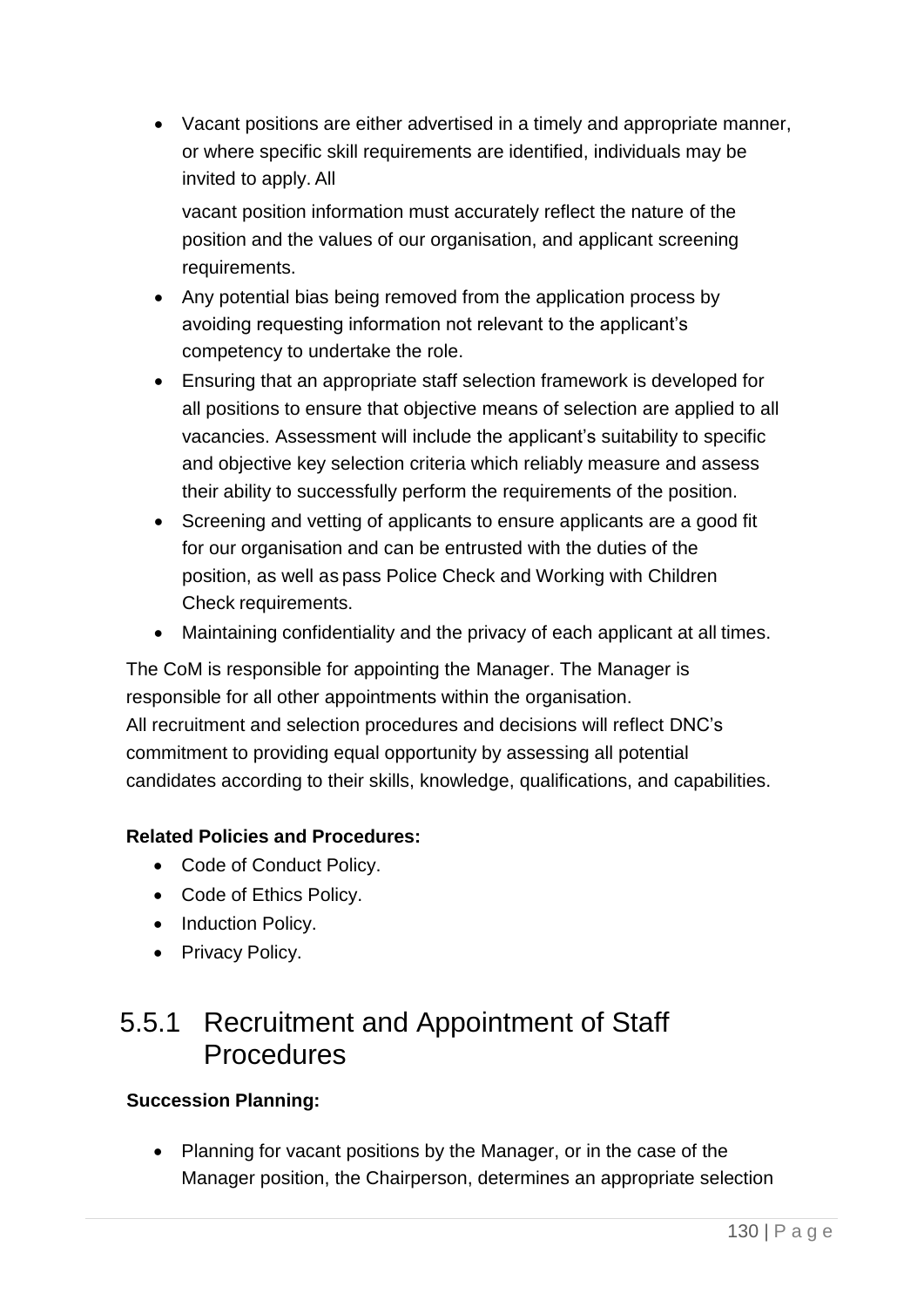process, which may or may not include a written application or formal qualifications.

- Ideally the selection panel will reflect the diversity of the community and include an independent panel member. The panel will be briefed against allowing unconscious bias to influence decision making.
- We actively encourage applications from Aboriginal peoples, people from culturally and linguistically diverse backgrounds, and people with a disability.
- Where appropriate, diversity and skill set may be considered as a merit for recruitment purposes.

### **Selection:**

- Selection processes may incorporate a range of techniques for assessment of suitability, such as work simulation, group interviews, or a written key selection response.
- An appropriate shortlisting methodology will be applied by the panel, according to the selection process. The shortlisting process will focus on individual aptitude and ability to complete tasks required.
- Unsuccessful applicants will be notified by letter no later than three weeks after the successful applicant has returned the signed Contract of Employment.
- Staff and volunteers should not be advised of the outcome of the selection process until the chosen applicant has accepted the position in writing.
- All personal documents of job applicants should be retained until probation period has been completed.

### **Offer of employment:**

- The offer of employment should be made first by telephone and, upon acceptance, in writing.
- The offer of employment should include:
	- o a Police Check form or electronic link for completion.
	- o Request for Working With Children Check.
	- o Contract of Employment which includes the starting date of employment, place of employment, hours of work, time in lieu, duties, salary award, dress code, confidentiality, probationary period, remuneration, superannuation, and termination conditions.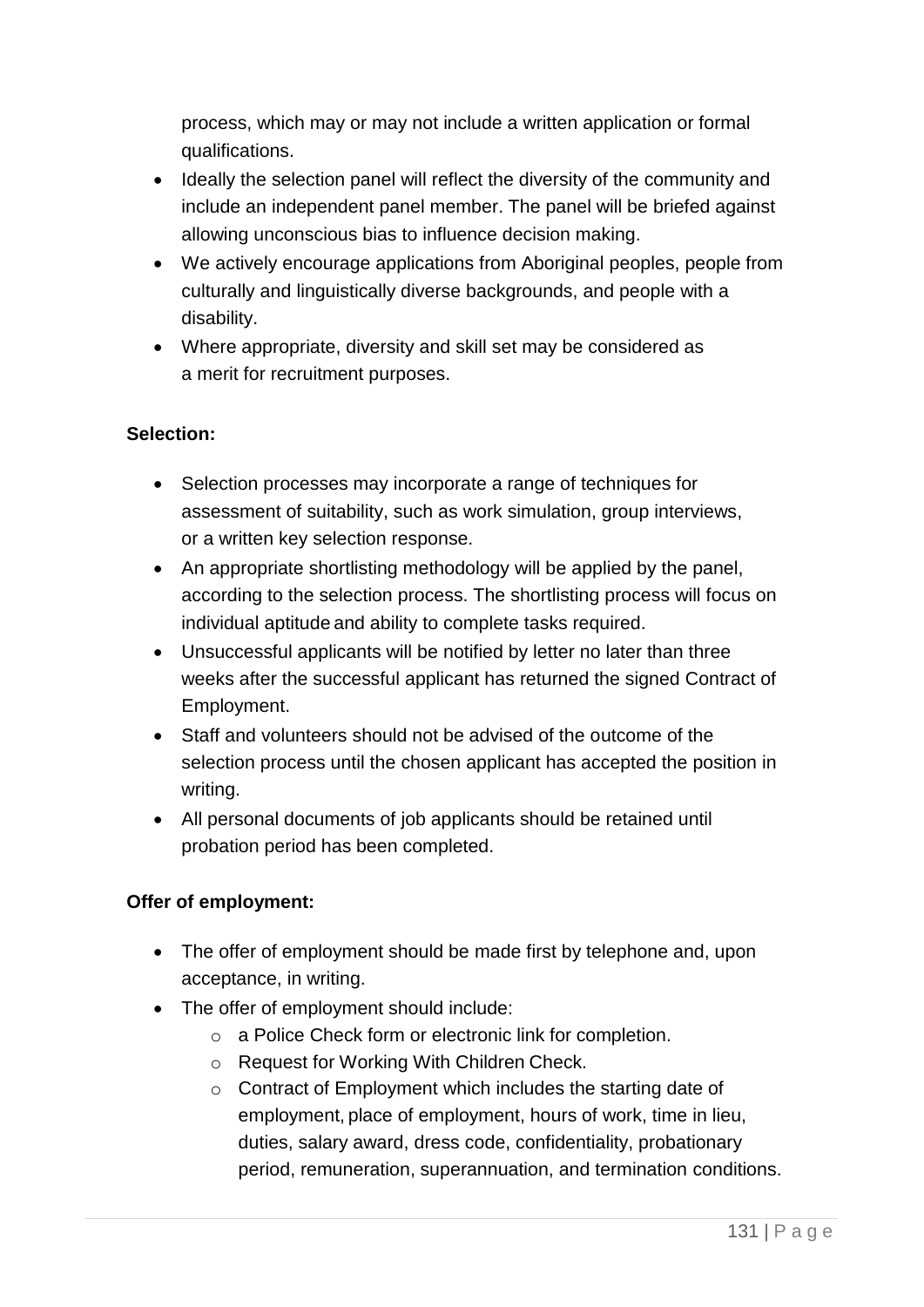- o Tax File Number Form.
- o Superannuation Choice Form.
- o Employee Details form.
- o National Employment Standards and Fair Work Statement.
- o Other relevant employment documentation.
- The Contract of Employment will become valid once:
	- o Contract has been signed by the approved applicant and returned and co- signed by the Manager.
	- o Copy of Police Check is provided or completed Police Check form has been submitted.
	- o Copy of Working With Children Check is provided, or completed Working With Children Check has been submitted.

### **Police Checks and Working with Children Checks:**

- Positions directly involved with working with children or youth are required to have Police and Working With Children Checks prior to commencement.
- Other positions must obtain police checks as soon as possible; however, employment is subject to a satisfactory police check.
- DNC will pay for a staff police check if the new staff member does not have a current police check available.
- Police Checks must not be more than 12 months old to be considered current.
- Only the Manager will handle police/WWC Checks and records will be kept in a secure location.
- The Manager is responsible for assessing the police check results and the suitability for that person to be employed at DNC and in what capacity, according to the DFFH Service Information Kit.
- Police/WWC checks must remain valid.
- The CoM has the right to request an updated police check from an individual at any time.

### **Probation**

- Successful applications will be employed with a probation period of three months, or six months for the Manager. At the end of the probation period the appointment will be reviewed.
- During the probation period either party can terminate the appointment to immediate effect.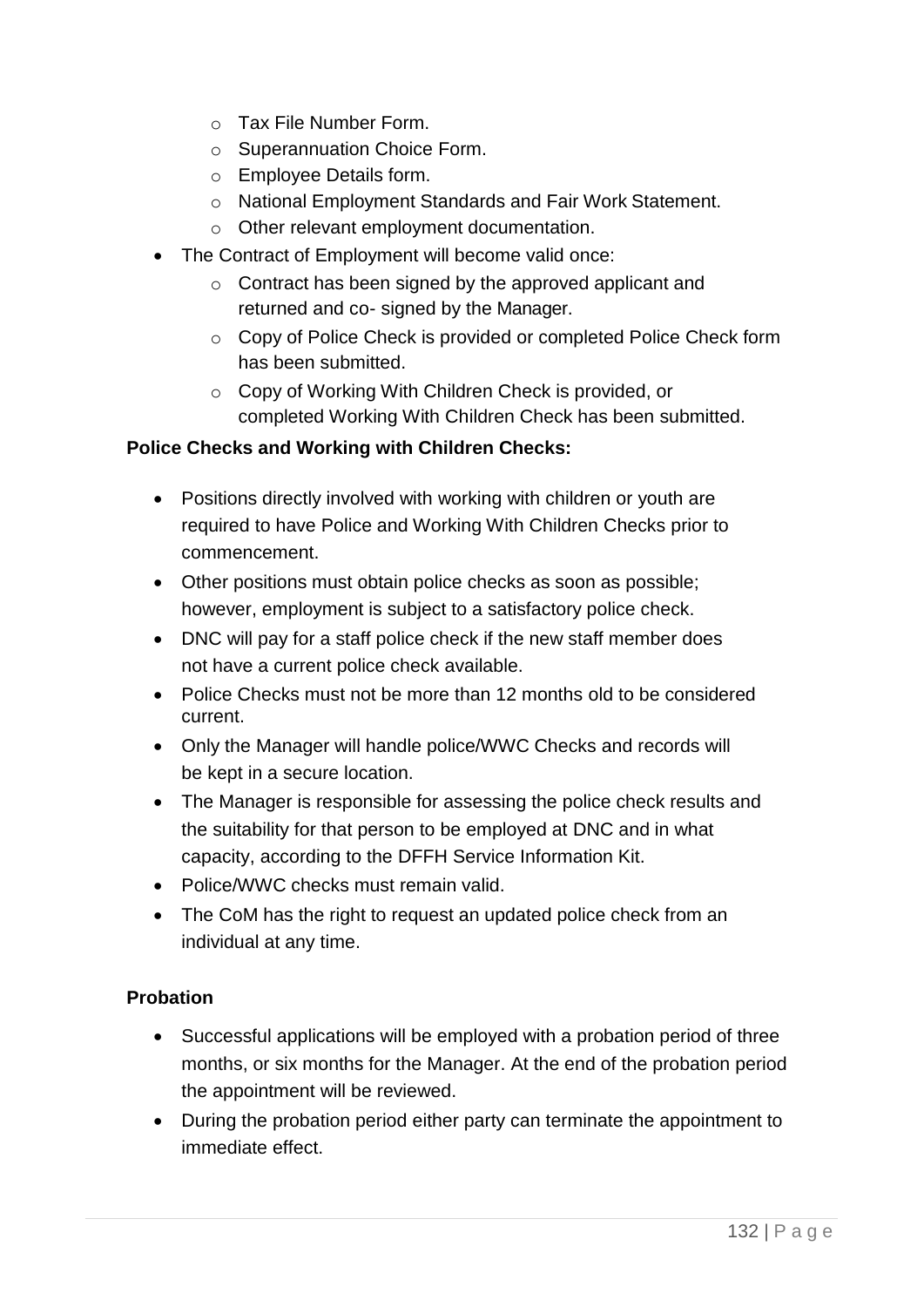# **5.6 Safe Workplace**

| <b>VERSION NUMBER</b> |                        |  |
|-----------------------|------------------------|--|
| <b>DATE RATIFIED</b>  | <b>DATE FOR REVIEW</b> |  |

### Policy Declaration

DNC is committed to protecting the health, safety, and welfare of staff and others at work. This policy supports DNC to be compliant with the OHS Act 2004 and supports everyone associated with the organisation to take reasonable care for maintaining their health and safety and for minimising the risk of harm at work.

# Policy Description

### **Application:**

This policy applies to all DNC staff, volunteers, tutors, contractors and members of the CoM.

### **Background:**

Our organisation plays a vital role in supporting our community's members to grow and succeed. This can only be achieved in an environment where everybody - staff, users, and CoM members feel safe and supported.

### **Objectives:**

DNC has a moral and legal responsibility to provide a safe and healthy workplace. This policy outlines the actions DNC takes to ensure all staff, CoM members and DNC users are able to work in a physically and emotionally safe and supportive environment, through:

- Office environment management.
- Working-alone protections.
- Intolerance of workplace bullying.
- Intolerance of sexual harassment.
- Avoiding work related stress.
- Intolerance of Occupational Violence and Aggression.

All staff and CoM members will be briefed on this policy in accordance with the Induction Policy, and have a collective responsibility to provide and maintain, so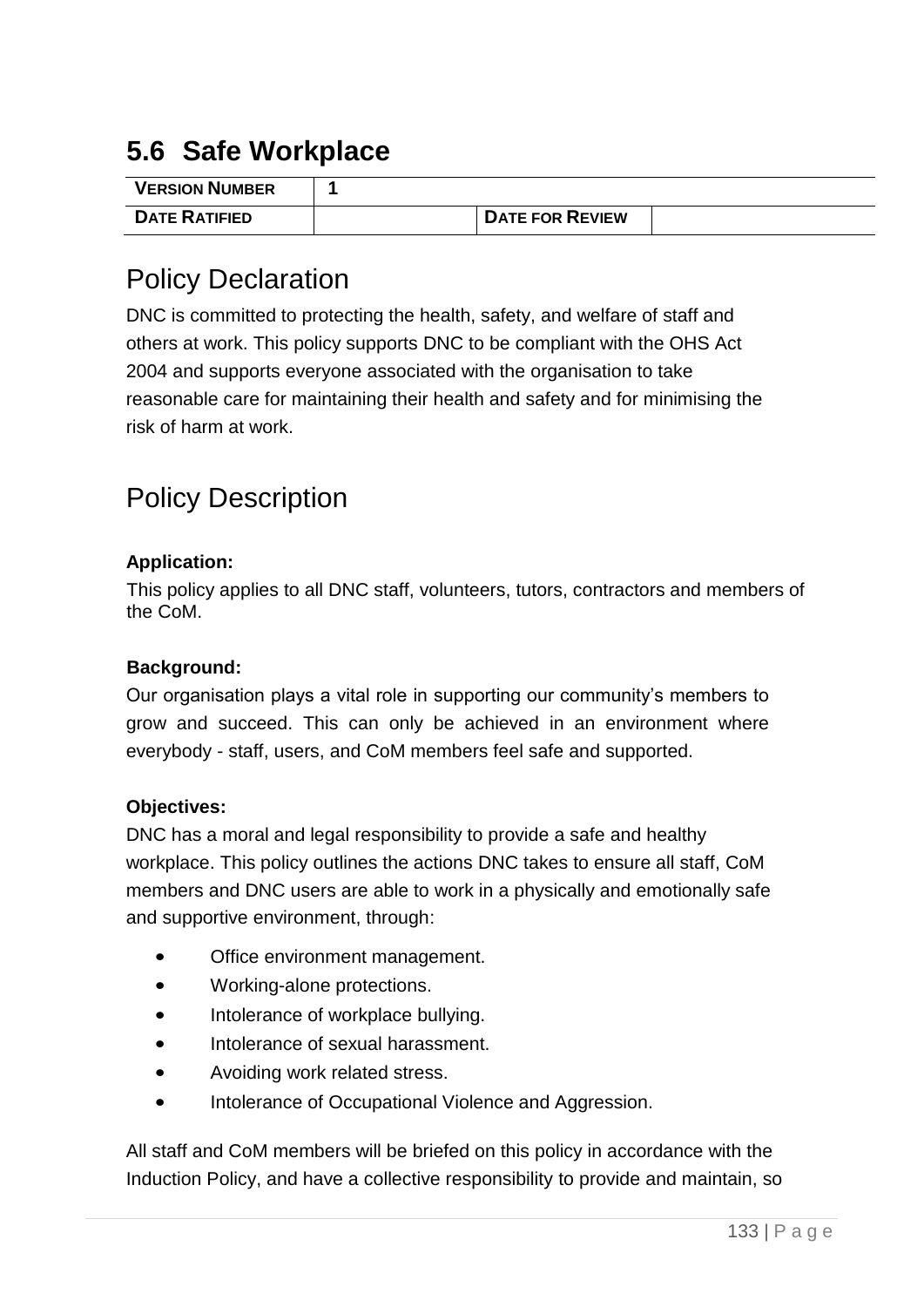far as is practicable, a working environment that is safe and without risks to health.

### **Related Policies and Procedures:**

- Code of Conduct Policy.
- Code of Ethics Policy.
- Induction Policy.
- Privacy Policy.

# 5.6.1 Safe Workplace Procedures

### **Office Environment Management**

The Manager will ensure that the physical environment at work is safe, healthy, and regularly maintained.

The Manager is responsible to ensure that the office layout is safe, and that all workers are provided with adequate seating, lighting, heating, ventilation, toilet and kitchen areas, and space free from chemical and noise pollution.

Staff and CoM members will establish warning systems for the office, including verbal codes to alert others in the event of a high-risk event.

The Manager will ensure that there are well-maintained first aid kits available (as approved by an organisation such as Australian Red Cross) in a prominent location.

The local fire authority will be consulted by the Manager as necessary about fire safety measures – including extinguishers and fire blankets, and instructions for their use.

All staff will ensure the safe use, handling and storage of any chemicals or cleaning products used by the organisation.

Staff and CoM Members will document any workplace accidents/ incidents, first aid treatments, and health/safety training sessions that are attended in the workplace/externally by workers and/or management.

### **Working-Alone Protections**

The CoM discourages working alone at DNC but will ensure that appropriate safety arrangements are in place should any staff member need to work alone at any time.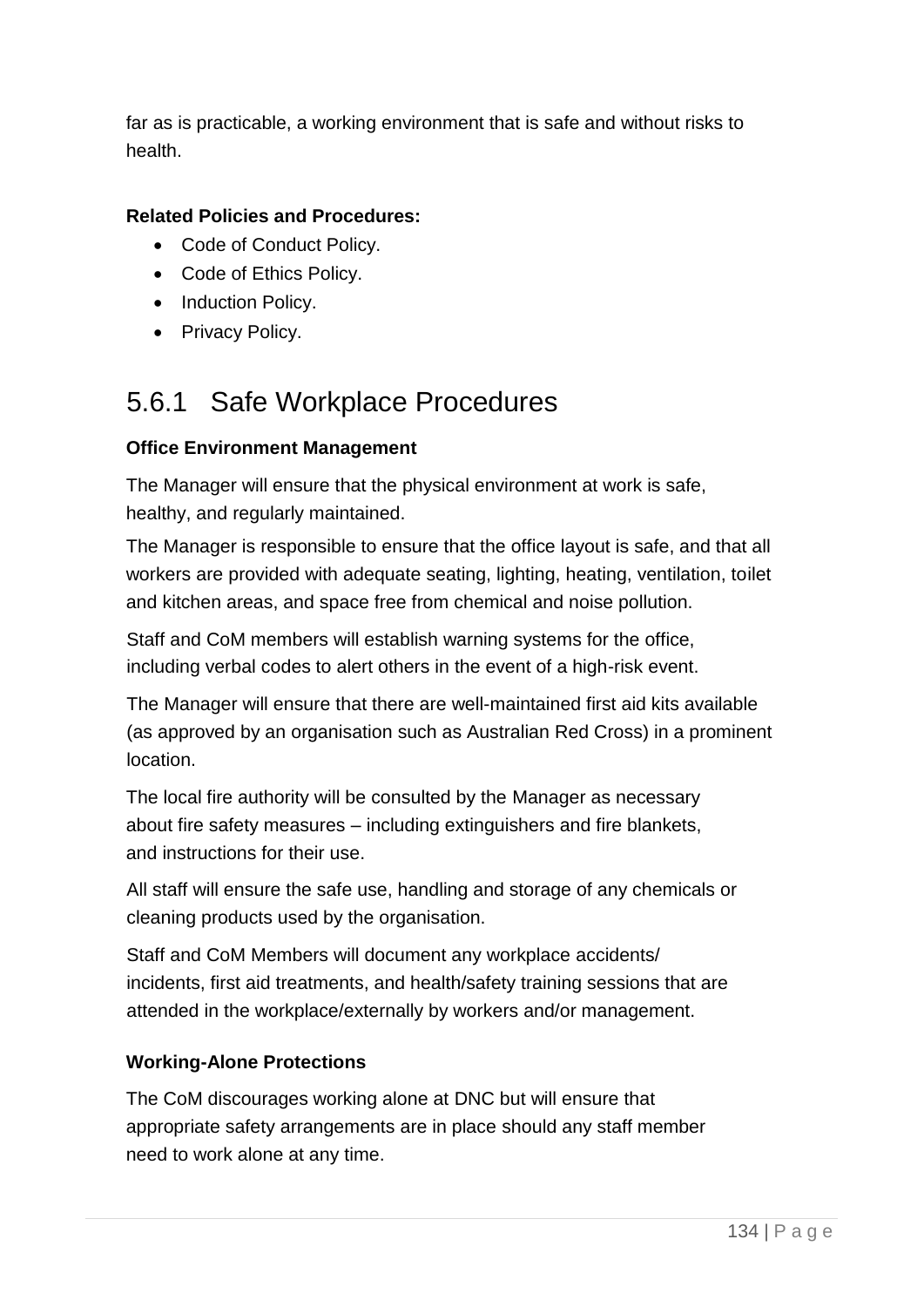Generally, there should be at least two people on duty at the DNC premises at any time.

When there is a specific need for only one worker to be in the DNC facility, the building must be secured in such a way as to prevent access by members or the public or unauthorised persons.

Outdoor and off-site activities should not be conducted in isolation. Where night time classes occur the staff person or tutor should ensure:

- They are parked in a well-lit spot.
- They have access to a DNC duress alarm.
- They exit the facility with a class member, coordinating activities and requesting support as required.
- Once safely in their own vehicle they witness departure of students, offering appropriate and safe assistance if needed.

If a DNC user needs to be transported to another location by DNC staff, DNC staff should endeavour, for their own safety, to find transport options which will not require them to be alone in a vehicle with the DNC user.

### **Intolerance of Workplace Bullying**

In alignment with our Code of Conduct, workplace bullying and other forms of harassment will not be tolerated at DNC. Workplace bullying is characterised by persistent and repeated negative behaviour directed at an employee that creates a risk to health and safety.

Workplace bullying includes the persistent occurrence of:

- Verbal abuse.
- Intimidation and threats.
- Withholding information that is essential for someone to do their job.
- Excluding or isolating others.
- Interfering with someone's personal property or work equipment.

Anyone experiencing bullying should report the incident to the Manager immediately. The Manager will investigate the allegation as soon as practicable and where appropriate will develop recommendations for the resolution of the complaint. Resolution strategies could involve mediation and/or disciplining of the perpetrator.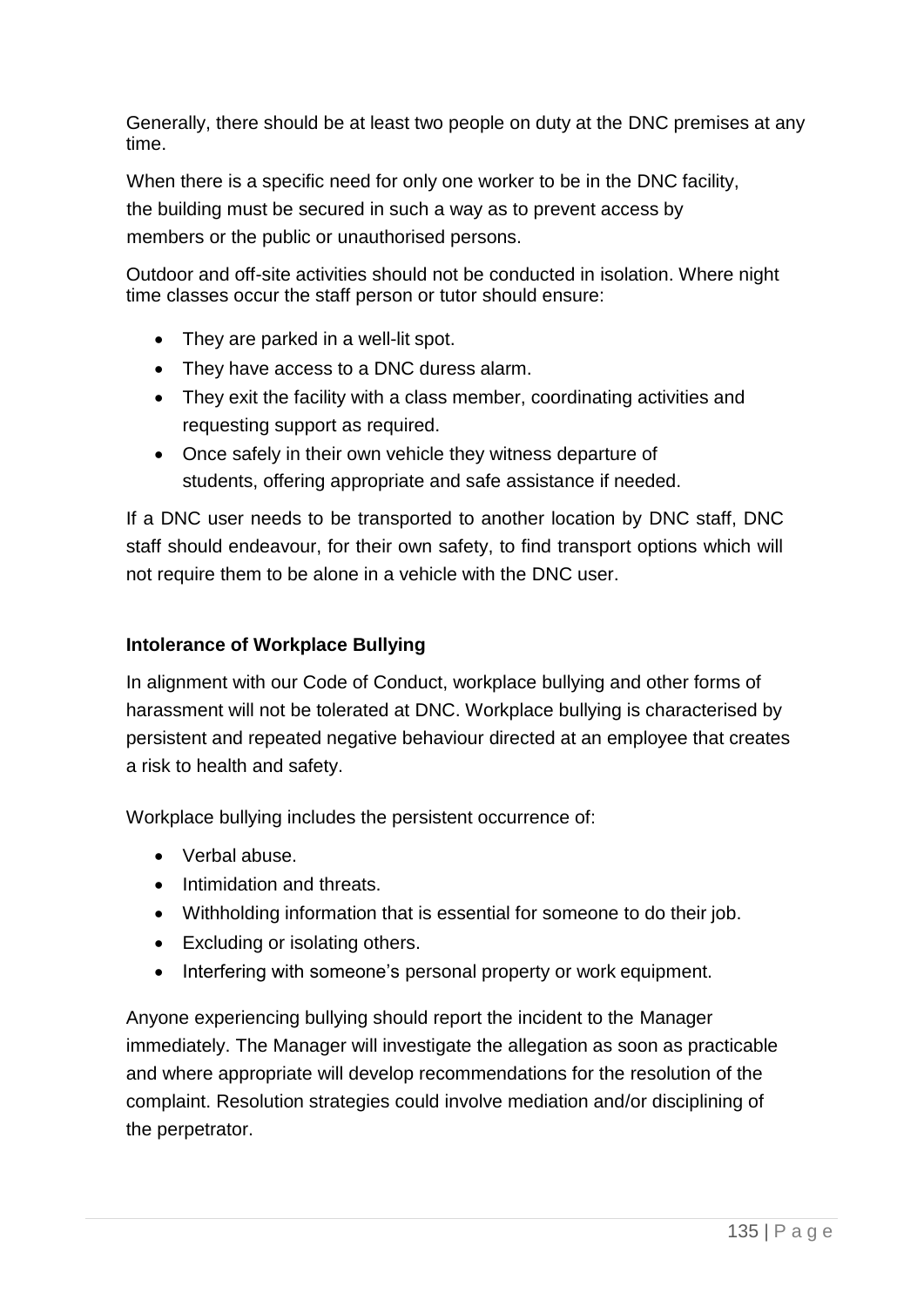All staff will have access to information and training about identifying, preventing and responding to workplace bullying.

### **Intolerance of Sexual Harassment**

DBNC considers sexual harassment to be an unacceptable form of behaviour that will not be tolerated. We believe that all people have the right to an environment that is free of sexual harassment.

Sexual harassment means that someone is making unwelcome comments or advances of a sexual nature, or requesting unwanted sexual activity - and you believe that to refuse will lead you to being unfairly treated. It has nothing to do with mutual attraction or private consenting friendships, whether sexual or otherwise. Examples of sexual harassment include:

- persistent unwelcome demands, or even subtle pressures for sexual favours.
- leering, patting, pinching, touching, or unnecessary familiarity.
- jokes, messages or telephone calls of an offensive sexual nature.
- distribution or display of material which is offensive to another.
- sexual assault (also a criminal offence).

Sexual harassment is illegal under the Victorian Equal Opportunity Act (2010) and the Commonwealth Sex Discrimination Act (1984).

The CoM will ensure that there is written information about sexual harassment and avenues for complaint and/or legal redress available to everyone attending DNC.

The Manager will ensure that all staff and DNC users are treated fairly and equitably, that they are not subject to harassment, and that anyone who makes a complaint about sexual harassment is not victimised.

All reports of sexual harassment will be taken seriously, treated with empathy, and investigated thoroughly and confidentially.

Disciplinary and/or legal action will be taken against any person found to have sexually harassed a DNC user, CoM member, staff member, contractor, or anyone else involved in programs and activities conducted by DNC.

### **Avoiding Work-Related Stress**

DNC believes that the best way to prevent and deal with stress is to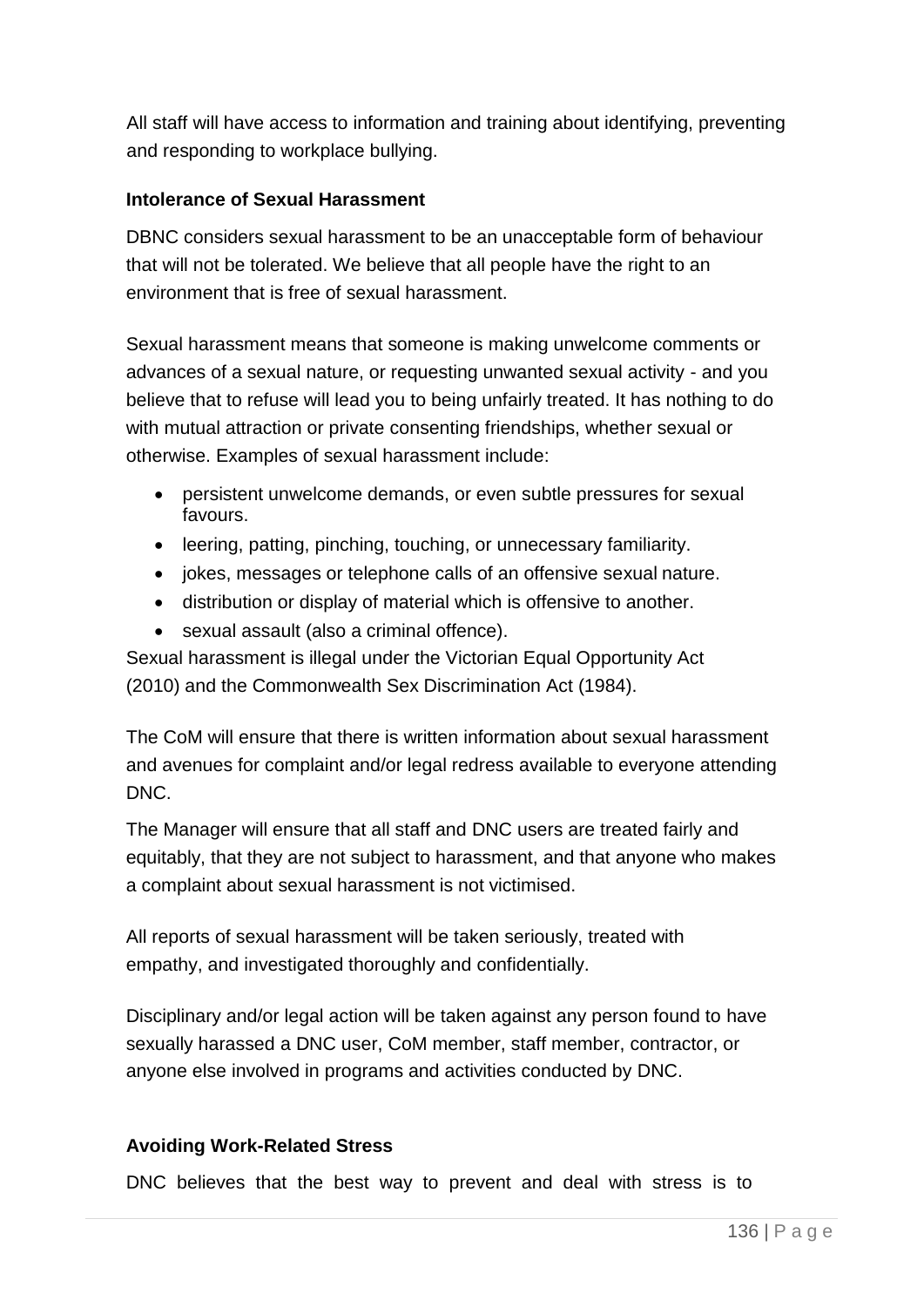acknowledge the potential sources of stress in the total work environment and take action to stop them becoming actual causes of stress.

Some of the ingredients of a stress-reducing work environment are:

- agreeable working conditions.
- effective support systems.
- adequate professional supervision.
- clearly defined roles, positions, responsibilities, and accountability structures.
- realistic workplans, workloads and timelines.
- seeking early professional intervention if difficulties arise and are ongoing.

DNC is therefore committed to providing these conditions in accordance with our Performance Management Policy as well as any others that may be required to prevent and/or manage stress.

The Manager will make available adequate information about a range of stress causes and preventative behaviours/structures to all workers, together with information about appropriate health and support services.

Staff members will be encouraged to attend training on health-related issues, including stress reduction, whenever possible.

### **Professional Boundaries**

Staff must recognise and understand they have a duty of care to DNC users, and the rights and needs of users and communities are always to be respected

To protect staff and DNC users, DNC expects staff to interact with users safely and professionally in relation to the emotional, psychological, intellectual, social, physical, and online space.

In no way does this detract from the need that staff may have to establish rapport with a person in order to provide friendly and accessible services and support.

Therefore, DNC expects staff to observe professional boundaries in their relationships with users and their relatives, friends, visitors and representatives, and that behaviour outside those boundaries should be regarded as potentially abusive, unsafe, and a potential reason for disciplinary action.

DNC recognises it is often difficult to draw precise lines defining appropriate behaviour, so we encourage staff to be transparent in their dealings with DNC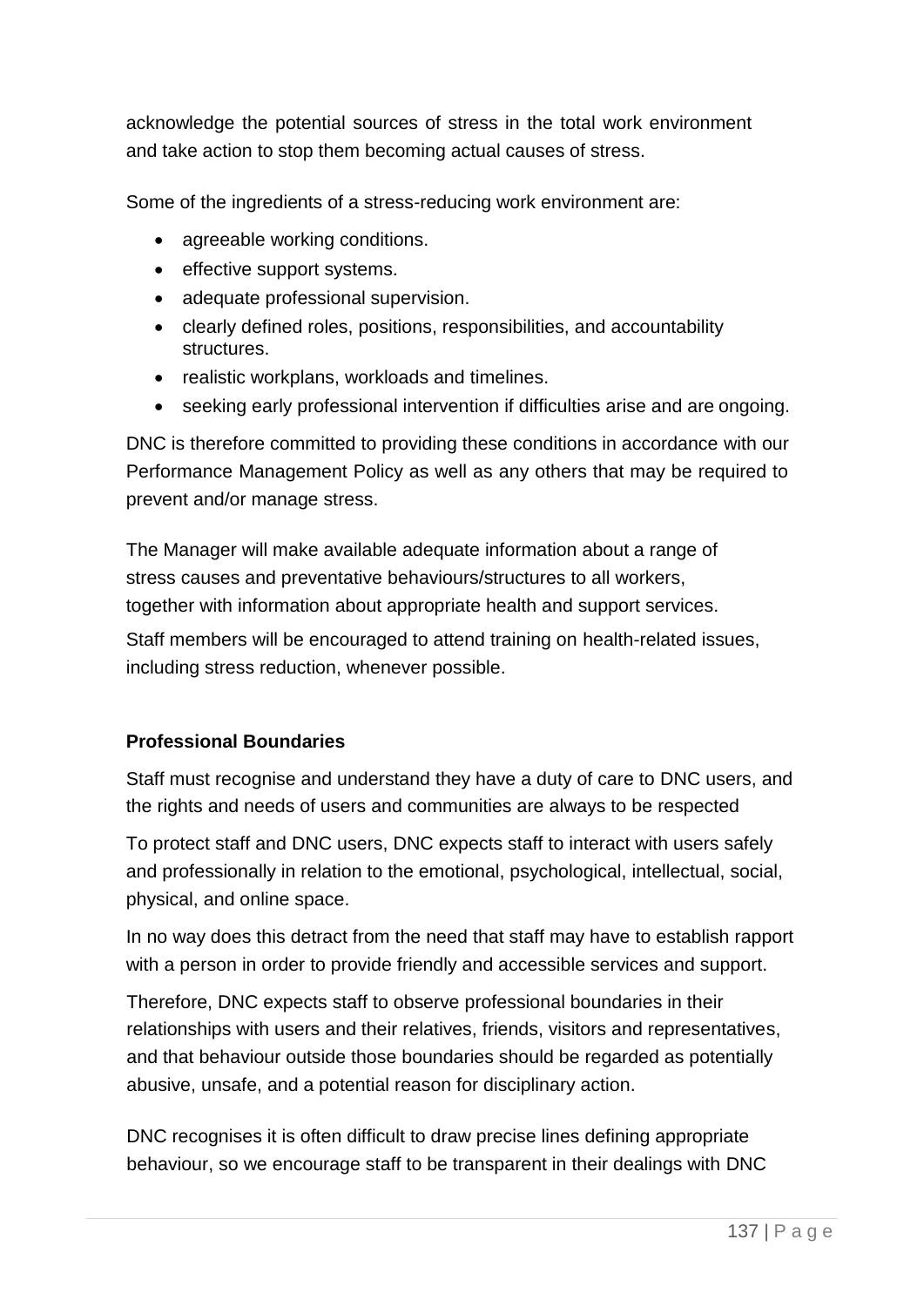users and others and to discuss with the Manager any difficulties which may arise.

Any member of staff who feels a relationship which might be judged inappropriate is developing should discuss the situation with the Manager. The action to be taken might include:

- varying the staff member's duties in order to limit contact with that person.
- discussing the situation frankly with the person in order to re-establish appropriate boundaries.
- having a chaperone present whenever there is any contact.

Where the overstepping of professional boundaries has resulted in harm to the DNC user, the staff member will be subject to a disciplinary investigation.

### **Intolerance of Occupational Violence and Aggression**

We all have the right to feel safe all of the time. This means not being insulted, threatened, or assaulted**.**

By adhering to our Code of Conduct DNC aims to:

- restrict the application or escalation of violence or aggressive behaviour, with the objective of defusing the situation.
- protect the right of DNC users, staff and CoM members to feel safe at all times.
- provide support to people involved in a violent or potentially violent situation.
- encourage more acceptable behaviour.
- provide a consistent response to unacceptable behaviour in the workplace and wider community.

Unacceptable behaviour is all behaviour inside the work site/s, in close proximity, by telephone or other technology – that is threatening or discriminatory in any way, and includes any threats, abuse or violence by DNC users or others (including CoM members or staff).

Unacceptable behaviour includes physical violence/assault, threats of physical violence/assault, and any behaviour that leads other people to feel unsafe (e.g. shouting, racist or sexist insults, attempts at self-harm, harassment, refusal to leave).

The environment of DNC will reflect standards expected by law within the general community. Offences of any nature that harm only the offending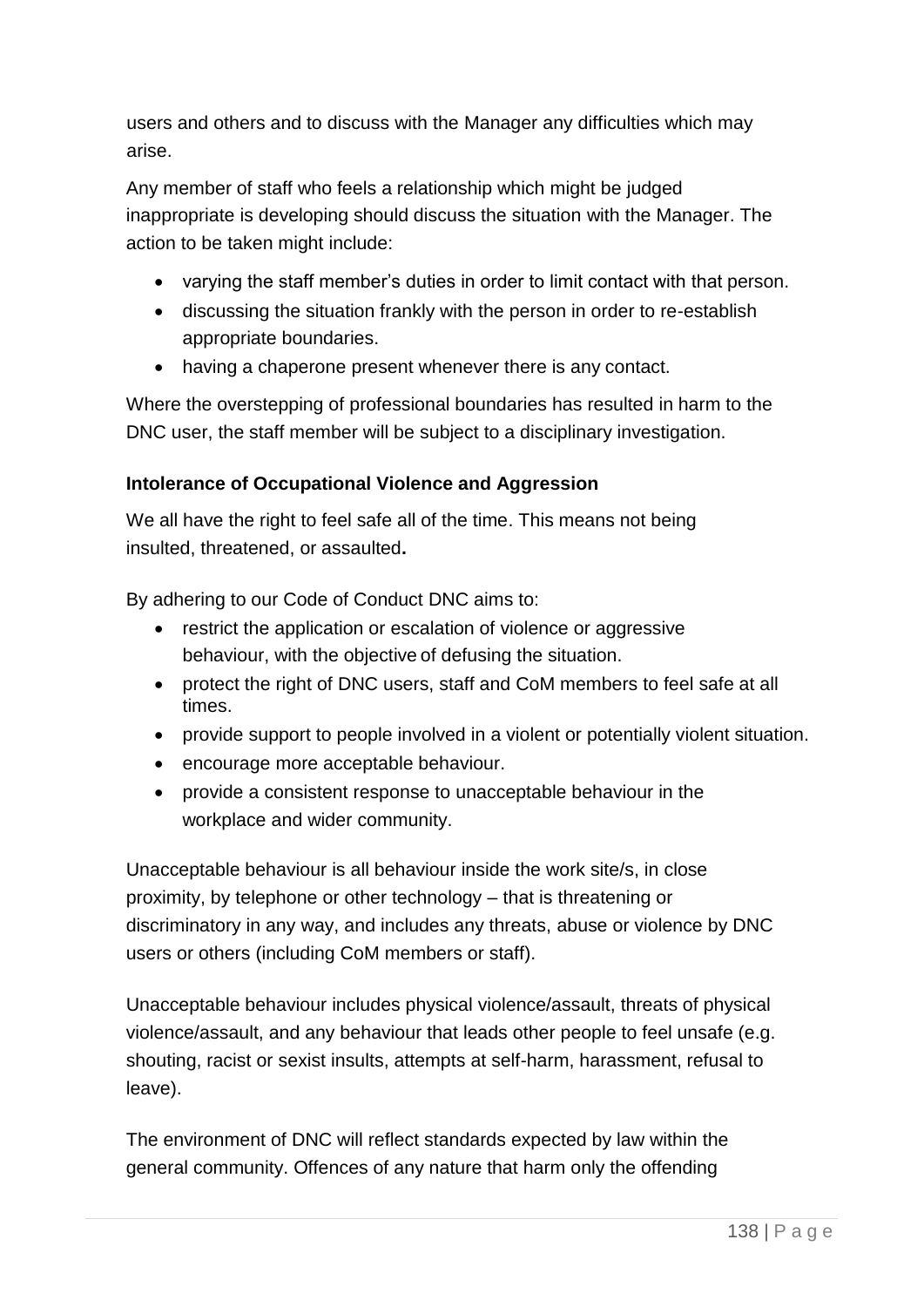individual will be treated with the same flexibility and understanding that would be expected in the home or community environment.

Staff, contractors, and others working here are encouraged to attend specific professional development and training in how to handle unacceptable behaviour.

The physical environment will be organised in such a way as to minimise frustrations and eliminate dangers. Services will be delivered with maximum efficiency and matched with DNC users' needs. Dangerous objects and instruments will be kept in locations that prevent impulsive use of such items.

Violent behaviours will be dealt with in ways that focus on the management of the behaviour. Persistent behaviour of an unacceptable nature may result in temporary or permanent withdrawal of our service/s to the offending individual.

In situations of physical violence, the offending person will be asked to leave immediately, or the worker/s should leave the situation as soon as possible. Other workers must be

alerted, either by use of a verbal or other code if an electronic alarm system is impractical. If the offending person refuses to leave, he/she will be informed that the police will be called. If the worker believes the situation is serious, then the police must be called immediately

In situations where there are threats of violence, the person will be asked to stop the threats, or to leave and come back when this unacceptable behaviour has stopped. If he/she refuses to leave, the worker should leave the room or building if possible or tell the person that the police may be called. Another worker must be informed as soon as possible.

In cases of other behaviour that leads people to feel unsafe, the person should be informed that conversation or service provision will not continue until the behaviour has stopped. The person may be asked to leave. If he/she refuses to do so, the worker should leave the situation as soon as possible and inform the person that the police may be called.

In accordance with our Incident Reporting and Response Policy, all the above incidents must be recorded by the worker/s on an Incident Form, and the Chair of the CoM informed as soon as possible.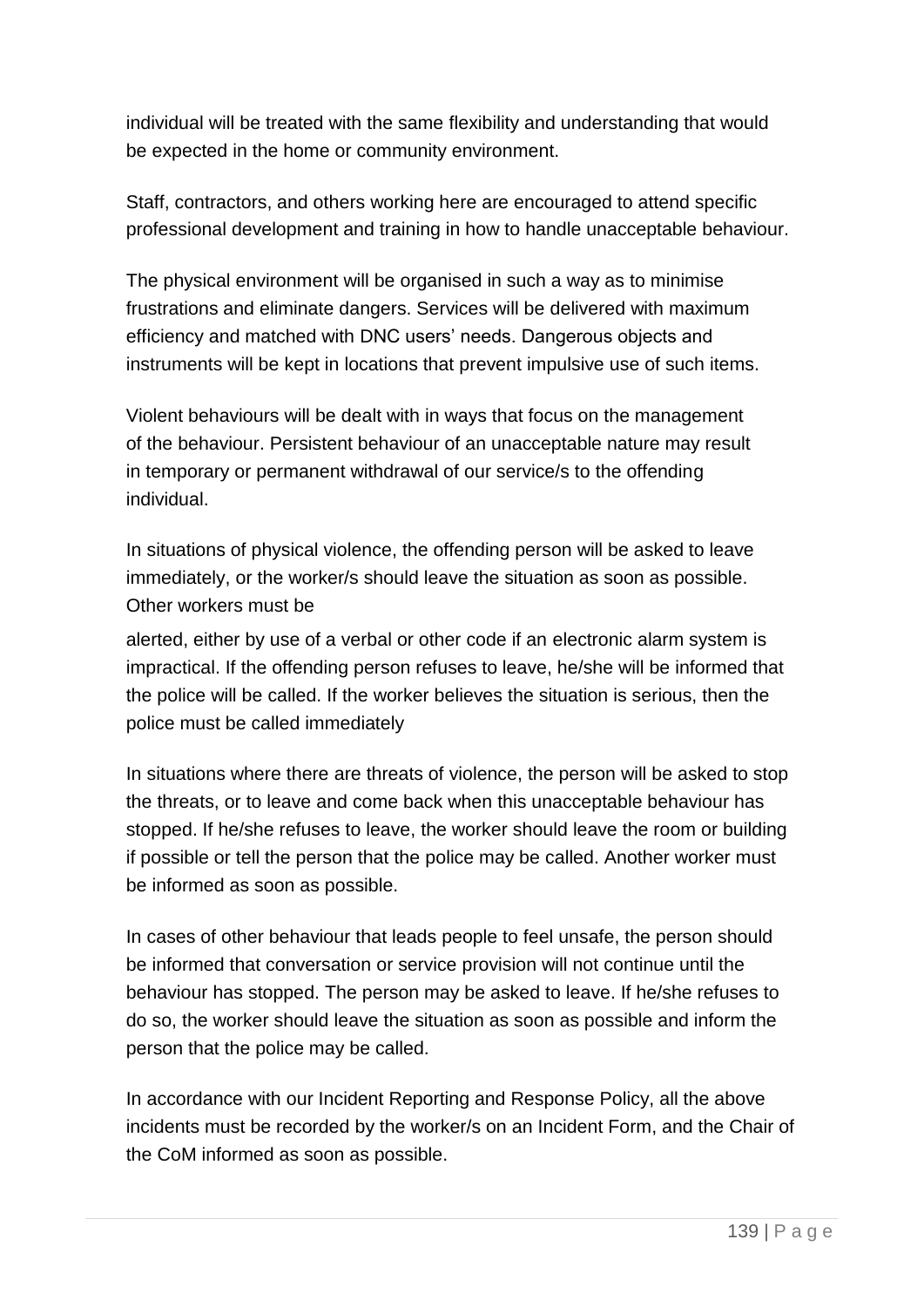The CoM and Manager will ensure that workers and others exposed to any such incident have access to professional debriefing within 24 hours of its occurrence. Follow-up discussions and support will also take place, both for workers' wellbeing and to make necessary preventive changes at DNC, i.e. things that may need discussion include who was involved, what actually happened and why, options open to the worker/s, what has taken place since and what more can be done, and what can be learnt from a particular incident. Workers will also have the option of counselling and other assistance if they require it.

### **Working from Home**

From time to time and with the Manager's approval staff maybe required to work from home. Before working from home staff must complete a Safe Workplace Assessment prior to the commencement of working from home.

### **5.7 Volunteers**

| <b>VERSION NUMBER</b> |  |  |
|-----------------------|--|--|

# **DATE RATIFIED DATE FOR REVIEW**

### Policy Declaration

DNC recognises the value of volunteers through their contribution and commitment to DNC and the community we serve. DNC also recognises our duty of care to our volunteers and our responsibility to support and protect volunteers in our organisation. This policy ensures that volunteer at DNC are informed, protected and supported in our organisation.

# Policy Description

### **Application:**

This policy applies to all DNC staff, including volunteers, employees engaging with volunteers in any capacity and employees in general.

### **Background:**

Many paths lead to volunteering; people may decide to volunteer for their personal interests and values, to meet work or study requirements, or to meet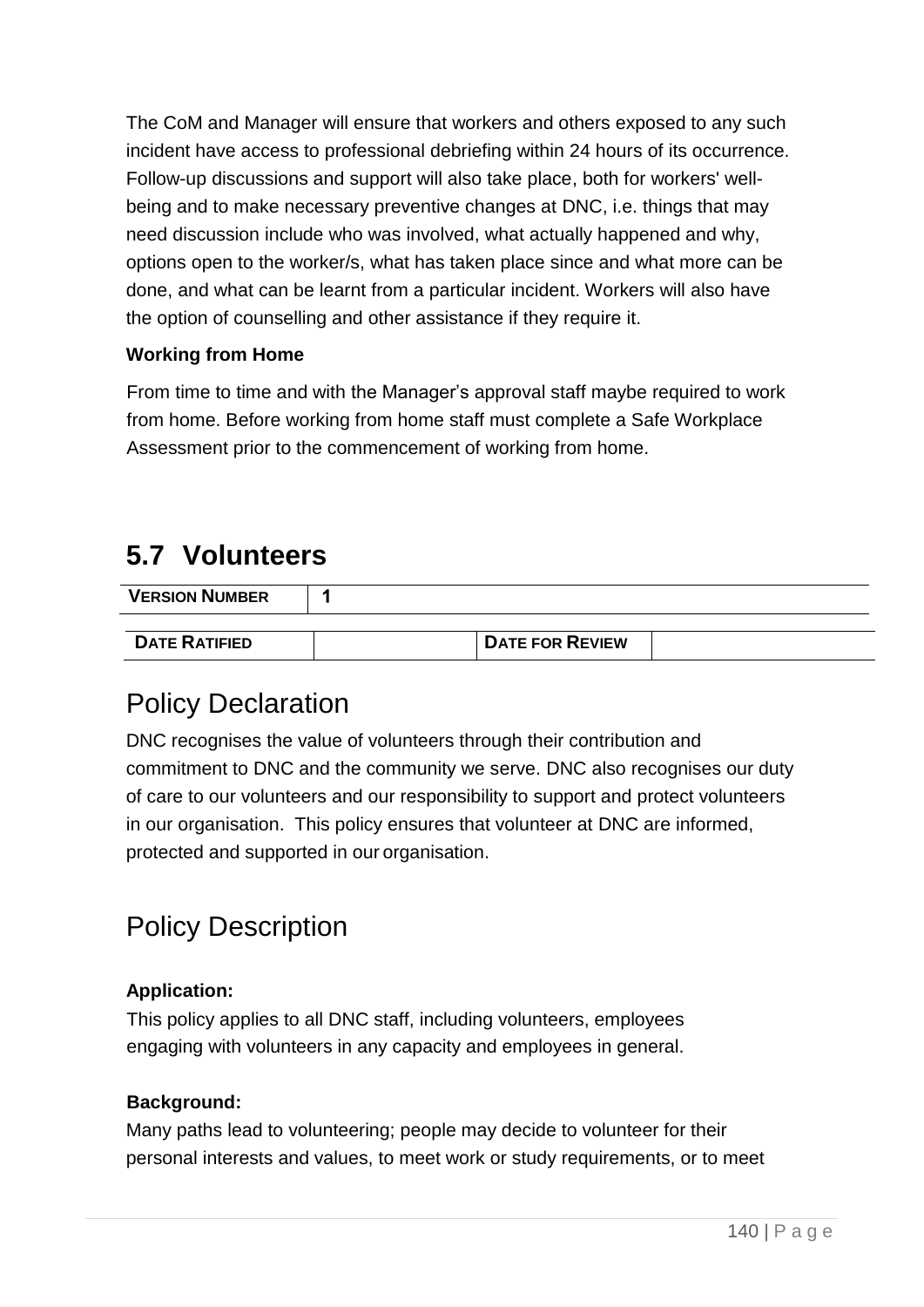their agreement with the government or other agencies. Regardless of their original motivation, volunteers make a valued contribution to our organisation and the relationship between DNC and the volunteer should be managed in a way that is mutually respectful, safe and healthy.

### **Objectives:**

Volunteers can come to DNC from a range of avenues, such as:

- Personal interest in making a short- or long-term contribution to the community or sharing their skills and passions.
- Developing work skills and experience to improve employment opportunities.
- Students individuals filling placement requirements for study to achieve learning objectives and work experience.
- Corporate individuals or groups making short- or long-term community contribution through volunteering as part of their workplace's corporate responsibility policy or program.
- Mutual Obligation placement individuals who receive Newstart, Youth Allowance, Parenting Payments or other benefits who are required to complete activities as part of their agreement.
- Community Based Orders a person required to complete activities, which may include unpaid community-based work, under the supervision of a probation and parole officer.

DNC acknowledges that volunteer success is reliant on a range of factors which recognise, protect, and support volunteers whilst also ensuring that our organisation is a safe and responsible place for staff and members of the community. No matter how they come to us, DNC treats all volunteers equally, acknowledging their time and contribution and striving to meet their needs and requirements.

Volunteers at DNC must understand that they play an important role in our organisation, and that their behaviour and attitude is a reflection on our organisation. Volunteers should expect to be supported at DNC, but must also support the DNC purpose, values, policies, and processes in order to have a successful experience in our organisation. Where individuals consistently demonstrate that they cannot meet these requirements their volunteer role at DNC may be terminated.

To support volunteer success at DNC the following aspects apply: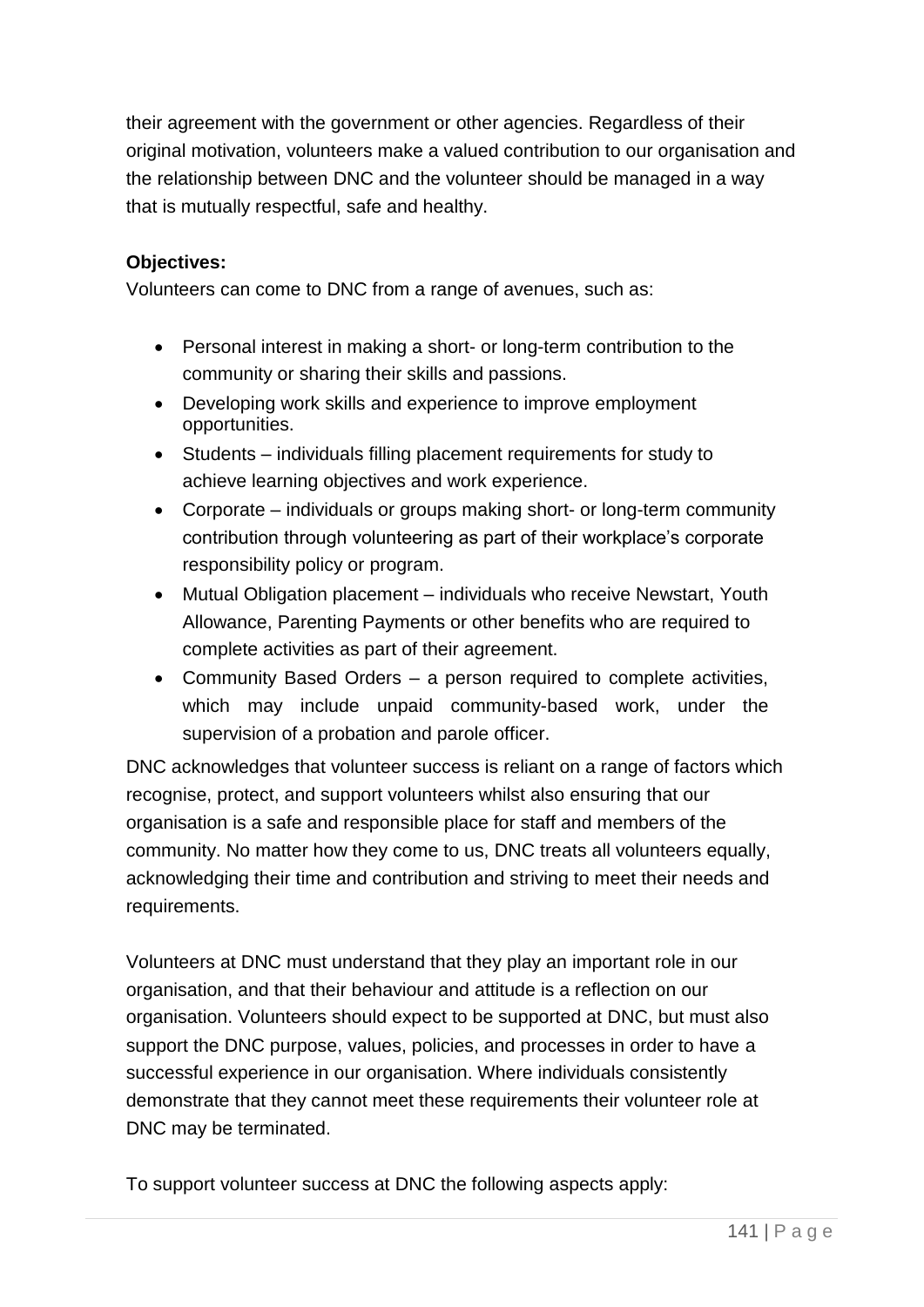### **Volunteer Culture**

Volunteers at DNC are required to be committed to our organisational Code of Ethics and Code of Conduct. These documents are provided to Volunteers as part of their induction and orientation, as per the Induction Policy, and signed acknowledgement of these is a requirement of commencement.

### **Volunteer Safety**

Under Victorian Health and Safety Laws volunteers are entitled to and must comply with the same legal rights and protections as employees. Volunteers at DNC are included in the DNC Safe Workplace Policy, Appropriate Use of Technology Policy, Feedback and Grievance Policy, Incident Reporting and Response Policy and First Aid Policy, with the same protections as employees.

### **Volunteer Recruitment**

Appointing the right person to the job is essential. Recruitment of volunteers is directed by the Recruitment and Appointment of Staff Policy, including management of position descriptions, staff selection screening and probation. Where individuals have placement requirements the agreements negotiated around role and responsibilities may be used in place of DNC documentation. Where users of DNC programs complete their course and continue to volunteer in the organisation, they must be transitioned to a volunteer role via the appropriate documentation and induction processes.

### **Volunteer Management**

DNC recognises that volunteers have freedom of choice, and their success in and loyalty to our organisation depends on volunteers feeling empowered, rewarded and appreciated in their role. However, as a community-facing organisation, all staff, including volunteers, are also responsible to represent the organisation and must be supported to do so accordingly. Management of volunteers is directed by the Performance Management Policy, including processes for performance review, performance counselling and disciplinary procedures. Privacy for staff is outlined in the Privacy Policy. Where volunteers require feedback or sign off for their workplace, educational institution or other agency the Manager will plan to accommodate these as required.

### **Volunteer Induction**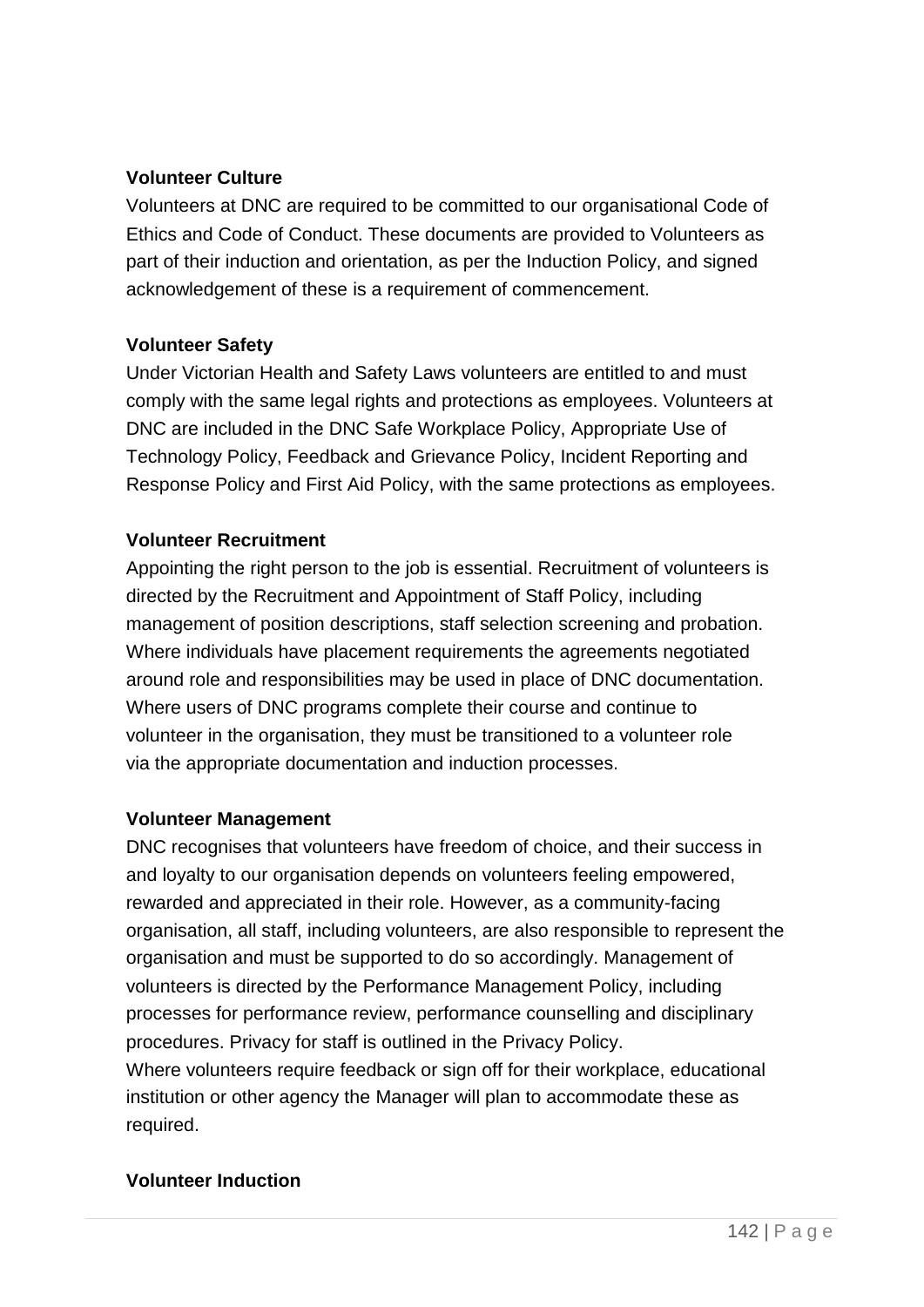Establishing great relationships with confident and responsible staff is essential to success for anybody. Volunteers working for a short period of time (less than three days), under the close supervision of a DNC Team Leader, such as for an event or short-term task, should receive a short induction outlining:

- Site orientation.
- DNC Code of Conduct and Code of Ethics.
- Volunteer Policy.
- Information about DNC Policies.
- Any other relevant details identified by the Team Leader.

Any other volunteer should be inducted as per the Induction Policy.

### **Volunteers and Isolation**

Team Leaders and Volunteers must avoid situations where it is necessary for a volunteer to work in isolation. Any person working in isolation is at risk of issues caused by injury, illness, environment, or other people. This should be avoided through forward planning and discussion, using tactics such as:

- Shared program times, e.g. scheduling times and dates for a community bags sewing group.
- Pairing volunteers for tasks, e.g. always have two people go to set up signage and flags for an event.
- Support by friends or family e.g. take a friend when watering the community garden on the weekend – or don't risk going. If working in isolation is the only option, then a risk management plan must be approved by the Manager to ensure safety.

### **Related Policies and Procedures:**

- Code of Conduct Policy.
- Code of Ethics Policy.
- Safe Workplace Policy.
- Appropriate Use of Technology Policy.
- Feedback and Grievance Policy.
- Incident Reporting and Response Policy.
- First Aid Policy.
- Recruitment and Appointment of Staff Policy.
- Performance Management Policy.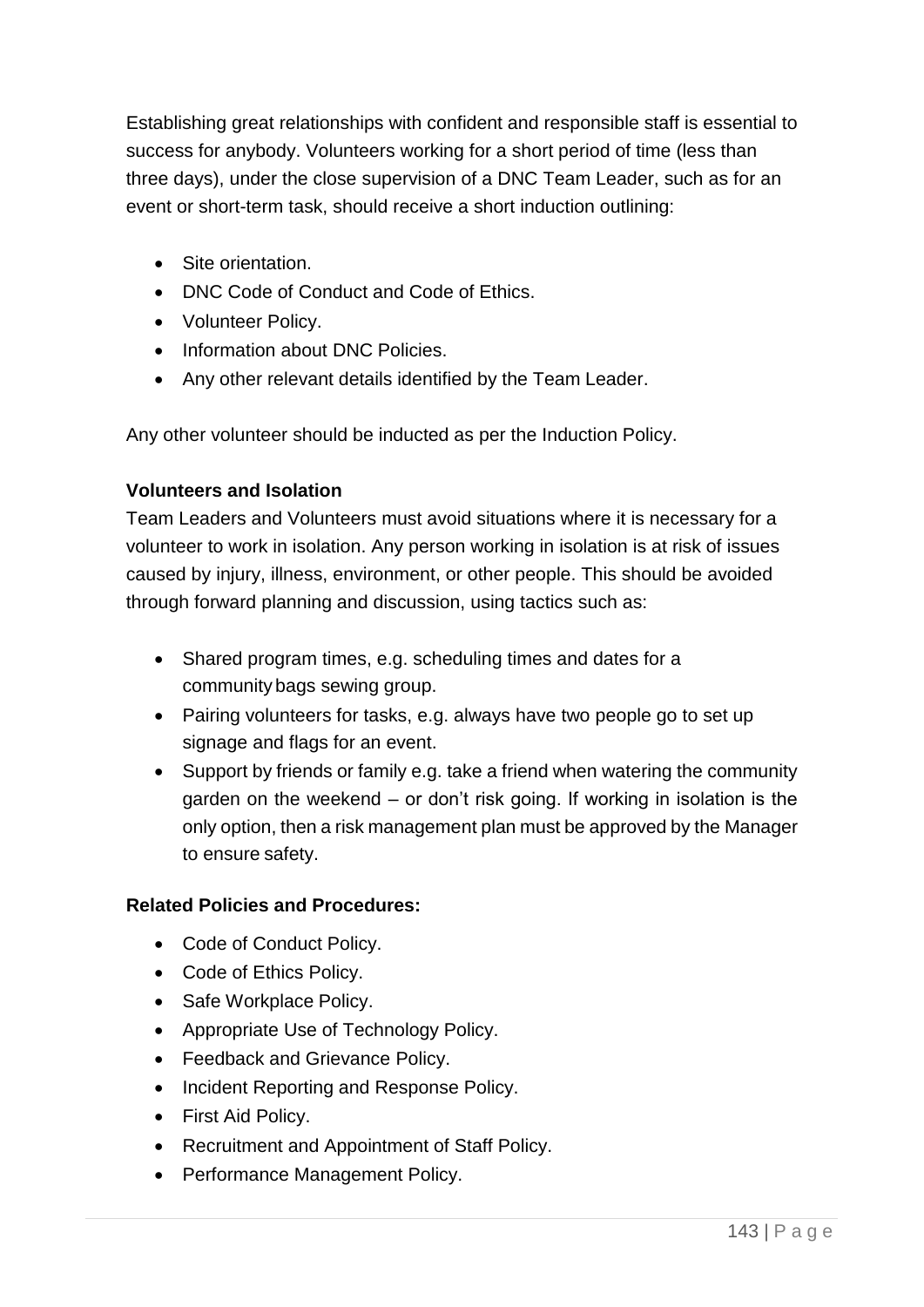- Privacy Policy.
- Induction Policy.
- Staff Position Descriptions.
- Goal Performance Plan (GPP) 5.3.1.1.
- Volunteer Induction Manual.
- Volunteer Program Feedback Form.
- Volunteer Exit Interview.

### 5.7.1 Volunteer Procedures

Employees and volunteers are encouraged to review information found on volunteeringvictoria.org.au and contribute ideas and improvements to the DNC volunteer program.

All volunteers at DNC are assigned a Team Leader who is responsible for their wellbeing, safety and management in the workplace. This Team Leader may be:

- The Manager
- A Program Facilitator

DNC ensures the Team Leader has enough time to review Not-For-Profit Law's National Volunteer Guide and assess and implement processes and activities to meet key legal obligations for managing volunteers.

Volunteers at DNC are required to:

- Apply for volunteer position as per the Recruitment and Appointment or Staff Processes, or by approaching DNC directly or through a third party (such as a university or other agency), or by transitioning from a DNC program.
- Complete selection and screening requirements in a timely manner.
- Acknowledge and adhere to DNC Code of Ethics, Code of Conduct and relevant Policies.
- Complete a Volunteer Agreement (unless other placement related material fulfills this function).
- Complete any other processes defined by DNC or a third party for volunteer placement.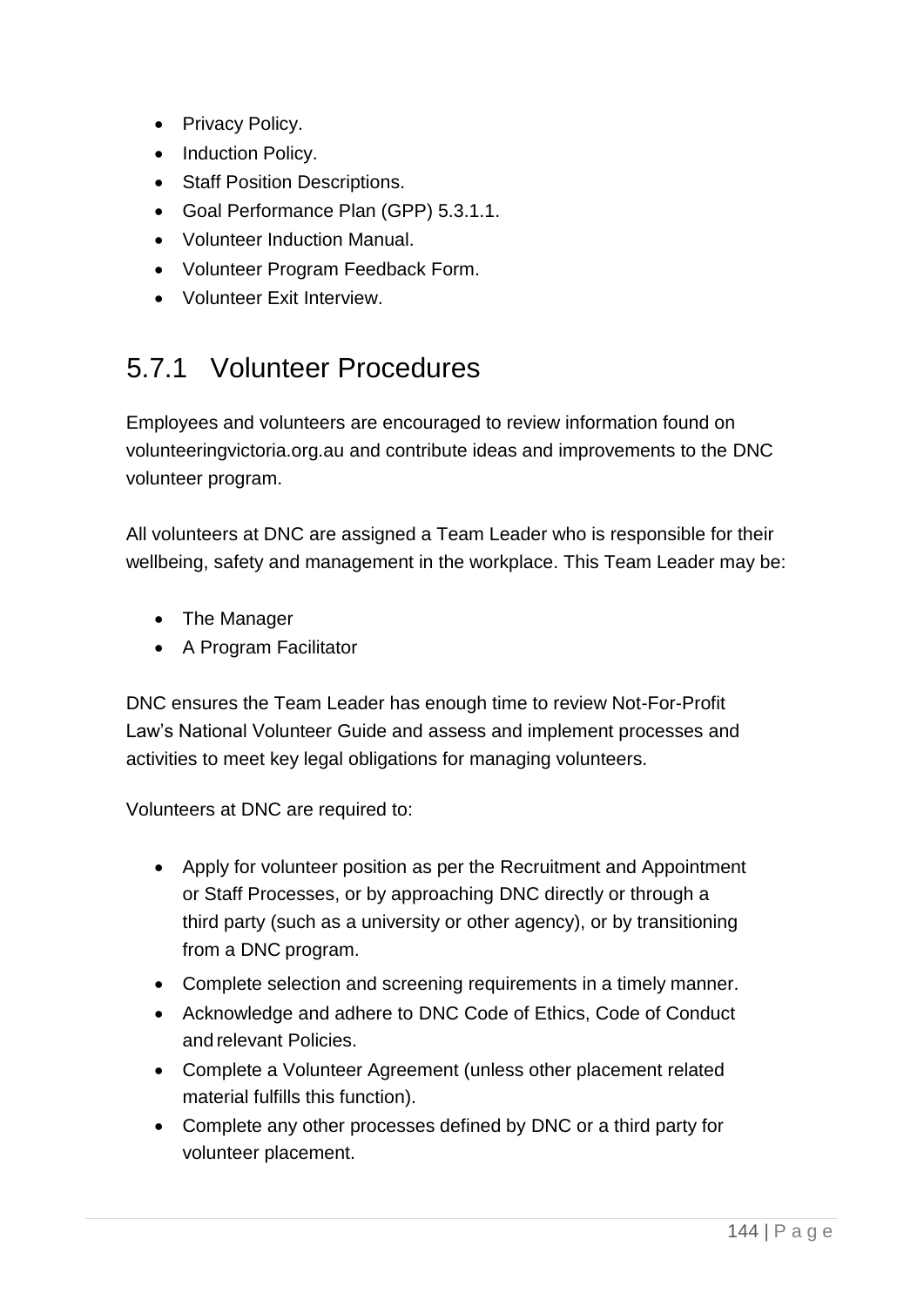Volunteers at DNC receive:

- Copy of their Volunteer Agreement and all other relevant documentation as per Induction Policy.
- Opportunity to discuss and plan for their needs and interests for volunteering.
- Position Description, outlining skills and qualifications required for the role (unless other placement related material fulfills this function).
- Welcome Letter.
- Appropriate Induction and Orientation by Team Leader when they commence their role.
- Appropriate Volunteer Induction Manual, providing organisational overview, outlining volunteer's roles and responsibilities, contact details for DNC, out of hours and emergencies and other key information.
- Recognition, through feedback and acknowledgement, such as through media and special events.
- Opportunity to provide feedback to improve DNC's Volunteer Program.
- Supervision, performance review and other performance management, if required or requested.
- Inclusion in professional development opportunities provided by DNC, including- on- the-job training, as appropriate.

Any volunteer arrangement can be ended at any time by either party without notice. However, it is in the best interests of our organisation and our volunteers that individuals cease volunteering via a planned and coordinated process, including:

- Exit interview.
- Thank you letter and certificate.

## **5.8 Travel**

| <b>VERSION NUMBER</b> |                        |  |
|-----------------------|------------------------|--|
| <b>DATE RATIFIED</b>  | <b>DATE FOR REVIEW</b> |  |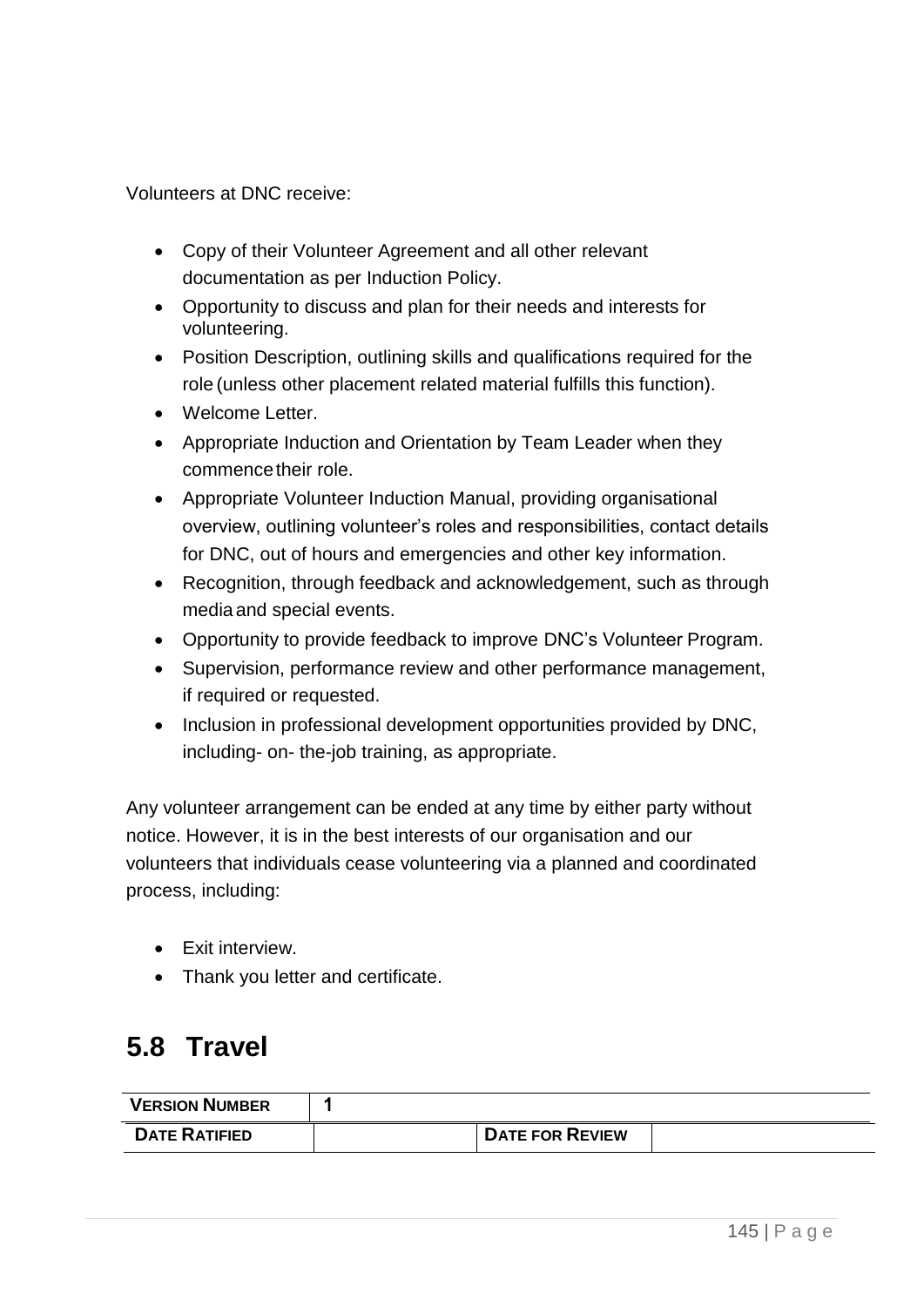## Policy Declaration

BNC recognises staff will need to travel to attend meetings, events, and other activities and to represent our organisation in our community. The purpose of this policy is to outline the requirements, obligations, and responsibilities of staff when travelling for work purposes.

## Policy Description

### **Application:**

This policy applies to all DNC staff and members of the CoM.

#### **Background:**

DNC staff may be required to travel for a range of reasons, including, but not limited to:

- Attending or providing professional development opportunities.
- Attending meetings.
- Participating in events.
- General DNC business.
- Meeting DNC users.

#### **Objectives:**

The Manager is required to authorise any travel which is out of the ordinary or when staff travel outside of Daylesford.

DNC requires:

- Travel costs are kept to a minimum (e.g. economy fares and booking flights in advance to benefit from discounted rates, etc.).
- Where travel by public transport is not practicable staff are permitted limited use of a private vehicle, at the discretion of the Manager.
- When a private vehicle is used, staff are encouraged to carpool if possible.

Staff are expected to act in a manner consistent with the Occupational Health and Safety Regulations which extends to use of private vehicles for DNC purposes.

It is the responsibility of the staff member driving a motor vehicle for business purposes to ensure the following conditions are adhered to.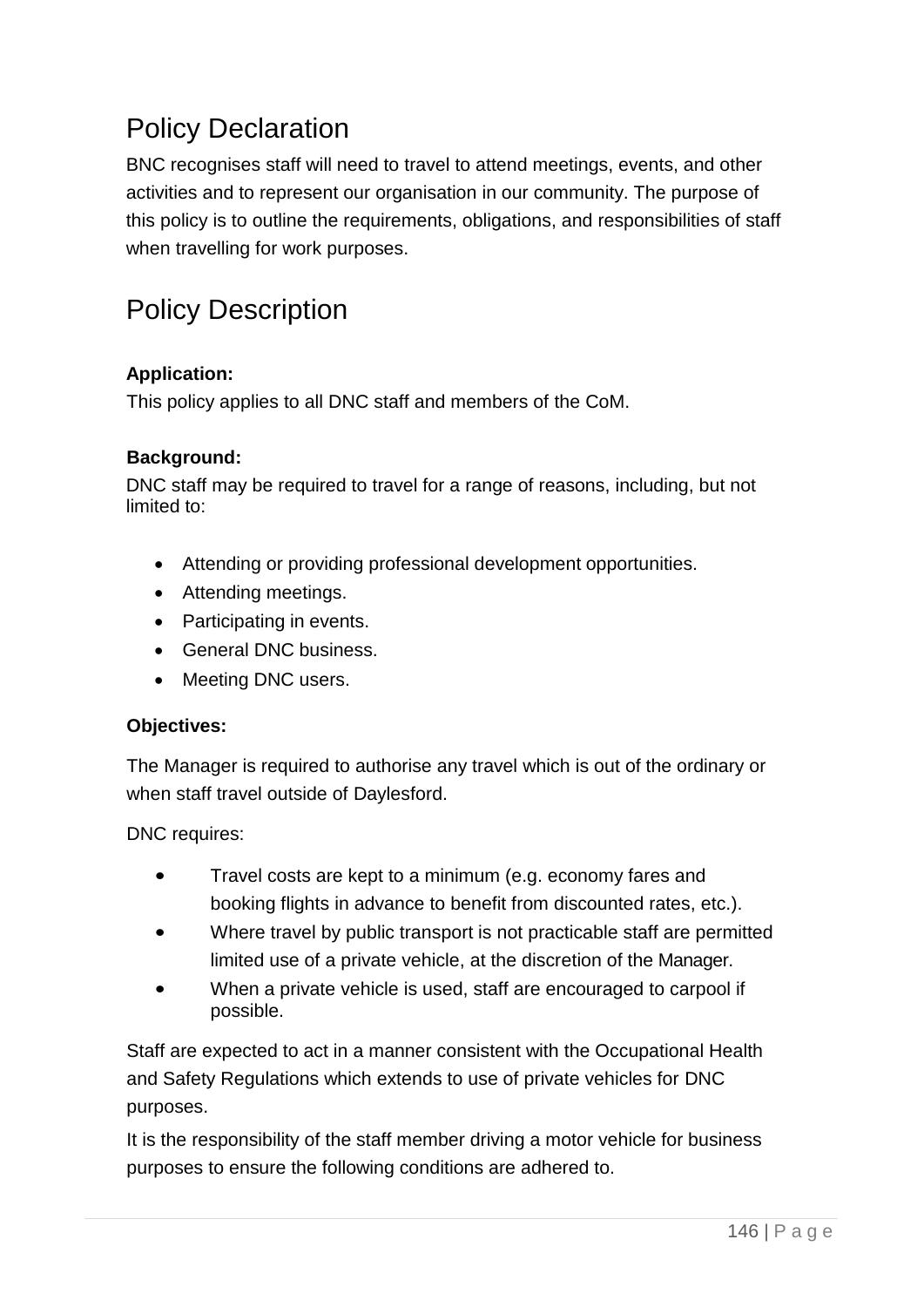- The driver has a current Victorian (or interstate) Driver's License.
- The driver maintains a zero drug and blood alcohol level while driving the vehicle with passengers or maintains a legal drug and blood alcohol level while driving the vehicle without passengers.
- The vehicle must have current Third-Party insurance.
- The vehicle must have current Victorian registration and be roadworthy.

DNC will not accept any liability arising out of the use of a vehicle for business purposes. Any fines or infringement notices incurred during use of a vehicle for business purposes will remain the responsibility of the driver.

The conditions and the level of the travel allowance are to be in accordance with the staff allowances and Private Vehicle Reimbursement Rates contained in the relevant award or collective agreement.

Employees are responsible for expenses associated with the renewal of their Driver's License and private vehicle maintenance. When using a vehicle on company business, the employee must comply with motor traffic and vehicle laws.

### **Related Policies and Procedures:**

- Delegation of Authority Policy.
- Financial Management Policy.

## 5.8.1 Travel Procedures

Staff travel is negotiated at the time of employment, as per the position description and relevant Award for each role. When staff are travelling and are out of the office for work purposes, they are required to advise office staff when they leave and return.

Travel allowances are claimed on the Travel Reimbursement Form 5.8.1.1 in the fortnightly payroll process and are attached to staff timesheets, which are approved by the Manager.

Public transport or other travel tickets may be purchased by the DNC Debit Card, from petty cash, or purchased by staff and claimed for reimbursements. As per the Delegation of Authority procedure, all purchases should be approved by the appropriate Team Leader or the Manager in advance.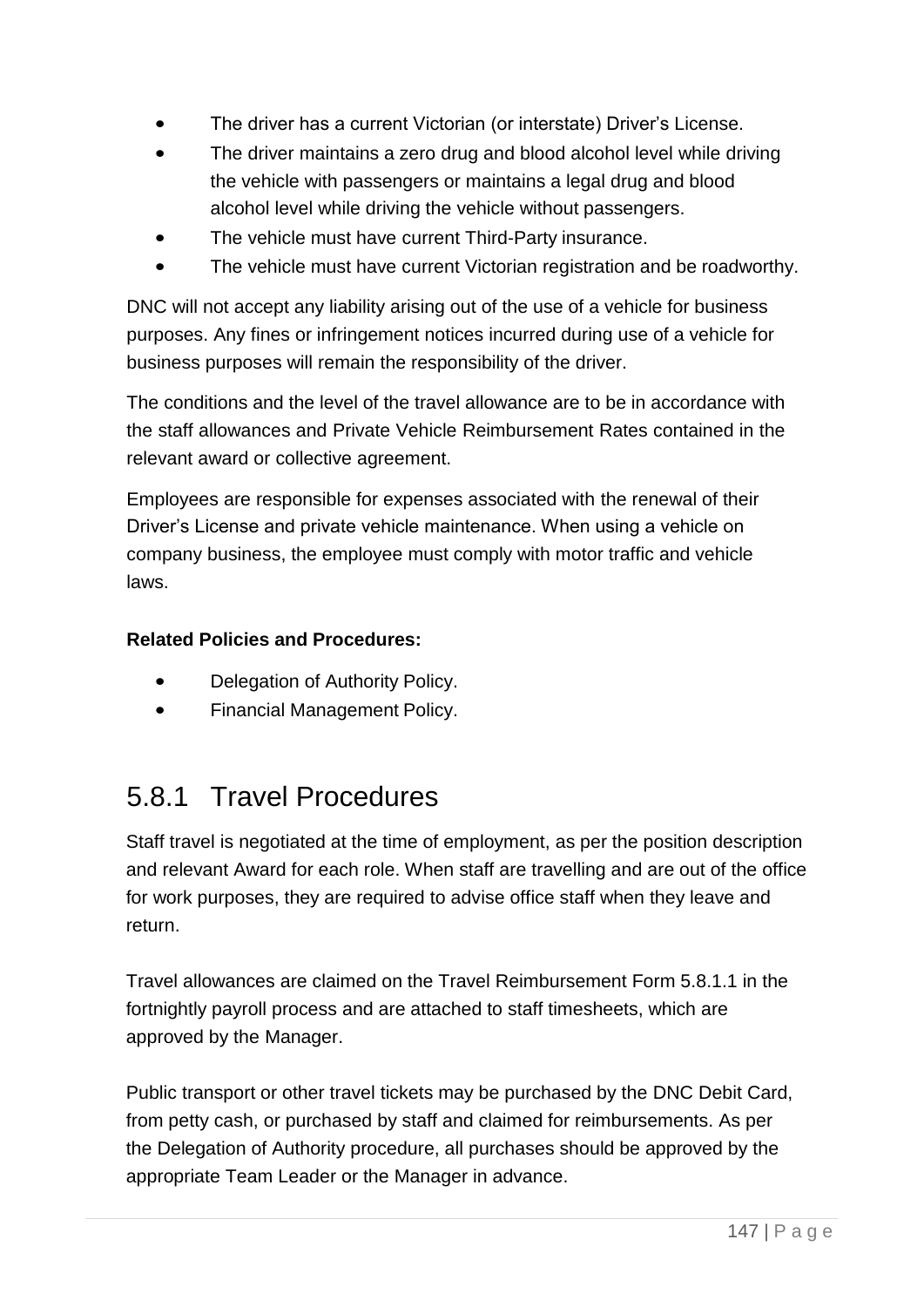# **5.9 Epidemic/Pandemic Policy**

| <b>VERSION NUMBER</b> |                        |  |
|-----------------------|------------------------|--|
| <b>DATE RATIFIED</b>  | <b>DATE FOR REVIEW</b> |  |

#### **Policy Declaration**

The purpose of this policy is to outline the strategies and actions DNC intends to take to prevent the transmission of infectious diseases that are declared epidemics or pandemics, and control the transmission of infectious diseases when a case/s is identified.

#### **Policy Description**

#### **Application:**

This policy applies to all DNC staff, tutors, contractors and members of the CoM.

#### **Background:**

From time-to-time infectious diseases develop into epidemics or pandemics, and create increased risks for the community. These occasions require specific policies targeted at the particular disease in question and general efforts at preparedness.

DNC will:

- Act as far as possible to protect its clients, its staff, its volunteers, and the general public from infection or contagion by epidemics and/or pandemics.
- Facilitate, through its policies and procedures, strategies designed to reduce risks to its clients, its staff, its volunteers, and the general public.
- Comply with all directions from authorised public health officers and recognised medical authorities in relation to the epidemic or pandemic.

#### **Objectives:**

DNC will as far as possible plan for and make advance preparations for the possibility that its operations will be affected by an epidemic or pandemic.

In the event of an epidemic or pandemic, DNC will, as far as possible: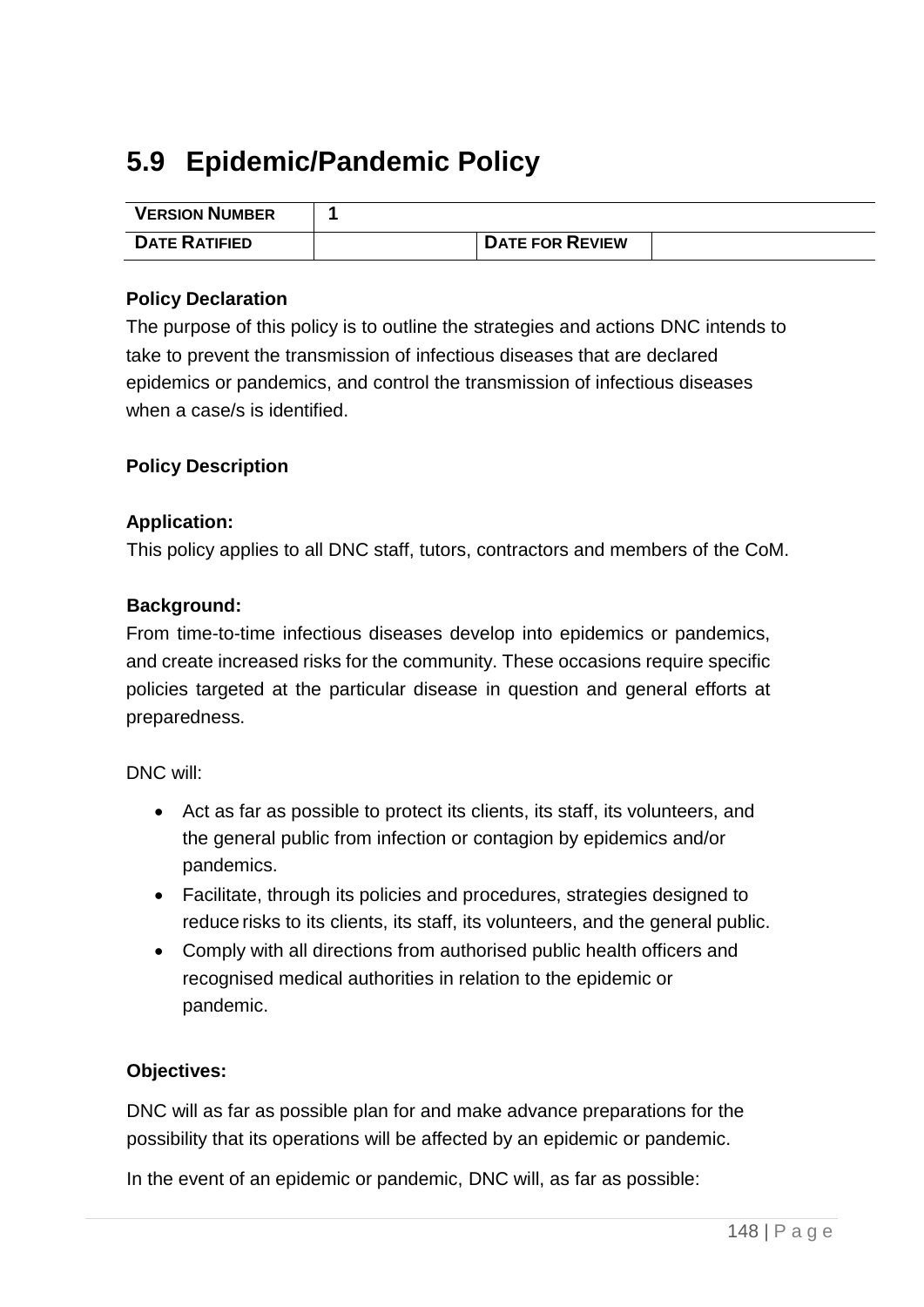- 1. Assist its clients, staff, volunteers and others, as relevant, to minimise their exposure to the illness concerned.
- 2. Encourage and assist those who have reason to believe that they are at risk of contracting the epidemic or pandemic to obtain a diagnosis.
- 3. Support employees, volunteers, contractors and clients to take reasonable precautions to prevent infection or contagion.
- 4. Provide standard precautions such as personal protective equipment (e.g. masks, soap, and gloves) where needed.
- 5. Maintain its services and operations (albeit limited) throughout the period of concern.

In the event of an infectious disease being declared an epidemic or pandemic DNC requires people covered by this Policy to take the following precautions

- 1. Regularly and thoroughly clean your hands with an alcohol-based hand rub or wash them with soap and water.
- 2. Maintain at least 1 metre (3 feet) distance between yourself and others.
- 3. Avoid touching your eyes, nose and mouth, or shaking hands with others.
- 4. Make sure you follow good hygiene, and encourage others to do the same. This means covering your mouth and nose with your bent elbow or tissue when you cough or sneeze, and disposing of used tissues immediately.
- 5. Stay home if you feel unwell. If you are well enough to work but would like to minimise the risk of infecting others, ask your [manager/ supervisor] whether you can temporarily work from home.
- 6. Keep up to date on the latest hotspots (cities or local areas where the pandemicor epidemic is spreading widely). If possible, avoid traveling to places - especially if you are more at risk.
- 7. If you are or are likely to be contagious, notify the Manager and local health authorities as soon as possible. It may be necessary for you to selfisolate by staying at home until you recover.
- 8. Seek medical advice promptly and follow the directions of your local health authority.
- 9. Follow any additional instructions from the Manager as legally required for each specific epidemic or pandemic.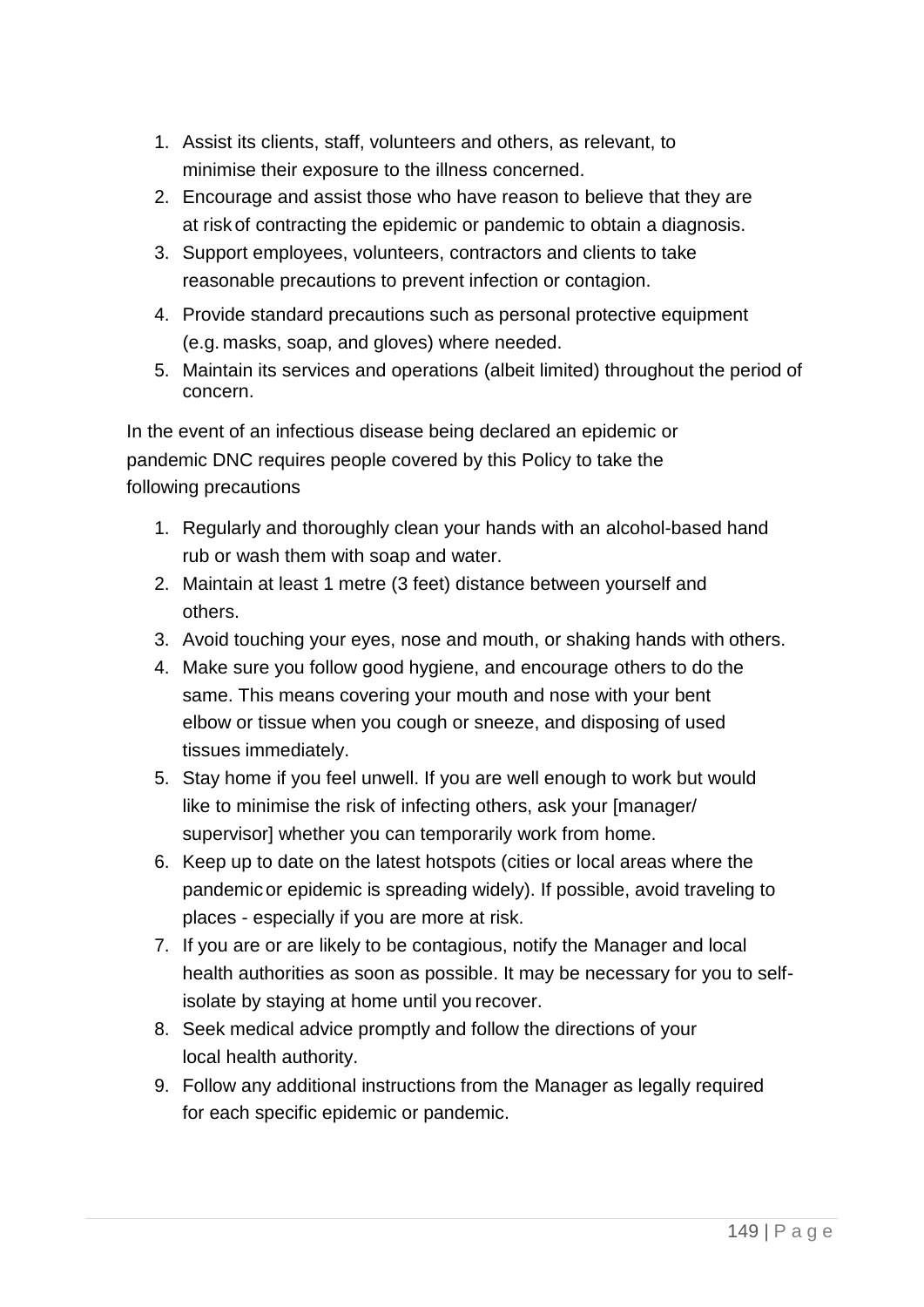### **Leave and Flexibility**

DNC recognises staff may request or require paid and unpaid leave when they are unwell, at risk of or vulnerable to infection, and at risk of infecting others.

Workers may make use of leave consistent with DNC leave policy, relevant industrial instruments and the National Employment Standards (including access to unpaid leave).

DNC may, at its discretion, direct those affected or reasonably at risk of being affected by the pandemic or epidemic, to remain away from the workplace or work remotely.

Where possible during an epidemic or pandemic, DNC will aim to provide workers with flexibility to work remotely and to attend medical appointments.

#### **Related Policies and Procedures:**

- Safe Workplace Policy.
- Flexible Working Arrangements Policy.
- Overtime and Time off in Lieu Policy

## **5.9.1 Epidemic/Pandemic Procedures**

In carrying out the procedures listed below, DNC will be guided by the information and directions provided by local health authorities and the World Health Organisation, and its occupational health and safety obligations.

#### **Responsibilities**

The Manager will be the Pandemic Officer, or if the Manager is absent, the Manager will appoint a replacement.

The Pandemic Officer is responsible for:

- Ensuring the organisation's Leave and Safe Workplace policies are consistent with the intention of the Pandemic Policy.
- Assessing the organisation's vulnerabilities, in the light of the epidemic or pandemic, to:
	- o human resources
	- o suppliers of goods and services.
- Preparing a comprehensive Pandemic Emergency Management Plan.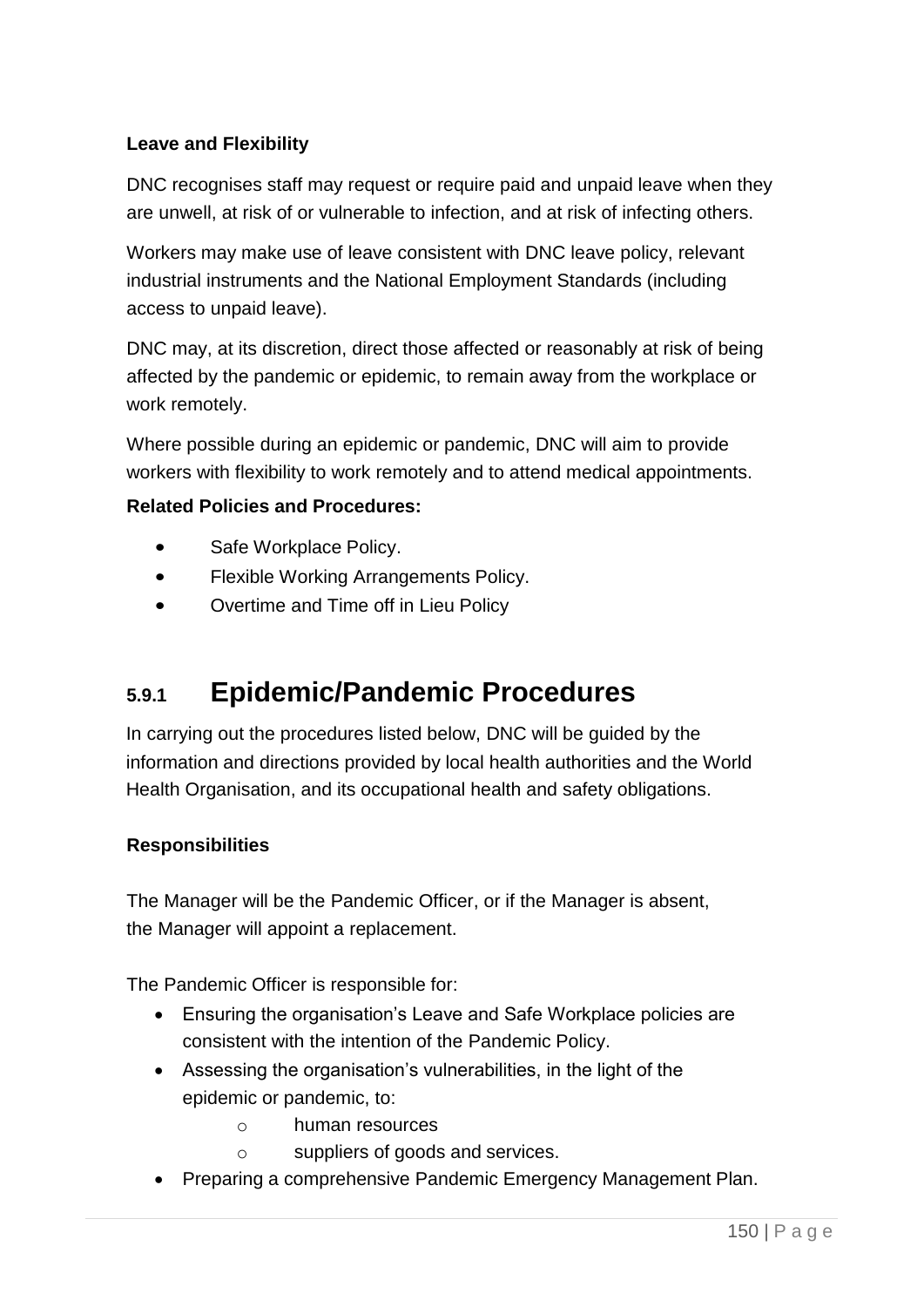In the event of an epidemic or pandemic,

Giving notice to staff, volunteers, clients, and any persons likely to be affected that epidemic or pandemic procedures are in effect.

o Bringing into operation the epidemic or pandemic management procedures specified below.

o Instituting any administrative measures necessary to reduce the impact of the vulnerabilities detailed above.

o The Pandemic Officer shall familiarise staff/volunteers and others, as relevant, with recommended procedures on epidemic avoidance guidelines (e.g. handwashing, soap, sneezing policy) as appropriate.

o Working with all sectors of the organisation to identify mission-critical staff and functions.

Staff/volunteers are responsible for abiding by the epidemic procedures specified below, when informed by authorised staff that epidemic or pandemic procedures are in effect. The following procedures apply in the event of the Manager giving notice that epidemic or pandemic procedures are in effect.

### **Events**

The Manager will consider on a continuing basis whether any events involving the attendance of staff or members of the public should be changed, rescheduled or cancelled to minimise the risk of infection.

#### **Work procedures**

The Manager will consider on a continuing basis whether:

- it is necessary or appropriate for nominated staff/volunteers to work from home.
- staff/volunteer travel, (or other activities that may cause them to come into contact with other people in Australia or overseas) should be modified or terminated.
- arrangements for staff/volunteers who work with clients or the public should be modified to minimise risks for all parties.

The Manager may require any member of staff to not attend the workplace, and/or to work from home, or, if this is not feasible or appropriate, to take leave as per the Leave Policies.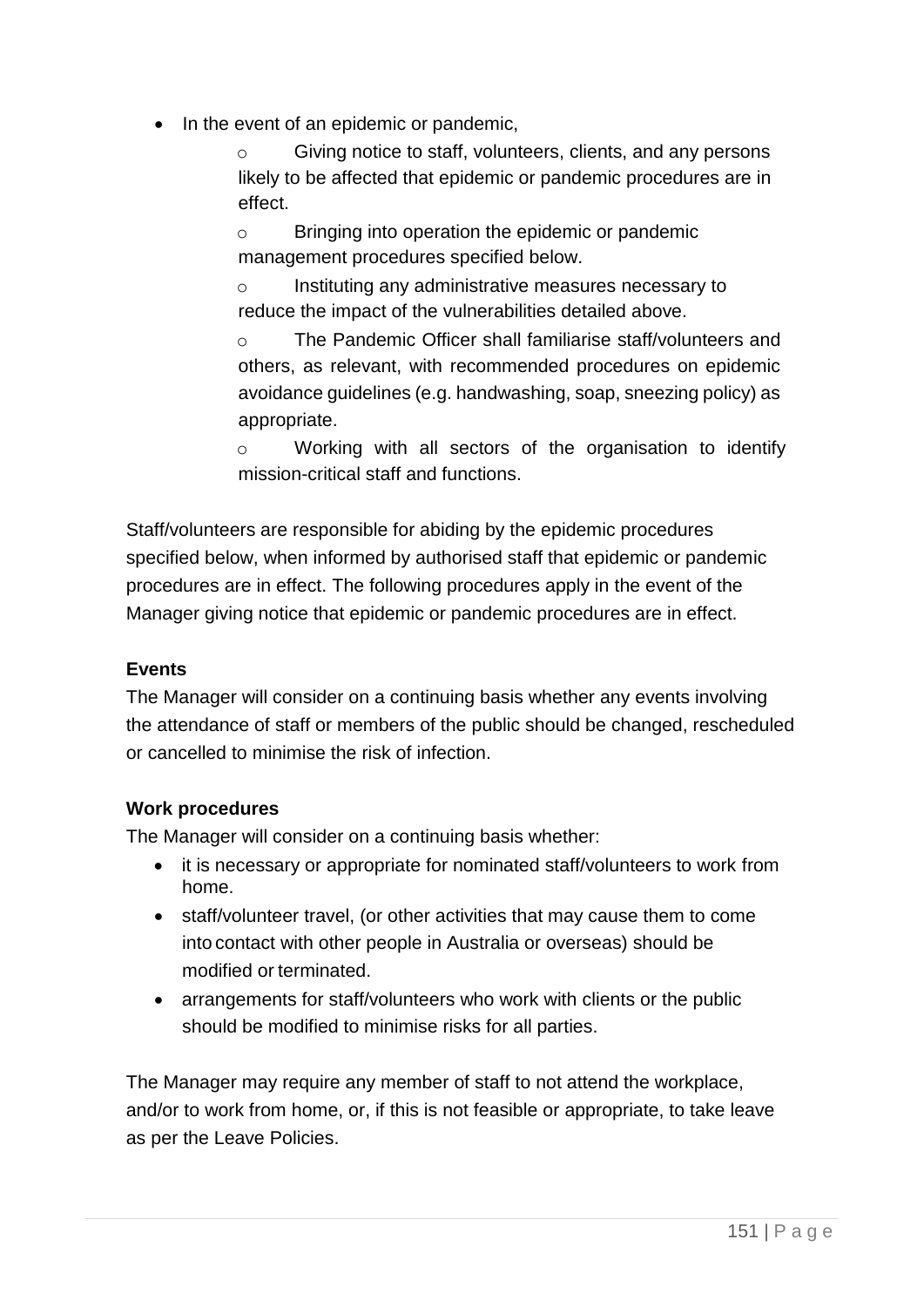The Manager may require any member of staff to provide satisfactory evidence that they are fit to return to work.

### **Contractors and suppliers**

The Manager will consider on a continuing basis whether arrangements with existing contractors and suppliers need to be modified or supplemented to ensure uninterrupted service delivery.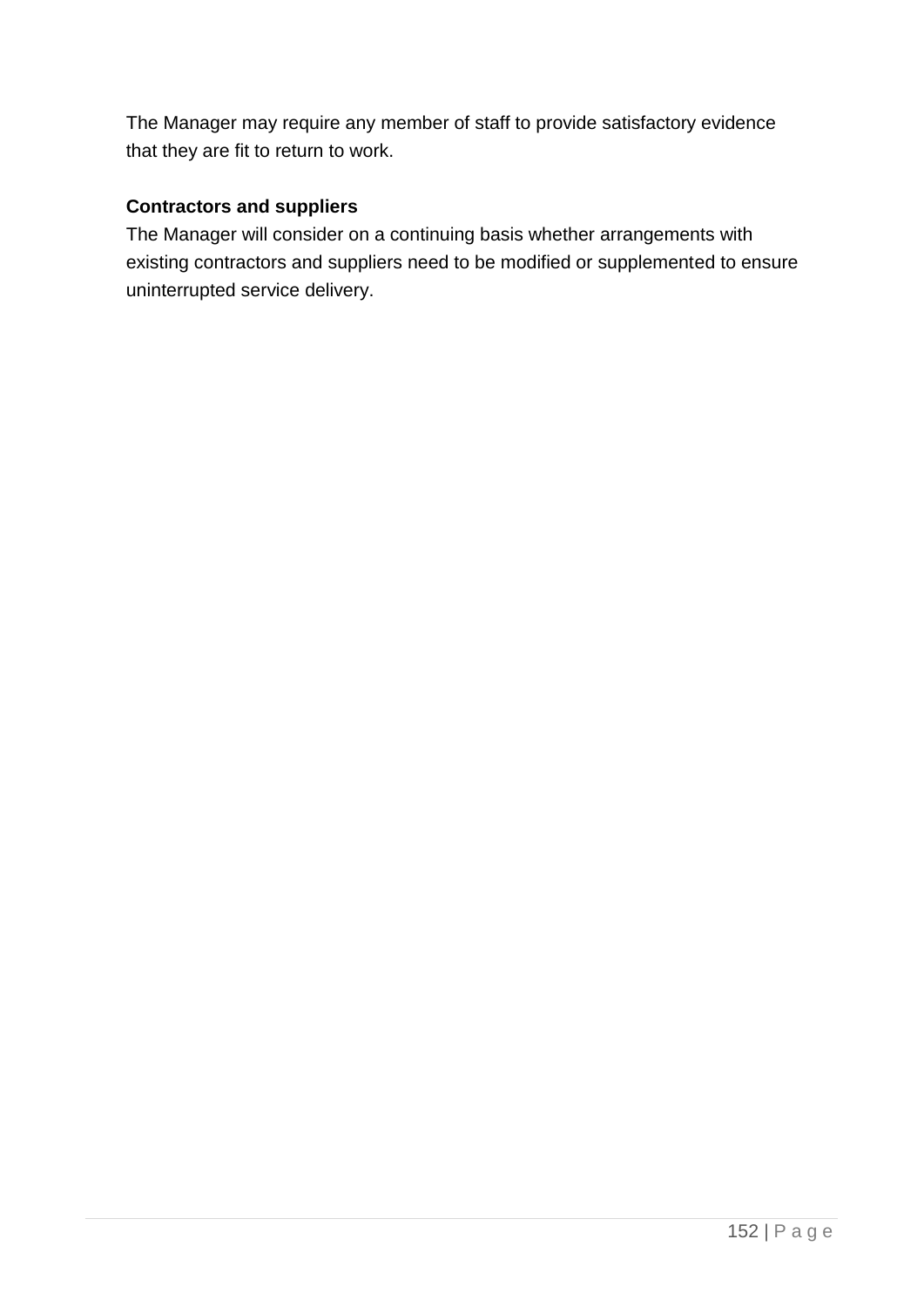## **Section 6: Finance Policies**

#### **Relevant standard, legislation or controls**

- Refer to the Introduction for a full list of foundation principles and standards.
- DNC Document Register.
- Association Incorporation Reform Act 2012.
- Australian Accounting Standards.
- Superannuation Act 2005 (Cth).
- Privacy Act 1988 (Cth).
- Australian Consumer Law and Fair Trading Act 2012.
- Long Service Benefits Portability Act 2019 (Act).

## **6.1 Audit**

| <b>VERSION NUMBER</b> |                        |  |
|-----------------------|------------------------|--|
| <b>DATE RATIFIED</b>  | <b>DATE FOR REVIEW</b> |  |

## Policy Declaration

DNC is committed to providing an independent, objective assurance approach to evaluate and improve the effectiveness of risk management, finance, control, and governance processes.

## Policy Description

#### **Application:**

This policy applies to internal and external audits completed for any compliance purposes.

#### **Background:**

DNC audit processes ensure DNC will meet its statutory audit and compliance requirements at all times. In addition, the CoM, Treasurer, or Manager may undertake internal audits designed to add value and improve DNC's operations.

#### **Objectives:**

Audits ensure we accomplish our objectives by bringing a systematic, disciplined approach to evaluate and improve the effectiveness of DNC processes. Strong fraud prevention processes will help increase the confidence that CoM members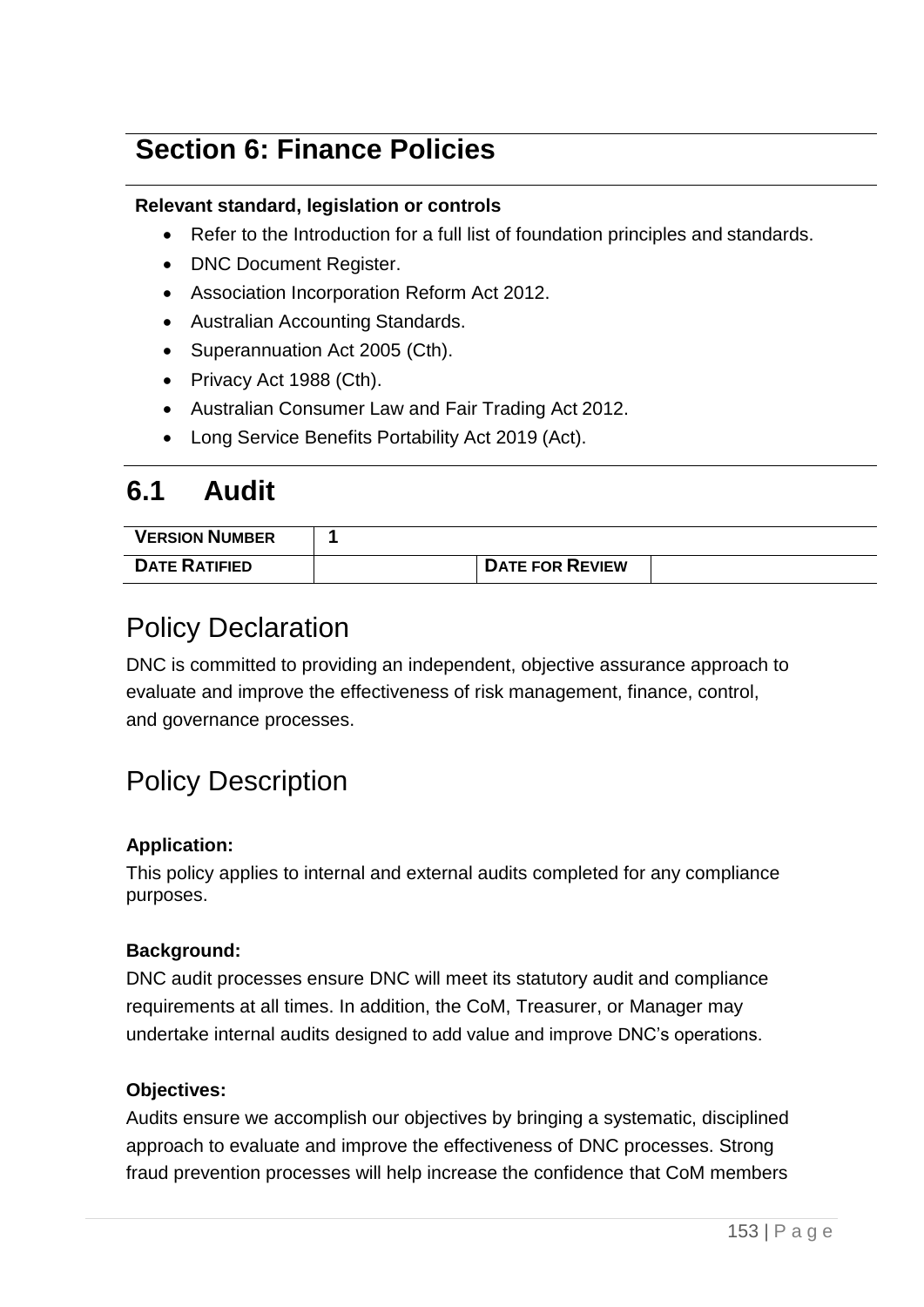and other funding stakeholders have in DNC's systems and processes.

The CoM can authorize an internal audit at any time. When conducting an internal audit consideration should be given to the effectiveness of the organisation's internal controls.

The financial statements of DNC are subject to an annual external audit. External audit is conducted by a registered auditor to comply with the relevant statutory requirements, the requirements set out in the DNC Rules and any other relevant requirements.

Any additional audit opinion specifically required by a funder is to be provided by the same registered auditor unless there are extenuating circumstances such as previously documented and agreed contractual obligations or government regulations.

#### **Related Policies and Procedures:**

- Financial Management Policy.
- Code of Ethics Policy.
- Asset Management Policy.
- Facility Management Policy.
- Strategy, Business and Risk Policy.
- Delegation of Authority Policy.
- Continuous Improvement Policy.

## 6.1.1. Internal Audit Procedures

An internal audit may be conducted by the Treasurer or an appointed suitably qualified individual. The internal audit will:

- Examine to what extent DNC has implemented procedures designed to deter and detect financial risk or fraud.
- Undertake a financial risk management review.
- Implement a process for investigating financially related incidents or complaints in a timely manner.
- Monitor the compliance to the Code of Ethics, Finance Policies, and Fraud Policy.
- Determine if the DNC culture and work environment promotes ethical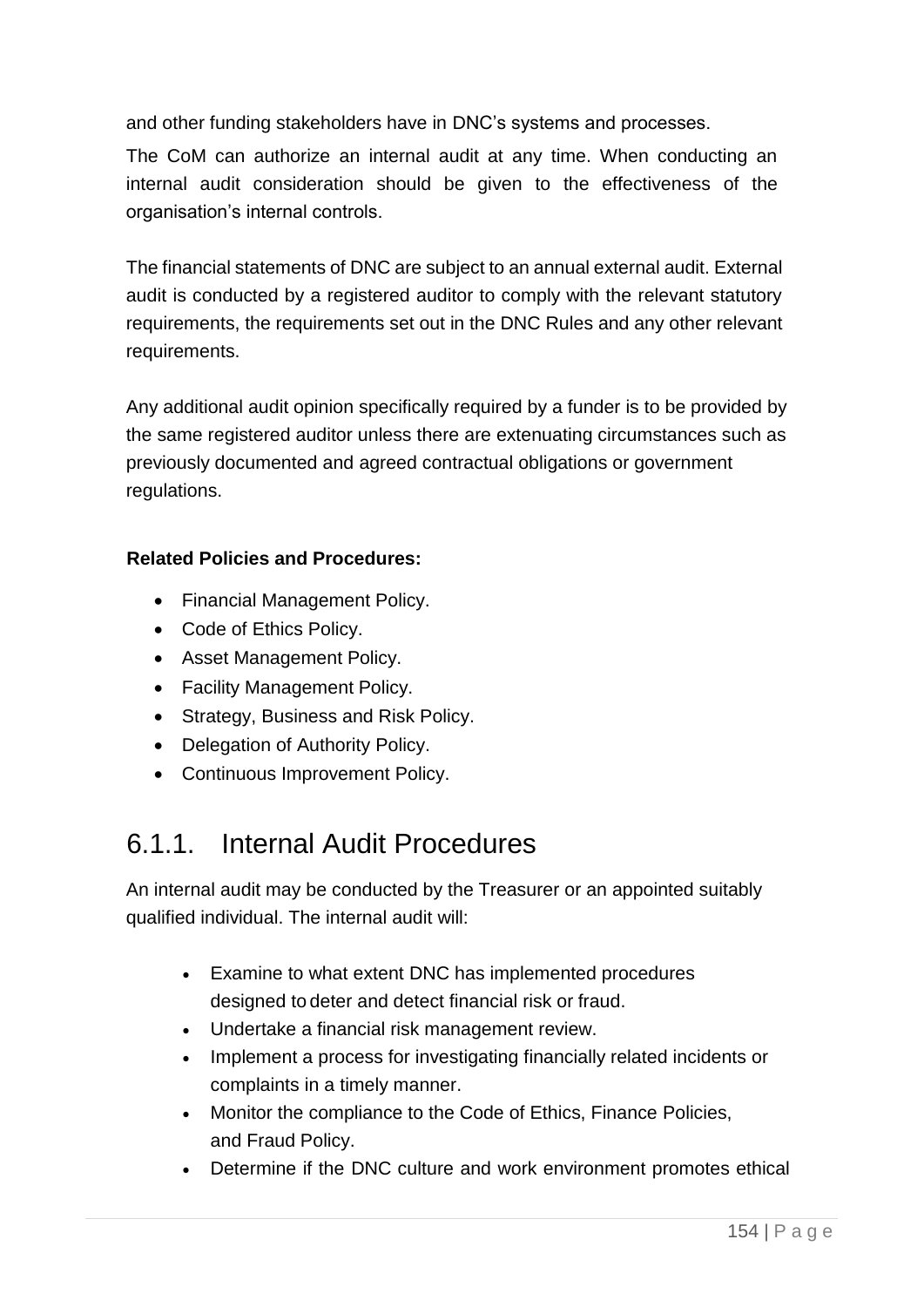behaviour and encourages all to communicate any known or suspected wrongdoing to the appropriate person.

A typical review conducted by internal audit involves a detailed review of a process or function to test processes, systems and controls to ensure they are working as desired. This testing can be conducted in a variety of ways, including:

- Observation of procedures in place.
- Review of Documentation.
- Re-performance of an operation.
- Compliance Testing of Transactions.
- Substantive Testing of Transactions.

The results of the internal audit process will be presented to the CoM for action. Any plans for resolution or corrective action of identified risk areas should be completed in a timely manner and compliance should be measured.

# 6.1.2. External Audit Procedures

The CoM is responsible to appoint and monitor the performance of the external Auditor annually at the Annual General Meeting, in accordance with the Association Incorporation Reform Act 2012 (Act). To maintain independence, the same Auditor may be appointed year to year however no auditor will be appointed for more than five years in a row. An Auditor may not be reappointed until two years after their last five-year appointment.

The external audit period is established in the annual CoM Calendar, in accordance to the reporting timeframes required for compliance purposes. Three months prior to the audit period the CoM will review the terms of engagement of the external Auditors, the scope of the audit and any additional services and monitor external Auditor independence.

If a new Auditor is required, the CoM will determine an appropriate process, in accordance with the Act. The external Auditor is precluded from providing any services that may threaten the independence or present a conflict of interest with their compliance and assurance role.

The following process is undertaken for an external audit: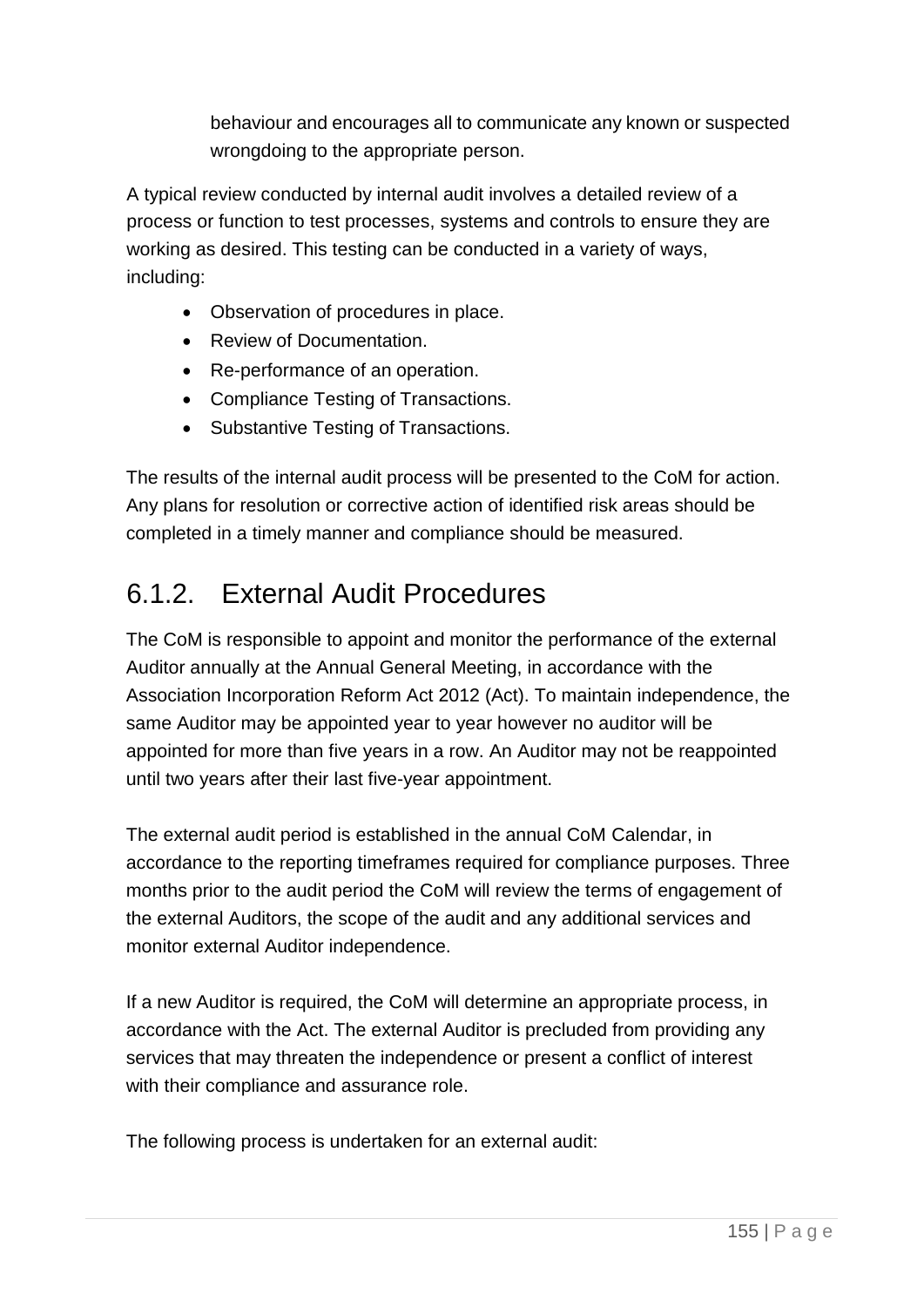- The external audit must be planned and executed in order to present results to the CoM for review at the March/April CoM meeting and for adoption at the AGM. Once adopted the Audit report must be submitted to DFFH and DET via the Service Agreement Management System (SAMS) on the Funded Agency Channel (FAC) ported of the DNC My Agency website, and to Australian Charities and Not-For-Profit Commission (ACNC) and Consumer Affairs Victoria (CAV) as required.
- The Treasurer is responsible for engaging the Auditor at a time that is suitable. This must be done in a timely manner to allow the members to approve the appointment at the AGM or if deemed necessary a Special General Meeting.
- At the request of the Auditor, the Manager and the Treasurer will make all documents and information available to the Auditorin order to conduct an audit of the financial affairs of DNC.
- The Manager will negotiate a mutually agreeable time for the Auditor to conduct the audit at a time the Manager is available to assist in the audit process and follow up on any questions regarding financial management. The Treasurer may participate in the audit as the representative of the CoM.
- The appointment of the Auditor for the following year will be determined at a CoM meeting, unless the CoM is required to appoint a new Auditor.
- The CoM will appoint another Auditor, in accordance with the Act, if for any reason the Auditor is unable to perform the duties required.
- The CoM will recommend the appointment of an alternative Auditor if the Manager, in consultation with the Treasurer, determines that the Auditor's performance of their duties is not satisfactory or not appropriately priced; or if the CoM determines that financial probity would be improved by the appointment of an alternative Auditor.

## **6.2 Budget Development and Management**

| <b>VERSION NUMBER</b> |                        |  |
|-----------------------|------------------------|--|
| <b>DATE RATIFIED</b>  | <b>DATE FOR REVIEW</b> |  |

## Policy Declaration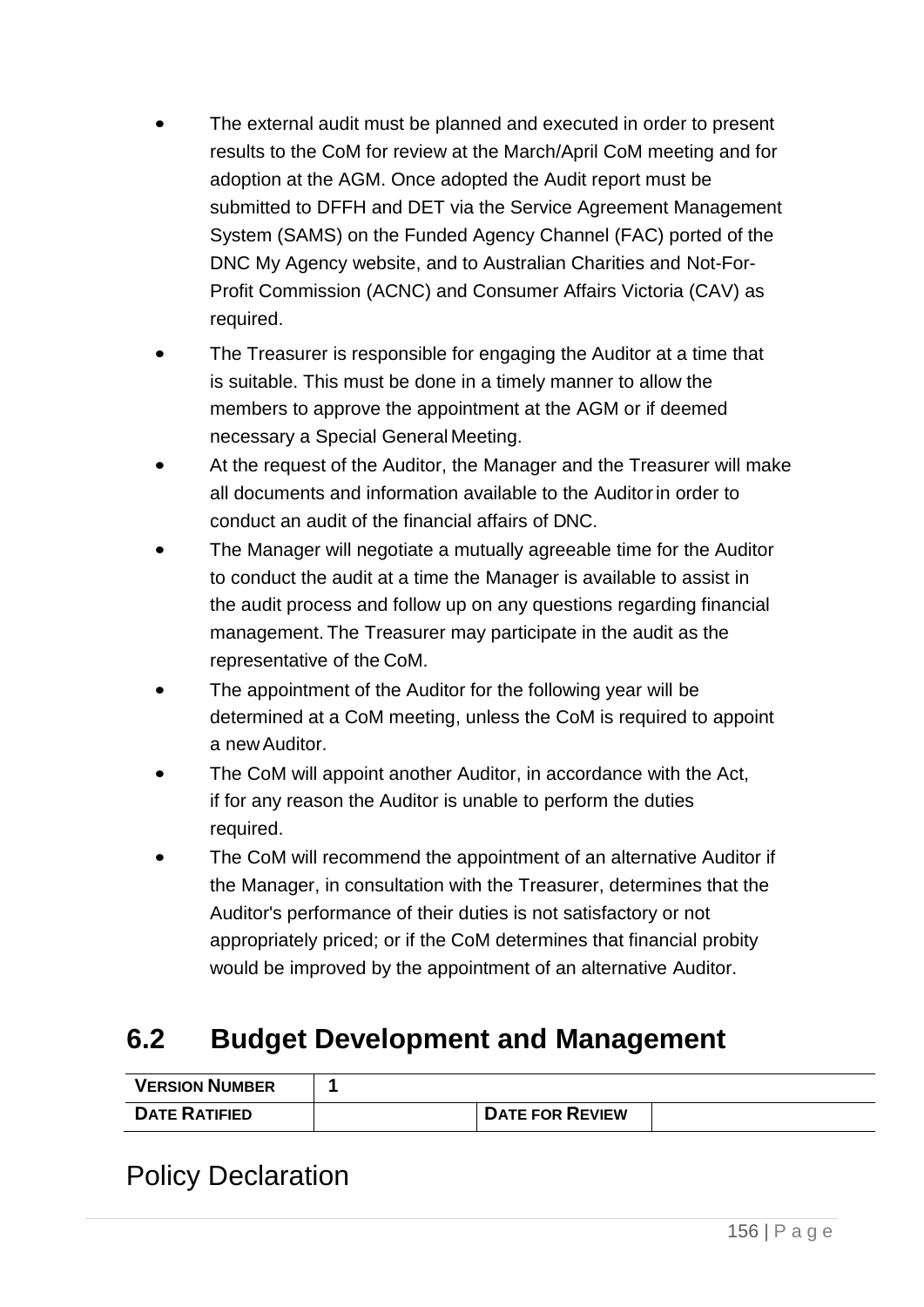BNC's budget supports the delivery of Strategic Plan vision and goals. The CoM is responsible for adopting and monitoring the budget of the organisation each year as part of its annual business planning. This policy outlines DNC's approach to planning and managing resources efficiently and effectively.

# Policy Description

### **Application:**

DNC is committed to effective management and monitoring of DNC's funds and resources. Budget development and management is done in collaboration with DNC staff, the Manager and the Treasurer on behalf of the CoM.

### **Background:**

A formal budgeting process is the foundation for good business management, growth and development. Organisations focused on their strategy and plan know exactly where they want to spend their resources and have a plan to keep them from spending money in areas that do not line up with the vision (what we are trying to do) and mission (why weare doing it).

### **Objectives:**

### **Annual Budget Development**

DNC receives operating funds through a range of grants, funding contracts, donations, sponsors, delivery of fee for services programs, and social enterprise activities. Grants are a primary source of funding for DNC with contracts of different amounts and delivery duration.

The Manager will ensure the budget clearly identifies:

- the different funding sources and their related project budgets.
- recurrent funding and expenditure.
- funding received in advance for projects delivered over multiple years.

To ensure DNC maximises its funding opportunities, the Manager will implement an ongoing program of funding submissions. As a result, income projections may change during a year and impact the CoM's adopted budget. Thus, DNC operates under a budget which is flexible in responding to unforeseen events including possible challenges in cash flow.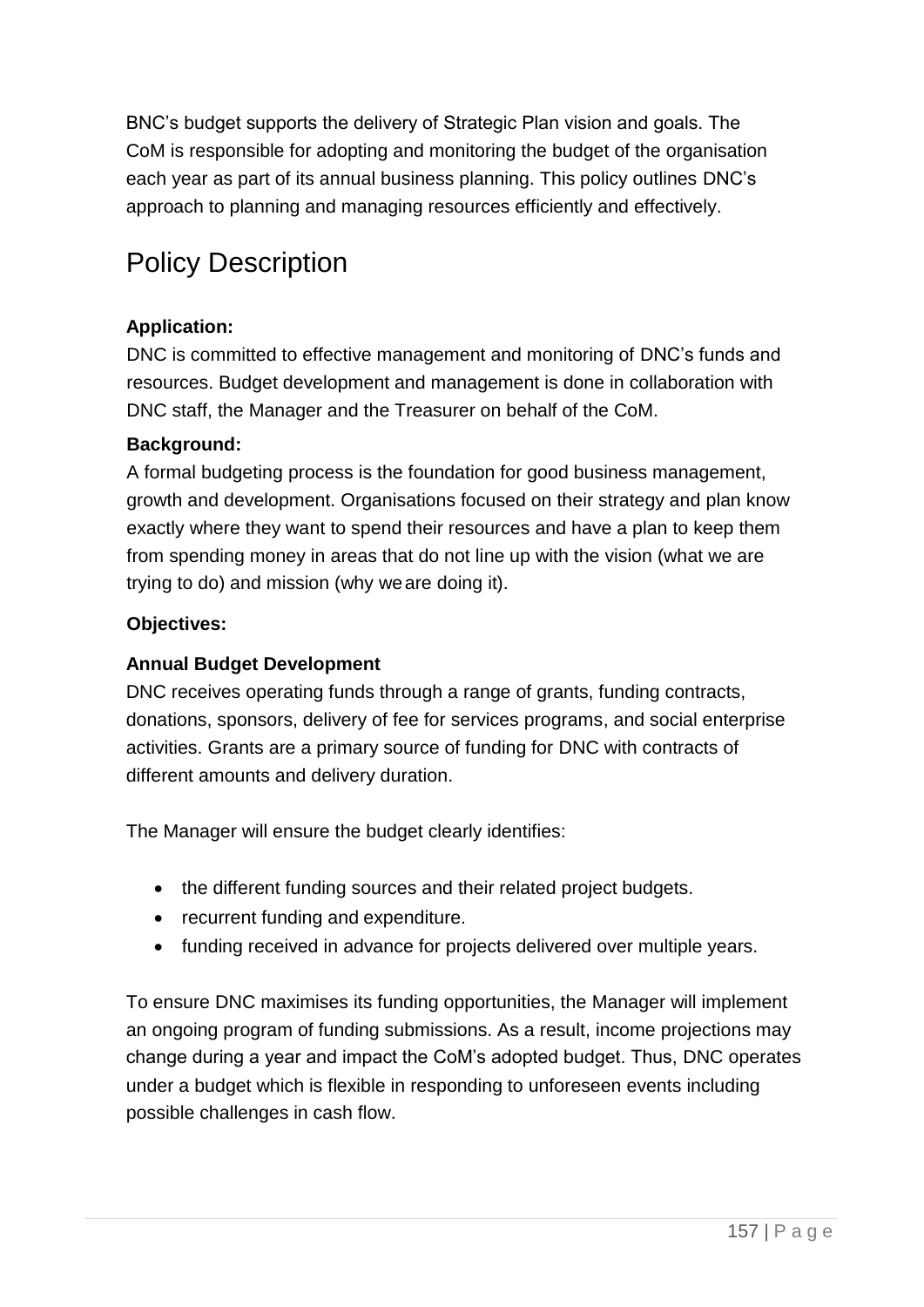### **Annual Budget Monitoring**

The Manager will be responsible for the monitoring of expenditure, reviewing actual against budgeted expenditure. The external accountants will include in the CoM reports any other matters which may impact on the financial operations of DNC.

The CoM shall be responsible for:

- Adopting financial reports presented to the CoM.
- Any variance against budgeted ongoing expenses e.g. rent, wages, etc.
- Retaining the right to amend or remove any authority for ongoing payments.
- Grant authority for any purchases not already approved at budget level or under delegation.

### **Long term financial responsibility**

In formulating DNC's long-term financial budgets and plans the CoM will undertake a review of its financial management strategies and principles as well as financial

management policies and procedures. The CoM should consider investment strategies such as:

- Minimum and maximum levels of retained earnings.
- Capacity of the facilities to meet DNC's strategic goals.
- Amount of funds required to meet the ongoing operational needs of DNC.

#### **Related Policies and Procedures:**

- Delegation of Authority Policy.
- Financial Management Policy.
- Program Fees and Charges Policy.
- Strategy, Business and Risk Policy.

# 6.2.1 Budget Development and Management Procedures

The CoM will:

• Have an Annual Calendar defining the timeframes for the draft budget to ensure it is available in December each year.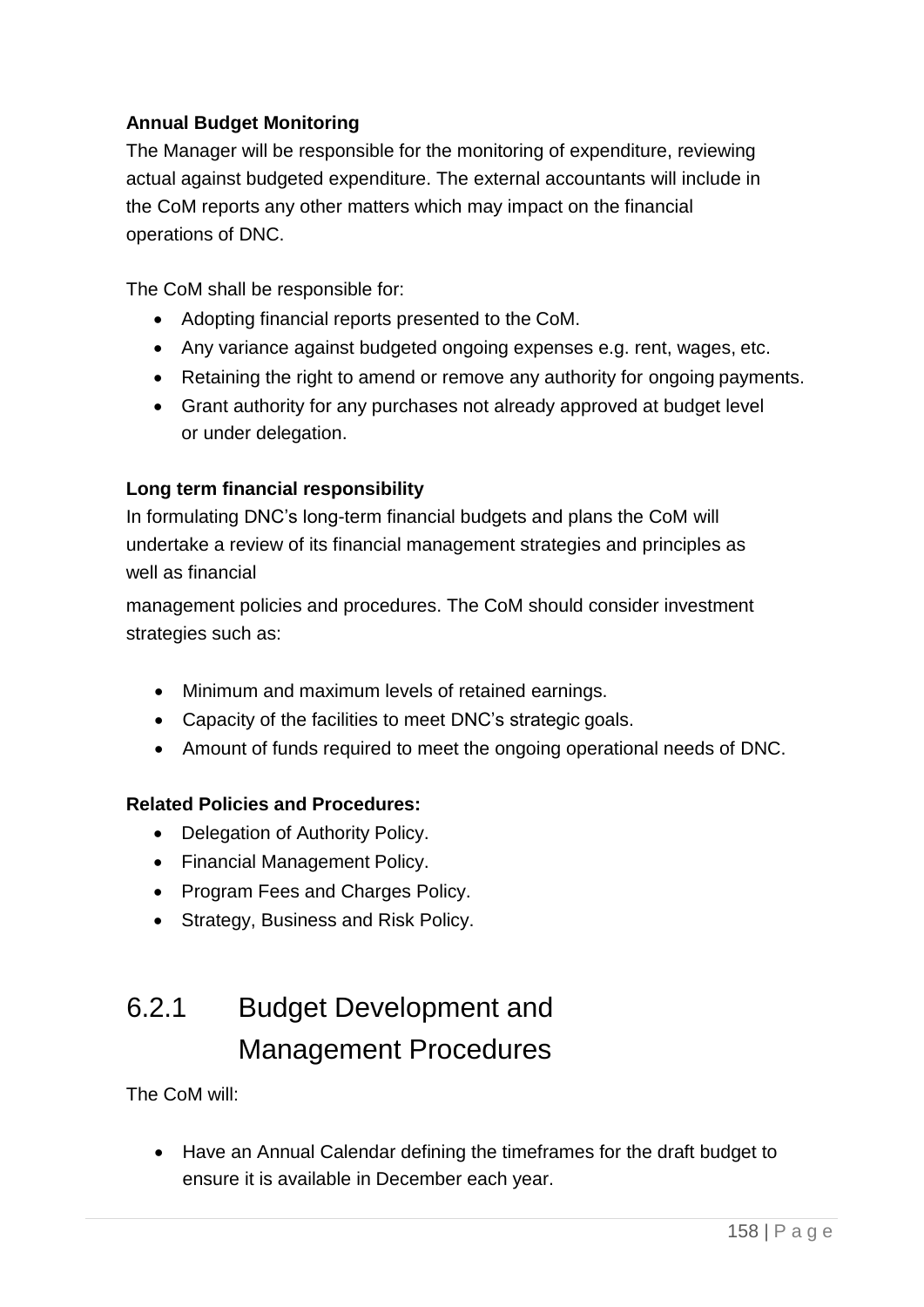- The external Accountants are responsible for ensuring that the budget is reviewed and updated on an annual basis.
- Include Financial Reports as a standing agenda item at all CoM meetings.
- Provide Committee members with information on appointment, and where requested, mentoring or training to ensure they are confident to interpret and monitor DNC finances in a financially sound manner.

### **Annual Budget Development**

When drafting an annual budget, the Manager and external Accountants will consider:

- The goals and objectives outlined in the strategic plan and business plan as the budget provides the financial resources to achieve the DNC vision.
- The legal and financial requirements of funding bodies and other accounting requirements.
- Revenue projections based on historical financial performance, as well as projected contract revenues and grant submissions.
- Fixed and variable operational costs, including expected cost increases and past operational costs.
- National Wage Review increments for salaries or relevant wage increases, revisions to the Agreement, awards, contracts, etc.
- Goal-related projects should be identified in the budget.
- Consideration of the current year financial situation.

The draft budget will be presented to the CoM no later than December of the preceding financial year unless otherwise agreed by the CoM or its representatives. The CoM may accept the tabled Budget or may request variations within the context of the Strategic Plan goals and objectives. If adjustments are required, the new budget will be presented for consideration at the following meeting or via email if requested by the CoM. Once adopted by the CoM, this becomes the official operating budget for DNC for the stated year, and all CoM members and employees must endeavour to work within the financial limits stated or implied by this document.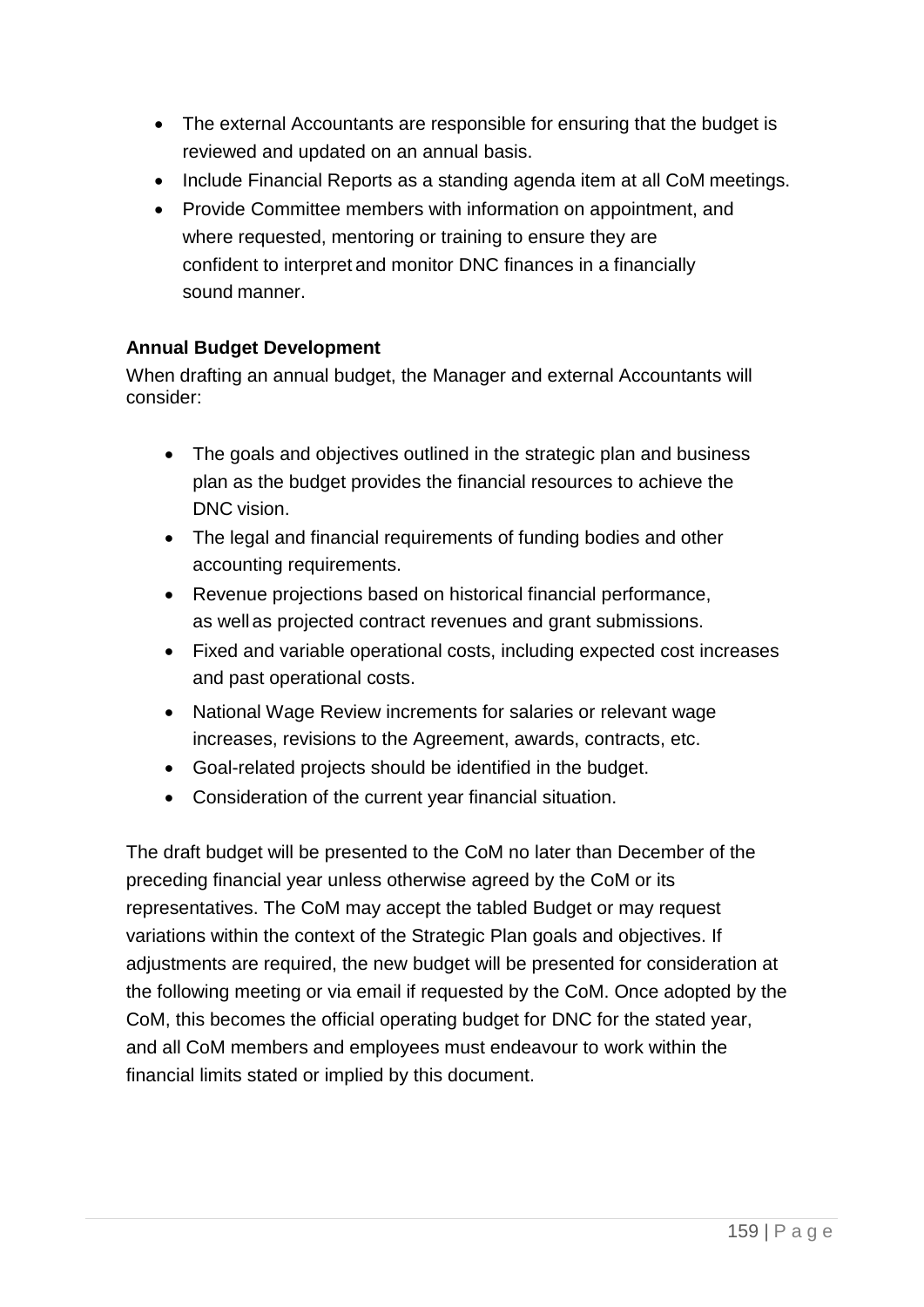### **Grant Acquittals and Carry Forward Amounts**

The Manager is responsible for all grants and their acquittals; and will keep a record of the status of all current grants, including funding contracts.

The Manager will ensure all awarded income is spent in accordance with the grant agreements and contracts, and expenditure is in line with the broad structure of the proposed project cost detailed in the proposal or any revised budget.

Where unspent funds are identified during the preparation of the acquittal and or budget the Manager will either

- carry forward unspent funds at the end of the year to continue the project, or
- before the end of the final day of the project liaise with the funding body to determine how these funds are to be spent or returned to the funding body or if they can be kept as retained earnings.

The Manager will provide a regular update to the CoM on the status, including risks of non- delivery, of all current grants.

#### **Funding Submissions**

When a funding submission is successful and has a significant impact on the DNC budget or staffing implications, the CoM may request the annual budget be amended to reflect this change.

In the first instance, new funding submissions requiring CoM authorisation are to be signed by the Chair and/or Treasurer, or delegated CoM member. The Manager will provide a report on the budget implications for all active funding submissions and grants at CoM meetings.

#### **Annual Budget Monitoring**

Written financial progress reports will be provided to the CoM on a monthly basis by the external Accountants, with support from the Manager. The finance report to the CoM will include the following:

- Budget to Actual Report.
- Balance Sheet.
- Profit and Loss Statements.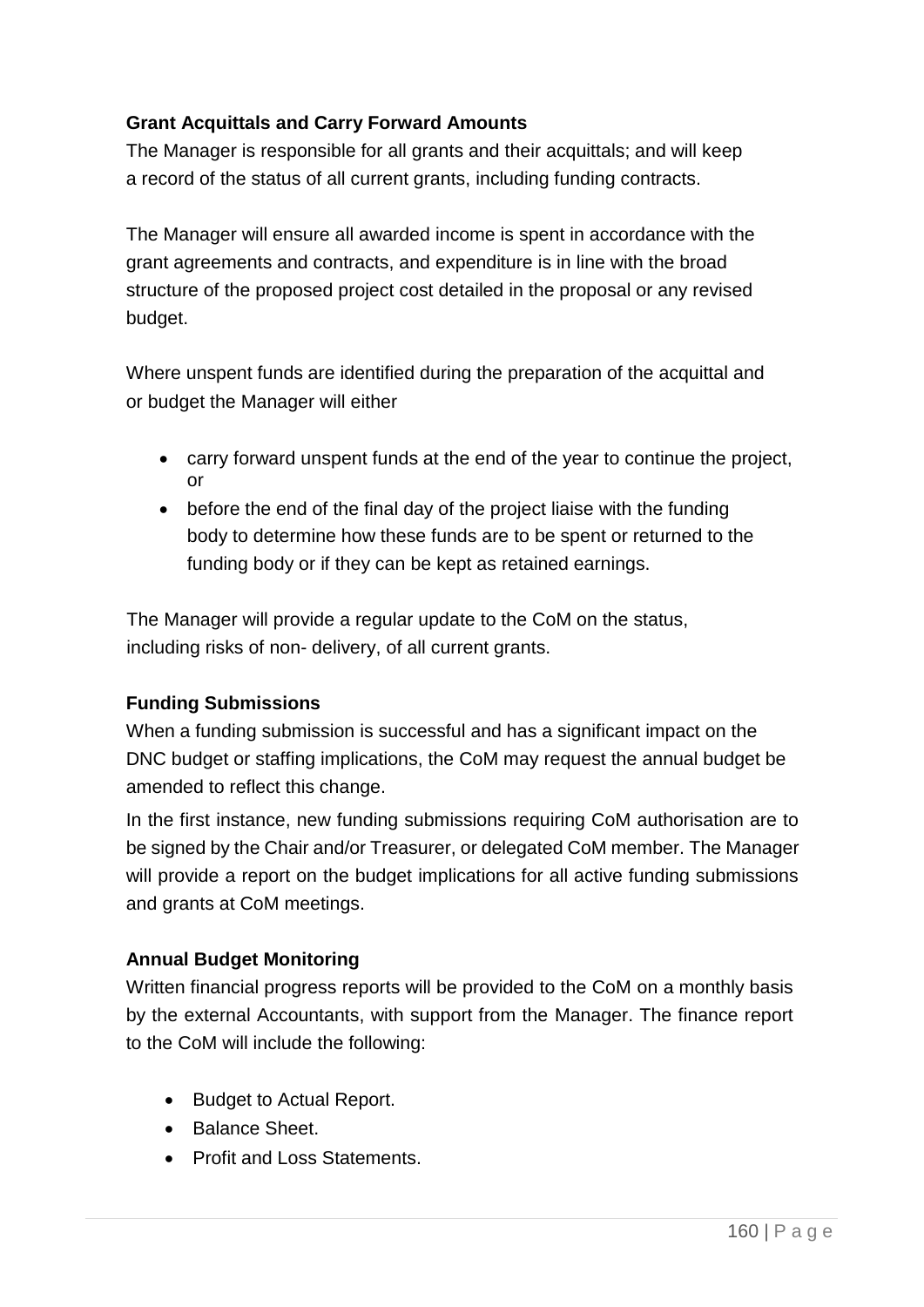- Accounts payable.
- Accounts receivable.
- Other financial related documents requested by the CoM.

The monthly reports will show monthly and year to date expenditure and any variance expenses. The external Accountant will provide a written analysis explaining any reasons for any material differences in projected income or expenditure and the possible effect these variances may have on the financial operations of DNC.

Twice a year (mid-year, and at the end of the year) the Treasurer will develop a report for the CoM to consider the progress of DNC's financial status against the strategic plan and budget. This report will cover the review of financial matters, recommendations for change or improvement, a statement of the current financial status of DNC and an opinion as to its financial sustainability.

## **6.3 Financial Management**

| <b>VERSION NUMBER</b> |                        |  |
|-----------------------|------------------------|--|
| <b>DATE RATIFIED</b>  | <b>DATE FOR REVIEW</b> |  |

## Policy Declaration

DNC manages a range of financial systems and processes which support the effective and efficient management of DNC resources. DNC will ensure financial management is transparent and appropriately recorded and monitored to minimise its exposure to risk of

theft or fraud. This policy is intended to guide and direct DNC financial management practices.

## Policy Description

### **Application:**

This Policy applies to the CoM, the Manager and any other staff member authorised to handle or manage financial transactions on behalf of DNC.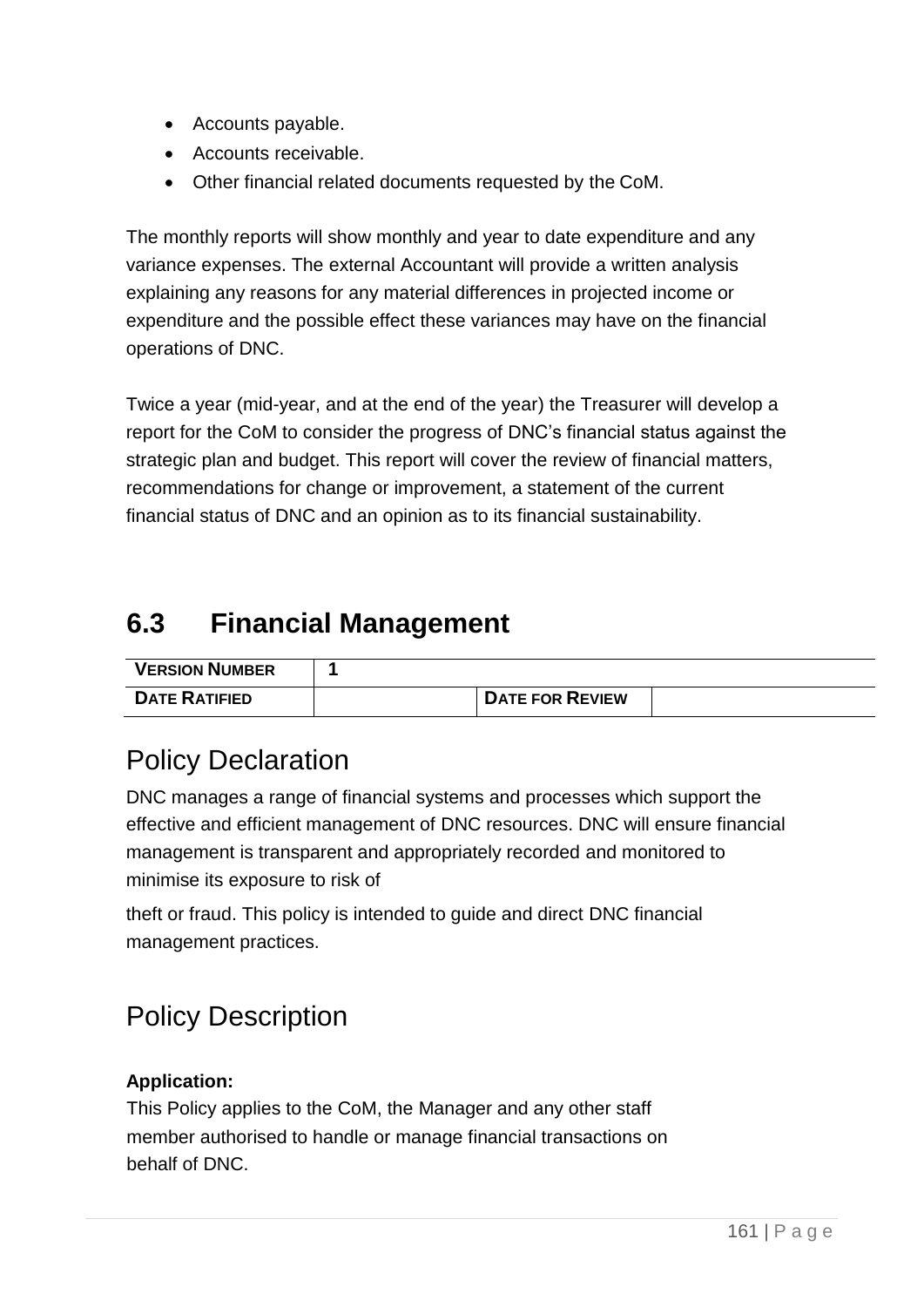### **Background:**

DNC receives a range of funds to fulfil its mission. In carrying out activities to support its mission, DNC must comply with specific financial administration, accounting, control, management, audit and reporting requirements as specified in legislation and by various government agencies.

#### **Objectives:**

DNC uses financial management for planning, organising, directing, and controlling the financial activities such as the utilisation of funds of the enterprise. DNC will apply general management principles to financial resources of the enterprise.

DNC will develop and document financial management practices and controls necessary to meet statutory regulations and legislation which will ensure:

- 1. No DNC funds may be committed or expended except by Manager approval or a staff member with documented authority to approve, in accordance with DNC Delegation of Authority Policy and Conflict of Interest Policy.
- 2. DNC funds will only be expended on goods and services for approved DNC purposes. Funds from external sources tied to particular purposes, such as grant funds, must be used only for the specified purposes.
- 3. All items purchased from DNC funds are the property of DNC, unless there is an agreement in writing to the contrary associated with a particular grant or contract.
- 4. All DNC assets, however acquired, must be prudently managed and properly documented to meet accounting, regulatory, reporting, and compliance requirements and properly accounted for, in approved asset registers, where required by the Asset Management Procedure.
- 5. All financial transactions must be properly documented and accurately recorded in a timely manner and in accordance with DNC policies, procedures, and business processes. All members of the DNC community are to act in an ethical and honest manner in all aspects of procurement and financial expenditure involving DNC funds.
- 6. All users of DNC property must:
	- treat DNC property with care and consideration, in accordance with accepted community standards.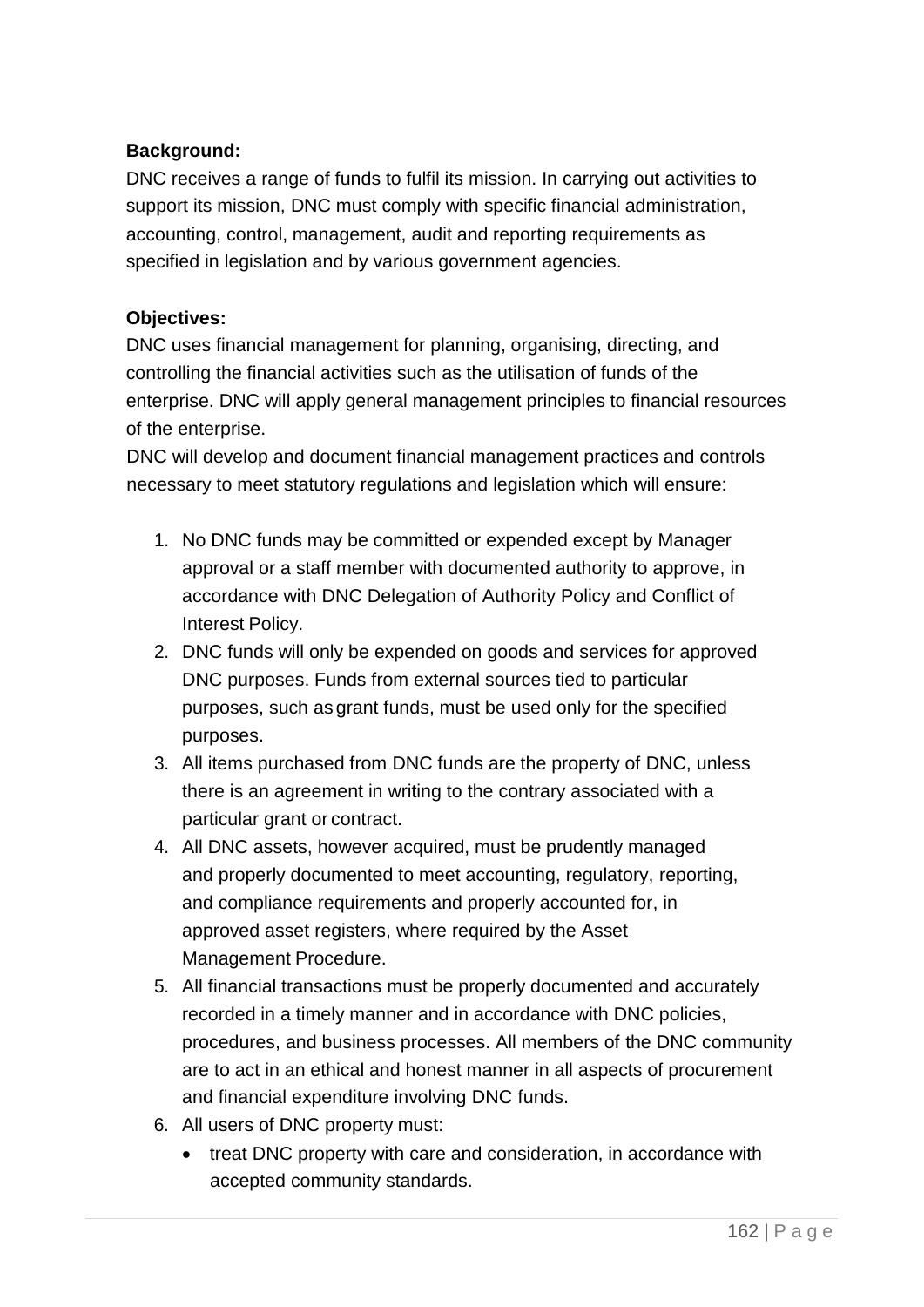- use DNC property for DNC purposes only, and in accordance with manufacturers' instructions, safe work practices, and any relevant DNC procedures.
- ensure DNC property is appropriately secure from damage, theft or misappropriation.
- 7. All members of the DNC community are required to comply with this policy and related DNC procedures and business processes. Failure to do so may result in disciplinary action and/or the withdrawal of DNC privileges, services and facilities.

### **Related Policies and Procedures:**

- Delegation of Authority Policy.
- Financial Management Policy.
- Fraud Policy.
- Asset Management Policy.
- Conflict of Interest Policy.
- Code of Ethics Policy.
- Travel Policy.
- Budget Development and Management Policy.
- Debt Recovery Policy.

## 6.3.1 Financial Management Procedures

The CoM approves the annual budget which sets the parameters for annual expenditure. All expenditure must be approved by the appropriate delegated person or Manager as per the Delegation of Authority Policy.

The external Accountants are responsible for the oversight of bank reconciliation, accounts receivable, and accounts payable, which are managed by the Manager.

New financial systems must be authorised by the CoM and appropriate procedures developed prior to implementation. The CoM will only consider using a new financial system once a reasonable understanding of its risks and benefits are gained and provided the organisation has the necessary procedures and expertise to manage it.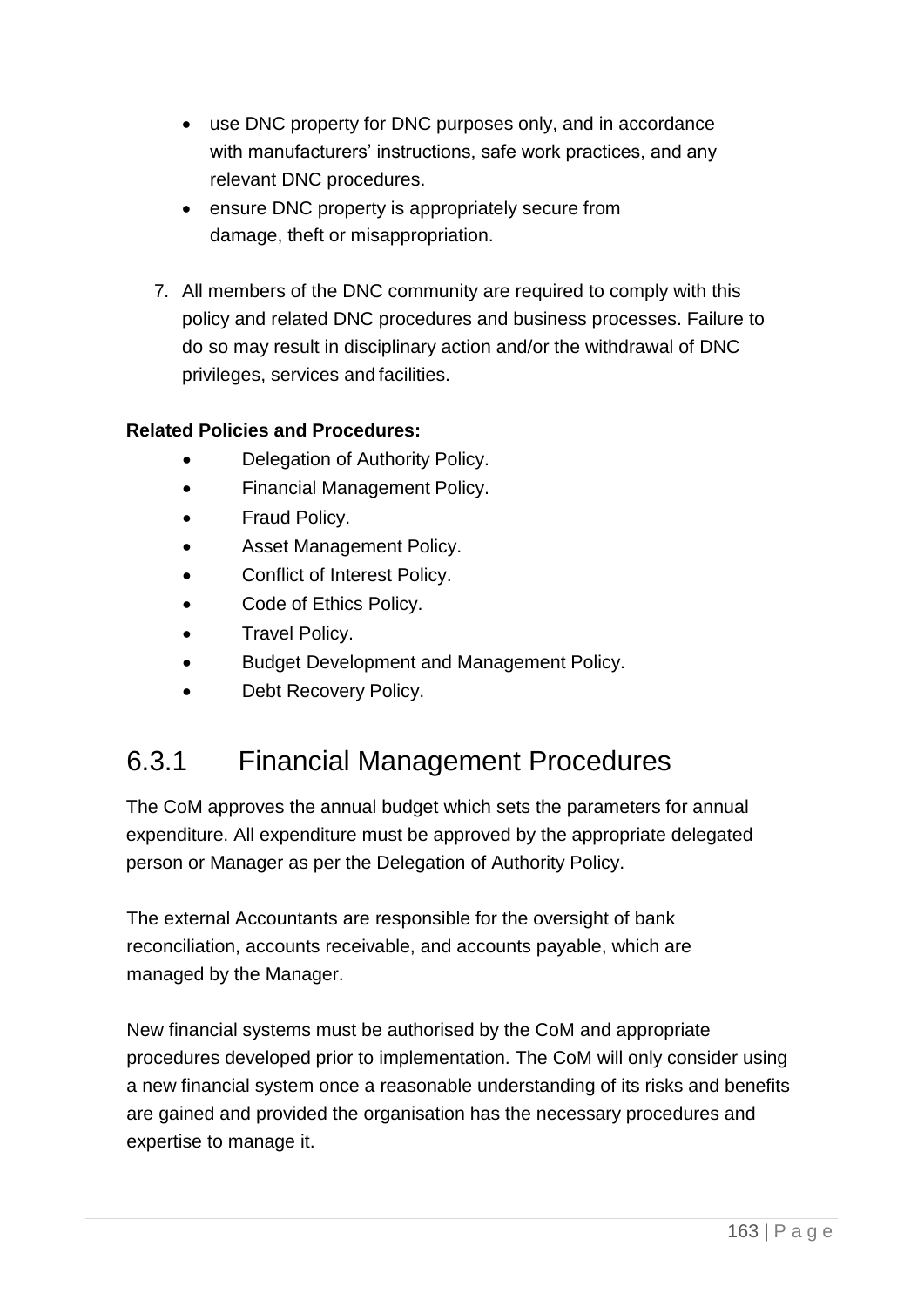Financial records will be kept according to the Australian Accounting Standards. Financial records will be archived for a period of 7 years.

DNC has the following systems and procedures to process financial transactions (sales, purchases, receipts, and payments) made using common payment / receipt methods.

## 6.3.1.1 Cash and Cheque Procedures

Authorised office staff process all incoming payments from customers made by cash, EFTPOS, or credit card by receipting and recording income in the Pointof-Sale System. The Bookkeeper records all monies received in the General Ledger. Staff receipting money will be trained in receiving and recording cash, cheque, and EFTPOS payments.

### **EFTPOS**

DNC uses an Electronic Funds Transfer at Point Of Sale (EFTPOS) machine as a method of payment for goods and services. This enables DNC to use an electronic device to transfer funds from a customer's bank account to the DNC bank account.

DNC's preferred method of payment is by EFTPOS which minimises cash

on hand. Office Staff will ensure:

- all payments to DNC received by payment card are processed on the EFTPOS machine in accordance with the invoicing and cash receipting procedures.
- procedures are in place for all EFTPOS machines to ensure they are not tampered with.
- machines are stored securely when not in use (e.g. when unattended or overnight).
- if payments are made when the card is present (i.e. usually because the cardholder is present in person), process the payment directly on an EFTPOS machine, and not via any other mechanism.
- if payments are made via telephone without the physical card, key the cardholder data received (expiry date and CCV) directly into the EFTPOS machine and do not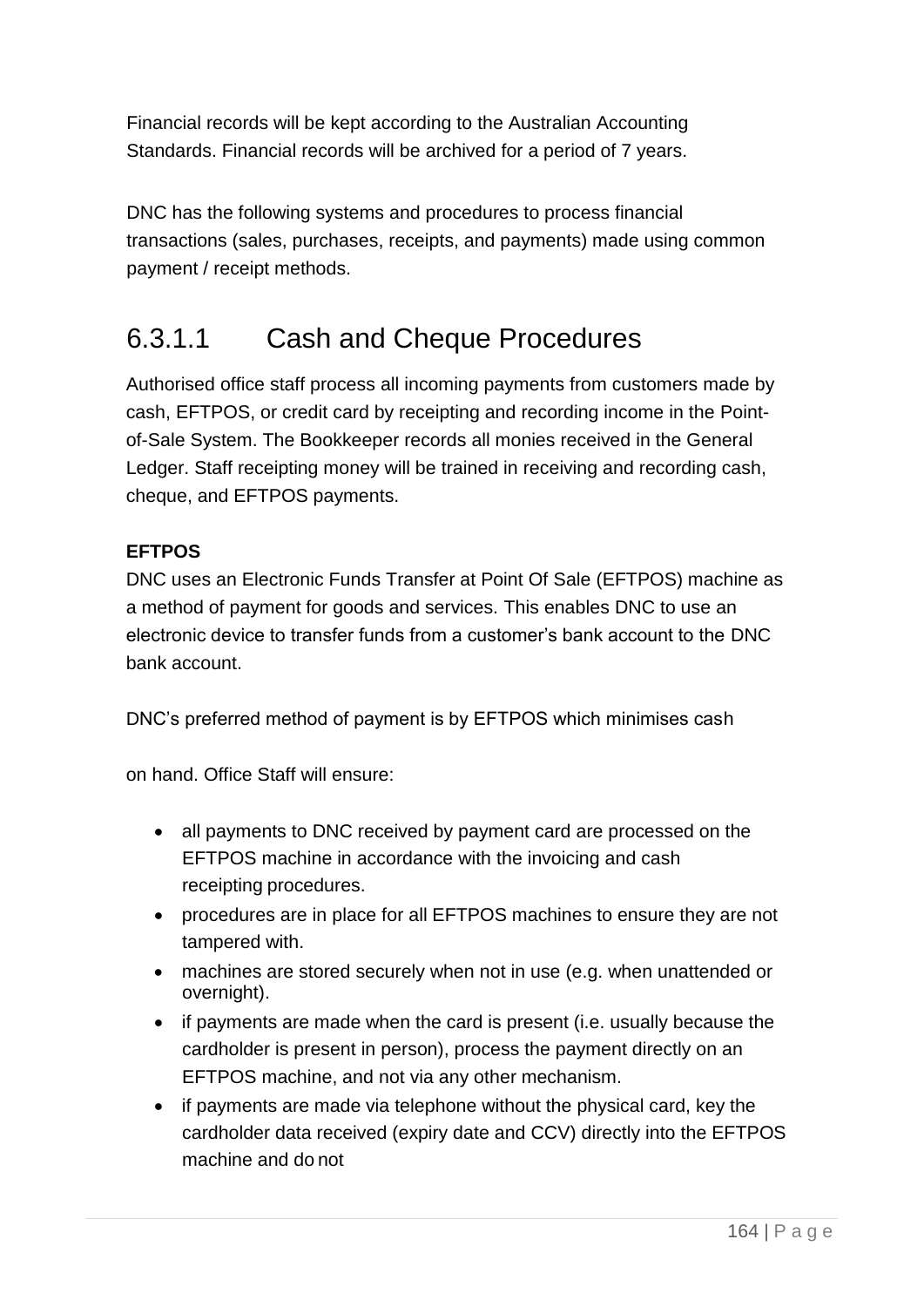write it down. If the data is written down, or captured in any form of voice recording, destroy or delete it without delay when the transaction is processed.

- physical access to the EFTPOS machine must be restricted to staff authorised to use the machine.
- DNC do not accept or transmit payment details via an email, an instant message, a fax on a multifunction device, or a VoIP fax, as these forms of transmission are not secure.
- the EFTPOS machine is settled daily.
- all EFTPOS transactions are recorded on the Daily Banking Form and the settlement slip is attached to this form.
- All EFTPOS refunds must be approved by the Manager.

#### **Cheques**

- All Personal Cheques must be approved by the Manager before they are accepted as payment for goods or services.
- Business Cheques are receipted by the office staff or by the Bookkeeper.
- All cheques are processed by the Bookkeeper as a standard procedure.
- All DNC cheques must be signed by two authorised signatories.

When dishonoured cheques become apparent:

- The Bookkeeper will contact the customer to advise that the cheque has been dishonoured and request the bill be settled by electronic funds transfer or credit card.
- If no contact can be made or replacement funds are not received, the Manager will be notified and will review the next step as per the Debt Recovery Policy.

#### **Cash and Petty Cash**

DNC keeps all cash received for payment of goods and services in a Cash Drawer which is also used for Petty Cash reimbursements and small purchases.

Staff requiring cash from the Cash Drawer for any reason must complete the required form, have it authorised by the Manager and then request a delegated office staff member to provide them with the cash.

Under no circumstances are unauthorised staff to take money from the Cash Drawer. Only delegated office staff, the Bookkeeper and Manager are permitted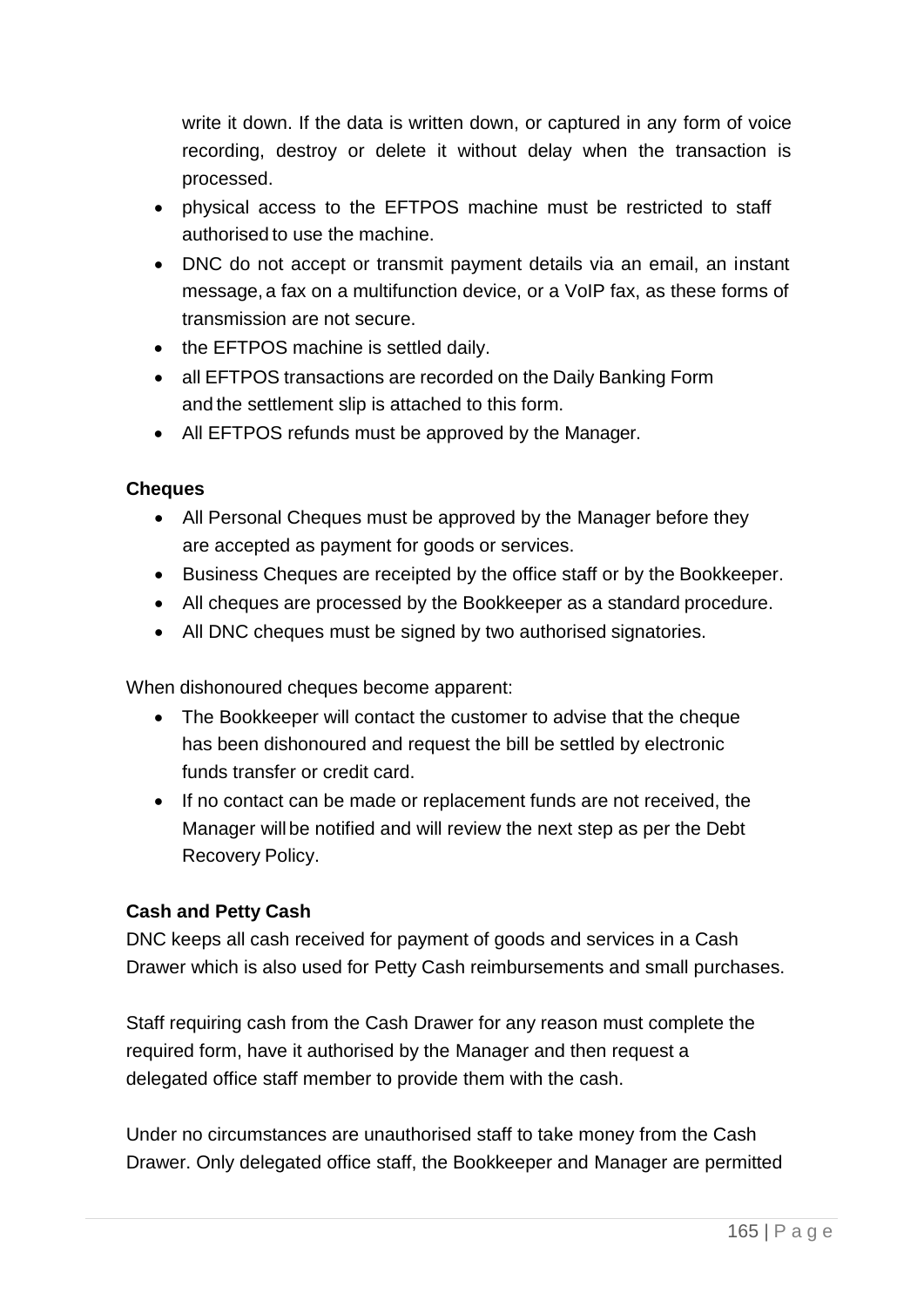to access the cash in the Cash Drawer. Any staff member taking money from the Cash Drawer without the correct authorisation may be subject to disciplinary actions, including, in the extreme circumstance, dismissal.

The Cash Drawer:

- Is kept in a secure location in the main DNC office.
- Has a cash float of \$100, which maybe increased to \$200 without CoM approval.
- Is replenished by the Bookkeeper as needed.
- Can be used for purchases, which must be authorised by the Manager or their delegate via the Expense Authorisation Form 6.3.1.1.1.
- Can be used for staff reimbursements, which are authorised by the Manager or their delegate via the Expense Reimbursement Form 6.3.1.1.2.
- Is reconciled daily by a delegated staff member. Any discrepancies in the cash balance are reported to the Manager immediately.
- Is reconciled daily and banked weekly, except where the money held exceeds the float plus \$200, in which case banking should be completed on the day.
- Float is banked on the last working day of the calendar year before the Christmas close. The float will be replenished on the first working day of the new calendar year via a DNC Cheque from the Manager or Bookkeeper.
- Cash should not under any circumstances be used for:
	- o Salaries or wages.
	- o Loans to staff members.
	- o Personal expenses.
	- o Recurrent expenses.

## 6.3.1.2 Bank Account Procedures

DNC maintains bank accounts with reputable and ethical financial institutions. The choice of financial institution is made by the CoM. Wherever possible the organisation's banking is to be conducted online. DNC currently banks with Bendigo Bank, and CBA.

### **Opening Bank Accounts**

- A new DNC bank account must have the authorisation of the CoM and be recorded in the minutes of the CoM meeting.
- The Manager will organise with the Bank to open the account.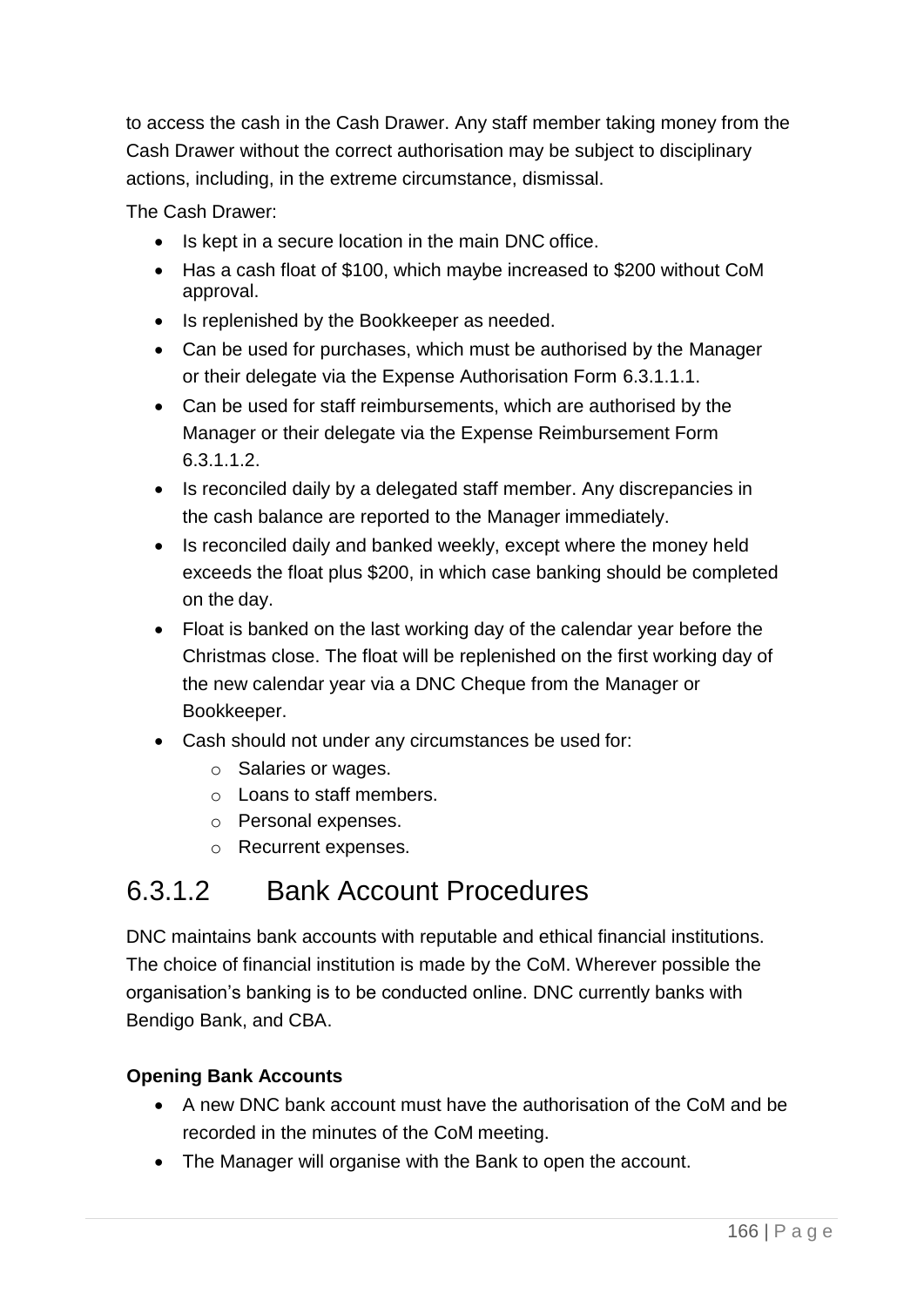• For each new bank account opened, the financial system must be updated, and the bank account registered by the Bookkeeper.

#### **Bank Account Authorisation**

- For monies withdrawn from any bank account, whether by cheque, EFT or other online payment method, two persons must authorise each payment as per the Delegation of Authority Policy.
- The authorised persons for bank account payments are nominated committee members, the Treasurer, the Bookkeeper, and the Manager.
- Each payment made must be supported by an invoice, receipt, or other appropriate documentation and the authorisations must be attached to this documentation prior to payment.

#### **Variations to Bank Account Terms and Conditions**

- Any variations to banking arrangements can be made or varied by the Manager.
- The Bookkeeper is responsible for updating the financial system and/or bank account register with the new information.

#### **Closing Bank Accounts**

- Closing a DNC bank account must have the authorisation of the CoM and be recorded in the minutes of the CoM meeting.
- The Manager will organise with the Bank to close the account.
- The Bookkeeper will then finalise all transactions, meet the bank's requirements with respect to account closure, and update the financial system and bank account register.

#### **Bank Account Transactions**

Office staff will:

- Daily count all monies received.
- Deposit all money received in the Transaction Account as per DNC Rules.

The Bookkeeper will:

• Investigate unallocated direct deposits or withdrawals of more than one month to determine the source. Where the source cannot be identified,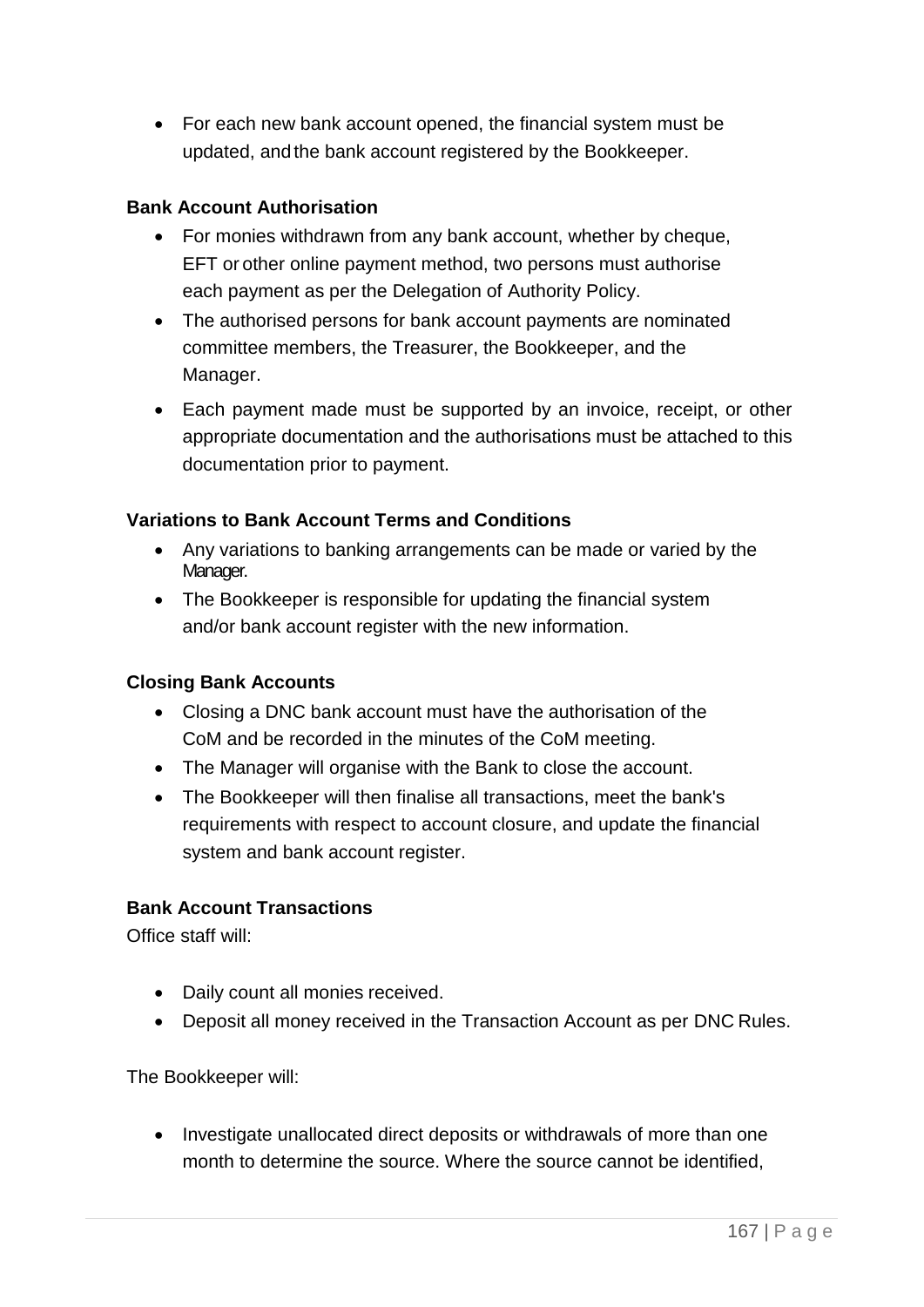the deposit or withdrawal will be allocated to a suspense account to keep these funds separate and identifiable.

- Notify the Manager of any unauthorised withdrawals as soon as discovered.
- Ensure all expenditure is made in accordance with the current DNC Delegation of Authority policy.

The Manager will:

- Invest excess DNC funds in a Term Deposit to maximise interest revenue.
- Ensure funds are transferred between the Transaction Account and the Term Deposit Account to meet financial requirements as they arise while

also maximising interest revenue.

• Receive delegation to transfer these funds and ensure details are recorded in the finance papers at the CoM Meeting.

### **Online Banking**

- The Manager and the Bookkeeper are the only personnel permitted to completeOnline Banking.
- Invoices for payment must be approved by the Manager, or authorised staff member, in writing prior to any payment transaction.
- The Bookkeeper can only complete payment transactions on Manager, or authorised staff member, approved invoices.
- Bank transfers are monitored by the Bookkeeper. The Bookkeeper is responsible for reconciling and receipting all bank transfers.

## 6.3.1.3 Accounts Receivable and Payable **Procedures**

### **Accounts Receivable**

Some forms of DNC income arise from the sale of goods or services by DNC to a third party (e.g. surplus assets, student enrolments, social enterprise sales, etc.).

The Bookkeeper will manage all accounts receivable and:

• send out invoices on a monthly basis.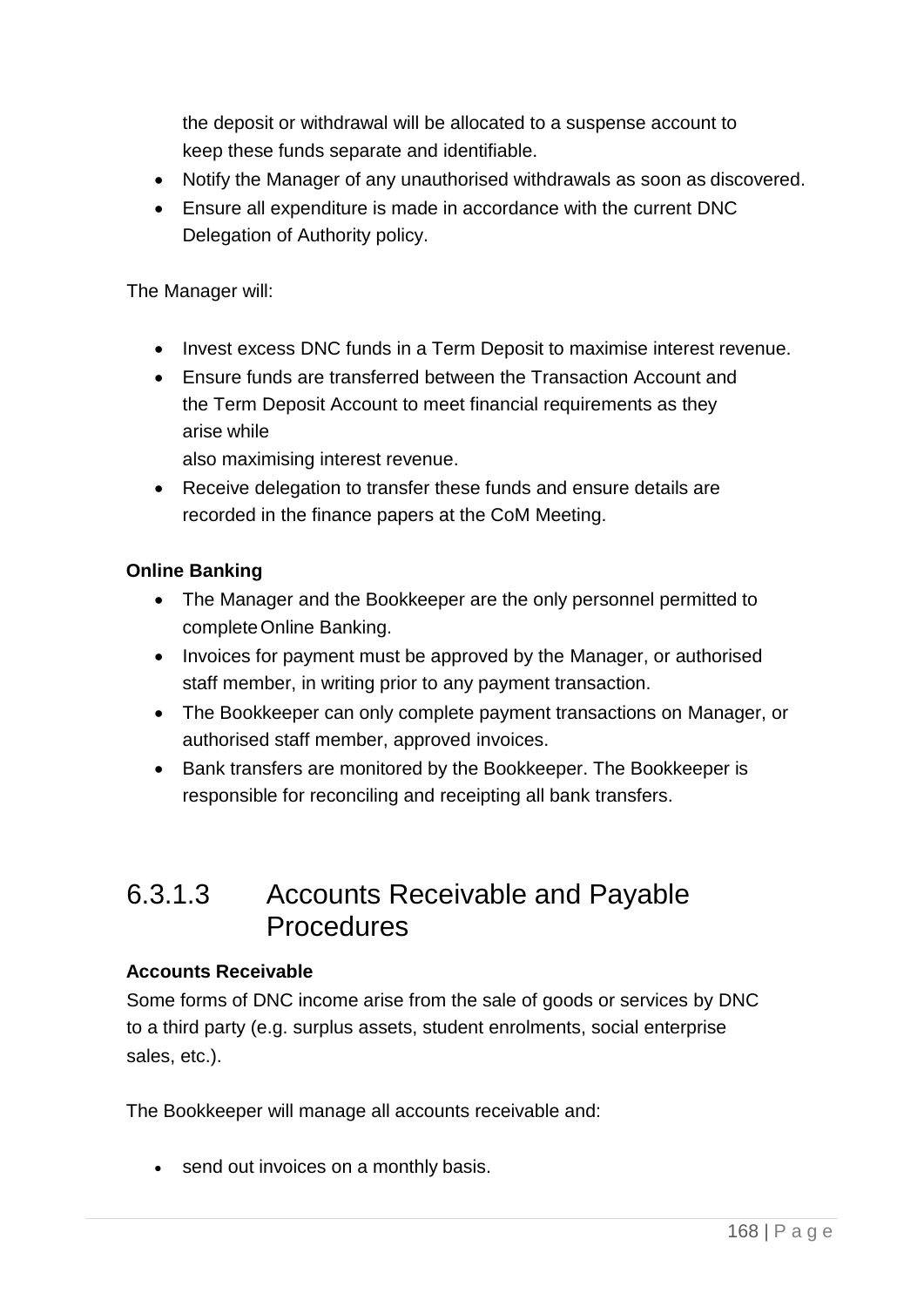- process payments received and bank deposits.
- maintain documentation.

The Manager will ensure all accounts receivable documentation, including funding contracts and grant agreements, is provided to the Bookkeeper.

When engaging with a customer, supporting documentation must be provided to the Bookkeeper in order to create an invoice to bill a customer. Each customer must have their own customer account in the system through which their invoices will be processed.

Goods and services must not be provided to previous DNC customers where there is doubt regarding their payment capacity.

A DNC Invoice must be created for all transactions involving the sale of DNC goods or services including when a payment is received in advance, paid directly to a DNC staff member on behalf of DNC or in accordance with a contractual undertaking or

other mutual agreement. Point of sale transactions which are managed through another process are exempt from this.

DNC's payment terms are 30 days, the Manager can consider a request from a customer for alternative payment terms.

To ensure correct invoicing, the staff member engaging with the customer, must have:

- Written confirmation of what has been agreed between parties e.g. terms of agreement / service contract including total amount and GST treatment.
- Customers' correct address (displayed on a letter, email or written communication).
- Department / school / area if applicable.
- Confirmation of Australian Business Number (ABN).
- Email address of recipient of bill or contact details of Accounts Payable Department.

A credit note is created for the purpose of making an adjustment to an existing invoice e.g. when an error has been made which differs from the agreement in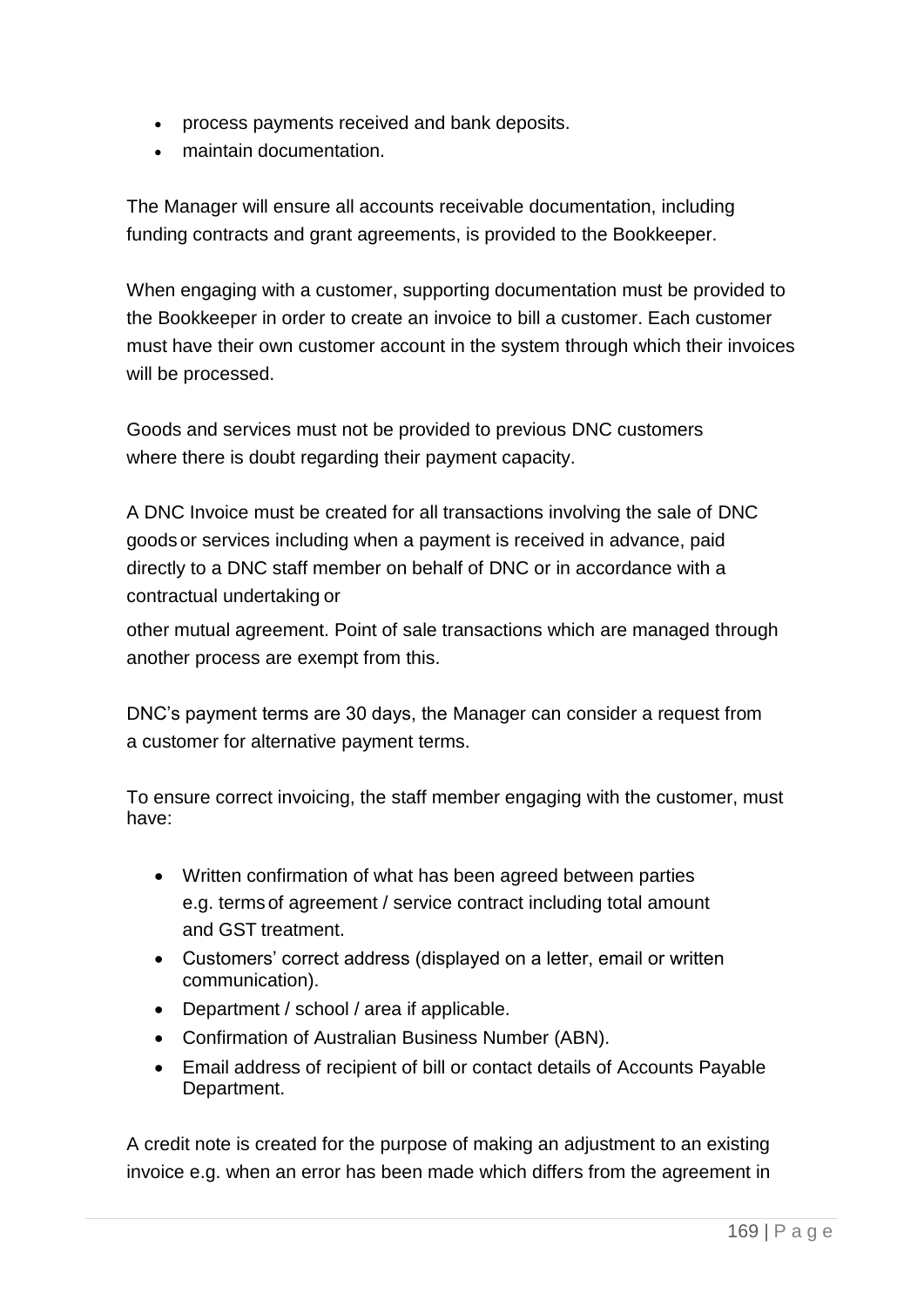place or customer expectation, or when further detail like a purchase order number is required to be placed on the invoice.

The Manager must approve all credit notes. The staff member requesting a credit note must ensure the Manager and Bookkeeper have all the relevant to support the credit note and the new invoice is attached. Credit notes must not be created when a debt is no longer recoverable and needs to be written off.

The Manager and Bookkeeper are responsible for debt recovery for DNC as per the Debt Recovery Policy.

### **Accounts payable**

The Bookkeeper will manage all accounts payable and:

- ensure all purchases have the necessary approval before processing.
- process payments to creditors either by cheque or electronic funds transfer (EFT).
- issue a remittance advice to a creditor when an EFT payment is made.

As per the Financial Management Policy, payment authorisation requires two signatures from authorised DNC personnel to be completed, unless a financial delegation hasbeen made for use of a DNC debit card, as per the Delegation of Authority Policy.

For any payment completed on behalf of DNC a receipt or invoice must be provided to the Bookkeeper for reconciliation and/or reimbursement within one month of completing the transaction. If a receipt or tax invoice is missing the personal responsible for the transaction should:

- Request a replacement from the vendor.
- OR, if the above is not possible, complete a Receipt Declaration Form 6.3.1.3.1.

Repeated instances of receipts being lost or not received will be viewed as failure to comply with this policy, which may lead to loss of financial delegation or permission, and potentially reimbursement of payment to DNC.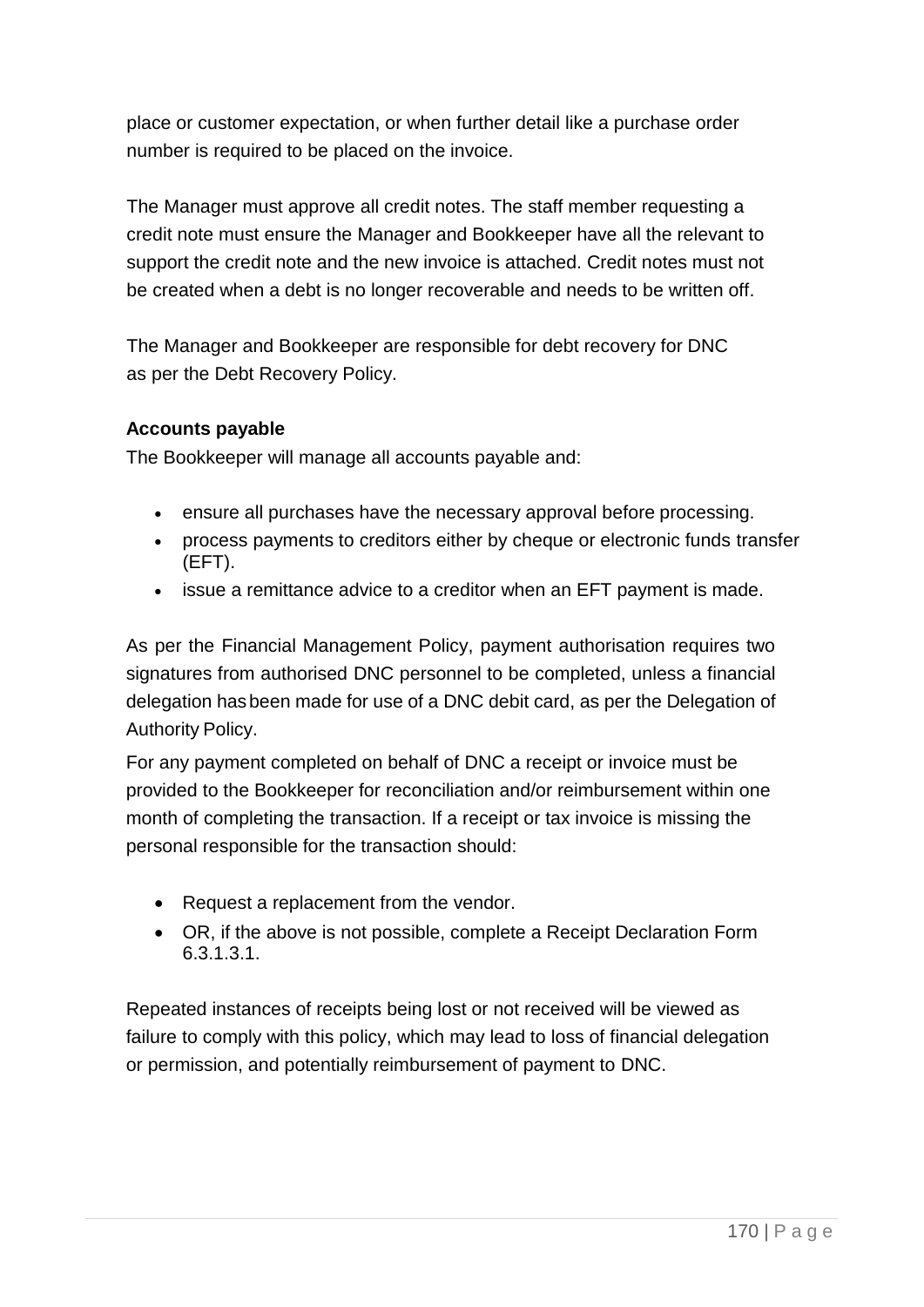## 6.3.1.4 Debit Card Procedures

DNC uses Debit Cards for purchasing goods and services. The CoM is responsible to approve the number of debit cards and the maximum debit card limit.

- Debit Cards are held in the name of the authorised staff member.
- A new card holder will return a signed copy of this policy to the Manager (or Chair, as appropriate), as acknowledgment they have read and agree to abide by the policy.
- From time to time, DNC staff maybe delegated to use a DNC Debit Card not in their name. When this occurs, the staff member must sign the Debit Card Register of Use 6.3.1.4.1 located in the main DNC office.
- No personal expenditure is permitted on a DNC Debit Card.
- The card holder must not obtain cash advances.

.

- The card holder must ensure the security of their Debit Card at all times. A card holder will, at all times, be held accountable for any and all transactions incurred on their Debit Card unless they have notified the Bank lost/stolen Card area and the Manager if the card is lost or stolen.
- The card holder must seek authorisation from the Manager, or in the case of the Manager the Chair, to complete expenditure beyond the amount delegated by the CoM.

## 6.3.1.5 Reimbursement Procedures

The DNC Debit Card is the preferred method of payment by staff for DNC purchases. Where staff require reimbursement for expenses incurred on behalf of DNC they must submit to the Manager an Expense Reimbursement Form 6.3.1.1.2.

- Staff are reimbursed when spending personal money to purchase authorised goods or services for reasonable and lawful DNC purposes.
- Reimbursement for use of private motor vehicles by staff on DNC business must be claimed as a Motor Vehicle Allowance - refer to the Travel Policy.
- Amounts under \$100 will be reimbursed in cash, larger amounts will be reimbursed by the Bookkeeper via Direct Debit to the staff member's bank account.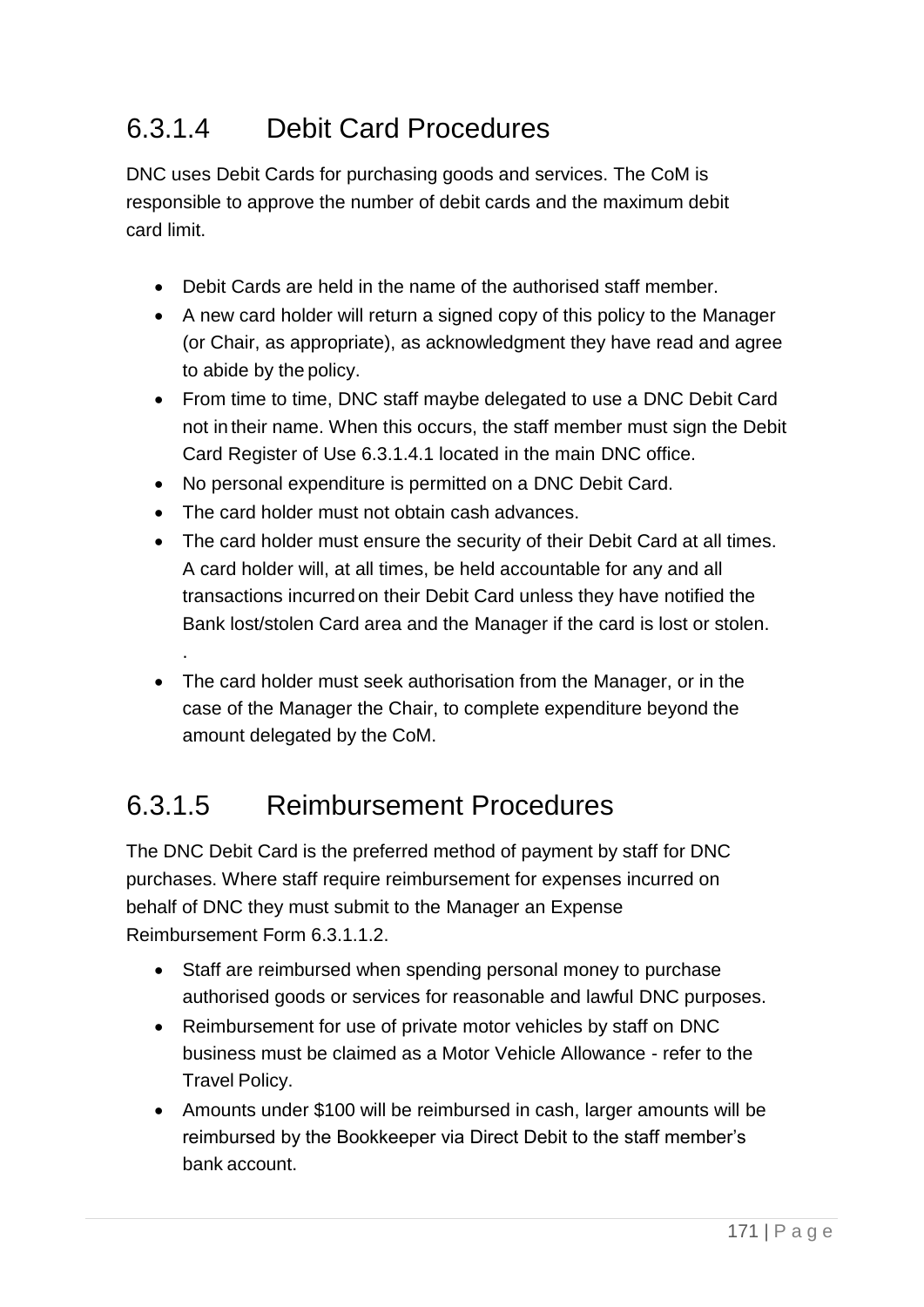- Staff should gain authorisation from the Manager, or their delegate, prior to completinga transaction which requires reimbursement.
- DNC recognises authorisation is not always possible, however failure to seek authorisation may result in the claim being declined.
- Where staff are expected to claim significant reimbursements, for instance, on meal allowances whilst away for training purposes, a cash advance may be authorised.
- DNC will not reimburse payment for:
	- o Expenses claimed by an employee as a tax deduction, such as subscription to a professional journal or laundering uniforms.
	- o Expenses normally recoverable from a third party.
	- o Expenses that are not incurred for business purposes.
	- o Traffic fines and penalties.

Reimbursement for expenses incurred on behalf of DNC by people who are not staff may only be reimbursed by way of an invoice to DNC.

## **6.4 Fraud**

| <b>VERSION NUMBER</b> |                        |  |
|-----------------------|------------------------|--|
| <b>DATE RATIFIED</b>  | <b>DATE FOR REVIEW</b> |  |

## Policy Declaration

The CoM has ultimate responsibility for the prevention and detection of fraud and is responsible for ensuring appropriate and effective internal and external control systemsare in place. This policy ensures DNC internal and external controls are in place to prevent fraud.

## Policy Description

#### **Application:**

This policy applies to any irregularity, or suspected irregularity, involving staff as well as CoM members, DNC users, consultants, vendors, contractors, outside agencies doing business with employees of such agencies, and/or any other parties with a business

relationship with DNC. All staff and CoM members share in the responsibility for the prevention and detection of fraud in their areas of responsibility.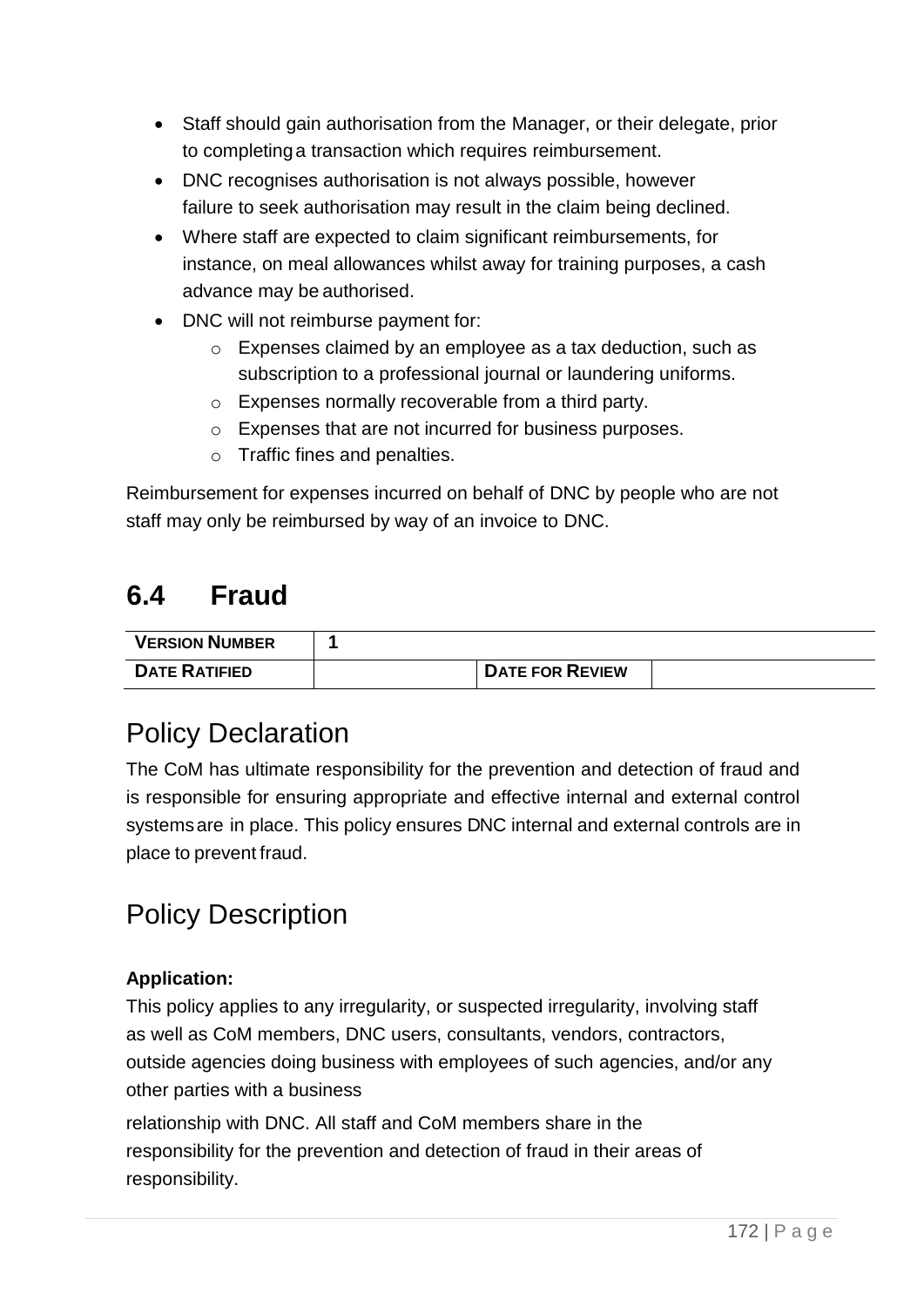### **Background:**

The DNC fraud policy is established to facilitate the development of controls which will aid in the detection and prevention of fraud against DNC. It is the intent of DNC to promote consistent organisational behaviour by providing guidelines and assigning responsibility for the development of controls and conduct of investigations. Any investigative activity required will be conducted without regard to the suspected wrongdoer's length of service, position/title, or relationship to DNC.

#### **Objectives:**

Fraud is defined as the intentional, false representation or concealment of a material fact for the purpose of inducing another to act upon it to his or her injury.

The CoM is responsible for the detection and prevention of fraud, misappropriations, and other irregularities. The CoM, Manager, and Bookkeeper will be familiar with the types of improprieties which might occur within their area of responsibility and be alert for any indication of irregularity.

Actions consisting of fraud, including the terms defalcation, misappropriation, and other fiscal irregularities refer to, but are not limited to:

- Any dishonest or fraudulent act,
- Misappropriation of funds, securities, supplies, or other assets,
- Impropriety in the handling or reporting of money or financial transactions,
- Falsifying timesheets or travel claims by not working actual hours submitted, not working rostered hours or claiming travel not undertaken.
- Profiteering as a result of insider knowledge of DNC activities.
- Disclosing confidential and proprietary information to outside parties.
- Disclosing to other persons securities activities engaged in or contemplated by DNC.
- Accepting or seeking anything of material value from contractors, vendors, or persons providing services/materials to DNC.
- Destruction, removal, or inappropriate use of records, furniture, fixtures, and equipment.
- Any similar or related irregularity.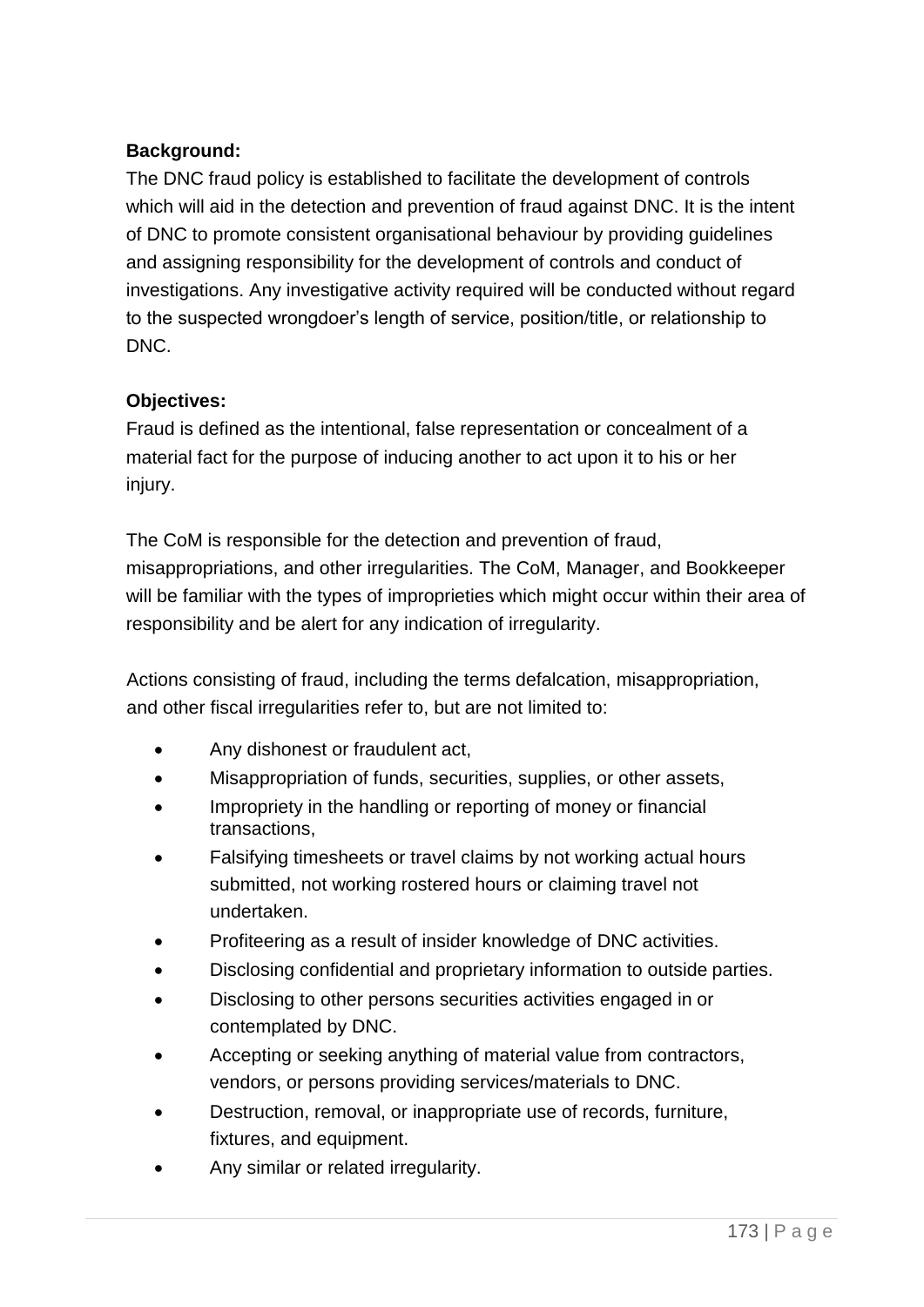Irregularities concerning an employee's moral, ethical, or behavioural conduct should be resolved by the Manager. Any fraud by any staff member shall constitute grounds for dismissal, and if deemed appropriate may lead to criminal or civil proceedings.

### **Related Policies and Procedures:**

- Financial Management Policy.
- Audit Policy.
- Recruitment and Appointment of Staff.
- CoM Recruitment and Appointment Policy.
- Performance Management and Dismissal Policy.
- Facility Management Policy.
- Asset Management Policy.
- Strategy, Business and Risk Policy.
- Travel Policy.

## 6.4.1 Fraud Procedures

The CoM shall adopt finance strategies and risk management strategies (detailed in the DNC Risk Register) designed to encourage fraud prevention including:

- Monthly reconciliation of all bank accounts and other accounts.
- Presentation of financial reports to CoM at every meeting, including the provision of bank statements.
- Surprise internal audits.
- Conducting an annual external audit.
- Appropriate procedure for accountable sign off for electronic or cheque payments.
- Implementing and monitoring processes for secure cash handling and reconciliation.
- Maintaining control over access to DNC resources, such as technology, equipment, and stationery.
- Ensuring keys are managed and stored in an appropriate manner.
- Ensuring the building is never left unlocked without staff members on site.
- Protection and regular updating of access codes to the building and any code protected secure areas (including online spaces).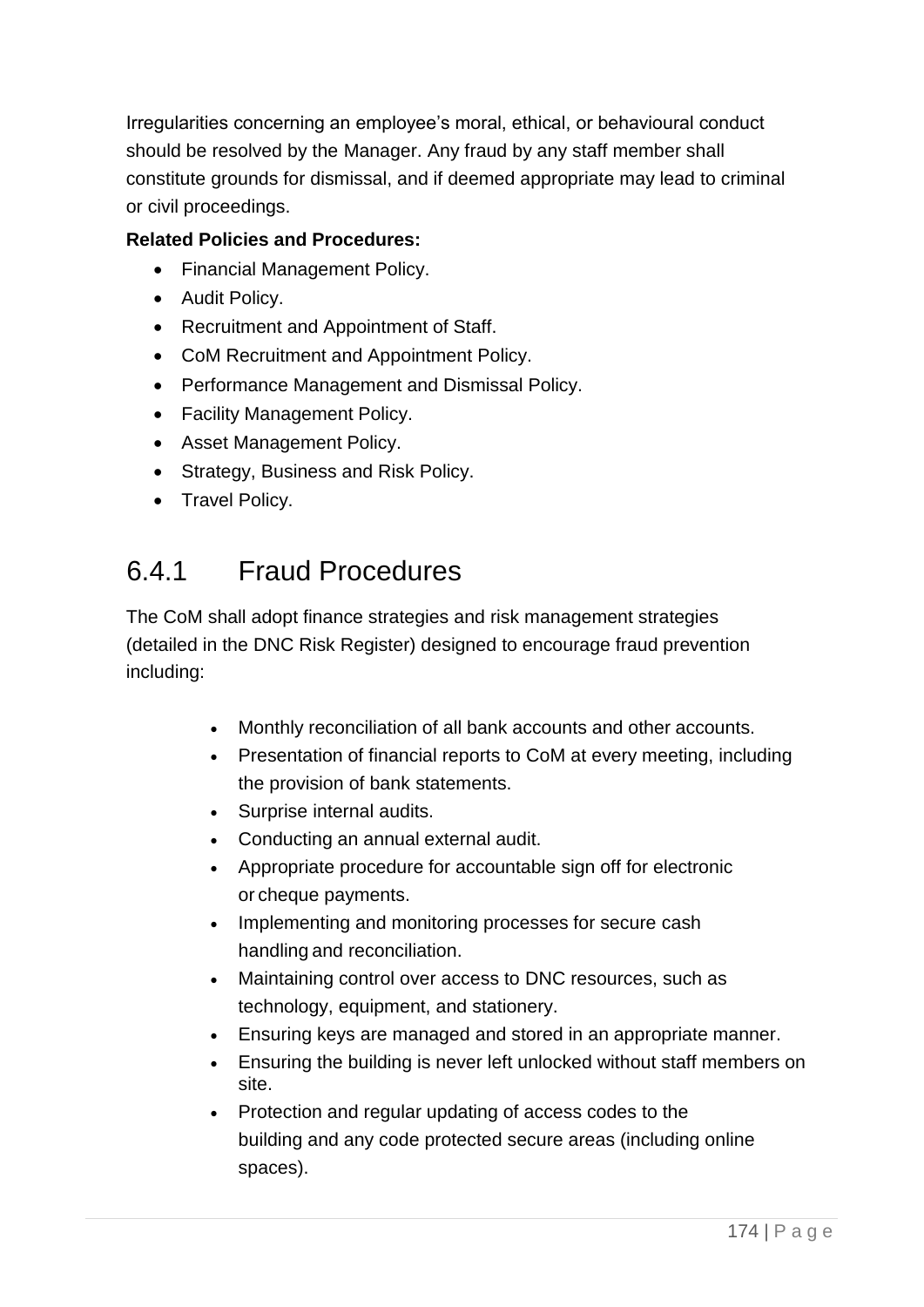The Manager will ensure there are mechanisms in place within their area of control to:

- Assess the risk of Fraud, including an assessment criterion on the Risk Register, for business management and project management risk areas.
- Educate staff about fraud prevention and detection, with Fraud Prevention training offered as needed.
- Facilitate the reporting of suspected fraudulent activities.

Recruitment strategies for CoM and Staff shall incorporate fraud prevention via:

- Ensuring applicants undergo police checks where required by the duties of the position.
- Where appropriate, contacting previous employers and referees.
- Including fraud prevention and detection issues in relevant development and induction activities.

### **Confidentiality**

Any irregularity detected or suspected must be reported immediately to the Manager, or if the Manager is suspected of being involved in the fraud, the CoM Chair, who coordinates all investigations both internal and external. The complainant may remain anonymous. The Manager will treat all information received confidentially. Any person who suspects dishonest or fraudulent activity should not attempt to personally conduct investigations or interviews/interrogations related to any suspected fraudulent act.

Investigation results will not be disclosed or discussed with anyone other than those who have a legitimate need to know. This is important in order to avoid damaging the reputation of persons suspected but subsequently found innocent of wrongful conduct and to protect DNC from potential civil liability.

### **Fraud Investigation**

The Manager, with the CoM Chair, has the primary responsibility for the investigation of all suspected fraudulent acts as defined in the policy. If the investigation substantiates the occurrence of fraudulent activities, the Manager will issue reports to the CoM. Decisions to prosecute or refer the examination results to the appropriate law enforcement and/or regulatory agencies for independent investigation will be made in conjunction with the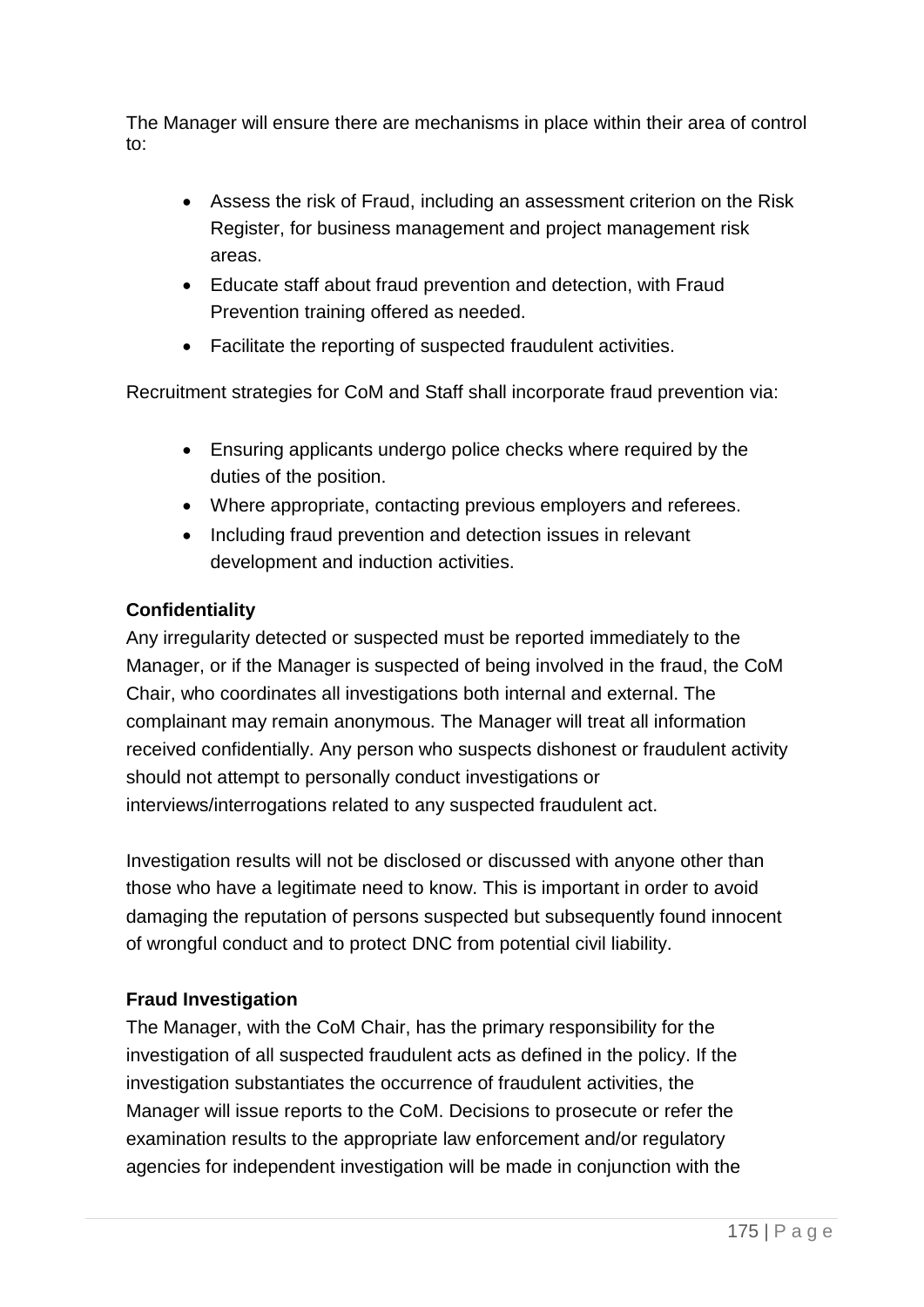CoM, as will final decisions on disposition of the case.

The Investigator, whether the Manager, CoM Chair or an external investigator will have:

- Free and unrestricted access to all DNC records and premises, whether owned or rented.
- The authority to examine, copy, and/or remove all or any portion of the contents of files, desks, cabinets, and other storage facilities on the premises without prior knowledge or consent of any individual who might use or have custody of any such items or facilities when it is within the scope of their investigation.

Great care must be taken in the investigation of suspected improprieties or irregularities to avoid mistaken accusations or alerting suspected individuals an investigation is under way.

All inquiries concerning the activity under investigation from the suspected individual, their attorney or representative, or any other inquirer should be directed to the CoM Chair. No information concerning the status of an investigation will be given out. The proper response to any inquiries is: "I am not at liberty to discuss this matter." Under no circumstances should any reference be made to "the allegation," "the crime," "the fraud," "the forgery," "the misappropriation," or any other specific reference.

The reporting individual should be informed of the following:

- Do not contact the suspected individual in an effort to determine facts or demand restitution.
- Do not discuss the case, facts, suspicions, or allegations with anyone unless specifically asked to do so by the CoM Chair.

Where an investigation of fraud has been established the matter will be referred to police. Any action taken by police will be pursued independently of any employment-related investigation by DNC.

If an investigation results in a recommendation to terminate an individual, the recommendation will be reviewed for approval by the CoM Chair, if necessary, by outside counsel, before any such action is taken. The decision to terminate a staff member is made by the Manager and CoM Chair.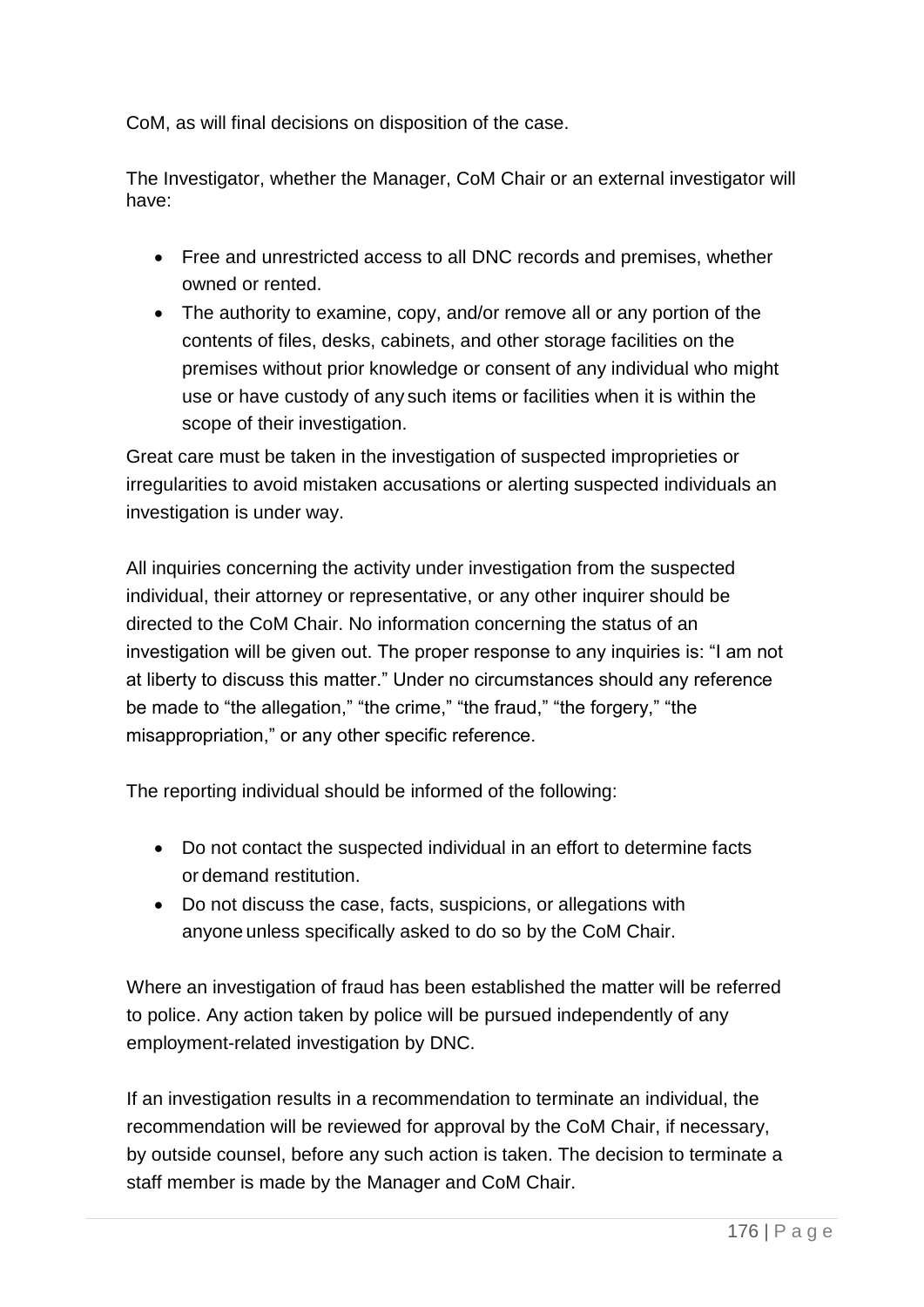# **6.5 Program Fees and Charges**

| <b>VERSION NUMBER</b> |                        |  |
|-----------------------|------------------------|--|
| <b>DATE RATIFIED</b>  | <b>DATE FOR REVIEW</b> |  |

## Policy Declaration

DNC ensures fees and charges are established in accordance with current legislation, funding agreements, and regulations. This policy outlines the basis on which DNC collects fees from students, provides services to partners, and operates its community and social enterprise activities.

## Policy Description

### **Application:**

This policy applies to all DNC staff who must know DNC program fees and charges and the processes for administering these fees, including refunds of fees.

### **Background:**

DNC provides a range of service activities and operates a social enterprise. Whilst many DNC activities are free, DNC endeavours to recover costs from the sale of goods and services to DNC users where possible.

#### **Objectives:**

The Manager is responsible for setting program fees and charges, reviewing them as part of the annual budget development process. The CoM authorises program fees and charges when it adopts the annual budget.

Fees and Charges are categorised as:

- Adult, Community and Further Education (ACFE) and Training fees.
- Provision of community goods and services eg photocopying; laminating.
- Project activities eg social enterprise catering, produce sales.
- Fee for Service activities eg project staff on secondment, third party accredited training, DNC third party project delivery partnerships.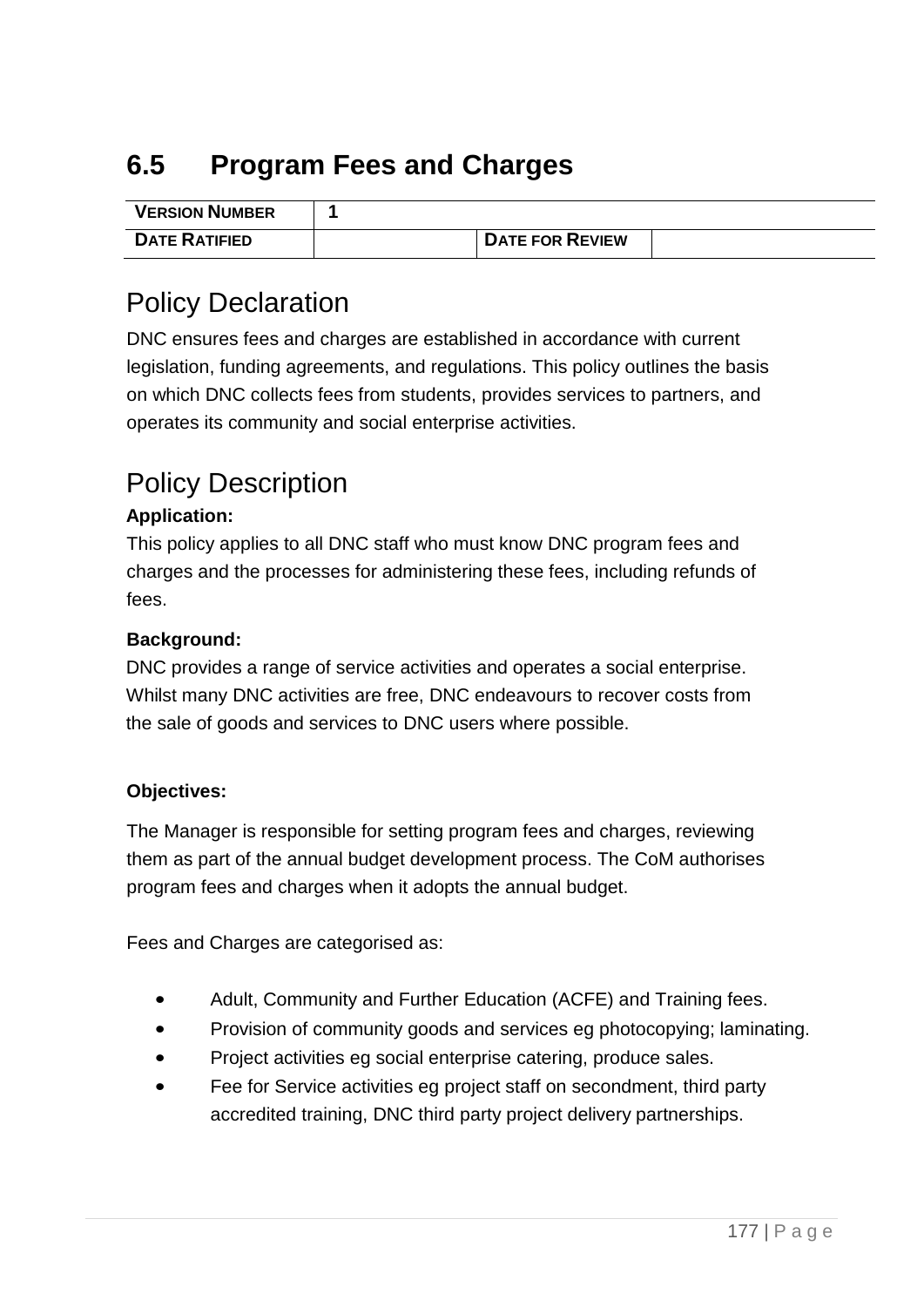### **Adult, Community and Further Education and Training**

DNC delivers ACFE and training to students who are required to complete an enrolment form before undertaking any course. Unless otherwise nominated on the enrolment form and agreed to by the third party, the student is liable for payment of the nominated course fee.

In circumstances where a third party is paying the fee, the third party must previously have nominated they agree to incur the expense, preferably via a purchase order, signing the enrolment form, or other written authority. It is the responsibility of the student to gain the financial support of the third party. In the absence of a signed authority from the employer, the student will be invoiced.

DNC can set ACFE course fees and charge for additional costs, such as for materials and administration, however there is a maximum fee limit regulated by the Department of Education (DET). This information is located in the DET Preaccredited Guidelines on the Learn Local website.

DNC acknowledges, in certain circumstances, a participant may seek full or partial refund of fees paid. We will ensure refund applications are handled in a timely manner and in accordance with the Financial Management Policy.

If DNC cancels a course after a student has paid, we will offer the student:

- Deferral to a later course.
- A refund of the course fee.

### **Related Policies and Procedures:**

- Delegation of Authority Policy.
- Financial Management Policy.
- Budget Development and Management Policy.
- Feedback and Grievance Policy.
- Debt Recovery Policy.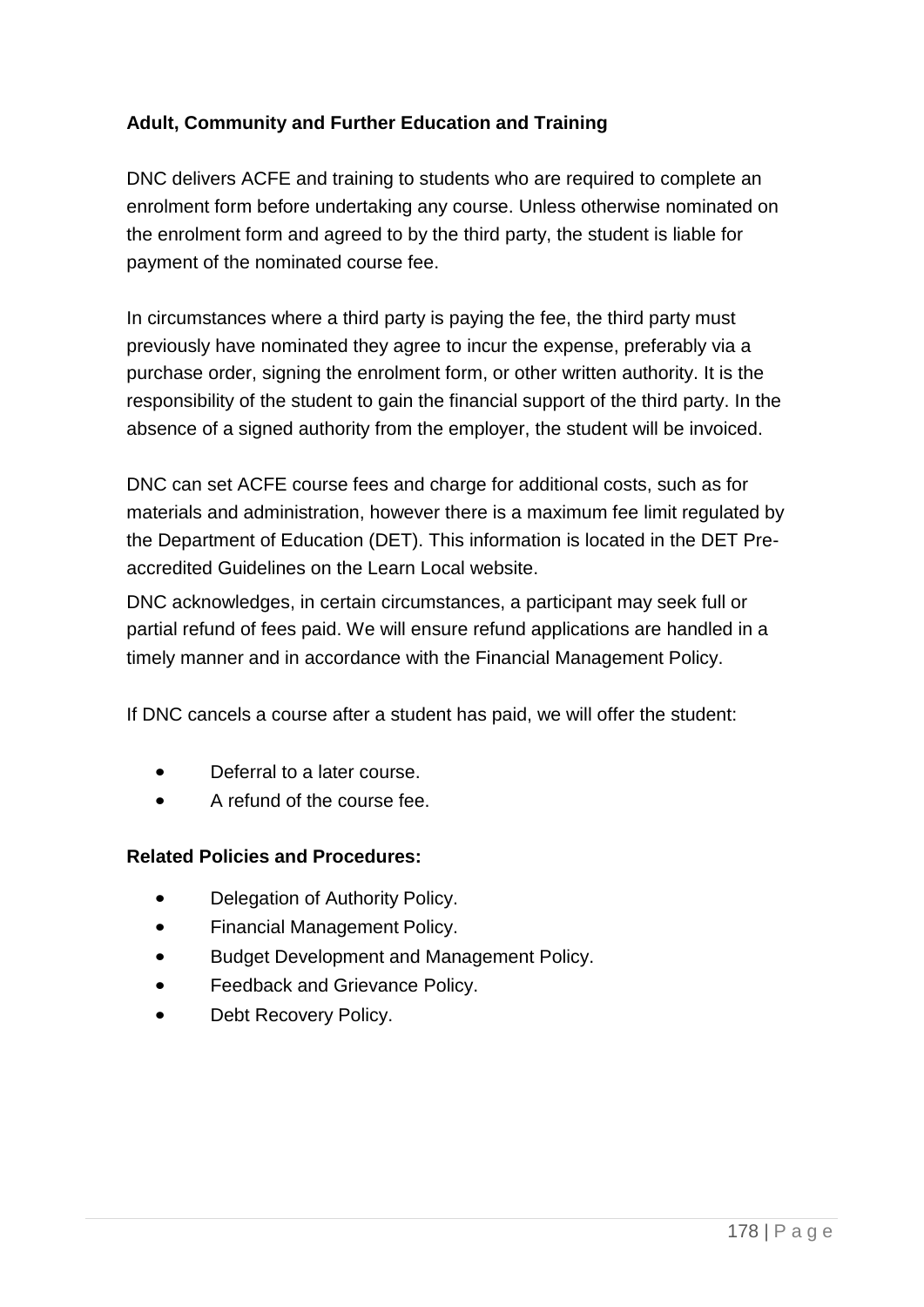## 6.5.1 Program Fees and Charges

## 6.5.1.1 Program Fees and Charges Procedures

The Manager uses informed discretion in setting the price of goods or services, bearing in mind the overarching responsibility to ensure DNC's resources are appropriately applied. To ensure DNC improves customer relations and maintains a reputation as a business which deals fairly with customers, competitors and suppliers alike DNC complies with the Australian Consumer Law and Fair-Trading Act 2012.

When setting a fee or charge, consideration is given to:

- if the goods or service attract GST.
- direct costs of the goods and services (materials and staff time).
- indirect costs (DNC overheads such as utility costs and rent).
- sound commercial principles, including market forces.
- factors that might support a price that is less than the cost of producing the goods or services, including:
	- o whether the person accessing the goods or services does not have the capacity to pay.
	- o whether the transaction is non-routine and immaterial in amount.
	- o whether the ongoing administrative costs of charging and revenue collection exceed the expected revenue benefits.
- being clear and fair, meaning there is a healthy balance between DNC and the consumer.
- providing Itemised receipts for all cash payments.

We also ensure refunds and exchanges are offered if DNC goods:

- are faulty.
- don't match the product description.
- are unfit for their intended purpose.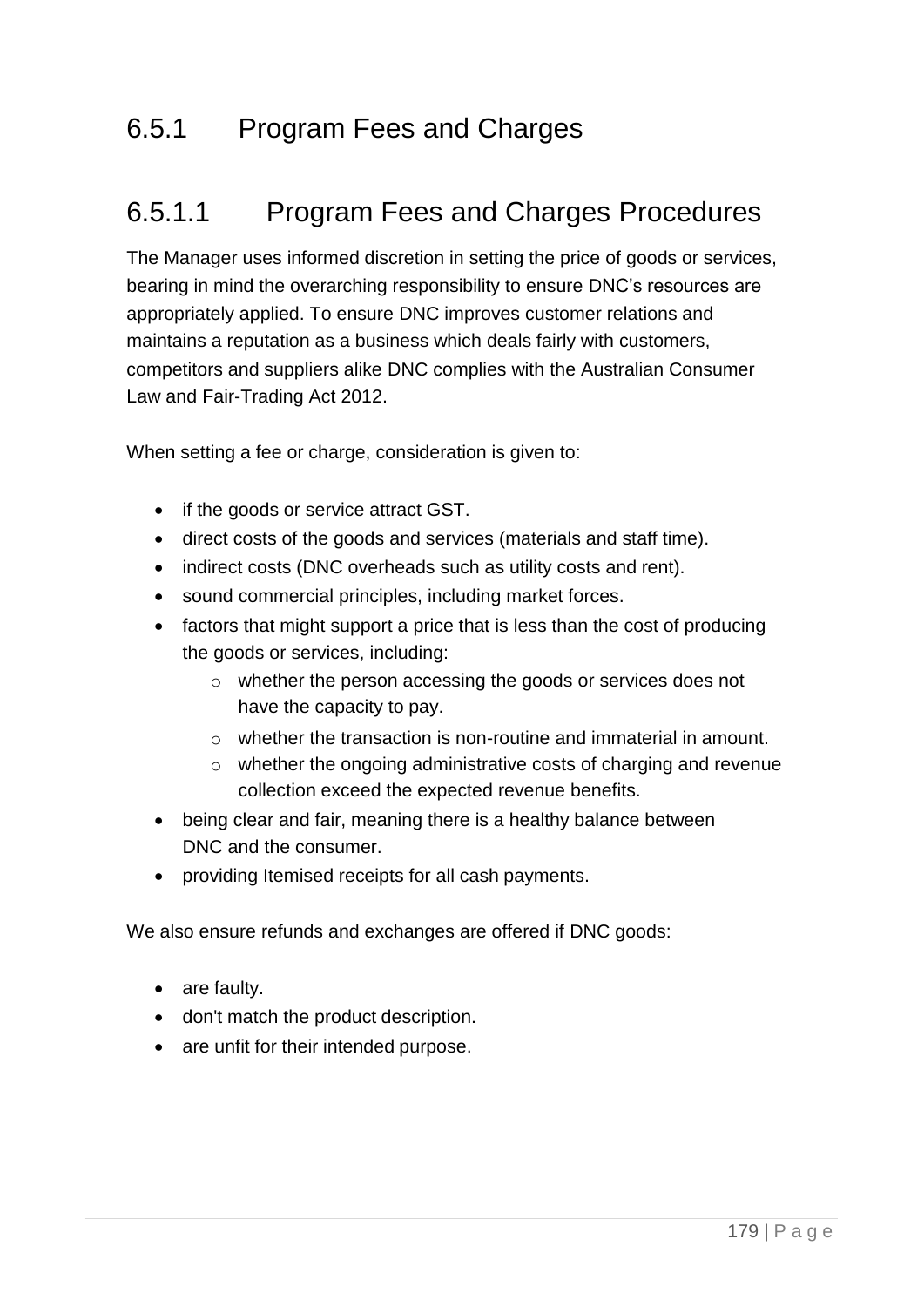# 6.5.1.2 ACFE and Training Fee Procedure

### **Schedule of Course Fees**

- DNC fees will be payable by a student as set out in a Schedule of Fees whichwill be reviewed annually and be published online and in relevant publications. The Schedule of Fees will be published prior to the opening of enrolments.
- The administration of fees payable as specified in the Schedule of Fees is the responsibility of the Manager who will determine:
	- o the method of advice of fees payable.
	- $\circ$  the date for payment of fees.
	- o the circumstances in which a fee may be waived or deferred by way of a payment plan, if appropriate.
	- o a student's eligibility for a refund or waiver of the whole or portion of the fees paid.
	- o administrative and miscellaneous charges.
- DNC may set out charges for goods and services for:
	- o equipment or items which become the physical property of the student and are not consumed during the program of study (i.e. 'tools of the trade').
	- o food, transport, and accommodation costs associated with the provision of field trips that form part of the course or program.
- DNC may set student services and amenities fees.
- Students may incur costs associated with their own personal professional accreditation, including, for example, an accredited training course.
- Office staff will determine from the enrolment form how the student will pay fortheir course.
- The Manager has discretion to waive the fee and or the payment terms where the student would otherwise be prevented from participating.
- Office staff and Bookkeeper will take cash payments and raise invoices for student enrolment in accordance with the requirements of the Financial Management Policy

#### **Refunds**

The Manager or delegated staff member may refund relevant fees to a student in accordance with this policy.

• A student excluded, suspended, or expelled under a DNC policy or procedure is not entitled to a refund (except where any Commonwealth or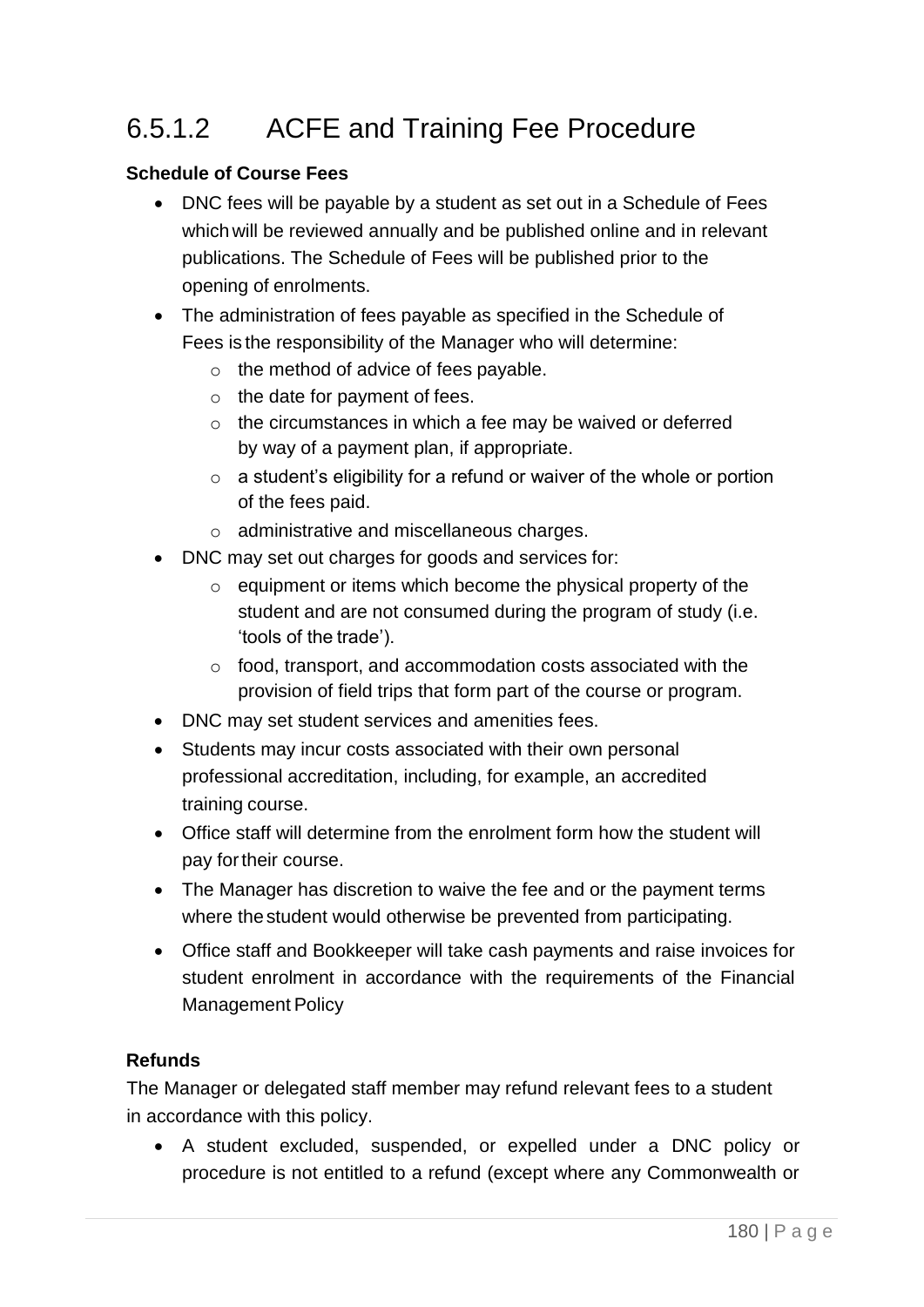State legislation or code of practice provides otherwise).

- Fee refunds are not automatic and must be applied for in writing.
- Approved fee refunds are only processed after the fees have been cleared through the bank account.
- Where the student ceases training of their own volition prior to the midway point of the program (defined as midway through unit completion, or midway through time period of course, whichever is the earlier), the maximum fee refund will be 50% of the total fee payment.
- Where the student ceases training of their own volition after the midway point of the program as defined above, no refund is payable.
- Actual attendance in class by the student will not be considered when assessinga refund request.
- Refunds will not be issued after course commencement except in exceptional circumstances or where funding guidelines stipulate this requirement.
- In exceptional circumstances a participant may apply in writing for special consideration of a refund for the following:
	- o bereavement
	- o hospitalisation and/or unexpectedly having to assume carer's responsibilities.
- DNC will not issue refunds for:
	- o a change in working hours.
	- o inconvenient travel.
	- o moving interstate.
	- o job change.
	- o change of career direction or change of mind.

### **Grievances**

A student may seek a review of a decision to refuse a refund of student fees in whole or part under the DNC Feedback and Grievance Policy.

# **6.6 Debt Recovery**

| <b>VERSION NUMBER</b> |                        |  |
|-----------------------|------------------------|--|
| <b>DATE RATIFIED</b>  | <b>DATE FOR REVIEW</b> |  |

### Policy Declaration

DNC will treat debtors and third parties with fairness, respect, and courtesy. We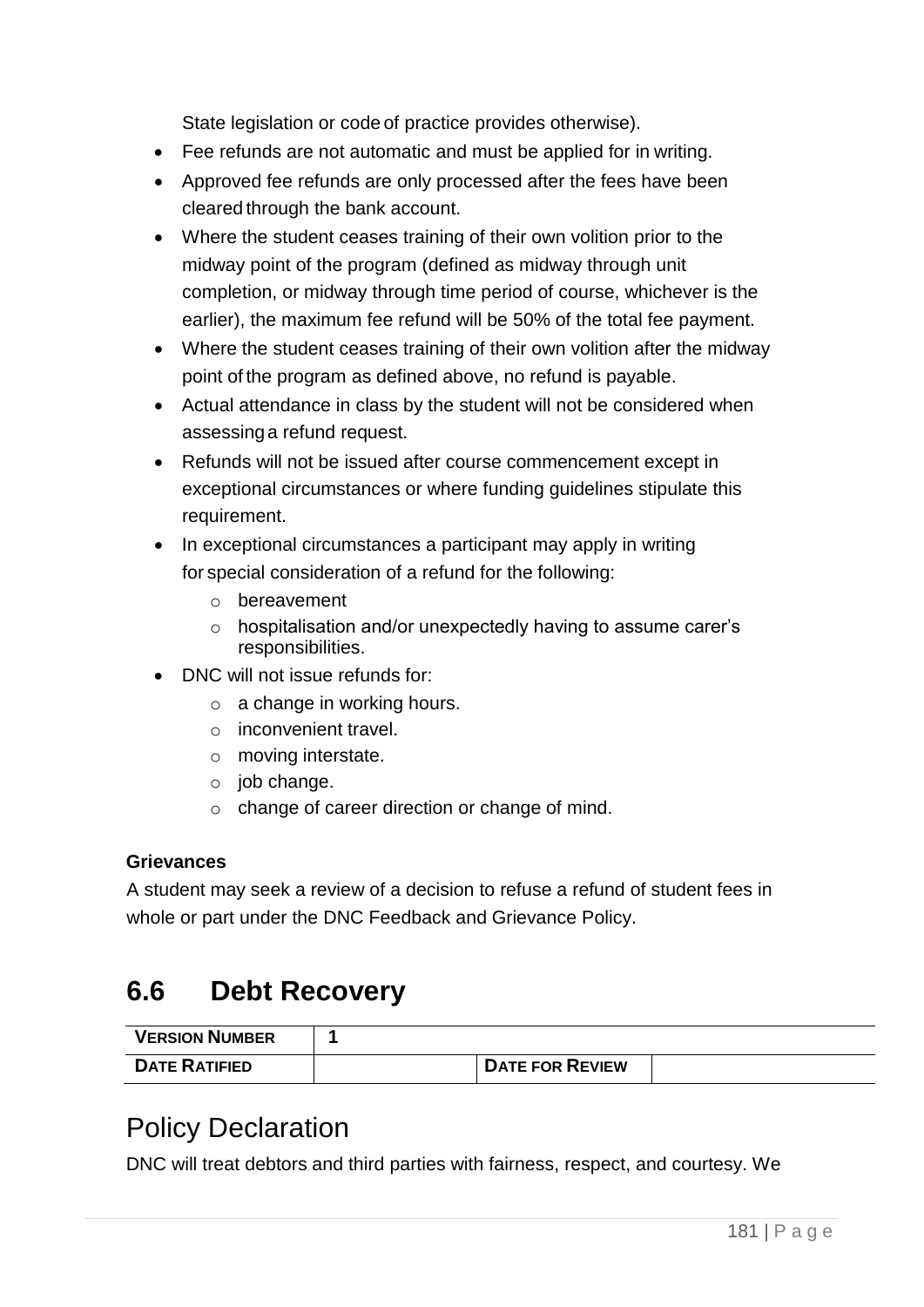will not harass or coerce them, treat them unconscionably, or mislead them about the nature of their debt, their legal obligations, or any possible outcomes if the debt is not paid. DNC will not pursue a person for a debt unless we have reasonable grounds for believing the person is liable for the debt. The purpose of this policy is to ensure the efficient and effective recovery of outstanding debts while maintaining a quality customer service.

# Policy Description

### **Application:**

This policy applies to all DNC debtors for outstanding charges and other accounts receivable owed to DNC. DNC may at its sole discretion, on a case by case basis, alter the way the process outlined in this Policy is conducted to ensure it suits the particular circumstances of the outstanding debt.

### **Background:**

DNC clients experience high levels of socioeconomic disadvantage so DNC will endeavour to give clients access to our goods and services at fair and reasonable prices. We will commence a debt recovery escalation process with a friendly conversation and reminder with our debtors, and if required only then follow through to a letter of demand and bad debt collection for an outstanding payment.

### **Objectives:**

The key objective of the Debt Recovery Policy is to:

- ensure a fair, consistent and accountable approach to DNC's debt management and collection practices.
- recognise the importance debt recovery has on the capacity of DNC to deliver services.
- maximise the collection of outstanding debts.
- establish timelines of communications and debt collection itself, which will deliver consistency of service.
- maximise the cost effectiveness of collection processes.

The Manager is responsible for overseeing Debtor Management. Early intervention is a primary goal with outstanding debts reviewed on a regular basis by the Manager, and Treasurer. Decisions will be made as to the most appropriate debt recovery action after this review. This can include: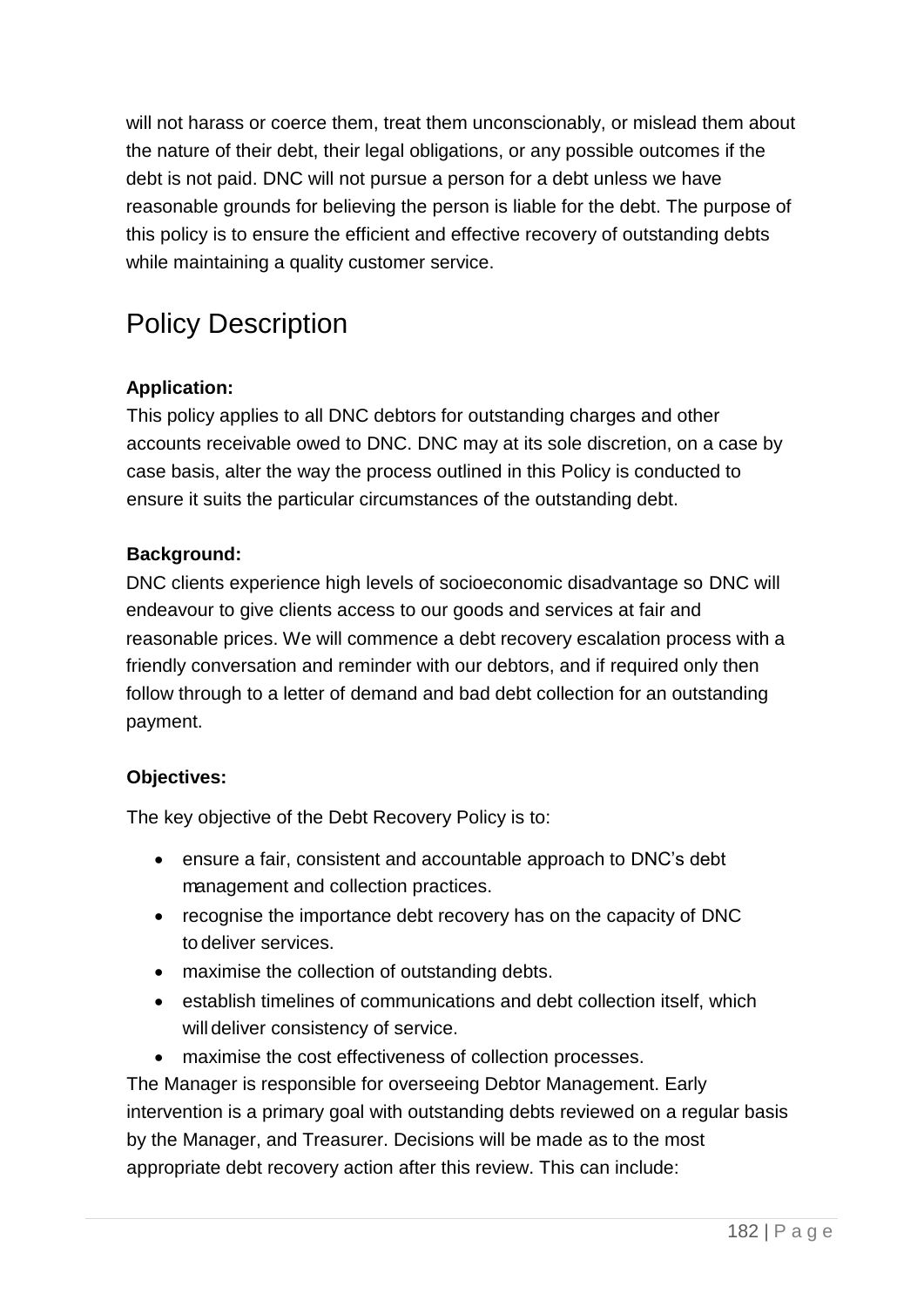- Issue of regular reminders.
- Personal contact with the debtor.
- Referral of matter to debt recovery agents.

Accounts statements and/or copies of outstanding invoices are to be sent to all debtors on a monthly basis.

A clear collection procedure is to be used for the timely and efficient administration of debtors. An invoice will be issued as soon as practicable in accordance with contract conditions or other arrangements.

#### **Related Policies and Procedures:**

- Delegation of Authority Policy.
- Financial Management Policy.
- Feedback and Grievance Policy.

# 6.6.1 Debt Recovery Procedures

The following procedures will be followed to recover outstanding amounts:

- Debts due and payable. Normal payment terms will be 30 days from the invoice date
- Debts 30 days and over. If a debt is unpaid at month end and still outstanding after a further 30 days, another copy of the invoice will be sent with a reminder sticker for the debtor to pay within 14 days.
- Debts 60 Days or over. If the reminder invoice is unsuccessful and the debt is still outstanding after 60 days, a second invoice is to be sent with the credit terms sticker on it, stating the rules of credit.
- Debts 90 Days or over. If the second reminder invoice is unsuccessful and the debt is still outstanding, a third invoice is sent out with a Final Notice sticker ("Final Notice! Payment within 7 days or legal action will be taken"). A Debt Collection Agency Letterhead with warning letter is to be sent with invoice.

### **Debt Collection Agency**

If the final letter does not produce settlement, the debt will be referred to the Debt Collection Agency as appointed by the Manager for recovery action. Prior to this action, it should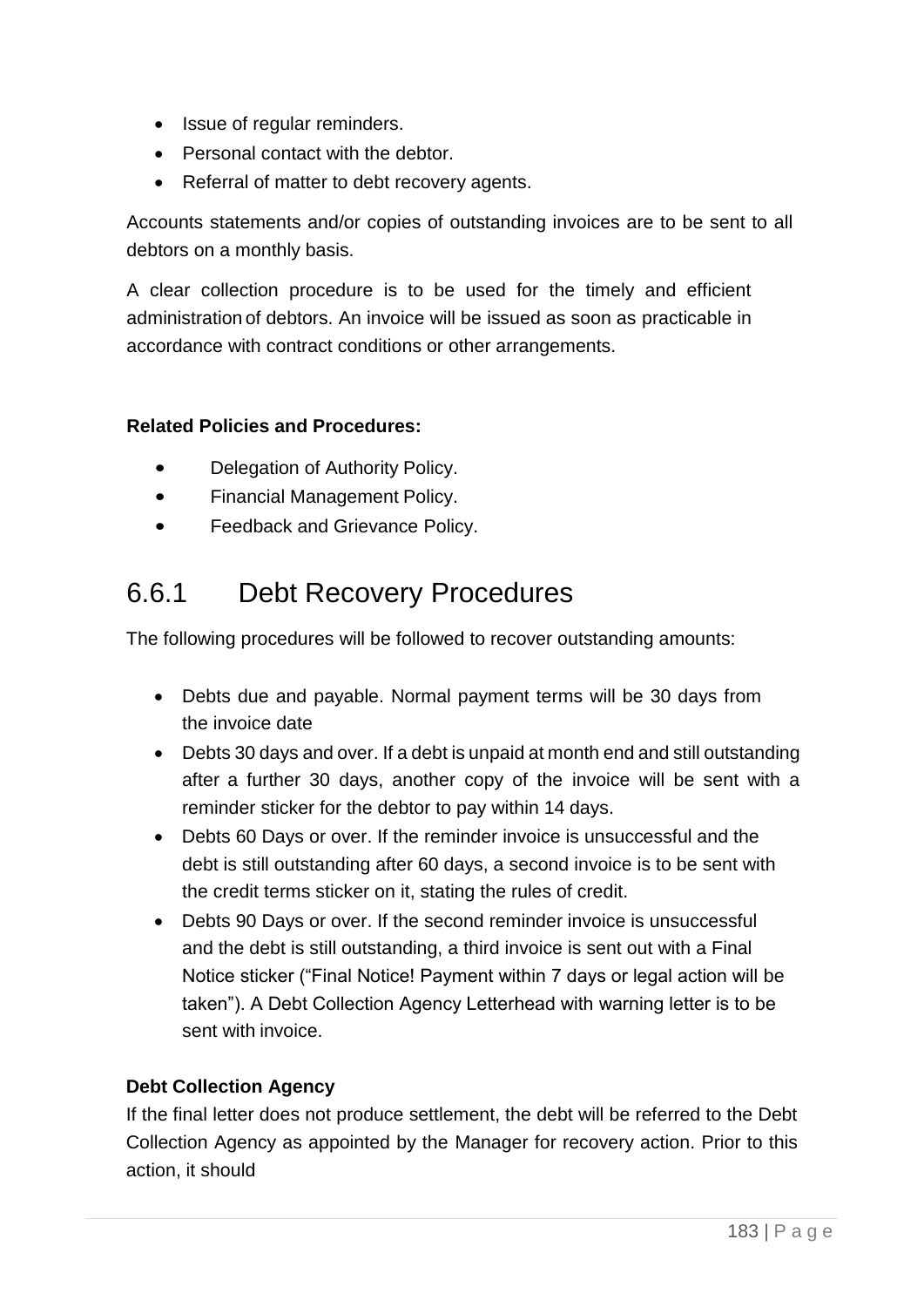be determined whether it is uneconomic to finalise recovery action due to the relatively small value of the debt. If so, the debt should be written off.

### **Dispute Settlement**

Where payment of an outstanding debt is being disputed by a debtor, the Manager will consult with the CoM Treasurer and may then attempt to mediate a solution or alternatively proceed to recommend write-off of the debt. The Manager may accept a reasonable request for the payment of an outstanding amount by instalments, provided that a reasonable progress payment is made promptly within a specified date.

Any instalment repayment program is to be documented in writing and agreed by both the debtor and the Manager. An explicit term of any such arrangement is that the failure by the debtor to pay any instalment on or before the due date will render the full amount of the debt then outstanding, immediately due and payable.

### **Writing Off Debts**

Before a debt may be regarded as irrecoverable, one of the following conditions must be satisfied:

- The debtor cannot be located.
- It is uneconomic to finalise recovery action due to the relatively small value of the debt.
- The medical, financial, or domestic circumstances of a particular debtor at that time does not warrant the taking of recovery action or further recovery action.
- Legal proceedings through the courts have proved, or on legal advice or advice from Debt Collection Agency, would prove unsuccessful.

When, in the opinion of the Manager, a debt is considered irrecoverable, the matter is to be referred to the Treasurer for write-off.

When a debt has been written off, the external Accountant is to make all necessary entries in the accounting system. Details of written off debts are to be held on file.

On no account will a debtor be informed that an outstanding debt has been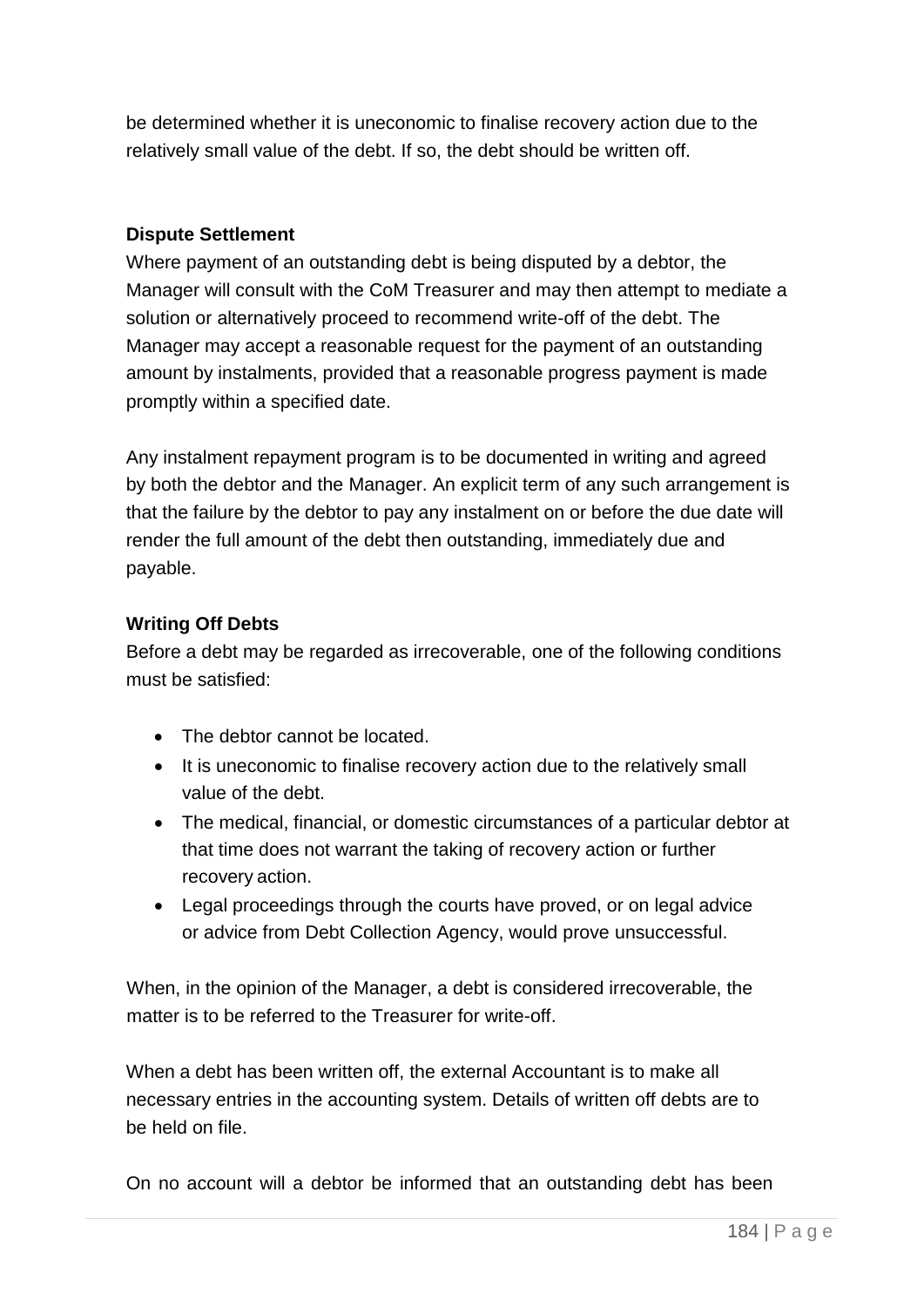written off.If the circumstances of a debtor change, then further action to recover the debt should be taken if it is considered financially viable to do so.

# **6.7 Purchasing and Procurement**

| <b>VERSION NUMBER</b> |                        |  |
|-----------------------|------------------------|--|
| <b>DATE RATIFIED</b>  | <b>DATE FOR REVIEW</b> |  |

# Policy Declaration

DNC requires the procurement of goods and services to support activities and deliver services to the DNC community. The purpose of this policy is to ensure all procurement decisions and consequential processes must be made in accordance with DNC's Policies and Procedures regardless of the funding for the procurement.

# Policy Description

### **Application:**

This policy applies to any person with authority to spend or approve spend of DNC funds through purchasing or procurement activities. It is important all staff who commit to expenditure are aware of the obligations under this Policy.

### **Background:**

Effective internal control procedures must be implemented and maintained by DNC to ensure all purchasing and procurement activities of DNC are authorised in accordance with the delegated authorities and business requirements within a documented process.

### **Objectives:**

The Manager is responsible for DNC purchasing and procurement as per the Delegation of Authority Policy.

A purchase can only be approved and committed following approval of funds expenditure from the appropriate delegate.

Goods and services must only be purchased to support a DNC activity, and not for the benefit of individual staff members or external entities.

When purchasing items DNC will ensure goods and services: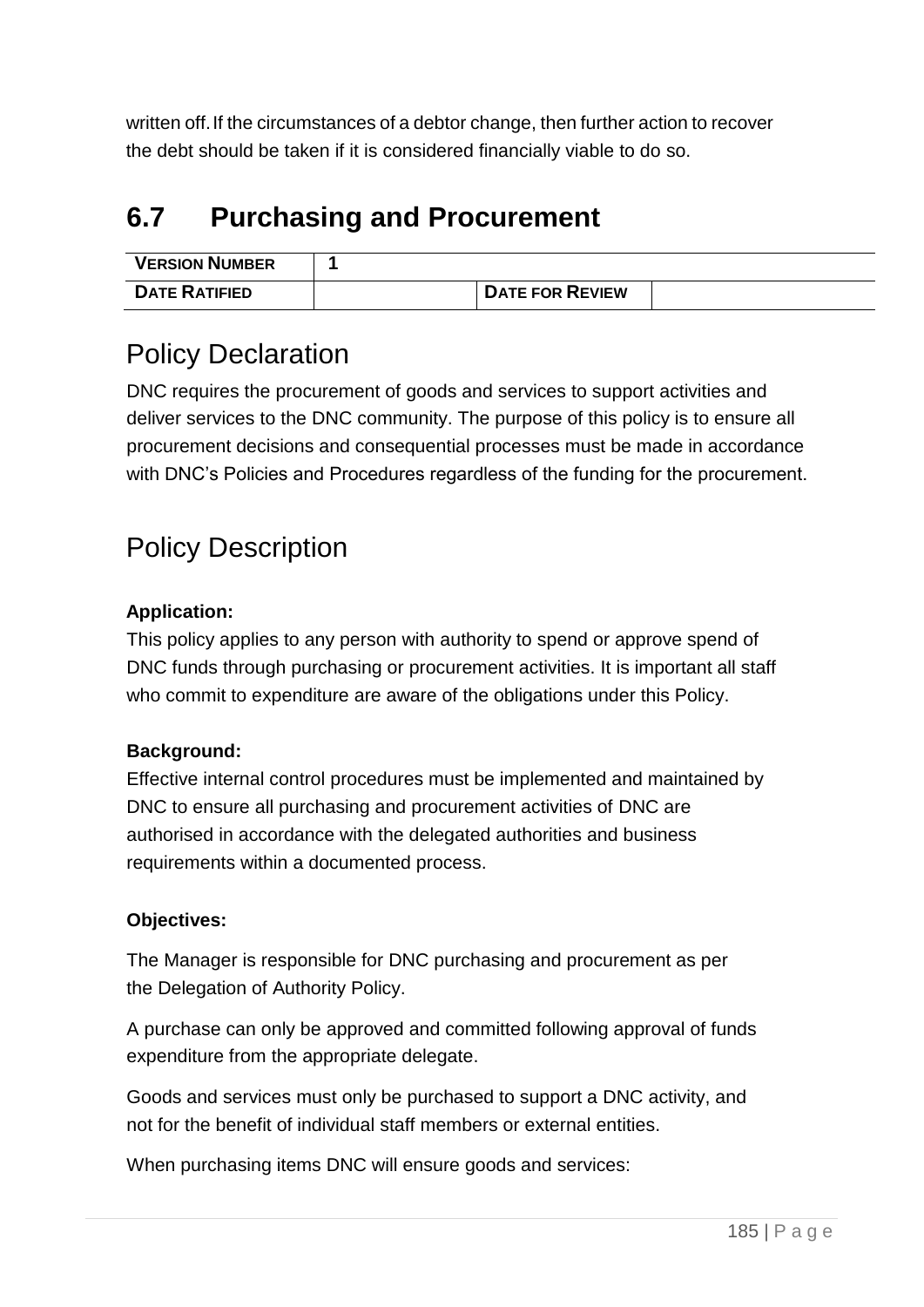- are obtained expeditiously and economically, considering compatibility with existing equipment and facilities and the ongoing asset maintenance and storage requirements.
- represent good value for DNC and are in keeping with DNC purpose.
- comply with any regulatory or other obligations.
- are able to be funded.
- are obtained by a process that treats suppliers equitably and fairly and provides a clear audit trail.

Procurement of goods and services should be through a Purchase Order or on a DNC Debit Card, where applicable. Examples of goods and / or services items include:

- the supply of a specified quantity of tangible materials (e.g. milk, stationery, consumables) at a set time or at periodic intervals.
- the supply of a less tangible commodity or service, such as advertising placement.
- the maintenance of property and equipment.
- the leasing of equipment.
- assets as defined in the Asset

Management Policy. The only exceptions are:

• Goods which are more efficiently acquired through petty cash (maximum value of

\$100 excluding GST) as per petty cash procedures.

- Goods or services which are initially purchased at staff member's own expense, and for which reimbursement is sought as per reimbursement procedures.
- Direct invoice procedures have been put in place as part of lease, MOU, or contract arrangements (energy insurance, advertising and other services).
- Legal, Professional and Human Resource services.

This policy applies to payments that are not strictly for goods and services provided by third parties as DNC requires an invoice in order to generate a payment to them for system, regulatory and audit reasons. These items include:

- a cost contribution by DNC to a partner organisation in respect of a shared endeavour
- a donation by DNC to a third party.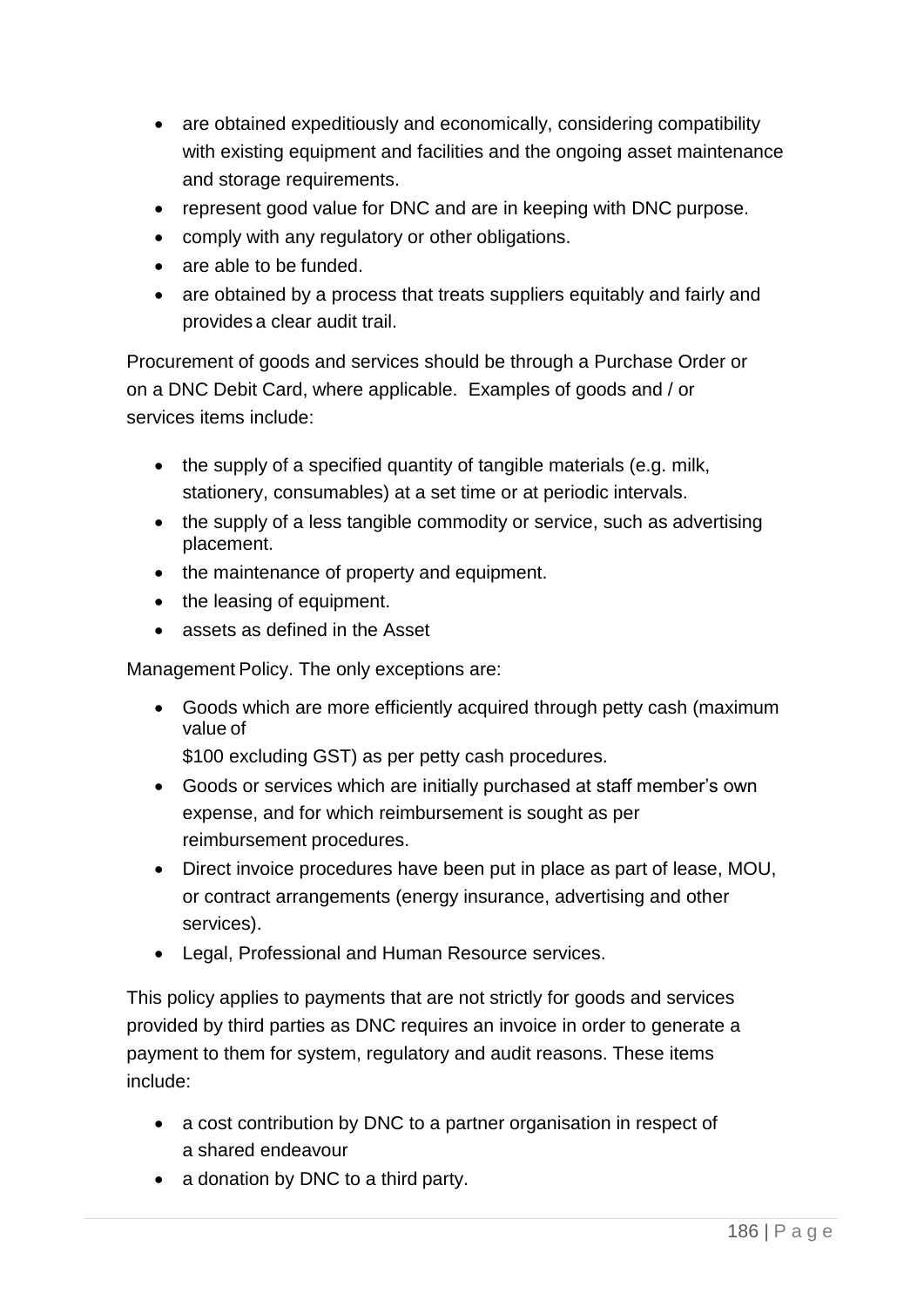Payments to contractors and consultants can only be made if they are a bona fide contractor and no Superannuation or Payroll Tax obligations would arise as a result of the payment.

### **Preferred Suppliers**

The Manager will maintain a list of preferred suppliers, who:

- Provide best value for money based on price, reliability, transaction costs, risk and ongoing support.
- Where possible are local businesses, or businesses who have local content, in order to support the Daylesford 'Buy Local' campaign.

Nothing in this policy prevents the Manager or other delegated staff from negotiating with a supplier to obtain a more favourable price or service for a purchase.

### **Related Policies and Procedures:**

- Delegation of Authority Policy.
- Financial Management Policy.
- Asset Management Policy.
- Conflict of Interest Policy.
- Audit Policy.
- Fraud Policy.
- Code of Ethics Policy.
- Budget Development and Management Policy.

### 6.7.1 Purchasing and Procurement Procedures

When purchasing an item for DNC, the staff member will:

1. Determine how much money is available to purchase the item. Project staff will use their project budget to determine their purchase funding. Staff without an expenditure delegation authority must have Manager approval for their purchase prior to making the purchase. Under no circumstances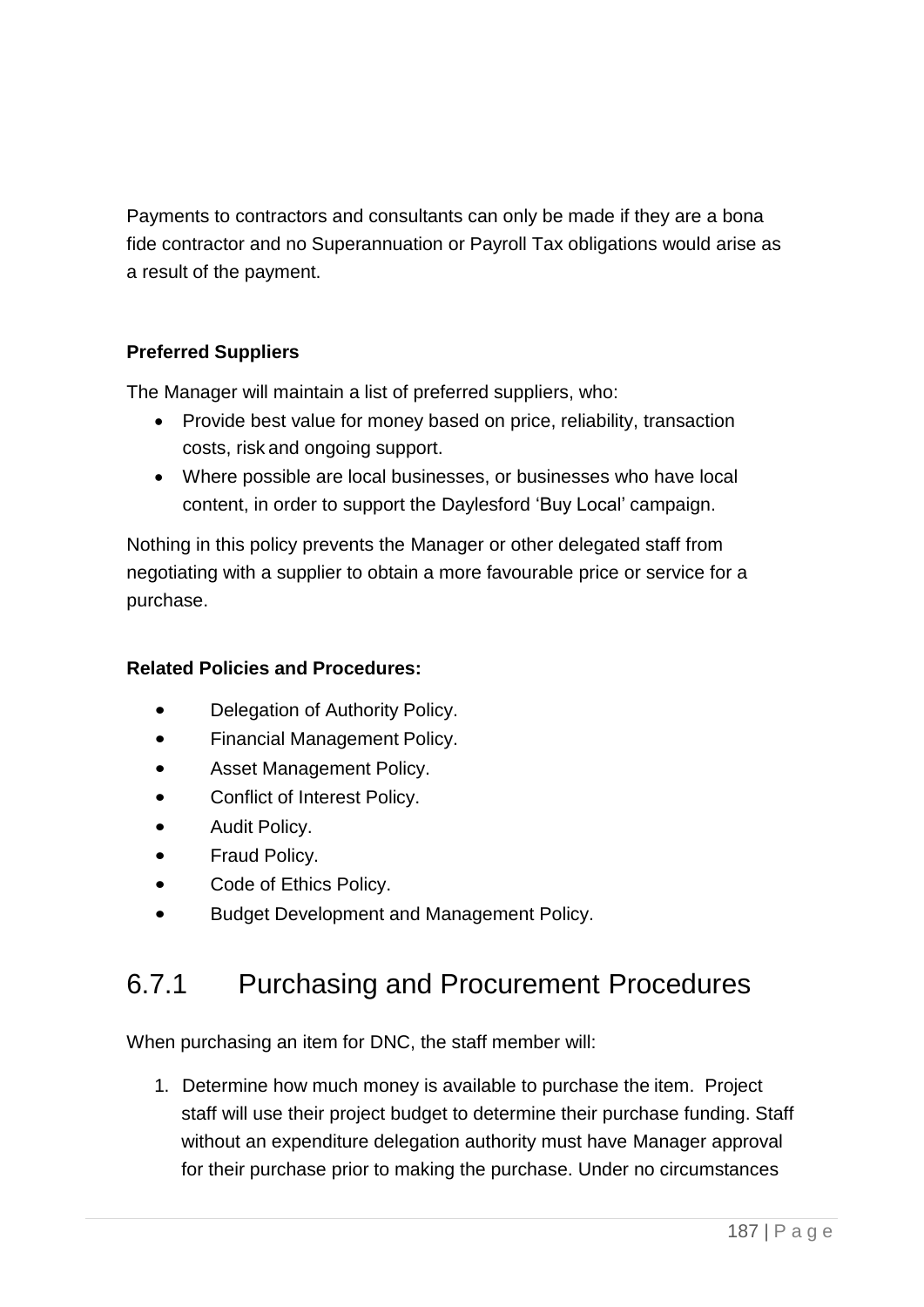are staff to split a purchase into two or more purchases to avoid a Delegation of Authority expenditure threshold.

- 2. Identify the preferred supplier. When there is no preferred supplier, or there is a good reason not to use the preferred supplier, staff must seek an exemption from the Manager.
- 3. Negotiate with the supplier

Evaluate the purchase with the following principles:

- Value for money: This goes to fitness for purpose, price and quality, and includes whole-of-life costs such as installation, operation, maintenance, and disposal.
- Supplier reputation and reliability: This is important for managing risk, and may be important for matters such as quality, delivery, and fixing faulty products. Suppliers must be able to supply the goods/services within the required timelines.
- Warranties: What type of warranties are offered? Does the warranty extend for a reasonable period beyond the delivery time?
- Support and maintenance: What type of ongoing support and/or maintenance is offered, at what cost, and over what period?
- 4. Obtain a single documented price for the goods or service required. Suppliers must provide valid tax invoices which comply with the ATO requirements. These must have a description of the items and may be a quote, copy of a catalogue, internet price, or past receipt or invoice.
- 5. Determine how the purchase will be made. Confirm the above steps have been completed before making the purchase either by:
	- Debit Card or Petty Cash as per the Financial Management Policy
	- Invoice.
- 6. Create a Purchase Order for the supplier when purchasing with an Invoice. Staff are required to create a purchase order for the purchase of all goods and services, apart from goods and services exempt in this policy. Staff will: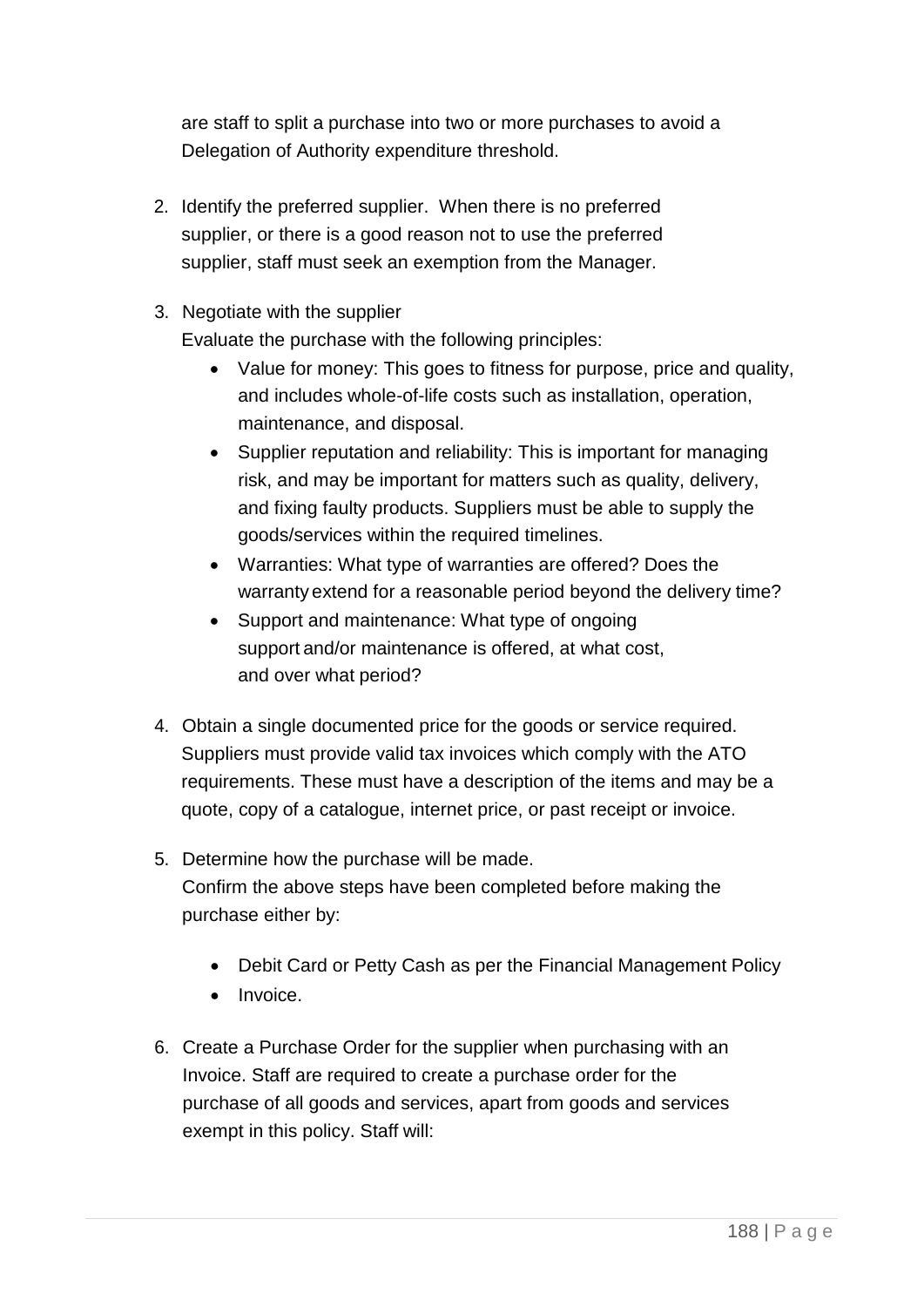- Complete the Purchase Order.
- Provide the Manager with a copy of the Purchase Order and all relevant documents
- The Manager will approve the purchase, when a staff member does not have an Expenditure Delegation
- 7. Receive and check goods and service ordered. Once goods and services are received the staff member will confirm the quantity, quality, condition and compliance with order specification.
- 8. Partially received goods and services.

The staff member will follow up the supplier regarding undelivered or partially delivered goods and services. If goods are returned, the staff member will ensure there is a receipt or other evidence the items have been returned. If the goods and services have been paid for a credit or credit note must be received.

9. Paying Supplier Invoices.

Once the staff member has confirmed the goods and services are received as ordered they refer the invoice to the Manager who will authorise payment. The Manager must receive a copy of any credit or credit note received.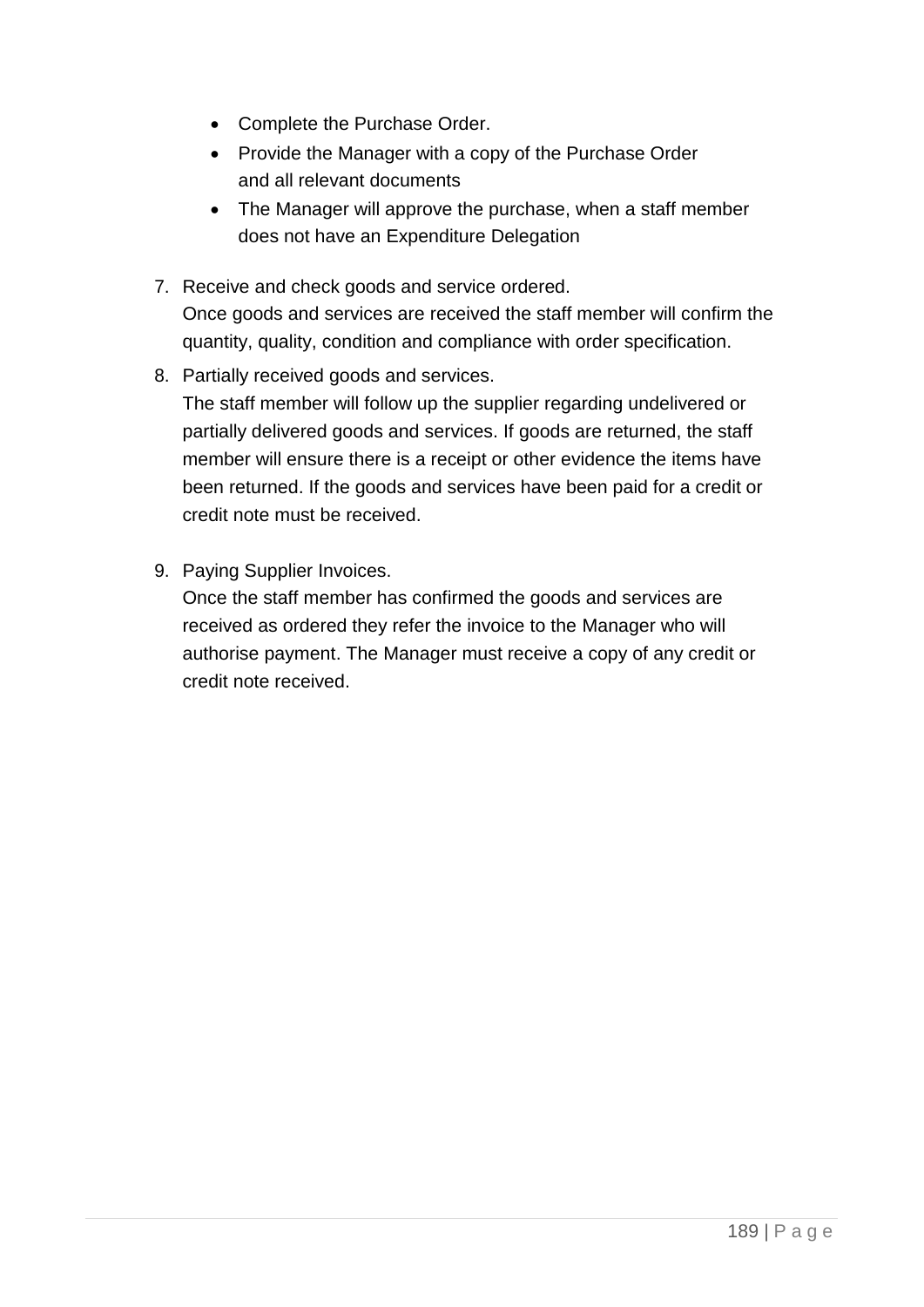### Register of Documents

- 1. Conflict of Interest Register Form 2.4.1.1
- 2. Register of Conflicts of Interest 2.4.1.2
- 3. Register of Gifts 2.4.1.3
- 4. Event Checklist 3.3.1.1
- 5. Event Evaluation Template 3.3.1.2
- 6. Facilities Hire Agreement 3.4.1.1
- 7. Purchase a New Asset 3.5.1.1
- 8. Change of Asset Status 3.5.1.2
- 9. Equipment Hire Agreement 3.5.1.3
- 10. Feedback Register 3.6.1.1
- 11. BNC Feedback Form 3.6.1.2
- 12. First Aid Kit List 3.7.1.1
- 13. Critical Incident Reporting Form 3.9.1
- 14. Incident Report 3.9.1.1
- 15. BNC Incident Register 3.9.1.2
- 16. Volunteer Information Sheet 3.10.1.1
- 17. Induction Checklist 3.10.1.2
- 18. Leave Application Form 3.11.1.1
- 19. Purchased Leave Form 3.11.1.2
- 20. BNC Style Guide 3.12.1.1
- 21. CoM Form 4.1.1.1
- 22. CoM Skills Audit Form 4.1.1.2
- 23. Chart of Delegations 4.2.1.1.
- 24. Flexible Working Agreement Request Template 5.1.1.1
- 25. Flexible Working Agreement Response Template 5.1.1.2
- 26. Goal Performance Plan (GPP) 5.3.1.1
- 27. Performance Review Template 5.3.1.2
- 28. Travel Reimbursement Form 5.8.1.1
- 29. Expense Authorisation Form 6.3.1.1.1
- 30. Expense Reimbursement Form 6.3.1.1.2